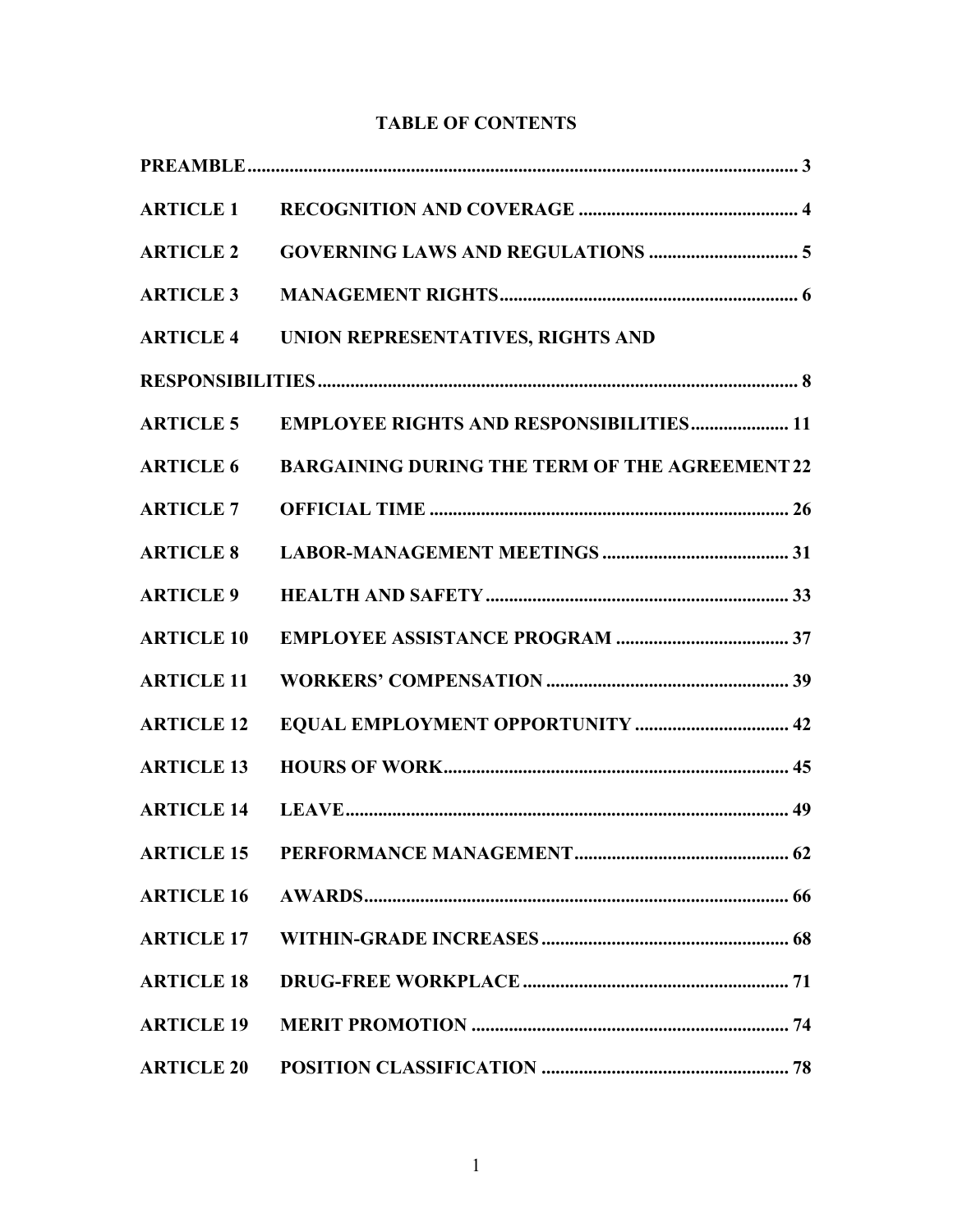| <b>ARTICLE 22</b> |                                                    |  |
|-------------------|----------------------------------------------------|--|
| <b>ARTICLE 23</b> | <b>ASSIGNMENTS AND ROTATION OF ASSIGNMENTS  84</b> |  |
| <b>ARTICLE 24</b> |                                                    |  |
| <b>ARTICLE 25</b> |                                                    |  |
| <b>ARTICLE 26</b> | REDUCTION-IN-FORCE AND TRANSFER OF FUNCTION 91     |  |
| <b>ARTICLE 27</b> |                                                    |  |
| <b>ARTICLE 28</b> |                                                    |  |
| <b>ARTICLE 29</b> |                                                    |  |
| <b>ARTICLE 30</b> | TRAINING AND CAREER DEVELOPMENT  119               |  |
| <b>ARTICLE 31</b> |                                                    |  |
| <b>ARTICLE 32</b> | <b>DISCIPLINARY AND ADVERSE ACTIONS  128</b>       |  |
| <b>ARTICLE 33</b> |                                                    |  |
| <b>ARTICLE 34</b> |                                                    |  |
| <b>ARTICLE 35</b> |                                                    |  |
| <b>ARTICLE 36</b> |                                                    |  |
|                   |                                                    |  |
|                   |                                                    |  |
|                   | APPENDIX COMPENSATORY TIME OFF FOR TRAVEL  156     |  |
|                   |                                                    |  |
|                   |                                                    |  |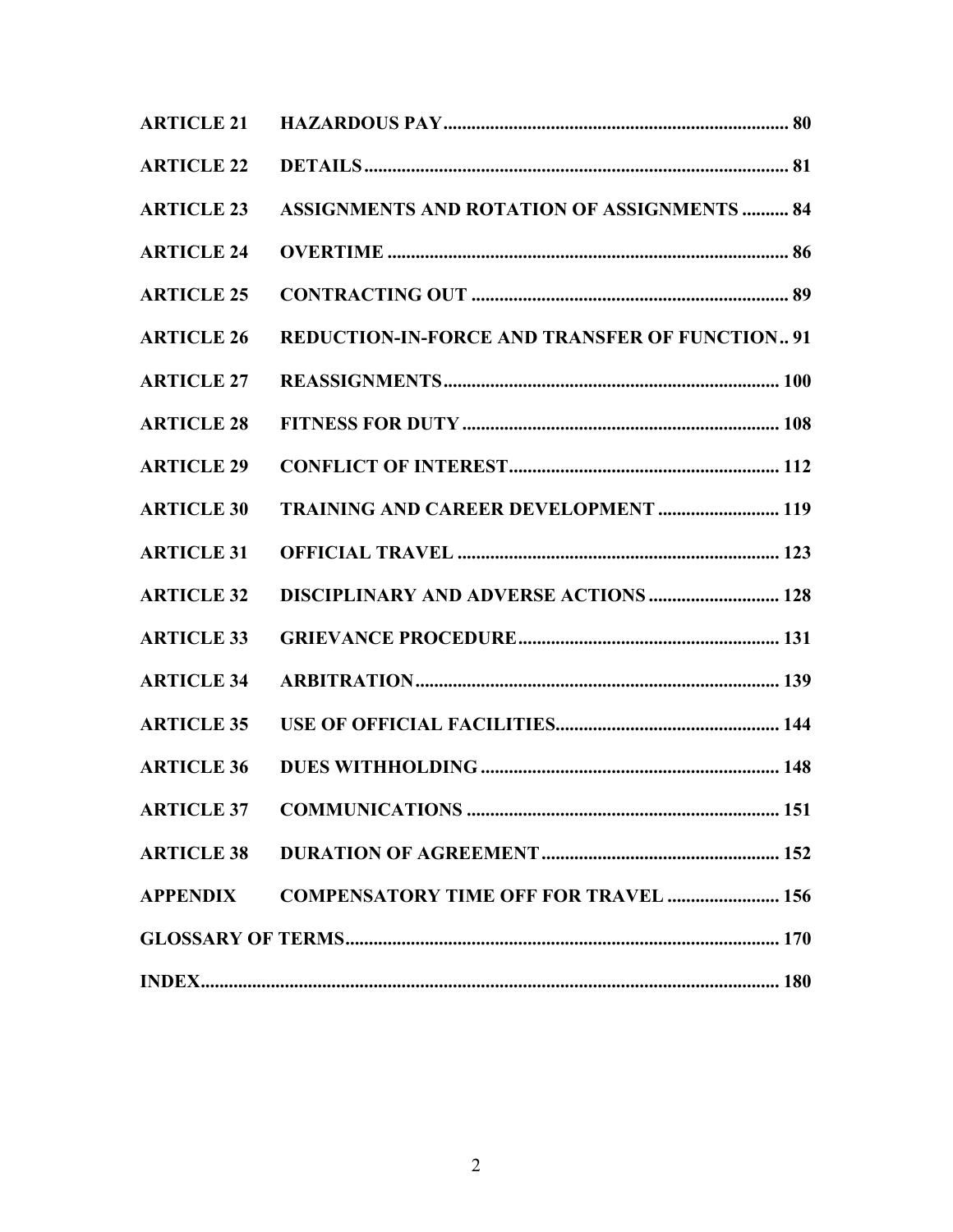## **PREAMBLE**

This Agreement is entered into by and between the Department of Agriculture, Food Safety and Inspection Service (hereinafter referred to as the Agency), and the National Joint Council of Food Inspection Locals, American Federation of Government Employees AFL-CIO (hereinafter referred to as the Union).

The Congress finds that—

- (1) Experience in both private and public employment indicates that the statutory protection of the right of employees to organize, bargain collectively, and participate through labor organizations of their own choosing in decisions which affect them—
	- (A) Safeguards the public interest,
	- (B) Contributes to the effective conduct of public business, and
	- (C) Facilitates and encourages the amicable settlements of disputes between employees and their employers involving conditions of employment; and
- (2) The public interest demands the highest standards of employee performance and the continued development and implementation of modern and progressive work practices to facilitate and improve employee performance and the efficient accomplishment of the operations of the Government.

Therefore, labor organizations and collective bargaining in the civil service are in the public interest. (Title 5 U.S.C., Chapter 71). Pursuant to this policy, the parties have agreed upon the various articles hereinafter set forth. This Agreement constitutes a Collective Bargaining Agreement between the Agency and the Union.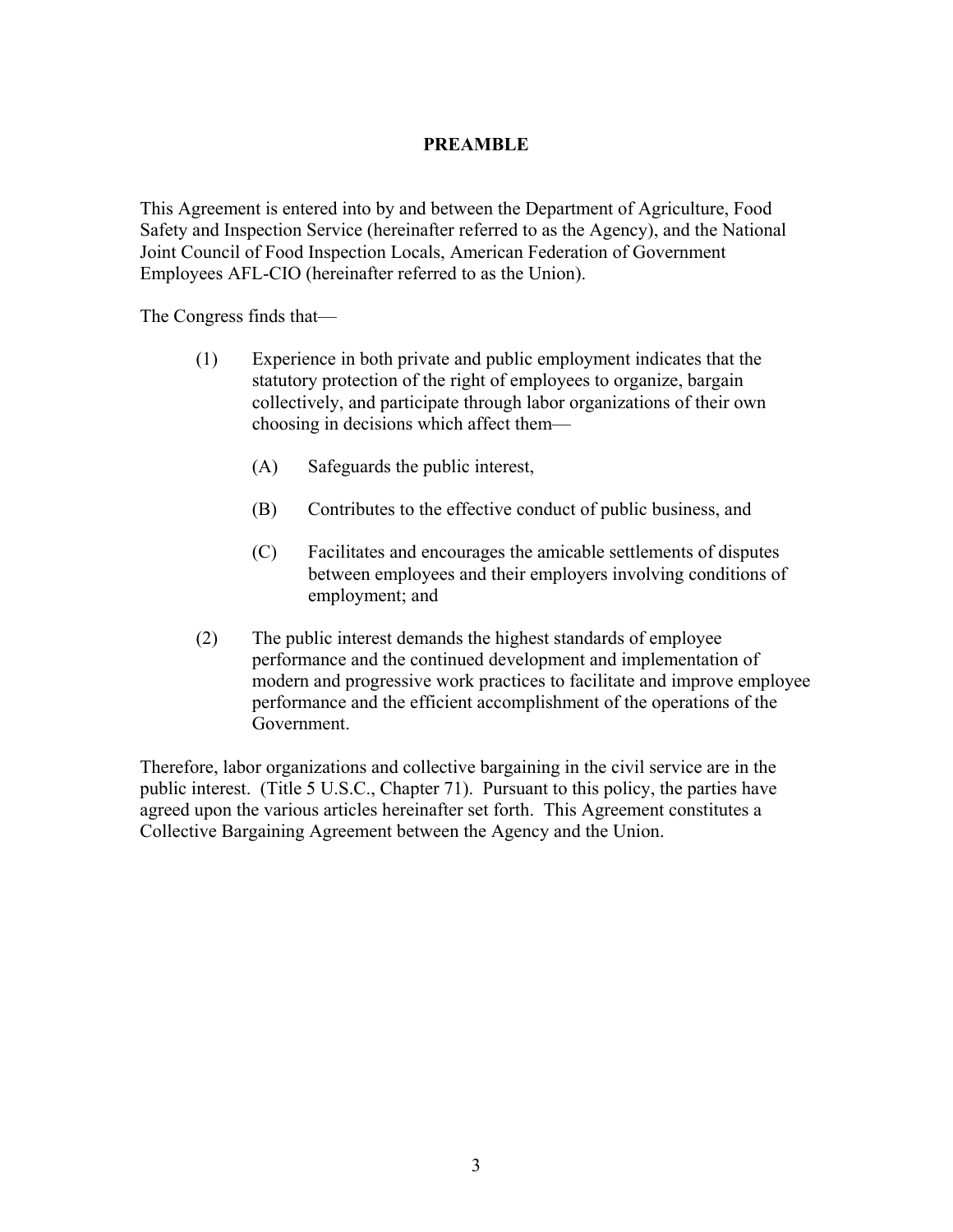#### **RECOGNITION AND COVERAGE**

#### **Unit Definition**

The National Joint Council of Food Inspection Locals, American Federation of Government Employees (AFGE), AFL-CIO, is recognized as the exclusive representative of all permanent full-time Food Inspectors, Food Technologists, Import Inspectors, and Consumer Safety Inspectors in the Office of Field Operations of the Food Safety and Inspection Service, U.S. Department of Agriculture, excluding Veterinarians, Non-Veterinary Inspectors in supervisory positions, management officials, and employees described in Title 5, U.S.C., Section 7112 (b)(2), (3), (4), (5), (6), and (7).

This Agreement covers all employees pursuant to said recognition. The parties further agree that should the Union request certification to include other occupations/positions, or units of employees of the Agency, such certification will not be opposed by the Agency, unless the Agency contends that the unit does not constitute an appropriate unit under Title 5 U.S.C., Section 7112. Upon certification by the Federal Labor Relations Authority (FLRA), subsequently represented employees or units also will be covered by this Agreement.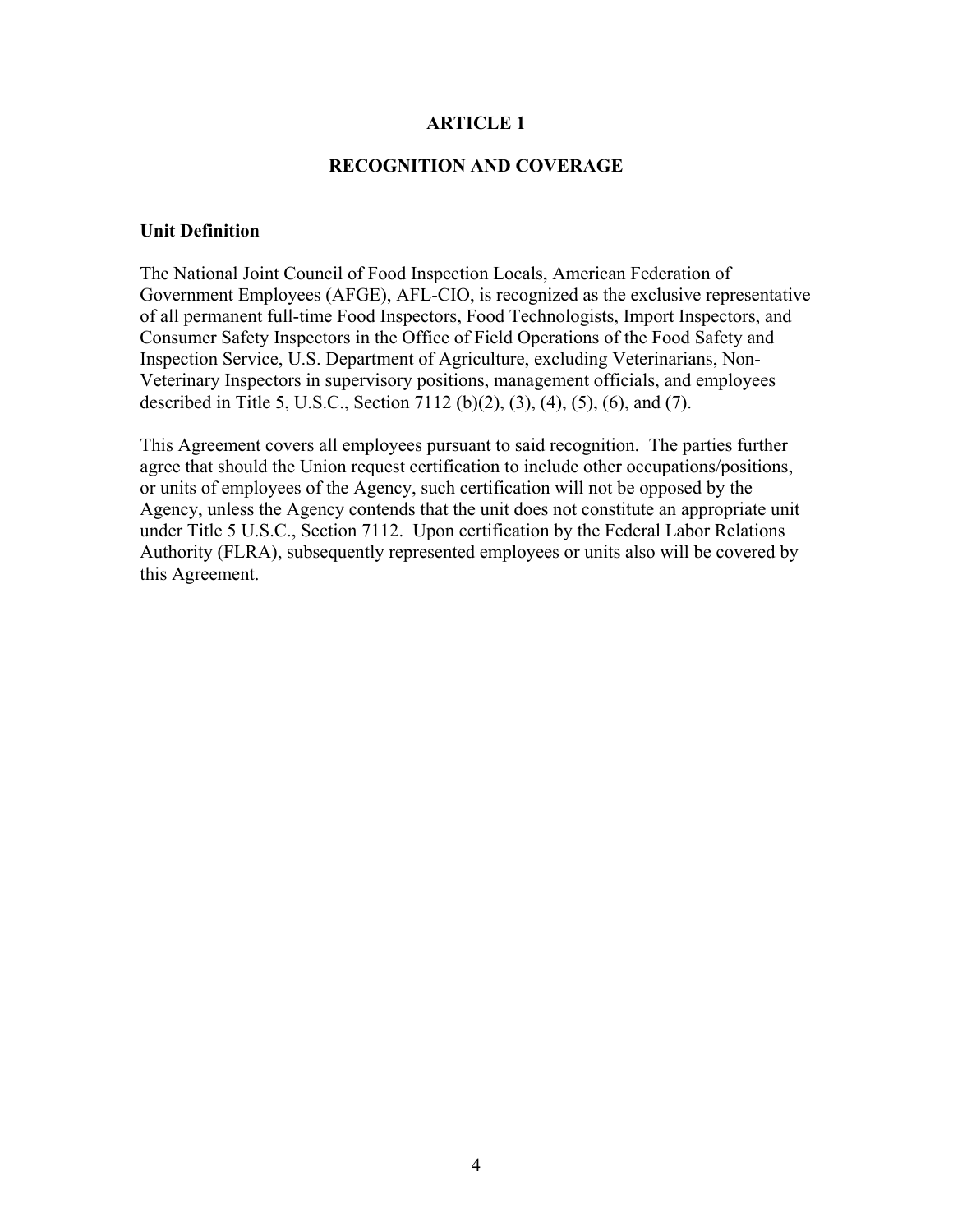#### **GOVERNING LAWS AND REGULATIONS**

#### **Section 1. Policy**

In the administration of all matters covered by this Agreement, Agency officials and employees shall be governed by existing laws and government-wide rules and regulations as defined in Title 5, U.S.C., Chapter 71 of the Statute, by published Agency policies and regulations in existence at the time the Agreement is effectuated.

Should any conflict arise between the terms of this Agreement and any current or future laws or government-wide regulations which were in effect on the effective date of this Agreement, the provisions of such laws and regulations shall supersede any conflicting provisions of this Agreement.

Should any conflict arise between the terms of this Agreement and any government-wide or other regulation which is issued after effective date of this Agreement, the terms of this Agreement will govern unless the government-wide regulation implements a provision of law.

Should any conflict arise between the terms of this Agreement and any Agency issuances, manuals, directives, etc., regardless of the date of issuance, the terms of this Agreement will govern, unless the parties agree otherwise.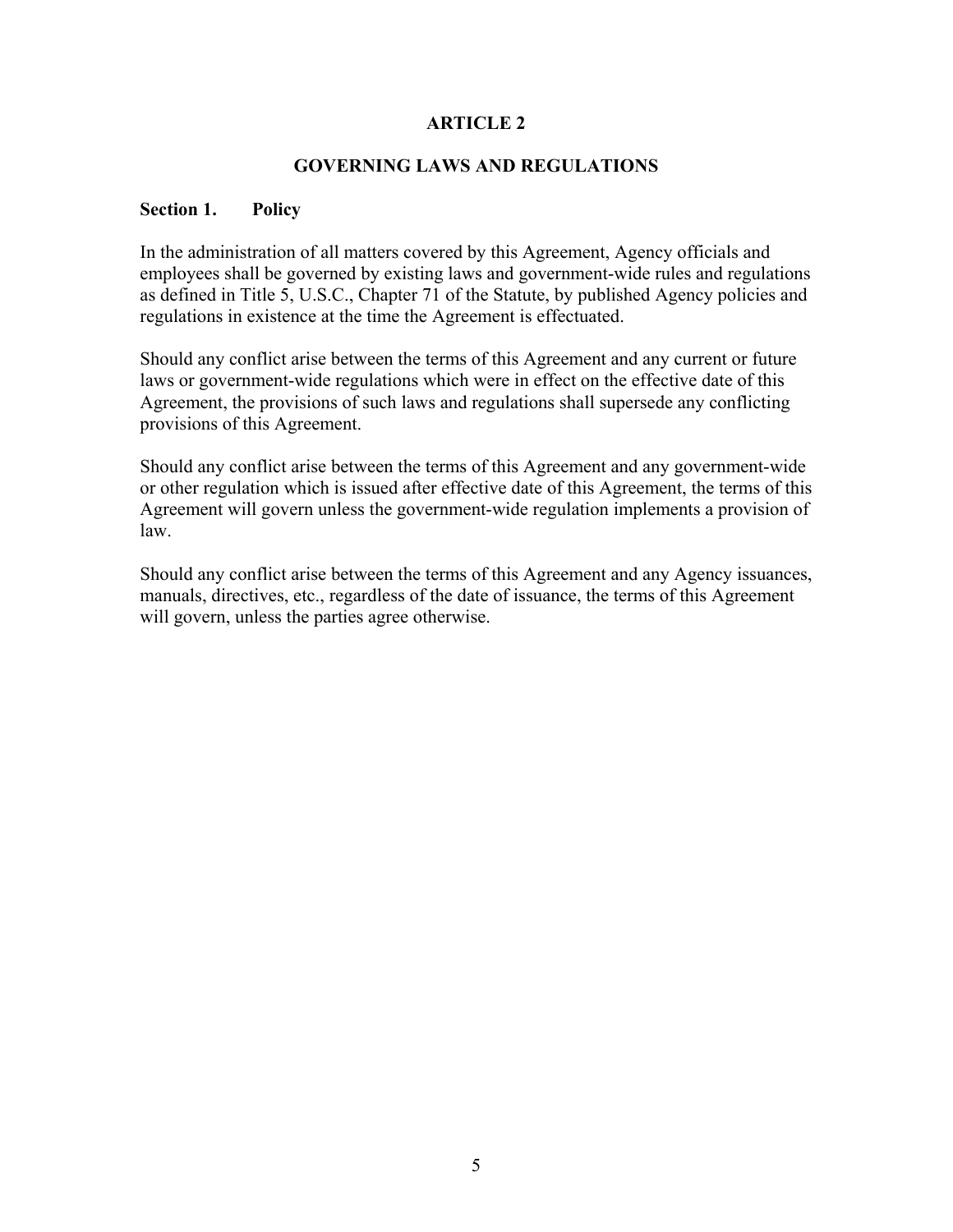#### **MANAGEMENT RIGHTS**

#### **Section 1. Basic Rights (Title 5 U.S.C. Section 7106)**

- (a) Subject to subsection (b) of this section, nothing in this Agreement shall affect the authority of any management official of the Agency—
	- 1. To determine the mission, budget, organization, number of employees, and internal security practices of the Agency; and
	- 2. In accordance with applicable laws—
		- (A) To hire, assign, direct, layoff, and retain employees in the Agency or to suspend, remove, reduce in grade or pay, or take other disciplinary action against such employees;
		- (B) To assign work, to make determinations with respect to contracting out, and to determine the personnel by which Agency operations shall be conducted;
		- (C) With respect to filling positions, to make selections for appointments from—
			- (i) among properly ranked and certified candidates for promotion; or
			- (ii) any other appropriate source; and
		- (D) To take whatever actions may be necessary to carry out the Agency mission during emergencies.
- (b) Nothing in this section shall preclude the Agency and the Union from negotiating—
	- 1. At the election of the Agency, on the numbers, types, and grades of employees or positions assigned to any organizational subdivision, work project, or tour of duty, or on the technology, methods, and means of performing work;
	- 2. Procedures which management officials of the Agency will observe in exercising any authority under this section; or
	- 3. Appropriate arrangements for employees adversely affected by the exercise of any authority under this section by such management officials.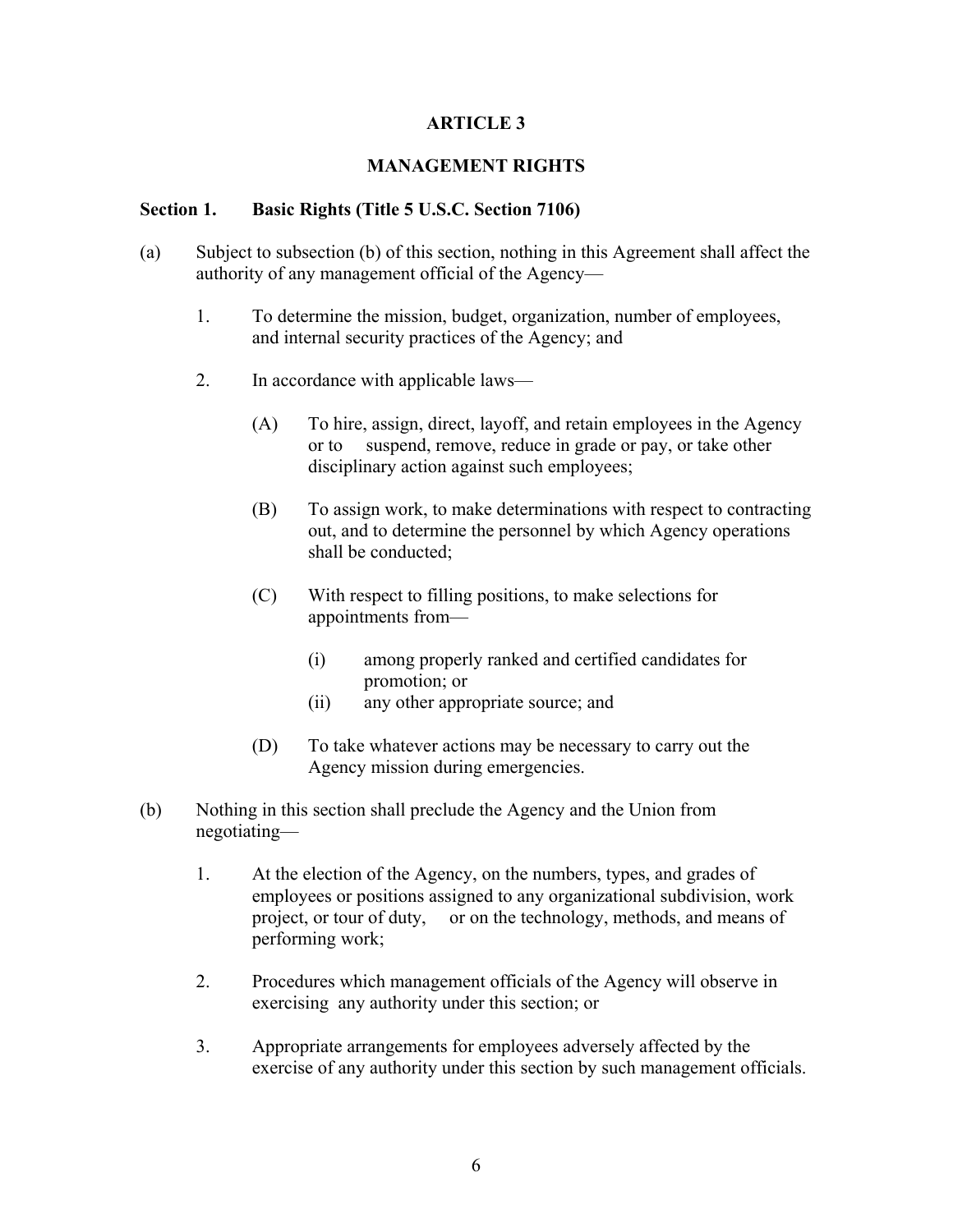## **Section 2. Recognition of Management Rights**

The Union recognizes the rights of the Agency and agrees to demonstrate an affirmative willingness to deal with the appropriate management representatives on matters involving the administration of this Agreement.

The above rights do not in any way infringe upon the right of the Union or an employee to express dissatisfaction concerning procedures employed by the Agency in the exercise of these rights and to use the negotiated grievance procedure or any other appropriate appeal procedure.

The requirements of this Article shall apply to all agreements between the Agency and the Union during the tenure of this Agreement.

# **Section 3. Right to Communicate With Other Organizations**

The Agency is not precluded from consulting with religious, social, fraternal, professional, or other associations, not certified as labor organizations, with respect to matters or policies which involve individual members of the association or are of specific applicability to it or its members. Where there exists a duty to consult and/or bargain, the Agency shall fulfill its obligations, pursuant to this Agreement.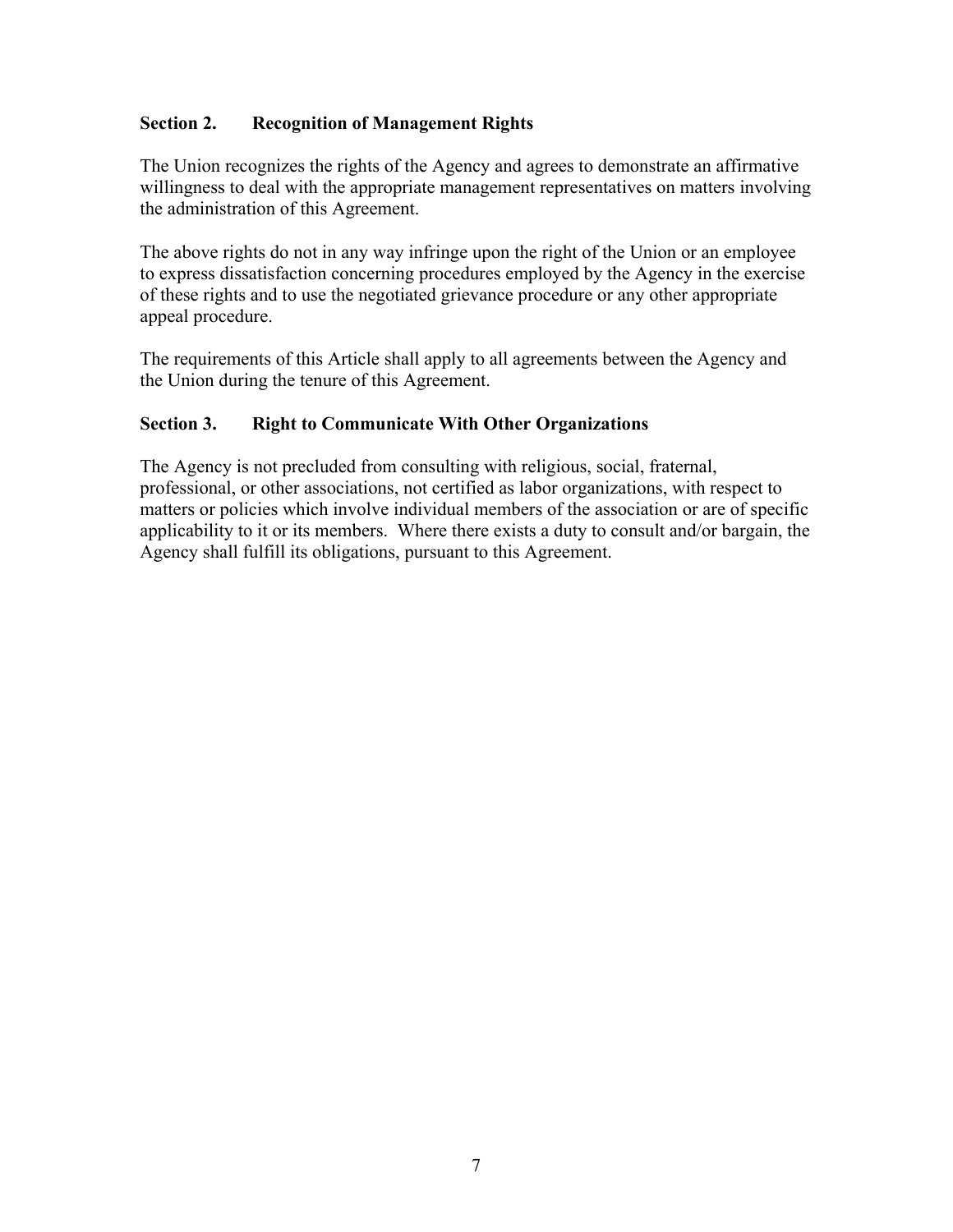## **UNION REPRESENTATIVES, RIGHTS, AND RESPONSIBILITIES**

### **Section 1. Policy**

The Agency recognizes the Union as the exclusive bargaining representative under the provisions of Title 5 U.S.C., Chapter 71 of the Statute.

In all matters relating to personnel policies, practices, and other conditions of employment, the parties will have due regard for the obligations imposed by Title 5, U.S.C., Chapter 71 of the Statute, modifications thereto, and this Agreement.

The Agency shall remain neutral in regard to a labor organization seeking recognition for unit employees.

The National Joint Council (NJC) shall include (1) the Chairperson of the National Joint Council or an individual to act on his/her behalf; and (2) all Council Presidents or individuals designated to act on their behalf.

## **Section 2. Employee Representation**

The Union is responsible for representing the interests of all employees in the unit it represents without discrimination and without regard to labor organization membership.

Prior to meeting with an employee, the Union representative, if an Agency employee, will contact the employee's supervisor concerning arrangements for the meeting.

# **Section 3. Designation of Union Officials**

The Union shall within thirty (30) calendar days of the date of this Agreement, and annually thereafter, provide the LERD Director or their designee with an updated written list of the names, titles, and work telephone numbers of all Union officials, including location and jurisdiction of the Union officers and representatives. Also, the Union shall provide written notice to the LERD Director, appropriate District Managers, and Director, IID or designee(s), of any changes in representatives normally five work days in advance of performing representational duties; however, less notice may be provided in unusual situations if the Union has less notice.

The Union shall contact the Agency official at the lowest possible level to resolve day-today matters concerning issues pursuant to this Agreement.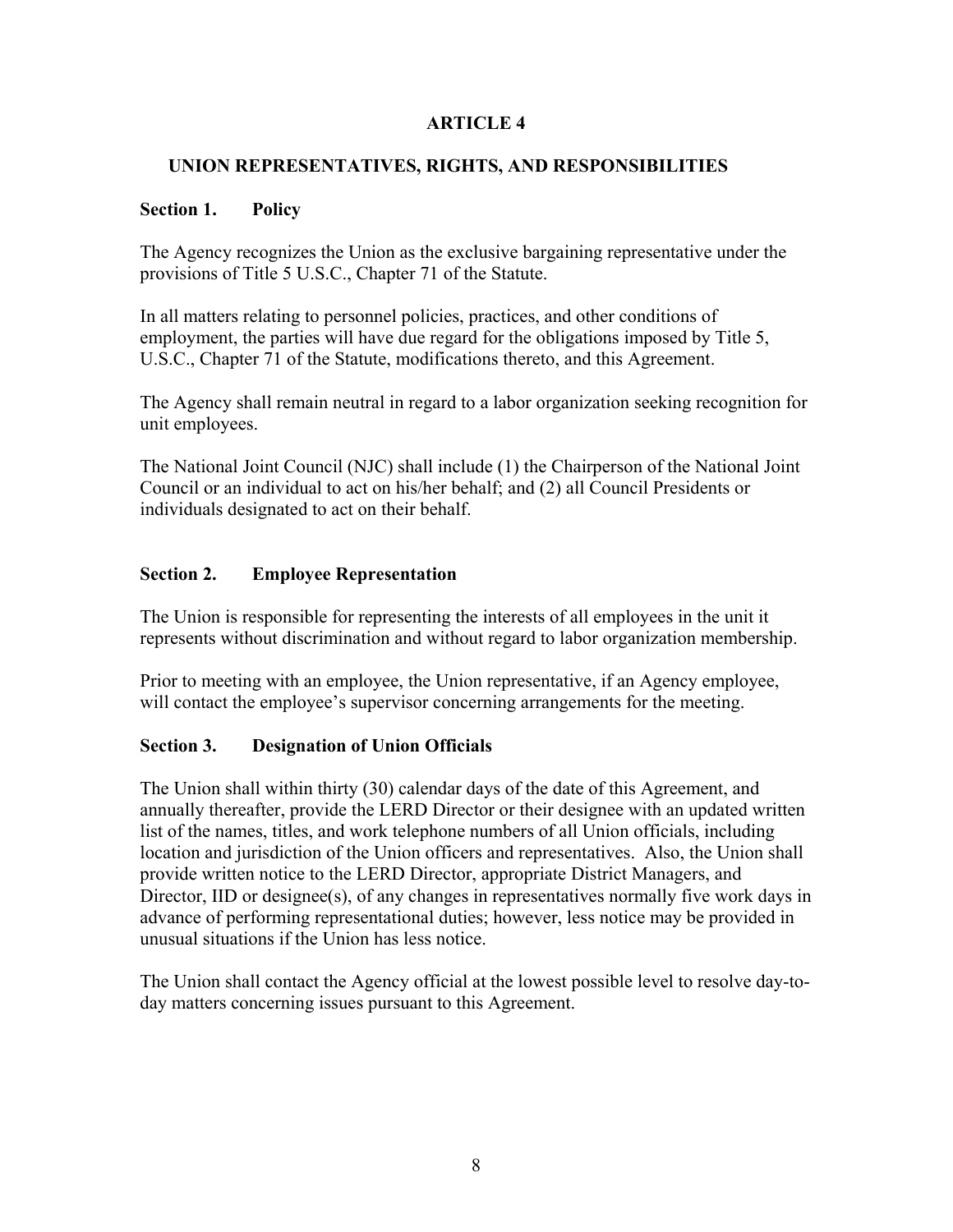## **Section 4. Communications with Bargaining Unit Employees**

Consistent with Title 5, U.S.C., Chapter 71 of the Statute, the Agency will not communicate directly with employees regarding conditions of employment in a manner that would bypass the Union.

Consistent with Title 5, U.S.C., Chapter 71, Section 7114 (a)(2)(A) of the Statute, the Union shall be given the opportunity to be represented in any formal discussion between one (1) or more representatives of the Agency and one (1) or more employees or their representatives concerning any grievance, personnel policy, practices, or other general condition of employment.

The Agency shall provide the Union with the intended time, place, and purpose of the formal discussion.

# **Section 5. Information**

Upon establishment of the particularized need, the Agency agrees, pursuant to Title 5, U.S.C., Section 7114 (b)(4) of the Statute, to provide the Union with information that is reasonably available, normally maintained by the Agency in the regular course of business, and necessary for full and proper discussion, understanding, and negotiation of subjects within the scope of collective bargaining. Union requests for information can be made either orally or in writing, including a statement of the particularized need. Requests meeting the requirements of this Section shall be provided in a reasonable time, and at no cost to the Union.

## **Section 6. Statutory Appeals**

The Union has the right to refuse to represent non-dues paying members only in matters outside this Agreement (e.g., statutory appeals of adverse actions, EEO complaints, etc.).

# **Section 7. Surveys and Questionnaires**

The Agency may solicit feedback from bargaining unit employees through verbal or written surveys and questionnaires regarding conditions of employment, without first coordinating the survey with the Union. However, the Agency agrees to provide the Union notice of the survey. This provision extends to all known questionnaires and surveys from all other agencies.

However, the results of survey(s) conducted regarding conditions of employment will be shared with the Union. If a third party conducts a survey and results are distributed to the Agency, the results will be shared with the Union.

Should the Agency decide to effect changes as a result of any survey or questionnaire, and such changes affect conditions of employment of bargaining unit employees, the Union will be notified.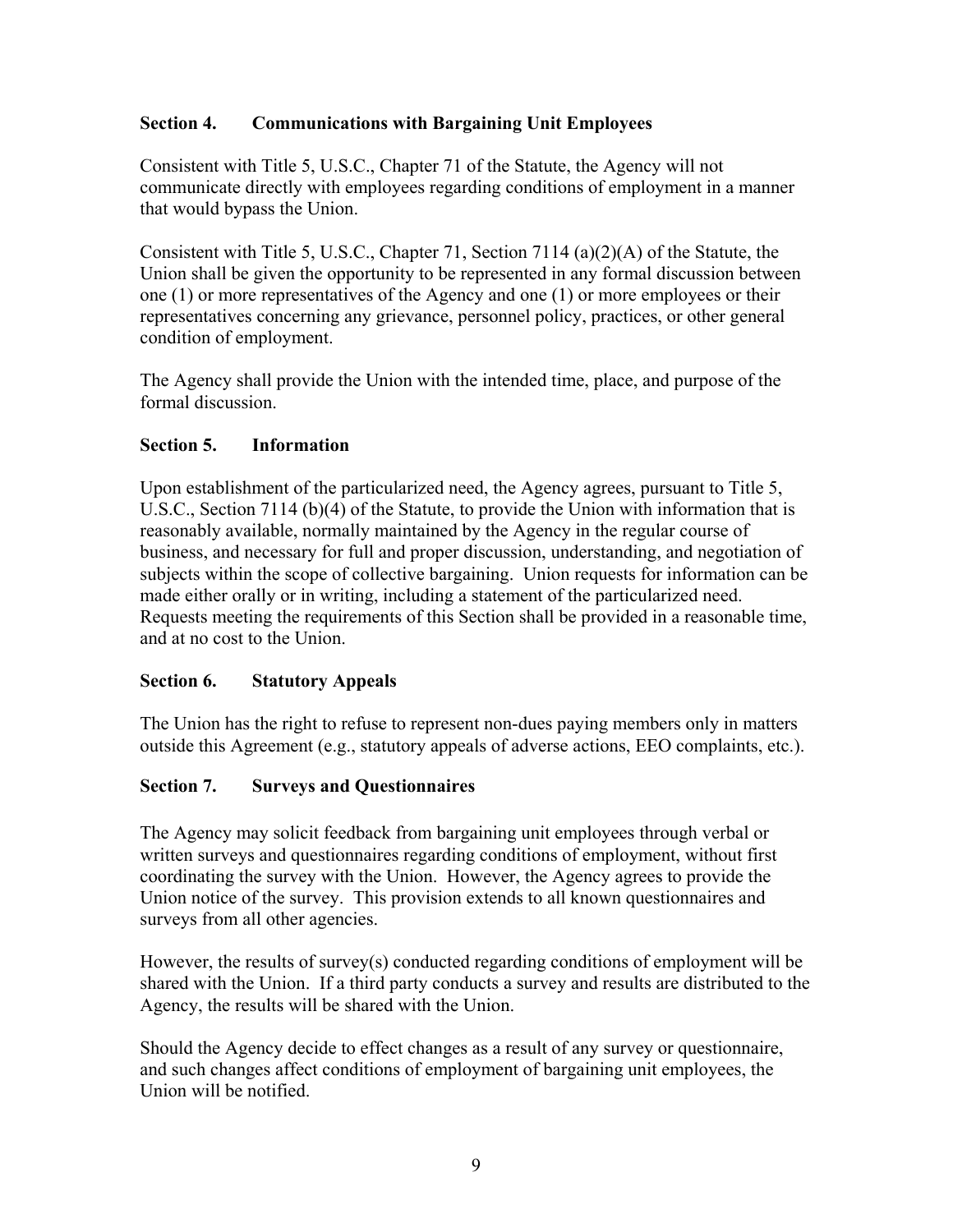## **Section 8. New Employee Orientation/Meeting**

- a. A Union representative will be afforded an opportunity to attend new employee orientation sessions, and to make up to a fifteen (15) minute presentation during new employee orientation sessions. Reasonable notice of the date, time, and place of the orientation session will be provided by the Agency to the Council Chairperson or designee. Official time will be authorized for attendance at orientation meetings. A Union representative within the local commuting area will be reimbursed mileage for travel to make a presentation at new employee orientation meetings. If a Union representative is not available within the local commuting area, a representative from outside the commuting area will be authorized mileage of up to one hundred (100) miles to attend the orientation meeting. No per diem or overtime will be authorized for attendance at new employee orientation meetings.
- b. As part of the orientation process, the Agency shall provide notice to new employees of the recognition granted to the Union and a copy of the parties' Agreement. The Union representative shall have the right to address the new employee(s) concerning the recognition granted the Union and to introduce the Agreement provided as part of the orientation packet. The Union shall be responsible for providing employees with information regarding AFGE benefit programs.

## **Section 9. Freedom from Interference**

The Agency shall not restrain, interfere with, or coerce representatives of the Union in the exercise of their rights under Title 5, U.S.C., Chapter 71 of the Statute and this Agreement.

The Union will not encourage or initiate any unlawful, concerted activity on the part of an employee or group of employees, which would harm or adversely affect the operation and/or mission of the Agency. It will not condone any such activity by failing to take affirmative action to prevent or stop it.

Unless specifically required by law or government-wide regulation, Union representatives shall not be required to disclose communications with bargaining unit employees which occurred during the performance of representational duties.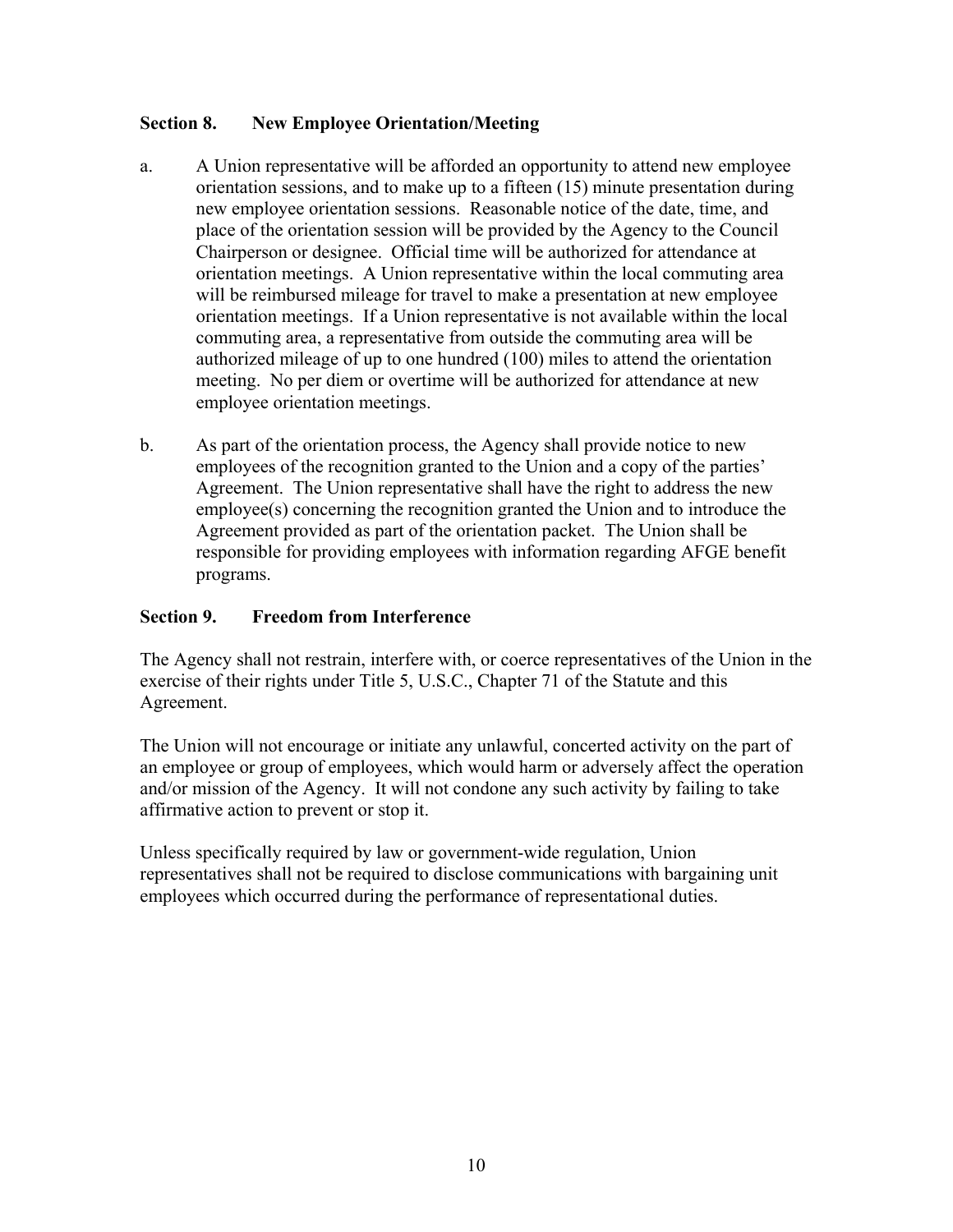### **EMPLOYEE RIGHTS AND RESPONSIBILITIES**

#### **Section 1. Right to Unionize**

- a. Unit employees shall have the protection of rights afforded all Federal employees. Additionally, both parties agree to abide by all written understandings reached by the parties with regard to such employees.
- b. Employees have the right to be treated with courtesy, dignity, and respect in all aspects of personnel management.
- c. Employee privacy will be protected in all dealings with the Agency or other entities in accordance with applicable law, rules, regulations, and this Agreement.
- d. No employee will be subjected to intimidation, coercion, harassment, or unreasonable working conditions, nor be used as an example to threaten other employees.

#### **Section 2. Personal Rights**

- a. The Agency agrees to annually inform all employees of their rights under Title 5, U.S.C., Chapter 71, Section 7114(a)(2)(B) of the Statute. Each new employee shall be given a copy of the Weingarten Rights during employee orientation.
- b. All employees shall be treated fairly and equitably in all aspects of personnel management without regard to political affiliation, race, color, religion, national origin, sex, marital status, sexual orientation, parental status, genetic information, age, or disabling conditions, and with proper regard and protection of their privacy and constitutional rights. Additionally, the Agency will not require employees to disclose their marital status, race, sex, national origin, religion, parental status, genetic information, sexual orientation, age, or political affiliation unless required to do so by law, directive, or higher authority.
- c. The parties agree that in the interest of maintaining a congenial environment, both supervisors and employees shall deal with each other in a professional manner with courtesy, dignity, and respect.
- d. Supervisory guidance shall be given in a reasonable and constructive manner. Such supervisory guidance shall be provided to subordinate employees in an atmosphere that will avoid public embarrassment or ridicule.
- e. If an employee is to be served with a warrant or subpoena, it shall be done in private without the knowledge of other employees to the extent it is within the Agency's control.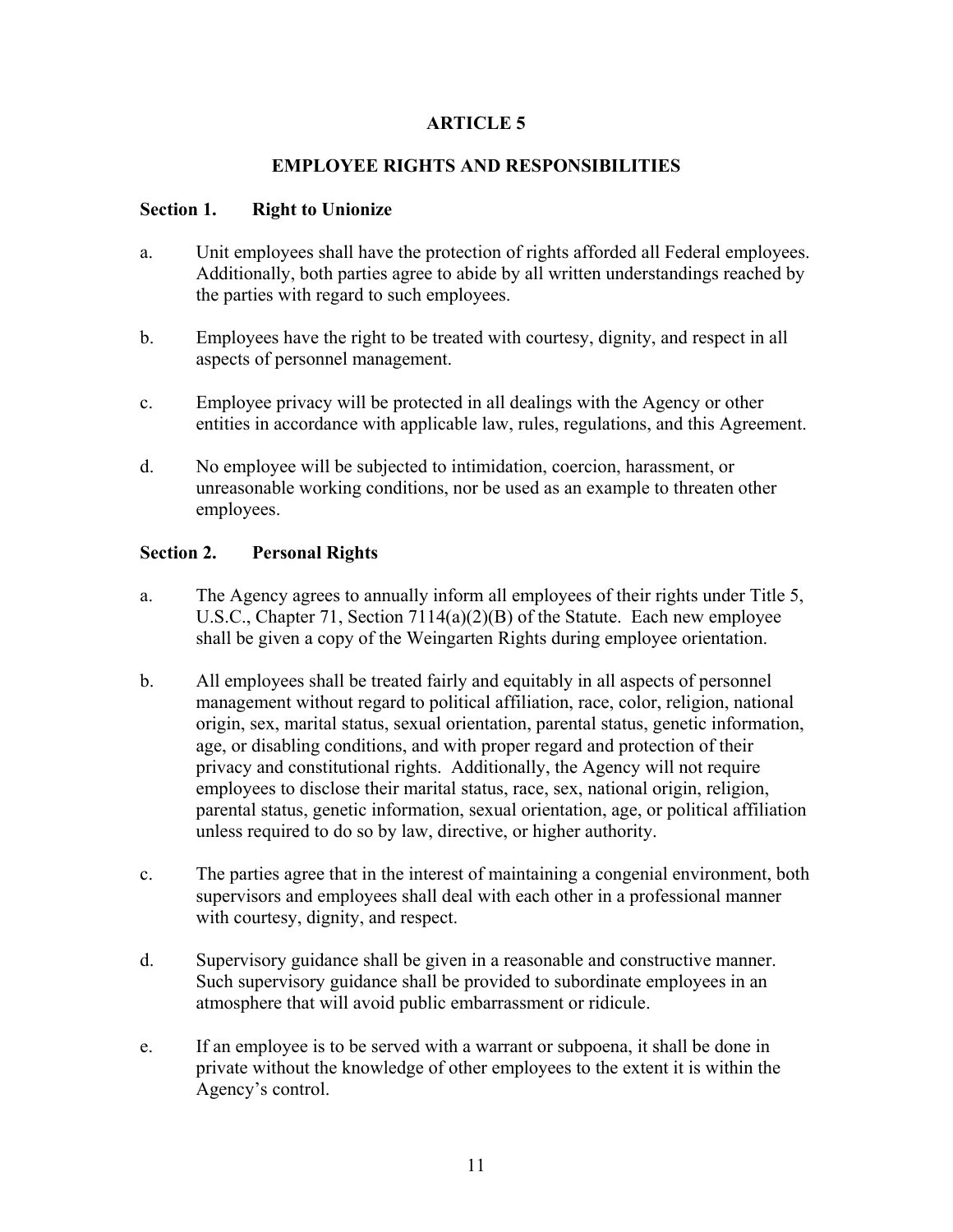f. No employee shall be subjected to intimidation, coercion, harassment, or unreasonable working conditions as reprisal, nor be used as an example to threaten other employees.

# **Section 3. Freedom from Reprisal**

Each employee, without exception, has the right, freely and without penalty of reprisal, to form, join and assist a labor organization or to refrain from any such activity, and each employee shall be protected in the exercise of this right. Except as otherwise expressly provided in Title VII of the Civil Service Reform Act, the right to assist a labor organization extends to participation in the management of the organization and acting for the organization in the capacity of an organization representative, including presentation of its views to officials of the Executive Branch, Congress, and other appropriate authority. The Agency shall take the action required to assure that employees are apprised of their rights and that no interference, restraint, coercion, or discrimination is practiced to encourage or discourage membership in the Union.

# **Section 4. Accountability**

Except as required by law or government-wide regulation in effect on the original effective date of this Agreement, employees are accountable for performing duties as assigned and conducting themselves in accordance with governing policies and regulations. The Agency recognizes an employee's right to privacy in his or her off-duty conduct where such conduct does not affect job performance and complies with laws, regulations, and Agency and Departmental policies governing outside activities.

Disciplinary and/or Adverse Actions taken based on off-duty misconduct will be handled in accordance with governing laws, rules, regulations, Agency Directives, and Article 32, Disciplinary and Adverse Action, of this Agreement.

## **Section 5. Access to Union and Management Officials**

Employees shall have the right to contact their Union representative during duty hours in regard to a condition of employment. However, permission to do so shall be made in advance through the first level supervisor. Arrangements to relieve the employee for such contact shall be made in a timely manner. Resulting discussions shall be reasonable in length and shall not ordinarily exceed thirty (30) minutes. Internal Union business will not be conducted during duty hours.

Employees shall have ready access to the next higher level of supervision and management officials. The parties agree to encourage employees to present their workrelated problems to the lowest level of supervision that can effectively deal with the problem. Employees may communicate with the following offices or officials: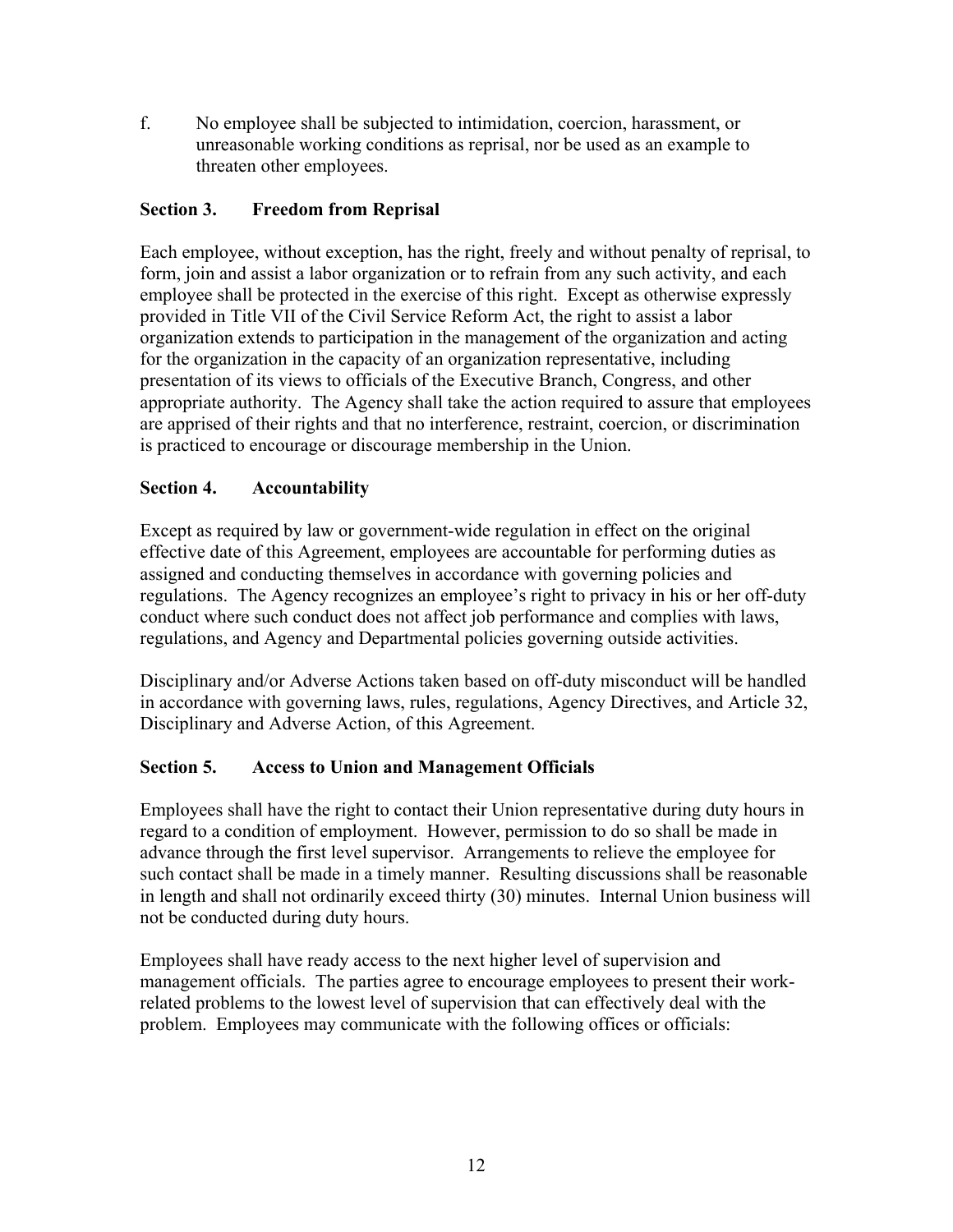- a. A supervisor or management official of a higher rank (e.g. Frontline Supervisor, District Manager/IID Director) after discussion with the employee's immediate supervisor;
- b. An EEO counselor;
- c. A District Office through the immediate supervisor; or
- d. Human Resources Office.

The supervisor may request the employee delay the contact for a just and valid reason. Telephone contact with management officials on work-related situations may be made at the expense of the Agency.

# **Section 6. Personnel Files and Records**

- a. An employee's Electronic Official Personnel Folders (e-OPF) and Employee Performance Folders (EPF) shall be maintained in accordance with applicable laws and regulations.Only information authorized by law and regulation shall be maintained in the e-OPF and EPF.Under the e-OPF system, employees may access their personnel records at any time through a secure internet site.
- b. 1) Employees not having access to a government computer at the worksite will receive a hard copy of personnel actions.Upon written request to the servicing personnel office, such employees or their representative may request a hard copy of their e-OPF annually. Employees are encouraged to maintain a copy of their official personnel actions to preclude unnecessary copying of the contents of the employee's e-OPF.

2) Upon receipt of a written request or authorization, the Agency shall forward to the employee or their authorized representative, a copy of the e-OPF together with the following statement:

 This is a complete copy of your e-OPF as maintained by the Human Resources Field Office consisting of (number of) pages as of (date).

- c. Employees may request a copy of the EPF annually by submitting a written request to the servicing personnel office.
- d. In accordance with applicable laws and regulations, employees may formally request that a record contained in his/her e-OPF/EPF be corrected or amended. Such request**s** must be accompanied with supporting documentation.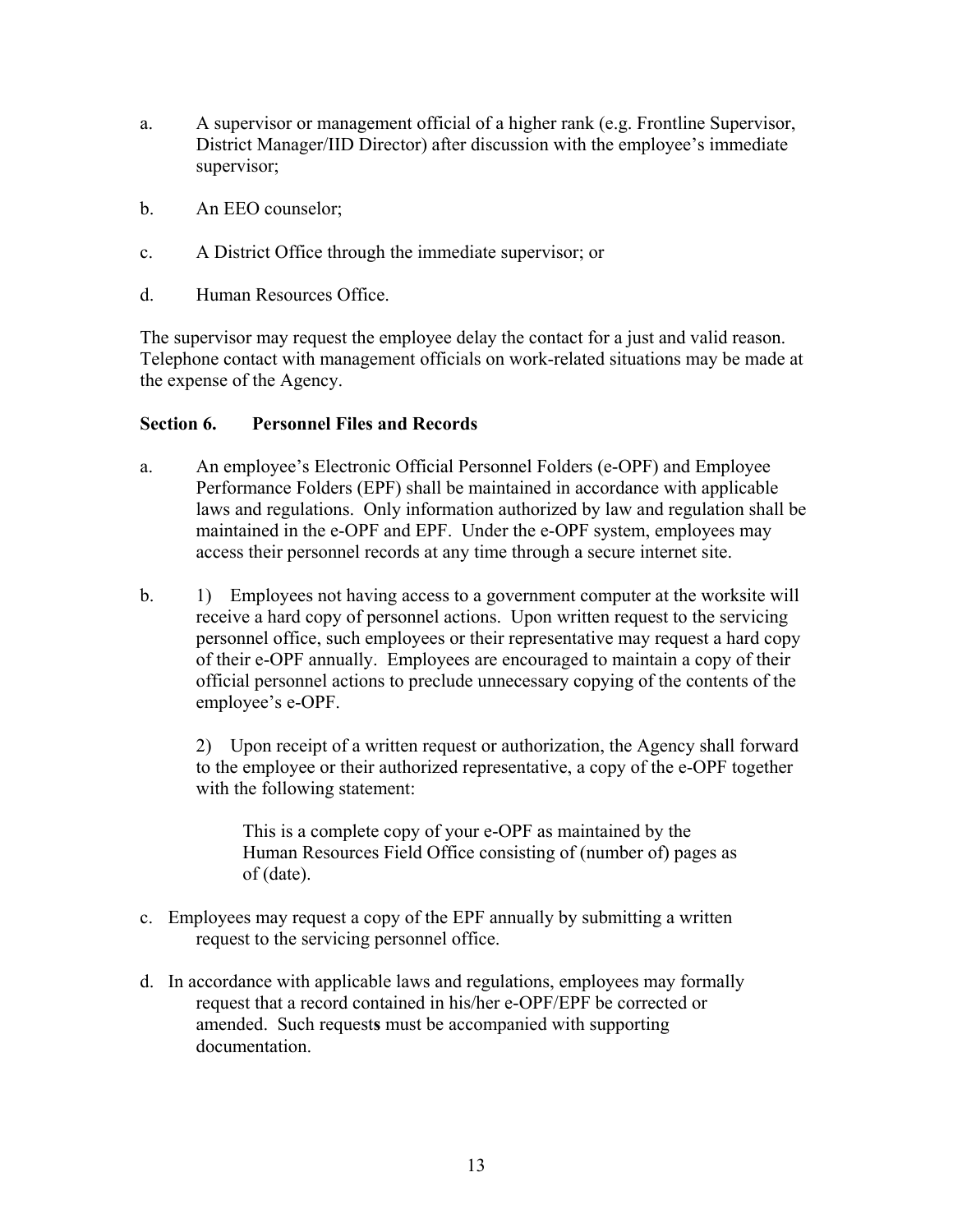## **Section 7. Employee Pay**

- a. Employees are entitled to timely payment of salary and travel expenses. Agency officials will assist employees in expediting payment where processing is delayed.
- b. Employees are responsible for arranging for the timely repayment of overpayment.
- c. Employees shall be furnished a Personal Statement of Benefits on an annual basis, which includes a report of their CSRS/FERS contributions to the retirement fund.
- d. Pay Procedures
	- 1. Procedures governing the pay of bargaining unit employees shall be in accordance with governing regulations. All employees must participate in electronic funds transfer (EFT), (i.e., direct deposit) to receive a federal benefit or salary, to include travel reimbursement, unless a waiver has been specifically requested and approved or granted in accordance with governing regulations.
	- 2. General Schedule differential rates are paid in accordance with governing regulations.
	- 3. Where there is any obligation to bargain, the Agency will bargain to the extent required by law.

## **Section 8. Seniority**

- a. For the purposes of this Agreement, the seniority date of an employee shall be defined as the length of service as a permanent full-time bargaining unit employee except in those cases in which another basis is mandated by law or governmentwide regulation.
- b. Employees with breaks in service receive credit for prior permanent full-time inspection experience as a bargaining unit employee.

## **Section 9. Employee Rights to Union Representation**

a. A representative of the Union shall be given an opportunity to be present at an examination, discussion, or interview involving an employee if the employee reasonably believes that the event may result in a disciplinary action and the employee requests such representation.

Once an employee chooses to exercise this right by requesting Union representation, the Union will be allowed reasonable time to provide representation before further questioning or action shall take place.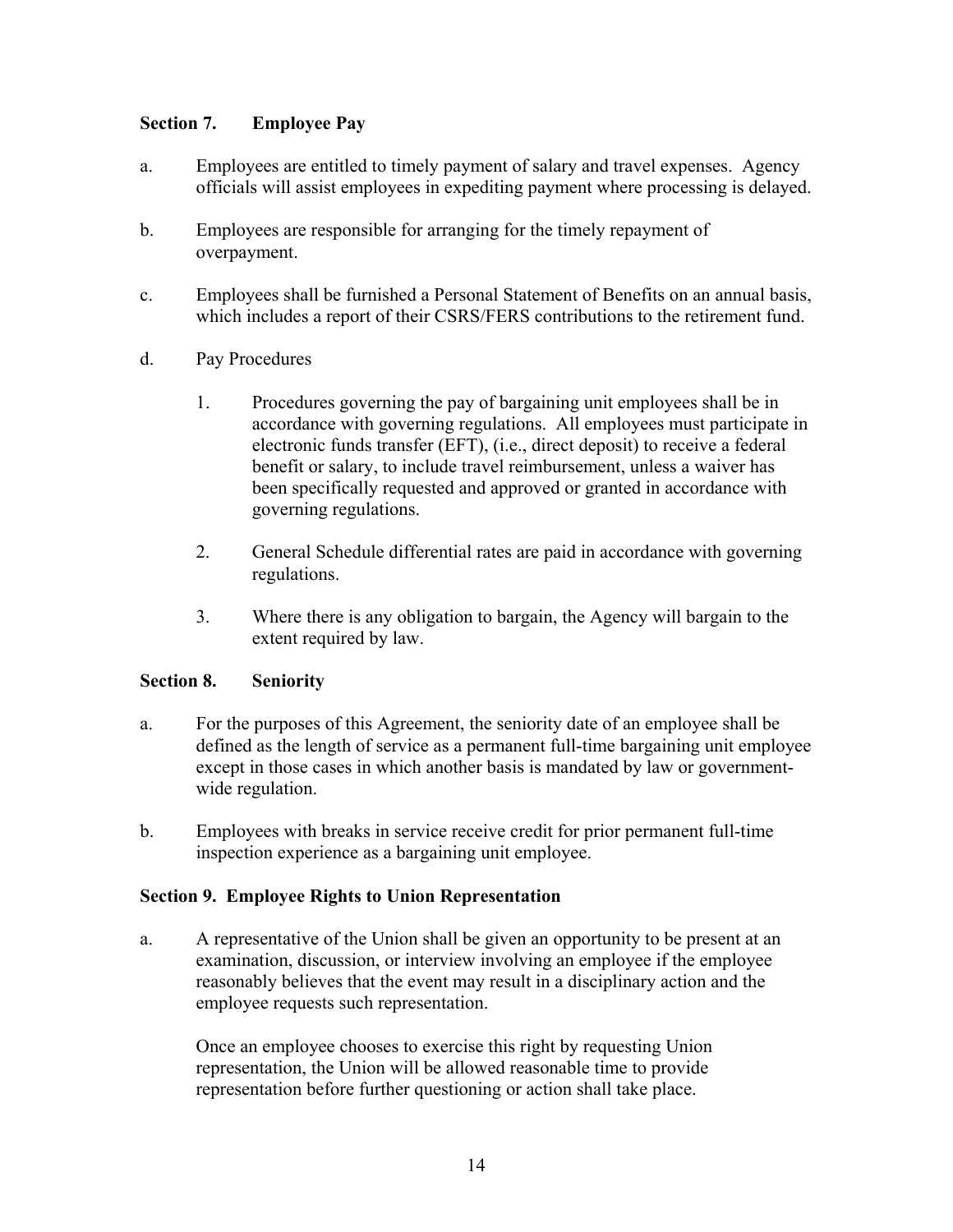- b. The Agency retains its right to hold counseling sessions with employees without the presence of the Union. Counseling sessions may include:
	- 1. Informal discussions between individual employees and their supervisors regarding the employee's performance;
	- 2. Work assignments and established procedures;
	- 3. Leave practices and requests;
	- 4. Discussions of a personal nature;
	- 5. Employee progress and final performance reviews; and,
	- 6. Ethics and Conduct.
- c. Consistent with Title 5, U.S.C., Chapter 71 of the Statute, the Agency shall not bypass the Union and deal directly with employees regarding changes in conditions of employment.
- d. It is agreed that the exclusive representative shall be given the opportunity to be present at all formal discussions between the Agency and employees concerning personnel policies, practices, or matters affecting general working conditions of employees.
- e. Employees may be contacted from outside sources regarding work-related issues, (i.e., EEO complaints and FLRA investigations, etc.). Employees have an obligation to cooperate with these individuals as required by applicable laws, rules, or regulations. Employees may invoke their statutory/contractual right to Union representation to these matters**.**

## **Section 10. Retirement and Resignation**

- a. An employee's decision to resign or retire (if eligible for optional retirement) shall be made freely, in accordance with prevailing regulations, and shall be effective unless rescinded before the effective date of the action.
- b. If an employee is facing removal or termination, the employee may resign freely and in accordance with prevailing regulations any time prior to the removal or termination effective date.
- c. The Agency agrees to provide retirement planning information or counseling to employees, when requested by the employee.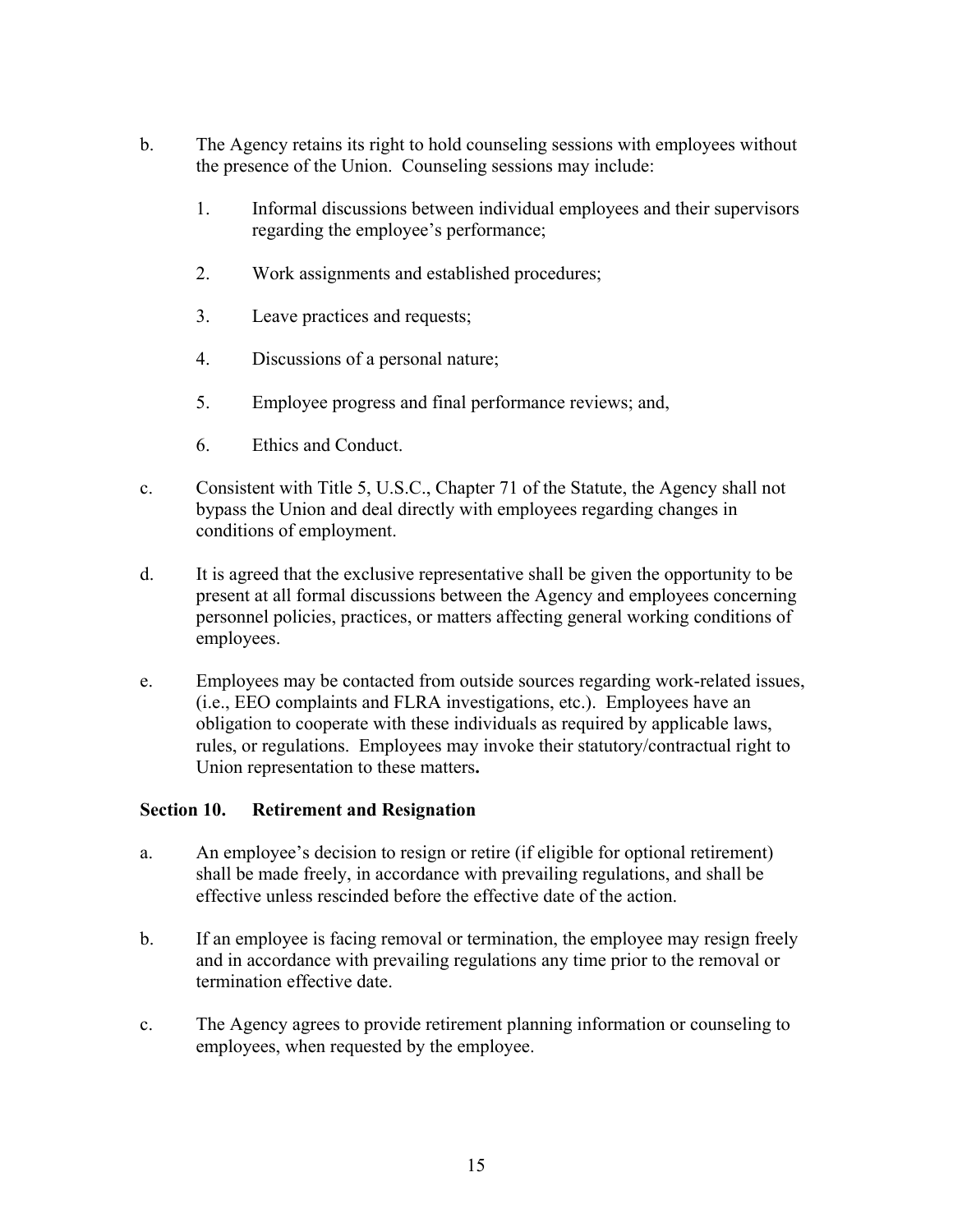## **Section 11. Industrial Disputes and Civil Disorders**

- a. Employees in the unit are responsible for not taking sides or becoming personally involved in an industrial dispute between the management and employees of the official establishment or plant to which they are assigned. They are responsible during the plant strike periods for reporting to work as scheduled and performing assigned inspection duties unless otherwise directed by their supervisor.
- b. If a plant strike date is announced in advance, the supervisor shall prearrange for safe access of his/her subordinates to the worksite and will be present at the access and exit points whenever subordinates are entering or leaving the worksite unless definite arrangements are made with plant management and officials of the striking union to assure the safety of the inspector(s) involved. The designated Union representative and the affected inspectors will be notified prior to the strike of the arrangements, which have been made.
- c. When the supervisor deems entrances to or exits from the plant to be unsafe, he/she shall inform the inspector(s) involved of the condition and provide further instructions. The local president or designee shall be informed in a timely manner.
- d. If the plant strike is effected without prior notice and the inspector is confronted with a picket line in reporting for work, he/she shall approach the line, produce proper identification, state his/her responsibility for reporting for work, and request that he/she be allowed access. If access is refused, the inspector shall leave the picket line area and promptly report the facts to the supervisor by phone. The supervisor shall remain cognizant of the inspector's safety in any instructions which might be given.
- e. An employee who believes his/her personal safety or property may be in jeopardy because of the civil disorders in the area of his/her assignment shall contact the supervisor for advice and guidance before the scheduled starting time. If the supervisor has prior knowledge of civil disorders within his/her area of responsibility, he/she shall advise the involved subordinates as to what action they should take.
- f. The Agency will assist employees in making claims for any benefits and compensations for which the employees may be eligible under applicable law and regulations.

## **Section 12. Challenges to Representation**

Nothing in this Agreement shall preclude an employee from exercising his/her rights to file a petition with the FLRA if the employee feels there is cause to believe a question of representation exists.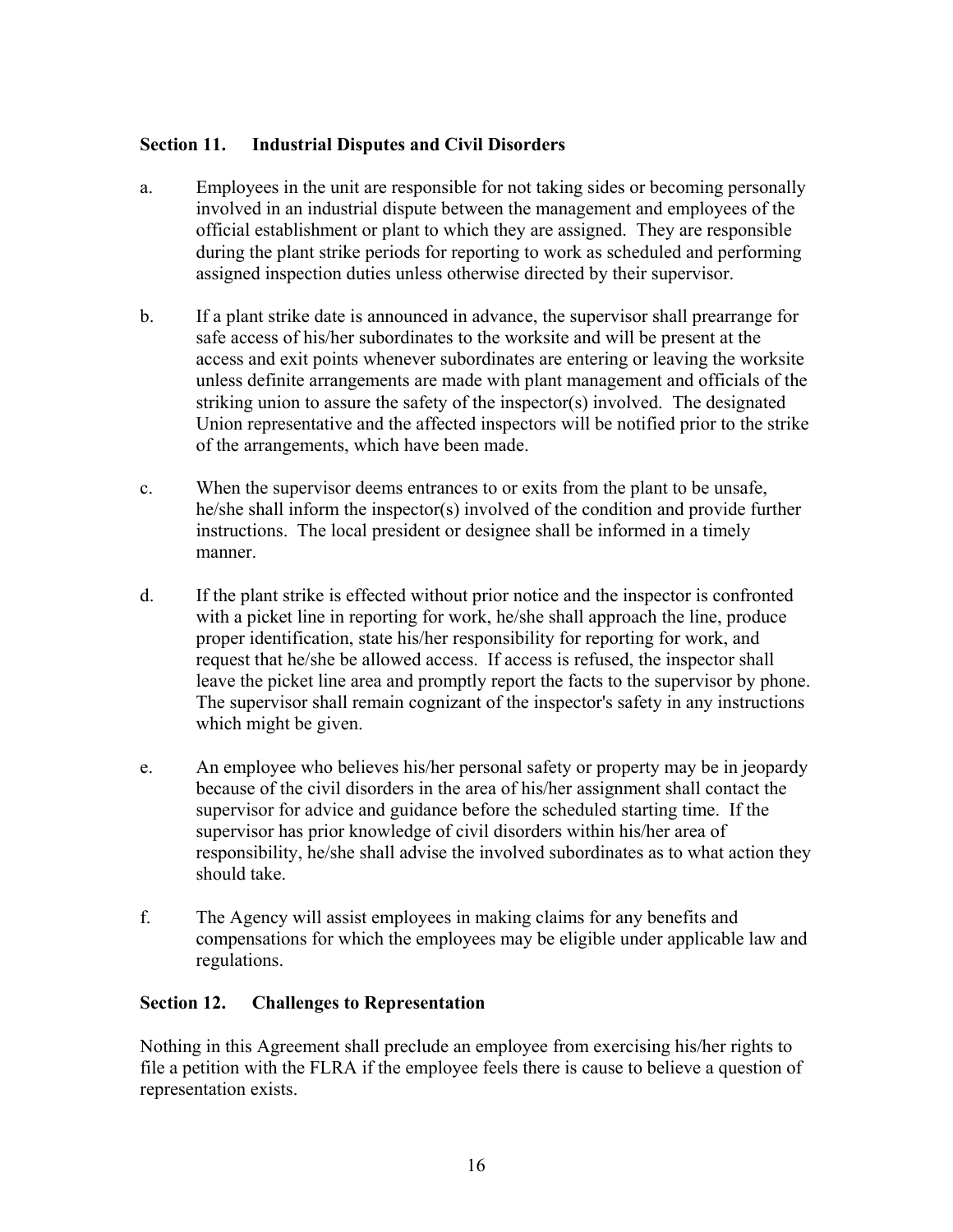## **Section 13. Computer Security and Personal Use of Agency Equipment and Resources**

- a. The parties recognize that the Agency uses computer systems that contain sensitive information to accomplish its mission and that the Agency has a responsibility to ensure the security and privacy of such sensitive information.
- b. Agency-owned or leased equipment and resources includes, but is not limited to, computer systems (including Internet, Intranet, and E-mail), photocopiers, facsimile machines, telephones, and audio-visual equipment.
- c. The parties recognize that employees have a reasonable expectation of privacy in the workplace. However, employee users of Agency-owned or leased equipment and resources do not have an expectation of privacy while using such equipment or resources at any time, including times of permitted personal usage as set forth in this Article. To the extent that employees desire to protect their privacy, employees should not use Agency-owned or leased equipment and resources.
- d. Agency Internet, Intranet, and E-mail resources are the property of the Agency. Any use of Agency Internet, Intranet, and E-mail resources is made or done with the understanding that such use is not secure, private, or anonymous.

Employees using the Agency's Internet, Intranet, and E-mail resources are subject to having activities monitored by system or security personnel without any further specific notice.

Employees should be aware that when they access the Internet using Internet addresses and domain names registered to the Agency, they may be perceived by others to represent the Agency. Employees shall not use the Internet for any purpose which would reflect negatively on the Agency or its employees.

- e. Agency-owned or leased equipment and resources are for Agency use and not for personal use; however, limited personal use of Agency owned or leased equipment and resources by employees during non-work hours (e.g., before and after working hours or during lunch periods) is considered to be a permitted use of Agency-owned or leased equipment and resources when the following conditions are met:
	- 1. Such use involves minimal additional expense to the Agency;
	- 2. Such use does not interfere with the mission or operation of the Agency;
	- 3. Such use does not violate the Standards of Ethical Conduct for Employees of the Executive Branch;
	- 4. Such use does not overburden any Government information resources; and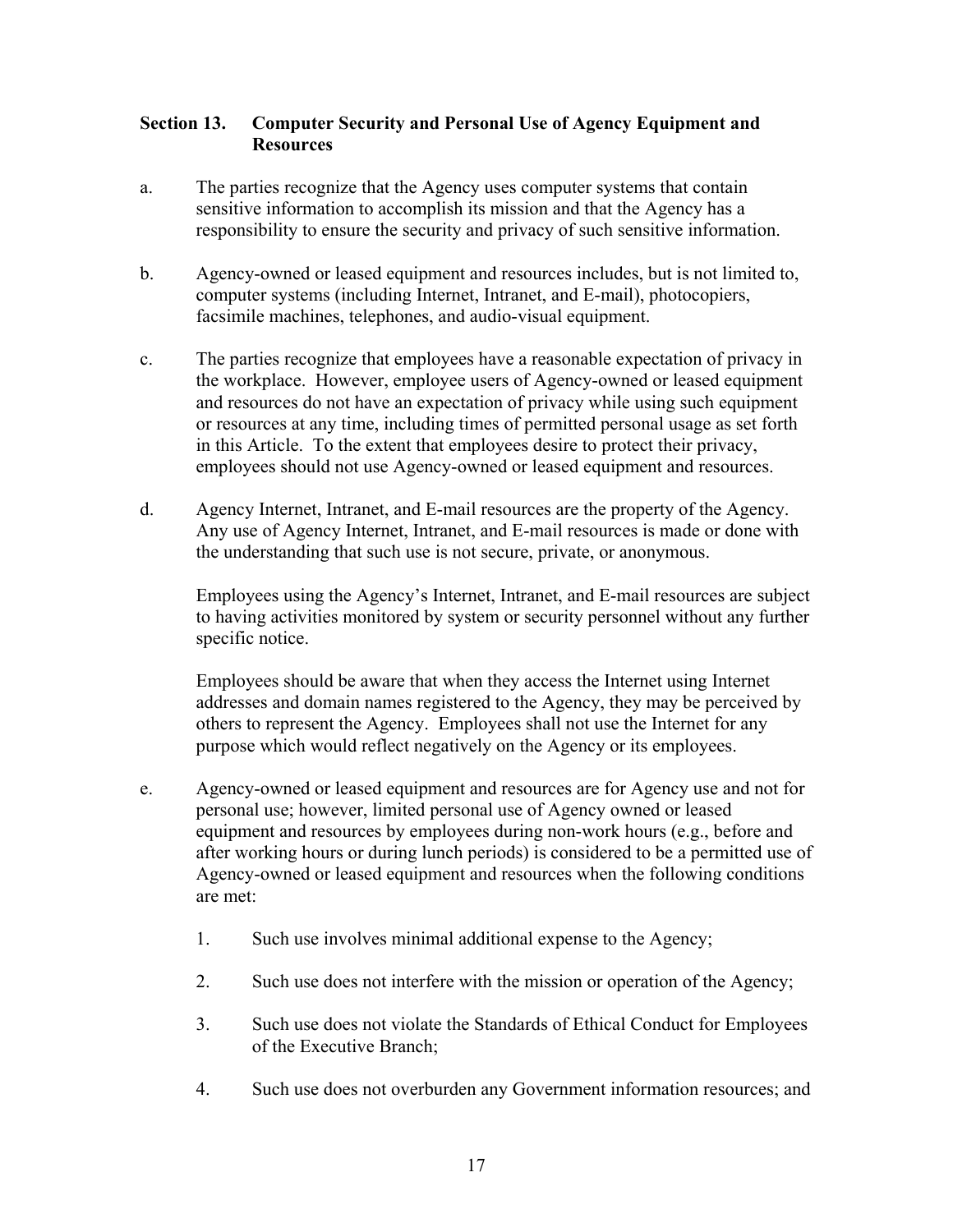- 5. Such use is not otherwise prohibited under this Article.
- f. Prohibited or inappropriate use of Agency owned or leased equipment or resources by an employee could result in the loss of use or limitations on the use of such equipment or resources, criminal penalties, financial liability for the cost of inappropriate use, or any other action deemed appropriate by the Agency.
- g. The following uses of Agency owned or leased equipment or resources, either during working or non-working hours, are strictly prohibited:
	- 1. Activities that are in violation of law, government-wide regulation, or which are otherwise inappropriate for the workplace;
	- 2. Activities that would compromise the security of any government host computer. This includes, but is not limited to, sharing or disclosing log-in identification and passwords;
	- 3. Fund raising**,** partisan political activities, endorsements of any products or services, or participation in any lobbying activity; or
	- 4. All E-mail communications to groups of employees that are subject to approval prior to distribution and have not been approved by the Agency (e.g., retirement announcements, Union notices or announcements, charitable solicitations).
- h. Use of Agency owned or leased equipment and resources to accomplish workrelated responsibilities will always have priority over personal use. In order to avoid capacity problems and to reduce the susceptibility of Agency information technology resources to computer viruses and cyber attacks, employees shall comply with the following requirements:
	- 1. Personal files obtained via the Internet may not be stored on individual PC hard drives or on local area network (LAN) file servers.
	- 2. Official video and voice files may not be downloaded from the Internet except when they will be used to serve an approved Agency function.
	- 3. Internet, Intranet and E-mail etiquette, customs, and courtesies shall be followed when using Agency owned or leased equipment or resources.
- i. Employees shall be informed of the government computer use policy.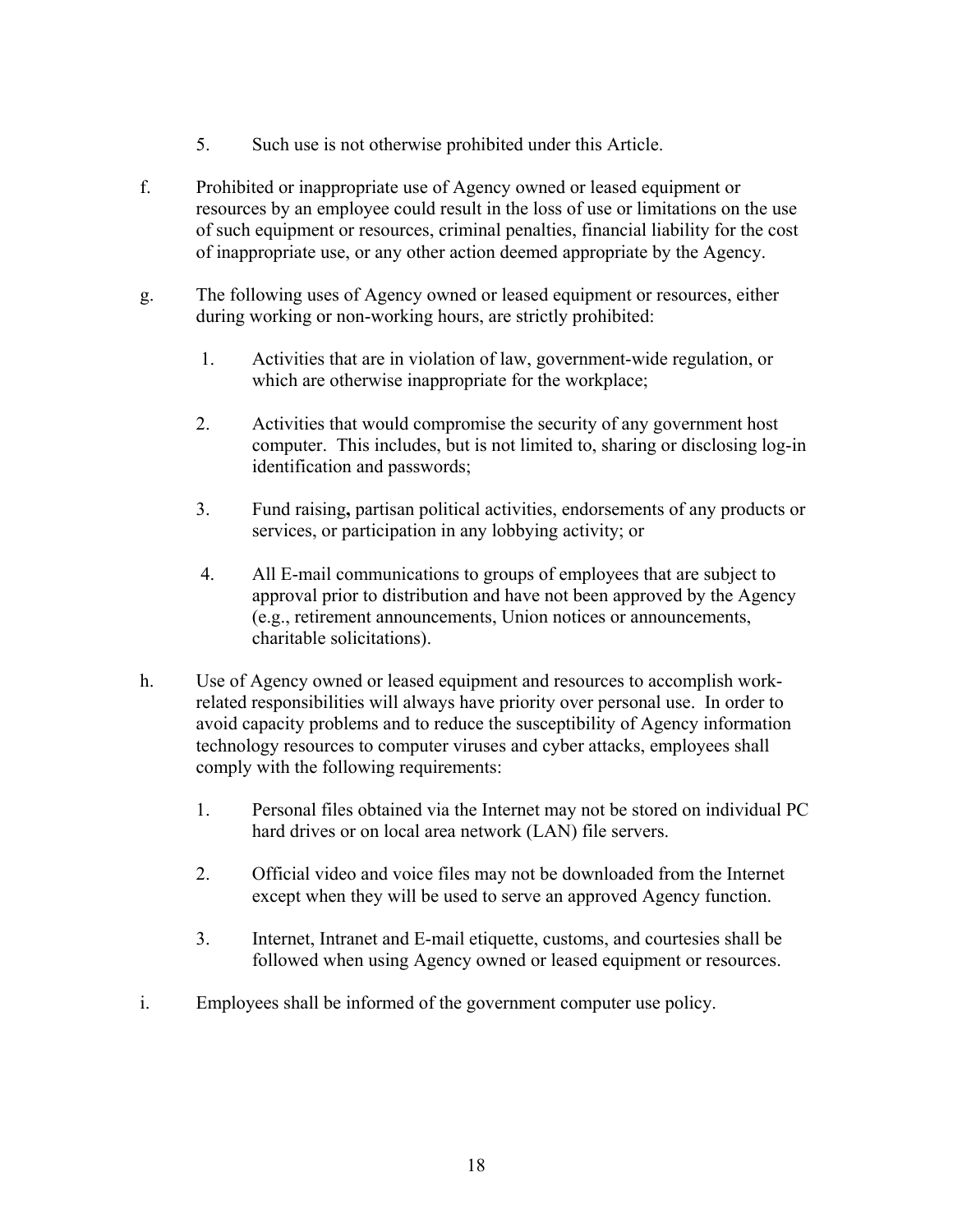# **Section 14. Mass Fare Subsidy**

It is FSIS policy to offer employees transit benefits that encourage commuting to work by methods other than driving alone to reduce congestion and conserve energy. Employees who wish to participate in the fare subsidy program shall complete an annual "Application for Transit Benefit." All participants shall certify in writing that they are eligible for a transit benefit for their commute to and from work. A renewal application must be timely submitted or is considered barred until the next year.

# **Section 15. Conflicting Orders/Instructions**

When an employee receives conflicting orders/instructions from supervisory officials within their chain of command, he/she shall follow the last order given.

# **Section 16. Just Financial Obligations**

Employees shall satisfy in good faith their obligations as citizens, including all just financial obligations. The Agency will evaluate instances of complaints for debts owed by employees on a case by case basis. This does not include the Government-issued credit card for travel.

# **Section 17. Campaigns/Drives**

Employee participation in the Combined Federal Campaign (CFC) and U.S. Savings Bonds campaign is voluntary. No pressure shall be brought to bear to require such participation.

## **Section 18. Tort/Indemnification**

- a. In the performance of his/her duties, or when acting within the scope of his/her employment, the employee is entitled to protection under the Federal Employees Liabilities Reform and Tort Compensation Act of 1988, (P.L. 100-694).
- b. If, as a result of actions taken within the scope of their employment, a verdict, judgment, or monetary award has been entered against an employee, or a settlement proposal entered into by an employee, the employee may submit a written request for indemnification. Such requests must be supported with appropriate documentation in accordance with applicable guidelines.

## **Section 19. Agency Meetings**

Any meetings away from the facility, scheduled by the Agency, which employees are required to attend shall entitle those employees to official duty time (including, for example, overtime where the meeting is held outside an employee's approved tour of duty), travel, and M&IE (meals and incidental expenses), if applicable, in accordance with applicable regulations.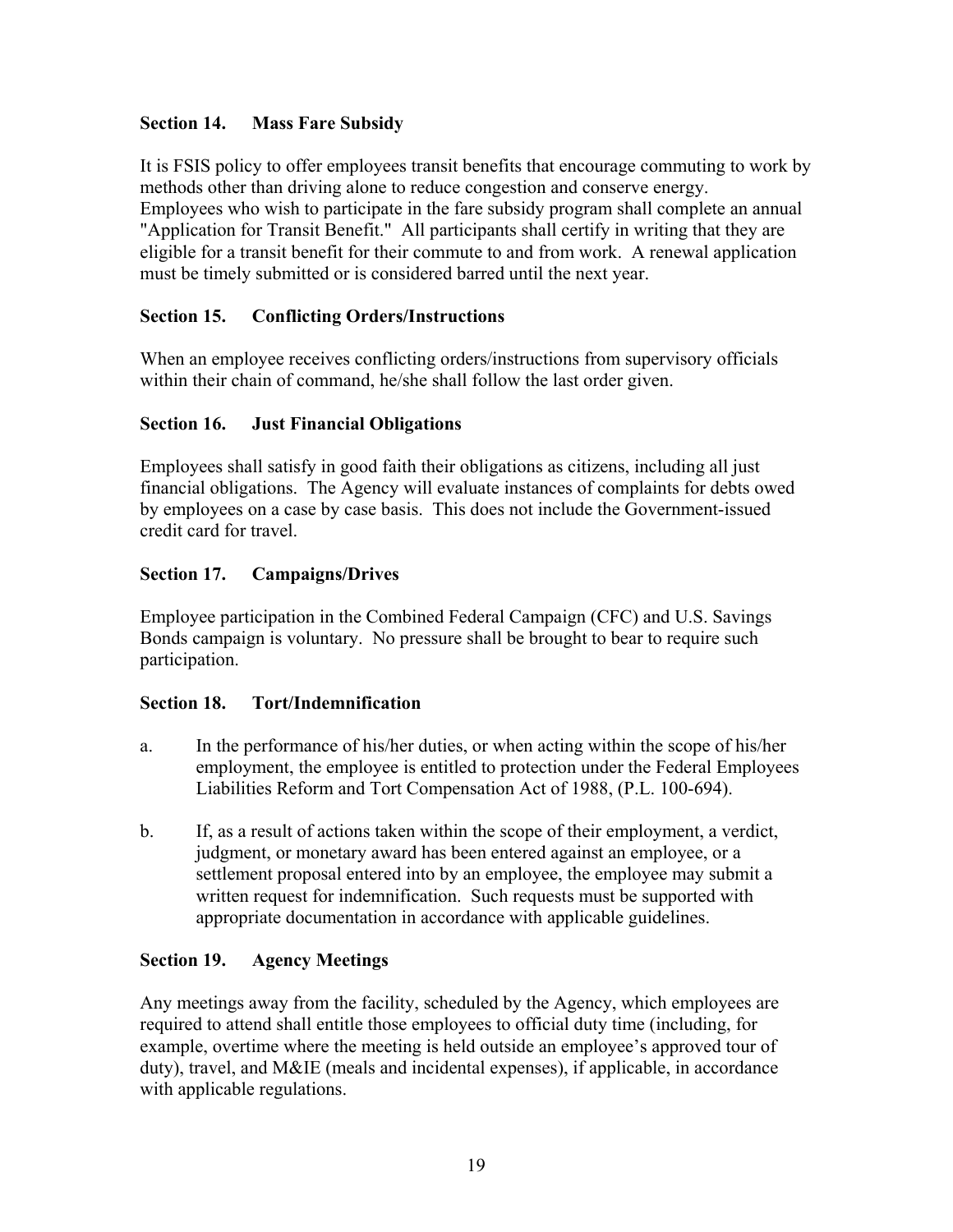## **Section 20. Use of Telephones**

On a limited use basis, phones provided by the establishments in government occupied space may be used by employees if allowed by the establishments, and where the use is at no cost.

# **Section 21. Dependent Care**

The parties recognize the relationship of adequate dependent care to employee satisfaction and productivity which contributes to improved morale of employees. Employees seeking assistance with locating dependent and elderly care services may contact the Employee Assistance Program (EAP) for information on services available within a specified geographic location, to include any dependent care facilities federally subsidized, that will assist the employee in making an informed decision.

# **Section 22. Nursing Mothers**

Nursing mothers may request accommodations for the purpose of expressing and saving milk in private while at the workplace.

Requests for such accommodation shall be submitted in writing to the employee's immediate supervisor or designee sufficiently in advance to allow for arrangements for privacy based on the schedule requested by the employee to express milk. Requests will include:

- a. Duration of the request;
- b. Arrangements the employee will make for storing and removing saved milk (i.e. cooler, pick-up arrangements, type of containers, etc.) to ensure consistency with plant policies;
- c. Type of leave employee is requesting, should the time needed exceed the employee's lunch period; and
- d. The schedule or times during the employee's tour of duty for which the employee is requesting time/privacy to express milk.

The Agency will attempt to provide necessary privacy in government-controlled space(s) within the Plant/Establishment.

## **Section 23. Parking**

The Agency shall make a reasonable effort to obtain parking spaces for inspectors at offices and official establishments. This shall include proper marking to preclude use by other than Agency employees. Employees having inspection duties at more than one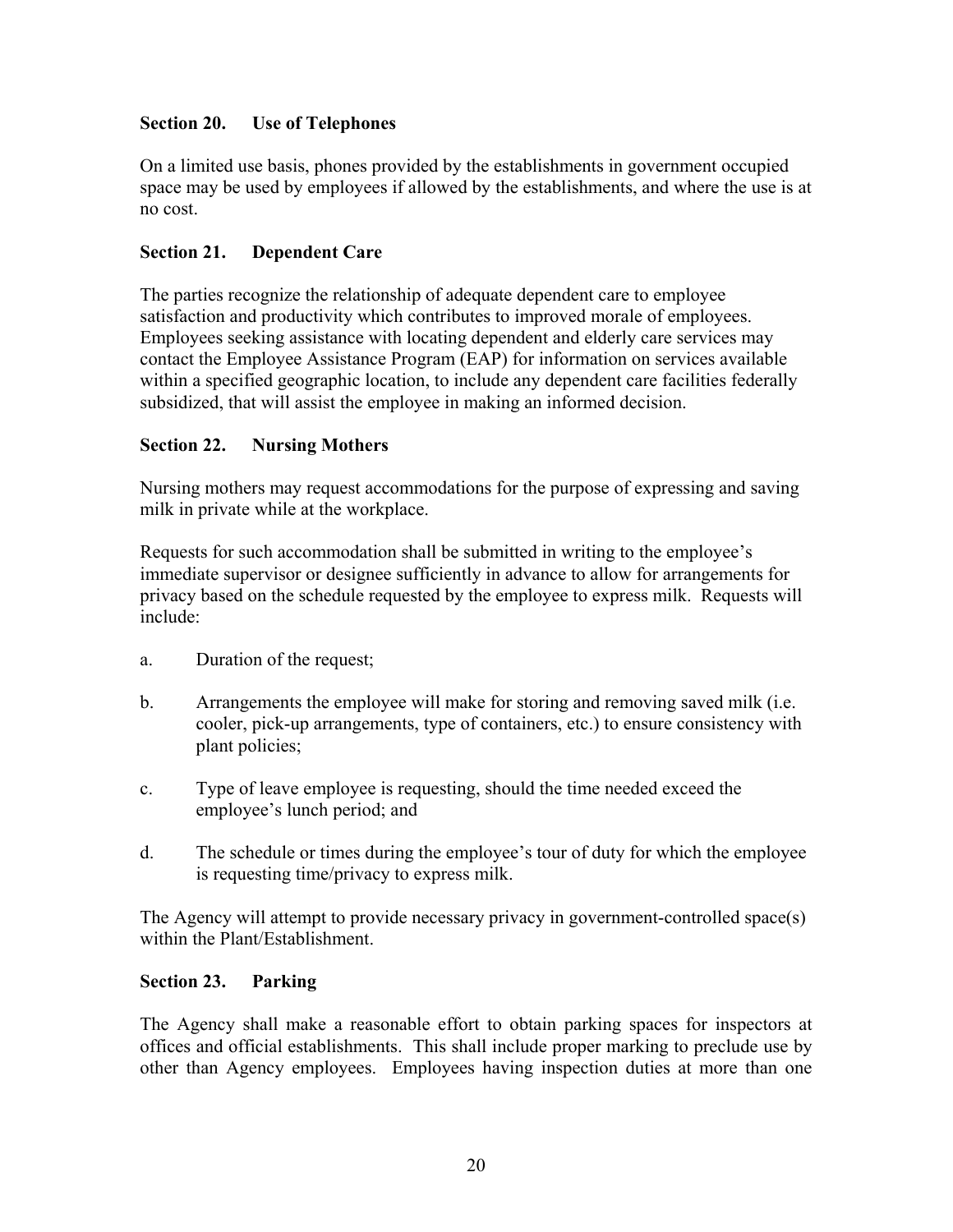location or those having a permanent physical disability will be provided parking spaces at such locations, whenever possible.

An employee who believes his/her personal safety or property may be in jeopardy because of the area of his/her assignment shall contact the supervisor for advice and guidance before the scheduled starting time.

Where there are documented instances of unsafe conditions involving FSIS personnel in parking areas owned and provided to FSIS employees by establishments, the Agency shall take appropriate action, as necessary, within existing authorities to address the safety and well-being of Agency personnel.

#### **Section 24. Smoking Policy**

a. Designated Smoking Areas

The parties recognize that the smoking of any tobacco products in any building or facility (or portion thereof) owned, leased, or occupied by FSIS personnel is strictly prohibited. Smoking is also prohibited in USDA owned and GSA or commercially leased vehicles. However, when plant/establishments have designated areas for its employees to smoke, and FSIS employees are permitted access to those areas, FSIS employees may smoke in such areas.

b. Smoking Cessation Classes

Consideration will be given to an employee's request for appropriate leave to attend a Smoking Cessation Program. The type of leave granted will be based on the circumstances of the request.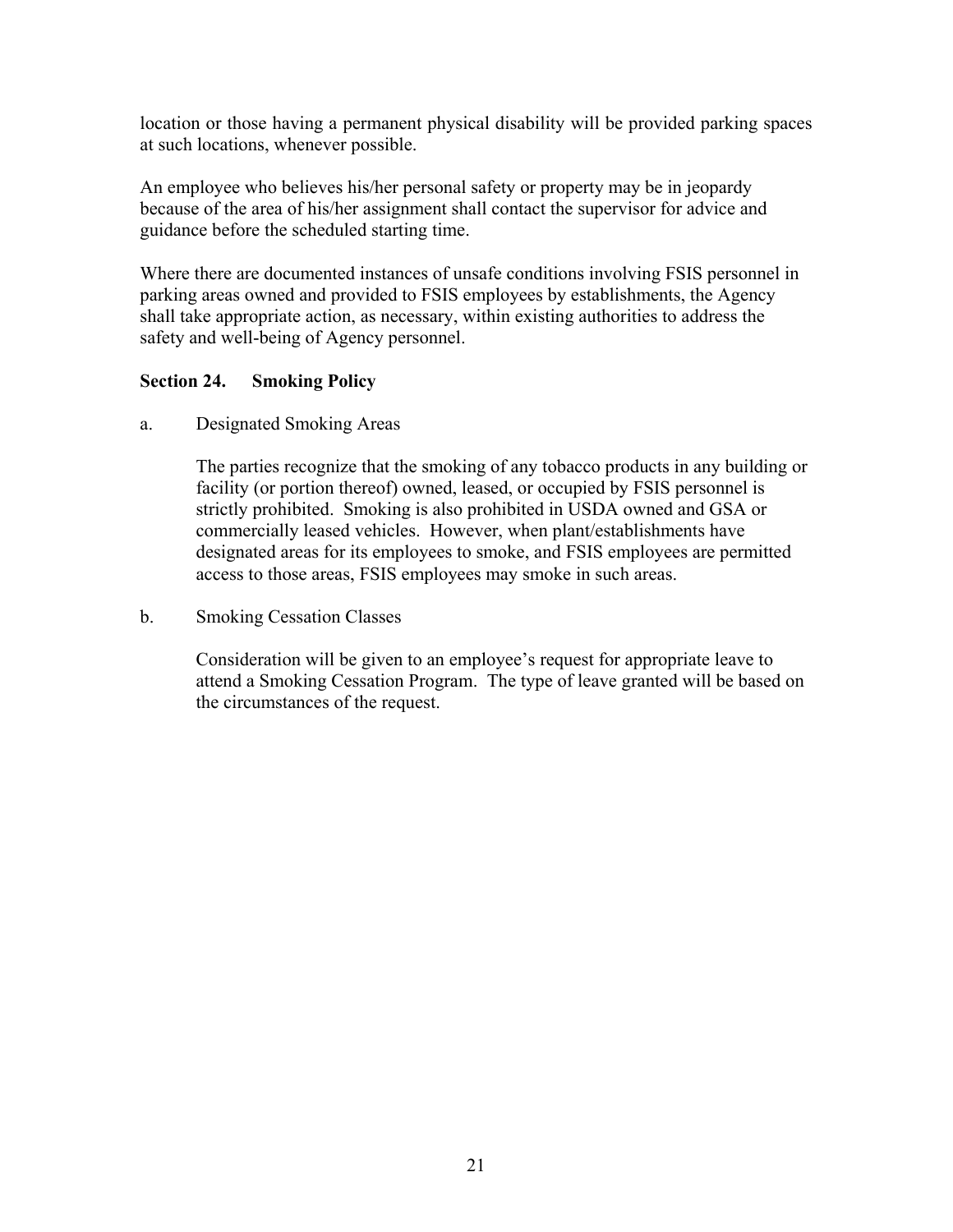# **BARGAINING DURING THE TERM OF THE AGREEMENT**

## **Section 1. Management-Initiated Bargaining**

### **a. Policy**

Where there is an obligation to bargain under the Statute or this Agreement, the Agency shall provide reasonable advance written notice of intended changes to the Council Chairperson/designee. Service will be by facsimile, hand delivery, or Federal Express. If hand delivery is used, the notice will be documented immediately to show the receipt date. The notice will be considered received on the next work day when the service is by Federal Express.

If the Union elects to bargain over an Agency scheduled change, the Union shall submit a written request to bargain to the Director, LERD within fifteen (15) calendar days of receipt of the Agency's notice.

The request to bargain shall designate the Union's Chief Spokesperson. The Union may request that the Agency brief the Union on intended change(s) via conference call. The Agency shall honor such Union requests.

- 1.The advance written notice of the proposed change to the Union shall include a description of the proposed change, an explanation of how and why the change will be implemented, the proposed implementation date, the Agency's Chief Spokesperson, and a point of contact for additional questions or information.
- 2. If the Union does not exercise its option to request bargaining as stated in this Article, the Agency may proceed to implement the change(s) on the proposed date.

## **b. Bargaining Routine**

The following bargaining process shall be utilized during the term of this Agreement:

- 1.Bargaining shall commence as soon as possible, but no later than twenty (20) calendar days after the Union's written request to bargain. Should a federal holiday fall within the specified timeframe for bargaining, the timeframe for commencement will be extended seven (7) calendar days. Commencement of bargaining may be extended only by mutual agreement.
- 2. Proposals by the Union shall be due no later than seven (7) calendar days prior to the actual commencement of bargaining. Proposals shall be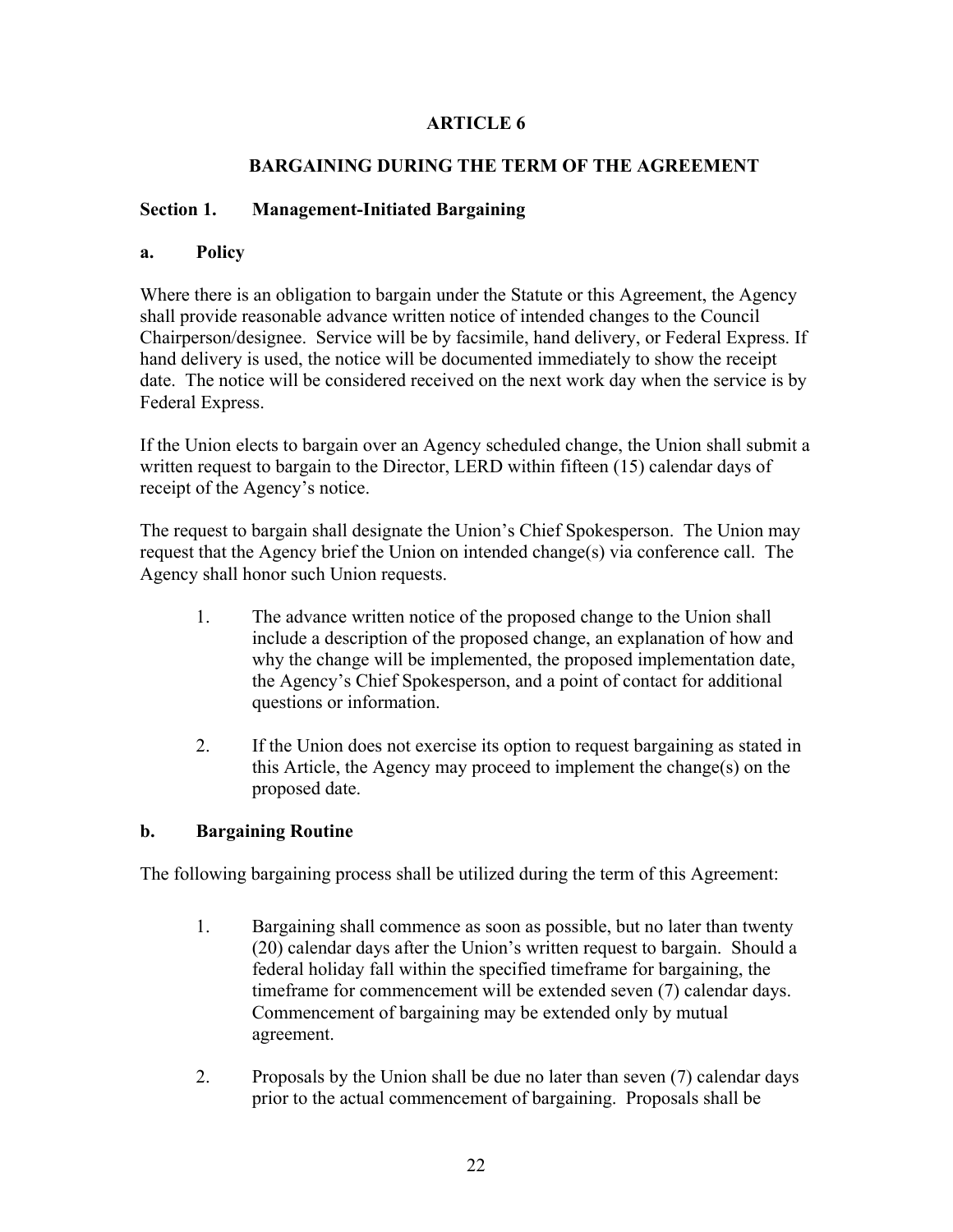reasonably related to the proposed change and, where applicable as an appropriate arrangement, shall identify the adverse impact upon the employees which the proposal is intended to reduce/remedy.

- 3. All bargaining sessions shall be held in the Washington, DC, metropolitan area unless the parties mutually agree to conduct bargaining at an alternate site. The bargaining sessions shall commence at 8:00 a.m. and conclude at 4:30 p.m., with thirty (30) minutes allocated for lunch. The Agency agrees to pay for one Union representative's travel and per diem in accordance with government travel regulations.
- 4. The Agency shall provide a meeting room for bargaining held at the Agency's facilities in the Washington, DC, metropolitan area. The Union may request, no later than seven (7) calendar days prior to bargaining, access to a computer, printer, copier, facsimile, and government-owned or leased telephone for purposes of the negotiations.

# **Section 2. Union-Initiated Bargaining**

- a. A Union-initiated request for mid-term bargaining will address negotiable subjects of bargaining as defined by 5 U.S.C. Chapter 71 and applicable case law.
- b. The Union will provide the Agency with reasonable advance notice of its desire to engage in Union-initiated bargaining.
- c. Union requests for bargaining must be filed with the Director, LERD. The Union's request for bargaining must include proposals and the name of the Union's Chief Spokesperson.
- d. If there is an obligation to bargain, the parties' Chief Spokespersons will make appropriate arrangements for the bargaining session to occur normally within forty-five (45) calendar days from receipt of the Union's request to bargain. The arrangements will be by mutual agreement.
- e. All bargaining sessions shall be held at a location mutually agreed to by the parties. The bargaining sessions shall commence at 8:00 a.m. and conclude at 4:30 p.m., with thirty (30) minutes allocated for lunch. The parties shall bear their own cost. The parties agree that any agreement to combine bargaining sessions must be by mutual agreement. Any cost associated for a meeting room will be shared equally by the parties. Where the parties agree to hold a bargaining session at Agency facilities in the Washington, DC, metropolitan area, the Union may request, no later than seven (7) calendar days prior to bargaining, access to a computer, printer, copier, facsimile, and government-owned or leased telephone for purposes of the negotiations.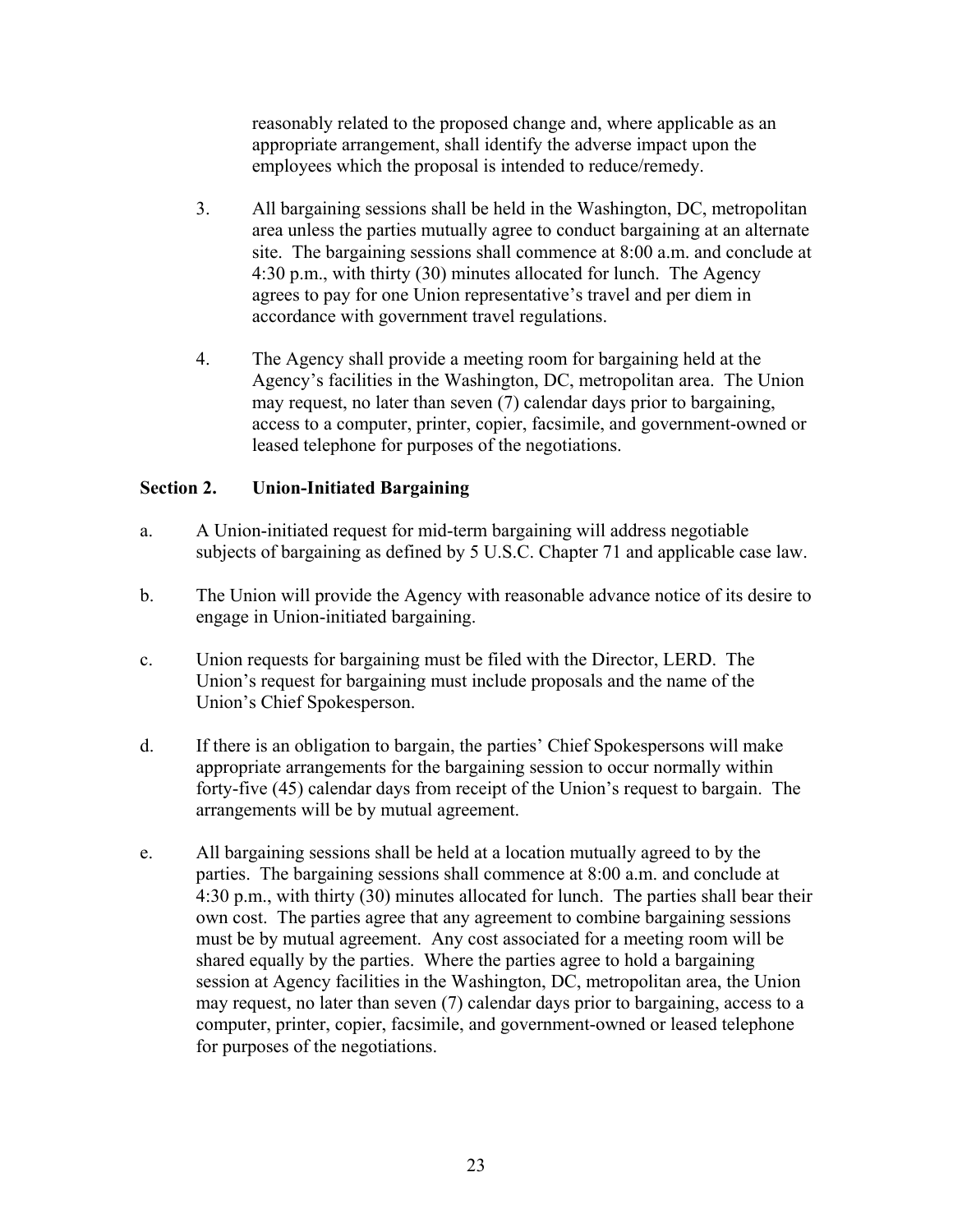#### **Section 3. General Provisions for Bargaining**

- a. Bargaining shall normally be held on three (3) consecutive workdays, Tuesday through Thursday.Should a federal holiday fall within the specified timeframe for bargaining, the timeframe for commencement will be extended seven (7) calendar days.The parties shall be deemed to be at impasse after three (3) days of bargaining, unless not released from mediation by an FMCS Commissioner.In such cases, a subsequent session will be held within thirty (30) calendar days from the conclusion of the previous session, unless mutually agreed otherwise. If the Mediator is not available within thirty (30) calendar days, the session will be held as soon as the Mediator is available, unless mutually agreed otherwise. Both parties reserve the right to request the assistance of a mediator from the Federal Mediation and Conciliation Service (FMCS) at any time.
- b. Pursuant to Title 5 U.S.C. §7131, the number of union representatives authorized official time for bargaining shall not exceed the number of individuals designated by the Agency for such purposes.The parties shall exchange the names of their bargaining team members for the specific issues to be negotiated normally no later than seven (7) calendar days prior to the beginning of bargaining**.** This does not preclude the attendance of technical advisors and subject matter experts by mutual agreement.The requesting party will be responsible for all cost associated with the attendance of technical advisor(s) and/or subject matter expert(s)**.**
- c. During bargaining, the Chief Spokesperson (or an alternate) must be present and have the authority to bargain and reach agreement on behalf of their party. The Chief Spokesperson for each party shall signify agreement on each section by initialing and dating the agreed-upon section. The Chief Spokesperson for each party shall retain his/her copies and initial and date the other party's copies. This will not preclude the parties from reconsidering or revising any agreed-upon section by mutual consent.
- d. Alternates may substitute for bargaining team members. Such alternates shall be entrusted with the right to speak for and to bind the members for whom they substitute.
- e.The ground rules may be altered only upon mutual agreement of the parties. However, no such ground rules may limit the ability of either party to request the assistance of the FMCS or the Federal Service Impasse Panel (FSIP).
- f. Any impasse not resolved through the FMCS may be submitted by either party to the FSIP to consider the matter under its regulations.
- g. Any agreement/memorandum of understanding (MOU) entered into during the life of this contract will be considered an addendum to this contract and subject to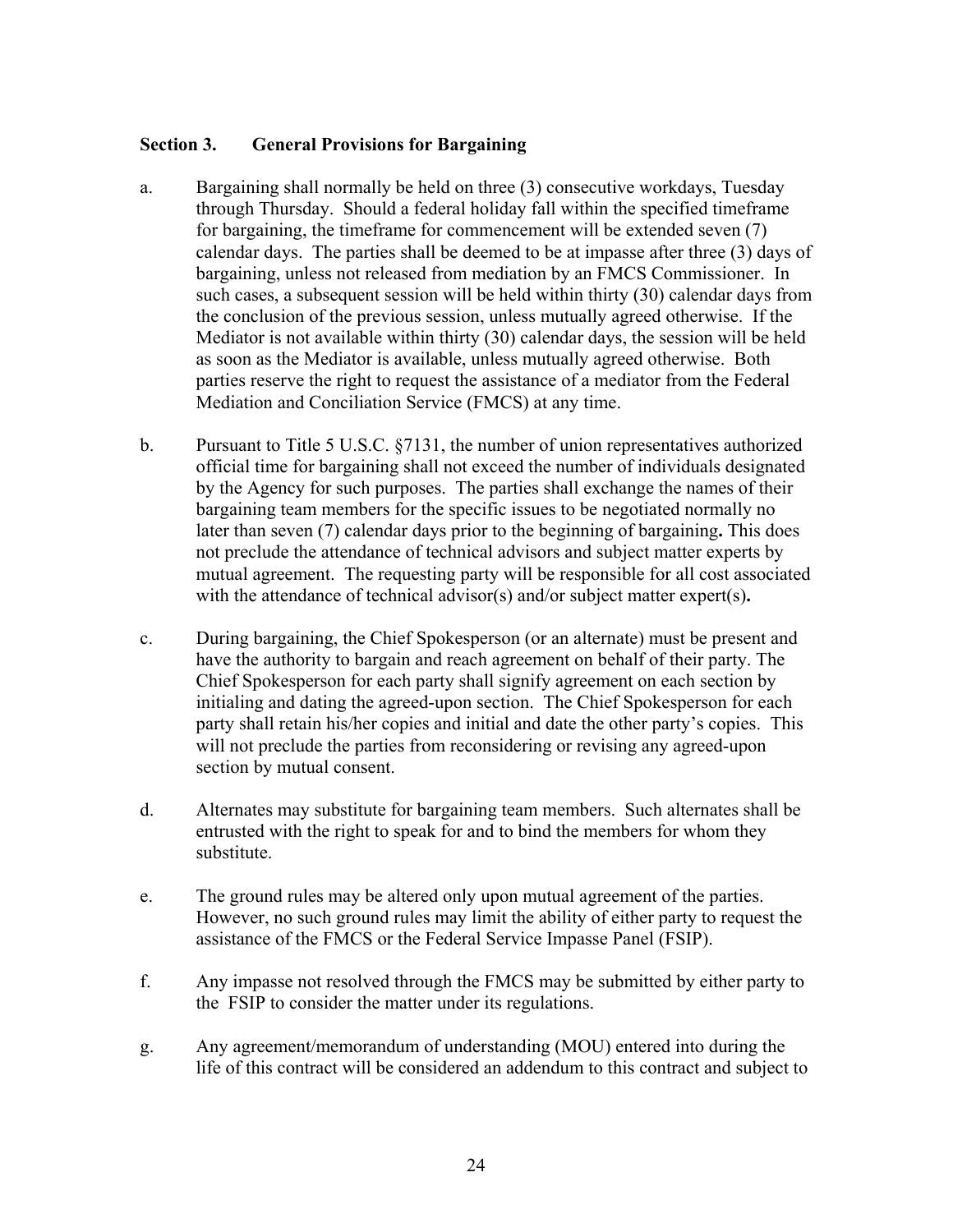its duration or as otherwise agreed in the MOU. The Agency will make appropriate distribution to the affected employees.

h. If any proposal is claimed to be non-negotiable by either party and subsequently determined to be negotiable; or the declaring party withdraws its allegations of non-negotiability, the proposal will, upon request, be reopened within thirty (30) calendar days. Nothing shall preclude the right of judicial appeal.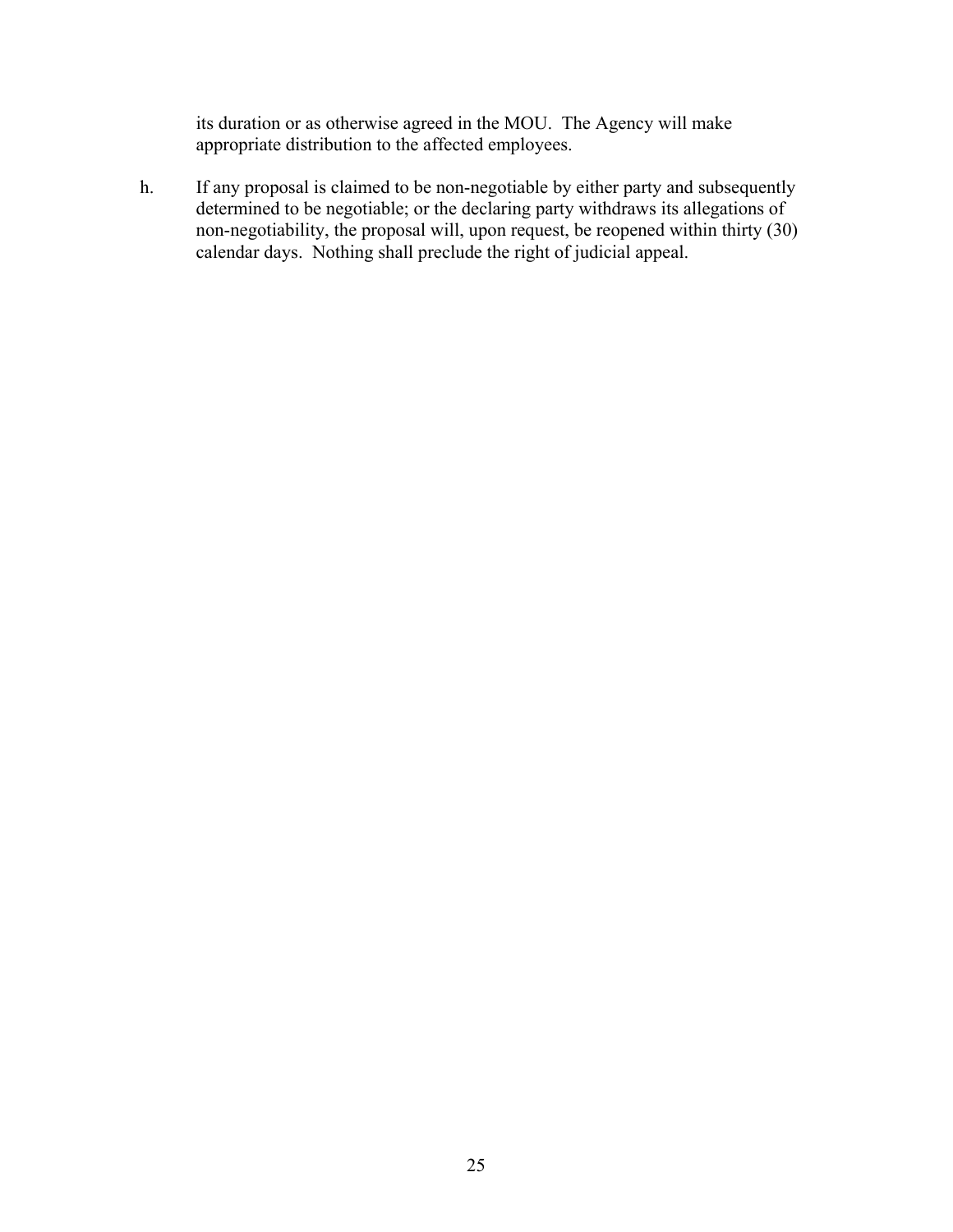## **OFFICIAL TIME**

#### **Section 1. Policy**

The Agency recognizes that in furtherance of good labor-management relations, Union representatives have the responsibility of carrying out representational activities under the Federal Service Labor-Management Relations Statute. The parties agree that Union representatives, when not engaged in authorized labor-management activities, shall accomplish the duties of the position to which they have been assigned. The Agency agrees to recognize the Chairperson, Council Presidents, and a reasonable number of Union representatives of the National Joint Council of Food Inspection Locals under Article 4 as appropriate users of union official time for authorized representational activities.

a. Union representatives shall represent the Union and the employees for their designated area of representation in meetings with officials of the Agency to discuss appropriate matters.

The parties may use telephone**,** electronic, and/or video conferencing methods in communicating relative to representational matters to the maximum extent practicable.

- b. Overtime compensation shall not be paid for performance of representational duties and responsibilities.
- c. Union representatives must be in an off-duty status when conducting internal Union business.
- d. No travel and per diem will be permitted unless authorized by the Agency.

## **Section 2. Release from Duty for Representational Matters**

It is recognized that Union representatives (who are employees of the Agency may need to conduct official labor relations activities and will require a reasonable amount of official time to do so.

The procedure for securing advance approval and conducting such official labor relations activities is as follows:

a. Union officials/representatives desiring to use official time under this Article shall request permission in writing from their immediate supervisor, or designee, of the need to conduct official labor relations activities and inform the supervisor of the approximate duration of time.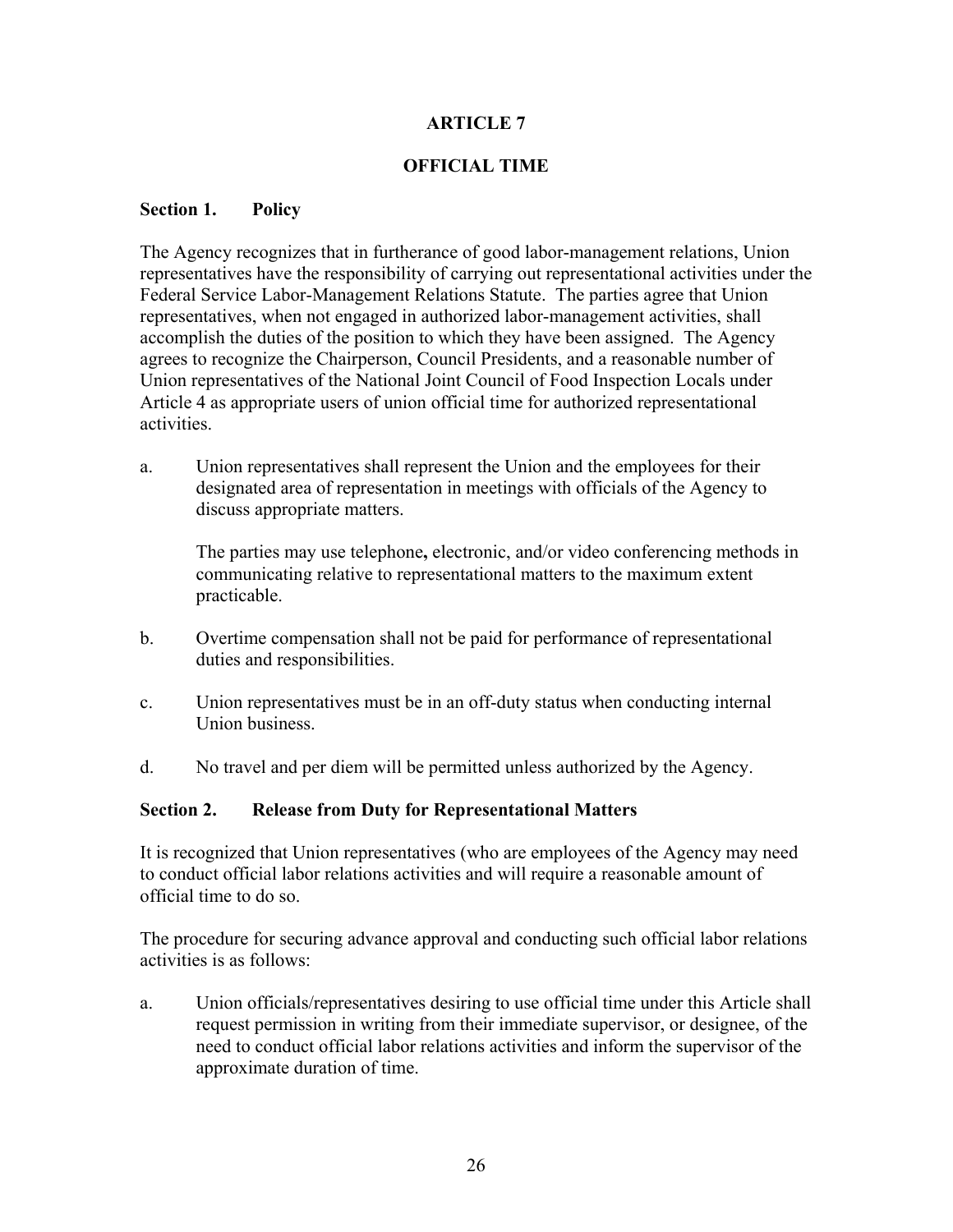- b. The immediate supervisor, or designee, shall respond to requests for official time in a timely manner. If a request for official time cannot be authorized for the time requested due to a work situation, a release time will be granted as soon as possible.
- c. Union representatives shall inform the supervisor of the location where they can be contacted.
- d. Union representatives shall make advance arrangements with the supervisor in the location to be visited, providing the general nature and expected duration of the business.
- e. The Union representative will check in with the supervisor in the visited area prior to commencing Union representational activities. The Union representative will complete a sign-in and sign-out sheet at the place of business.
- f. The Union agrees to carry out its representational duties promptly.
- g. In situations where two Union representatives are designated from the same location, the Union representatives shall make every reasonable effort to schedule their use of union official time to avoid simultaneous absence of the Union representative*s* for representational purposes.

## **Section 3. Use of Official Time**

Use of official time will take into account the operational needs of the Agency and the rights of employees to be represented in matters relating to their employment.

## **Section 4. Provisions for Official Time**

a. Consistent with Title 5 U.S.C. 71 and this Agreement, Union representatives will be granted official time, subject to the availability of official time as described below for the following representational activities. The following activities are examples of, but are not an exhaustive list of, the uses of official time:

# **T & A Code 35:**

**●** Term Negotiations.

# **T & A Code 36:**

Time in connection with bargaining during the term of the Agreement.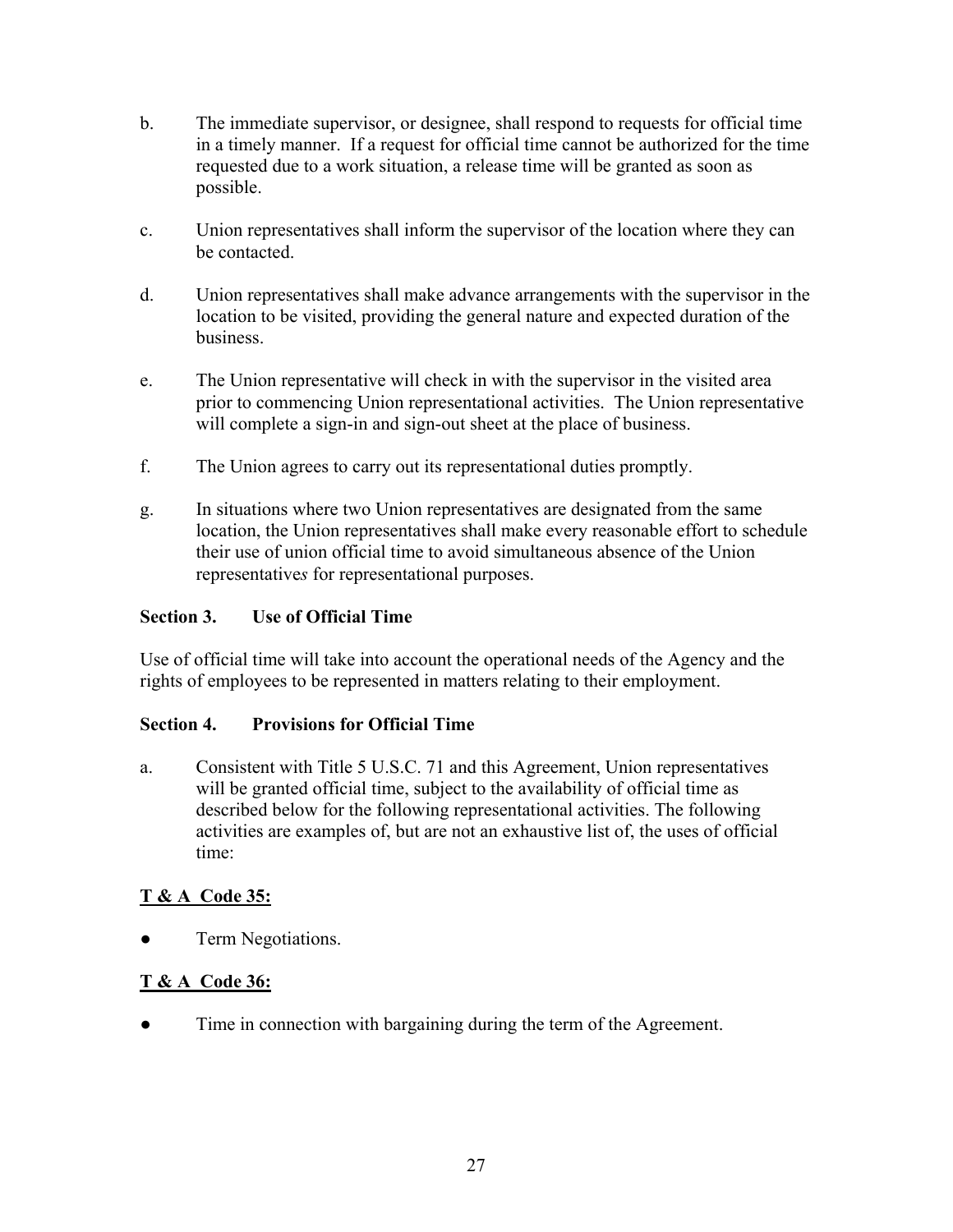# **T & A Code 37:**

- **●** Attendance at meetings initiated by the Agency concerning personnel policies, practices, or other general conditions of employment.
- Attendance at labor management meetings as defined in Article 8, Labor-Management Meetings.
- Time in connection with statutory (e.g., MSPB and EEOC) appeal procedures in which the Union is designated as the representative.
- Attendance at meetings of joint committees in which Union representatives are recognized members.
- Attendance at the recognized events to which the Union has been invited by the Agency.
- Attendance at the Health and Safety Committee activities as defined in Article 9, Health and Safety.

# **T & A Code 38:**

- Attendance at oral replies to notices of proposed disciplinary or adverse actions under this Agreement as the employee's designated representative.
- To prepare grievances. Due consideration will be granted to the Union's request to perform duties on authorized official time at a location other than his/her duty station.
- Witness preparation to the extent authorized by law or government–wide rule or regulation and this agreement.
- To review documents that are not available during non-duty hours.
- To prepare a reply to a notice of proposed disciplinary action, adverse action, or unacceptable performance action as the employee's designated representative.
- Arbitration preparation as provided for under Article 34, Arbitration.
- Attendance at meetings for the purpose of presenting reconsideration replies in connection with denial of within-grade increases if acting as the employee's designated representative.
- To prepare reconsideration statements in connection with the denial of a withingrade increase if acting as the employee's designated representative.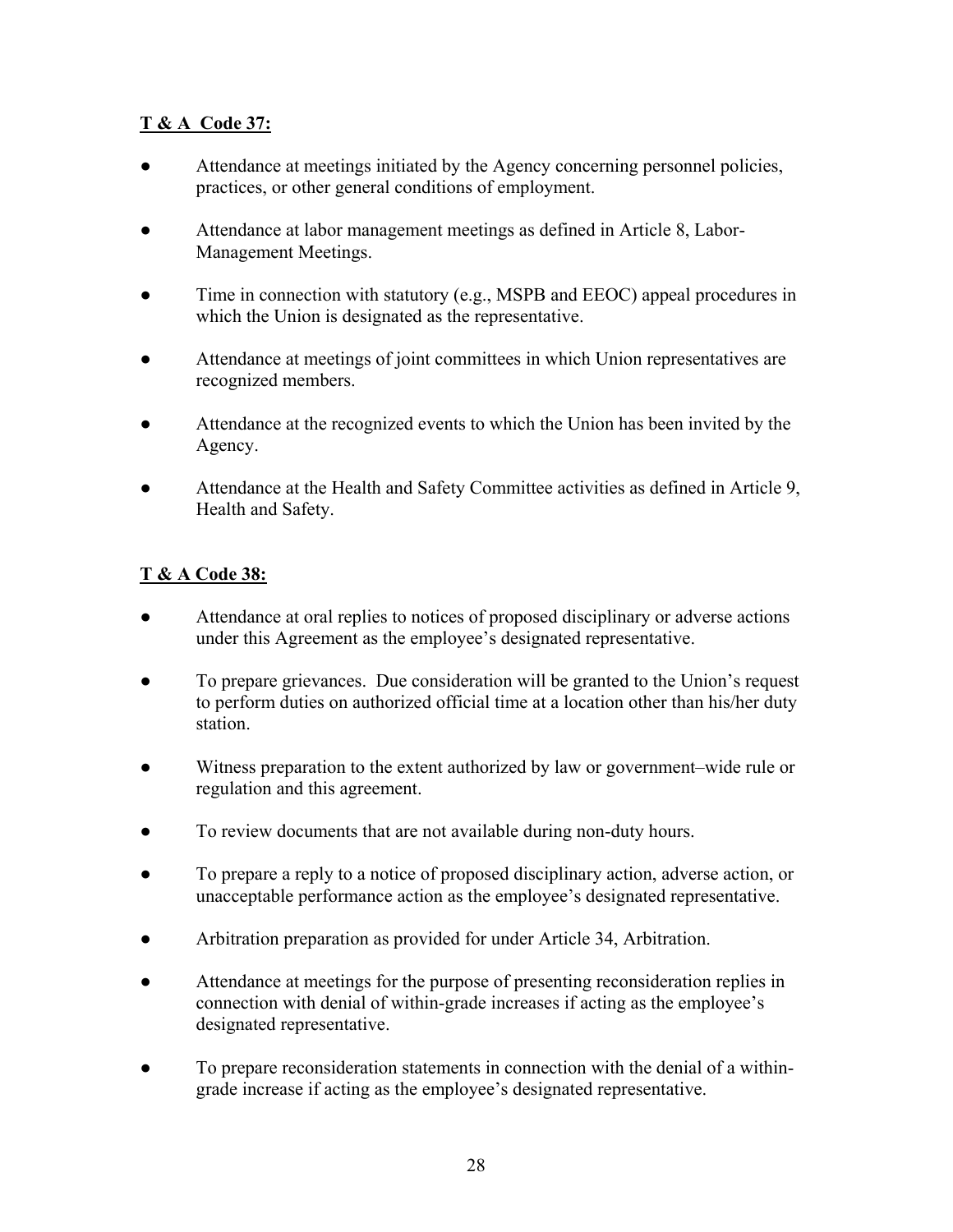- Attendance at meetings with the Agency or FLRA to discuss or present unfair labor practice charges or unit clarification petitions.
- To participate in an Authority investigation or hearing preparation as a representative of the Union.
- To effectuate Congressional contacts, if subpoenaed by a member or committee of Congress to appear.
- To participate in training sponsored by the Union in the administration of Public Law 95-454.
- To prepare and maintain records and reports required of the Union as provided by 5 U.S.C. Section 7120(c).
- b. The location where official time is used shall be appropriate to the representational activity for which the time is requested. That location is normally the Union official's headquarters plant, if appropriate facilities are available at the plant. If appropriate facilities are not available, an alternate appropriate facility is acceptable. The union official shall inform the supervisor of the alternate facility where they can be contacted.
- c. The Union will be allowed to use up to 15,000 hours per fiscal year for representational activities identified in Section 4 (a).This includes official time authorized pursuant to Title 5 U.S.C. 7131 (a), (c), and (d). Unused official time hours do not carry over into the next fiscal year. The Union shall only receive reasonable official time to fulfill its entitlements under Title 5 U.S.C. 7131 (a) and (c) of the Statute.

The Union has a right to negotiate for additional hours one time during the term of this Agreement when 15,000 hours is insufficient to conduct representational activities in any given year. Upon the submission of a written information request, the Agency will provide the Union with an accounting of the total official time usage. Negotiations of additional hours can be triggered by the Union when there are 1000 hours or fewer remaining in the bank.

d. Time spent by Union representatives representing employees in statutory EEO complaints is official time under Title 29 Code of Federal Regulations and does not count against the bank.

## **Section 5. Union Designation of Representatives**

The Union shall provide, in writing, and maintain with the Agency on a current basis a listing of all union representatives authorized to use official time as referenced above.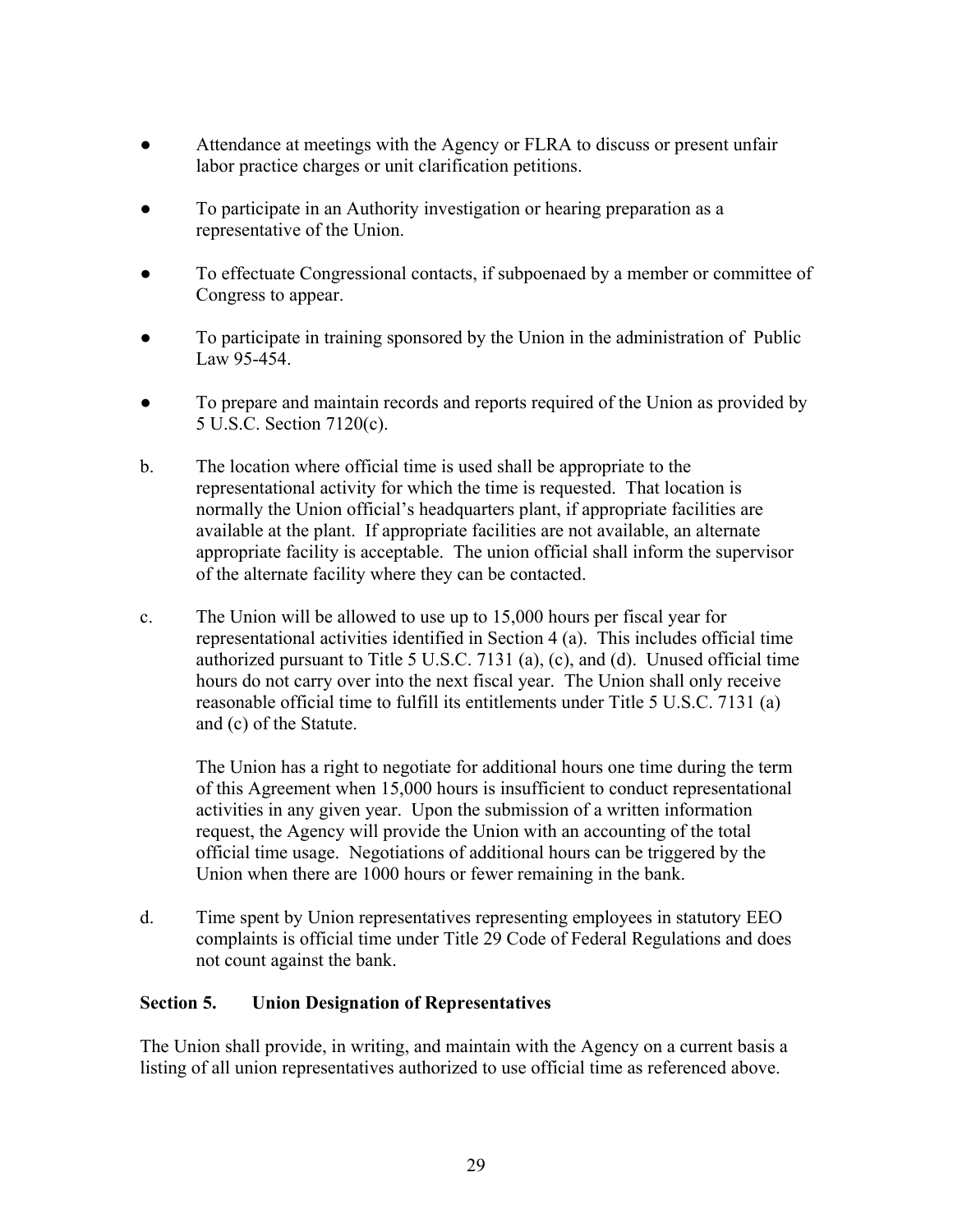# **Section 6. Tracking of Official Time**

It is important that the use of official time is tracked and used properly.Use of official time will be documented on Standard Form FSIS 3530-5 or Standard Form 3504-4 (10/94), Time and Attendance Report.When the Agency implements an automated time and attendance system, this form will no longer be used for reporting of official time.

# **Section 7. Allegation of Abuse of Official Time**

Alleged abuses of official time will be brought to the attention of the appropriate Union representative on a timely basis by an appropriate Agency official. The Agency official will discuss the matter with the Council President or Chairman, NJC, as appropriate, or designee.

## **Section 8. Training**

Joint training sessions on the interpretation and application of the terms of this Agreement shall be held between managers, supervisors, and all local/Council presidents. The training will be scheduled in conjunction with a Labor-Management meeting, and official time and expense will be approved for the training.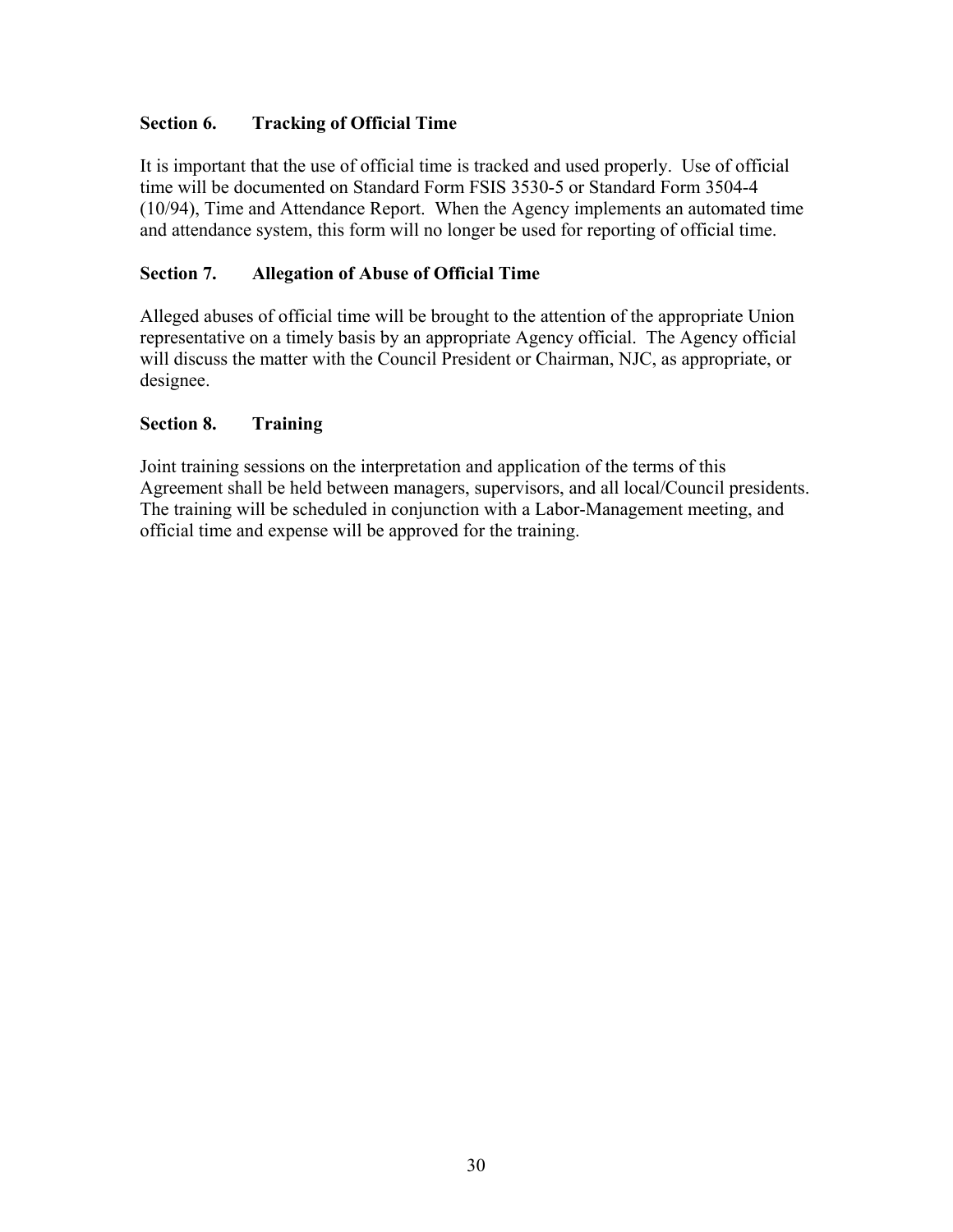## **LABOR-MANAGEMENT MEETINGS**

### **Section 1. Common Interest**

The parties recognize that they have a common interest in effecting a sound and progressive labor-management relations program and in solving issues which might arise between them. Additionally, the Agency recognizes the major contributions the Union can make toward achieving an efficient, effective, fair, and equitable workplace. Therefore, to achieve maximum results, periodic labor-management meetings will be held pursuant to this Agreement.

Such meetings shall be conducted in an orderly and business-like manner, shall encourage solutions rather than positions, demonstrate mutual respect**,** and encourage the resolution of issues at the lowest level.

Issues proposed for discussion by either party shall be forwarded to the other at least ten (10) calendar days in advance of the meeting in order to prepare a meeting agenda and assure representatives appropriate to the agenda will be present. However, this does not preclude the parties from mutually agreeing to modify the agenda after the list of issues has been transmitted.

#### **Section 2. Meetings**

- a. The parties agree that meetings will be utilized to:
	- 1. Promote more effective, open, and continuous involvement between the parties to further enhance a positive working relationship and advance labor-management cooperation between the parties;
	- 2. Jointly pursue strategies which emphasize improving employee working conditions; and
	- 3. Work together to seek ways of improving service consistent with cost considerations.
- b. Agency officials shall meet with the National Joint Council (NJC) at the Agency's Washington, DC, facility two (2) times per year. The meetings shall be facilitated by an individual chosen jointly and scheduled Tuesday, Wednesday, and Thursday beginning at 8:00 a.m. and concluding at 4:30 p.m., with a thirty (30) minute lunch. The Agency will pay for no more than eight (8) Union officials to travel to the meetings. A substitute may be designated to attend by a Council President only if the Council President is on approved absence.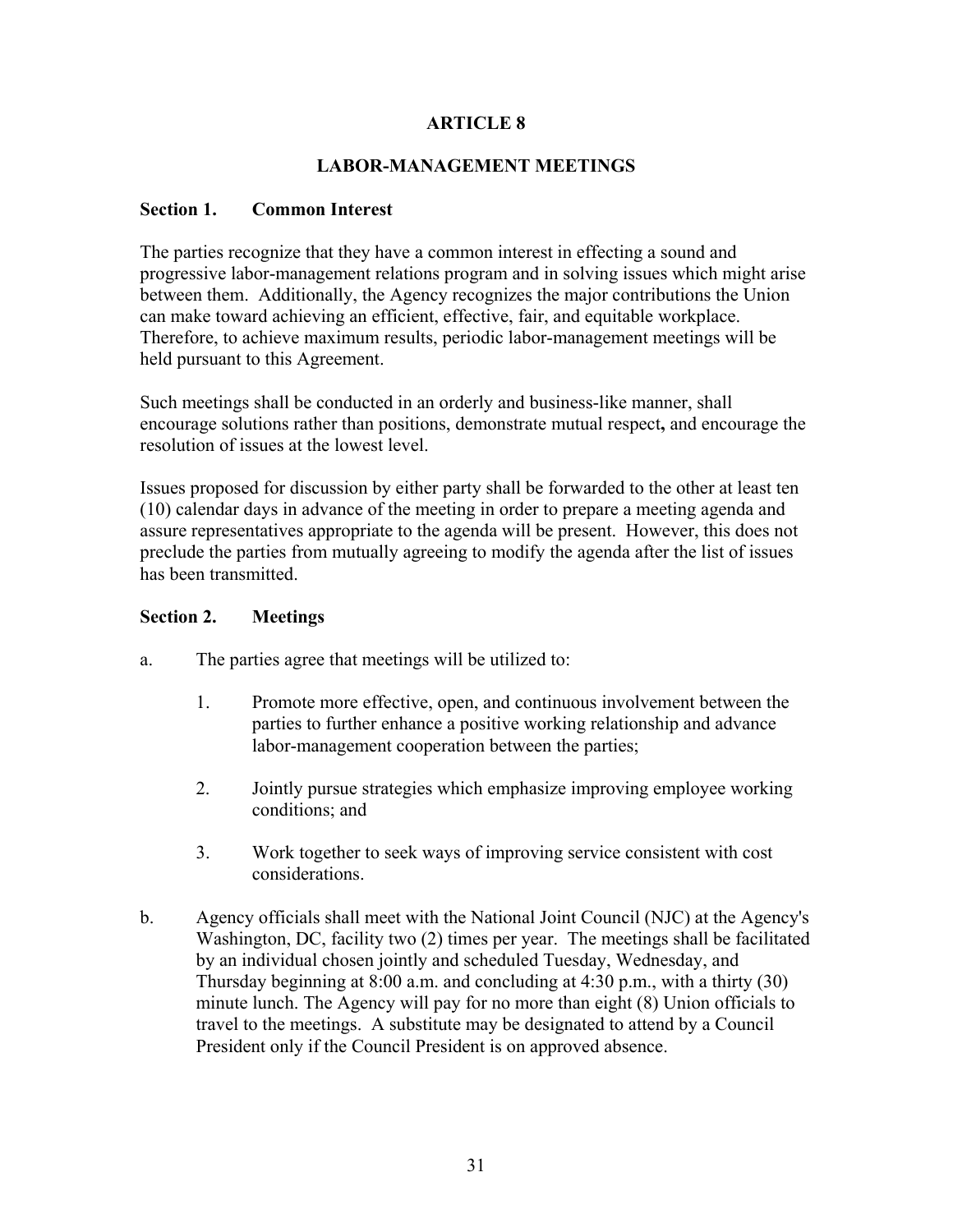- c. The District Manager or designee shall meet with the Union within his/her district three (3) times a year. Up to a total of six (6) Union officials (limited to local presidents and/or Council presidents, having jurisdiction within the District) may participate on official time and at the Agency's expense. The location, date, time, and duration shall be determined by mutual agreement.
- d. The above does not preclude the scheduling of common interest meetings on a more frequent basis with other management officials. Additionally, conference calls, if mutually agreed to by the parties, may be utilized for sharing information and/or for satisfying the meeting obligations. Common interest meetings will be held at a location and time chosen by Management during official duty hours that does not adversely impact on operations.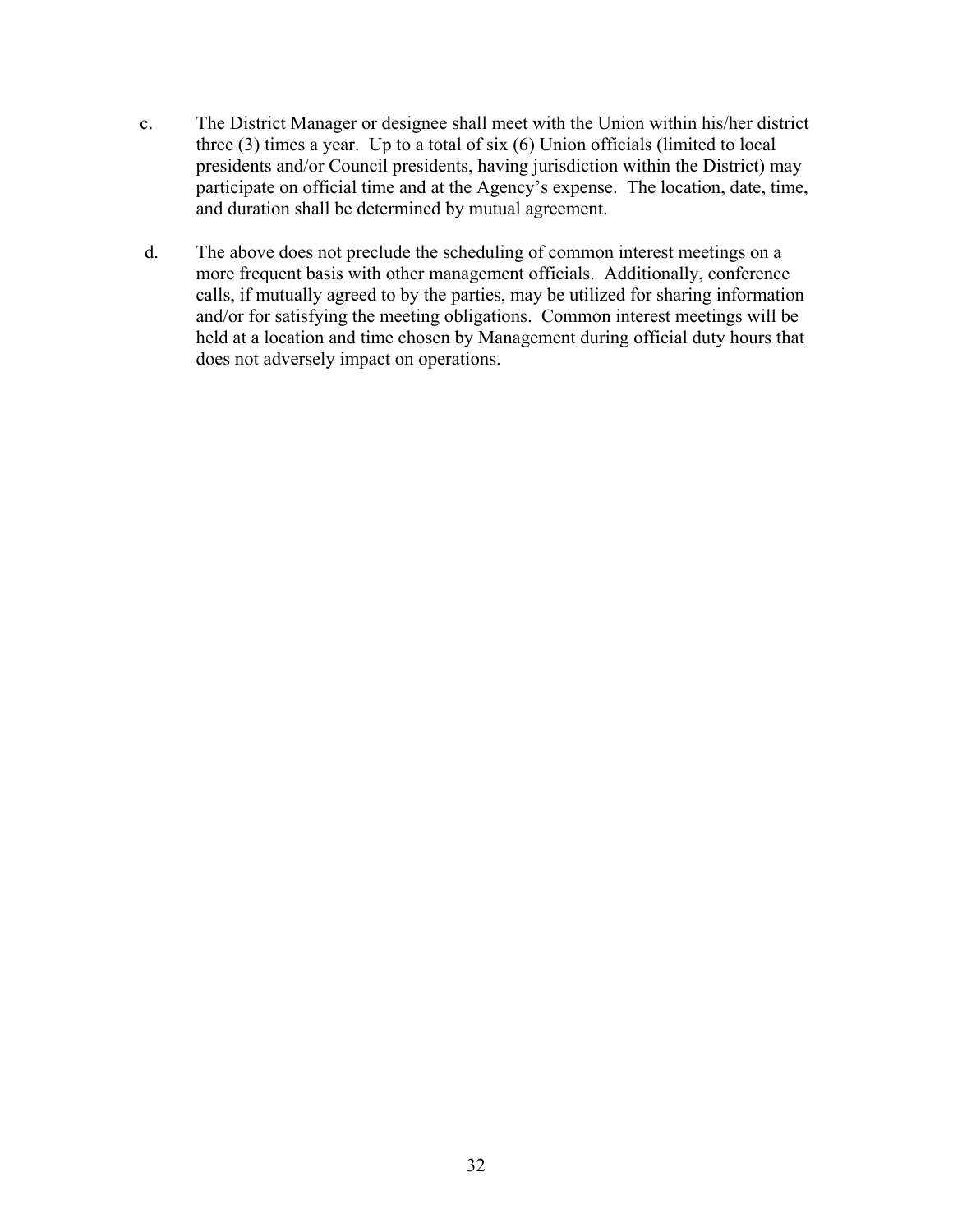# **HEALTH AND SAFETY**

### **Section 1. Policy**

It is the Agency policy to initiate and operate a comprehensive Health and Safety program to:

- a. Reduce or eliminate human and financial losses incurred from injury, illness, and property damage in the workplace;
- b. Motivate employees to work safely;
- c. Ensure the rights of employees to include freedom from reprisal; and
- d. Comply with Federal, Departmental, and Agency regulations, policies, and directives.

## **Section 2. Agency Responsibilities**

- a. The Agency, to the full extent of its authority, shall provide employees with a safe and healthy workplace free from recognized safety hazards and shall comply with applicable laws and regulations relating to the safety and health of employees.
- b. Assure prompt response to reports of unsafe or unhealthful conditions.
- c. Establish procedures to assure that employees are not subjected to interference, discrimination, or other reprisal for reporting unsafe or unhealthy conditions or for participating in Occupational Safety and Health Administration (OSHA) program activities.
- d. Assure that periodic inspections of Agency workplaces are performed by qualified and properly equipped personnel, as determined by the Employer.
- e. Assure abatement of unsafe and unhealthy working conditions in federally owned and leased workplaces.
- f. Assure proper posting of OSHA Notices to identify existing unsafe and unhealthy conditions as determined by management that cannot be corrected immediately.
- g. Take appropriate action to ensure employees are not placed in a position of imminent risk of death or serious bodily harm in the performance of work.
- h. At a minimum, provide employees with adequate welfare facilities, space, light, ventilation, and heat. Additionally, the Agency shall provide hearing protection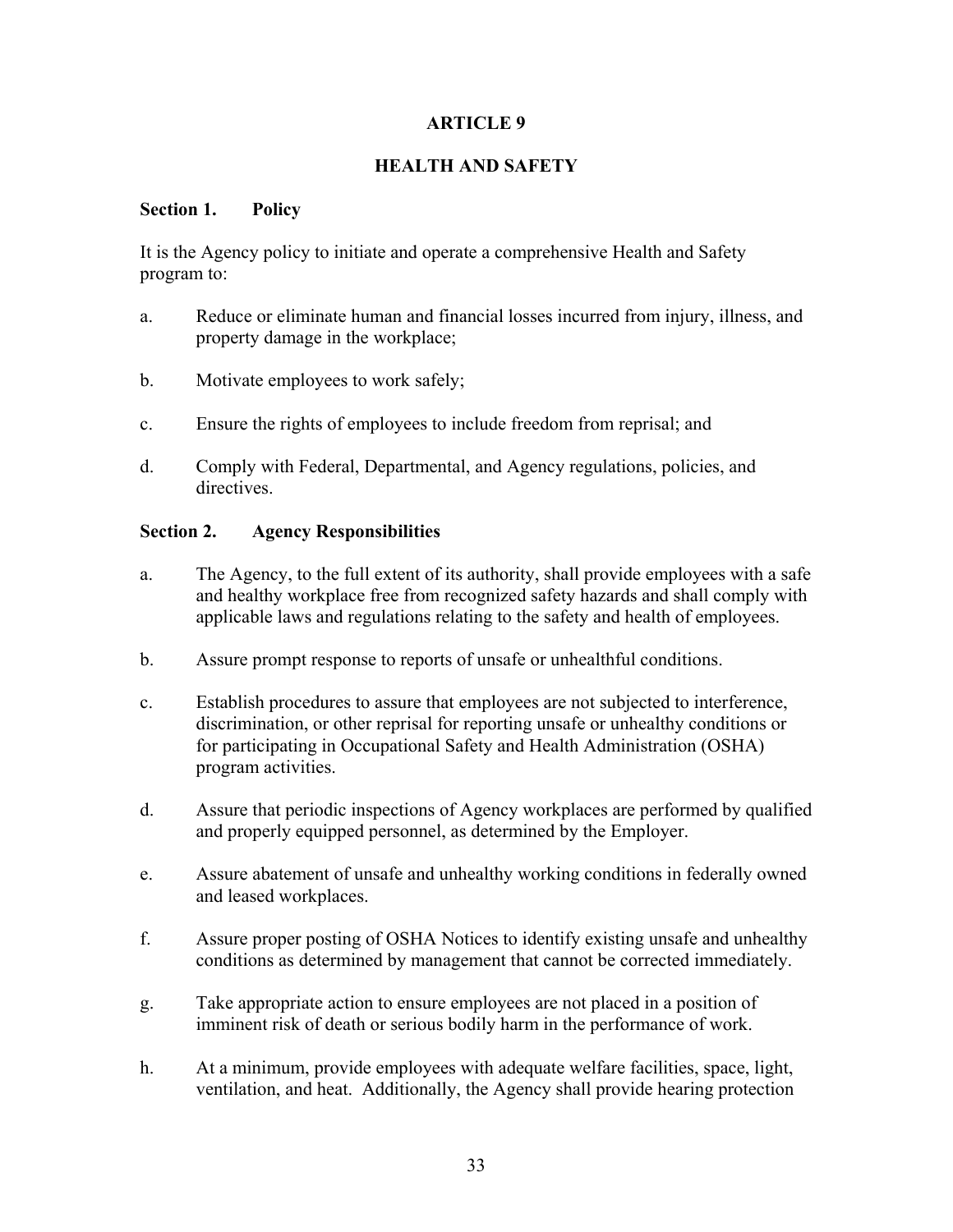for employees exposed to excessive noise levels at their work sites in accordance with applicable regulations. When appropriate, industry officials shall be officially informed by appropriate Agency officials of unsafe and unhealthy conditions existing on its premises, which present a health and safety hazard to Agency employees. If such conditions are not properly corrected, the responsible Agency official shall take such action as is necessary with appropriate authorities to ensure compliance with established health and safety laws and regulations.

## **Section 3. Union Responsibilities**

The Union agrees to cooperate fully with the Agency in fostering an effective and progressive safety program. The Union shall work with Agency officials in an effort to induce employees to strictly observe safety rules and to utilize the safety equipment issued to them.

# **Section 4. Employee Responsibilities**

It is recognized that each employee has a primary responsibility and obligation to know and apply safety rules and practices as a measure of protection.

Employees who reasonably believe they may be exposed to an imminent danger should immediately take the necessary steps to protect their personal safety and then report the matter to the appropriate level of management. Examples of imminent danger may include fire, gas explosion, natural gas leaks, and broken ammonia line.

It is the responsibility of each employee to promptly report unsafe working conditions/practices to supervision. Employees are responsible for recognition of Agency, OSHA Title 29 CFR Part 1960, and industry requirements by regularly wearing and using equipment provided by the Agency and industry.

Failure to comply may result in disciplinary action.

# **Section 5. Safety Committees**

The Agency shall establish advisory**,** non-certified, health and safety committees at the circuit level to assure an effective health and safety program throughout the Agency. Such committees shall be composed of up to two (2) Union representatives and at least one (1) Agency representative. These committees shall meet semi-annually. When mutually agreed to, a committee may meet more frequently. Travel and per diem expenses will be paid for safety committee Union representatives within the circuit to attend safety committee meetings.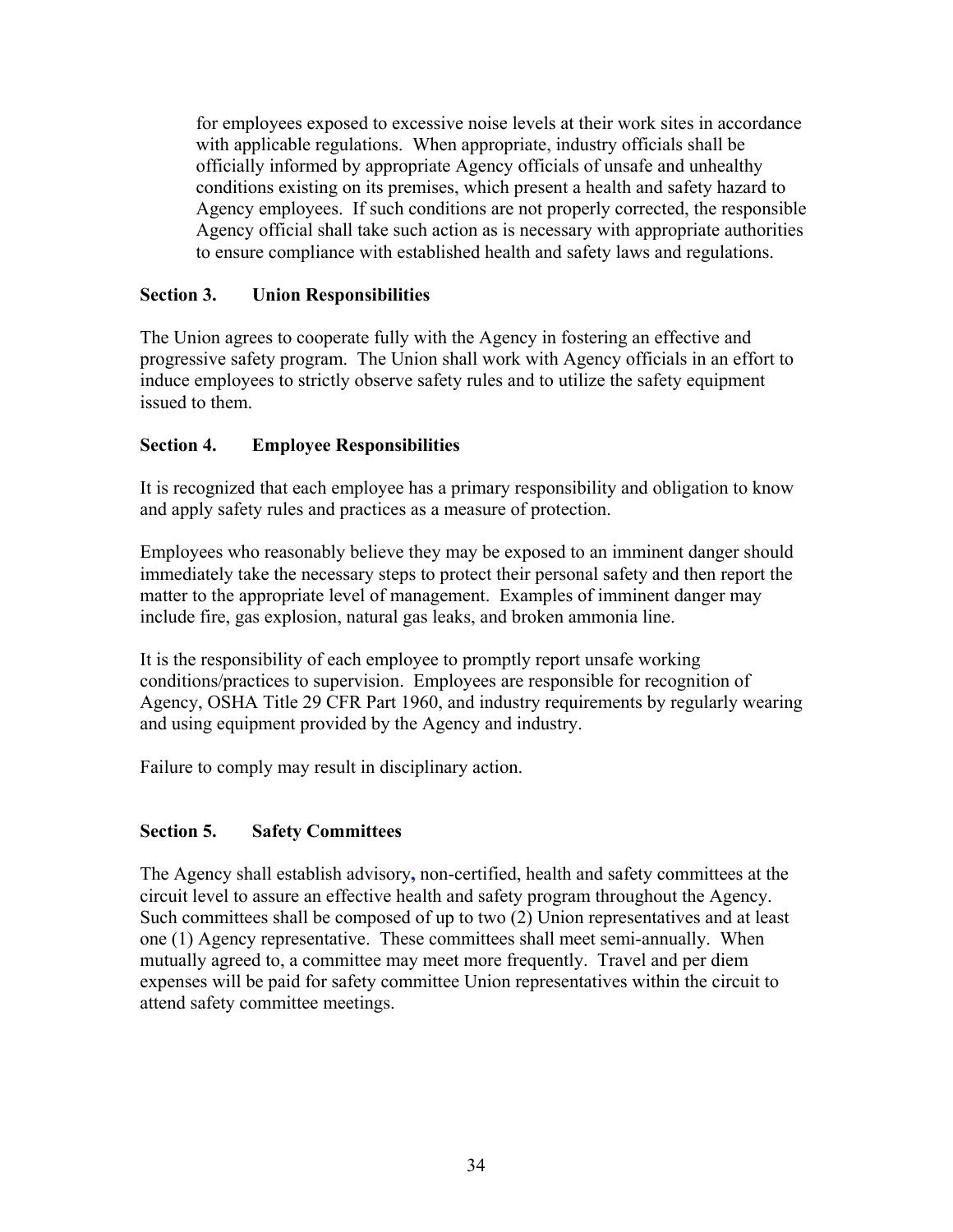# **Section 6. Investigations**

The Agency shall investigate the circumstances and the causes of accidents as appropriate. The Union will be notified and allowed to designate a Union representative to accompany OSHA inspectors in facilities undergoing inspection by OSHA where Unit employees work. Travel and per diem expenses will be paid for a Union representative from within the circuit to accompany the OSHA inspector(s) conducting inspections within that circuit.

# **Section 7. Safety Equipment and Clothing**

Appropriate supplies, equipment, and clothing necessary to ensure the health and safety of employees in the performance of their assigned duties shall be furnished or reimbursed in accordance with governing regulations.

## **Section 8. Reports**

The Chairperson of the Council, upon written request, shall be provided a copy of the reports required by regulations that implement the Occupational Safety and Health Programs for Federal employees pursuant to 29 CFR 1960. A copy of accident reports shall be submitted to the appropriate circuit health and safety committee.

## **Section 9. Training**

Appropriate health and safety training, as determined by the Agency, will be provided to employees.

## **Section 10. Reporting Hazards**

Agency employees shall promptly report unsafe working conditions on FSIS Form 4791- 27, which they will furnish to their immediate supervisor.

## **Section 11. Health Maintenance**

The Agency will, to the extent that funds are available, participate in the Federal Employee Occupational Health Program. Coverage is limited to those employees who work reasonably close to facilities offering such programs to avail themselves of the services provided. Subject to the capability and resources of the local health unit, the following routine services may be provided at no expense to the employee:

- a. Disease screening examinations and immunizations;
- b. Health education programs;
- c. Health maintenance examinations;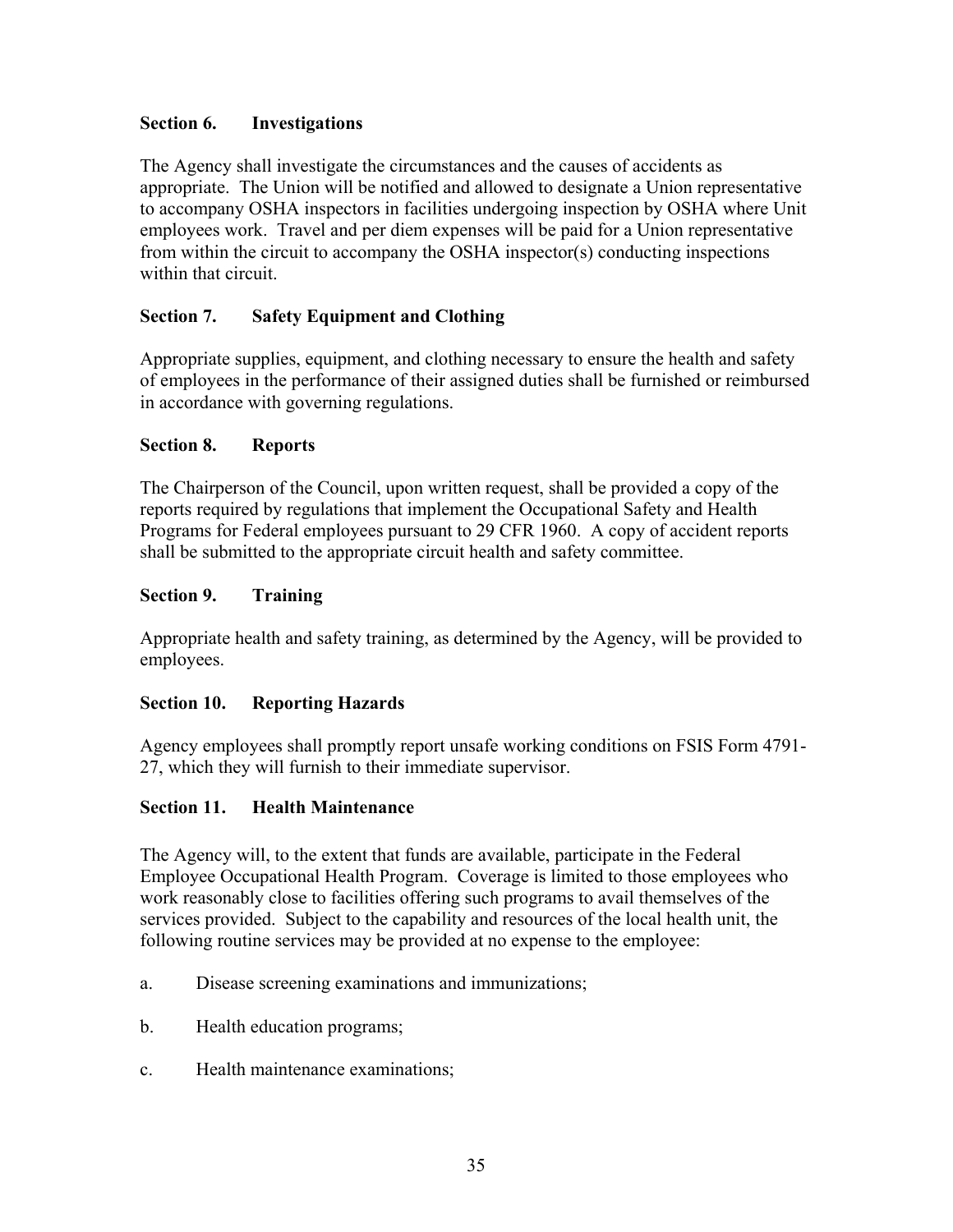However, no Agency expenses will be incurred for employee participation.

## **Section 12. Plant Reviews by Environment Health and Safety Specialists**

At the close of a Plant Review, the Agency will provide for an exit interview with the In-Plant Union representative to discuss health and safety hazards identified by the Union.

## **Section 13. Health and Safety Conference**

The Agency will pay travel and per diem expenses for the eight (8) NJC Council presidents to attend the annual Federal Safety and Health Conference.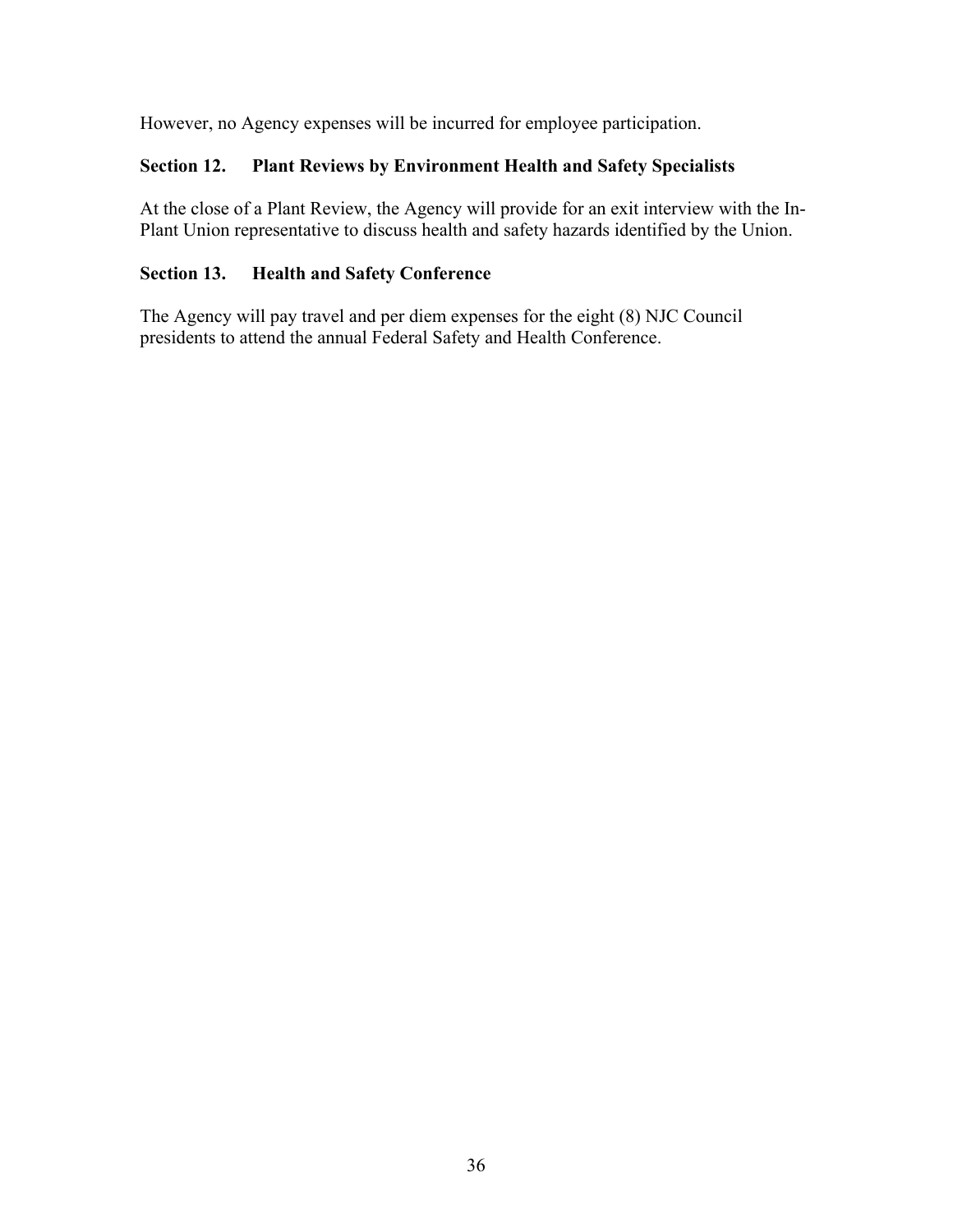#### **EMPLOYEE ASSISTANCE PROGRAM**

#### **Section 1. Policy**

The Agency and the Union jointly recognize that treatable illnesses and disorders occur in the work force as a result of personal problems, for example, stress, family problems, emotional and situational disorders, financial problems, legal difficulties, child or elder care, alcoholism, and drug dependency. The Agency recognizes that early, constructive intervention can contribute to the Agency's productivity, as well as the employee's well being. Therefore, the Agency provides a chance for employees to receive help with personal problems that are interfering with work performance.

Employees are encouraged to utilize the services of the Employee Assistance Program (EAP) when they determine the need to deal with issues which may adversely affect conduct and performance. Time associated with participation in the EAP is addressed in Section 3 of this Article.

The EAP offers professional and confidential counseling services designed to help address the personal concerns and life issues facing employees. The Agency reserves the right to encourage employees whose work performance is adversely affected to pursue counseling, help, or treatment through the EAP. Referrals can be obtained by calling a toll-free number, which will be published by the Agency for employees' use.

#### **Section 2. Referrals/Resources**

The Agency agrees to assist employees in securing counseling services. This is accomplished through providing information and encouragement to the employee to use any of the following types of services:

- a. Referrals to available counseling services in the local community;
- b. Counseling services provided by the Agency either onsite or on an as-needed basis; and
- c. Counseling services provided through joint efforts with other Federal Agencies.

The EAP counselor will assist employees by referral to professionals or organizations within their community. For services outside the scope of the EAP, the counselor will assist employees in working through issues related to identification of resources and health insurance coverage. Employees may also contact health insurance providers for assistance in identifying covered services and information on coverage.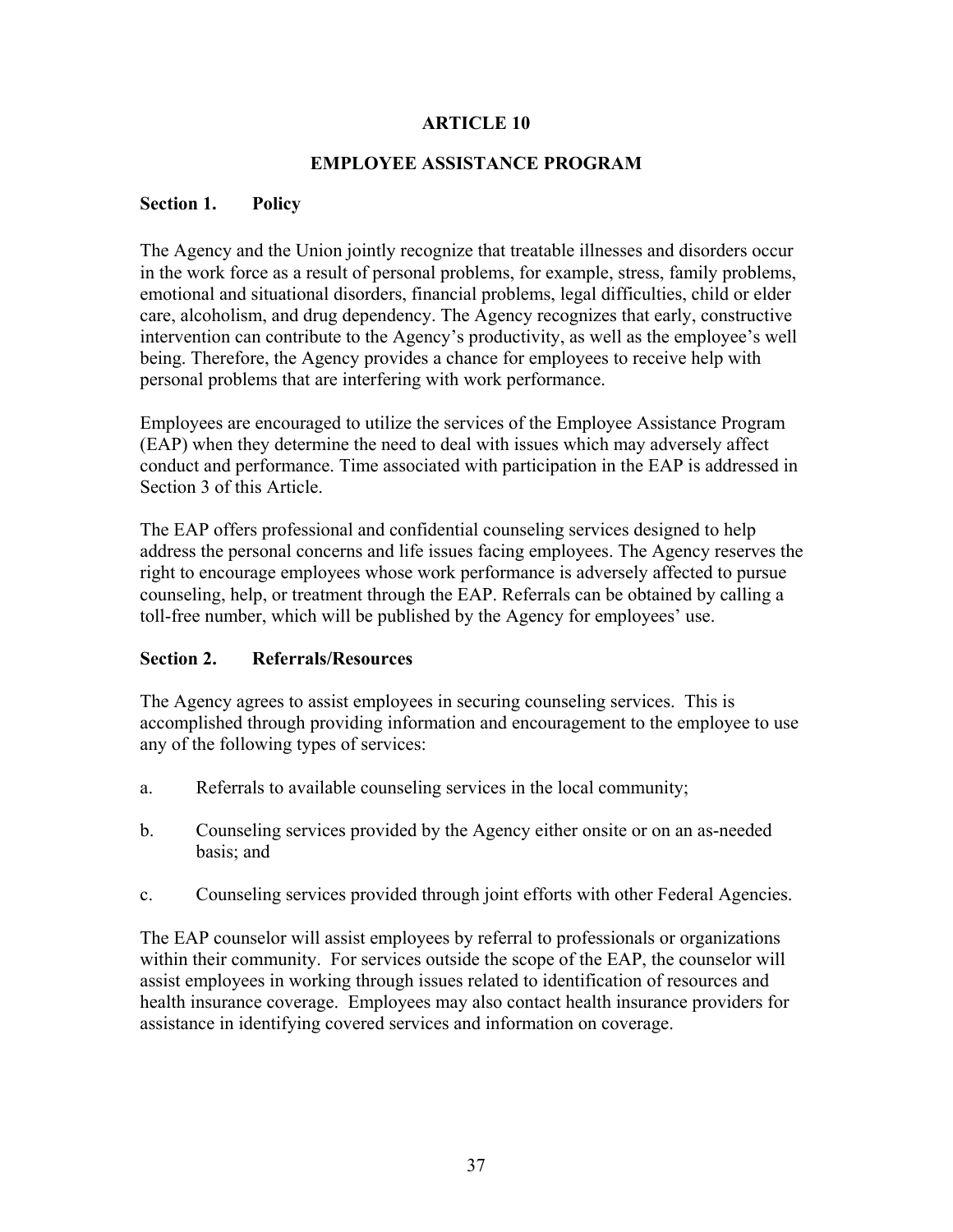## **Section 3. Participation**

- a. This Article applies to counseling or other assistance under the EAP or outside the EAP.
- b. Employees undergoing evaluation or a prescribed program of treatment(s) shall be granted sick leave (including advanced sick leave), annual leave (including advanced annual leave), or leave without pay for this purpose on the same basis as for any other illness when absence from work is necessary. The Agency may also approve administrative leave for EAP reasons; however, there is no entitlement to administrative leave. Employees are also eligible for entitlements under the Family and Medical Leave Act on the same basis as for any illness when absence from work is necessary. Procedures for such absences will be in accordance with Article 14, Leave, of this Agreement. If an employee informs the immediate supervisor or designee that leave is requested for the above reason, that supervisor or designee shall assist the employee in working out an appropriate schedule for taking leave.

## **Section 4. Confidentiality**

The parties recognize that all confidential information and records concerning employee counseling and treatment shall be maintained and used in accordance with applicable rules and regulations. No information about an employee can be used in any action by the Agency against the employee, without the employee's consent, if the information was obtained under this Article. This does not preclude the notification of law enforcement authorities in "duty to warn" situations as required by law. The Agency will not initiate contacts with EAP counselors or treatment providers for the purpose of obtaining information about the employee.

## **Section 5. Briefing Request**

Upon request, a briefing for the NJC on the EAP will be added as an agenda item for the National Labor-Management Meetings under Article 8.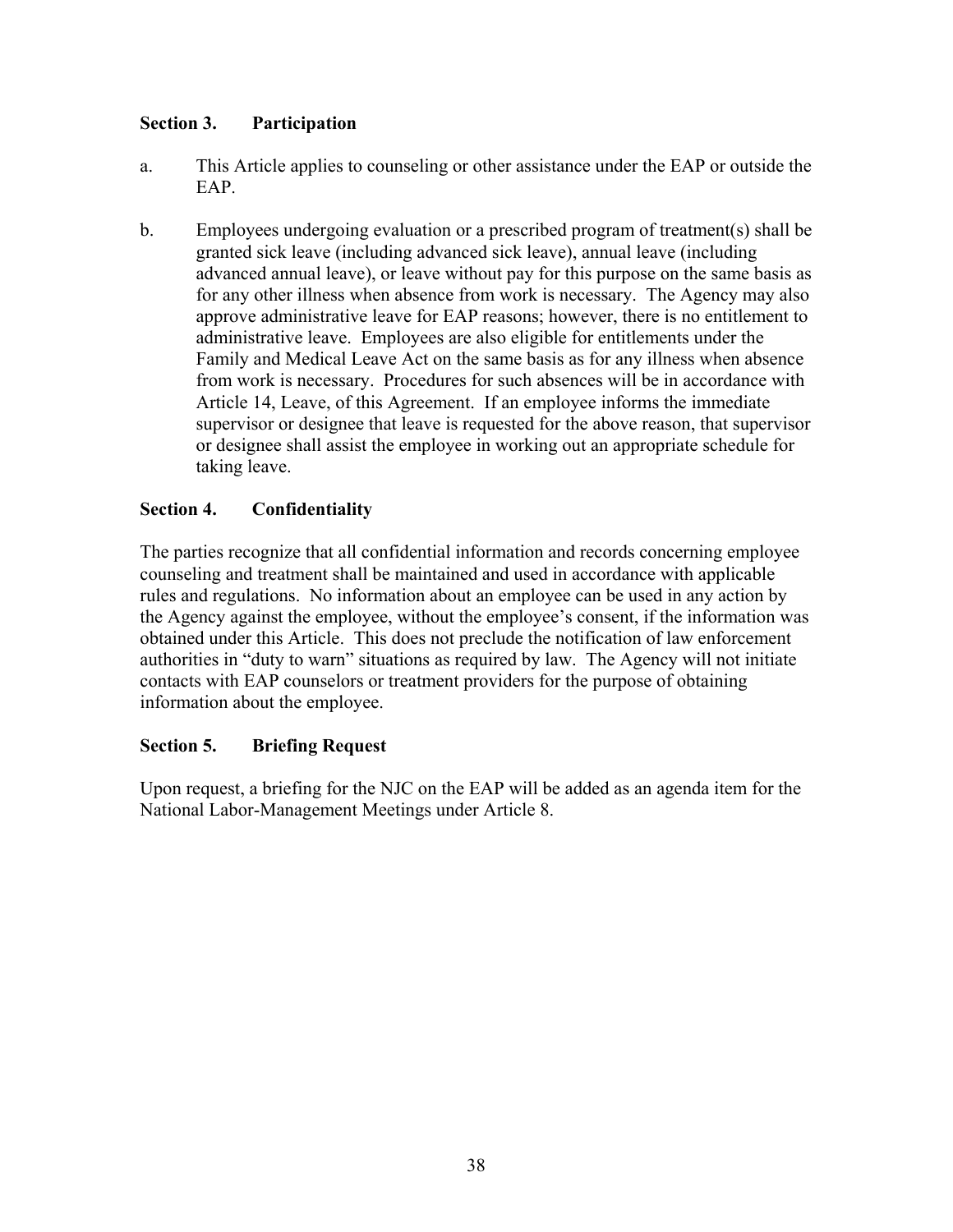#### **WORKERS' COMPENSATION**

#### **Section 1. Policy**

The Agency agrees that when employees suffer injuries or illnesses in the performance of duties, the employees are entitled to compensation and other benefits provided by law under the Federal Employees' Compensation Act (FECA), which is administered by the U.S. Department of Labor (DOL), Office of Workers' Compensation Programs (OWCP).

When an employee suffers an illness or injury while in the performance of duties, as soon as possible, he/she shall inform the supervisor. The supervisor (or designee) will provide the affected employee notice of their rights as soon as possible. These rights include the following:

- a. The employee's right to file for compensation benefits;
- b. The general types of benefits available;
- c. The procedure for filing claims; and
- d. The option to request and use compensation and/or continuation of pay (COP) benefits in lieu of sick or annual leave, where such entitlements exist.

The Agency will make available to all employees the applicable forms for filing claims for compensation due to work-related injuries and illnesses and will provide instructions and counseling to claimants through the appropriate Human Resources Field Office specialists.

#### **Section 2. Procedure for Filing Claims for Workers' Compensation Benefits**

- a. As soon as possible after experiencing a job-related injury or illness, the employee should contact his/her supervisor. Written notice of the injury should be given within thirty (30) days of the date of injury. Notice must be filed within three years of the date of injury. However, if a claim is not filed within three years, compensation may still be paid if written notice of injury was given within thirty (30) days, or the Agency had actual knowledge of the injury within thirty (30) days after it occurred.
- b. The employee should obtain Form CA-1, Federal Employee's Notice of Traumatic Injury and Claim for Continuation of Pay/Compensation, or CA-2, Notice of Occupational Disease and Claim for Compensation, as appropriate, from the supervisor (or designee). Compliance with OWCP requirements, including the filing and processing of accurate and timely claims and reports by the supervisor (or designee) and by the employee, is required by law.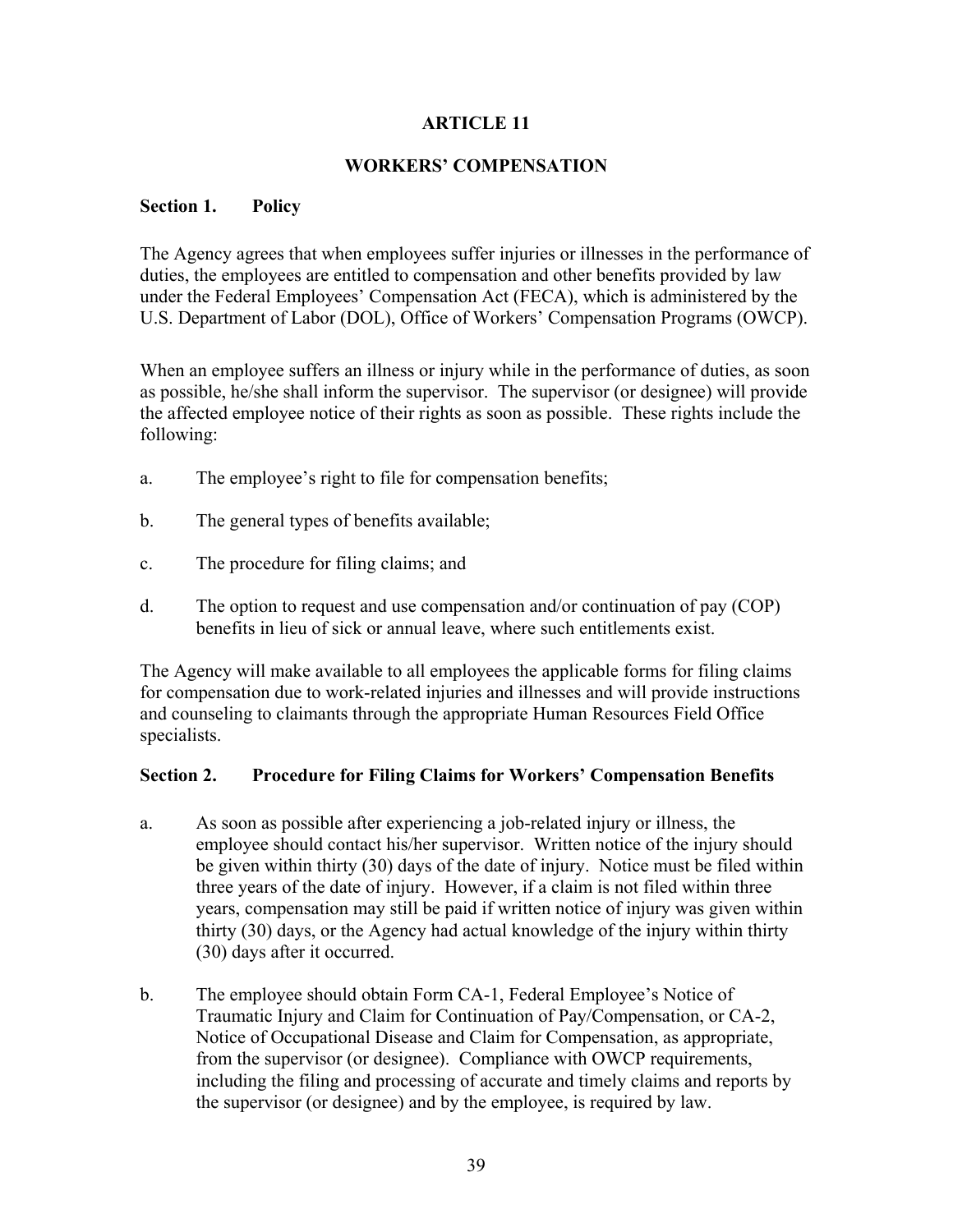The appropriate sections of the form should be completed by the employee and given to the supervisor as soon as possible, but not later than thirty (30) calendar days from the date of occurrence. The supervisor will sign the form and return the Receipt of Notice of the Injury portion to the employee; and take appropriate action to process the claim. If the employee is incapacitated or unable to complete the form on their own behalf, someone acting on his/her behalf may fill out the form and give it to the supervisor.

- c. The Agency agrees to post a notice on all bulletin boards in Agency-owned or controlled facilities advising employees of the procedures to follow in the event of an on-the-job injury or illness; and the location and telephone number for the Human Resources Field Office to obtain information/assistance relevant to Workers' Compensation claims.
- d. Until a decision on the OWCP claim is made, employees have the responsibility to advise the immediate supervisor of the status of their claim and anticipated return to duty by the end of each pay period, unless other arrangements have been made.
- e. The completed claim form will be forwarded within ten (10) workdays to the Human Resources Field Office, which will forward the claim to OWCP within ten (10) workdays.

## **Section 3. Definitions**

- a. Traumatic injury/illness means a wound or other condition of the body caused by external force, including stress or strain, which is identifiable as to time and place of occurrence and member or function of the body affected. The injury must be caused by a specific event or incident or series of events or incidents within a single work day or work shift.
- b. Occupational disease means a condition produced in the work environment over a period longer than a single workday or shift by such factors as systemic infection, continued or repeated stress or strain, or exposure to hazardous elements such as, but not limited to, toxins, poisons, fumes, noise, particulates, radiation, or other continued or repeated conditions or factors of the work environment.

## **Section 4. Election of Benefits Options**

- a. Pending the approval of the compensation claim, an employee with a job-related traumatic injury may elect to be placed on sick or annual leave instead of leave without pay, if incapacitated.
- b. As an alternative to Section 4(a), an employee with a job-related traumatic injury/illness may elect to receive continuation of pay (COP), if the claim is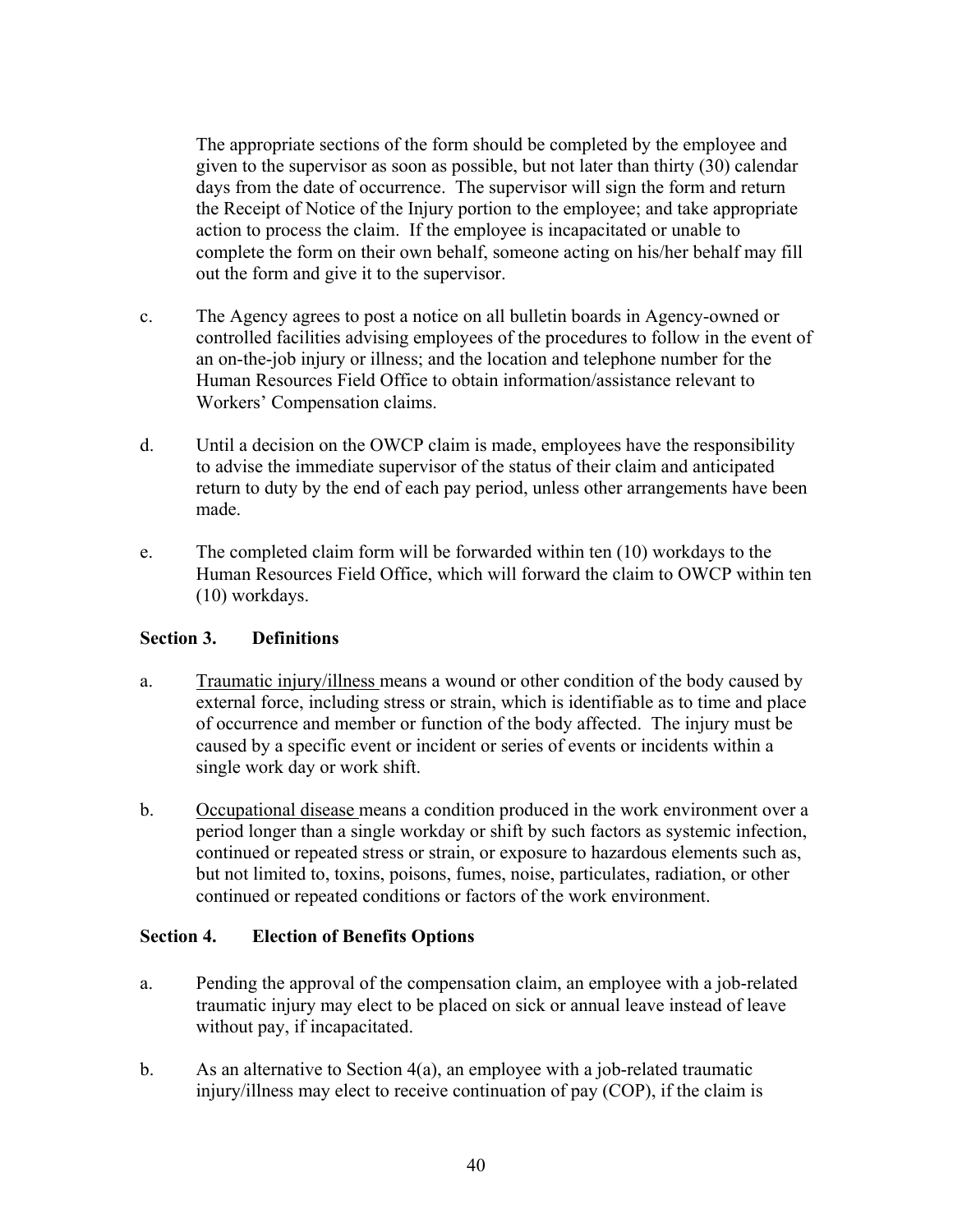timely filed, up to forty-five (45) days of incapacitation. The entitlement to COP is not available to employees who file an occupational disease claim.

- c. If the employee's claim is approved, the employee shall have the option of buying back any leave used, as approved by OWCP, and having it reinstated to the employee's account. The Agency will provide employees with the proper form for buying back leave prior to or at the time the employee returns to work. Employees must file claims to buy back leave within one (1) year of their return to duty.
- d. If the employee's claim for compensation is disallowed by the Department of Labor, Office of Workers' Compensation Program, the COP that was previously granted may be converted to sick leave, annual leave, and/or leave without pay. The employee shall be responsible for advising the Agency as to which form(s) of leave is(are) requested, for completing an SF-71, Application for Leave, and for completing and submitting corrected Time and Attendance forms.
- e. The Agency shall assist/advise employees regarding the proper procedures for filing claim appeals to the Department of Labor, Office of Workers' Compensation Program, upon request.

#### **Section 5. Placement of Workers' Compensation Program (OWCP) Claimants**

If the Department of Labor, Office of Workers' Compensation Program, determines that an employee who was previously deemed disabled has now recovered and is medically able to be reemployed, the Agency will assist the employee in re-applying for other employment and will make a reasonable effort to offer appropriate available employment.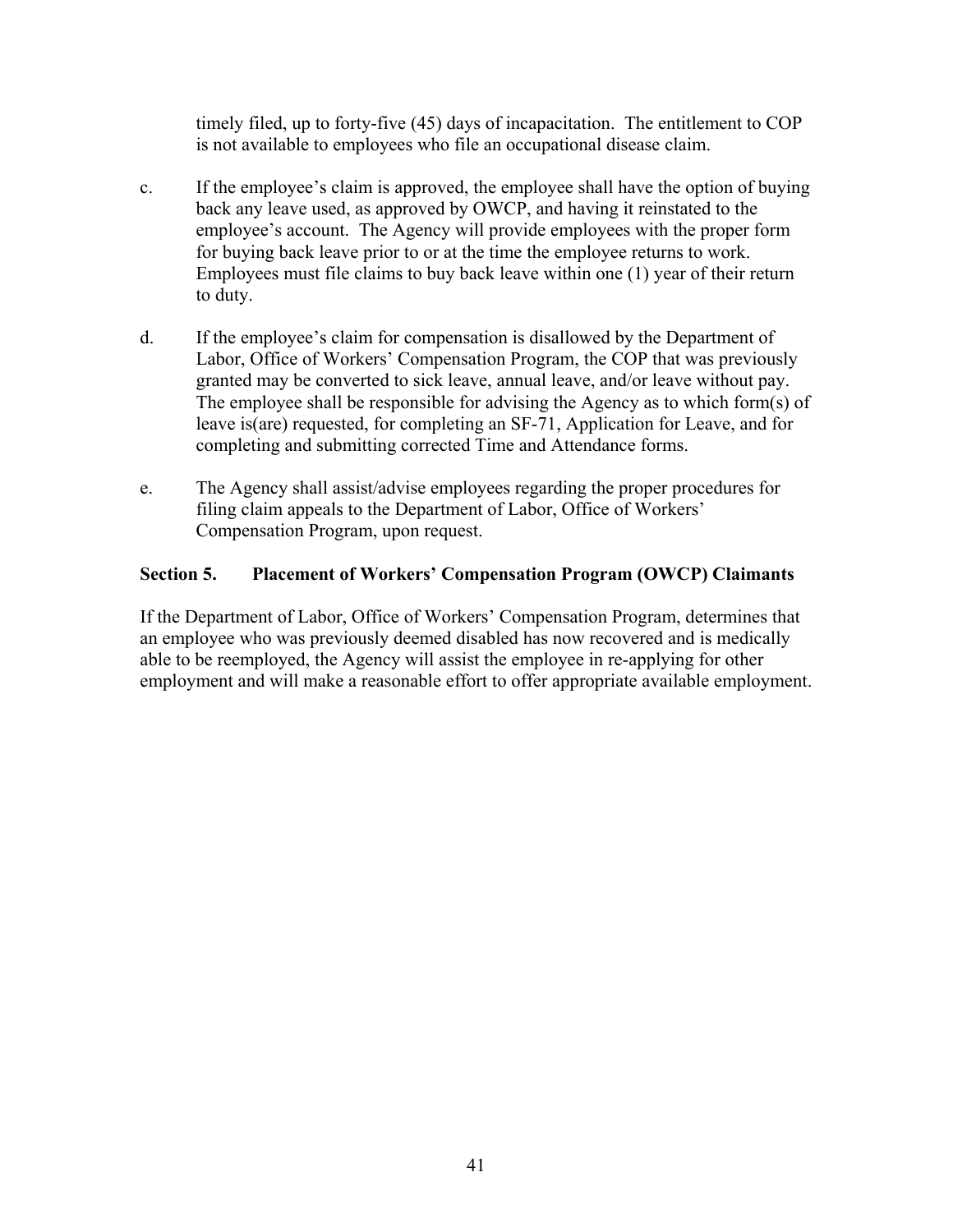## **EQUAL EMPLOYMENT OPPORTUNITY**

#### **Section 1. Policy**

The Agency and the Union affirm their commitment to the policy of providing equal employment opportunities to all employees and to prohibit discrimination because of race, color, religion, sex, national origin, disabilities, or age. The Agency shall have a positive, continuing and results-oriented program of affirmative action. The parties agree that Equal Employment Opportunity (EEO) shall be administered in accordance with laws, regulations, policies, and executive orders.

#### **Section 2. EEO Complaints**

- a. Any employee seeking to file or filing a complaint shall be free from restraint, coercion, interference, reprisal, or discrimination. Any employee who seeks to file an informal or formal complaint shall have the right to select a representative of his or her choosing. If a complaint is filed, the employee shall have the right to be accompanied, represented, and advised by a personally chosen representative subject to applicable regulations and law, and when there is no apparent conflict of interest. The chosen representative may assist the complainant during all phases of the EEO complaint process. A reasonable amount of official time will be authorized to employees and/or to representatives, who otherwise would be in a to participate in statutory complaints in accordance with Title 29 C.F.R., Section 1614.
- b. The parties agree that sufficient numbers of trained EEO counselors are necessary to properly administer the program.
- c. To the extent allowed by law, Union officials representing employees in EEO complaints shall have access, subject to applicable EEOC regulations, to copies of the EEO Counselor and Investigative Reports and the personnel records of the complainant.
- d. The employee will be provided with the Notice of Rights and a summary statement of the issue(s) presented, in writing, at the conclusion of the informal complaint process**.**
- e. If an employee elects to utilize the grievance procedure with Union representation, instead of the statutory procedure for alleged discrimination, both parties shall have the right of discovery if the grievance is referred to arbitration. All discovery shall be governed by and carried out in accordance with applicable EEOC directives and regulations. A copy of applicable directives and regulations shall be provided to arbitrators upon their selection to the panel.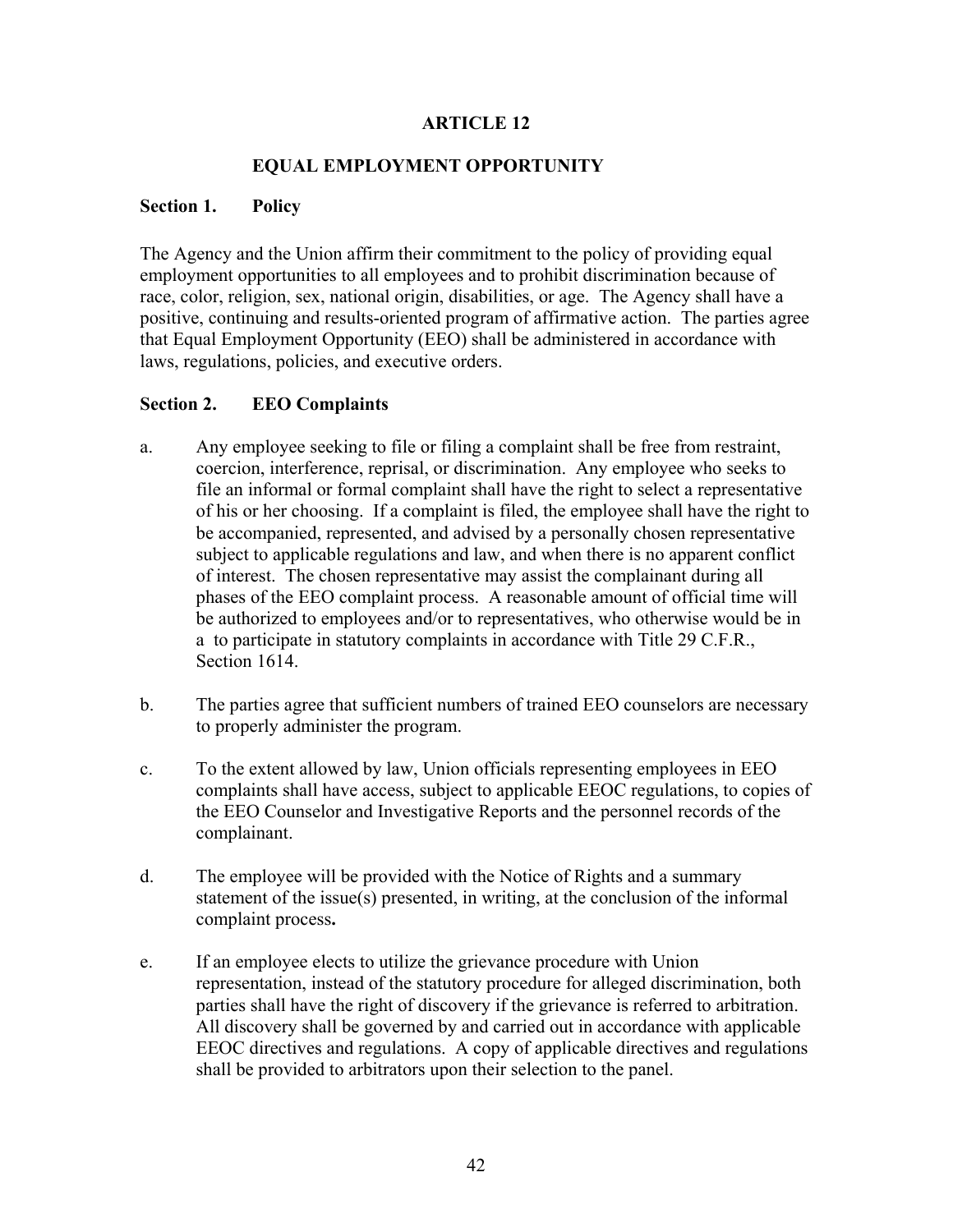## **Section 3. Affirmative Employment Program Plan**

- a. Establishment and implementation of the Affirmative Employment Program Plan is required by EEOC regulations. The Agency will continue to provide overall management support and budgetary planning to achieve affirmative action objectives throughout the Activity, as outlined in Title 29 CFR 1614.102.
- b. Prior to submitting the Agency Affirmative Employment Program Plan to the EEOC, or successor Agency, for approval, the Agency shall provide a copy of the plan to the Union, if requested, and, upon request, shall fulfill its duty to bargain under law and this Agreement.
- c. The Union may submit its views with respect to the Affirmative Action Program Plan for individuals with disabilities and disabled veterans.

#### **Section 4. Information and Data**

- a. The Agency shall make available to employees written information describing the Affirmative Employment Program Plan and the EEO complaint procedure. EEO posters will be prominently displayed throughout the organization. The EEO poster will provide relevant data needed in order to initiate counseling.
- b. The Agency agrees to furnish the Union the following EEO information annually, upon request, for the bargaining unit:
	- 1. Workforce profile.
	- 2. Statistical data concerning discrimination complaints filed by bargaining unit employees.

#### **Section 5. Reasonable Accommodations**

Consistent with the Rehabilitation Act and Americans with Disability Act, the process of providing reasonable accommodation to qualified disabled employees includes an interactive process.

- a. An employee may initiate a request for reasonable accommodation by submitting a written memorandum or completing a reasonable accommodation request form.
- b. The employee's request should be submitted to the immediate supervisor or designee. If the employee verbally requests reasonable accommodation, he/she may be asked to complete a reasonable accommodation request form.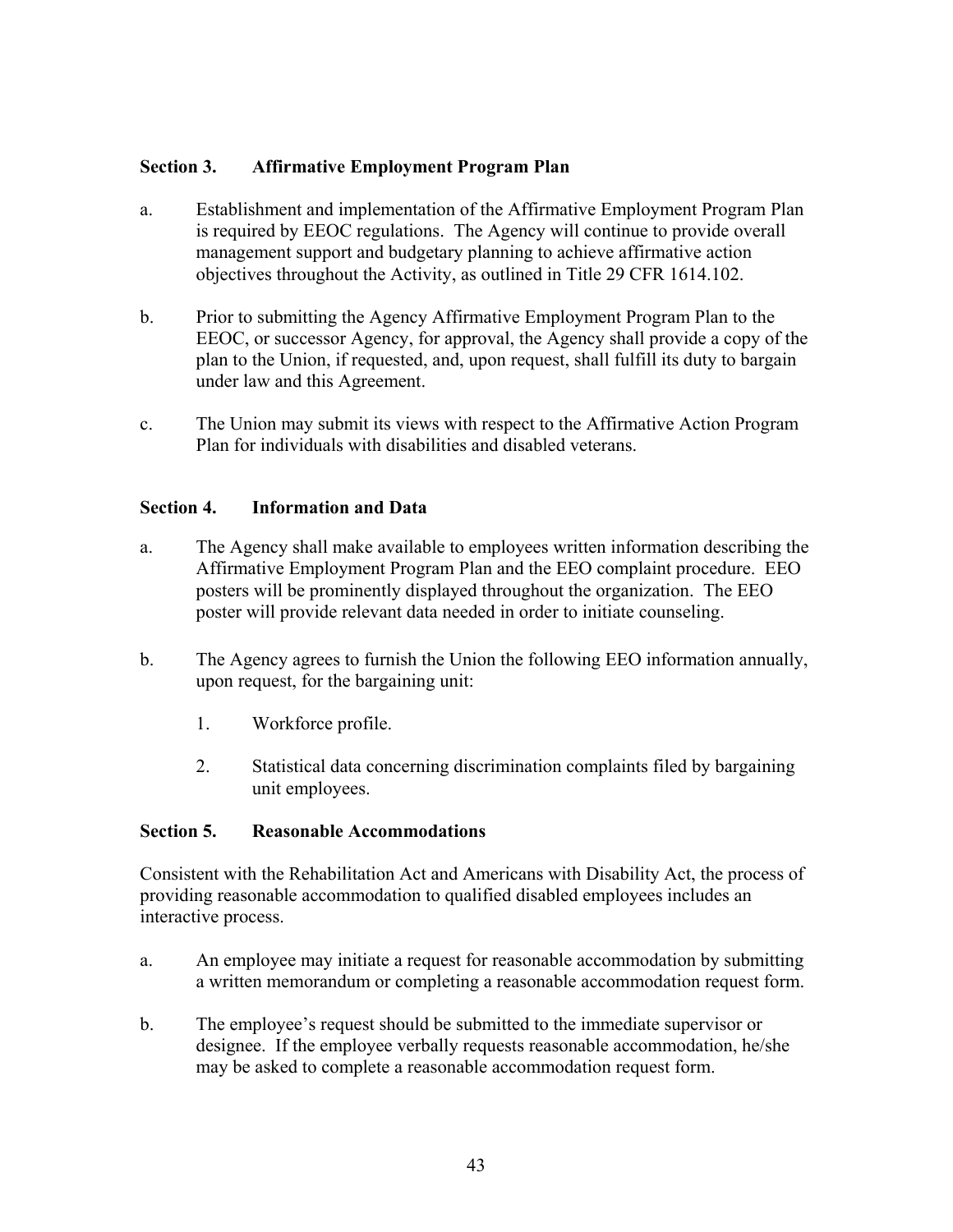- c. If an employee is unable to initiate a request, a family member, healthcare professional or other representative may request reasonable accommodation on behalf of the employee.
- d. Employees requesting reasonable accommodation may be required to provide adequate medical documentation in support of their request.
- e. If a request for reasonable accommodation is denied, the employee will be notified in writing of the reasons for the denial.

## **Section 6. Settlement Agreements**

Where an EEO settlement agreement triggers a duty to bargain consistent with FLRA case law (i.e. change in conditions of employment), the Agency will fulfill its obligation to bargain to the extent required by law.

Unless otherwise agreed to by the parties to this Labor-Management Agreement, EEO complaint settlement agreements shall not conflict with this Agreement.

## **Section 7. Mediation/Alternative Dispute Resolution**

Where a bargaining unit employee files a formal EEO complaint and elects mediation of his/her formal complaint under the Agency's Alternative Dispute Resolution program, the Union will be provided notification and an opportunity to be present during the mediation session, in accordance with 5 U.S.C.  $\S7114(a)(2)(A)$ .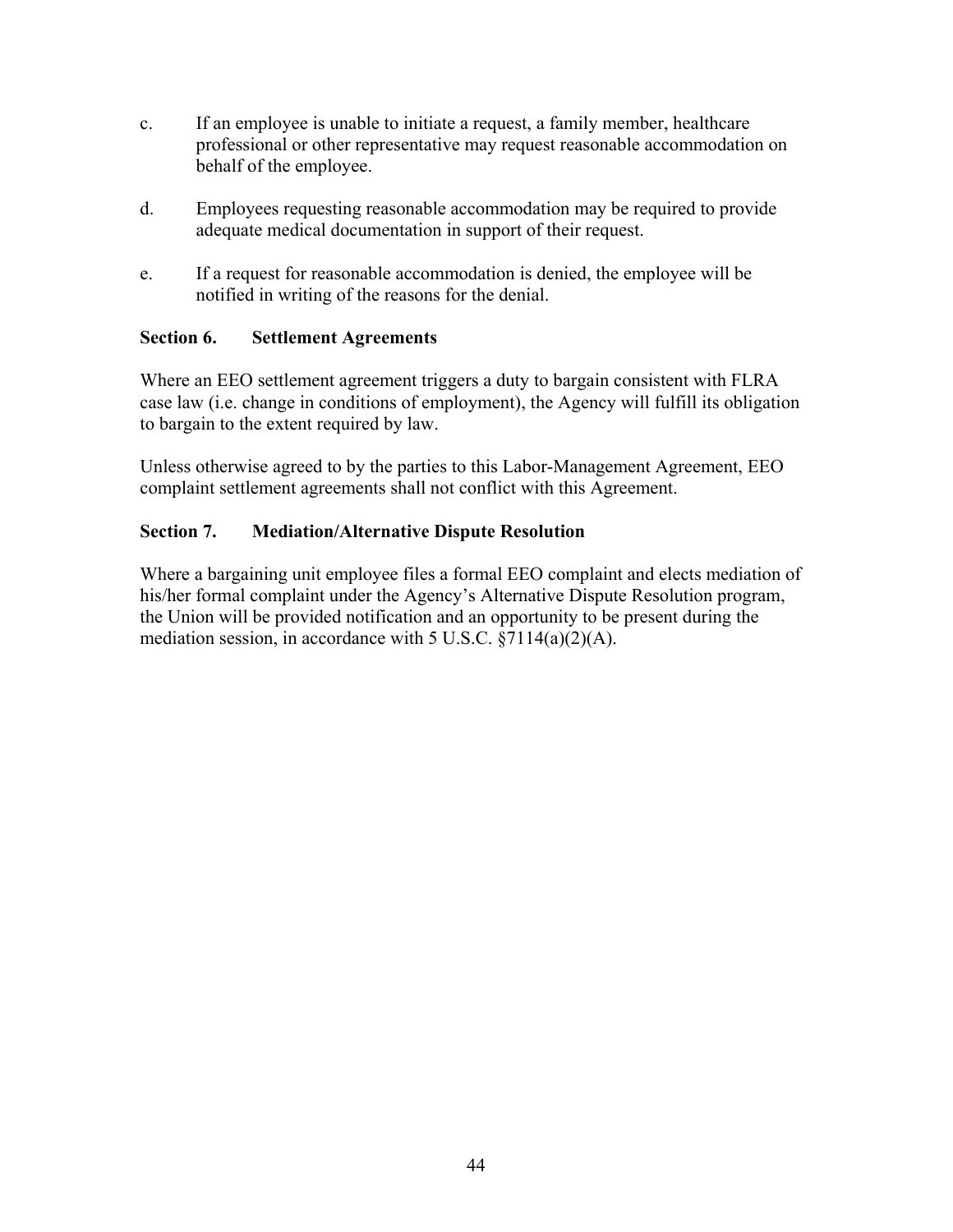#### **HOURS OF WORK**

#### **Section 1. Policy**

- a.. Work schedules will be established in accordance with Government-wide regulations and Agency policy and directives governing tours of duty. Except for bargaining unit employees on an approved compressed work schedule, the basic workweek shall consist of five (5) consecutive eight (8) hour work days (excluding the lunch period) within the administrative workweek of Sunday through Saturday except as provided for in Title 5, CFR Part 610.121(a).
- b. The maximum time an employee may work on the slaughter line is ten (10) hours per work day. The maximum time an employee may be assigned to off-line inspection duties (e.g., in a pay status) is twelve (12) hours. However, when determined by the immediate supervisor, based upon Agency staffing needs, employees may be utilized beyond the ten (10) and/or twelve (12) hours to accomplish the Agency's mission. Volunteers normally will be used before nonvolunteers are required to work longer than the maximums.
- c. An employee will be excused from a requirement to work in excess of the maximums if, in the circumstances, the employee would suffer adverse effects to health and safety. If employees are required to work in excess of the maximums, the Agency will include the effects of extended hours of work when reviewing employee fitness for duty.

#### **Section 2. Lunch Period**

- a. The lunch period is the only officially authorized interruption in the inspector's basic tour of duty once it begins. The lunch period may be thirty (30) minutes, forty-five (45) minutes, or in any case will not exceed one (1) hour in duration. The lunch period is unpaid time and is not included in the employee's basic workweek.
- b. An on-line slaughter inspector's basic tour of duty generally corresponds with a plant's approved hours of operation. The on-line slaughter inspector's lunch period shall be scheduled to coincide with the plant's scheduled lunch break. Once established, lunch periods should remain relatively constant as to time and duration.
- c. In accordance with Title 9 CFR Part 307.4 and Title 9 CFR Part 381.37, lunch periods for inspectors shall not, except as provided herein, occur prior to four (4) hours after the beginning of scheduled operations nor later than five (5) hours after operations begin.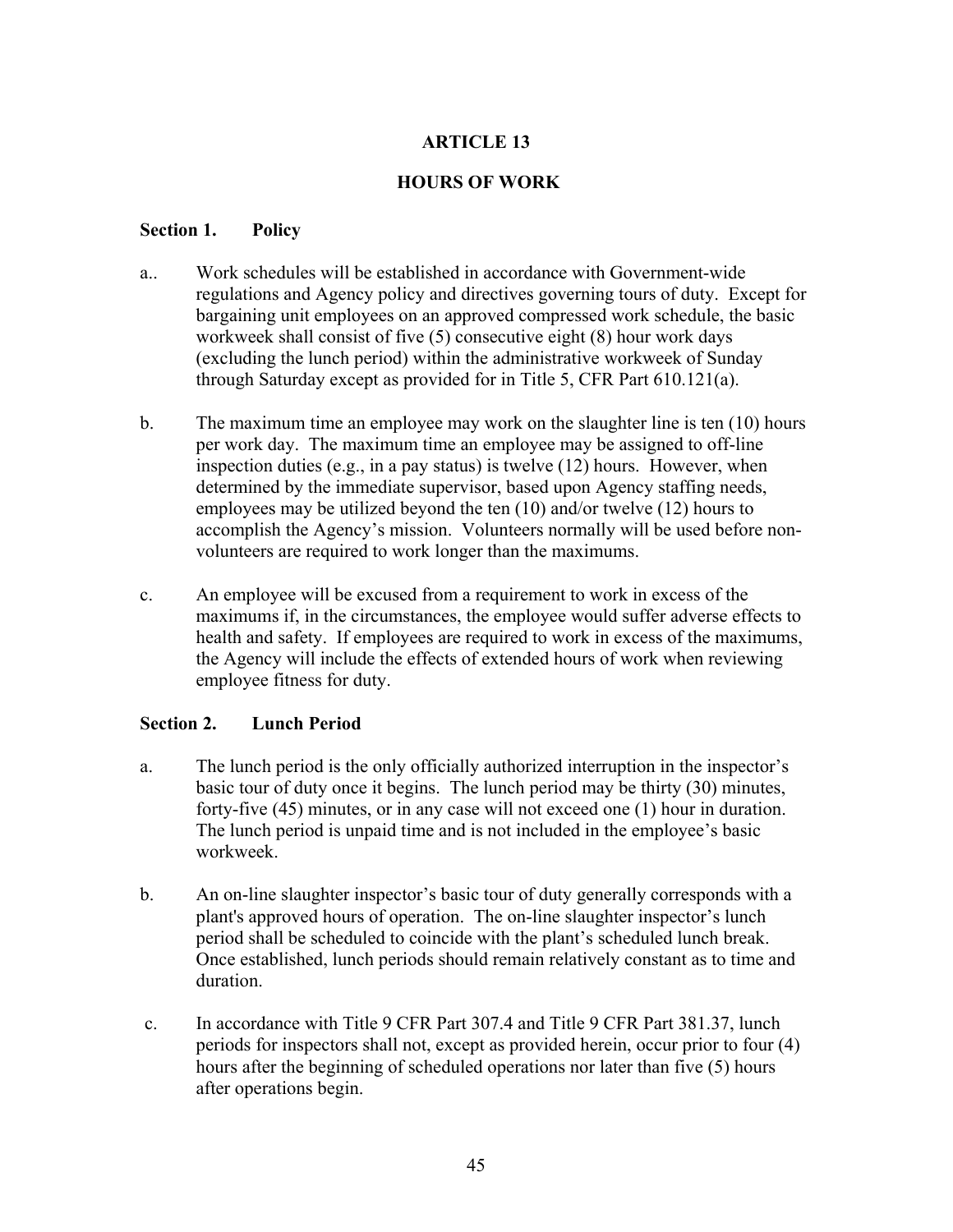d. Where an off-line inspector's tour of duty is not linked to a plant shift or in multiplant assignments, off-line inspectors shall take their lunch within four (4) to five (5) hours after their start as determined by the immediate supervisor. In plants where a company rest break of not less than thirty (30) minutes is regularly observed, approximately midpoint between the start of work and the lunch period, the lunch period may be scheduled as much as five and a half  $(5 \frac{1}{2})$  hours after the beginning of the scheduled operations. If operations are due to cease five and one-half (5-½) hours after the start of operations, the requirements of this section shall not apply.

## **Section 3. Agency Relief Breaks**

The parties recognize that relief breaks are desirable. A total of thirty (30) minutes of break time in an eight (8) hour day shall be regularly scheduled. The immediate supervisor shall determine the scheduling of the break time. The break time authorized under this section cannot be scheduled as a block or to extend the lunch period or shorten the work day. If overtime is worked, there will be an additional ten (10) minutes of break time provided when overtime is scheduled for a two (2) hour period.

The above will be in addition to plant breaks. If an inspector works at a plant that provides plant breaks, then the inspector can be assigned work during the plant breaks. Relief breaks are not affected by this provision.

The only exceptions to the above relief break provisions shall be where staffing or the Agency's mission would prevent providing the relief breaks, e.g., where it is not feasible to provide the break time due to a temporary manpower shortage. The supervisor shall advise the Union representative of the reasons an exception exists.

## **Section 4. When Plants do not Operate for All or Part of the Day**

- a. When these circumstances occur for an employee working at an official establishment, the Agency will take one or more of the following actions, as appropriate**,** in the order listed:
	- 1. Assign or detail the employee to other duties where services are needed.
	- 2. Hold "Work Unit" Meetings.
	- 3. Assign the employee to meaningful on-the-job training, classroom training, or individual instructions.
	- 4.Grant an employee's request for leave to cover the time in non-work status, that is:
	- (a) Annual leave, if available, or
	- (b) Leave without pay (LWOP).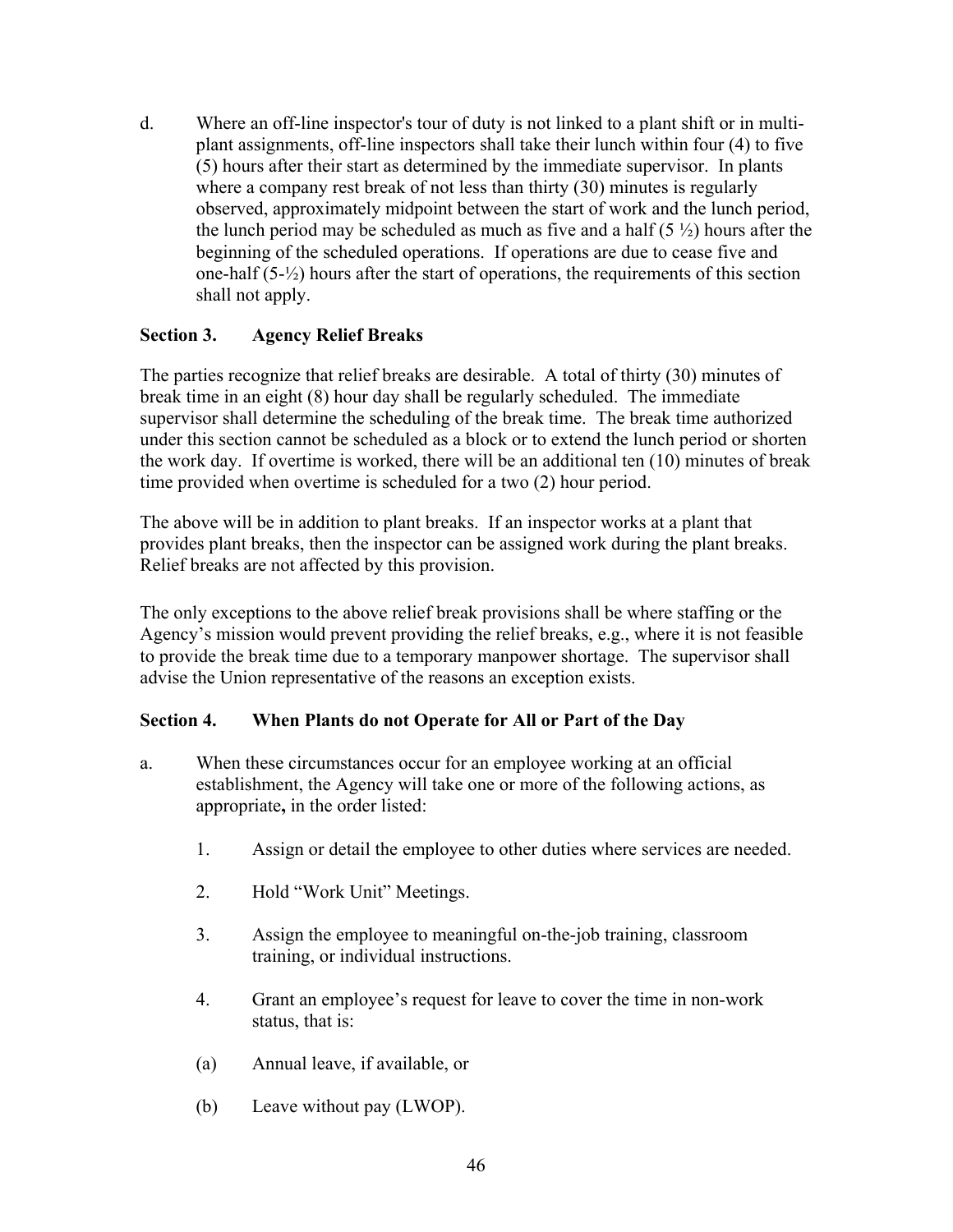- b. An employee may not remain in a duty status at his/her residence without supervisory approval (i.e., "on call").
- c. Employees may be excused where appropriate after seven (7) hours of a scheduled 8-hour workday.

### **Section 5. Flexible and Compressed Work Schedules**

The parties agree that employees may use flexible and compressed work schedules to principally improve productivity, provide greater Agency service to the public, enhance employees' lives, and conserve energy, based on governing regulations and policy, in accordance with the following conditions:

- a. The work unit for purposes of this Section will include all unit employees assigned to an official establishment or rotation pattern, where appropriate.
- b. A majority of unit employees in the work unit must vote to adopt the compressed workweek and be approved by the Administrator before it will be implemented.
- c. The employees in the work unit involved shall hold an election by simple majority. The vote will be by secret ballot and conducted by a Union representative who will certify the results in writing to the appropriate Front Line Supervisor/Regional Import Supervisor, as applicable. An Agency representative may explain the type of compressed work schedule and answer related questions prior to the vote.
- d. Upon written request, and if the District Manager, OFO/Director, IID or their designees, as applicable, determines that participation by an employee in a compressed work schedule would impose a personal hardship on such employee, the District Manager, OFO/Director, IID or their designees, as applicable, shall make every effort to reassign such employee to a non-compressed work schedule assignment within his/her commuting area for which the employee is qualified.
- e. Employees participating in a compressed work schedule shall have an eighty (80) hour biweekly basic work requirement and a daily and weekly basic work requirement consistent with governing regulations and the type of compressed work schedule established.
- f. Employees participating in a compressed work schedule will be entitled to all existing holiday and premium pay benefits including overtime pay for hours in excess of the basic work requirement.
- g. Employees participating in compressed work schedules who are required to work on a holiday, Sunday, or nights, as part of the compressed work schedule, will be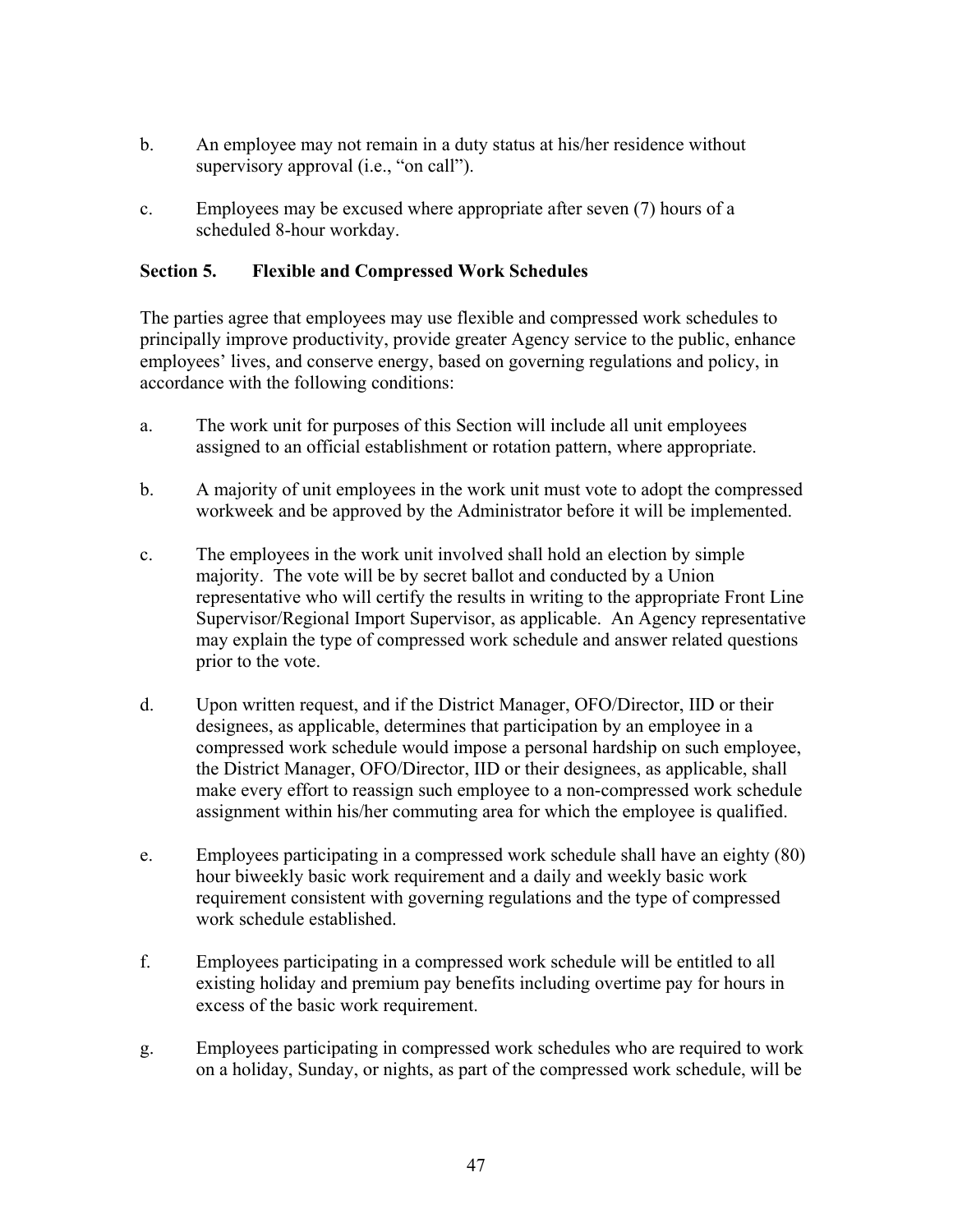entitled to holiday, Sunday, or night differential pay, as appropriate, under the provisions of Title 5, United States Code, as presently applied.

In accordance with governing regulations, the Administrator may terminate a compressed work schedule if it has caused an adverse impact on Agency operations. Except for a hardship exemption, an individual unit employee or group of employees within a work unit will not be excluded from the compressed schedule once the employees in the work unit have voted to participate in the program.

The contents of this Section shall constitute the total agreement between the parties with respect to a compressed work schedule for unit employees.

## **Section 6. Preparatory or Concluding Activity**

The Agency will compensate employees for activity in accordance with applicable government-wide regulations.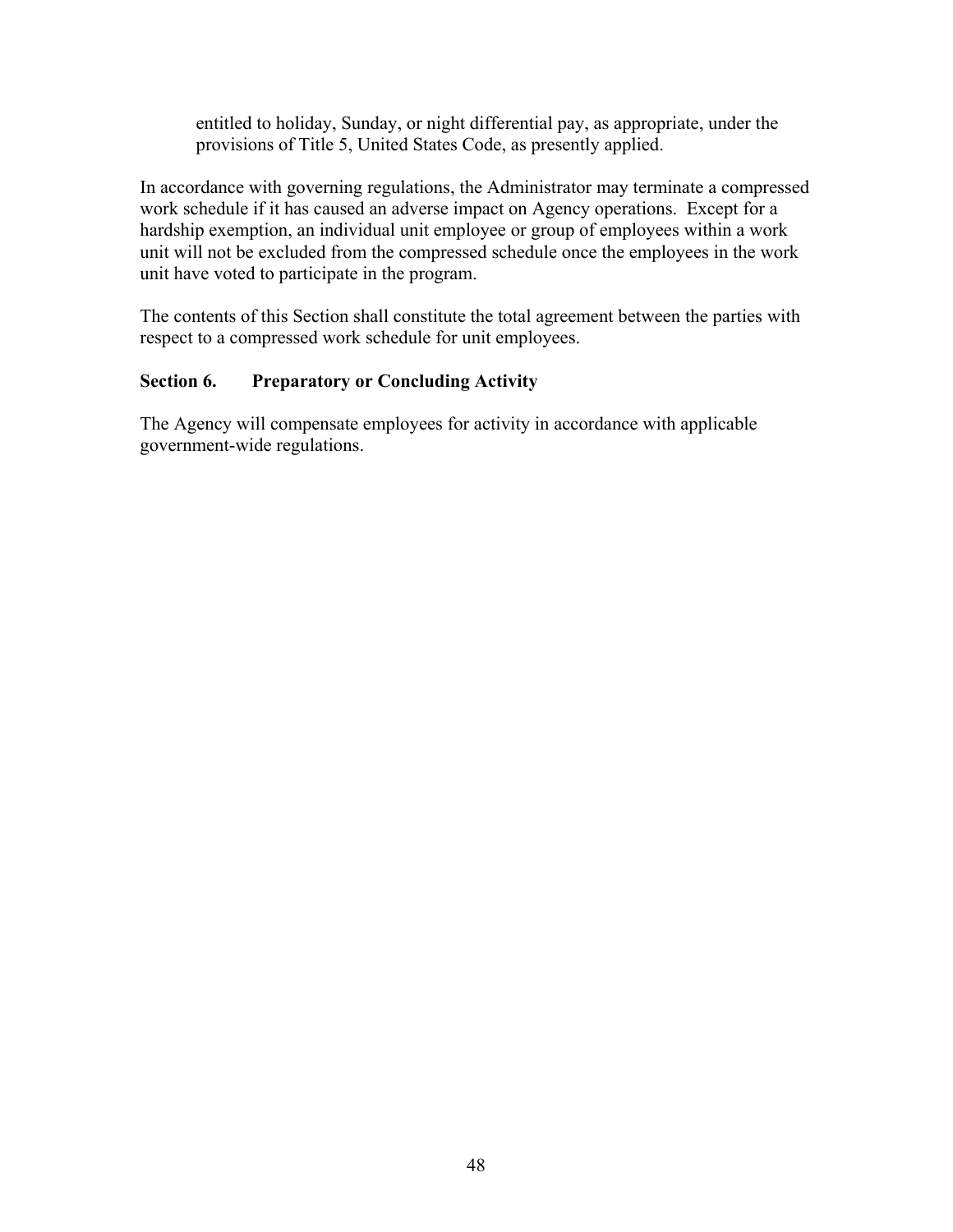## **LEAVE**

### **Section 1. Policy**

Employees shall be entitled to accrue and use leave in accordance with Government-wide rules and regulations and this Agreement. Employees shall apply in advance for approval of all anticipated leave. Leave may also be granted when it is not scheduled in advance and business permits. Leave for personal emergencies will be granted unless urgent operating requirements require the employee's presence.

All absences shall be charged in increments of a quarter  $(\frac{1}{4})$  hour.

## **Section 2. Annual Leave**

- a. Annual leave is a benefit provided by law. Employees are entitled to use such leave for any purpose, including vacations and to meet personal and family needs. Supervisors shall grant or deny annual leave and make reasonable efforts to satisfy the leave requests of employees.
- b. Employees and supervisors share the mutual responsibility of ensuring that annual leave is scheduled in writing each leave year as necessary to prevent any unintended loss at the end of the leave year. Leave approved at the beginning of the current leave year will not be cancelled except in cases of emergency.
- c. Both the needs of the employee and the Agency will be considered prior to any cancellation. Whenever possible, seventy-two (72) hours of advance notice shall be given in writing, or for employees with Field Automation Information Management (FAIM), electronically to the employee whose leave is cancelled or to management if the employee initiates the leave cancellation. Request for cancellation of leave by the employee with less than forty-eight (48) hours of advance notice may be approved at the option of the supervisor.
- d. Extended periods of annual leave should be requested as far in advance as possible so that overall consideration can be given to workload and staffing needs.
- e. An employee scheduled for annual leave for one (1) or more full work weeks is entitled to be free for the full administrative work week. A holiday which falls during the administrative work week for which annual leave has been approved will be included in determining the full work week and the entitlement to be free for the full administrative workweek will apply as provided for in this section.
- f. Employees transferring from one (1) permanent duty station with scheduled annual leave to another permanent duty station shall be authorized the scheduled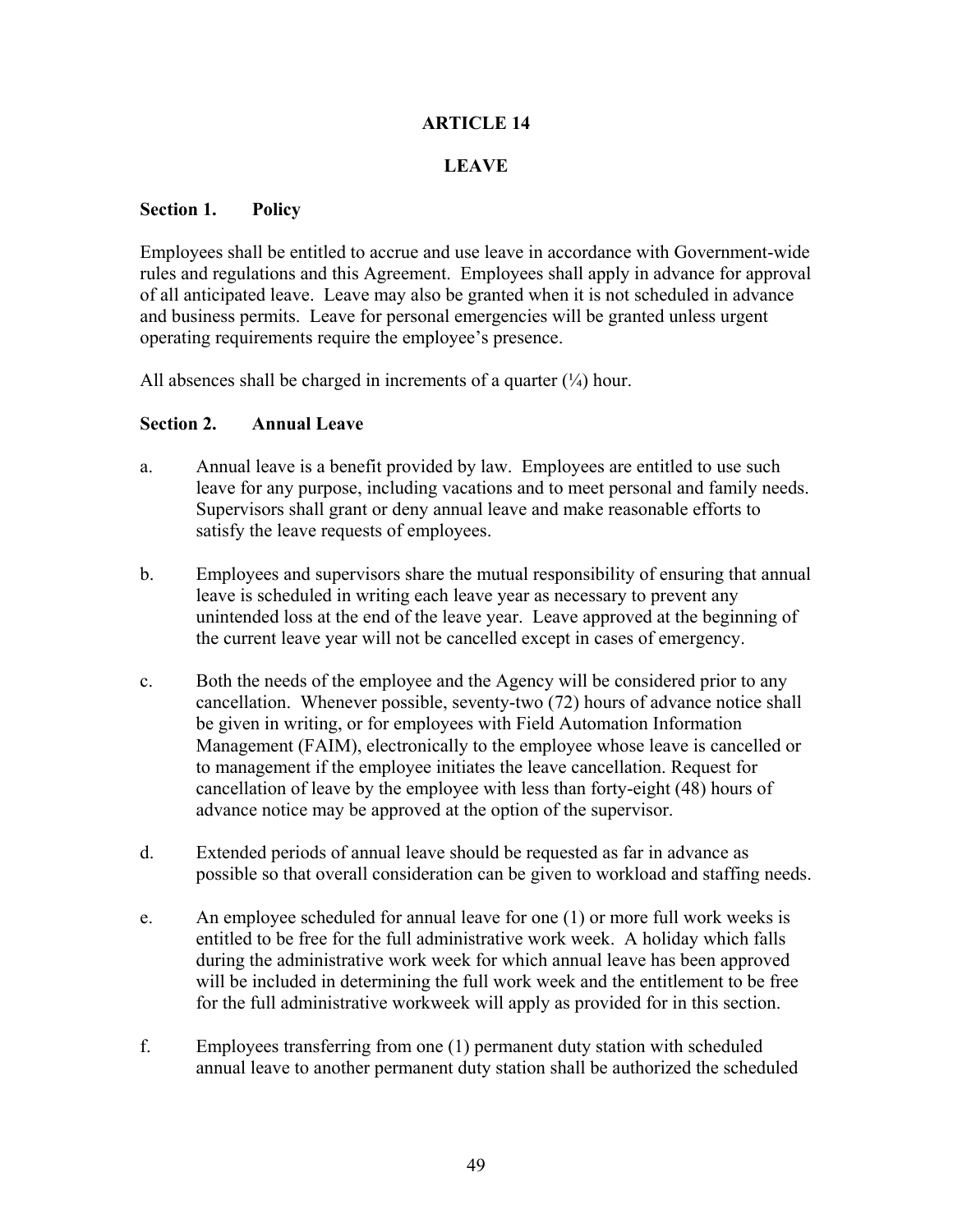annual leave provided relief is available at the new duty station; otherwise, the employee must schedule leave based upon relief for the new duty station.

g. Employees who earn leave may be granted, at any time after the beginning of the current year, the annual leave which they will earn during the current leave year. Such unearned leave is granted only with the express understanding that, if annual leave is not later earned during the remainder of the current leave year by reason of unanticipated non-pay status, the employee will be required to make a refund for the unearned portion through a salary offset. Advanced annual leave can only be approved or denied by the District Manager (or designee).

## **Section 3. Tardiness**

- a. Only the immediate supervisor, or designee**,** shall excuse tardiness of employees. If the employee is required to take leave for such period of tardiness, the employee shall not be required to commence work until the leave period has been used in quarter (1/4) hour increments.
- b. When an employee knows that he/she will be tardy, the employee is required to notify the immediate supervisor (or designee) as soon as possible. An employee who is absent from duty without authorization shall have their absence recorded as absence without official leave (AWOL) on the employee's time and attendance report.
- c. The Agency shall post instructions concerning emergency call-in procedures relative to the reporting of tardiness by an employee in the Government inspection office of each assignment. Such instructions shall include the telephone number(s) of the party to be contacted. The instructions will be shared with the appropriate Union representative.

## **Section 4. Annual Leave Scheduling**

a. Annual leave scheduling for OFO bargaining unit employees shall be as follows:

The parties agree that current annual leave scheduling policies and past practices will remain in effect with the implementation of this Agreement, consistent with the following changes:

- 1. Not later than each October 1, the District Office will determine the number, types and grades of employees who can be on annual leave at any time, at each establishment.
- 2. Not later than each October 15, the District Office will notify the Union of the reason for its determination, if it represents a change from the previous year's numbers, types and grades at that establishment.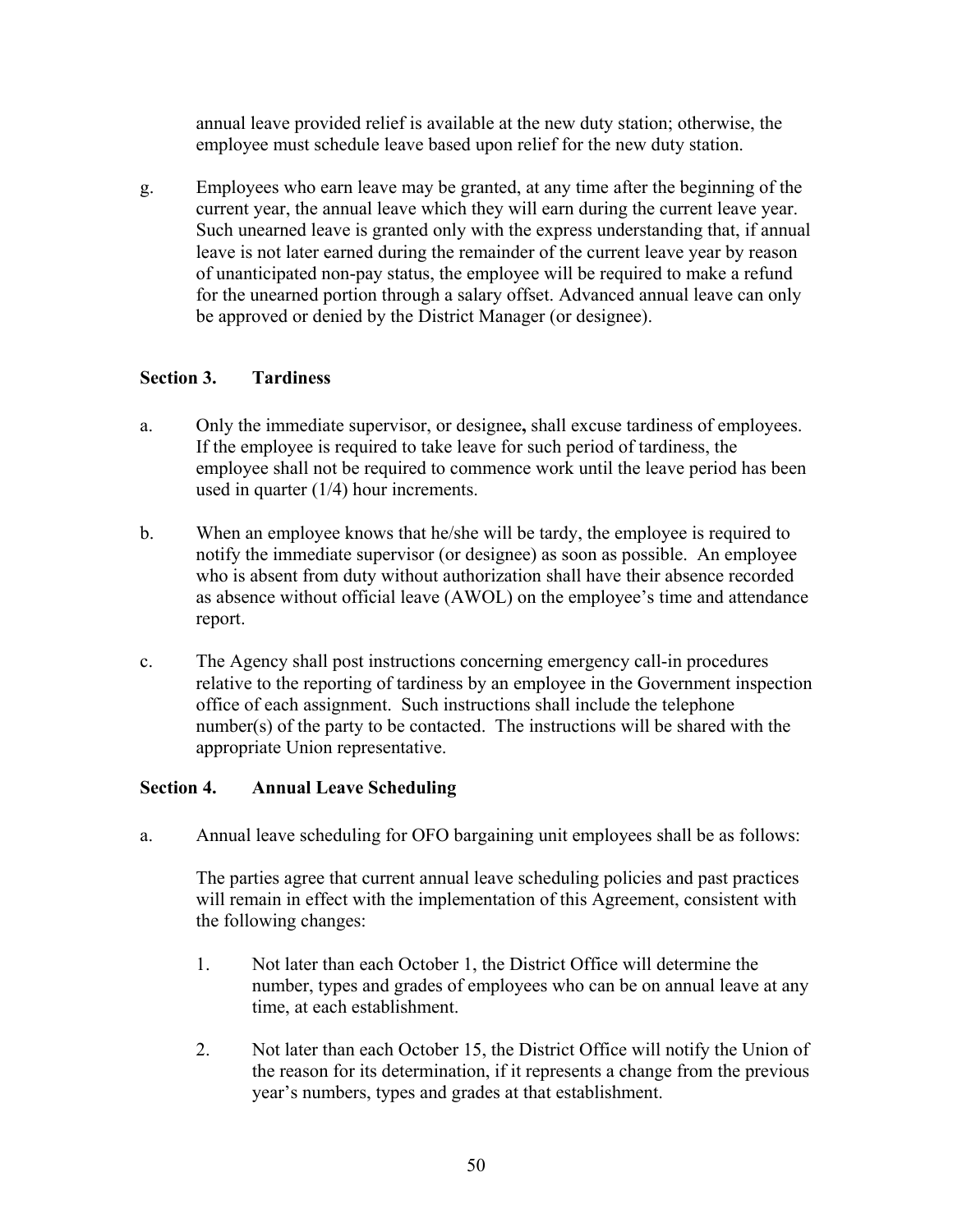- 3. Effective each October 15, employees who would have use or lose annual leave will schedule use of such leave to avoid loss.
- 4. Employees will submit their leave request not later than December 1 to the District Manager or designee.
- 5. The Agency will post the approved leave schedules no later than January 1.
- 6. Annual leave schedules for 2008 will be honored.
- 7. All yearly annual leave scheduling will be performed by the Agency.
- b. Annual leave scheduling for OIA bargaining unit employees shall be as follows:
	- 1. There will be one annual leave roster for each IID relief inspector position.
	- 2. The Deputy Director, Operations, IID (or designee) will identify the employees to be included on each annual leave roster for the next leave year.
	- 3. Employee names will be placed on each annual leave roster for the initial leave year by seniority. Thereafter for subsequent leave years, the employee who was at the top of the annual leave roster for the previous leave year will be moved to the bottom and each employee will move up the annual leave roster in rotation. New IID employees will be inserted into the annual leave roster by seniority.
	- 4. The Deputy Director, Operations, IID (or designee) will notify the employees by e-mail by October 15 that annual leave requests are required for the next leave year and must be received no later than November 15.
	- 5. Annual leave requests will be for the basic work weeks, and sufficient to utilize the employee's use or lose annual leave for the next leave year. Annual leave rosters will be distributed to employees by December 15.
	- 6. Employee requests to change scheduled annual leave to less than all scheduled hours of the basic work week will be considered.
	- 7. Once the annual leave schedule is set for the coming leave year, any subsequent annual leave requests after the initial schedule has been set may be for less than the basic work week. Subsequent annual leave request changes or application for vacant periods will be sent to the Deputy Director, Operations, IID (or designee). Any requests for annual leave after the schedule is set, including vacant periods and annual leave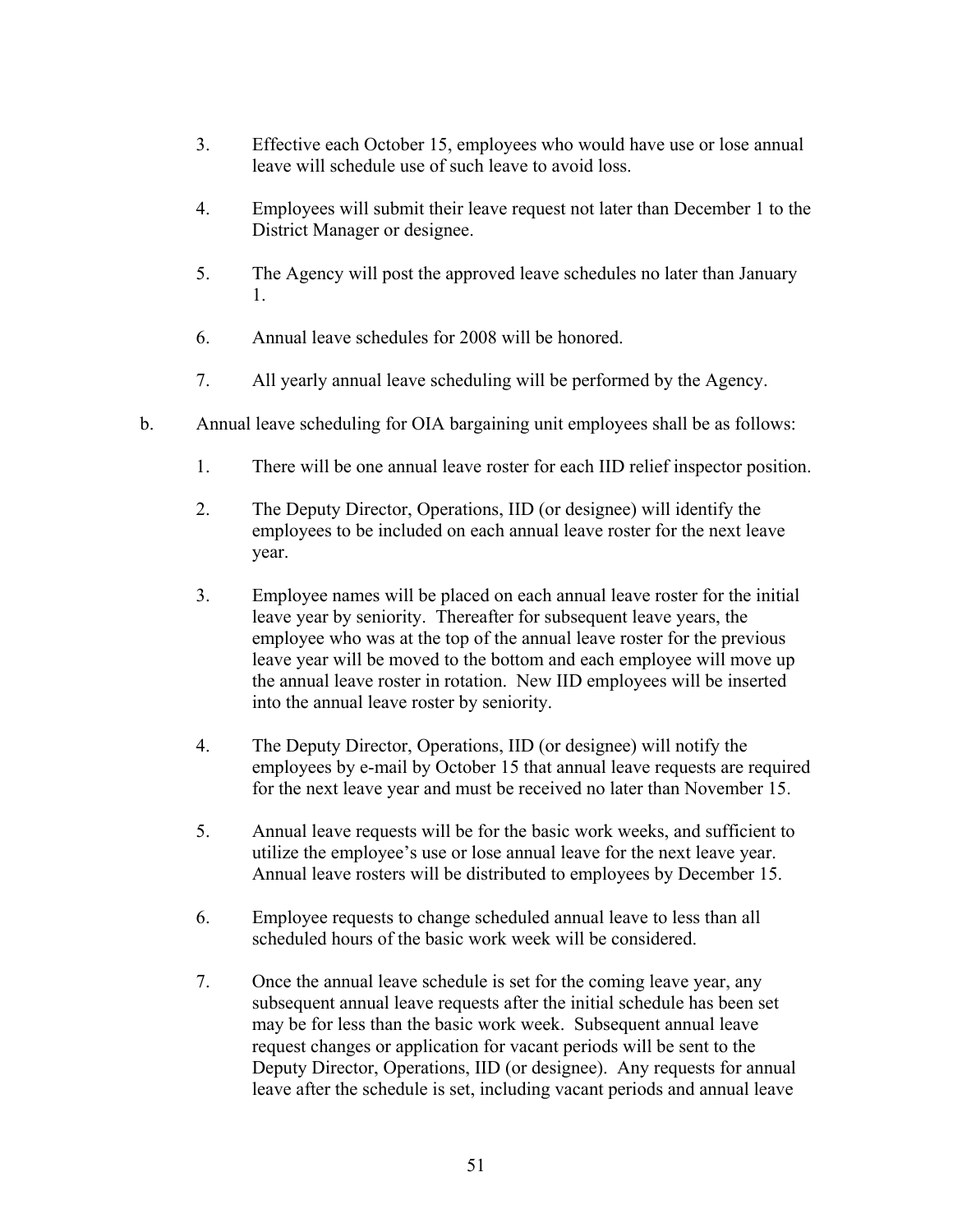requests for less than a full week will be considered based on relief capability.

8. Annual leave requests received after January 1 of the current year will be handled on a first come, first serve basis. Employee annual leave requests will be documented on a SF-71, Request for Leave or Approved Absence, or another appropriate form acceptable to the Deputy Director, Operations, IID (or designee).

## **Section 5. Sick Leave**

- a. Subject to paragraphs (b) through (d) of this section, an agency must grant sick leave to an employee when he or she—
	- 1. Receives medical, dental, or optical examination or treatment;
	- 2. Is incapacitated for the performance of his or her duties by physical or mental illness, injury, pregnancy, or childbirth;
	- 3. (a) Provides care for a family member who is incapacitated by a medical or mental condition or attends to a family member receiving medical, dental, or optical examination or treatment; or

(b) Provides care for a family member with a serious health condition;

- 4. Makes arrangements necessitated by the death of a family member or attends the funeral of a family member;
- 5. Would, as determined by the health authorities having jurisdiction or by a health care provider, jeopardize the health of others by his or her presence on the job because of exposure to a communicable disease; or
- 6. Must be absent from duty for purposes relating to his or her adoption of a child, including appointments with adoption agencies, social workers, and attorneys court proceedings; required travel; and any other activities necessary to allow the adoption to proceed.
- b. The amount of sick leave granted to an employee during any leave year for the purposes described in paragraphs  $(a)(3)(a)$  and  $(4)$  of this section may not exceed a total of 104 hours.
- c. The amount of sick leave granted to an employee during any leave year for the purposes described in paragraph (a)(3)(b) of this section may not exceed a total of 480 hours, subject to the limitation found in paragraph (d) of this section.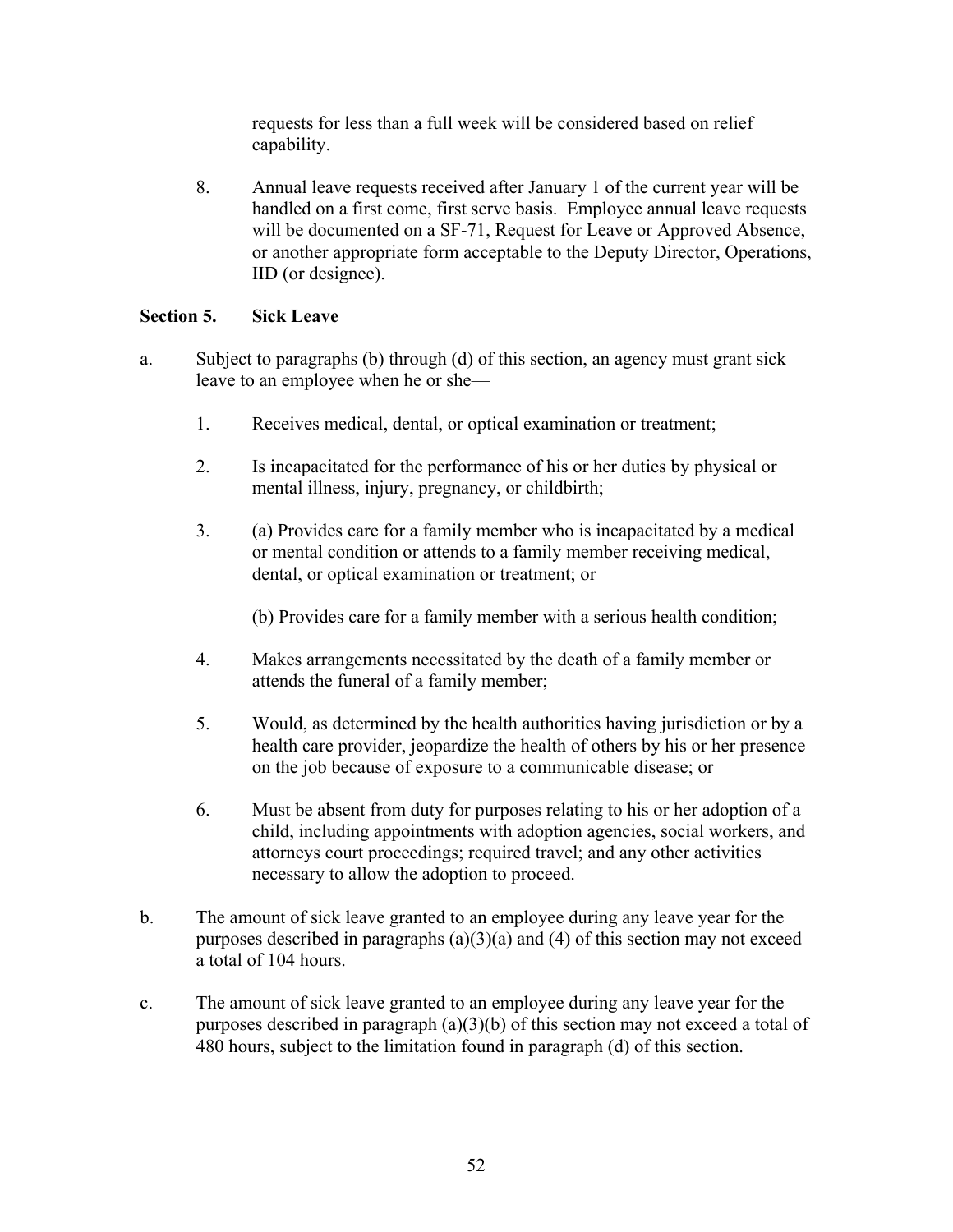d. If, at the time an employee uses sick leave to care for a family member with a serious health condition under paragraph (c) of this section, he or she has used any portion of the sick leave authorized under paragraph (b) of this section during that leave year, the agency must subtract that amount from the maximum number of hours authorized under paragraph (c) of this section to determine the total amount of sick leave the employee may use during the remainder of the leave year to care for a family member with a serious health condition. If an employee has previously used the maximum amount of sick leave permitted under paragraph (c) of this section in a leave year, he or she is not entitled to use additional sick leave under paragraph (b) of this section.

## e. **Advance Sick Leave**.

- 1. An agency may advance a maximum of 30 days (240 hours) of sick leave to a full time employee at the beginning of a leave year or at any time thereafter when required by the exigencies of the situation for a serious disability or ailment of the employee or a family member or for purposes relating to the adoption of a child. *Thirty (30) days is the maximum amount of advance sick leave an employee may have to his or her credit at any one time*.
- 2. The District Manager (or designee) approves advance sick leave. Employees should submit written requests for advance sick leave as far in advance as possible. The request should be supported by medical documentation, which should include a diagnosis, prognosis, and anticipated date of return to duty. Documentation shall include a written statement signed by a registered practicing physician or other practitioner certifying to the incapacitation, examination, or treatment, and the period of disability or incapacitation, and legibly show the doctor's name and address. The approving official will consider:
	- (a) Expectation of return to duty;
	- (b) The need for the employee's services;
	- (c) Benefit to the Agency in retaining the employee, and
	- (d) Ability of the Agency to require repayment of the amount paid to the employee for advance leave.
- 3. Advance sick leave will not be approved if it is known (or reasonably expected) that the employee will not return to duty.

## f. **Supporting Evidence for the Use of Sick Leave.**

1. Normally, employees will not be required to furnish a medical certificate to substantiate a request for sick leave if their absence is for three (3) consecutive days or less.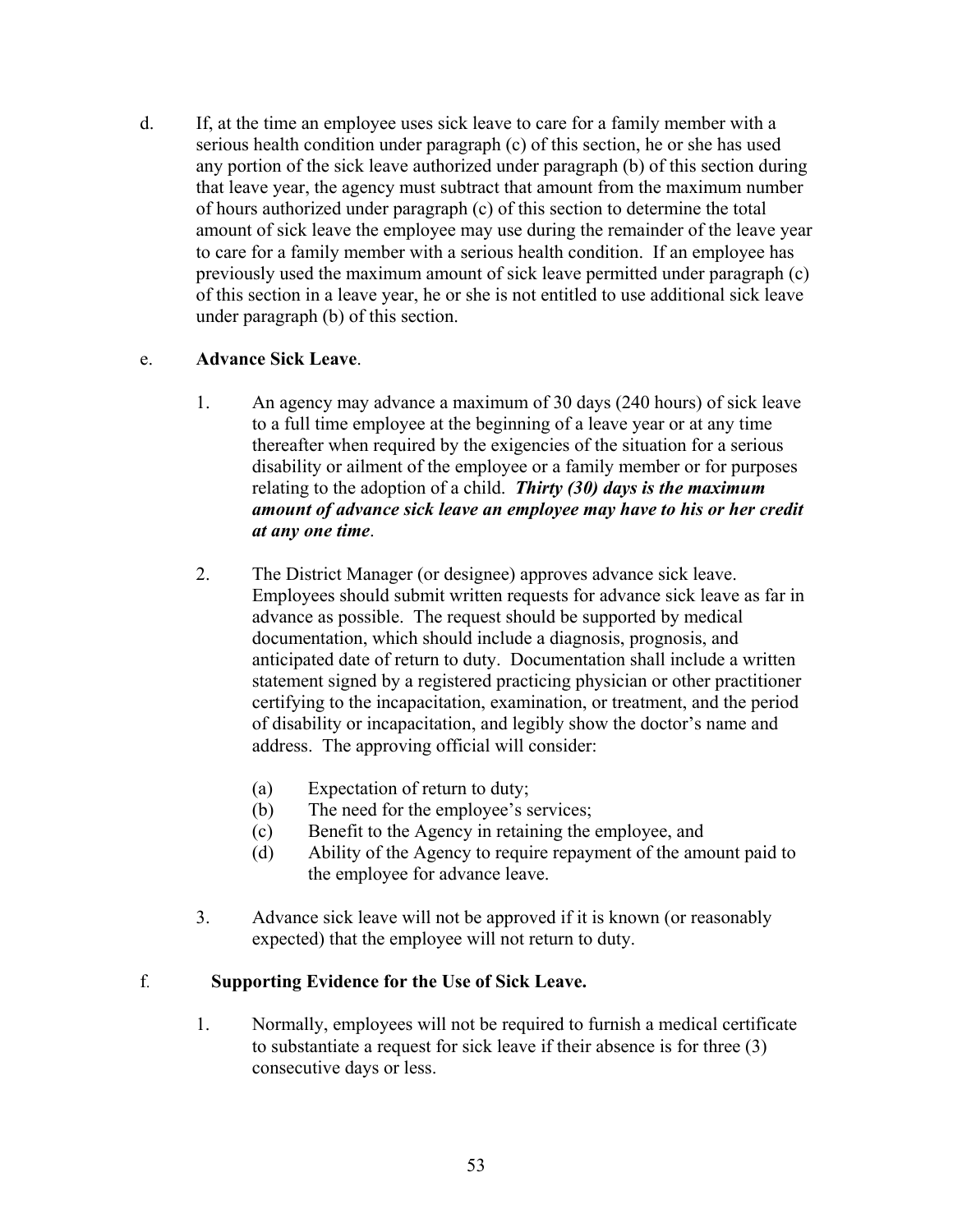- 2. When a medical certificate is necessary, it shall include a written statement signed by a registered practicing physician or other practitioner certifying to the incapacitation, examination, or treatment, and the period of disability or incapacitation, and legibly show the doctor's name and address. An employee must provide administratively acceptable evidence of medical certification for a request for sick leave no later than 15 calendar days after the date the agency requests such medical certification. If it is not practicable under the particular circumstances to provide the requested evidence or medical certification within 15 calendar days after the date requested by the agency despite the employee's diligent, good faith efforts, the employee must provide the evidence or medical certification within a reasonable period of time under the circumstances involved, but no later than 30 calendar days after the date the agency requests such documentation. An employee who does not provide the required evidence or medical certification within the specified time period is not entitled to sick leave.
- 3. In cases where the nature of the illness is such that the employee would not be expected to see a medical practitioner, the employee's written statement concerning the illness will ordinarily be acceptable. However, for any instance of sick leave, the supervisor may ask for documentation upon reasonable belief that the employee is abusing sick leave. Employees who, because of illness, are released from duty on advice of the appropriate health facility shall not be required to furnish a medical certificate to substantiate the instance of sick leave.
- g. An employee requesting sick leave to care for a family member may be required to provide an additional written statement from the health care provider concerning the family member's need for psychological comfort and/or physical care. The statement must certify that:
	- 1. The family member requires psychological comfort and/or physical care;
	- 2. The family member would benefit from the employee's care or presence; and
	- 3. The employee is needed to care for the family member for a specified period of time.
- h. Family member is defined as spouse and parents of spouse; children, including adopted children, and their spouses; parents; brothers and sisters and their spouses; and any individual related by blood or affinity whose close association with the employee is the equivalent of a family member.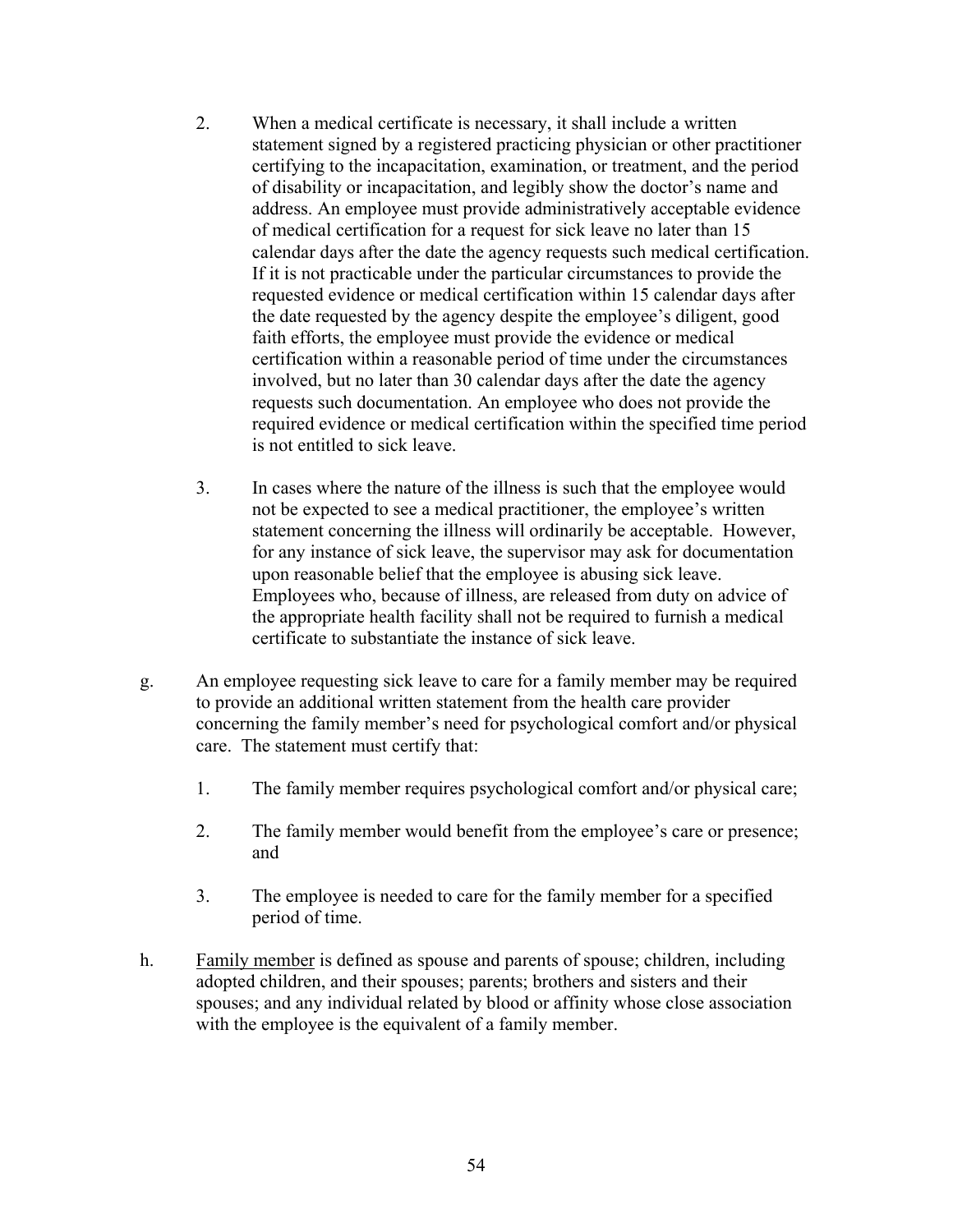#### **Section 6. Sick Leave Restrictions**

- a. In individual cases, if there is evidence that an employee's leave pattern gives sufficient reason that an abuse of sick leave exists, the employee shall be counseled that he or she may be placed on restricted sick leave. If the employee's sick leave pattern continues, the employee will be placed on a sick leave restriction and advised in writing that a medical certificate must support all future requests for sick leave.
- b. A medical certificate or completed SF-71 for employees on a sick leave restriction must include a written statement (on physician's or practitioner's letterhead) signed by a registered practicing physician or other practitioner certifying to the incapacitation, examination, or treatment, and the period of disability or incapacitation. The sick leave record of all employees under a sick leave restriction will be reviewed at least every six (6) months and a written decision to continue or lift the restriction will be made and a copy provided to the employee.

## **Section 7. Leave Without Pay**

a. Leave without pay (LWOP) is an approved leave status which may be requested by employees to cover periods of absence in lieu of or in the absence of accrued annual leave or sick leave.

 The District Manager (or designee) approves the use of LWOP. LWOP is granted at the discretion of management, except in the following cases:

- 1. When a disabled veteran requests LWOP for medical treatment**;**
- 2. When requested by a Reservist or National Guard member for military duties **(**employees may request such leave after their military leave has been exhausted**);**
- 3. When requested by an employee who has suffered an incapacitating jobrelated injury or illness and is awaiting adjudication of his or her claim for employee compensation by the Office of Workers' Compensation Programs**;** or
- 4. When an employee makes a request under the Family and Medical Leave Act (FMLA) and meets the criteria for that program as described in Section 8 of this Article.
- b. An employee may be granted leave without pay to engage in Union activities or to work in programs sponsored by the Union or the AFGE upon written request by the appropriate Union office. An employee granted LWOP for this purpose shall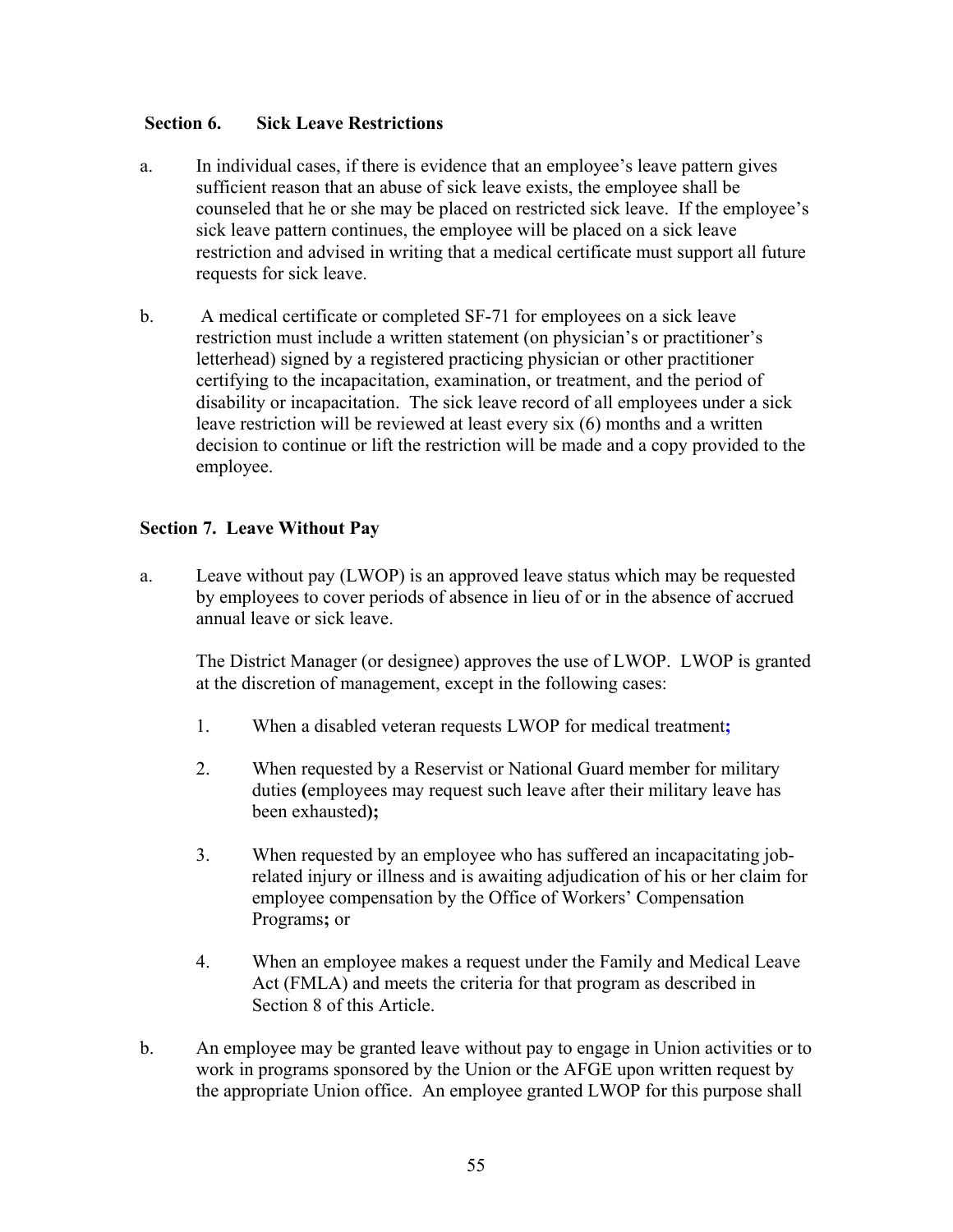continue to accrue benefits in accordance with applicable civil service regulations. LWOP for this purpose is limited to two (2) years, but may be extended or renewed for up to an additional one (1) year upon proper application.

c. If written requests for extended periods of LWOP (i.e., more than one pay period) are denied**,** the reason for such denial will be given to the employee in writing.

## **Section 8. Family and Medical Leave**

The Family and Medical Leave Act (FMLA) of 1993 entitles certain Federal employees up to twelve (12) weeks of LWOP for specific personal and family health conditions or emergencies.

Under certain circumstances, paid leave may be substituted for the LWOP taken under the Family and Medical Leave Program. This is intended for long term absences.

- a. While an employee is off work using FMLA, the duties and responsibilities of the position may be covered temporarily by other means. However, the employee may not be replaced permanently as a result of using FMLA. Whenever possible, the employee returns to the same position and in the same location held before using leave.
- b. When a bargaining unit employee returns to work after using leave under the FMLA and there is a production decrease or the plant has closed, the following policy applies:
	- 1. If it is not possible to return the employee to the same position held before the leave usage because of production reasons, the employee is reassigned to an equivalent vacant position in the commuting area if such a vacancy exists.
	- 2. In the rare instance that no equivalent vacant position exists in the employee's commuting area, a localized work reduction is conducted to determine where to reassign the employee, in accordance with Article 27, Reassignments, of this Agreement.
- c. Employee absences for FMLA must be related to one or more of the following:
	- 1. Birth of a child;
	- 2. Foster care placement or adoption of a child;
	- 3. Care of a spouse, son, daughter, or parent of an employee, if such spouse, son, daughter, or parent has a serious health condition; or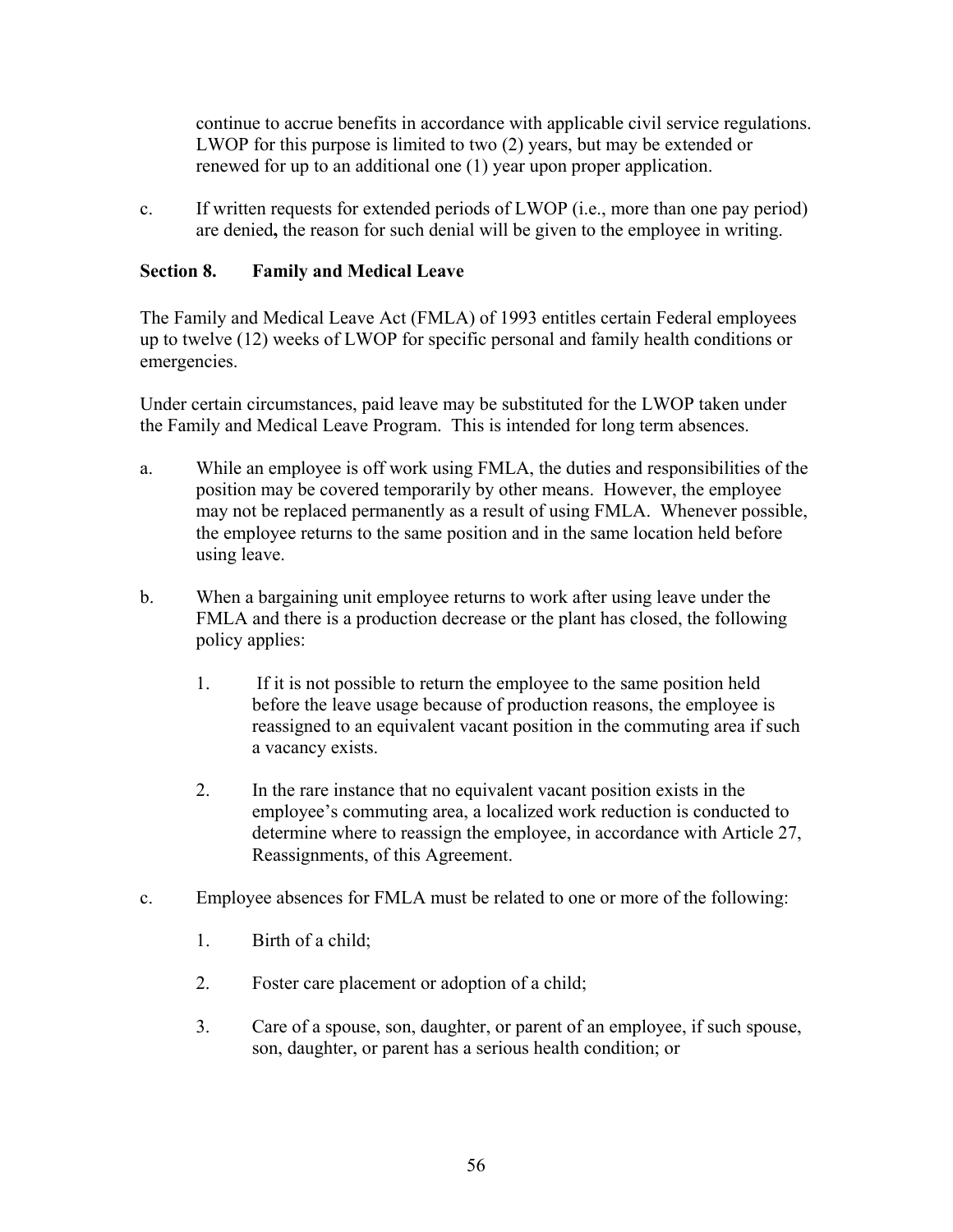- 4. Serious health condition of the employee which prevents him/her from working.
- d. Requests for approval of leave under this section are subject to the same documentation and approval requirements described in Section 5 (f) except that thirty (30) days advanced notice shall be given for absences, unless in emergencies, and in that case, notice should be given as soon as practicable.
- e. While an employee is on family and medical leave, the Agency may require subsequent medical recertification from the health care provider if the circumstances described in the original medical certification are subject to change.

## **Section 9. Maternity/Paternity Leave**

- a. Maternity leave is granted to cover a period of absence for maternity reasons. Sick leave will be granted for the period of incapacitation due to pregnancy and confinement. Annual leave or LWOP may be requested in lieu of sick leave. Additional periods of annual leave and LWOP may be granted in whatever order the employee requests for an additional period. The employee may also request and be granted annual leave or LWOP for the period of incapacitation.
- b. Requests for additional leave following the end of the period of maternity leave will be handled in accordance with applicable regulations and this Agreement. In considering requests for sick leave, annual leave, and/or LWOP for maternity reasons, the Agency shall apply pertinent laws, regulations, and this Agreement in the same way they are applied in any other case.
- c. No arbitrary cutoff date requiring an employee to cease work will be established. If a cutoff date is established, it must be based on the physical capability of the employee to perform the duties of the job after a determination by competent medical authority.
- d. A male employee may be absent on annual leave**,** LWOP, or sick leave under Sections 5 and 8 above for the purpose of aiding, assisting, or caring for the mother of his child or minor children while she is incapacitated for maternity reasons.
- e. The Agency may establish with the employee a firm date for maternity/paternity leave to begin. If agreement cannot be reached and the Agency establishes a particular date, the reasons for the determination will be documented and given to the employee. The employee should submit notice at least one month in advance of the prospective need for maternity/paternity leave.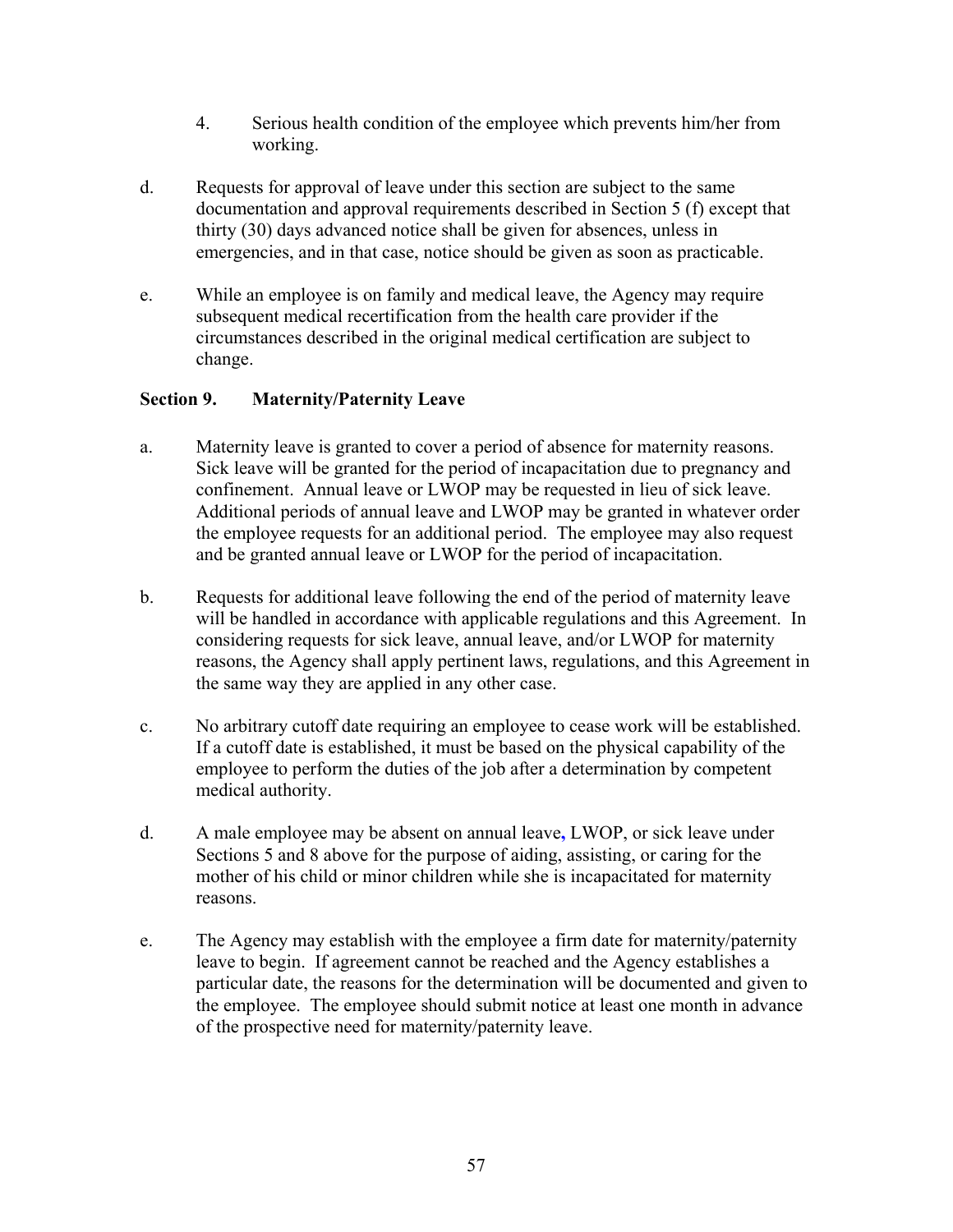### **Section 10. Excused Absence (Administrative Leave)**

- a. Excused absence (sometimes referred to as administrative leave) is absence from assigned duties without charge to leave or loss of pay. The parties agree that excused absence may be granted for activities which are in the Government's interest.
- b. Excused time up to four (4) hours may be authorized during an Agency-sponsored or endorsed blood drive for employees who donate blood.
- c. Upon request, subject to certification by a physician, supervisors shall approve excused absence for employees who serve as living donors for bone marrow, organ and tissue donation, and transplantation. The use of excused absence shall be authorized in accordance with governing regulations and shall cover time off for such activities as donor screening, the actual medical procedure, and recovery time.

#### **Section 11. Military Leave**

- a. In accordance with laws and regulations, bargaining unit employees who are members of the National Guard or the Armed Forces Reserves are entitled to 120 hours of regular military leave in a fiscal year for active duty, active duty for training, and certain inactive duty training and activities. Employees are only charged military leave for military absences occurring during their scheduled tour of duty. They are not charged military leave for absences during non-duty periods such as holidays and non-work days.
- b. Employees who perform active military duty as Guard members or Reservists may be ordered to duty by the President or a State Governor under the provisions of Title 5 U.S.C. 6323(b) to assist domestic civilian authorities to enforce the law or protect life and property. Also, this leave is provided for employees who perform military duties in support of full-time military service as a result of a call or order to active duty in support of a contingency operation as defined in Section 101(a)(13) of Title 10, U.S.C.

Such employees are eligible to be granted an additional twenty two (22) work days of military leave per calendar year which, when so used, is offset against civilian pay for the same period. Employees may choose to use annual leave instead of military leave for any of the twenty-two (22) work days and no offset against civilian pay will be made.

The employee receives/retains both military and civilian pay during this period if annual leave is used.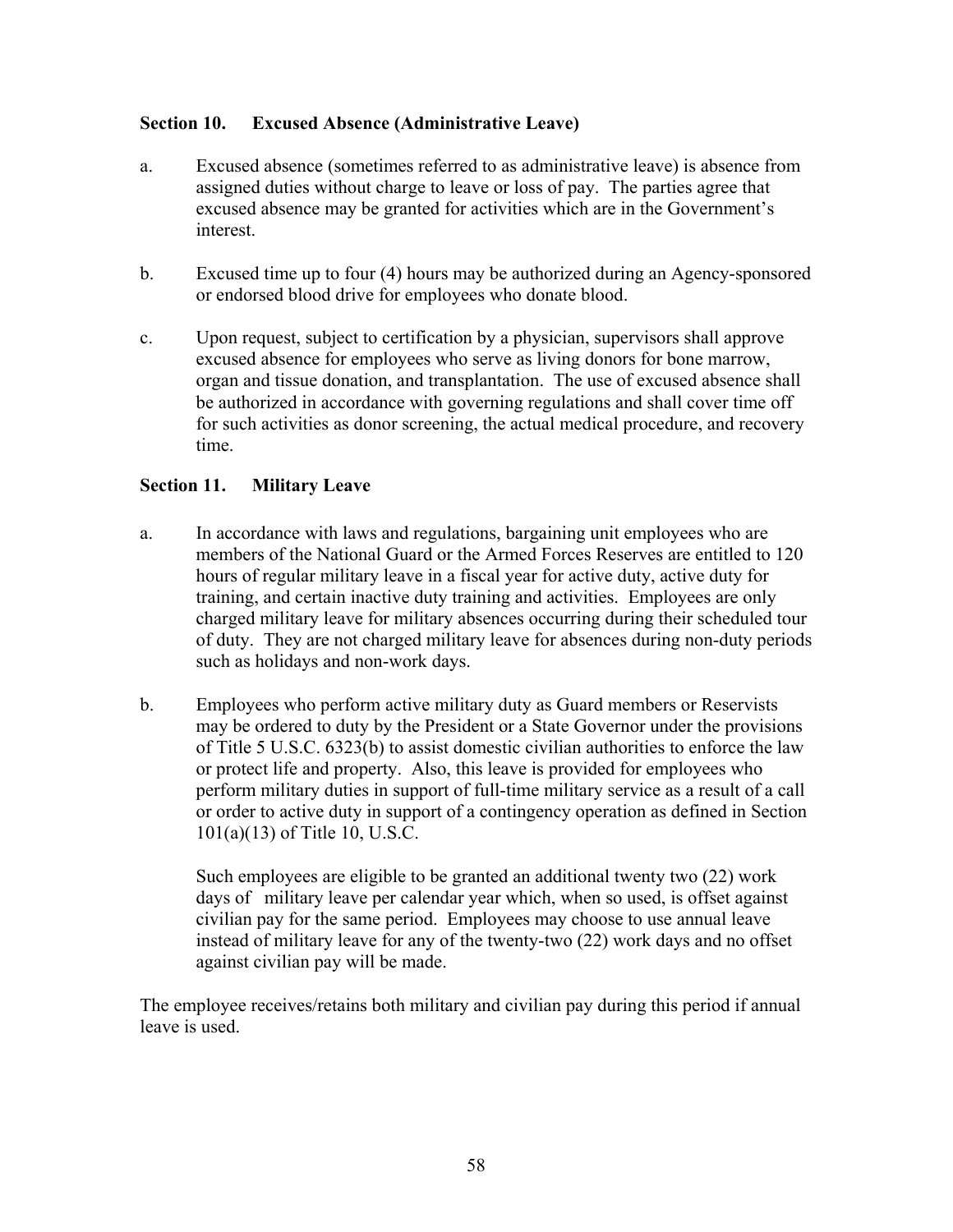## **Section 12. Adjustment of Work Schedules for Religious Observances**

An employee whose personal religious beliefs require abstention from work during certain periods of time may request to engage in compensatory overtime work to compensate for time lost for meeting those religious commitments. Supervisors shall afford the employee the opportunity to work compensatory overtime and approve use of compensatory time off for religious observances to the extent that staffing needs allow and such modifications do not interfere with the accomplishment of work. Whenever possible, the Agency will grant appropriate leave to an employee to meet religious commitments.

#### **Section 13. Hazardous Weather Leave**

- a. Due to the nature of the work, unit employees are required to report for work during hazardous or unusually severe weather conditions unless appropriate leave has been requested and/or scheduled and approved. This applies unless the immediate supervisor (or designee) gives specific approval for an absence based on a set of conditions and circumstances for the particular duty station. Inability to report for duty will require that the employee contact the immediate supervisor (or designee) and request leave. The supervisor will consider recommended or ordered travel directives in determining whether it is appropriate to approve requested leave.
- b. *The Front Line Supervisor (or designee) has the discretion to approve administrative leave for hazardous or unusually severe weather conditions after evaluating the circumstances on a case by case basis provided by the employee requesting leave*. Employees on scheduled annual or sick leave that was planned in advance will be charged leave for the period of leave that overlaps a period of hazardous weather.

#### **Section 14. Emergency Leave**

Emergency leave is annual leave**,** sick leave, or leave without pay (LWOP) requested by an employee to deal with a sudden or unanticipated situation.

In making a decision on whether to grant a request for emergency leave, the employee's immediate supervisor or the authorized designee shall evaluate the request against the work requirements and available staffing. If the request is disapproved, the employee may make an immediate appeal to the next higher supervisory level.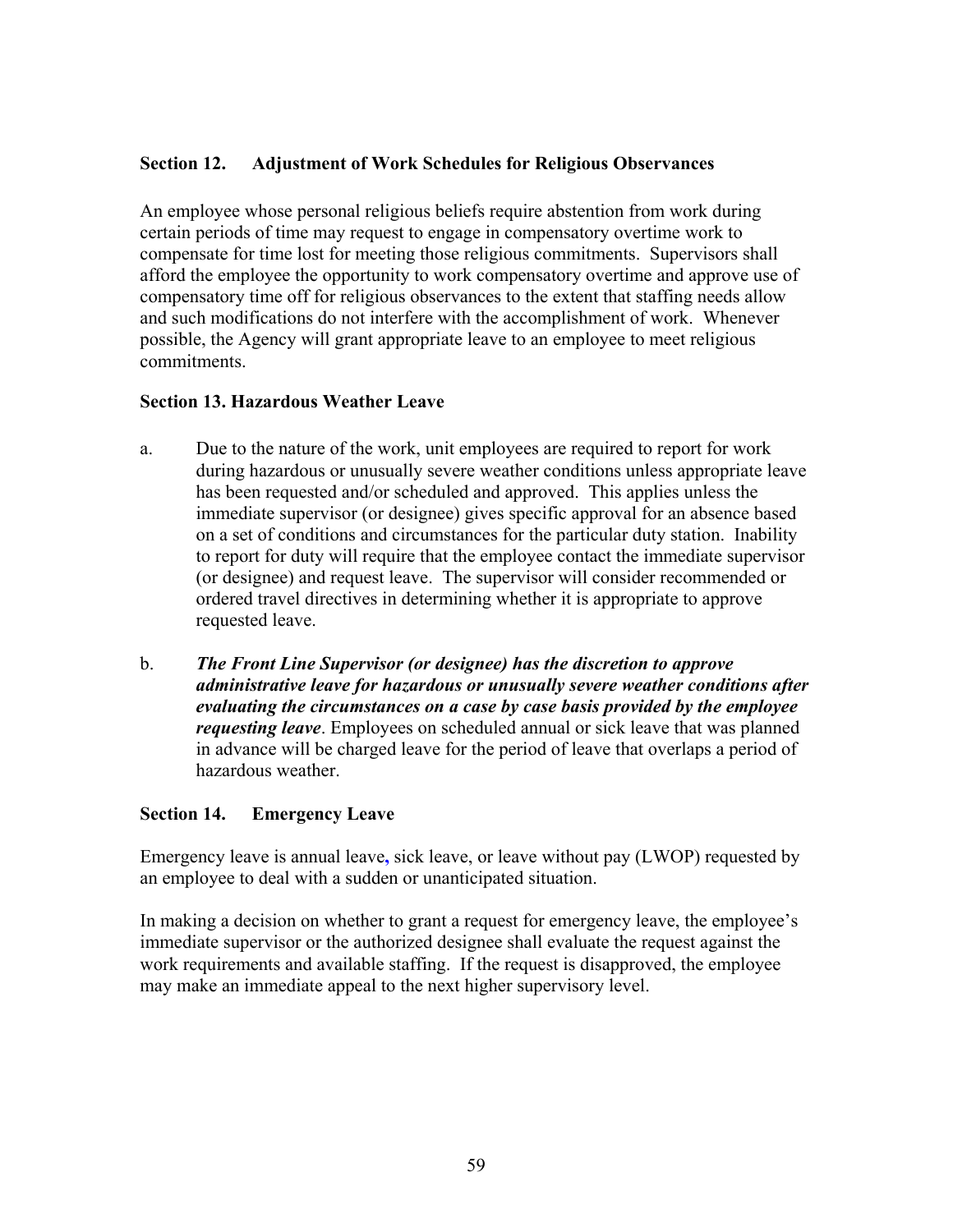## **Section 15. Court Leave**

In accordance with laws and regulations, an employee is entitled to court leave for:

- a. Jury duty;
- b. When summoned to court to serve in an unofficial capacity as a witness for, or to supply evidence for, State or local government; or
- c. When summoned to court to serve in an unofficial capacity as a witness for, or to supply evidence for, a private party when the Federal, D.C., State, or local government is either the plaintiff or defendant.
- d. Court leave is not granted to an employee who appears in court as either a plaintiff or defendant on his/her own behalf or when neither party is a Federal, State, DC, or local government. Employees shall present the court order, summons, or subpoena to the supervisor when requesting court leave to serve as a witness or juror. Upon return to duty, the employee must submit written proof of attendance from the court to the supervisor. The proof of attendance must show the dates (and hours if less than a full day, if possible) served.

## **Section 16. Voting**

The Agency agrees that when voting polls are not open at least three (3) hours either before or after employees' regular hours of work, employees shall be granted an amount of excused leave to vote which will permit them to report to work three (3) hours after the polls open or leave work three (3) hours before the polls close, whichever requires the lesser amount of time.

## **Section 17. Voluntary Leave Transfer Program**

The Federal Employees Leave Sharing Act of 1990 enables qualifying Federal employees to use transferred (or donated) annual leave from other Federal employees to cover LWOP absences and advanced leave indebtedness resulting from personal and family medical emergencies.

#### **Section 18. Leave for Preventative Health Care Screenings**

Full time employees who have less than eighty (80) hours of accrued sick leave may be granted up to four (4) hours of excused absence in each leave year to participate in preventive health care screenings. Health care screenings include: screening for prostate, cervical, colorectal, and breast cancer; screening for sickle cell anemia; blood lead level;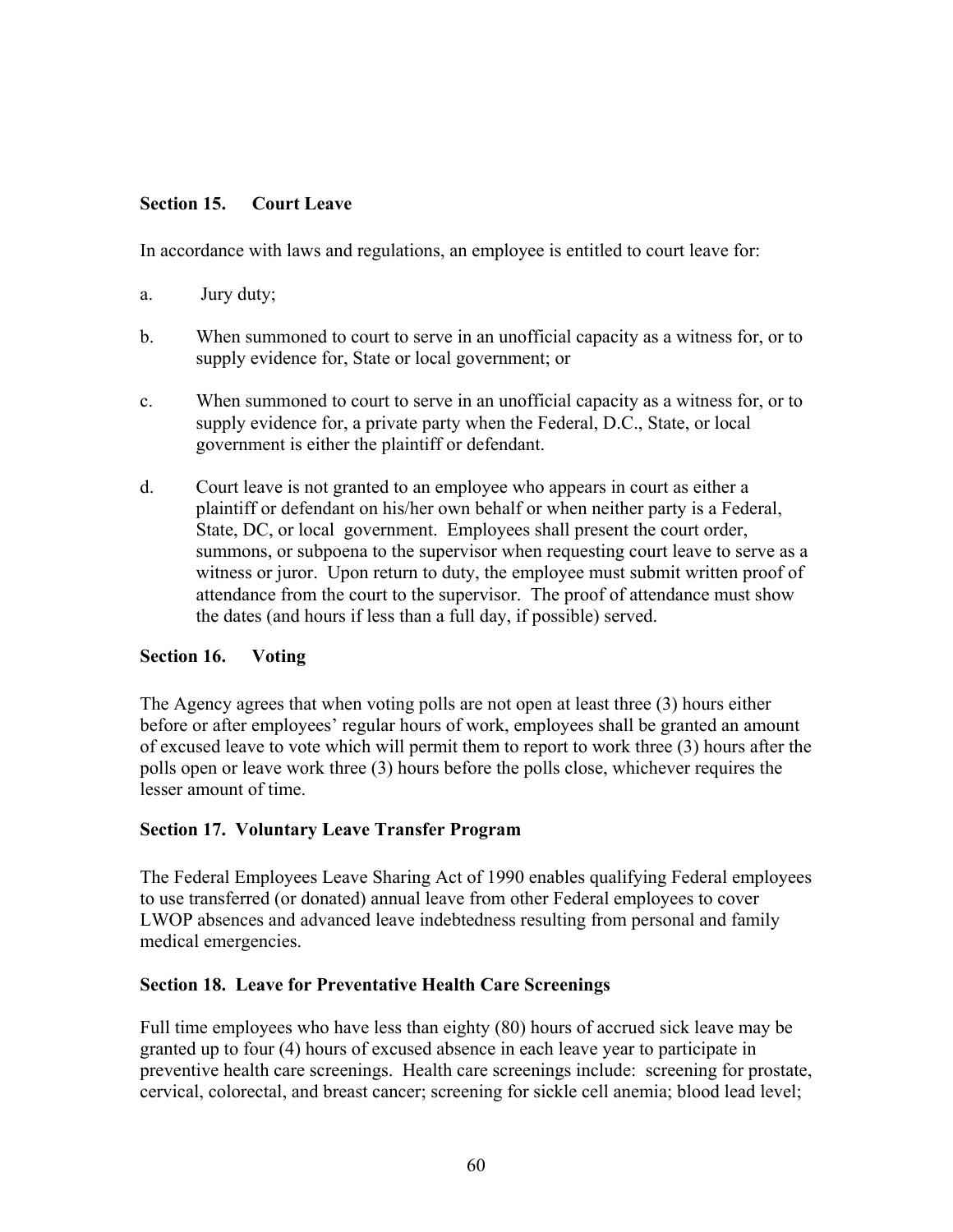blood cholesterol level; immunity disorders such as Human Immunodeficiency Virus (HIV); and blood sugar level testing for diabetes. This leave is for the employee's personal use and not for absences related to family members. Medical absences for stress tests, flu shots, or children's immunizations are not covered by this provision. Sick leave under Section 5 would apply.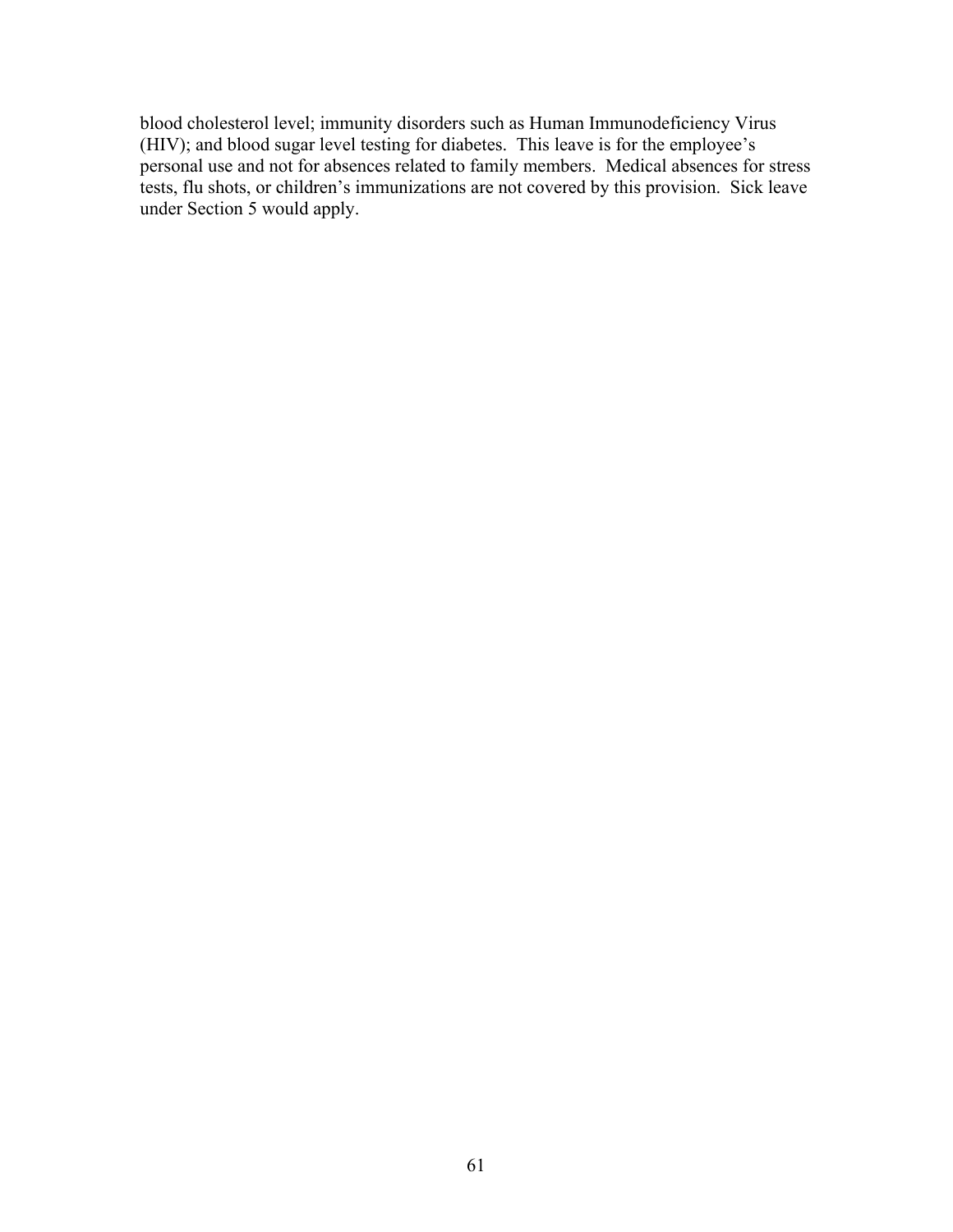#### **PERFORMANCE MANAGEMENT**

#### **Section 1. Policy**

Performance evaluations shall be administered in accordance with applicable laws, regulations, and internal guidelines. The Agency and the Union recognize and endorse the concept that performance management is a continuous, systematic process by which managers and supervisors integrate the planning, directing, and executing of organizational work with the personnel performance appraisal, pay, awards, promotion, and other systems. Supervisors organize work, make specific assignments, assign duties and tasks, and establish standards for employees to follow when accomplishing the work. Individual employee work elements and standards are documented and communicated in writing. The appraisal cycle for the bargaining unit is from October 1 to September 30 of each year, beginning October 1, 2008.

#### **Section 2. Performance Standards and Ratings**

The application of performance standards and critical elements to bargaining unit employees shall be fair, objective, reasonable, and directly related to the duties involved in the employee's official position. At the beginning of the appraisal cycle, employees shall be furnished a copy of the performance elements and standards for their position. Performance expectations will be discussed with employees at the beginning of their appraisal cycles. Employee job performance will be appraised under established performance elements. Ratings will be communicated in writing at the conclusion of the rating cycle.

Ratings will be given in a conducive environment, ensuring privacy and without interruption to the extent possible (i.e., phone calls, intrusions, etc.).

Situations such as doubling of assignments, where employees may be assigned additional duties, as well as periods when employees work out of their normal job classifications will be considered in the applicable performance element during evaluations.

## **Section 3. Progress and Performance Reviews/Discussions**

Performance discussions will occur at appropriate times between employees and supervisors during the appraisal period. At least one progress review is mandatory and should take place approximately midway during the appraisal cycle. In addition, the rating official and the employee may meet on a more frequent basis if desired by either party and are encouraged to have ongoing dialogue and feedback as needed regarding performance, accomplishments, work unit goals, or training and development opportunities and needs. The employee will be provided clear guidance on what type of performance will merit a rating of "meets" expectations. Appropriate assistance will be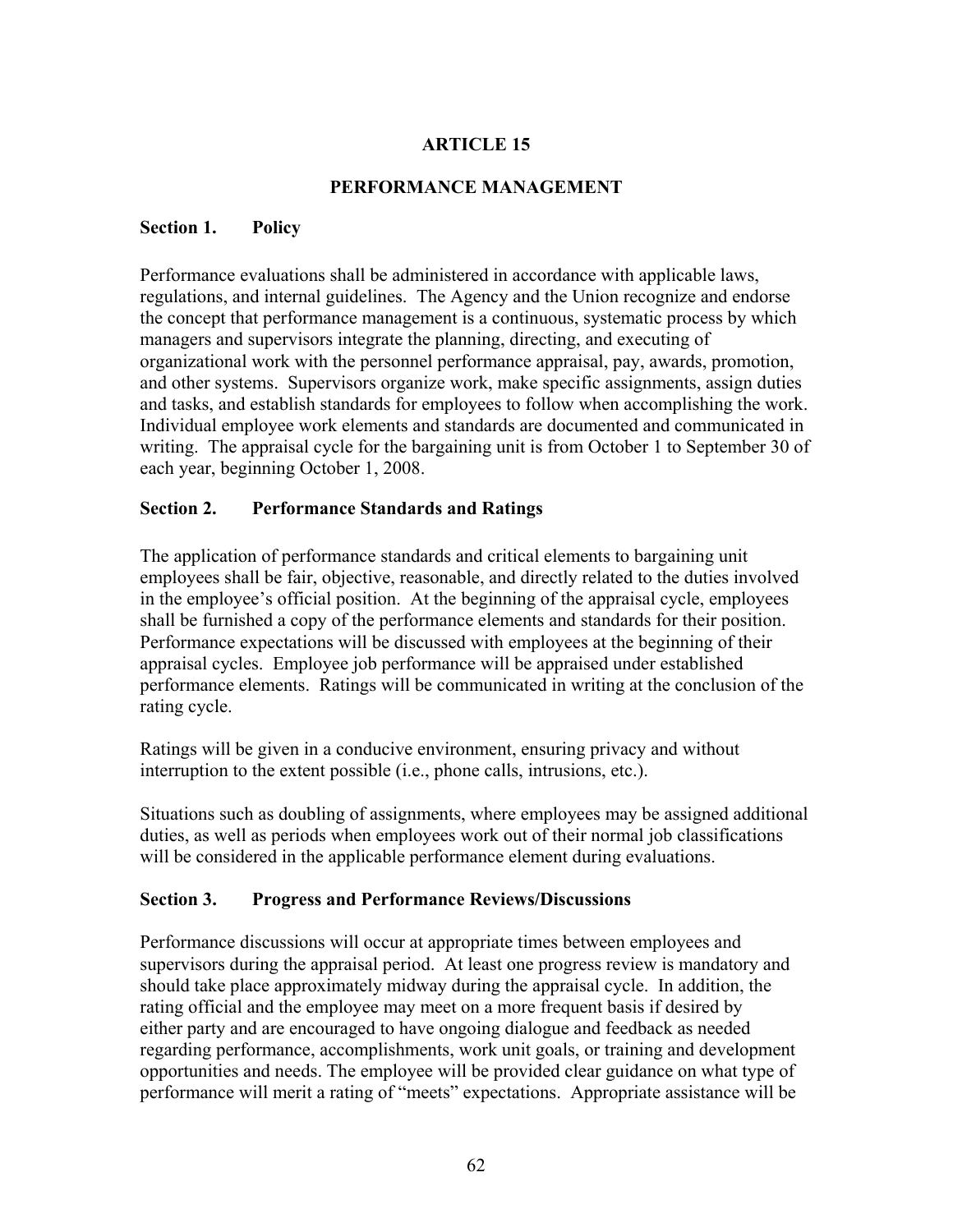provided whenever performance is determined by the Agency to not be at the "fully successful" level. Performance progress reviews are excluded from review under Article 33, Grievance Procedure.

At a minimum, an employee will normally be provided twenty-four (24) hours of advance notice prior to the progress review being conducted. Progress reviews will be given in a conducive environment to the extent possible ensuring privacy, and without interruption (i.e., phone calls, intrusions, etc.).

Two-way communication between the supervisor and employee is an effective tool for successful performance. Discussions should be a candid, forthright dialogue between the supervisor and the employee aimed at improving performance. Employees are encouraged to request clarification concerning issues related to their performance with their supervisor as necessary. The employee will be provided guidance as appropriate and as soon as reasonably possible.

## **Section 4. Rating of Record**

Employees must perform the duties of an assigned position for a minimum of ninety (90) days during the rating period to be eligible to receive a performance rating. Sometimes a rating of record cannot be prepared at the time specified. In this case, the appraisal period for the time necessary to meet the ninety (90) day minimum appraisal period may be extended by the supervisor in accordance with governing regulations. At the end of the ninety (90) days, an appraisal is completed.

## **Section 5. Unacceptable Performance**

- a. At any time during the appraisal year that a performance-related problem is identified, a meeting will normally be held with the employee prior to initiating a Performance Improvement Plan (PIP). The employee will be counseled regarding actions necessary to bring their performance to an acceptable level. Counseling sessions shall be documented in writing and the employee provided a copy.
- b. Following the counseling session(s), if the employee's performance has not improved, the employee shall be notified in writing that he/she shall be placed on a formal PIP and that personnel-related actions related to performance shall be withheld while this level of performance continues. The employee shall also be notified that unless performance in a critical element(s) improves to and is sustained at the "Acceptable" level, the employee shall be reassigned, removed, or reduced to a lower position.

# **Section 6. Performance Improvement Plan (PIP)**

a. If the supervisor determines that the employee has failed to meet the requirements as documented in the counseling session(s), a written PIP shall be developed and a copy provided to the employee. The PIP will identify the employee's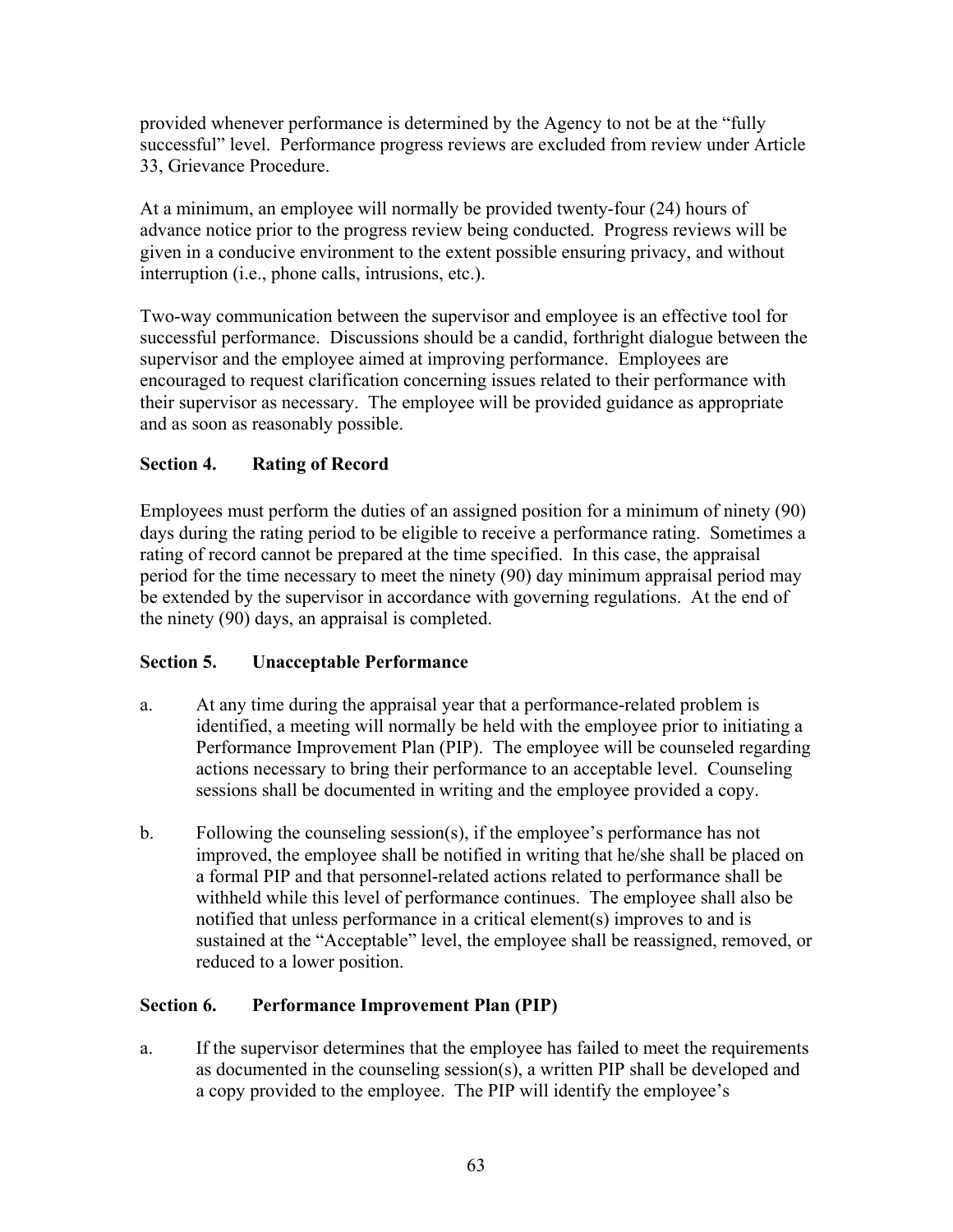deficiencies, the acceptable level of performance, the action(s) that must be taken by the employee to achieve an acceptable level of performance, and the methods that will be employed to measure the improvement. The goal of the PIP is to return the employee to an acceptable performance level as soon as possible.

- b. Under the PIP, the employee will be afforded a reasonable opportunity, normally sixty (60) to ninety (90) calendar days, to demonstrate acceptable performance in the critical element(s) in which he or she is considered to be performing at an "unacceptable" level.
- c. If, at any time during the PIP, the supervisor concludes that the employee's performance has improved to an acceptable level, the supervisor has the option to terminate the PIP. In that event, the employee shall be notified in writing that the PIP is being terminated and the employee will be appropriately rated.

#### **Section 7. Grievances**

Any alleged violations of the performance management system may be grieved under the negotiated grievance procedure. Interim progress reviews may not be grieved, but the failure of Management to provide a progress review to the employee can be grieved.

#### **Section 8. Performance-Based Actions**

- a. Change to lower-graded positions, reassignments, or removals for unacceptable performance will be in accordance with law, regulations, and this section.
- b. At the end of the PIP period, if the employee's performance is unacceptable in any critical element, the employee may be reassigned, placed in a lower-graded position, or removed. The employee also shall be informed of his/her right to representation.
- c. An employee who is reassigned or changed to a lower position shall normally be given a new performance plan within fourteen (14) calendar days of placement in the position to which assigned. However, it is acknowledged that the regulatory timeframe remains thirty (30) days.
- d. An employee who is to be changed to a lower position or removed is entitled to thirty (30) calendar days advance written notice of the proposed action that identifies the specific instances of unacceptable performance on which the proposed action is based and the critical elements of the employee's position involved in each instance of unacceptable performance.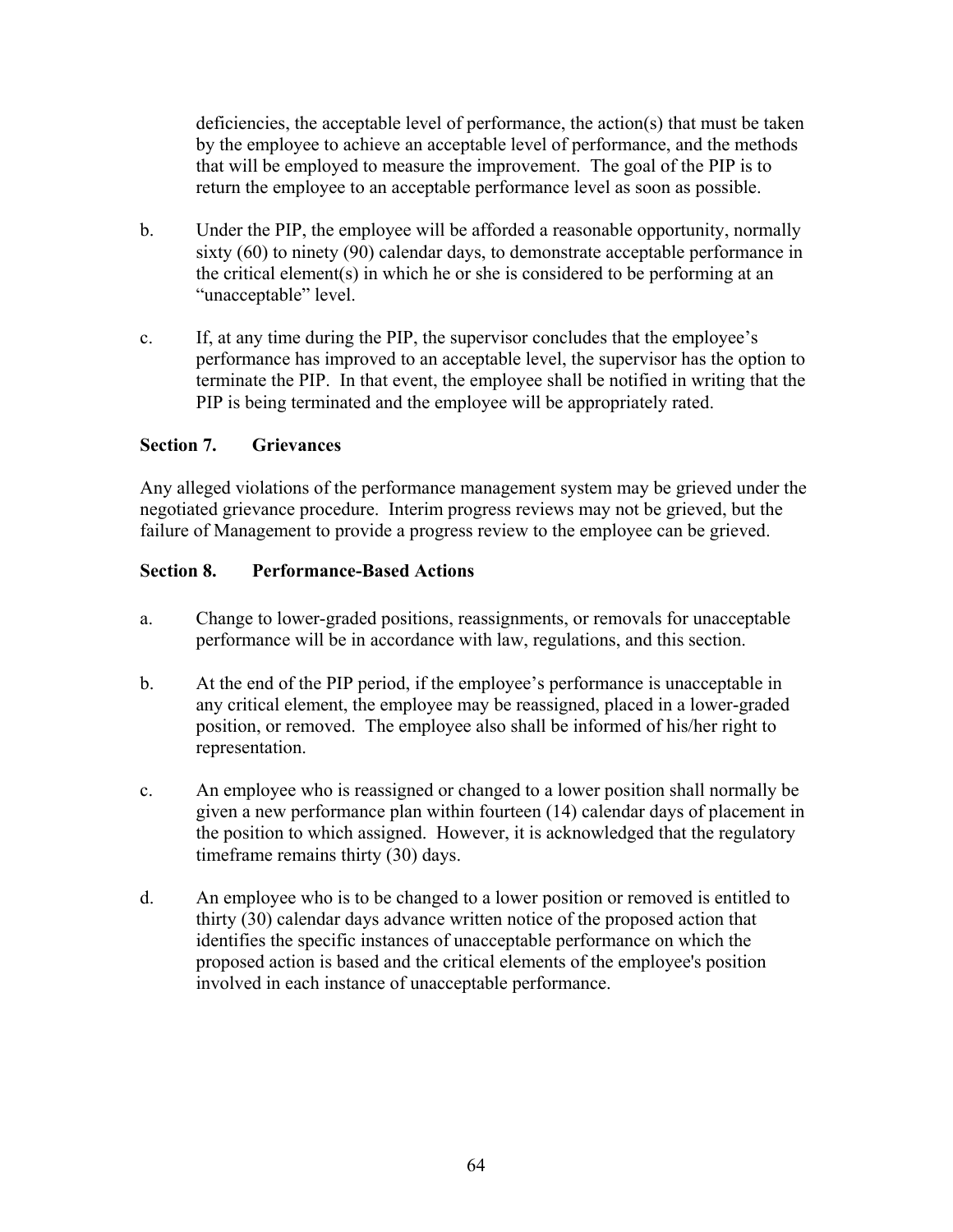- e. When a change to a lower-graded position or removal is proposed for "unacceptable" performance, the employee is entitled to:
	- 1.
- a)Advance written notice of thirty (30) calendar days stating the specific reasons for the proposed action, and the evidence upon which the proposed action is based.
- b) An employee shall be provided with a second copy of any proposed formal action, including the evidence file, for the purpose of informing his or her union representative, if the employee so chooses to be represented by the Union.
- c) An employee may be represented by the Union or other representative of his or her choice. Designations will be in writing and signed by the employee. Once the designation has been made, all contacts and correspondence will be through the representative.
- 2. Right to Reply: Ten (10) calendar days to respond in writing, and/or to request the opportunity to present an oral response, and to furnish affidavits and other documentary evidence in support of the answer. Oral conferences will be conducted in accordance with Article 30, Disciplinary & Adverse Actions, Section 4. The employee has a right to a representative in responding to the proposed action.
- 3. Notice of Decision: A written decision, including the action to be taken, the effective date, and applicable rights.
- f. The Agency shall normally make its final decision within thirty (30) calendar days after expiration of the advance notice period and shall issue a written notice of the decision to the employee, except as provided below.
- g. The Agency may extend the advance notice period for a change to a lower graded position or removal for a period not to exceed thirty (30) calendar days. An Agency request for an additional extension of the advance notice period is forwarded to the Office of Personnel Management (OPM) for consideration.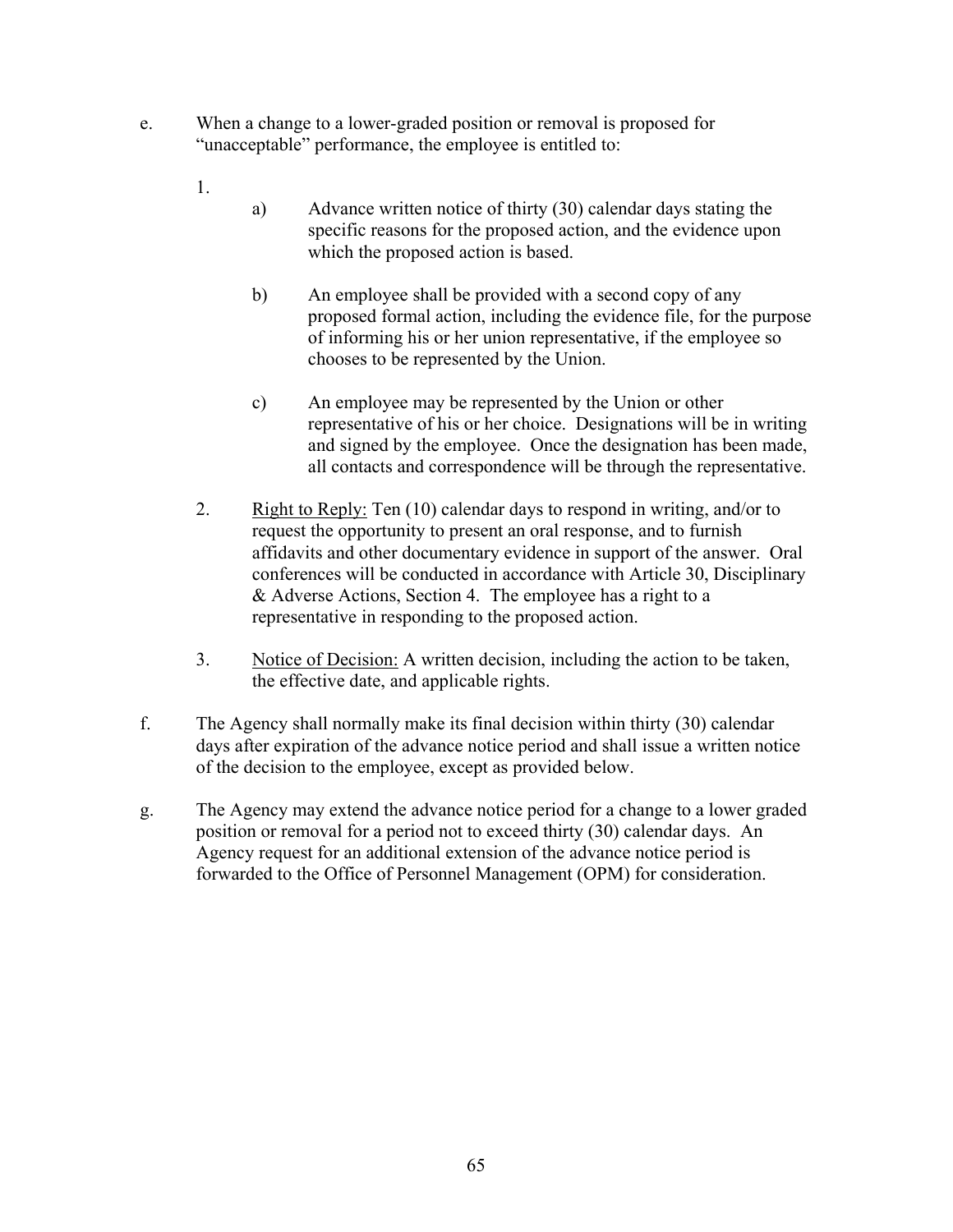#### **AWARDS**

#### **Section 1. Policy**

The Agency and the Union agree and recognize that an Awards Program is a necessary and useful mechanism through which employee accomplishments may be recognized. Non-receipt of an award may not be grieved or arbitrated, except for allegations that the criteria in this Article have not been applied fairly and equitably, or nonmeritorious reasons such as discrimination. The Agency shall continue to foster and administer awards programs which shall:

- a. Ensure standards and criteria established for making awards are applied consistently and equitably;
- b. Act promptly on employee contributions so as to encourage maximum employee participation; and
- c. Identify program or operational areas in which superior work results warrant consideration of employees for awards through performance and other reviews.

#### **Section 2. Awards Programs**

- a. Performance Awards. Eligibility for awards under this program is based on the individual's performance rating of record. Depending upon the rating and the availability of funds, 1) bargaining unit employees who receive a summary rating of "superior" will receive a cash award; and 2) bargaining unit employees who receive a summary rating of "outstanding" will receive either a cash award or a Quality Step Increase (QSI). Employees involved in current (within the appraisal period) or proposed disciplinary actions may not receive an award. Employees for whom charges are not sustained will receive an award retroactively if they otherwise would have received one.
- b. Superior Accomplishment Awards. Monetary and non-monetary awards are granted to employees for suggestions, inventions, superior accomplishments, productivity gains, or other efforts that contribute to the efficiency, economy, or other improvement of operations or achieve a significant reduction in paperwork. The amount and form of these awards depend upon the value of the employees' contributions.
- c. Monetary Awards. These awards are usually processed through the payroll system.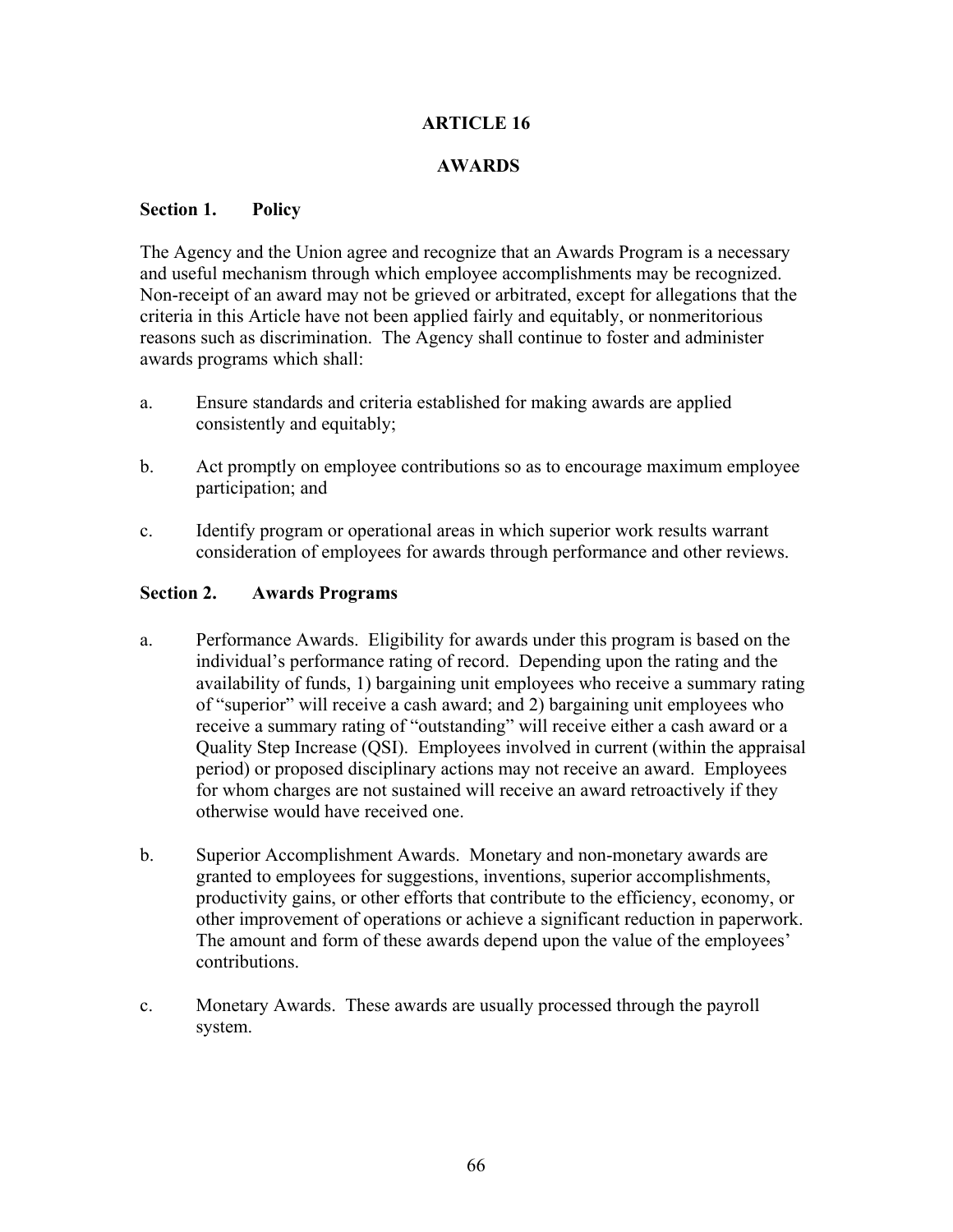- 1. Spot Awards. If the award is under a prescribed amount, employees will receive a Spot Award. Spot Awards serve as a more immediate way of rewarding contributions.
- d. Non-Monetary Award Recognition. Non-Monetary awards may be in the form of:
	- 1. Honorary Awards. This would include certificates, letters, citations, medals, plaques, or other items that have an award or honor connotation.
	- 2. Informal Recognition Awards. These awards are usually in the form of items that symbolize the employer/employee relationship and are suitable to wear, display, or use in the work environment.
	- 3. Time-Off Awards. A time-off award is an excused absence, awarded in hourly increments, granted to employees, without charge to leave or loss of pay.
- e. External Awards. The Agency encourages recognition of employees for contributions which benefit the Government and participation in programs sponsored by organizations external to FSIS. These awards can be either monetary or non-monetary. Awards from the regulated industry or their representatives may not be received by employees due to a conflict of interest situation.

## **Section 3. Statistics**

The Agency will, on an annual basis, upon request by the Council Chairperson (or designee), provide the Union with information on awards granted to bargaining unit members, including a breakdown by grade level and type of award.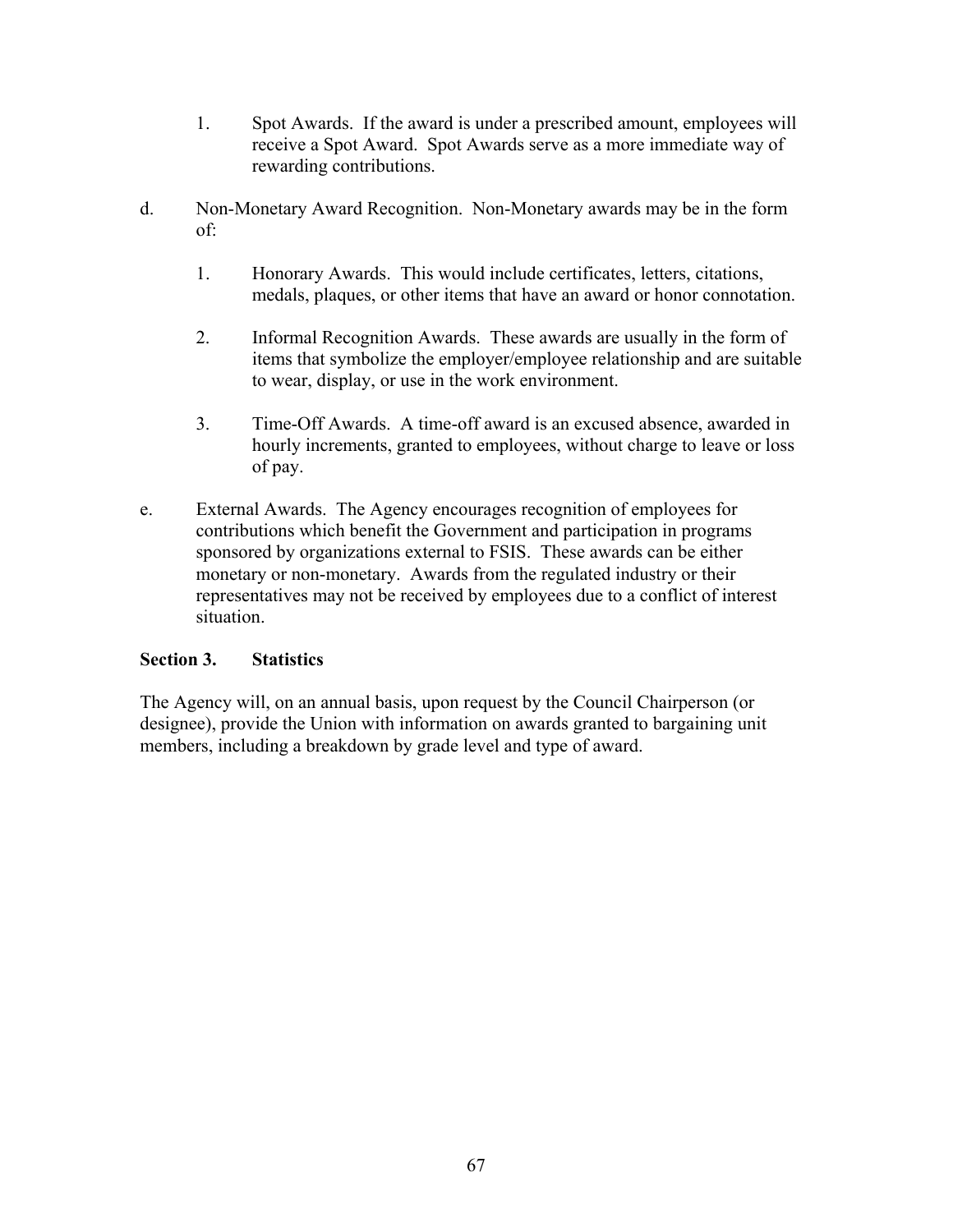## **WITHIN-GRADE INCREASES**

#### **Section 1. Policy**

Within-grade salary increases shall be granted, delayed, or withheld in accordance with applicable Office of Personnel Management and Department regulations, FSIS Directive 4531.1 and this Article.

Supervisors are responsible for keeping employees informed of the acceptability of their work on a regular basis.

Where employees have been assigned to their present supervisor for less than ninety (90) days, and the supervisor cannot adequately assess the employee's performance, said supervisor shall secure the views of the employee's performance, from the employee's previous supervisor, when available, before making a determination. The employee's previous supervisor, if possible, shall initial the rating form to signify that his/her views were provided to the rating supervisor.

#### **Section 2. Procedures**

The Parties agree to the following procedure in withholding a within-grade increase (WGI):

- a. The rating supervisor shall make a tentative determination at least sixty (60) days prior to the employee's WGI anniversary date as to whether the employee's WGI is to be withheld.
- b. If the supervisor concludes that the employee's work is not of an acceptable level of competence, he/she will discuss the situation with the employee and provide a written notification to the employee at least sixty (60) days before the employee's WGI eligibility date. At a minimum, the notification will include:
	- 1. An explanation of the WGI criteria for an acceptable level of competence and specification of which (either or both) the employee has not met.
	- 2. If the employee being rated "does not meet" a critical element, specification for which elements are determined to be below the expected level, with examples for each.
	- 3. If the employee will be rated below "fully successful" on the composite appraisal, specification for each element that will be rated does not meet with examples for each.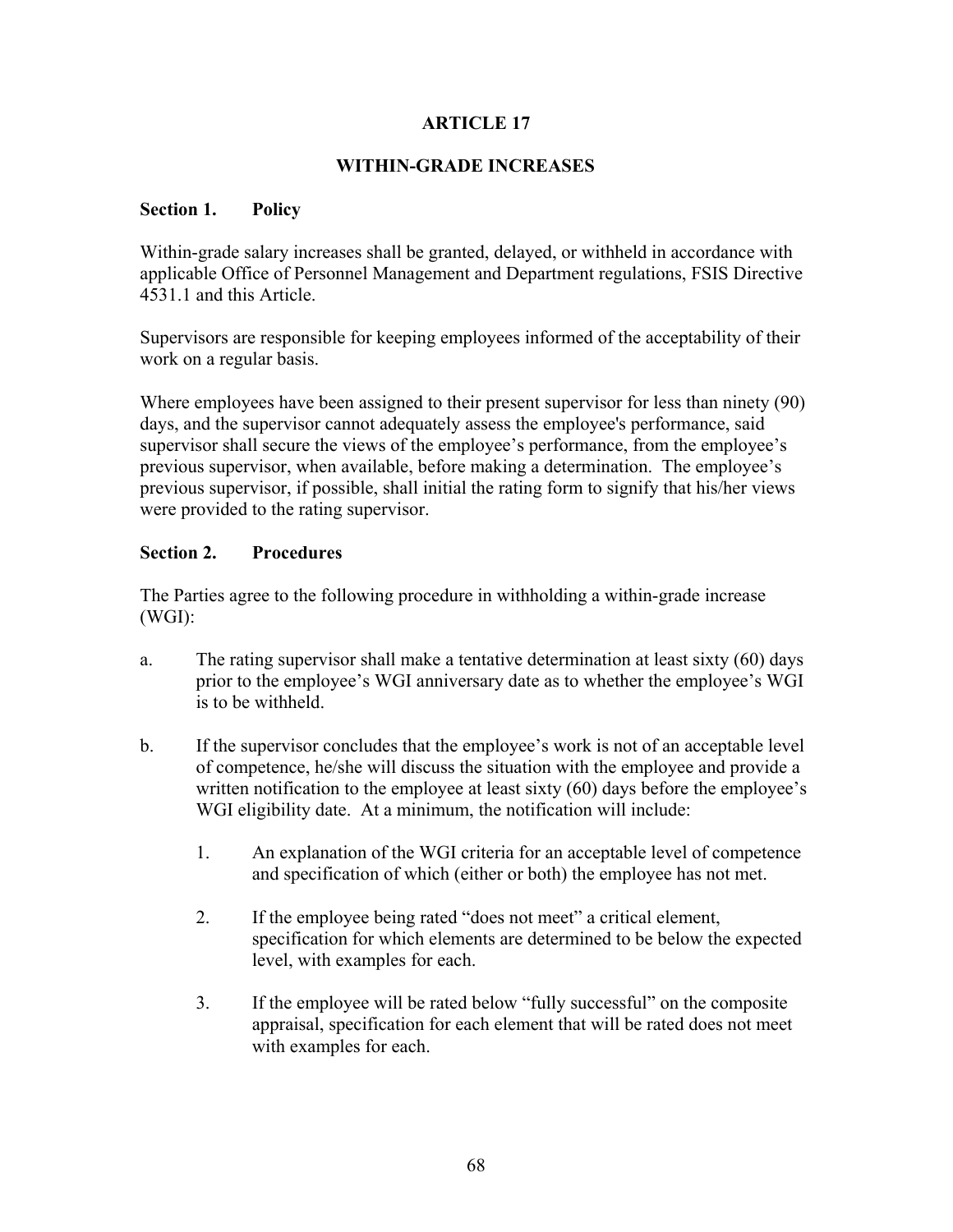- 4. Advice as to what the employee must do to bring his/her performance up to the acceptable level.
- 5. A statement that specifies the period of time the employee has to bring his/her performance up to the acceptable level.

The supervisor will inform the employee three (3) weeks prior to the effective date of the WGI if the employee's performance has improved to the point where a WGI will be granted.

- c. If the employee's performance has not sufficiently improved, the District Manager/Director, IID (or their designee) will inform the employee in writing:
	- 1. that his/her work has been reviewed;
	- 2. that it has been determined not to be of an acceptable level;
	- 3. the performance elements and tasks in which it has been determined the employee's work failed to attain the acceptable level;
	- 4. that the employee may request administrative reconsideration in writing within fifteen (15) calendar days of receipt of the negative determination from the District Manager/Director, IID (or their designee) and the right to appeal to the Merit Systems Protection Board (MSPB) or to grieve through the negotiated grievance procedure, Article 31; and
	- 5. the name of the person responsible for receiving the request for administrative reconsideration and for making the decision.
- d. In the event the appraisal supervisor fails to make a tentative determination sixty (60) days prior to the employee's WGI anniversary date, the official determination will be delayed for sixty (60) days after the tentative determination. In the event the official determination is then to grant the WGI, the WGI shall be granted retroactively to the original due date.

## **Section 3. Reconsideration**

When reconsideration or appeal to the Merit Systems Protection Board results in a decision favorable to the employee, the within-grade increase shall be effective as of the date it would have been made had the initial determination been favorable.

When the reconsideration or appeal sustains the original unfavorable decision, or the employee does not request reconsideration, a new determination will be made as soon as the supervisor is satisfied that the employee has attained an acceptable level of competence, but no later than fifty-two (52) weeks following the eligibility date for the within-grade increase. The supervisor and the employee shall meet to discuss the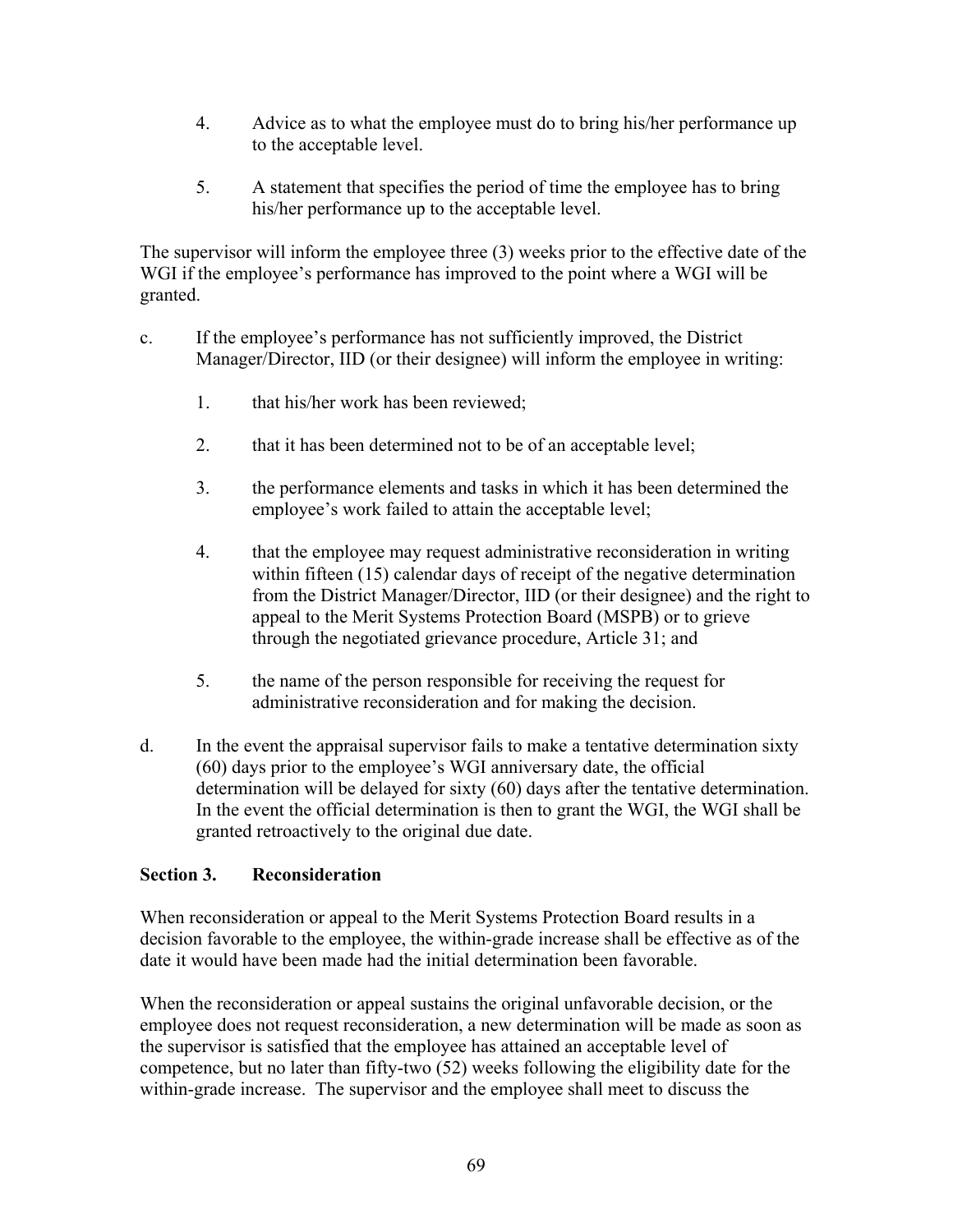employee's progress or lack thereof ninety (90) days after the withholding date and at the end of each ninety (90) day period thereafter until the re-determination decision is made. A new determination under this Section, if favorable to the employee, shall be effective the first day of the pay period following the new determination.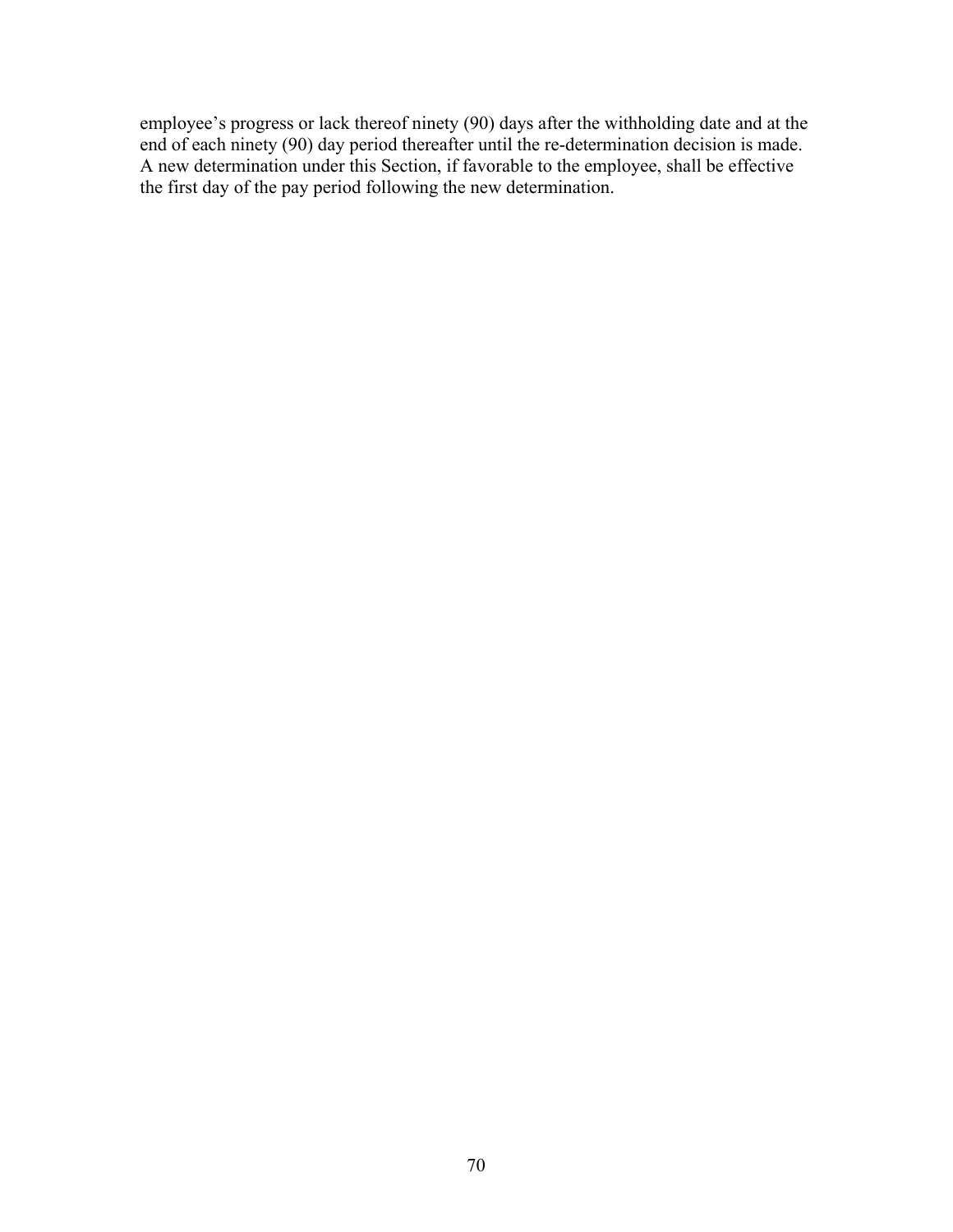#### **DRUG-FREE WORKPLACE**

#### **Section 1. Policy**

It is Agency policy to have a workplace free from illegal drugs to ensure integrity in the accomplishment of the mission, to implement a drug-free workplace plan to provide protection from illegal drug use, and to respect employee dignity and privacy in reaching the goal of a drug-free workplace. Drug testing will be administered in accordance with the Department of Health and Human Services (DHHS) scientific and technical guidelines, Departmental Regulation, and this Agreement. The parties recognize that illegal drug use is incompatible with the Agency's mission. Employees will not be selected for testing for reasons unrelated to the purposes of the drug-free workplace plan.

#### **Section 2. Drug Use Determination**

An employee may be found to use illegal drugs on the basis of any appropriate evidence, to include direct observation, a verified test result, an employee's voluntary admission, or an administrative inquiry.

#### **Section 3. Testing**

Employees are subject to reasonable suspicion testing, injury, illness, unsafe or unhealthful practice testing and follow-up testing.Employees may also volunteer to be tested. If employees become subject to random testing in the future, such testing will be conducted in accordance with Agency policy. The Union will be notified at least 15 calendar days prior to the issuance of the 30-calendar-day notification that an employee's position will become subject to random testing in accordance with governing regulations.

- a. Reasonable suspicion testing may be required of any employee in any position when there is a reasonable suspicion of on-duty use or on-duty impairment.
- b. If an employee is suspected to have contributed to a job-related accident or unsafe practice resulting in death or personal injury requiring hospitalization, or damage to government or private property estimated in excess of \$10,000, the employee is subject to injury, illness, unsafe or unhealthful practice testing.
- c. Prior to deciding to test an employee for reasonable suspicion, the supervisor, or designee, will document his or her suspicions. The employee will normally be given the reason(s) for ordering the drug test at the time of referral for testing.
- d. The Agency will ensure all documents required to be served on an employee referred for drug testing are provided at the time of notification in accordance with the Agency's testing procedures.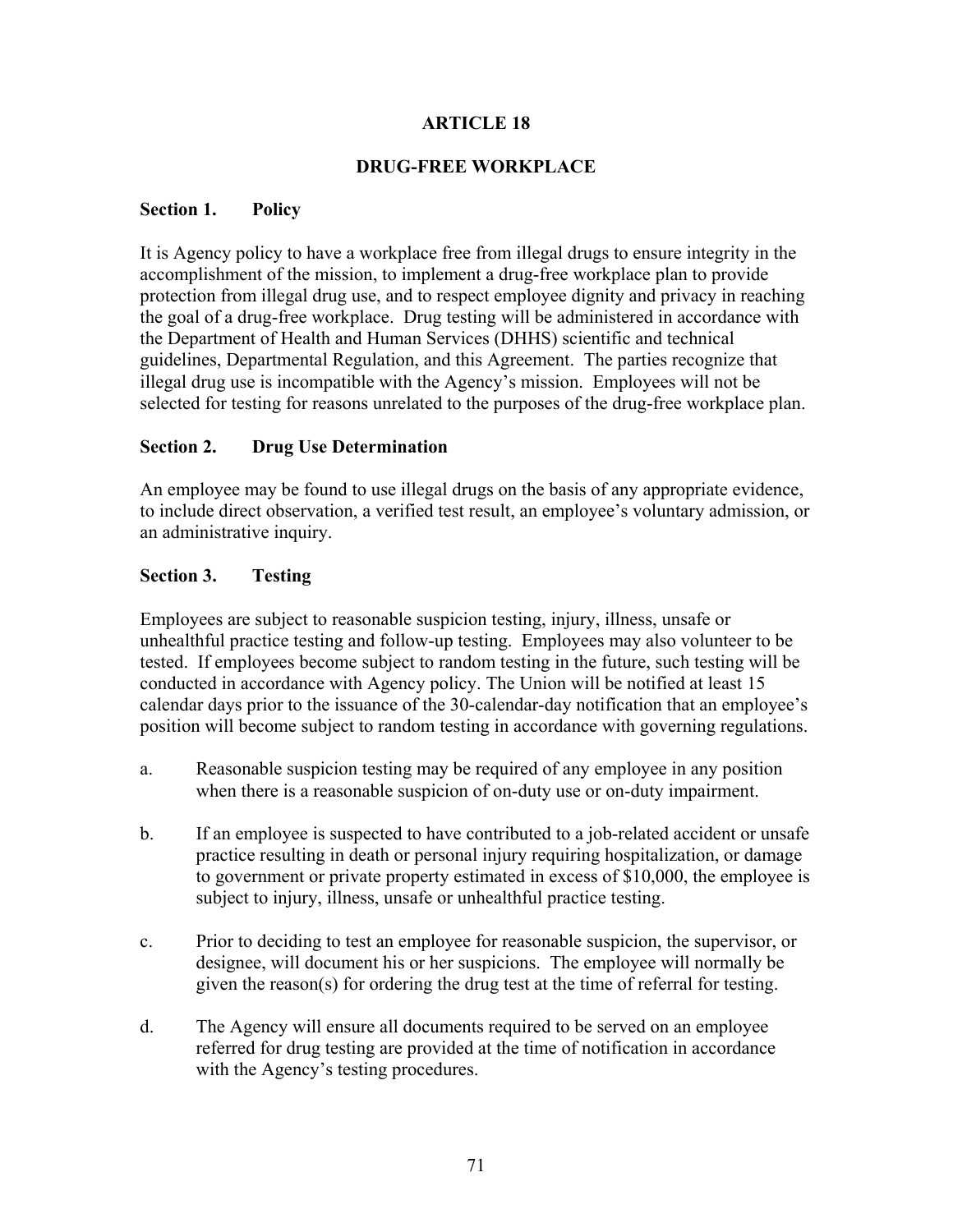e. For the purpose of drug testing, if an employee is held past his/her shift end time, he/she will be compensated in accordance with applicable guidelines.

## **Section 4. Notification and Results of Drug Use and Consequences**

Disciplinary or adverse action will be initiated when an employee is found to use illegal drugs. An employee found to use illegal drugs will be referred to the Employee Assistance Program (EAP); however, such referral will not preclude the initiation of disciplinary or adverse action. Employees refusing to obtain counseling or rehabilitation through the EAP after having been found to use illegal drugs are not considered suitable for continued employment.

- a. Employees will be notified of negative drug test results normally within five working days after the Agency receives such notification.
- b. Employees testing positive will be given the opportunity to provide valid reasons for the positive result for consideration by the Medical Review Officer or designee.
- c. The Agency's granting of leave to employees with positive drug testing results in no way affects the Agency's final decision to take disciplinary/adverse action as appropriate.
- d. Annually, upon request by the Chairman (NJC), the Agency will provide in writing the number of referrals for drug testing and the number of disciplinary actions related to findings of illegal drug use.

# **Section 5. Release of Information**

The Agency shall release information concerning employee drug tests only to those individuals with a need to know and in accordance with applicable laws, regulations, and policies.

# **Section 6. Providing Notice**

Employees will be given notice where and when to report for drug testing in as private and confidential a manner as possible. Employees will be provided an "Employee Checklist for Reasonable Suspicion Drug Testing" which includes general information on the collection procedures and second sample collections when notified to report for such testing.

## **Section 7**. **Self-Referral**

a. An employee who voluntarily refers himself/herself, prior to any Agency referral, under this Article shall not be subject to disciplinary action based solely on illegal drug use. Every effort will be made to continue the employee in a position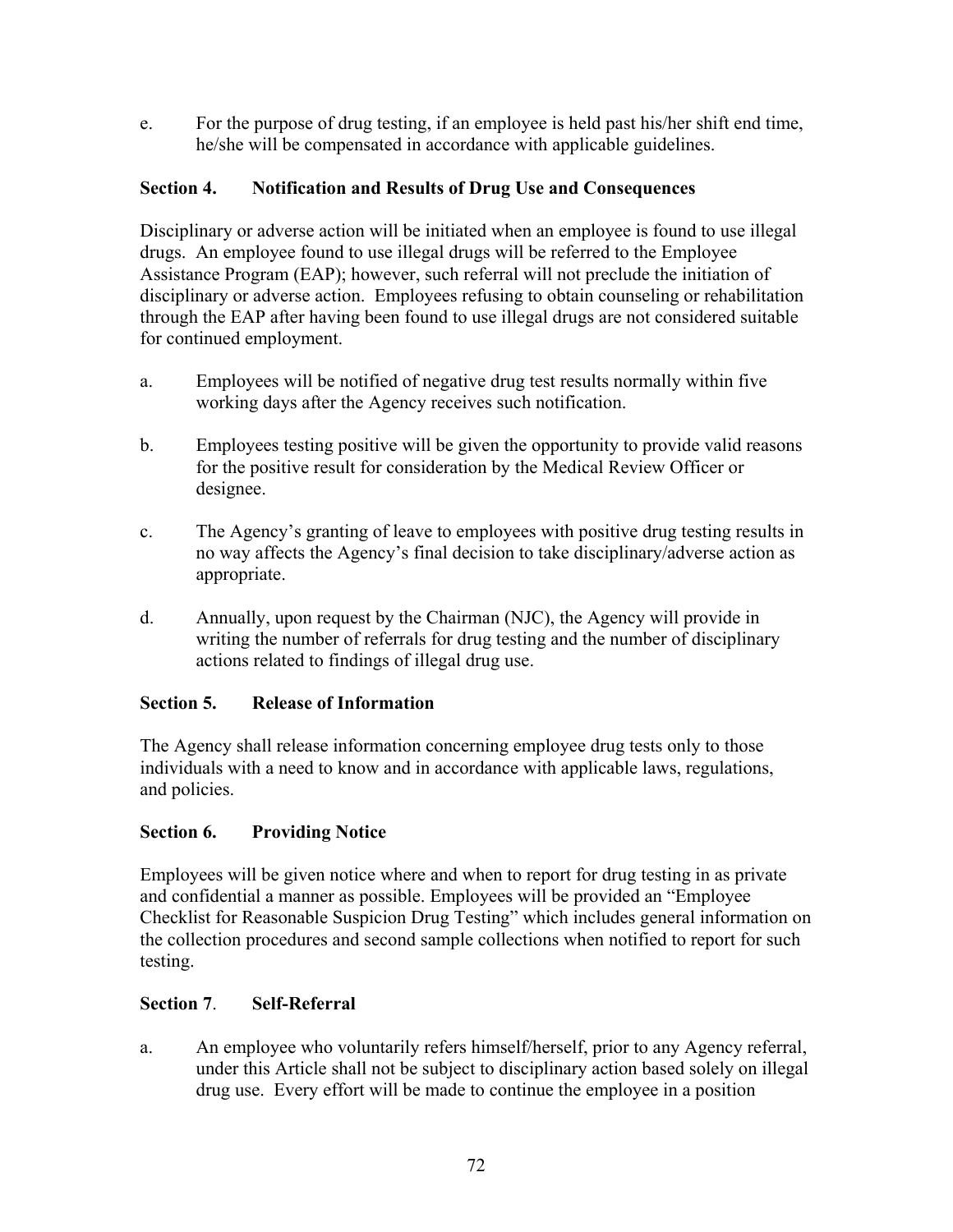consistent with the protection of public health, safety, and national security. Once the employee voluntarily refers, he/she must:

- 1. Demonstrate continued successful participation and completion of a rehabilitation program offered through the Agency's Employee Assistance Program (EAP); and
- 2. Refrain from any further use of illegal drugs or misuse of legal drugs for a period of two (2) years.
- b. Self-referral protections do not apply where:
	- 1. The employee has received specific notice that he/she is to be tested for drugs;
	- 2. The Agency is awaiting the results of a drug test taken by the employee;
	- 3. The employee has previously completed an Agency-approved rehabilitation program; or
	- 4. The employee is under investigation by the Agency for alleged illegal drug use and the employee has been made aware of the investigation.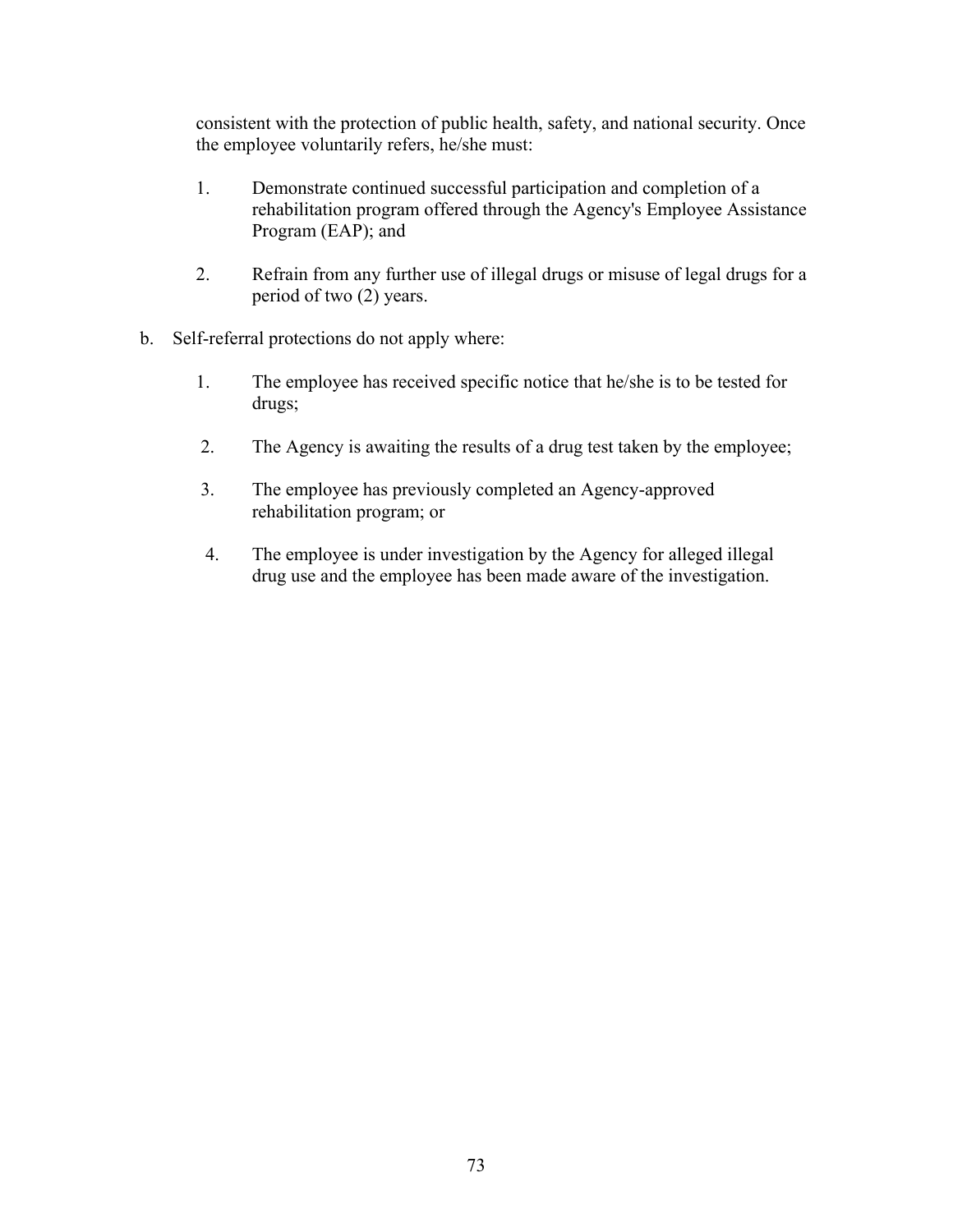### **MERIT PROMOTION**

#### **Section 1. Policy**

The parties agree that the purpose of a Merit Promotion Plan is to ensure that merit principles are applied in a consistent manner with fairness and equity to all employees. The parties further agree that the viability and acceptability of a Merit Promotion Plan is to a great extent dependent on its effectiveness in providing employees a definite opportunity for career advancement through judicious use of the selection process. The provisions of the FSIS Merit Promotion Plan and this Article shall govern promotions to positions within the bargaining unit for which unit employees are eligible to compete.

Pursuant to Title 5 U.S.C., Section 7106(a) (Management Rights), the program does not guarantee employee promotions nor require that vacancies be filled by promotion. Promotions to positions within the bargaining unit for which unit employees are eligible to compete shall be governed by the Agency's Merit Promotion Plan, including the Online Promotion System, and this Agreement.

The parties agree that Merit Promotion Principles shall be applied in a consistent manner without discrimination in regards to political affiliation, race, color, national origin, sex, marital status, politics, membership or non-membership in an employee organization, age, or disability.

## **Section 2.****The Online Promotion System**

The Online Promotion System shall be established to cover permanent fulltime Inspector positions that are filled on a periodic basis. The positions covered are:

- a. Consumer Safety Inspector, GS-1862-8, 9, and 10
- b. Egg Products Inspector, GS-1863-8 and 9
- c. Import Inspector, GS-1863-9
- d. Relief Jobs. May include any of the positions listed above.

## **Section 3. Application Procedure**

a. Applicants will need to complete the one-time online registration process at www.usajobs.gov, which includes posting a resume; or, a hard copy application that includes a resume. Eligible bargaining unit employees will make application for promotion above GS-7 through the Online Promotion System electronically, or may submit a paper application to receive consideration. Either method used will allow the employee to update the original application, for example to include additional education, training, or other qualifying/selection factors.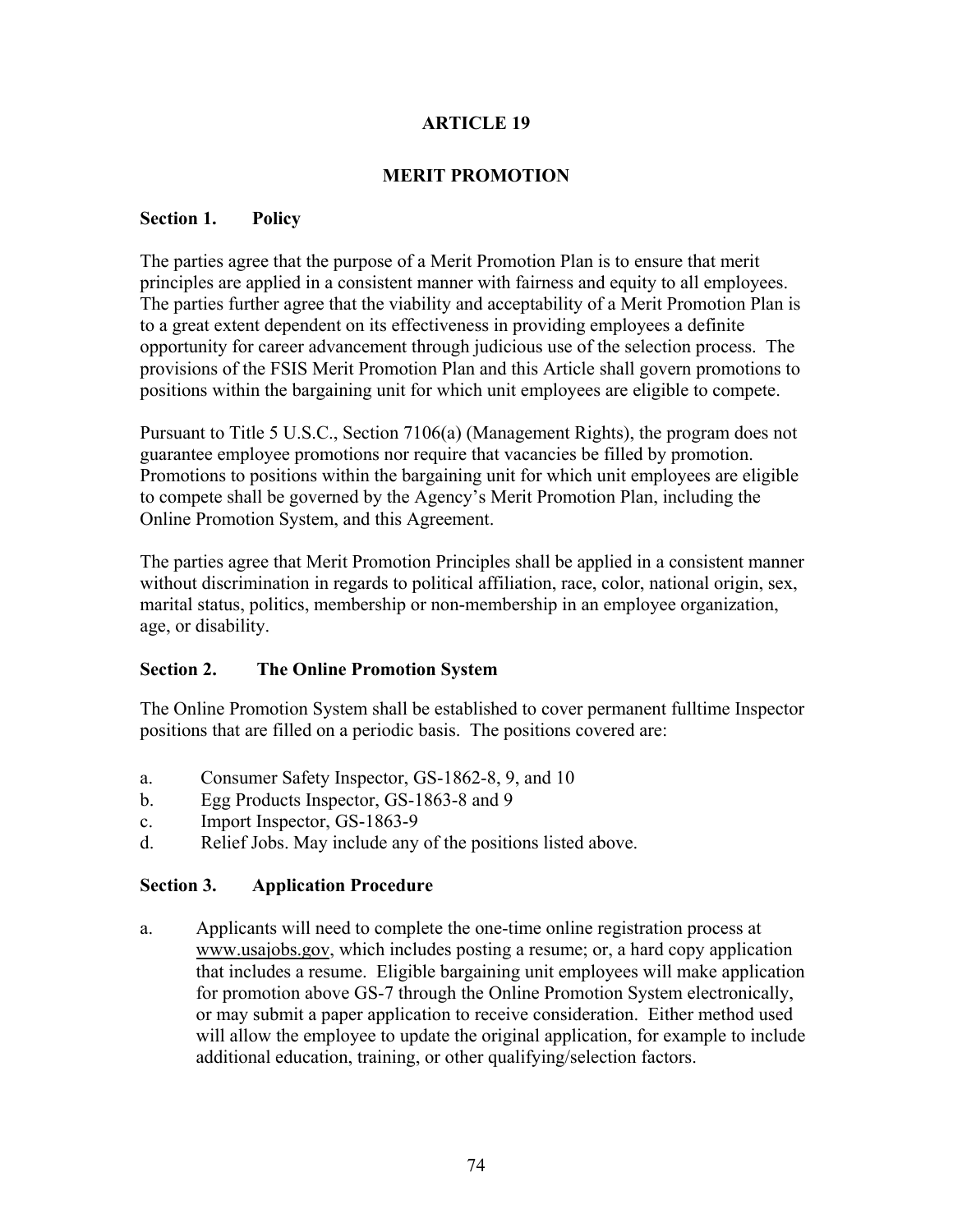- b. A separate application must be submitted for each vacancy announcement for which consideration is requested.
- c. Appropriate job competencies are available for each posted vacancy announcement through www.usajobs.gov.

## **Section 4. Timeframes for Filing Applications**

Applications must be submitted by the closing date posted in the vacancy announcement in order to receive consideration for the announced vacancy.

# **Section 5. Evaluating and Ranking Employees**

- a. Automated systems for evaluating and ranking candidates shall be relied upon for use within the Agency.
- b. Employees will be provided guidance on the use of the automated promotion application system upon request. Technical support will be available for employees using the automated system, during normal business hours, through the contact person listed on the vacancy announcement.
- c. An employee, or the employee's designated Union representative, may file a written request with the Human Resources Field Office (HRFO) to review records used as a basis for ranking and selecting employees in the promotion action being grieved by the Union. It is recognized that all documents determined by the Agency to be appropriate for release will be reviewed and sanitized, as necessary, prior to being released.

## **Section 6. Referral of Candidates for Promotion**

- a. Up to ten (10) candidates with the highest ranked scores are referred as "best qualified" for each vacancy filled.
- b. When more than one (1) vacancy can be filled from the promotion certificate, up to three (3) additional candidates are certified for each additional vacancy.
- c. The promotion certificate lists the best qualified candidates alphabetically.

## **Section 7. Notification of Selection**

- a. Applicants may view the status of their on-line application by accessing the "Applicant Status" feature on the Food Safety Jobs On-Line (FSJO) application. Employees may obtain the following information:
	- 1. If they were considered for a specific promotion.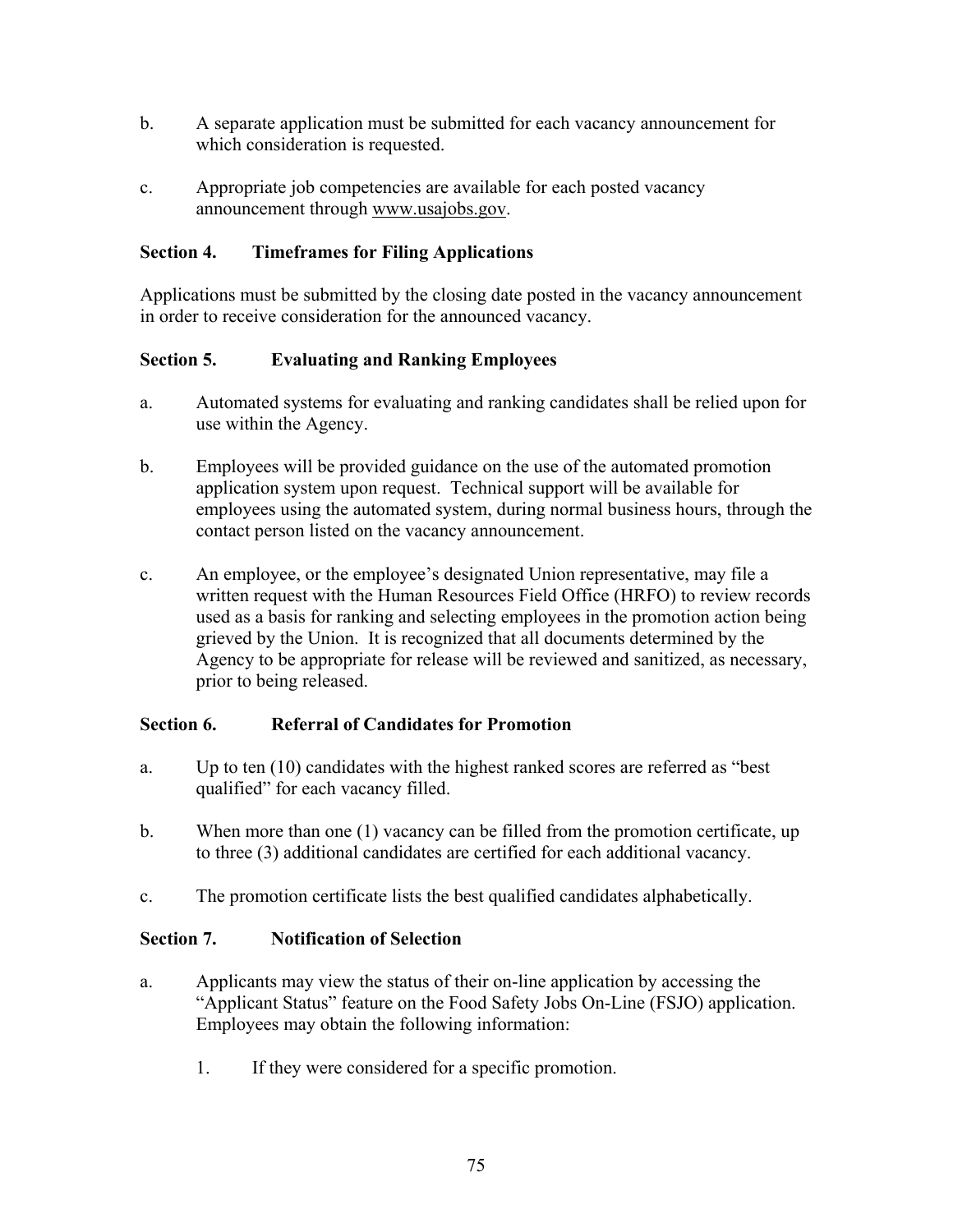- 2. If they were found eligible.
- 3. Who was selected.
- b. Employees considered for a vacancy shall be notified of selection by the selecting official. The employee may ask the supervisor to provide suggestions for improvement that may enhance the employee's chances for career advancement.

### **Section 8. Complaints**

Employee or Union complaints arising over the interpretation or application of the provisions and requirements of this Article and the Agency's Merit Promotion Plan shall be processed in accordance with the negotiated grievance procedure contained in Article 33 of this Agreement, or a complaint of discrimination.

### **Section 9. Exceptions to Merit Promotion**

Competitive merit promotion procedures do not apply to:

- a. Promotions without current competition when an employee(s) was previously selected under competitive procedures.
- b. Promotions resulting from an employee's position being classified at a higher grade because of additional duties and responsibilities, which meet the criteria established in the Agency Merit Promotion Plan.
- c. Reinstatement, transfer, promotion, reassignment, or change to lower grade provided the position to be filled is not at a higher grade than that previously held under a career or career-conditional appointment, the position has no known promotion potential beyond the highest grade previously held, and the employee was not demoted for cause or for deficiencies in performance.
- d. Placement in a position having no higher promotion potential than as a position previously held on a permanent basis under a career or career-conditional appointment, if the employee was not demoted or separated from the previous position because of performance deficiencies or other "for cause" reasons. The promotion potential of the previous position must be documented in the employees' personnel records, in promotion file records, or there is other acceptable evidence of the promotion potential of the former position on which noncompetitive eligibility is based.
- e. Temporary promotion or details to a higher grade position (or to a position with higher promotion potential) of one hundred twenty (120) days or less. Prior service during the preceding twelve (12) months under noncompetitive temporary promotions and noncompetitive details to higher graded positions counts toward one hundred twenty (120) day total.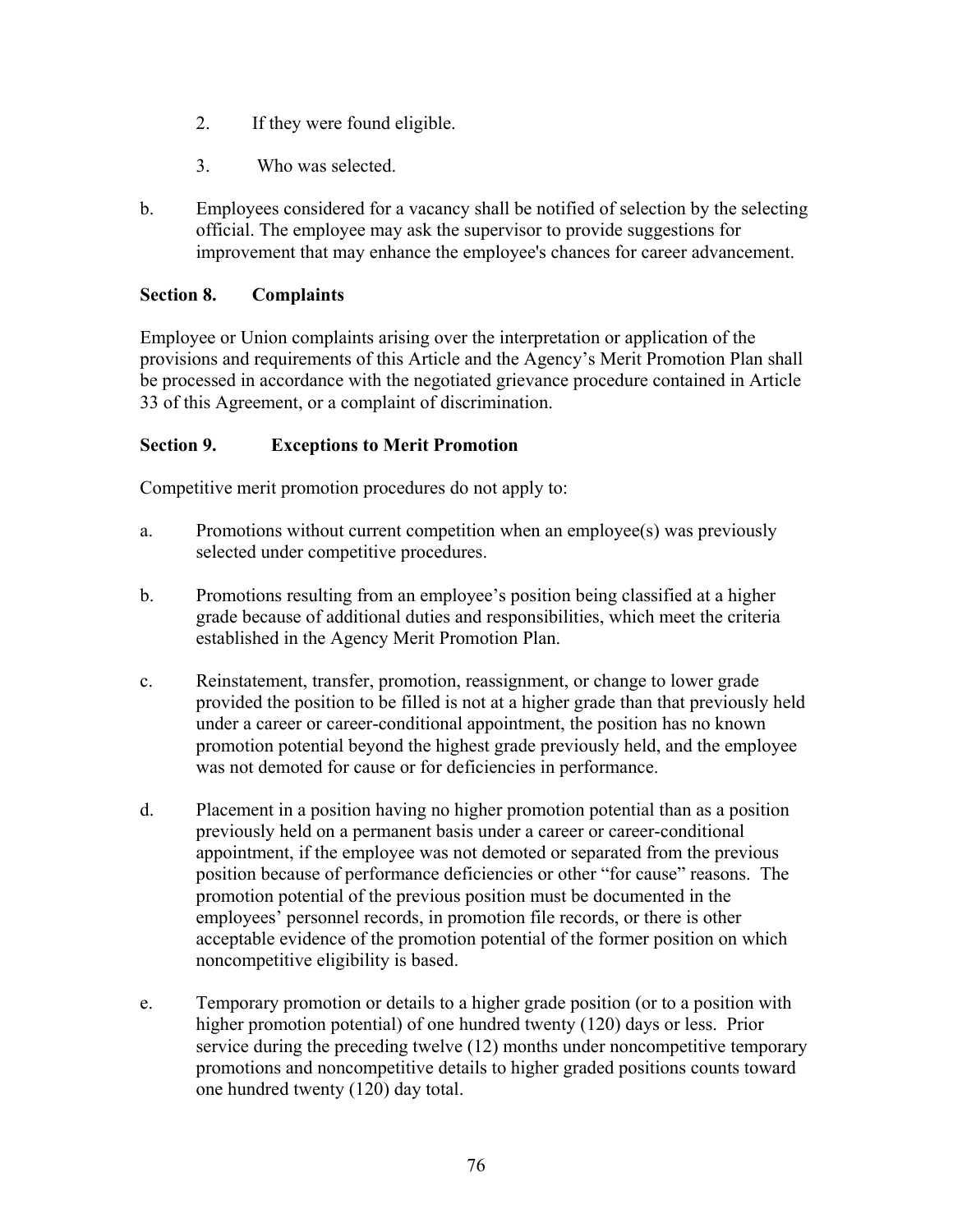f. All temporary promotions in excess of thirty (30) days will be documented by Standard Form 52, Notification of Personnel Action (or its replacement).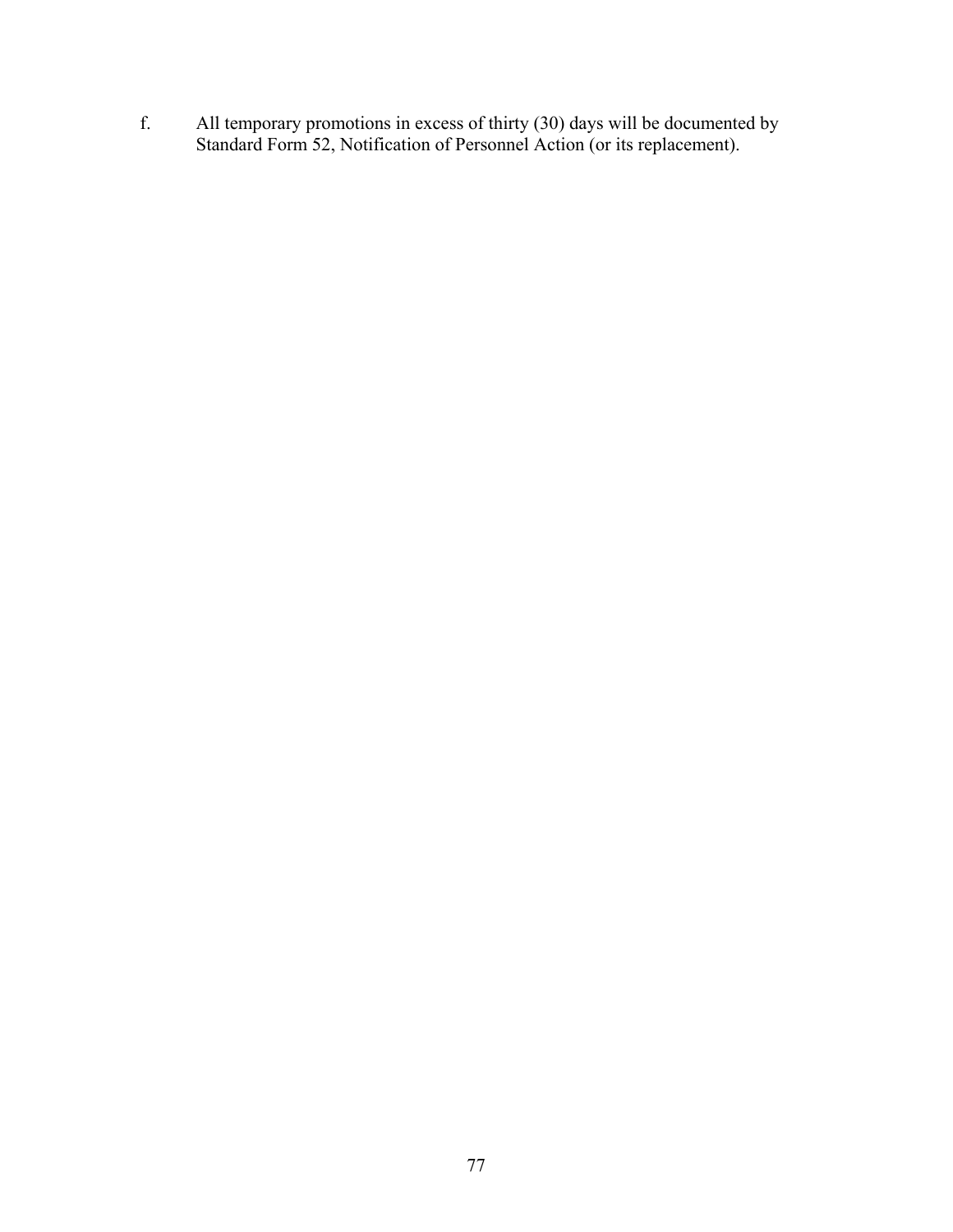### **POSITION CLASSIFICATION**

#### **Section 1. Classification of Position**

All positions in the unit will be classified by comparison with published classification standards issued by the Office of Personnel Management.

#### **Section 2. Position Description**

- a. The Agency shall maintain a comprehensive file of position descriptions of all classified positions in the bargaining unit. Classified positions are established after review and approval by the Agency.
- b. Position descriptions furnished to employees shall contain the principal duties, responsibilities and supervisory relationships for classification purposes. Bargaining unit employees' position descriptions shall accurately reflect the duties and functions to be performed. The position description can also be used to identify training, qualifications, and performance requirements of the position.
- c. Employees are encouraged to discuss their position description with the supervisor when there is a question concerning the proper classification of the position. When an employee believes his/her position description does not accurately reflect his or her currently assigned duties and responsibilities (e.g., they are performing additional duties on a regular and recurring basis that are not reflected in their current position description), the employee should discuss the situation with the immediate supervisor, or designee. If necessary, the supervisor shall forward the issue through the chain of command for appropriate review in accordance with Agency procedures. The Agency will determine the appropriate course of action based on the circumstances which may include:
	- 1. No change;
	- 2. Amendment of the position description;
	- 3. Removal of the additional duties by management; or
	- 4. Reclassification of the position as determined by the Agency.
- d. The employee may file a statutory classification appeal/reconsideration request of his/her position in accordance with the appropriate rules and regulations at any time. The final decisions rendered in a classification appeal/reconsideration shall be promptly implemented by the Agency. Upon request, the Agency will provide the procedures to be followed in filing an appeal/reconsideration request.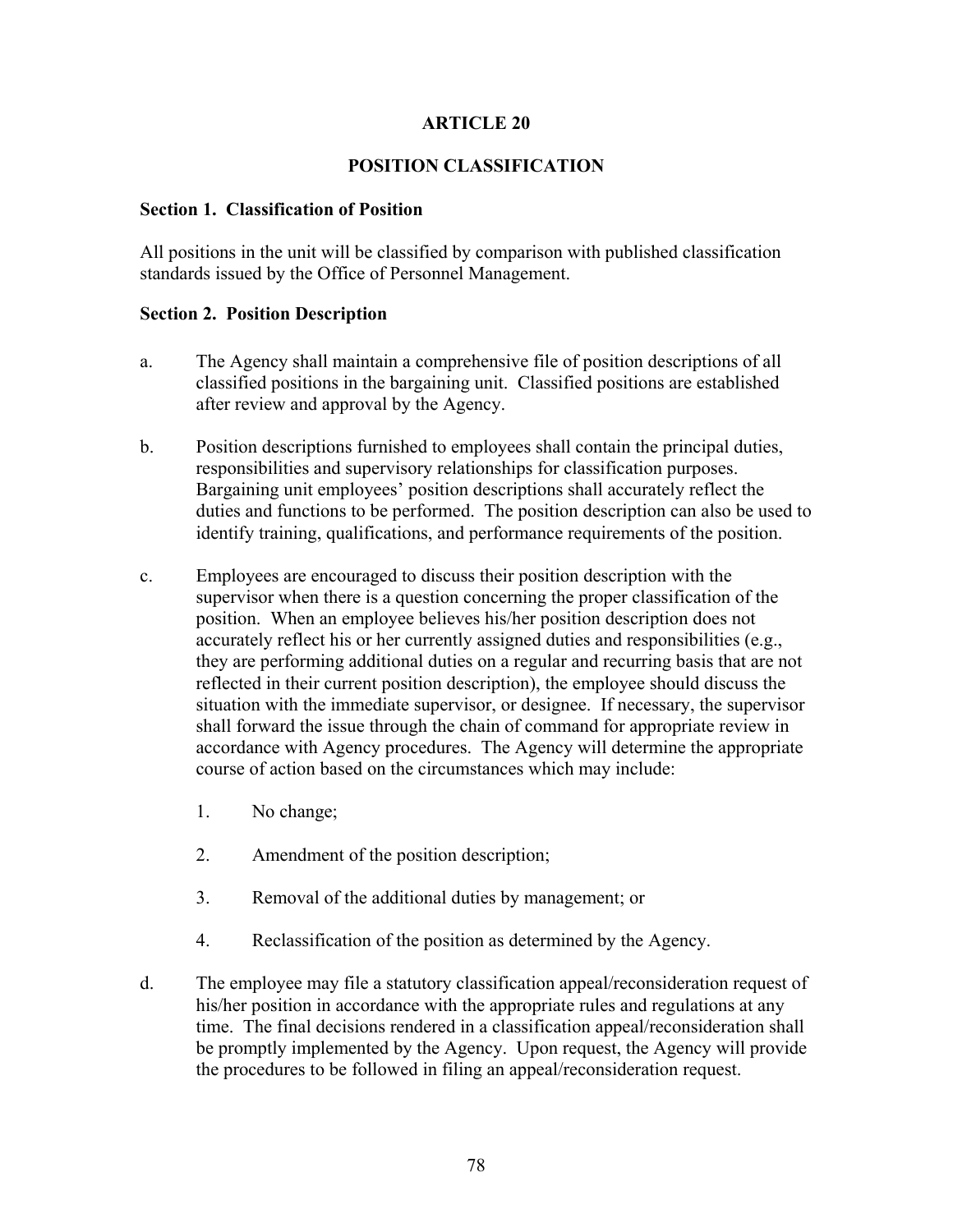e. The Agency agrees that positions will be reviewed on a periodic basis to ensure that positions are properly classified. When significant changes in the duties and responsibilities of a position occur, the position description will be reviewed and will be amended or rewritten as necessary. The Union will advise the Agency if it has a concern with respect to any of the positions occupied by the members of the unit.

### **Section 3. Effective Date**

Reclassification actions shall be effective on the first pay period following final approval of the personnel action.

### **Section 4. Employees Affected by a Re-classification Action**

The Agency agrees to notify the Union prior to the effective date of any reclassifications actions that result in an obligation to bargain in accordance with the law.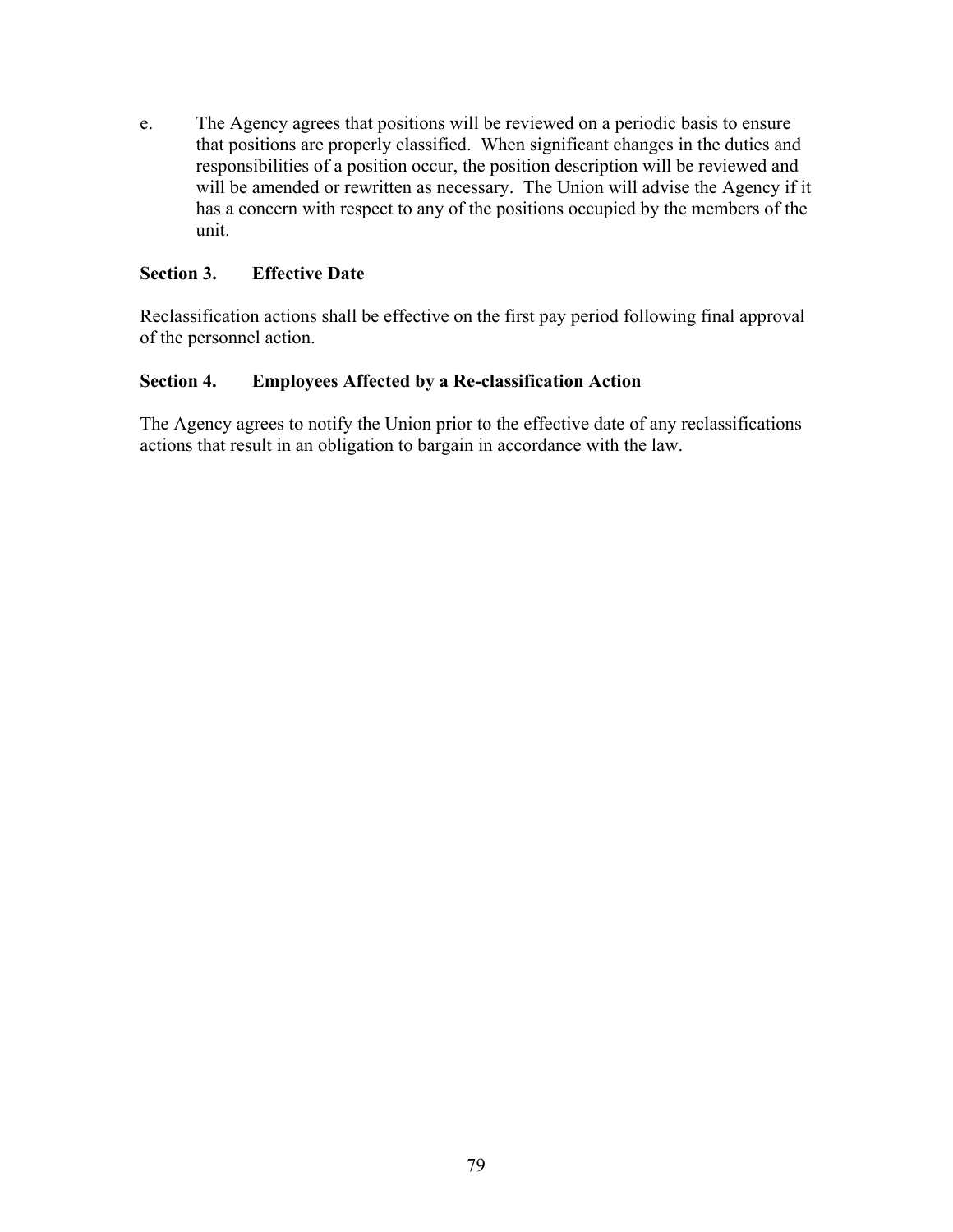## **HAZARDOUS PAY**

### **Section 1. Policy**

The Agency agrees that employees performing hazardous work as defined in 5 CFR Part 550, Subpart I, shall be compensated at the maximum pay differential rate set forth in such regulations. However, hazard pay differential may not be paid to an employee when the hazardous duty or physical hardship has been taken into account in the classification of the position. The Agency further agrees to monitor positions for inclusion in the hazardous pay category and to act promptly and in concert with the Union in processing any requests for inclusion under such pay differential categories.

## **Section 2. Union Responsibilities**

Should the Union claim that a local work situation warrants consideration for coverage under payable categories, it will provide written notice to the Director, Human Resources Division (HRD), of the title, location, nature of the hazard, and frequency of exposure, to justify payment of hazardous pay differential.

Within thirty (30) days of the Union's claim, the Agency will review the situation and determine if the actual circumstances of the specific hazard or physical hardship have changed from that taken into account in the classification, and forward a response to the Union.

In the event the Union disagrees with the response of the Agency, a second step grievance may be filed in accordance with Article 33, Section 7 with the Director, Labor and Employee Relations Division.

## **Section 3. Agency Responsibilities**

When the Agency determines or proposes that a local work situation is such that it should be included under payable categories, it will notify the Union of the title, locations, and the nature of the hazard to justify payment of hazardous or physical hardship differential.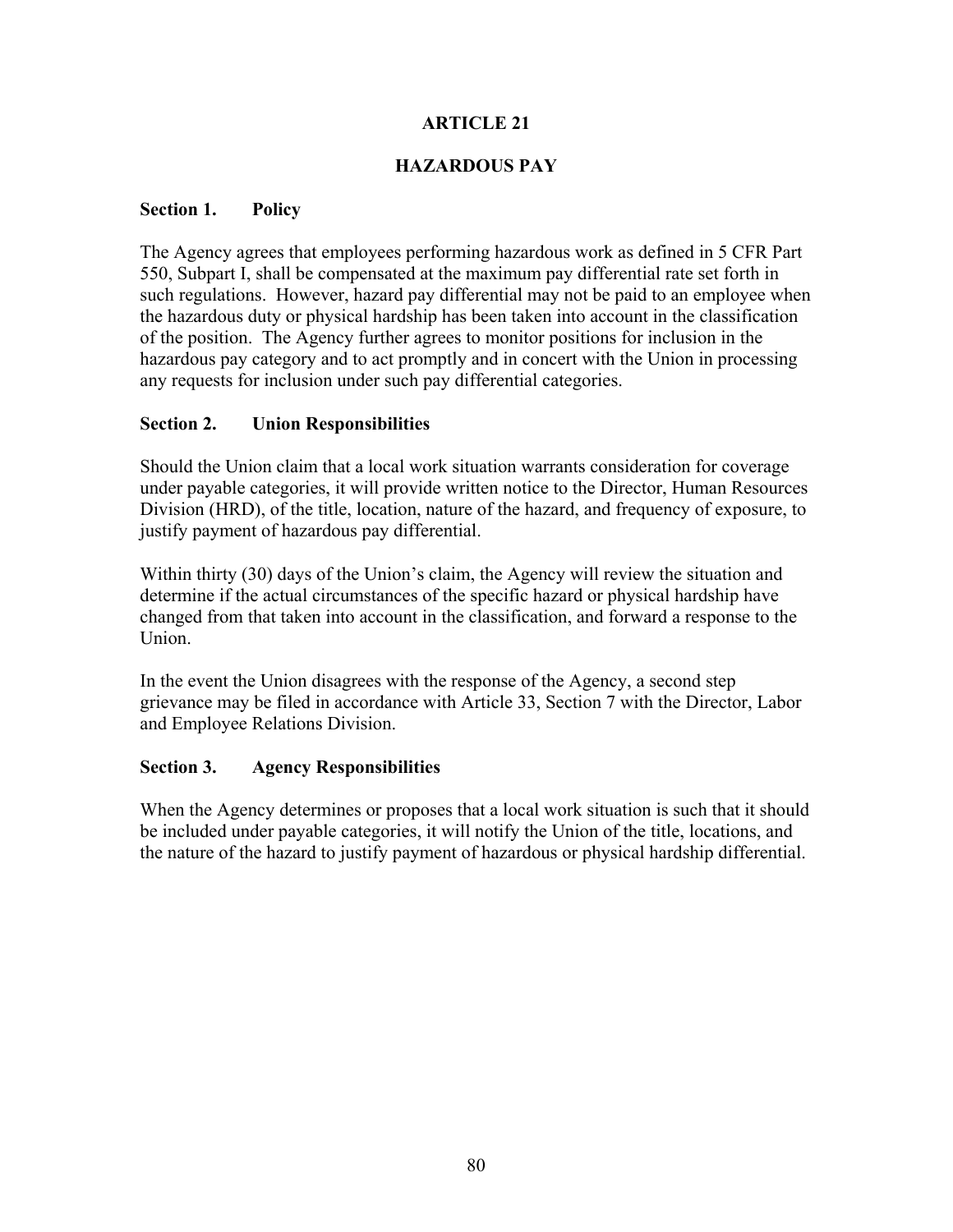# **DETAILS**

### **Section 1. Policy**

The Agency retains the authority to detail employees in accordance with this Agreement, applicable laws, and regulations.

## **Section 2. Definition**

A detail is a temporary assignment of an employee to a different or the same type of position for a specified period with the employee returning to his/her regular duties at the end of the detail.

## **Section 3. Detail Assignment**

Details are intended only for meeting temporary needs of the Agency's work program when necessary services cannot be obtained by other desirable or practicable means. The Agency shall make every effort to keep details within the shortest practicable time limits and shall assure that details do not compromise merit principles. Employees will be permitted a return trip to their duty station every third  $(3<sup>rd</sup>)$  weekend in cases where details out of the duty station are for extended periods of time.

Current detail policies and practices shall remain in effect with the implementation of this Agreement. In the event the Agency proposes a change, it will be handled in accordance with Article 6 of this Agreement, Bargaining During the Term of the Agreement.

## **Section 4. Out of Duty Station Details**

Absent a particularized need for specific skills or qualifications, the Agency shall utilize volunteers before requiring employees to participate on details involuntarily unless management determines that there is a need for a specific volunteer to continue to perform his/her regular duties.

The Agency will brief the Union when there is a need identified to make variations from the detail roster, to include any reasons for the variation, such as why there is a need for a specific volunteer to continue to perform his/her regular duties.

As much advance notice as possible shall be given to employees selected for a detail or temporary assignment. This notice shall state the reason for the detail, departure and anticipated return dates, type and mode of travel, T&A transaction codes, and starting time of the assignment(s).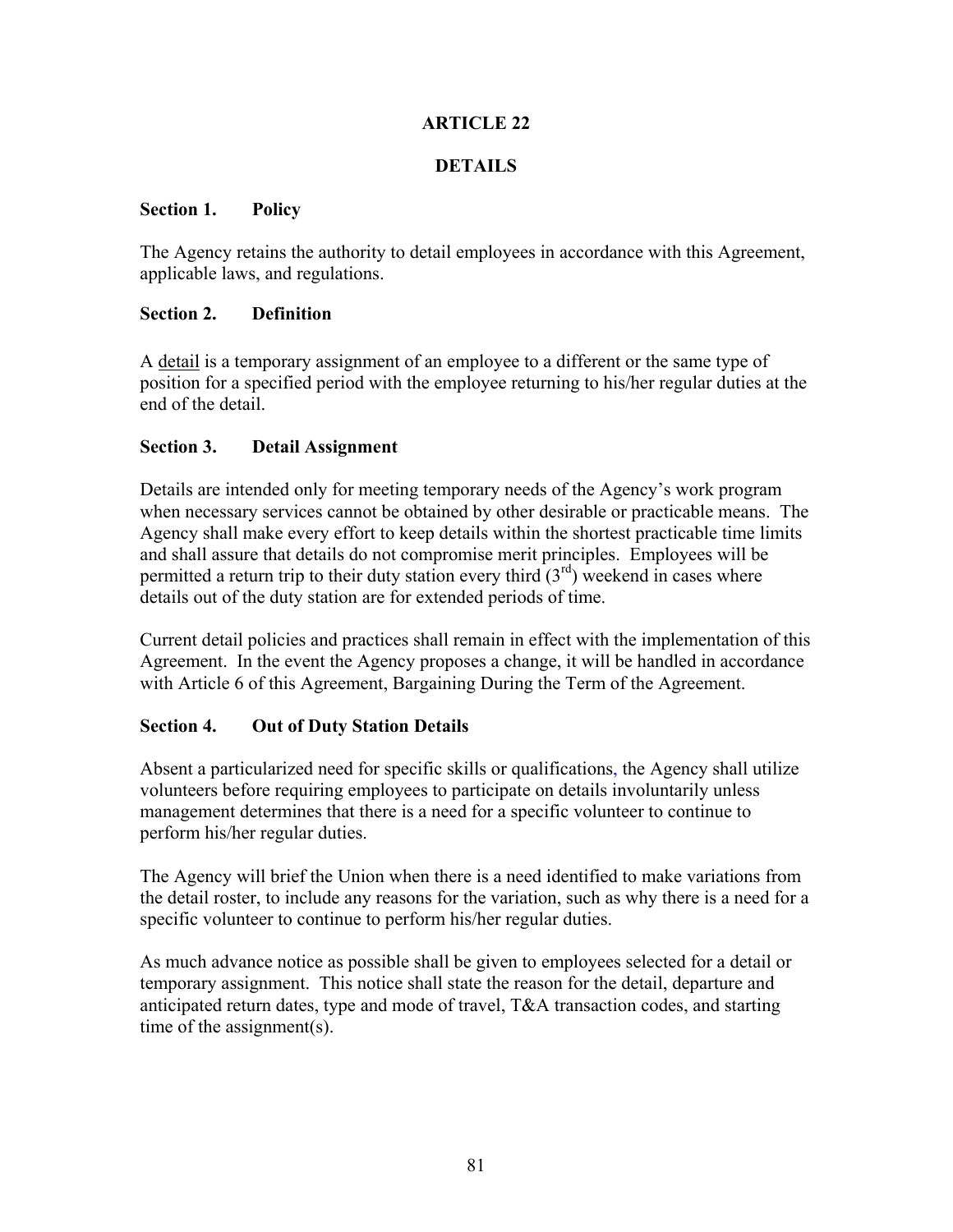# **Section 5. Pull Patterns**

Current pull procedures shall remain in effect with the implementation of this Agreement. In the event the Agency proposes a change, it will be handled in accordance with Article 6 of this Agreement, Bargaining During the Term of the Agreement.

## **Section 6. Exceptions**

The procedures in this article shall apply, except in the following circumstances:

- a. When the Agency can demonstrate that the position to which an employee must be detailed or assigned requires unique skills and abilities that are not possessed by any other qualified employee**;**
- b. When the Agency must make a detail or assignment to respond to an unusual, sudden, and unforeseen situation of an urgent nature;
- c. When a bona fide medical or operational emergency requires or precludes the detail or assignment of a particular employee; or
- d. When the Agency makes a detail or assignment to accommodate a substantiated medical or health problem.

## **Section 7. Vacant Assignment**

Detailed employees shall fill the vacant assignment.

## **Section 8. Details to Higher-Graded Positions**

Details for more than one hundred twenty (120) days to a higher-graded position or to a position with known promotion potential shall be handled under competitive merit promotion procedures. Prior service during the preceding twelve (12) months under noncompetitive temporary promotions and non-competitive details to higher-graded positions counts toward the one hundred twenty (120) day total.

Employees detailed temporarily to a higher-graded position will, upon request, be provided an oral or written explanation of the principal duties and functions of the position. Except for brief periods, not to exceed sixty (60) consecutive days, employees detailed to a higher-graded position shall be given a temporary promotion if the employee meets applicable time in grade and Office of Personnel Management qualification requirements.

Selection for detail or temporary promotion to a higher-graded position or a position with known promotion potential for up to one hundred twenty (120) days shall be done competitively by seniority among qualified employees. The Agency shall identify: 1) the qualifications needed to perform the details; and 2) from the roster of available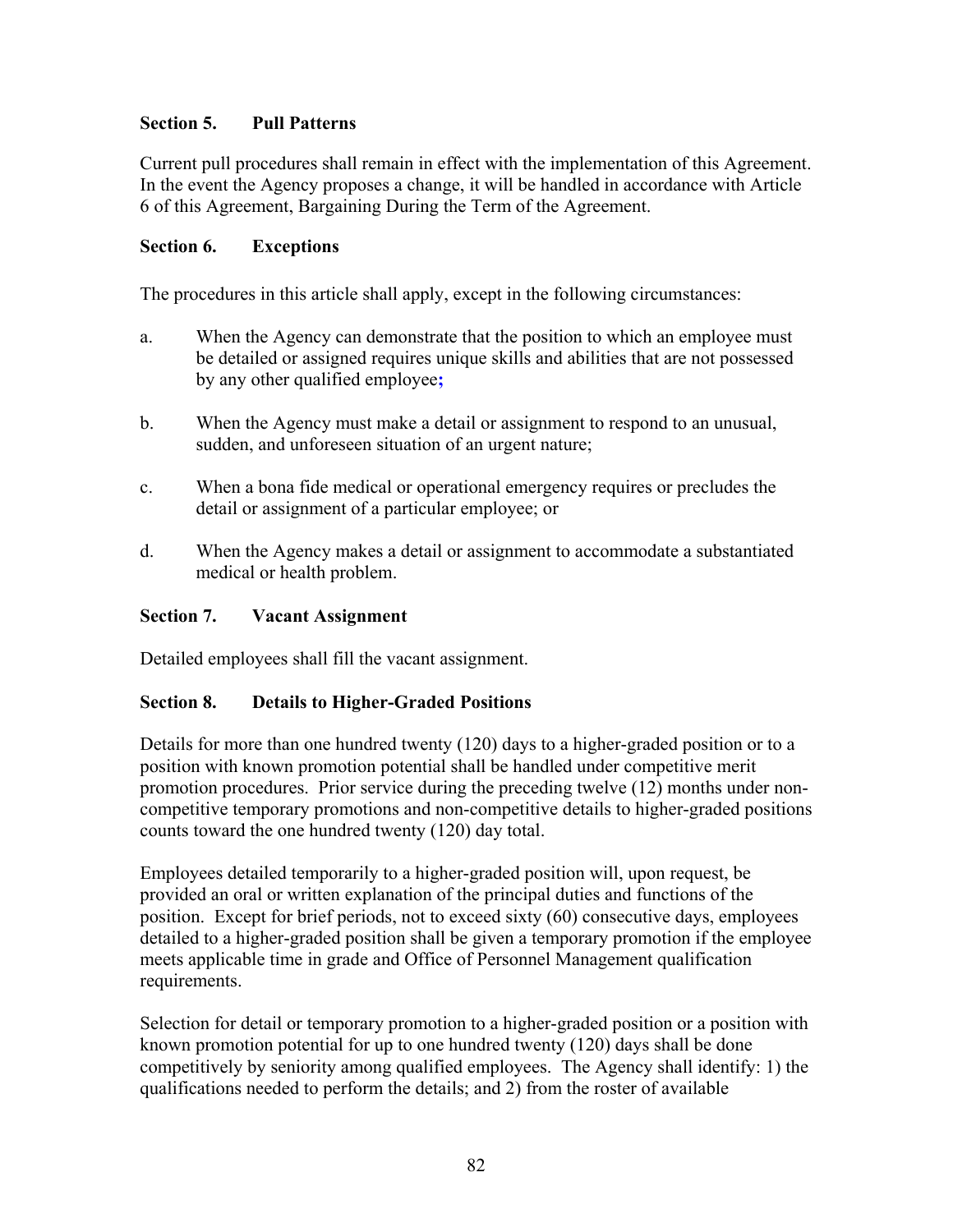employees for detail, the employees identified as possessing these qualifications. Qualifications identified will be objective and job-related.

# **Section 9. Record of Detail**

Details over thirty (30) consecutive days will be documented by a SF-52, Request for Official Personnel Action, and maintained as a permanent record in the Official Personnel Folder.

Should the requirements of the Agency necessitate detailing an employee to a lower graded position, this will not adversely affect the employee's salary, classification, or job standing.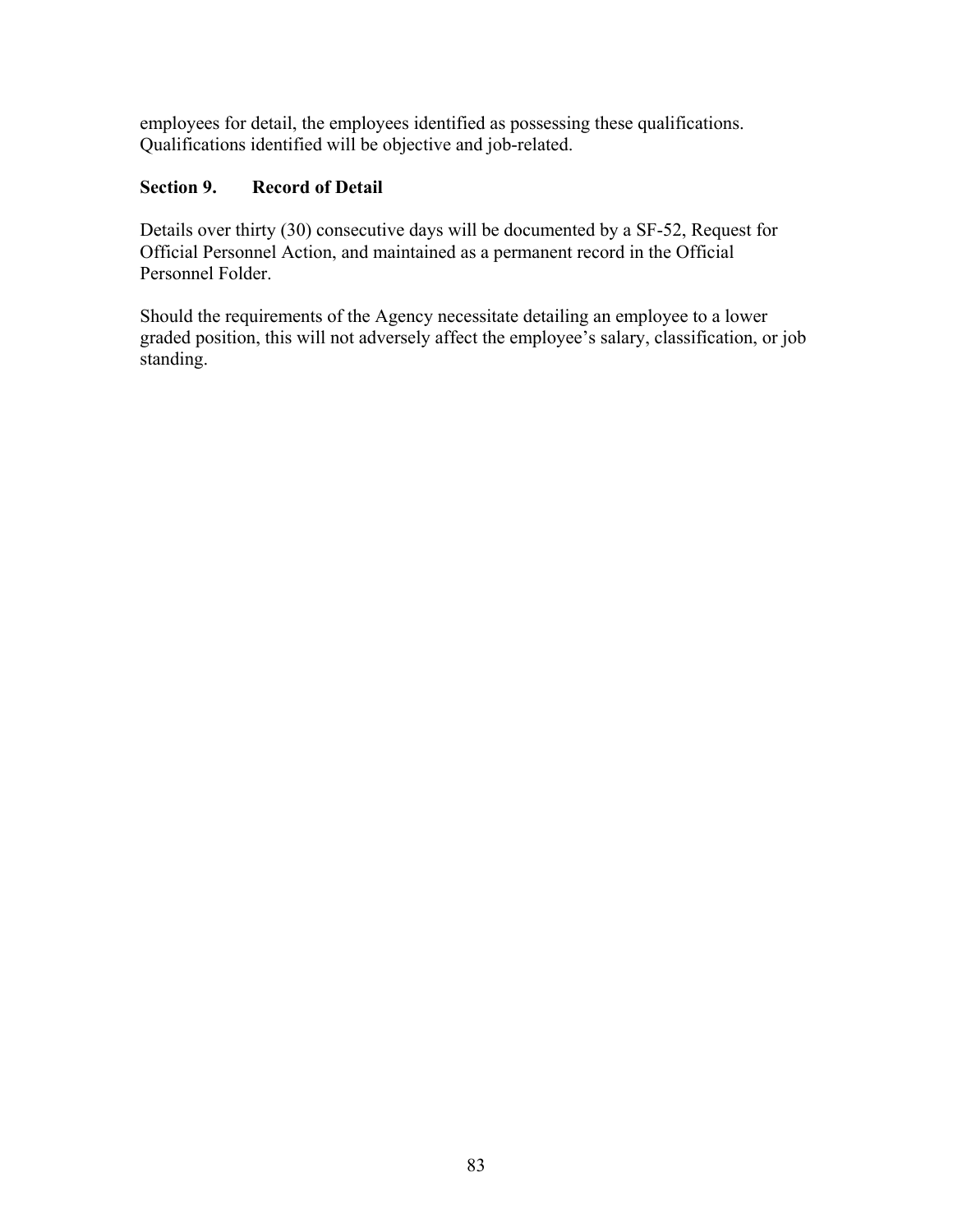# **ASSIGNMENTS AND ROTATION OF ASSIGNMENTS**

### **Section 1. Policy**

The parties recognize merit in having a fair and equitable system rotating employees through a series of structured assignments on a regular basis where it is feasible for such a system to be used. Current rotation patterns remain in effect. In the event the Agency proposes a change, it will be handled in accordance with Article 6 of this Agreement, Bargaining During the Term of the Agreement. Rotation patterns shall be designed to preclude any interruption in plant production or interference with the Agency's mission.

An employee shall not be assigned to a position without receiving sufficient training so as to be able to adequately perform the duties involved as determined by the immediate supervisor.

### **Section 2. Definitions**

- a. Assignment An assignment is a duty or grouping of duties as approved by the Agency.
- b. Rotation The utilization of employees in a series of assignments for a definite period of time in each assignment.
- c. Interplant between assignments.
- d. Intraplant assignments within a plant.
- e. Rotation Pattern Assignments within a defined geographical area (interplant and intraplant) through which qualified employees at the same grade level and like position (e.g., Food Inspector (Imports), Food Inspector (Egg Products), Consumer Safety Inspector) rotate on a regularly scheduled basis.

## **Section 3. Trading Assignments**

Trading of assignments within the same rotation pattern may be accomplished, if mutually agreed to by the involved inspectors, and subject to approval of the immediate supervisor(s). The involved inspectors shall submit their request in writing to their immediate supervisors four (4) weeks prior to the effective rotation date. Trading of assignments shall not affect the employee's position in the rotation pattern.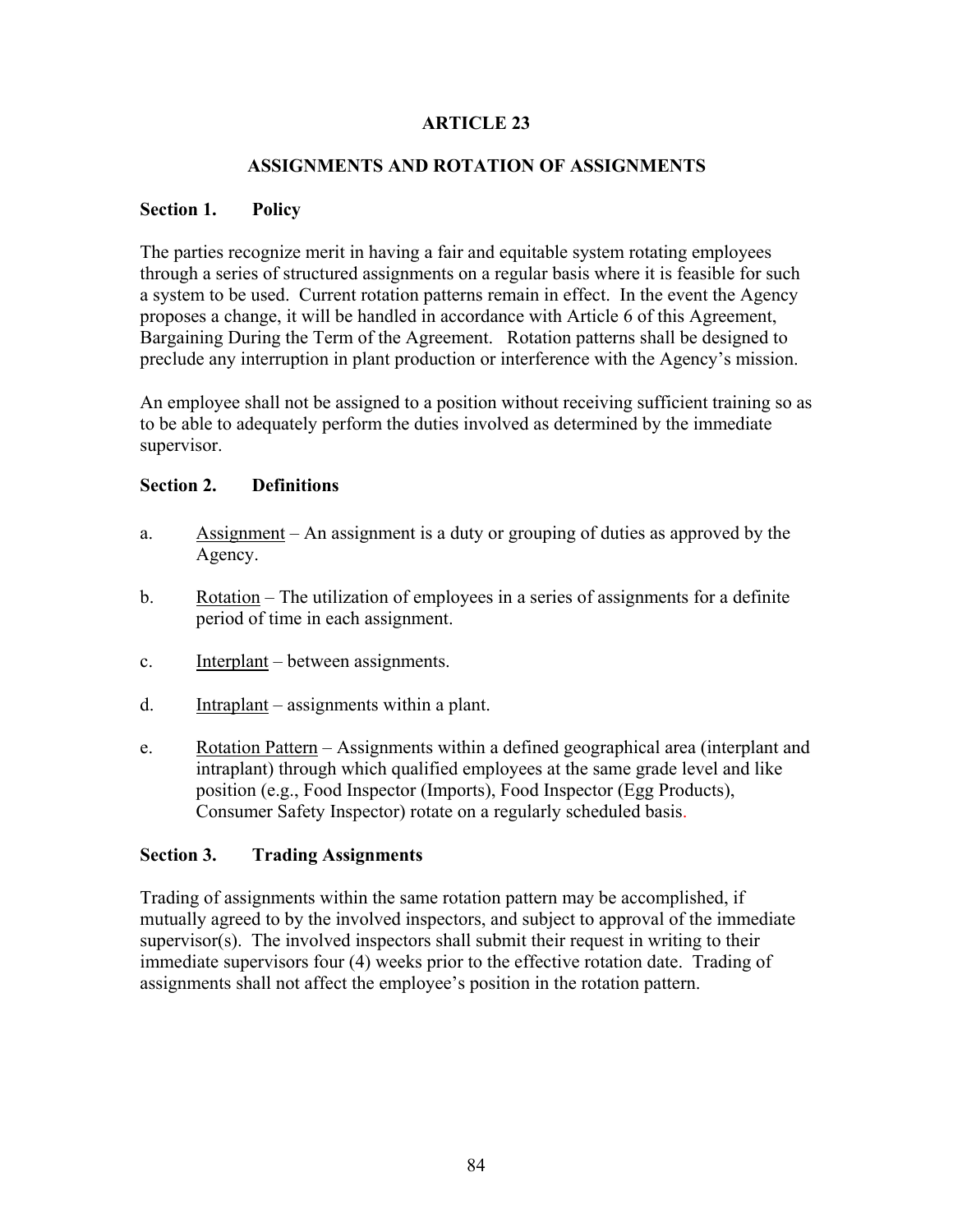### **Section 4. Volunteers**

To the extent possible, volunteers shall be used on relief and night assignments, if acceptable to the immediate supervisor and at no additional expense to the Agency. Additionally, the parties agree that current volunteer policies and practices effective at the time of implementation of this Agreement will remain in effect.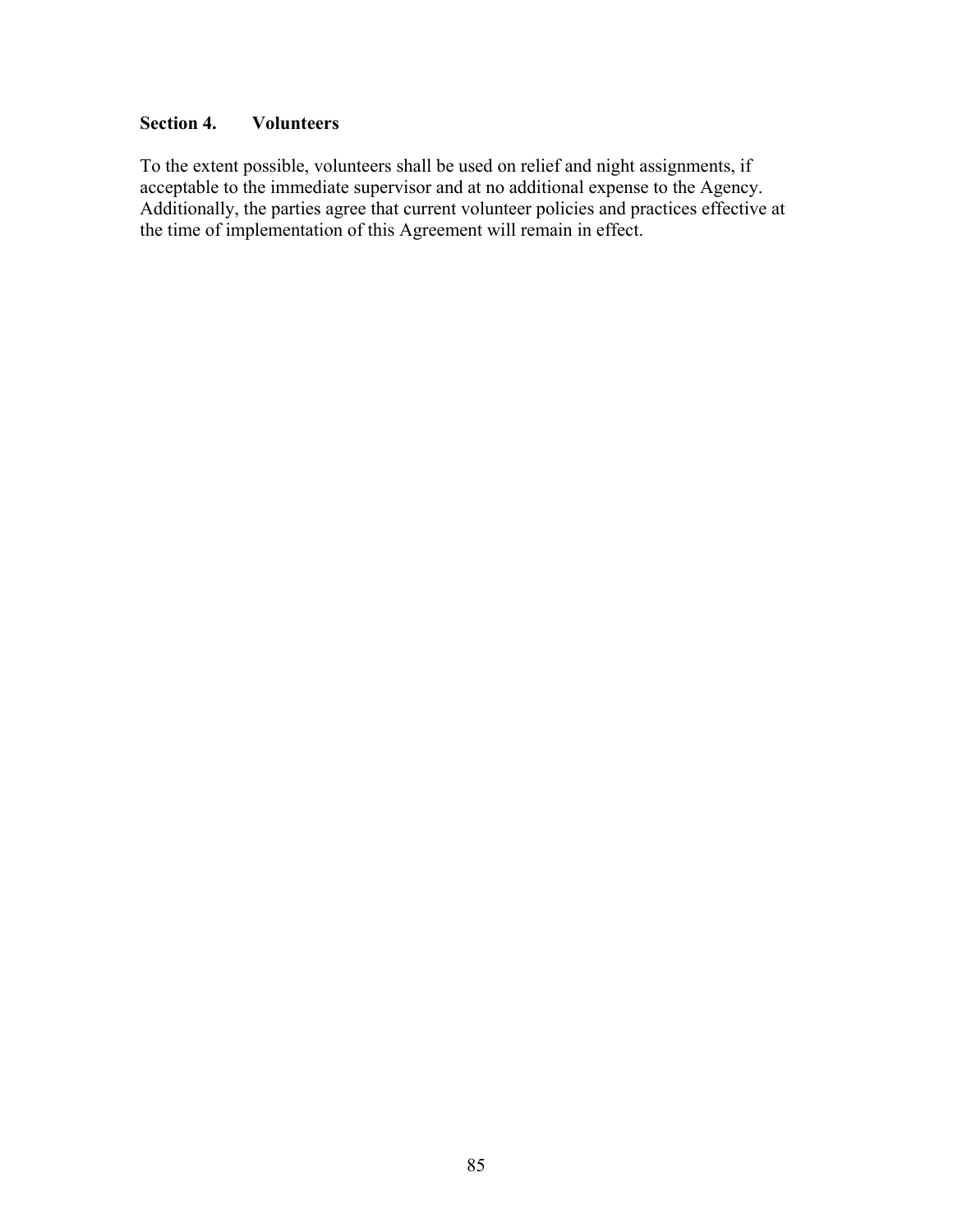#### **OVERTIME**

#### **Section 1. Overtime**

- a. If overtime is required, it is the responsibility of the employee covering the assignment. This provision shall not apply to situations such as a combination of assignments, emergencies, reduced inspection requirements, and when the employee can locate a voluntary, qualified, and available replacement at no additional expense to the Agency.
- b. In situations where employees are required to work at least six (6) days per week, after working at least three (3) consecutive weeks, supervisors/District Office shall make a concerted effort to provide sufficient relief from the overtime work to allow the employee(s) adequate time to take care of personal needs. The Agency may excuse an employee from an overtime assignment, provided another qualified employee is available for the assignment, upon receipt of a timely request, and meeting provisions of the first paragraph. Employees must request such relief as soon as possible after learning of the available overtime. Under this provision, an employee will not be required to work involuntarily in order to provide relief to another employee.
- c. This does not preclude the supervisor from authorizing an employee's absence when requested in advance, and the supervisor is able to locate a qualified replacement. An employee who accepts voluntary overtime or is assigned mandatory overtime as a replacement under this Section has the same responsibility to perform the overtime work as the employee who was originally assigned the overtime. It is understood that an employee who has been directed to, or authorized to work overtime and who fails to report and work as directed, may be subjected to disciplinary action for just and sufficient cause. In such case, the employee is required to notify his or her supervisor as soon as practical concerning the reason for failing to report.
- d. The equalization of overtime procedure applies to the above provisions.
- e. Meal periods are the only periods of non-pay status during an employee's assignment to overtime work.

#### **Section 2. Voluntary Overtime Replacement**

Employees willing to work voluntary overtime may post their name on a roster for that purpose. These rosters may then be used to assist employees who wish to obtain a qualified replacement for overtime work. Replacement is subject to approval of the supervisor and is to be at no additional cost to the Agency.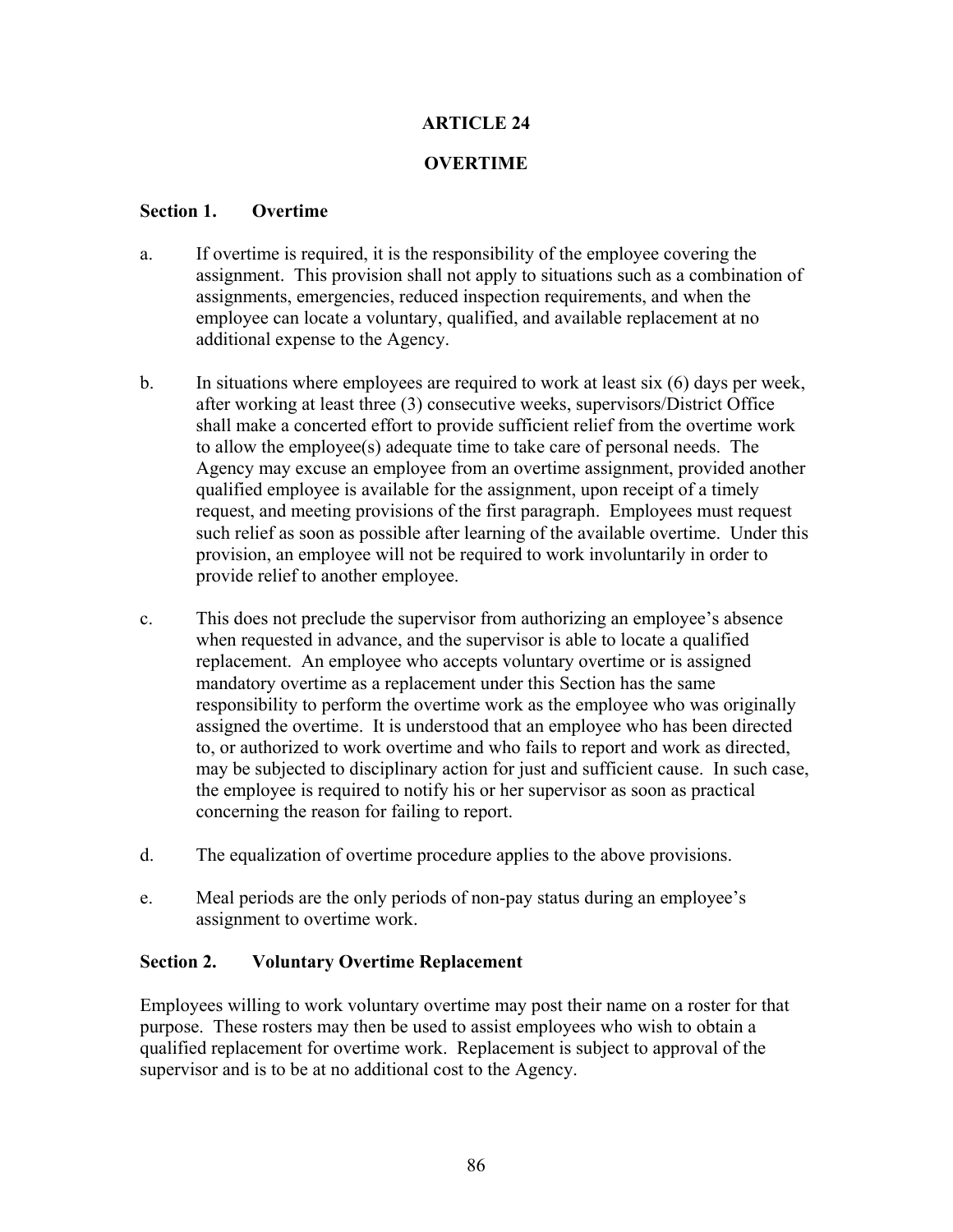# **Section 3. Equalization of Overtime**

Distribution of overtime shall be fairly and equitably assigned by the supervisor among eligible and qualified employees. The parties agree to maintain current overtime roster systems, which are effective at the time of implementation of this Agreement.

The following procedure shall be established if the current policy and practice is no longer practicable or a change is required to provide overtime inspection activities.

The supervisor shall list all bargaining unit personnel on a roster in seniority order, by grade, at the permanent duty location. The Agency shall determine a pool of employees from the roster who are eligible and qualified to perform overtime work, and shall update the pool as qualifications or qualified employees change. The pool will be provided to the Union, upon request, and posted on the official Agency bulletin boards.

## **Section 4. Overtime and Premium Pay**

Employees shall be compensated for overtime, including appropriate premium pay and differentials for Sunday, holiday, and nights, at those rates permissible under appropriate laws, rules, and regulations.

## **Section 5. Call back**

Call back overtime work performed by an employee on a day when work was not scheduled or for which the employee is required to return to the place of employment, is deemed at least 2 hours in duration for the purpose of pay. The supervisor shall call back employees on a voluntary basis to meet Agency work needs before utilizing mandatory overtime rosters.

Employees are not required to hold themselves in readiness for return to work when overtime was not previously scheduled. If contacted to return for overtime work, an employee will be excused if not in a condition to work.

## **Section 6. Time Spent on Standby Duty or in an On-Call Status**

- a. An employee will be considered on duty and time spent on standby duty shall be considered hours of work if:
	- 1. The employee is restricted to the Agency's premises, or so close thereto that the employee cannot use the time effectively for his or her own purposes; or
	- 2. The employee, although not restricted to the Agency's premises: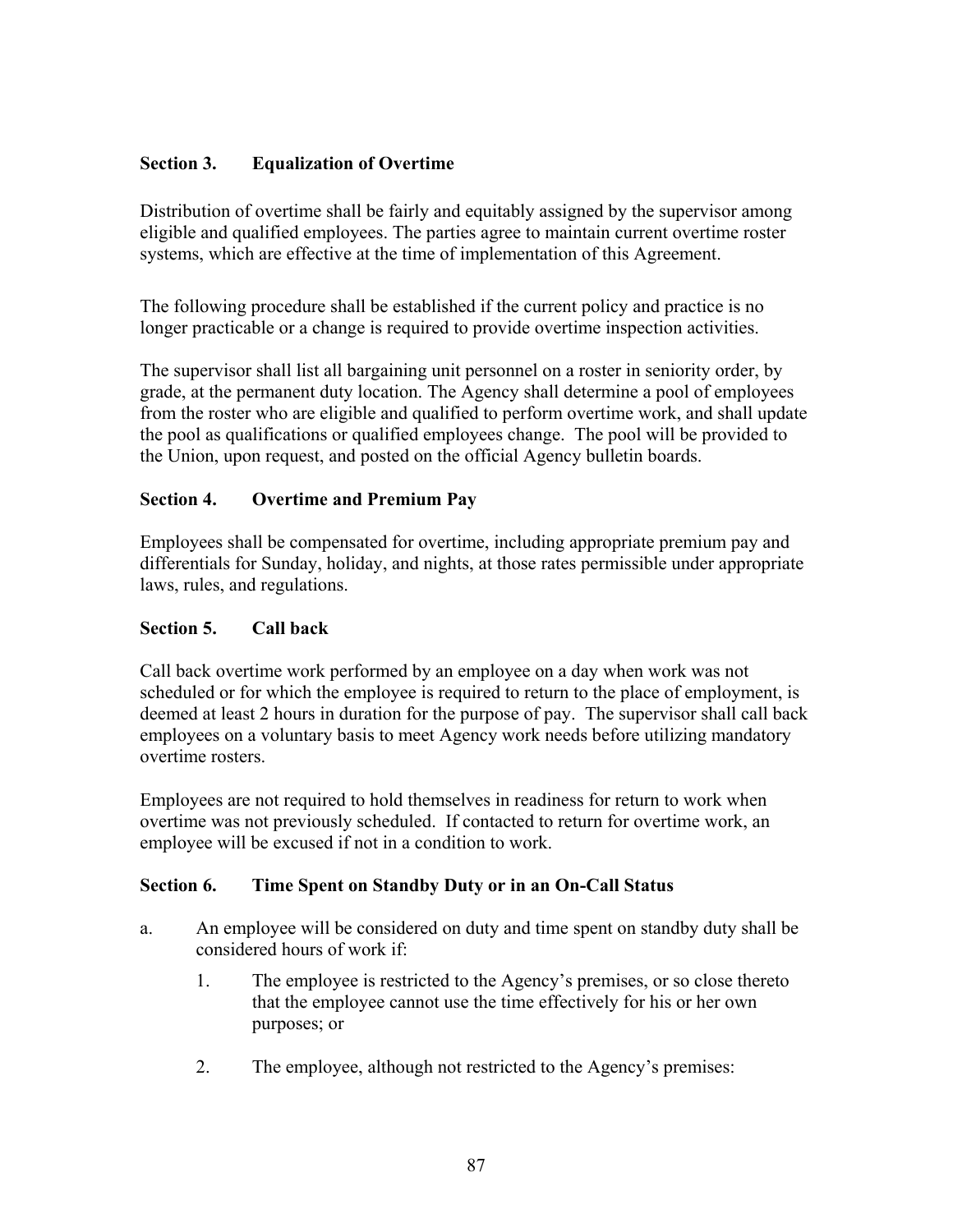- (a) Is restricted to his or her living quarters or designated post of duty; and
- (b) Has his or her activity substantially limited.
- b. An employee will be considered off duty and time spent in an on-call status shall not be considered hours of work if:
	- 1. The employee is allowed to leave a telephone number or to carry an electronic device for the purpose of being contacted, even though the employee is required to remain within a reasonable call-back radius; or
	- 2. The employee is allowed to make arrangements such that any work which may arise during the on-call period will be performed by another person.

### **Section 7. Appeals**

Any alleged violation of this Article is both grievable and arbitrable pursuant to Article 33, Grievance Procedures, and Article 34, Arbitration, of this Agreement. Grievances concerning backpay will be processed in accordance with Article 33, Section 7, Backpay, Discipline/Adverse Actions, Conflict of Interest and Hazardous Pay of the Grievance Procedures.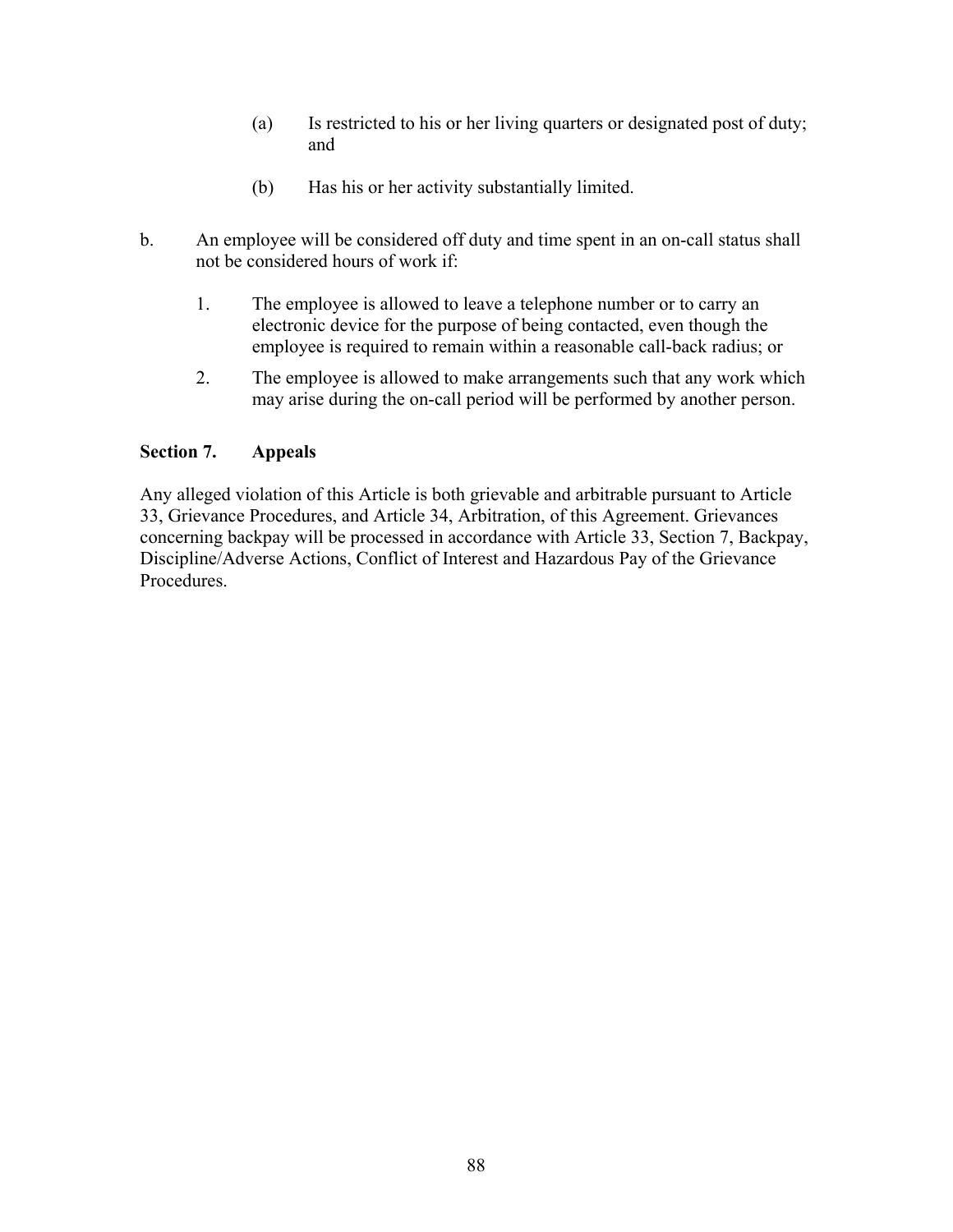## **CONTRACTING OUT**

### **Section 1. Policy**

- a. The Agency and the Union shall cooperate and communicate to the maximum extent possible concerning A-76 Commercial Activities (CA). The Agency shall provide the Union with a list of all CA affecting the bargaining unit employees who are performing the work, which shall be current as of the effective date of this Agreement.
- b. The Agency will maintain an inventory list of all in-house A-76 CA performed by the Agency and this inventory list regarding bargaining unit positions will be furnished to the Union upon request to the extent consistent with law.

### **Section 2. Commercial Activities**

- a. The Agency agrees to notify the Union regarding any review of a function for CA's in accordance with revised OMB Circular A-76 and other applicable laws and governing regulations**.**
- b. The Agency shall provide the Union with information concerning the CA study. This information will include:
	- 1. Correspondence from higher authority directing the CA study, if applicable;
	- 2. The local directive or other correspondence initiating the CA study, if internally directed;
	- 3. The Plan of Actions and Milestones (POA&M) chart or other similar document setting forth the estimated dates for the CA process; and
	- 4. Performance work statements if they adversely affect or result in the reduction-in-force (RIF) of bargaining unit positions.
- c. Briefings shall be held, as appropriate, with affected bargaining unit employees for the purpose of providing the status of on-going CA studies. The Union will be given an opportunity to attend consistent with Article 4, Union Representatives, Rights and Responsibilities.

## **Section 3. Employee Replacement A-76**

a. When employees are adversely affected by an A-76 contracting out decision, the Agency agrees**,** to the extent possible**,** to restrict new hires, use attrition, and place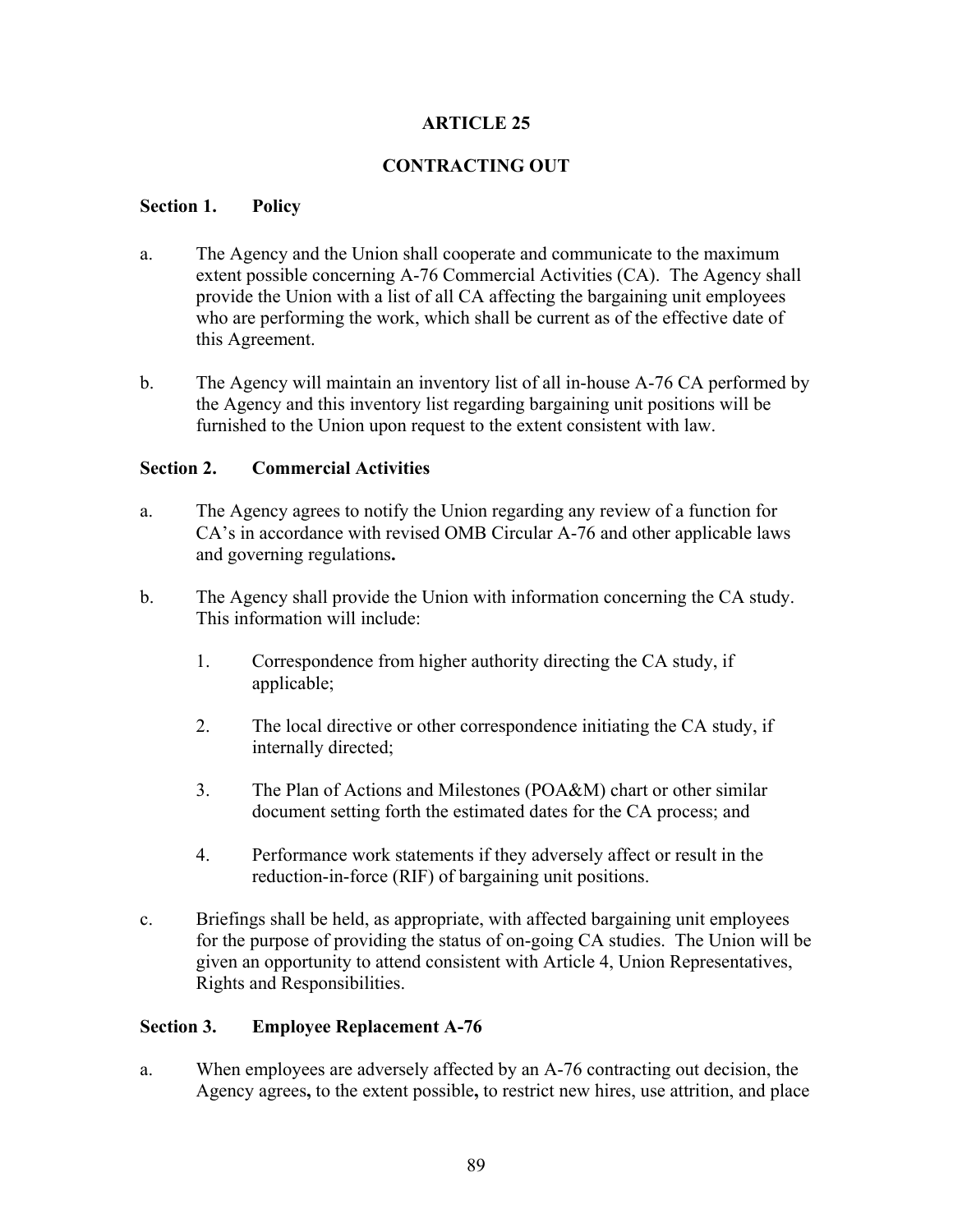affected employees in available positions for which they are qualified. When the decision to contract out results in employees being demoted or otherwise affected by a RIF, the procedures set forth in Article 26, Reduction-in-Force and Transfer of Function, if appropriate, shall be followed.

b. As part of the CA process, the Agency agrees to provide information to employees on the right of first refusal and monitor compliance of the contractor, if applicable.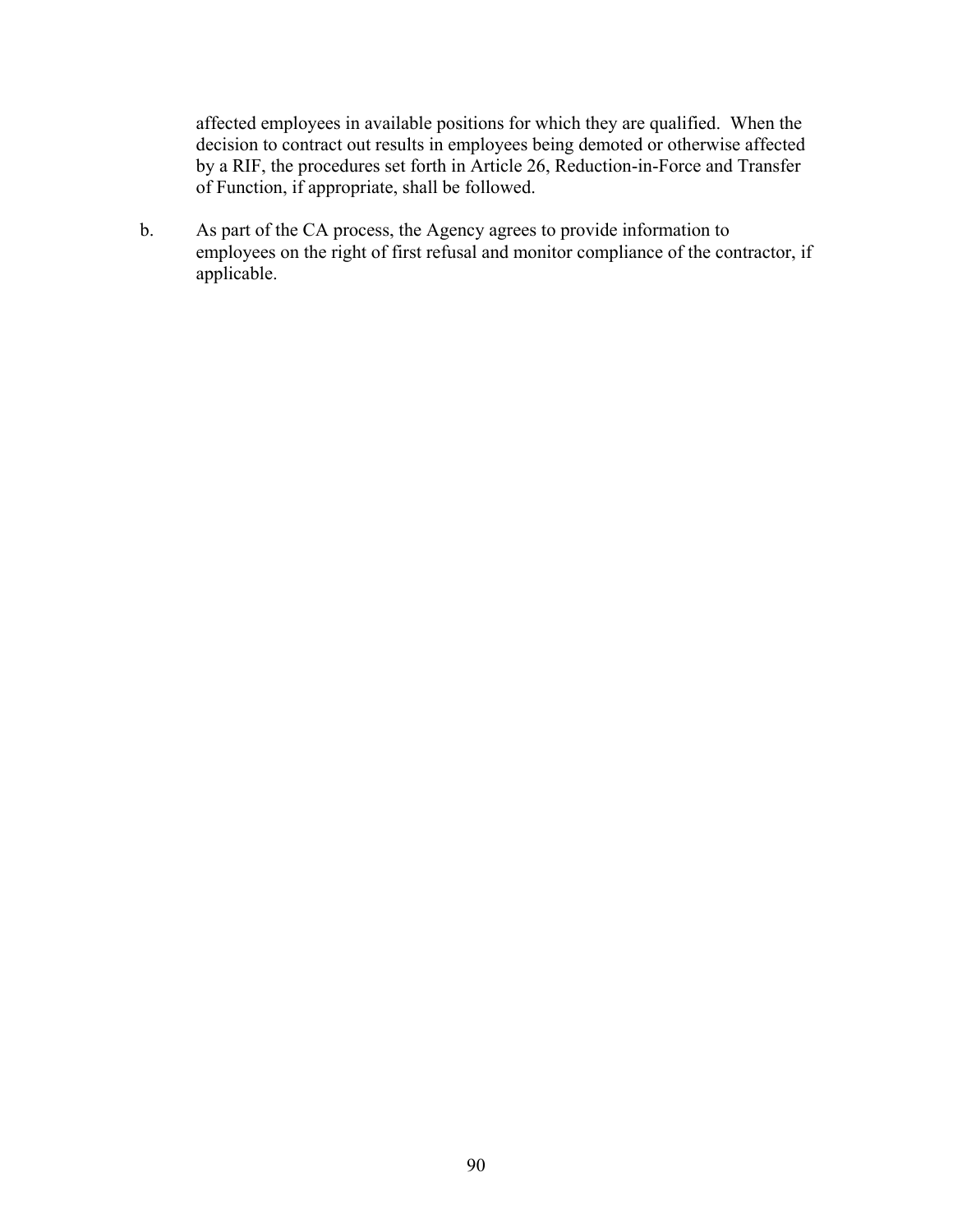### **REDUCTION-IN-FORCE (RIF) AND TRANSFER OF FUNCTION**

#### **Section 1. Purpose**

The Agency and the Union recognize that unit employees may be seriously and adversely affected by a reduction-in-force (RIF) or transfer in function action. The Agency recognizes that attrition, reassignment, furlough, hiring freeze, and early retirement are among the alternatives to reduction-in-force that may be available. This Article describes the procedures the Agency will take in the event of a RIF or transfer of function as defined in this Article. The provisions of this Article apply when reassignment procedures under this Agreement cannot be applied. Actions under this Article shall not be used in lieu of adverse action procedures.

#### **Section 2. Applicable Laws and Regulations**

In conducting an action under this Article, the Agency will comply with Title 5 U.S.C. Sections 3501-3504, Title 5 CFR Part 351, other applicable government-wide laws and regulations, and this Agreement.

#### **Section 3. Union Notification**

a. The Agency shall be responsible for properly notifying the Union in conjunction with any of the actions described in this Article.

 For actions covered by this Article, the Agency agrees to notify the Union at the earliest possible date, but no later than ninety (90) calendar days prior to the effective date. The Union will be notified sixty (60) days in advance of the effective date that employees are being issued specific notices of an action under this Article.

- b. Notice to the Union under this section shall consist, at a minimum, of the following information:
	- 1. The reason for the action;
	- 2. The competitive levels to be affected;
	- 3. The approximate number, types, and geographic location of positions affected; and
	- 4. The proposed effective date of the action.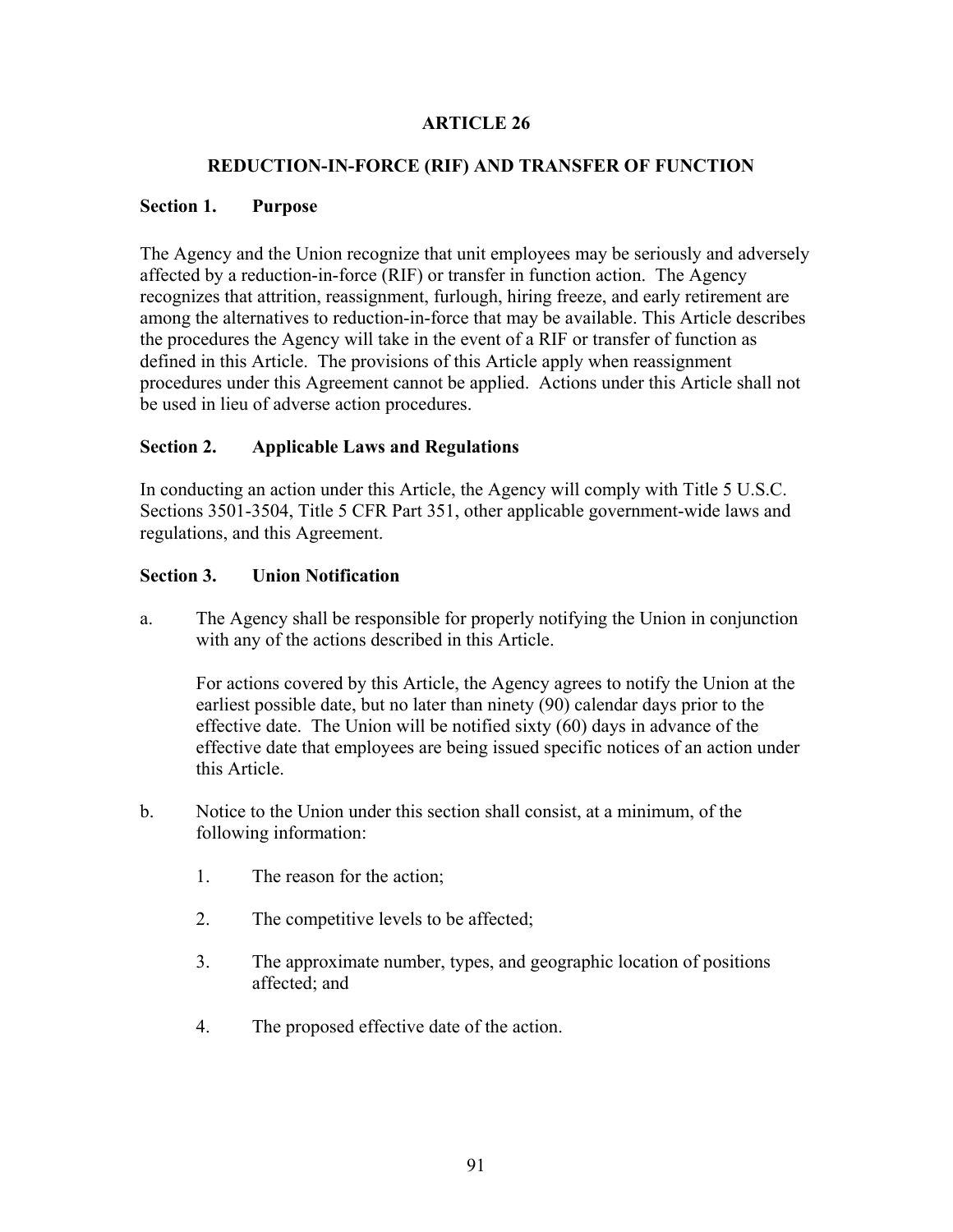- c. Upon the Union's request, the Union shall be provided an unsanitized copy of the retention register for those competitive levels affected by an action under this Article.
- d. When a RIF plan is completed, the Agency shall provide a copy to the Union. Formal written notification shall be given to the appropriate Union representative simultaneously when the specific notice is provided to the affected employee(s).
- e. The Agency shall provide the Union, upon request, with information in accordance with Title 5 U.S.C. 7114 (b)(4).

# **Section 4. Definitions**

- a. Reduction-in-force. A reduction-in-force (RIF) is the release of a competing employee from a competitive level by furlough for more than thirty (30) days, separation, demotion, or reassignment requiring displacement when the release is required because of lack of work; shortage of funds; insufficient personnel ceiling; reorganization; the exercise of reemployment or restoration rights; or reclassification of an employee's position due to erosion of duties when such action will take effect after the Agency has formally announced a RIF in the employee's competitive area and when the reduction-in-force will take effect within one hundred and eighty (180) days.
- b. Transfer of Function. A transfer of function is the transfer of the performance of a continuing function from one competitive area to one or more other competitive areas where the function is not currently being performed, or the movement of the competitive areas in which the function is performed to another commuting area.
- c. Competitive Area. The area in which employees compete for retention in a reduction-in-force is known as a competitive area. A competitive area is defined solely in terms of the Agency's organizational unit(s) or geographical location. The competitive area for RIF for bargaining unit positions is circuit-wide.
- d. Competitive Level.
	- 1. A competitive level consists of all positions in a competitive area which are in the same grade (or occupational level) and classification series, and which are similar enough in duties, qualification requirements, pay schedules, and working conditions so that the incumbent of one (1) position could successfully perform the critical elements of any other position upon entry into it, without undue interruption and without any loss of productivity. Competitive level determinations are based on each employee's official position, not the employee's personal qualifications.
	- 2. The Agency shall assure that every affected position in the competitive area is assigned to a competitive level prior to the initiation of the RIF.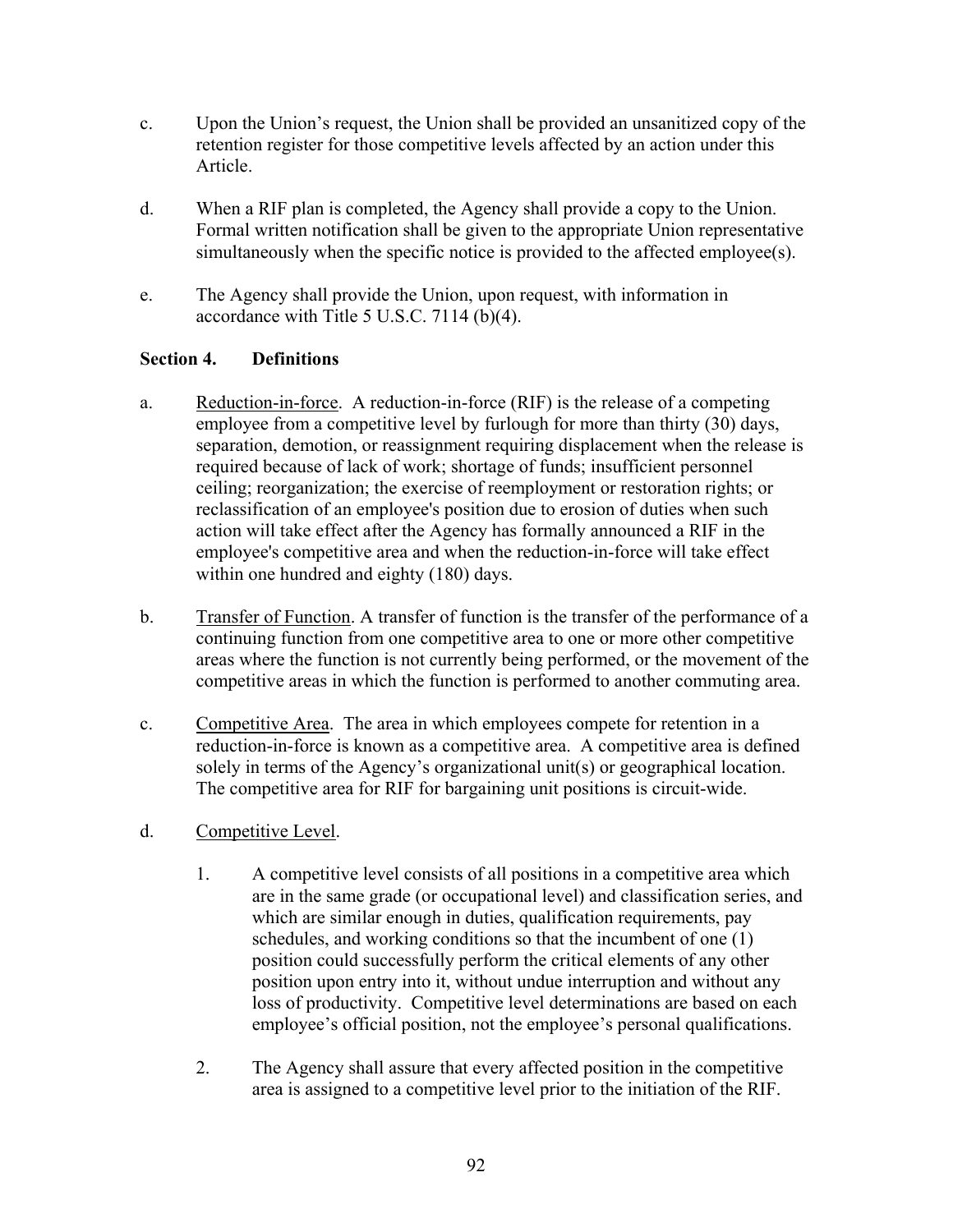# **Section 5. Filling of Vacancies**

- a. The need to apply RIF procedures does not suspend the Agency's authority and responsibility to take other legitimate employee actions, such as reassignment, change of duty station, or demotion for unacceptable performance. Such actions may be taken before, during, or after a RIF, in accordance with appropriate procedures.
- b. When the Agency decides to fill a vacant position in the competitive area after the effective date of the RIF, employees who have been separated or demoted by RIF will be offered the vacancy, provided the employee is qualified or has been given a waiver of qualifications for the intended position. Employee entitlement to this special consideration shall be determined in accordance with this Article.

# **Section 6. Waivers**

When the Agency determines to fill vacancies during the RIF process, in order to facilitate placement of affected employees, the Agency may waive all qualifications within its authority to waive, in a position(s) at the same or lower grade, to the maximum extent feasible, when the employee could perform the duties of the position within ninety (90) days.

# **Section 7. Employee Notification**

An individual employee who is adversely affected by actions stated in this Article shall be given a specific notice not less than sixty (60) days prior to the effective date of the action. All such notices shall contain the information required by the Office of Personnel Management (OPM) regulations in addition to the information required by this Article.

An employee is entitled to a new notice period of sixty (60) days if the Agency decides to take a more severe action than that specified in the original notice with respect to that employee. New notice is not required when the Agency takes a less severe action than that specified in the original notice.

## **Section 8. Content of Notices**

- 1. The content of the specific notice shall include, at a minimum, the following information:
	- a. The specific action to be taken;
	- b. The reasons and plans for the action;
	- c. The proposed effective date of action;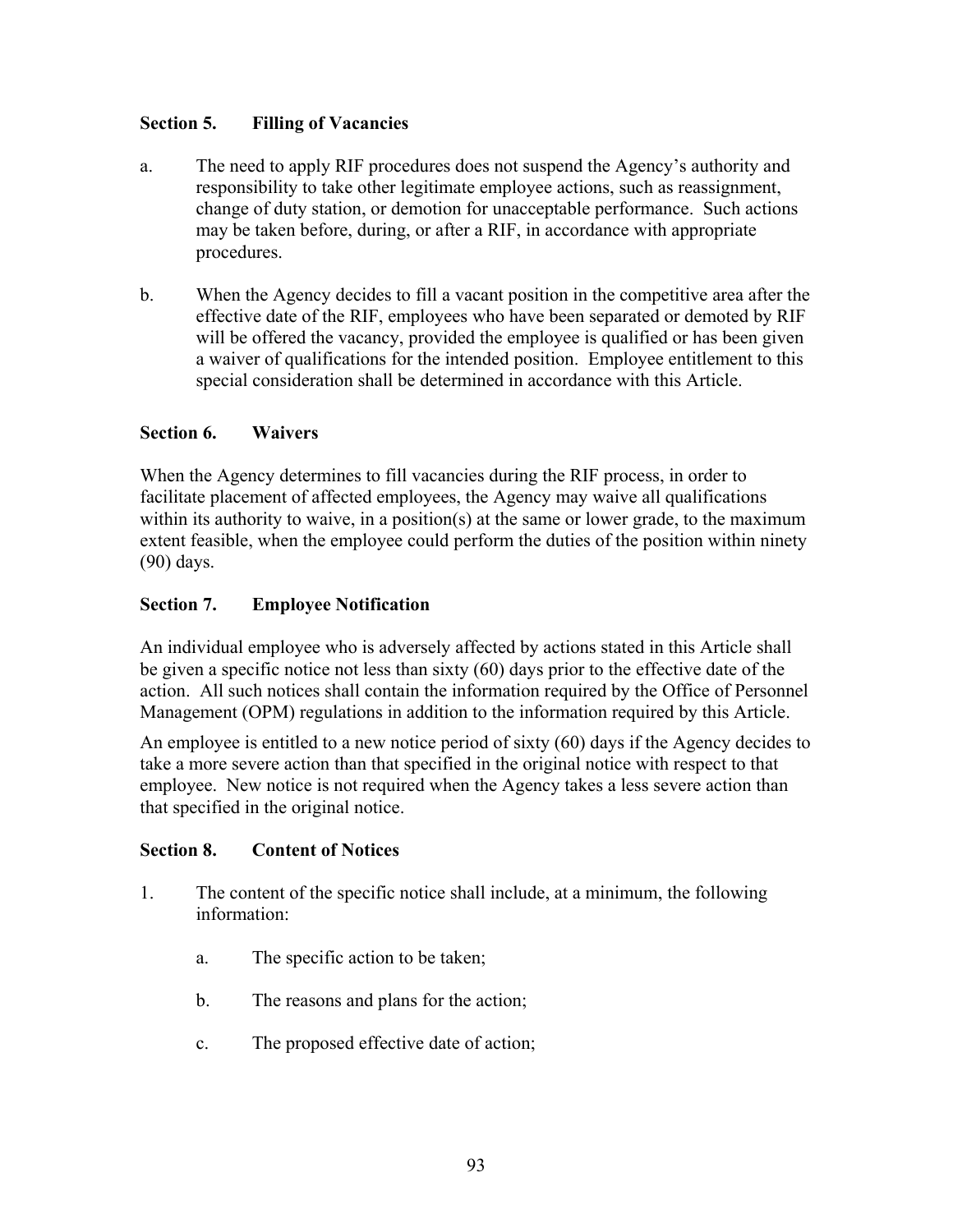- d. The employee's competitive area, competitive level, group/subgroup and service computation date, and the three most recent performance ratings of record within the last four years;
- e. The employee's assignment rights (e.g., bumping and retreat);
- f. The place where the employee may inspect the regulations and records pertinent to his/her case and the procedures to be followed;
- g. The reasons for retaining any lower standing employee in the same competitive level because of a continuing exception;
- h. The reasons for retaining any lower standing employee in the same competitive level for more than thirty (30) days because of a temporary exception;
- i. Grade and pay retention information/entitlement, as applicable;
- j. The employee's grievance or appeal rights; and
- k. The employee's rights, if separated, to unemployment benefits, severance pay, lump sum payment for all accrued annual leave, eligibility for Interagency Career Transition Assistance Program (ICTAP), and placement on the reemployment priority list, eligibility for discontinued service retirement, and the effect of RIF on life and health insurance coverage.
- 2. The Agency shall provide complete information needed by employees to fully understand the action and why they are affected. At a minimum, the Agency shall:
	- a. Inform all employees as soon as possible of the plans or requirements for the action in accordance with applicable rules and regulations;
	- b. Inform all employees of the extent of the affected competitive area, the regulations governing such action, and the kinds of assistance provided to affected employees;
	- c. Maintain and publicize a list of vacancies Agency-wide and information regarding access to Government-wide job bulletins; and
	- d. Provide information concerning the right to reemployment consideration and ensure that appropriate career transition assistance services, including counseling for employees by qualified personnel on opportunities and alternatives, is available to affected employees.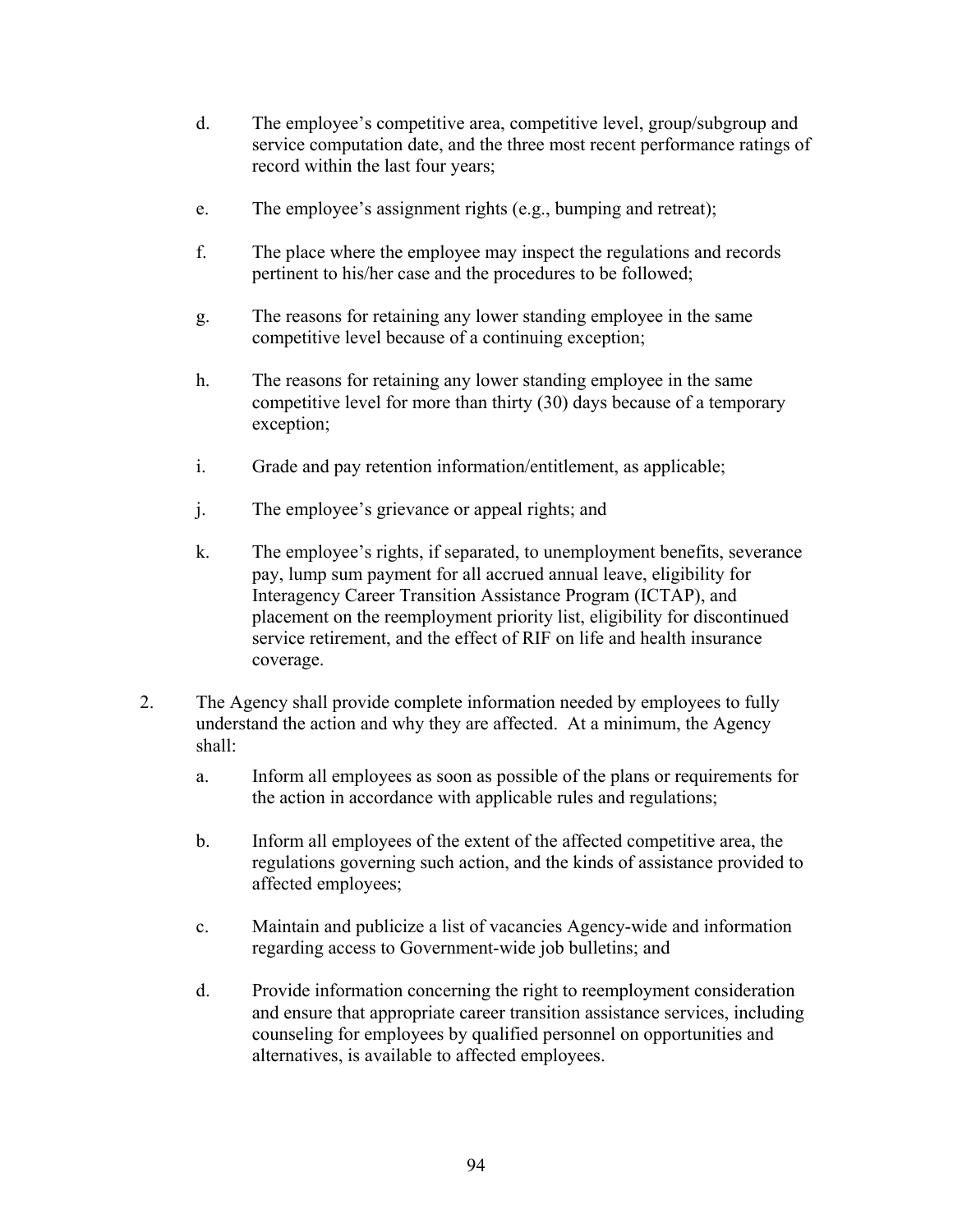# **Section 9. Employee Official Personnel Files**

The employee and the Union representative, if any, has the right to inspect the employee's OPF and other personnel records, and the retention register and other records pertinent to his/her case, including OPM and Agency regulations.

The Union may review any bargaining unit employee's official personnel folder (OPF) and other personnel records, if authorized by the employee in writing, to resolve a complaint or grievance concerning the effect on the employee of an action under this Article.

Submission of updated materials shall be accepted no later than thirty (30) days prior to the proposed date for the issuance of RIF notices.

### **Section 10. Records**

The Agency will maintain all lists, records, and information pertaining to actions taken under this Article for two (2) years.

### **Section 11. Retention Registers**

- a. When it appears that a RIF action may be necessary, the Agency shall prepare a retention register for each affected competitive level within the appropriate competitive area(s). The register shall contain the names of employees within the competitive level first by tenure group and then by subgroup.
- b. Competing employees shall be listed on a retention register on the basis of their tenure of employment, veterans' preference, length of service, and performance in descending order as follows:
	- 1. By Tenure Group I, Group II, and Group III.
		- (a) Tenure Group I includes each career employee who is not serving a probationary period. (Title 5 CFR 351.501)
		- (b) Tenure Group II includes each career-conditional employee and each employee serving a probationary period required by Title 5 CFR Part 315, Subpart H. (Title 5 CFR 351.501)
		- (c) Tenure Group III includes all employees serving under indefinite appointments, temporary appointments pending establishment of register, status quo appointments, and any other nonstatus nontemporary appointment, as well as appointments which meet the definition of provisional appointments contained in Title 5 CFR § 316.401 & 316.403. (Title 5 CFR 351.501)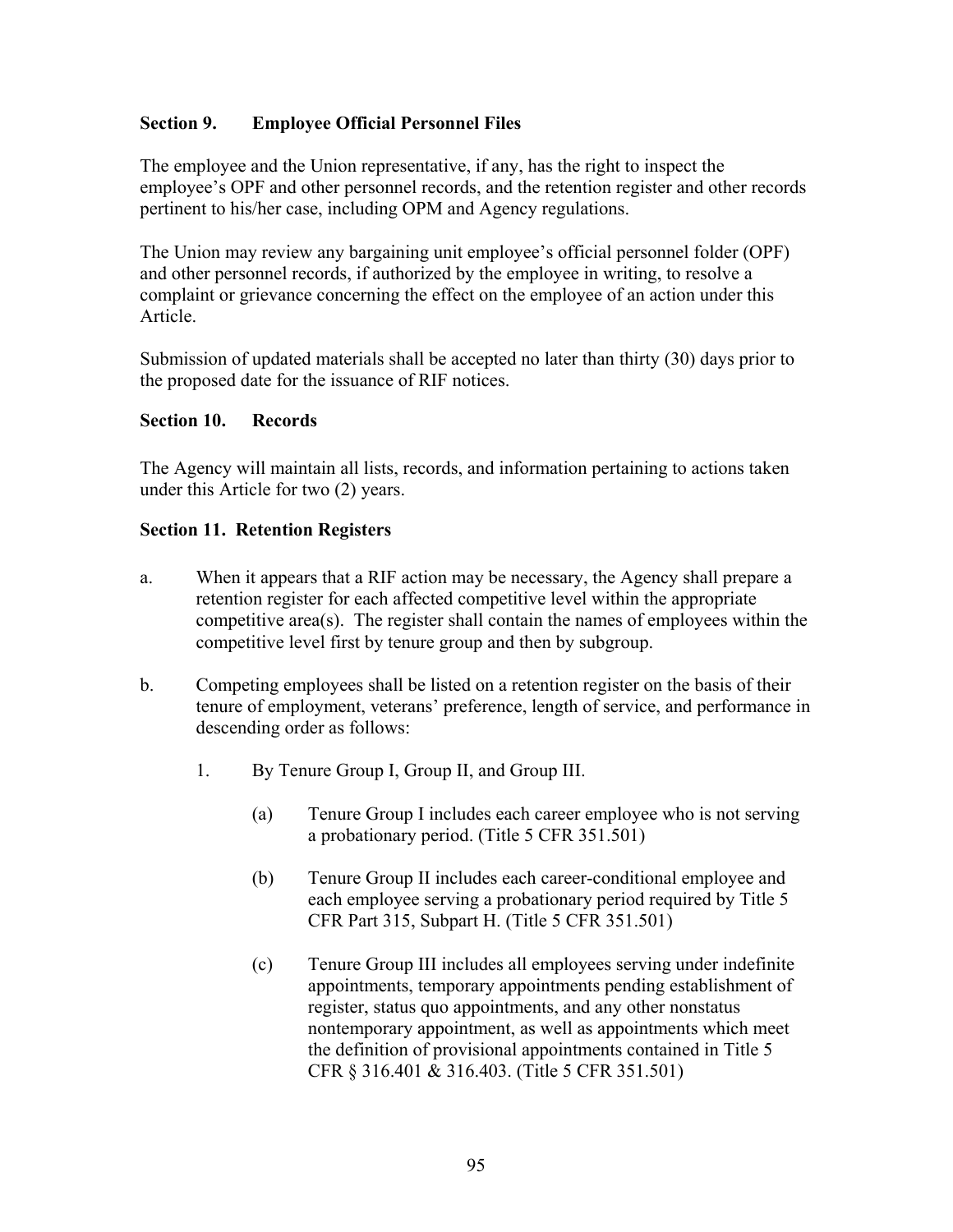- 2. Within each Tenure Group by veteran preference subgroup AD, subgroup A, and subgroup B as contained in Title 5 CFR § 351.501.
	- (a) Subgroup AD includes each veterans' preference eligible employee who has a compensable service connected disability of thirty (30) percent or more.
	- (b) Subgroup A includes each veterans' preference eligible not included in subgroup AD.
	- (c) Subgroup B includes each non-preference eligible employee.
- 3. Within each subgroup by years of service as augmented by credit for performance, beginning with the earliest service computation date.
	- (a) Credit for Performance. The service computation date for RIF purposes shall be adjusted for performance for each competing employee. Additional credit will be given based on a mathematical average (rounded in the case of a fraction to the next higher whole number) of the employee's last three (3) annual performance ratings of record, received during the four (4) year period prior to the date of specific reduction-in-force notices, computed on the following basis:
		- (1) Twenty (20) additional years of service for each performance rating of outstanding or equivalent;
		- (2) Sixteen (16) additional years of service for each performance rating of superior or equivalent;
		- (3) Twelve (12) additional years of service for each performance rating of fully successful or equivalent.
	- (b) The Agency will establish a cut-off date of at least sixty (60) days prior to the date of the specific RIF notice. After this cut off date, no new annual performance ratings will be put on record and used for RIF purposes. However, all performance appraisals that are due will be prepared to be considered in the RIF analysis*.* To be credited under this Section, an appraisal must have been issued to the employee with all appropriate reviews and signatures and must be on record.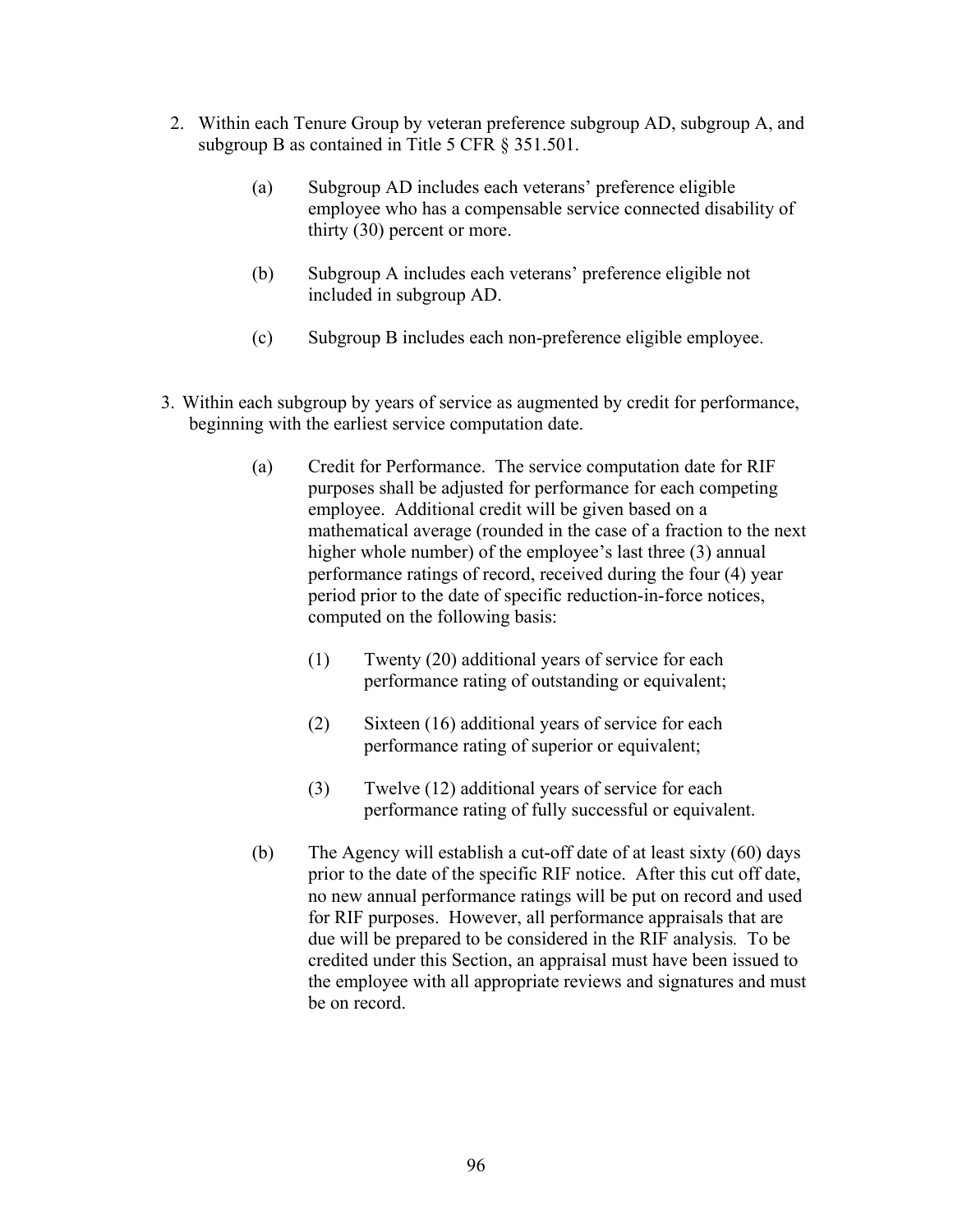### **Section 12. Retention Standing Ties**

When two (2) or more employees are tied in retention standing, i.e., two (2) employees in the same subgroup have the same adjusted RIF service computation date; and one (1) or more, but not all, tied employees must be released from the competitive level; the Agency shall break the tie on the basis of:

- a. length of Agency service;
- b. if a tie remains, government service; then
- c. if a tie still remains, by random selection.

## **Section 13. Release From Competitive Level**

- a. When an employee is to be released from his/her competitive level, the Agency will apply Title 5 CFR 351.601, Subpart F and Subpart G, as described below.
- b. When the Agency selects an employee for release from his/her competitive level it shall:
	- 1. Offer a position for which the employee is qualified; which shall last at least three (3) months; or
	- 2. Furlough him/her; or
	- 3. Separate him/her.
- c. When a Tenure Group I or II employee has been selected for release from the competitive level, the Agency shall offer to assign him/her to a position for which he/she is qualified in another competitive level, in his/her competitive area which requires no reduction, or the least possible reduction, in representative pay when a position in the other competitive level is held by an employee:
	- 1. In a lower tenure group or in a lower subgroup within the same tenure group AND is no more than three (3) grades or grade intervals below the position from which released; or
	- 2. With lower retention standing in the same tenure group AND is not more than three (3) grades or grade intervals below the position from which released (except that for a veteran preference eligible with a compensable service-connected disability of thirty (30) percent or more the limit is five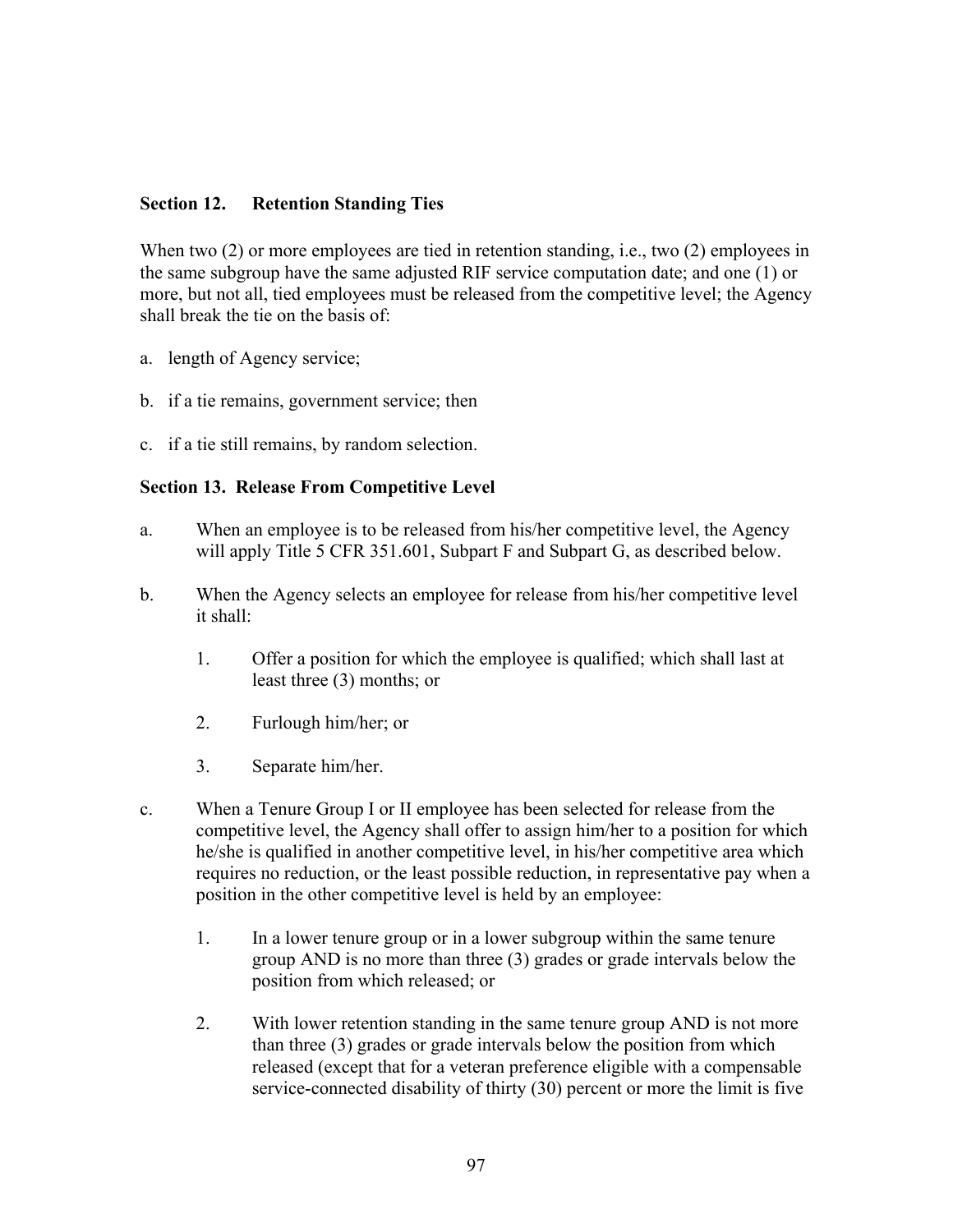(5) grades or grade intervals AND is the same position or an essentially identical one, previously held by the released employee in a Federal.)

- d. An employee who is offered a position as a result of an action under this Article in a lower grade position than the previous position, and who is otherwise eligible, shall receive grade and pay retention benefits in accordance with Title 5 U.S.C. 5362 and 5363.
- e. An employee shall be given five (5) working days in which to accept or reject a reassignment offer made pursuant to this action.

# **Section 14. Employee Response to Specific Notice**

Upon receipt of a specific notice that an employee is being offered a reassignment or change to lower grade or will be released from his/her competitive level, the employee shall have fourteen (14) days in which to accept or reject the offer made. If a position with a higher representative rate or grade (but not higher than the rate or grade of the employee's current position) becomes available on or before the effective date of the RIF, the Agency will make the better offer to the employee, if the Agency is planning to fill the position. However, making the better offer will not extend the sixty (60) day notice period.

# **Section 15. Impact of Details and Temporary Promotion**

If an employee is released from his/her competitive level during a reduction-in-force, the basis of that action is the employee's official permanent position, not a position to which the employee is occupying temporarily, e.g., via detail or temporary promotion.

## **Section 16. Transfer of Function**

In the event of a possible transfer of function, the Agency shall:

- a. Inform employees as fully and as soon as possible of plans for the transfer of function and the governing regulations;
- b. Notify the employees in writing of the proposed action in sufficient time so that the employees shall be able to consider the action and give a reasonable answer. Where the transfer of function is to another commuting area, the employee shall have no less than thirty (30) days to accept or reject the position offered;
- c. Make every effort to place affected employees in vacant budgeted positions for which they qualify;
- d. Provide information concerning the right to career transition assistance;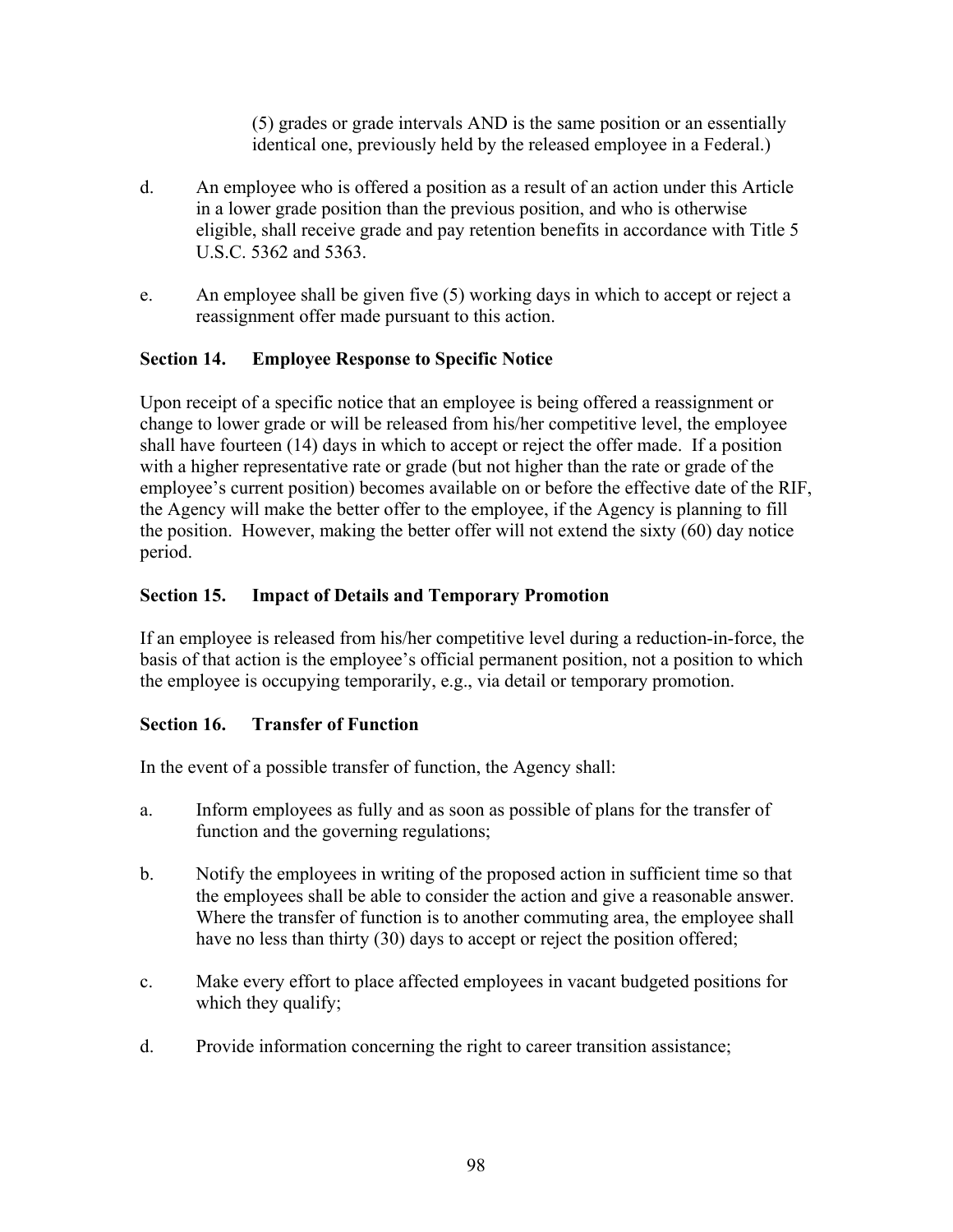e. Counsel employees in individual rights relating to such matters as retirement and severance pay.

The Agency shall meet with the Union to discuss transfer of function, either by the Agency or any other Government entity, when such transfer of function has been determined to any degree of certainty.

# **Section 17. Employee Use of Official Time and Agency Facilities**

Employees who are identified as surplus or displaced under Career Transition regulations shall be entitled to a reasonable amount of official time to make use of the following services:

- a. Prepare, revise, and reproduce job resumes and/or job application forms.
- b. Participate in employment interviews.
- c. Review job bulletins, announcements, etc.
- d. Use the telephone to locate suitable employment.

Reasonable use of facilities and/or services, such as telephone, Agency computers, reproduction equipment, interagency messenger mail, electronic mail, and career counseling is also permitted under career transition regulations.

## **Section 18. Re-promotion Rights of Affected Employees**

## *For a period of two (2) years, affected employees demoted by an action covered by this Article are eligible for re-promotion priority, according to the following criteria*:

- a. The Agency determines to fill the vacancy;
- b. The employee has the required skills and abilities to perform the position without undue disruption; and
- c. Another qualified employee does not have higher retention standing.

## **Section 19. Reemployment Priority Rights of Affected Employees**

Career and career-conditional employees who have received a specific RIF notice and have not declined a valid job offer at a rate lower than the current grade will be entered on the Agency's Re-promotion Placement Plan (RPP) for the commuting area in which they are qualified and available. Agency components must use the RPP in filling vacancies before otherwise offering employment, in accordance with regulations governing RPP.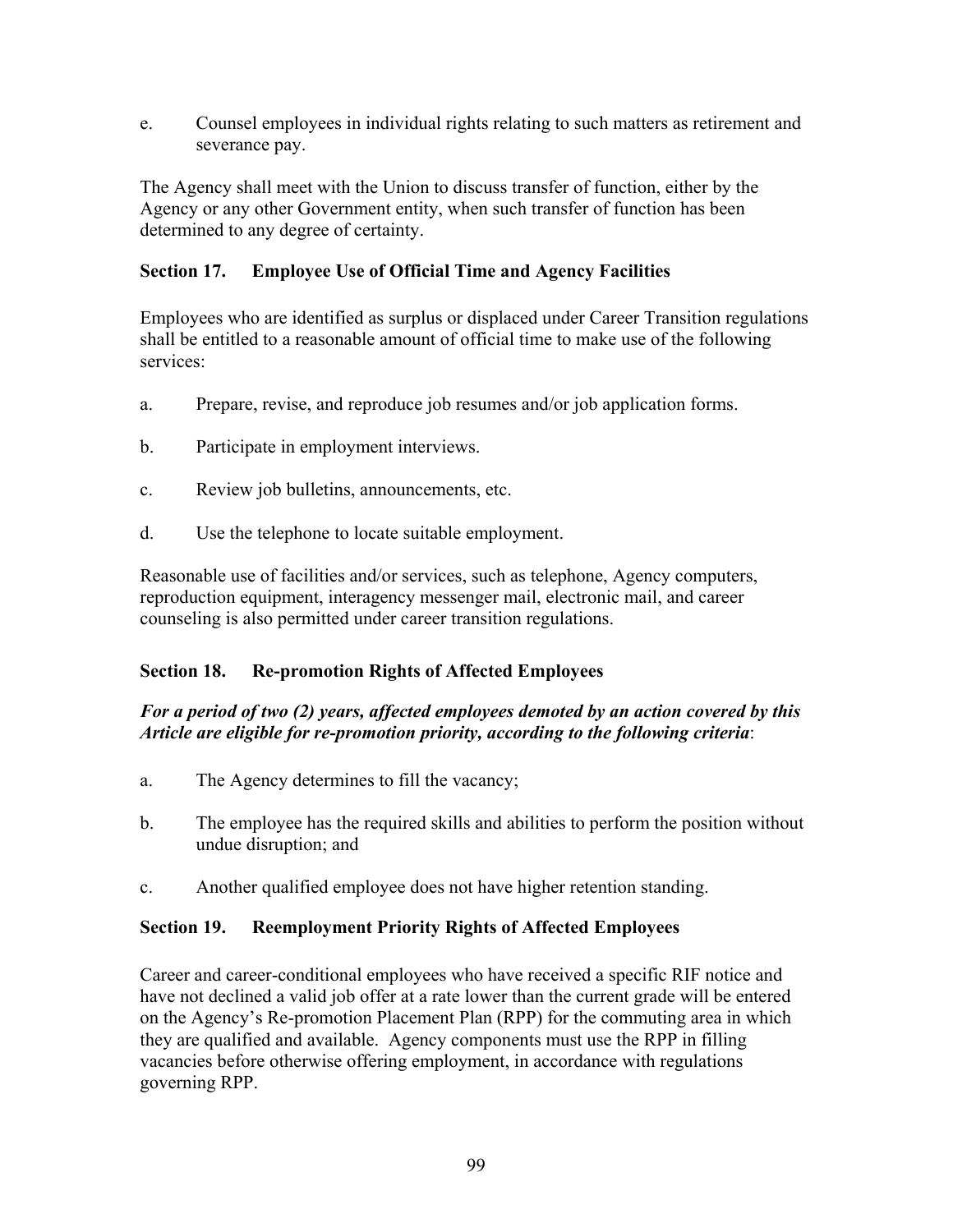### **REASSIGNMENTS**

## **Section 1. Policy**

The Agency has the authority under Title 5, U.S.C., Chapter 71 of the Statute, Section 7106(a), Management Rights, to reassign employees, as needed, to meet the needs of the Agency, in accordance with Title 5, Section 335, of the Code of Federal Regulations.

The parties recognize that personal circumstances change and bargaining unit employees may prefer work in other locations. Therefore, policy and procedures are established for a Voluntary Placement Program (Section 2, below). This Program allows bargaining unit employees to request voluntary placement in a different location or type of position.

The parties further recognize that management may have the need to reassign employees to locations outside of the commuting area in work reduction situations or where there is a critical need for resources in other locations. Such reassignments shall be taken in accordance with (Sections  $3 \& 4$ ) of this Article.

## **Section 2. Voluntary Placement of Inspectors**

- a. Full-time inspection positions are permanent jobs in the locations to which employees are assigned. The Agency expects employees to remain in the location where they accept a position for at least one (1) year, unless involuntarily relocated due to a localized work reduction. The Voluntary Placement Program applies to all employees in the collective bargaining unit, and allows for:
	- 1. Voluntary placement of bargaining unit employees to a position for which they are qualified and trained under the provisions of this Article. This includes voluntary reassignments, voluntary demotion, and noncompetitive re-promotion.
	- 2. Very limited consideration for employees who incur unexpected hardships in their personal lives.
	- 3. Relocation based on the voluntary placement procedures for the benefit of the employee is at the expense of the employee.

## b. Definitions

1. Job Swap. Employees in similar or identical jobs in different locations arrange to exchange jobs. An employee is not to job swap during the first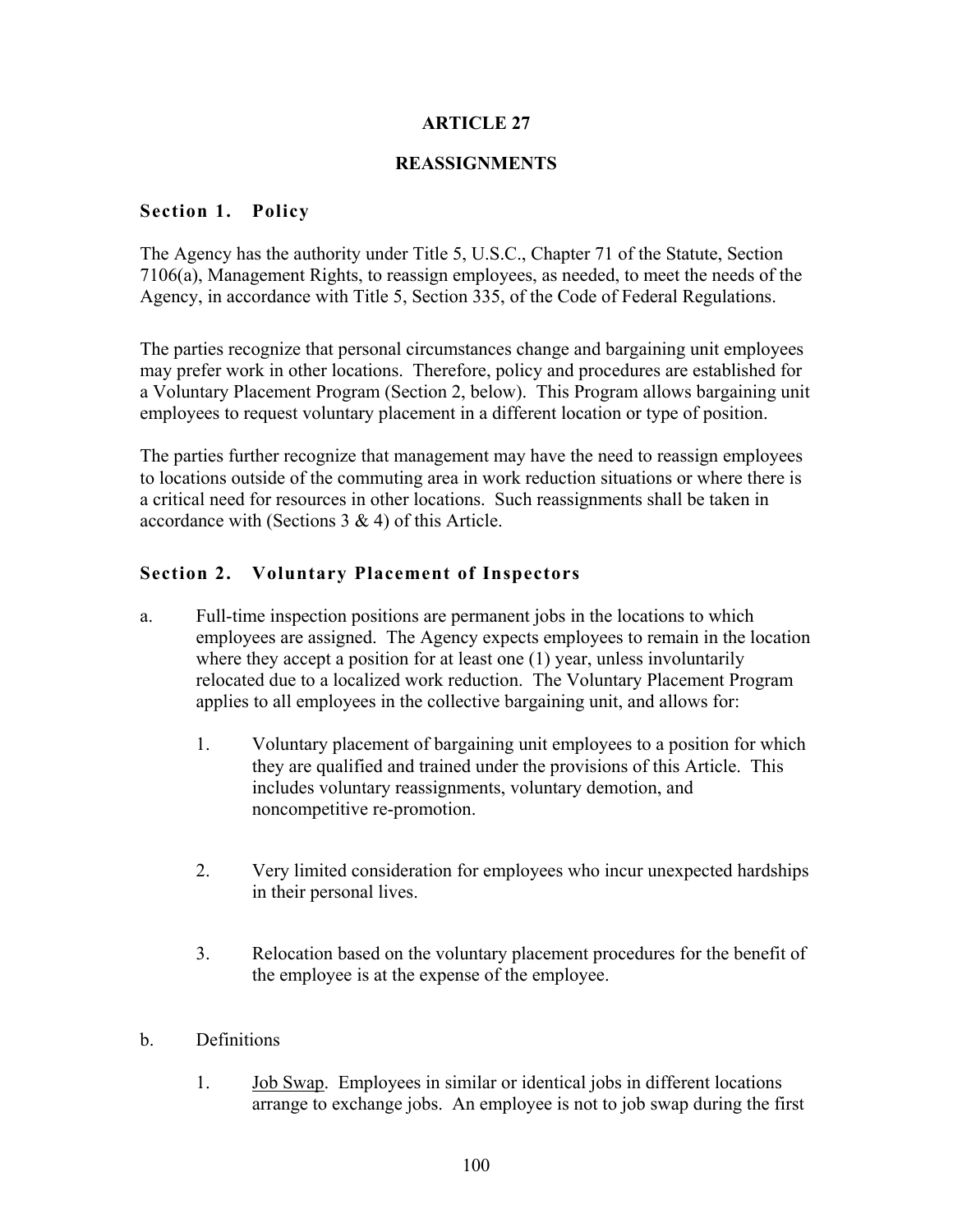year of full-time employment with the Agency. The District Manager (or designee) must approve a job swap. Job swaps are not subject to the one (1) year requirement after placement.

- 2. Noncompetitive Re-promotion. An eligible employee is re-promoted to a grade previously held on a permanent basis. Demotion must not have been for deficiencies in performance or "for cause" reasons.
- 3. Reassignment. An employee changes from one (1) position or geographical location to another without promotion or demotion.
- 4. Voluntary Demotion. An employee requests a change to a lower grade for personal reasons.
- 5. Voluntary Placement. A general term used to describe a number of voluntary placement actions including voluntary reassignment, voluntary demotion, and noncompetitive re-promotion.
- 6. Voluntary Reassignment. An employee requests a reassignment for personal reasons.
- c. Exceptions
	- 1. Involuntary reassignments in localized work reductions.
	- 2. Voluntary placements within the same duty station. (EXAMPLE: Moving from one (1) plant to another within the duty station.) EXCEPTION: If a local practice does not exist, the Voluntary Placement Program is used.
	- 3. Other circumstances where reassignment is determined to be in the best interest of the Agency.
	- 4. Job swaps where employees in similar or identical jobs in different locations arrange to change jobs. Job swaps are subject to local practices within the district.
- d. Eligibility
	- 1. All bargaining unit inspectors, unless prohibited by restrictions in item (e), of this section below, are eligible to apply for voluntary movement to any other inspection position at the same grade that they currently hold or have previously held, including voluntary demotions.
	- 2. Noncompetitive re-promotion applicants must have previously held higher-grade positions on a permanent basis. Applicants may be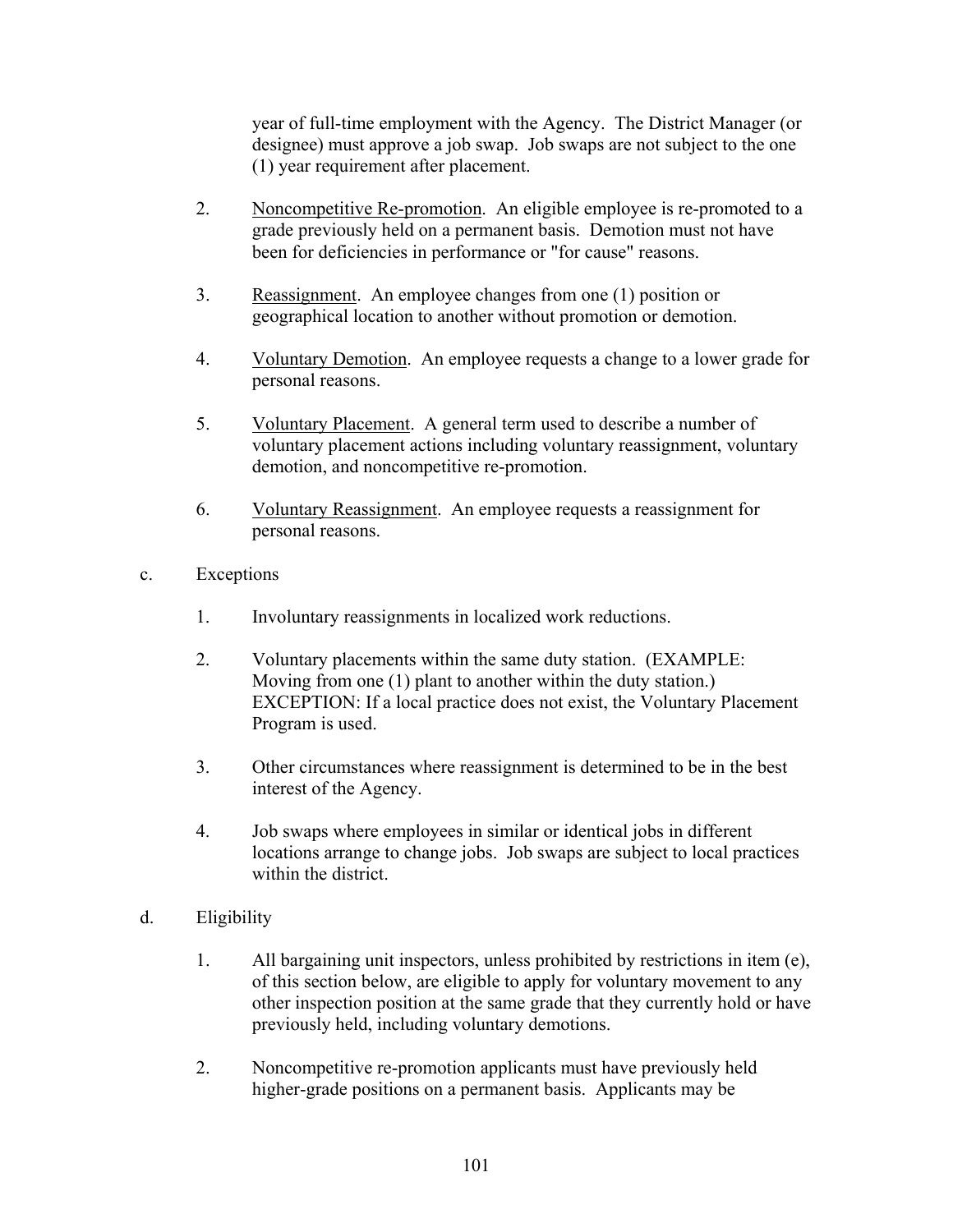considered for re-promotion to the highest grade previously held. Consideration is limited to employees who were not demoted for deficiencies in performance or "for cause" reasons.

- 3. Employees with formal disciplinary action pending, under leave restriction, under a performance improvement plan, or other similar actions may apply for voluntary placement if otherwise eligible. The applicant's control date is established upon receipt of the application, but the employee will not be selected for placement until the situation is resolved.
- e. Restrictions
	- 1. Employees are not eligible for voluntary placement until they have completed the probationary period and have served one (1) year in their current position. Employees may submit a request for voluntary placement no more than sixty (60) days before becoming eligible.
	- 2. Employees accepting reassignment under the voluntary placement program or those selected for promotion under merit promotion procedures, are not eligible for another placement until one (1) year after the effective date of the previous personnel action. Employees may submit a request no more than sixty (60) days before becoming eligible.
	- 3. Movement to a specific plant or location may be restricted because of a conflict of interest.
- f. Submitting Requests for Voluntary Placement
	- 1. The eligible employee
		- (a) Completes FSIS Form 4335-3, Employee Request for Reassignment Within Field Operations, indicating city and state or county and state to which placement is desired. Employees interested in any location within a state may show the state without listing cities or counties. Employees may indicate availability for up to ten (10) locations.
		- (b) Submits the completed form to: USDA, FSIS, HRD, HUMAN RESOURCES FIELD OFFICE BUTLER SQUARE WEST 100 NORTH 6TH STREET, SUITE 420C MINNEAPOLIS, MN 55403
		- (c) Employees may rescind or change the application or location preferences at any time by notifying the Human Resources Field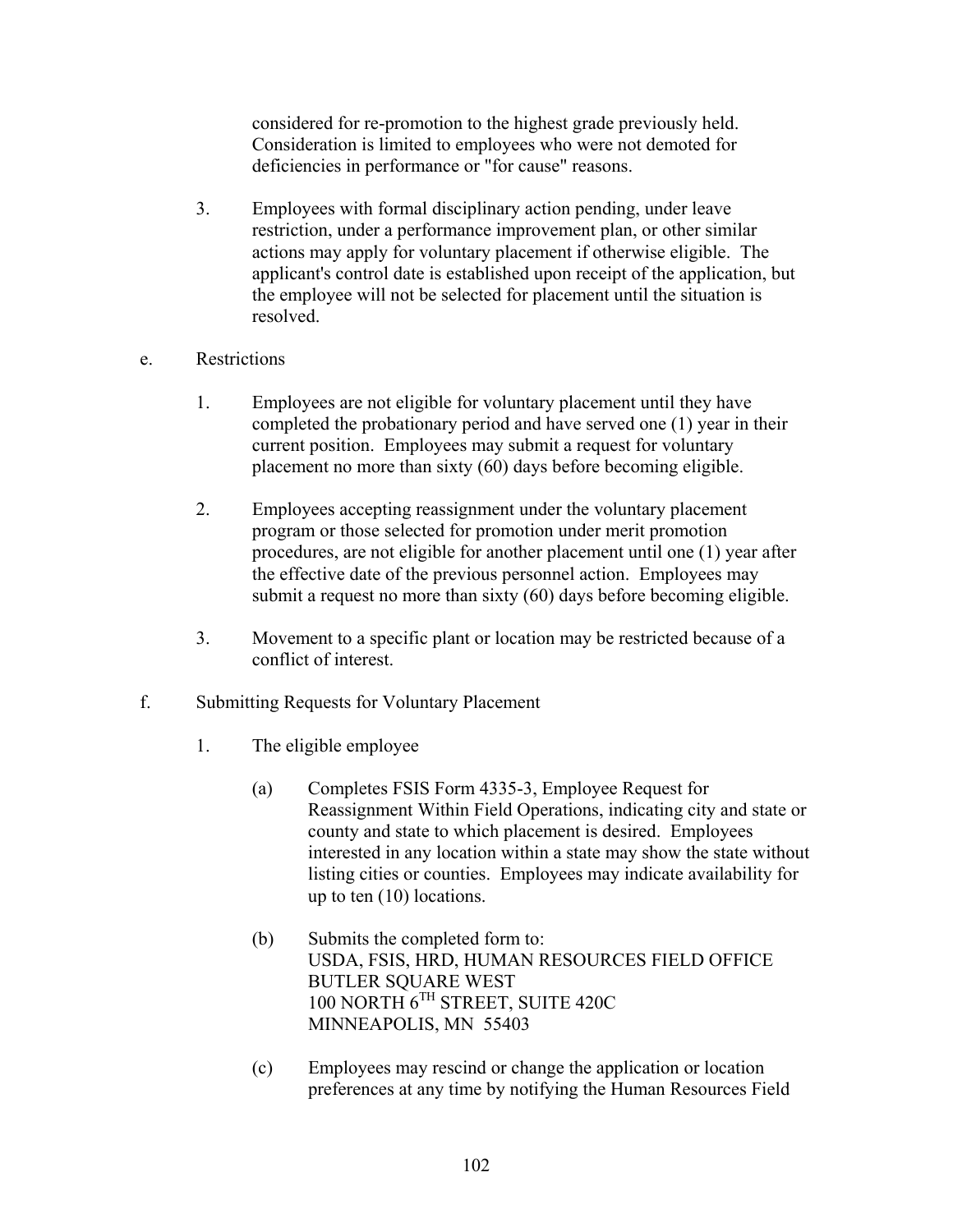Office in writing, at the address in  $f(1)$ , subparagraph (b) of this section. When the employee adds new locations, the Human Resources Field Office establishes a new control date for the new locations. The existing control date continues to apply for locations already on file.

- 2. The Human Resources Field Office
	- (a) Informs employees of the appropriate contacts for questions on voluntary placement applications. The name, address, and toll-free number for these contacts will be updated as changes occur via the Beacon.
	- (b) Date stamps the form the day it is received in the mailroom. This is referred to as the "control date." EXCEPTION: If the form is received before the employee's eligibility date, the control date is the eligibility date (that is the date the employee completes one (1) year in their current position), rather than the date received. The control date is established to identify the beginning of the employee's period of eligibility in the Voluntary Placement System.
	- (c) Notifies employees of receipt of their requests.
	- (d) Works with district offices to offer voluntary placements to employees.
- g. Length of Eligibility

FSIS Form 4335-3, Employee Request for Reassignment within Field Operations, is valid until rescinded by the employee, or until the employee moves to a different position, either via voluntary placement or selection for promotion. An employee who moves to another position must remain in that position for one (1) year before submitting a new request for voluntary placement.

h. Procedure for Filling Vacancies

Employees are referred under the Voluntary Placement Program, as follows:

- 1. Names of employee(s) seeking voluntary placement are made available to the selecting official in the District Office in control date order.
- 2. The Voluntary Placement List contains the names of any candidates entitled to return rights under Section 3 of this Article and the names of employee(s) requesting voluntary placement.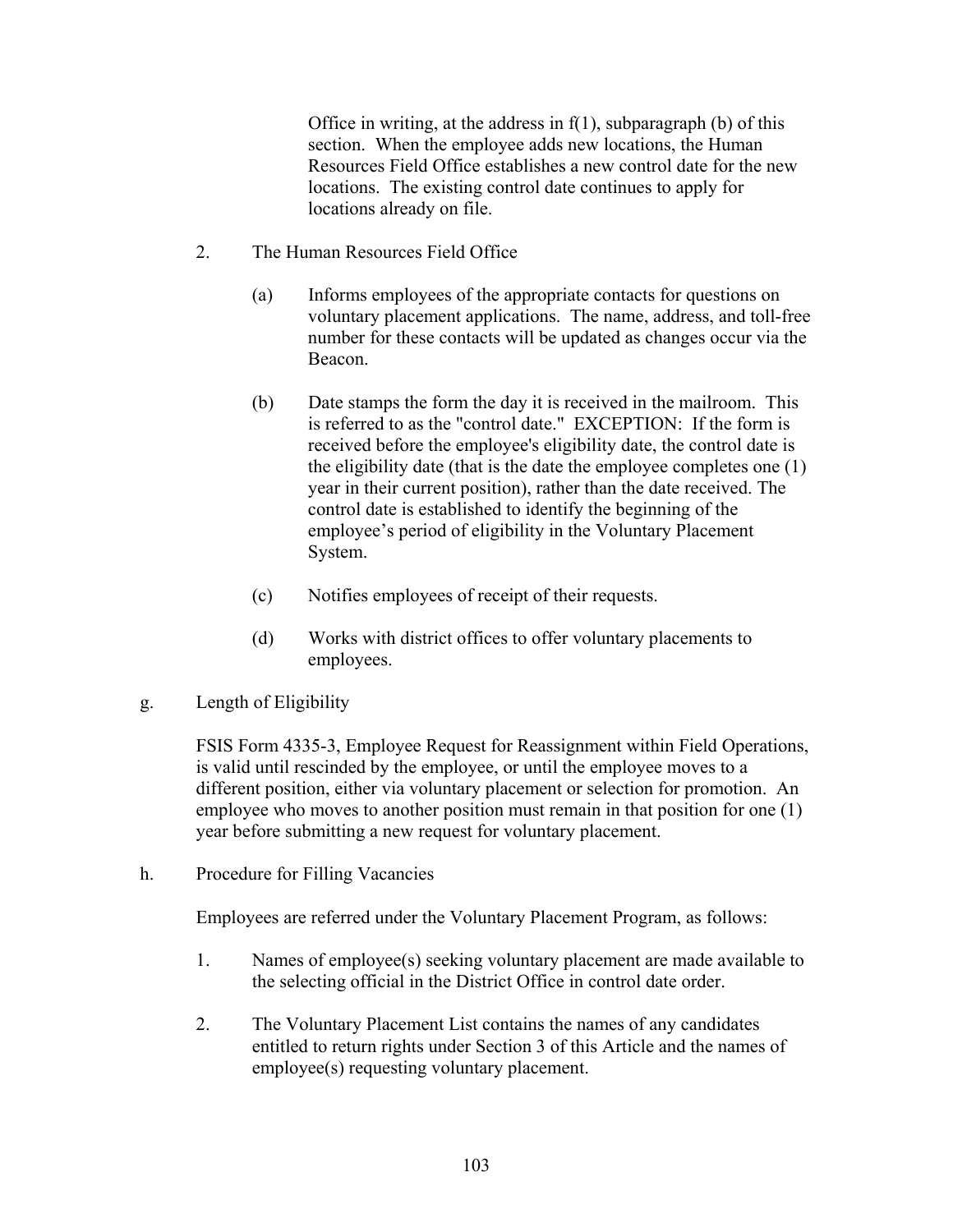3. When a Voluntary Placement List is issued with a promotion certificate at multiple grade levels (EXAMPLE: GS-8/9), individuals eligible for noncompetitive placement at the highest grade level are referred. Individuals must be eligible for noncompetitive consideration at the full performance level to be referred. However, when candidates are being considered at multiple grade levels, noncompetitive candidates need not meet qualification requirements for the full performance level, provided they are qualified for a grade level for which a certificate is issued, and they are eligible for noncompetitive consideration at the full performance level.

(EXAMPLE: A GS-7 food inspector who previously held a GS-9 position in another occupation may qualify for a GS-8 inspection position but may not possess qualifying experience at the GS-9 level. In this case, the employee is referred on a Voluntary Placement List at a GS-8 with the GS-9 eligibles).

- 4. Employees exercising their return rights receive priority over other candidates on the Voluntary Placement List.
- 5. When district offices elect to fill a position via the voluntary placement list, the selecting official will select on a first come first serve basis. If another individual on the list is selected the specific reasons will be provided in writing to the appropriate Council President.
- 6. If no selection is made from the voluntary placement list, the selecting official shall request a merit promotion certificate, or use other appropriate staffing sources.
- 7. HRFO will issue a promotion certificate and provide the selecting official with an updated voluntary placement list for further consideration.
- 8. If the selecting official does not use the merit promotion certificate, the selecting official may select from the voluntary placement list.
- 9. Employees offered voluntary placement have three (3) workdays to accept or decline the offer.
- 10. In some situations, using the Voluntary Placement System may result in a continuing cycle of vacancies. To expedite hiring, the District Manager may need to restrict consideration of candidates available through the Voluntary Placement System to fill subsequent vacancies.
- 11. Employees must report to the new duty station within thirty (30) days, unless delayed by mutual agreement between the gaining and losing districts.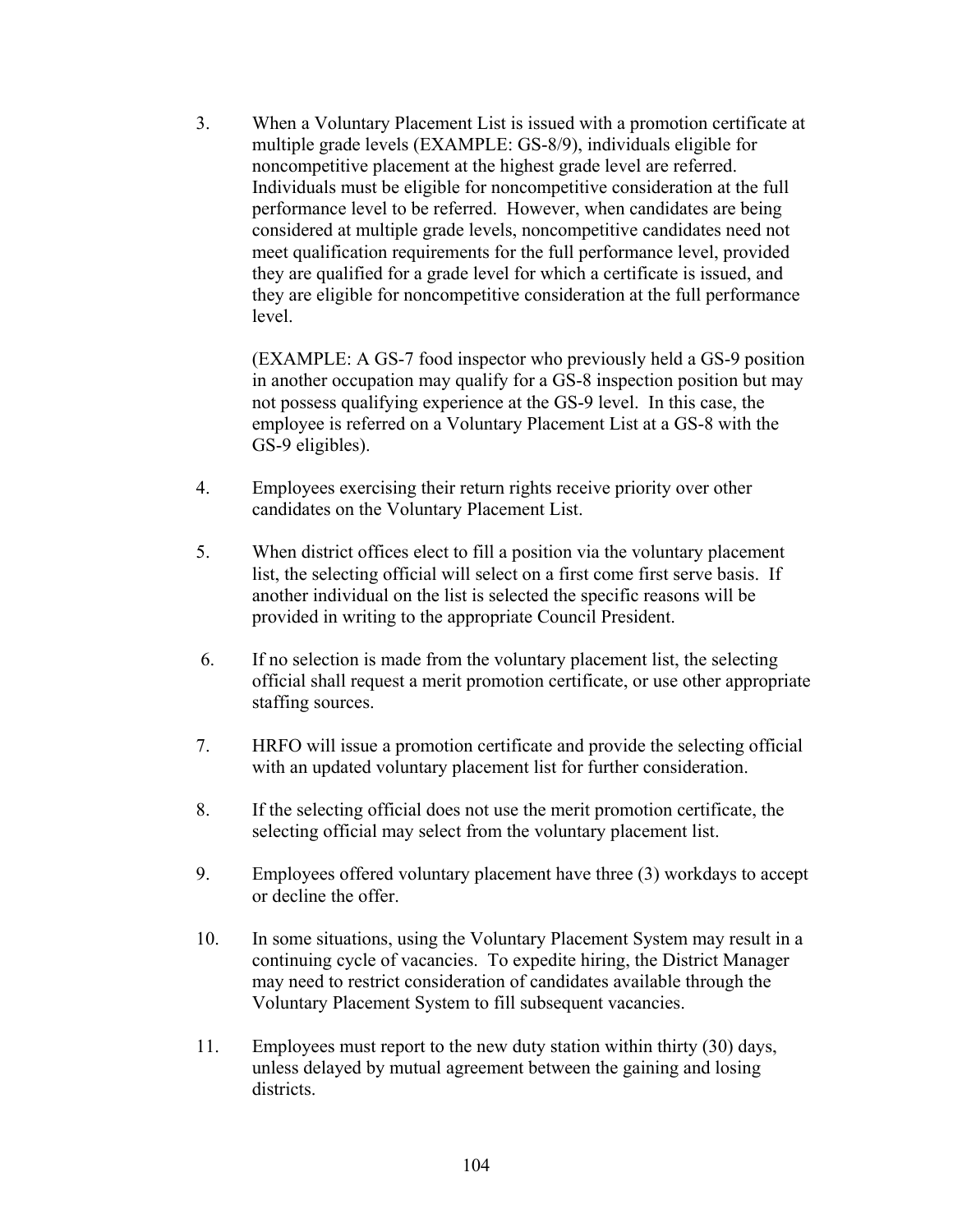- 12. Once an employee is selected for voluntary placement, HRFO cancels any and all requests for voluntary placement that are on file to other locations.
- i. Return Rights

Employees who wish to exercise their return rights as specified in Section 3, below, of this Agreement, must submit a request for transfer based on return rights within sixty (60) days of the involuntary reassignment. When an offer is made, the employee is obligated to respond within three (3) working days from the date of the offer. Failure to respond within the timeframe will indicate a declination of rights. Failure to renew a current request before the expiration date results in a permanent loss of return rights.

j. Hardship Requests

Consideration for voluntary placement is granted in situations when there is an unanticipated severe personal hardship. However, a number of employees typically request voluntary placement to other locations to alleviate or minimize personal difficulties in their lives. These personal difficulties vary in nature and degree of severity. While the Agency is concerned with the welfare of its employees, management cannot become involved in personal issues resulting from choices made freely and willingly by employees or applicants for Agency inspection positions; nor can they make judgments that one (1) individual's needs are more severe than another's. Consequently, it is expected that situations warranting hardship consideration will be rare. No consideration will be given to employees requesting hardship reassignments during their first year of full-time employment. Such requests shall be returned to employees without action. Employees and applicants should consider all personal circumstances before accepting a position in the location offered.

- 1. Employees requesting hardship consideration for voluntary placement must submit to HRFO at the address in Paragraph f, 1(b) of this section.
	- (a) FSIS Form 4335-3, Request for Voluntary Reassignment Within Field Operations.
	- (b) A memorandum describing their circumstances in detail, including actions taken to mitigate the hardship.
	- (c) Any supporting documentation.
- 2. Hardship consideration is not granted for:
	- (a) Situations where the hardship was created by the employee's acceptance of the position in the current location. (EXAMPLES: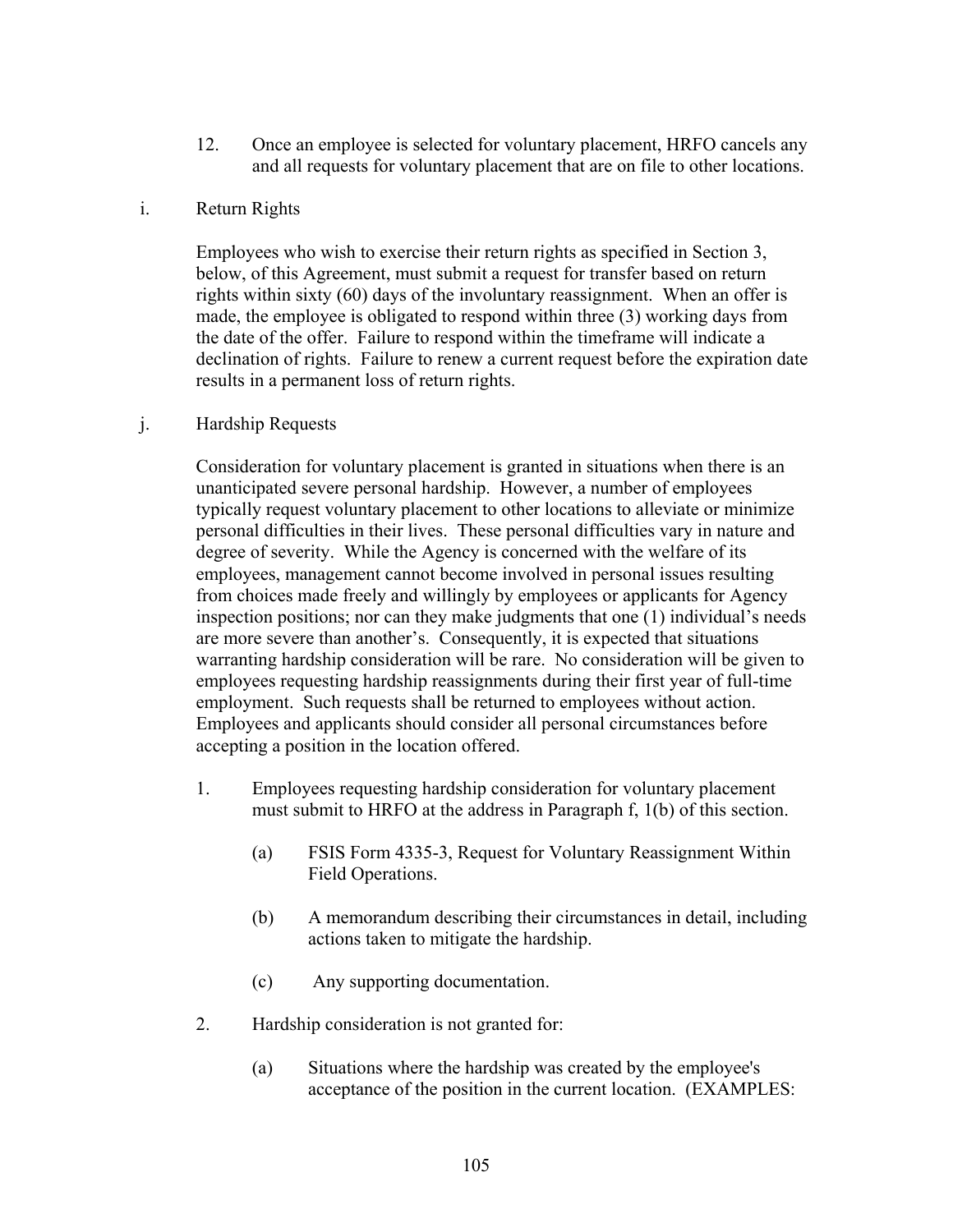Maintaining two residences, long-distance commuting, or lack of employment opportunity for spouse.)

- (b) Circumstances that could have been reasonably foreseen. (EXAMPLES: Spouse or family is unable or unwilling to relocate or family members with pre-existing medical conditions need medical care.)
- (c) Situations where the employee knowingly and willingly took action resulting in a hardship. (EXAMPLES: Assistance needed by a spouse in rearing children, need to care for elderly relatives, or marriage or engagement to someone in another location.)
- 3. The District Manager shall decide, with recommendations from the HRFO, whether to grant a voluntary placement based on hardship.

# **Section 3. Reassignment of Inspectors in Work Reduction Situations**

In the event a staff reduction becomes necessary, the Agency shall make a concerted effort to reassign employees to vacant positions to avoid a reduction-in-force. In those situations where a reduction-in-force becomes necessary, procedures in Article 26, Reduction in Force and Transfer of Function, will govern. Staff reductions generally result from work reduction situations where there is a change in operations at plants where field inspectors are assigned. The following procedures apply when there are no vacancies within the commuting area to offer impacted employees.

a. Area of Competition

The area of competition (competitive area) in work reduction situations includes all plants within a 35-mile radius of the plant where the work reduction occurs (measured from plant-to-plant).

- b. Work Reduction Process
	- 1. The District Office notifies the HRFO when work reduction procedures are to be implemented, including the impacted duty station, number and type of positions impacted and positions available to be offered to individuals impacted in the work reduction.
	- 2. The HRFO tentatively identifies locations to be included in the competitive area and forwards this information to the District Office for confirmation.
	- 3. When duty stations included are confirmed, the HRFO prepares retention registers in accordance with regulations governing retention registers for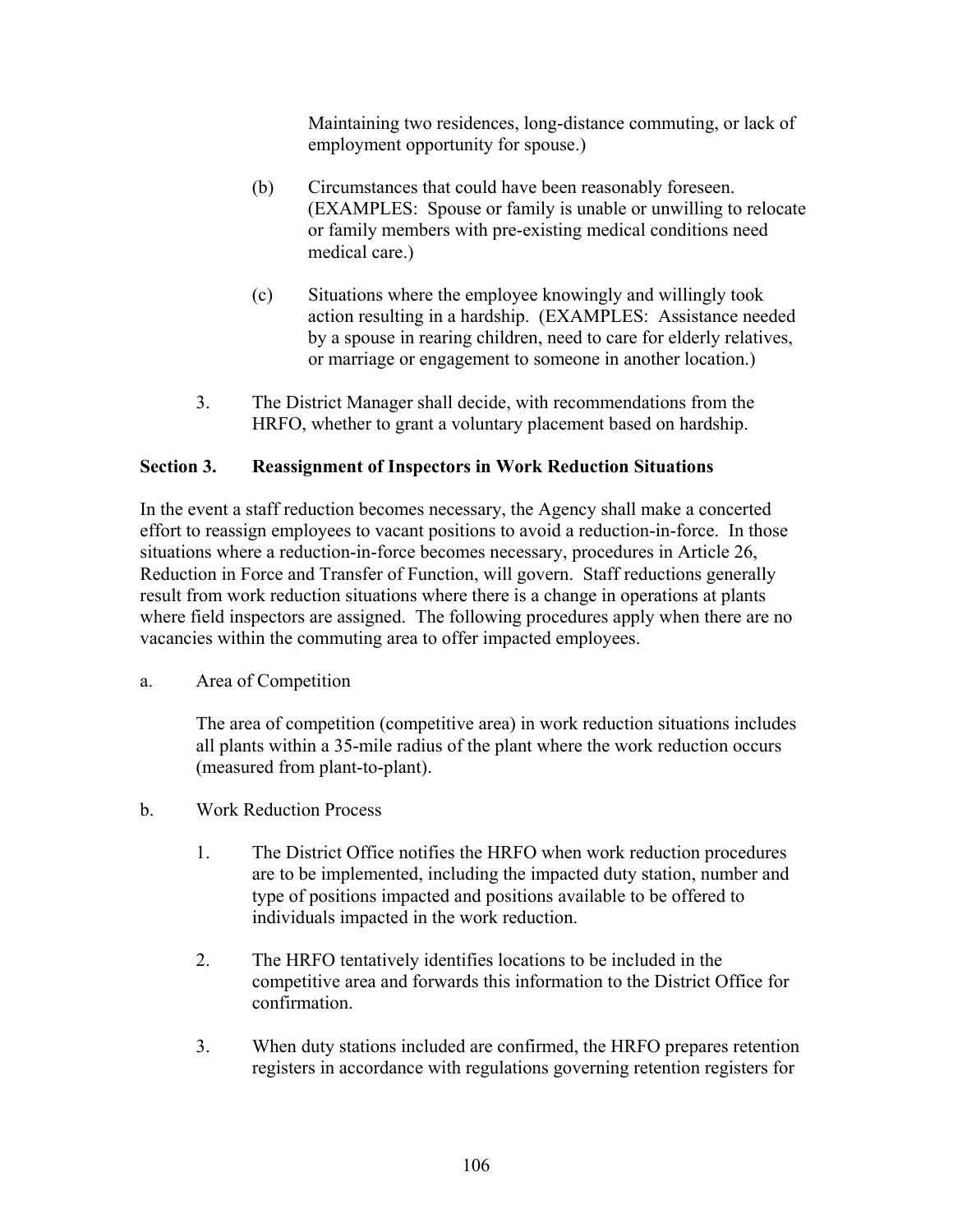reduction-in-force purposes. Retention standing is used to determine which employees are offered reassignment outside of the commuting area.

- 4. Employees subject to reassignment under work reduction procedures may elect to fill a priority vacant position in the commuting area at a lower grade level, in accordance with their standing on the retention register, and subject to the availability of vacant positions.
- c. Return Rights

An employee who has been involuntarily reassigned as a result of a work reduction shall be given the first opportunity to return to his/her original position or a similar position at the employee's expense, if such position is reestablished in the commuting area from which he/she was reassigned. At the time of the work reduction employees shall be provided with instructions for applying for return rights. A request for return rights must be submitted within sixty (60) days of the effective date of the reassignment. Entitlement to return rights remains in effect provided the employee maintains an active request on file (updated annually), and does not turn down an offer of the same or a similar position in the commuting area from which he/she was reassigned.

An employee must respond to an offer of return rights within three (3) working days from the date of the offer. Failure to do so shall indicate a declination of return rights.

d. When vacancies exist within the commuting area, the District Office reassigns employees impacted in a work reduction.

## **Section 4. Redeployment**

A redeployment of resources occurs when the Agency determines that there is a need to move inspectors to locations with critical staffing shortages. The Agency shall determine when redeployment of resources is required to meet critical staffing needs. Redeployment shall occur as follows:

- a. The Agency shall identify locations where inspectors are available for redeployment, as well as critical vacancies that need to be filled by redeployment.
- b. Retention registers shall be established as described in Section 3 of this Article, Reassignment of Inspectors in Work Reduction Situations, and employees from the competitive area identified as having employees available for redeployment shall be offered reassignment to a position outside the commuting area based on retention standing.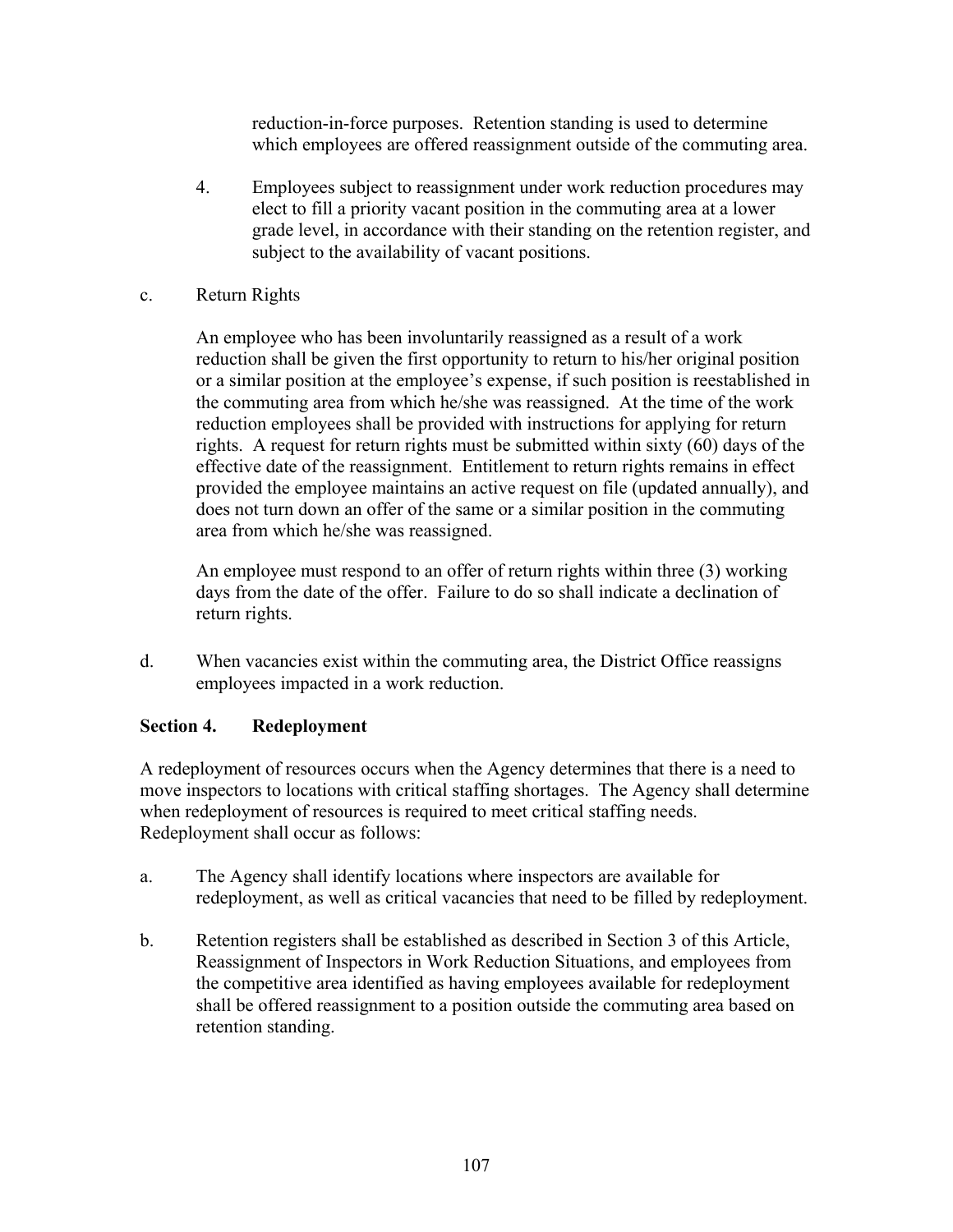# **FITNESS FOR DUTY**

### **Section 1. Scope**

The Agency may direct an employee to undergo a fitness for duty examination only under those conditions authorized by this Article.

# **Section 2. Prerequisite Conditions**

The Agency will rely on performance and conduct to determine whether a fitness-forduty examination is required. When there are reasonable grounds to believe that a health problem may be affecting safe and efficient performance, the employee shall be given an opportunity to provide medical evidence documenting the health problem affecting their performance or conduct, and an opportunity to voluntarily initiate an application for disability retirement on their own behalf. However, fitness for duty is separate from disability retirement, and an employee is not necessarily eligible for disability retirement if he/she is separated from employment for reasons covered under this Article.

## **Section 3. Medical Determination**

- a. When the Agency orders or offers a medical examination under the provisions of the prevailing regulations, it shall inform the employee in writing of its reasons for ordering or offering the examination and the consequences of failure to cooperate.
- b. The Agency will offer the employee an opportunity to submit medical documentation from his or her personal physician or practitioner, and must review and consider all such documentation. If the employee is in the process of securing documentation from his or her personal physician or practitioner, the employee will be afforded a reasonable time to make an appointment with that physician.
- c. If the Agency determines documentation establishes the employee is medically fit to remain in the position as provided in 5 C.F.R. Part 339, then the employee will not be referred for further evaluation.
- d. In the event the employee does not choose to be examined by a personal physician or practitioner, then the Agency shall designate the examining physician.
- e. The Agency shall provide the examining physician and the employee with a copy of any approved medical evaluation protocol, applicable standards and requirements of the position, and a detailed position description of the duties of the position including critical elements, physical demands, and environmental factors.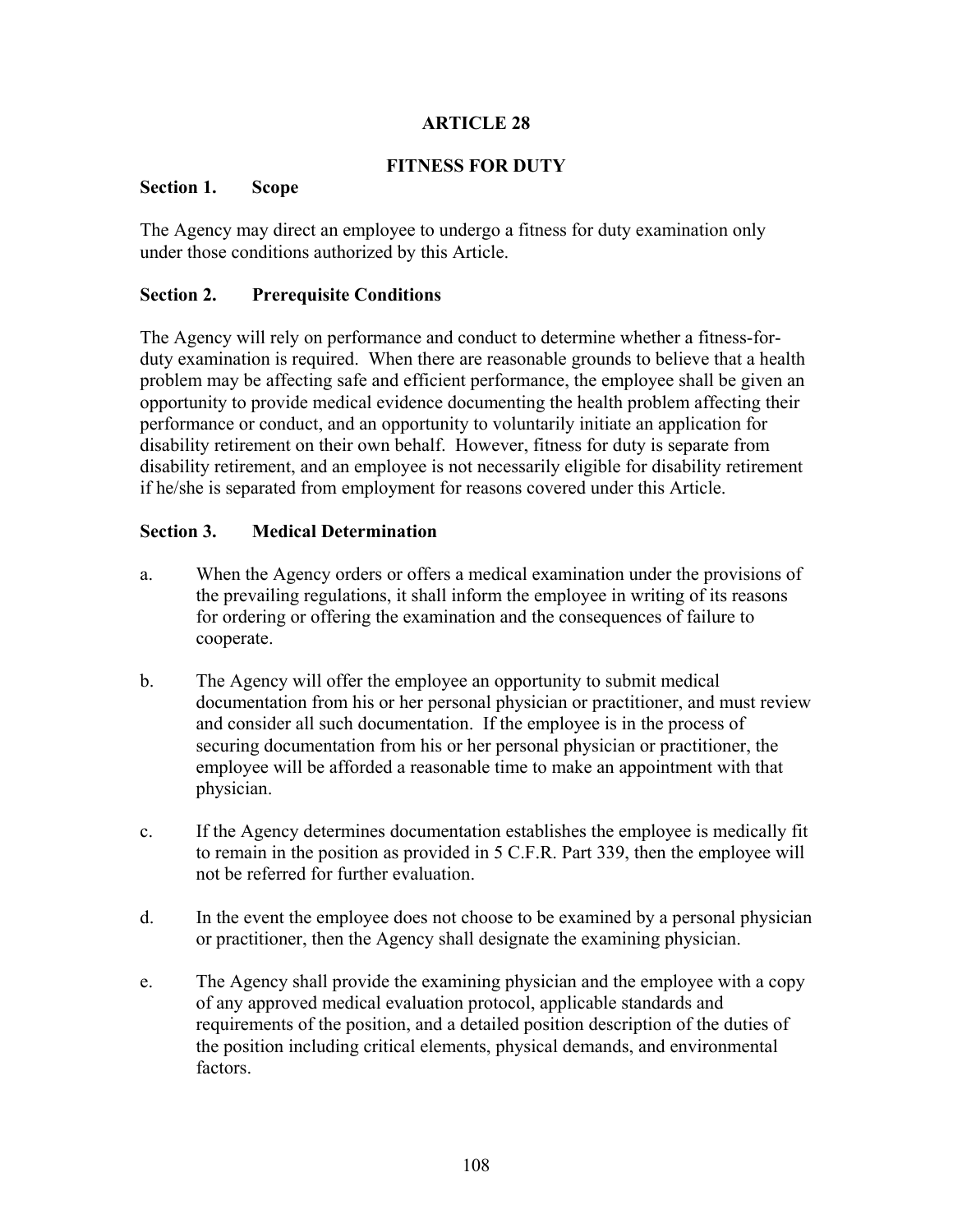- f. If medical standards are established, they must be justified on the basis that the duties of the position are arduous or hazardous, or require a certain level of health status or fitness because the nature of the position involves a high degree of responsibility toward the public. The rationale for establishing the standard must be documented. Standards must be established by written directive and uniformly applied, directly related to the actual requirements of the position, and consistent with OPM instructions published in 5 C.F.R. Part 339.
- g. A medical standard or physical requirement must be waived when there is sufficient evidence that an employee, with or without reasonable accommodation, can perform the essential duties of the position without endangering the health and safety of the individual or others.
- h. A candidate may not be disqualified for any position solely on the basis of medical history. For positions with medical standards or physical requirements, or positions subject to medical evaluation programs, a history of a particular medical problem may result in medical disqualification only if the condition at issue is itself disqualifying, recurrence cannot medically be ruled out, and the duties of the position are such that a recurrence would pose a reasonable probability of substantial harm.
- i. The Agency may order a psychiatric examination (including a psychological assessment) only when: 1) the results of a current general medical examination which the Agency has authority to order indicates no physical explanation for behavior or actions which may affect the safe and efficient performance of the individual or others; or 2) a psychiatric examination is specifically called for in a position having medical standards or subject to a medical evaluation program established under 5 C.F.R. Part 339. A psychiatric examination or psychological assessment must be conducted in accordance with accepted professional standards, by a licensed practitioner or physician authorized to conduct such examination, and may only be used to make legitimate inquiry into a person's mental fitness to successfully perform the duties of his or her position without undue hazard to the individual or others.
- j. The Agency may require an employee receiving workers' compensation benefits or assigned to other duties (e.g., through the Work Hardening program) as a result of an on-the-job injury to report for medical evaluation when the Agency has identified an assignment or position (including the employee's regular position) which it reasonably believes the employee can perform.
- k. All medical examinations ordered or offered pursuant to this Section shall be at no cost to the employee and performed on duty time at no charge to leave.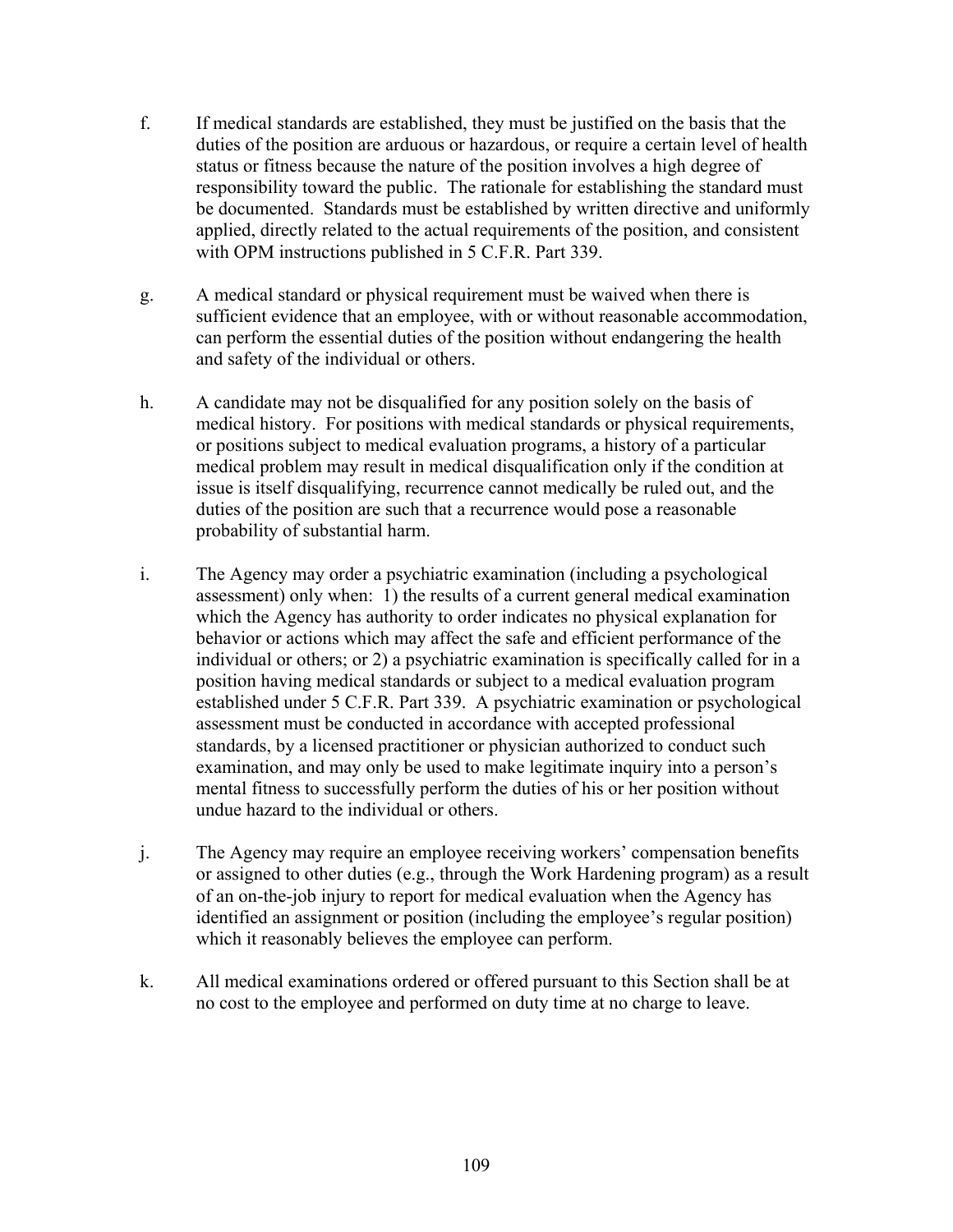# **Section 4. Procedures**

In seeking a fitness-for-duty examination, which may or may not lead to a disability application, the following rules and procedures shall apply.

- a. In all discussions with any management official, the employee shall be entitled to Union representation. Prior to any discussion, the employee shall be notified of this right, given an opportunity to contact and discuss the matter with their Union representative, and permitted the right of representation in such discussion.
- b. When the results of the medical examination reveal that the employee:
	- 1. Cannot satisfactorily perform useful and efficient service in their regularly assigned job;
	- 2. Retains the capacity to do other work at the same grade or pay level within the work location or the same commuting area; and
	- 3. Otherwise meets the minimum qualifications for an available position that the Agency seeks to fill; the Agency shall ordinarily offer the employee(s) a reassignment to a position at the same grade or pay level in the same commuting area.

#### **Section 5. Counseling**

- a. When the Agency determines that the medical evidence reveals:
	- 1. The employee is totally disabled for service in their current position, and
	- 2. Reasonable accommodation for another position cannot be made, the Agency shall so advise the employee and provide appropriate counseling, including seeking other Federal employment in the area.
- b. When a disabled employee meets existing disability retirement requirements, the Agency shall counsel the employee concerning disability retirement and explain the procedure for voluntarily applying for disability retirement. In the event that an employee is unable to file on his/her own behalf, the Agency may initiate, with notice to the employee, an application for the employee in accordance with applicable laws and regulations.
- c. The Agency shall provide the employee proper notice, in accordance with applicable regulations, and shall permit the employee thirty (30) days in which to respond in writing. A copy of the applicable regulations will be provided to the employee.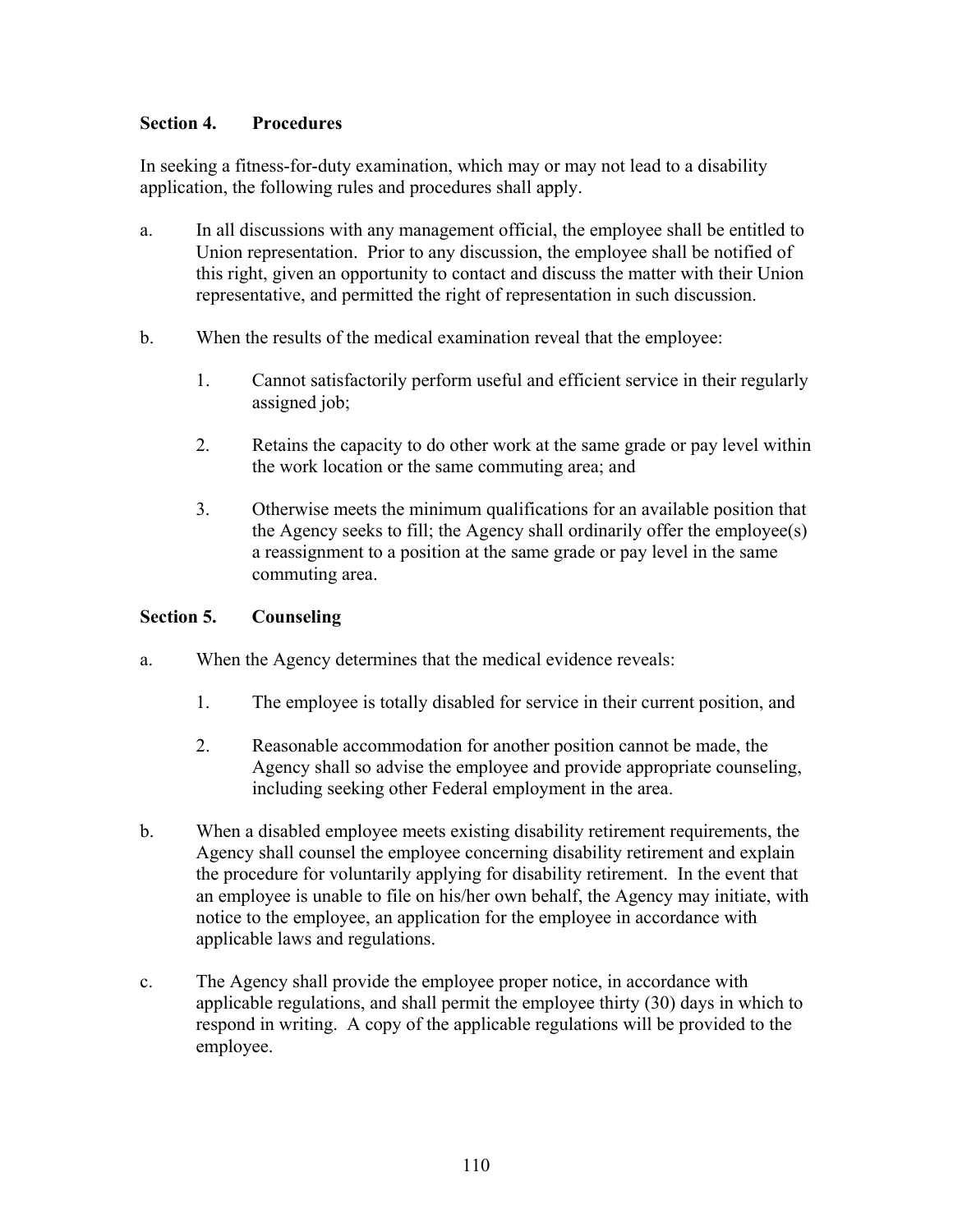d. If the medical evidence and performance records establish that the employee retains the capacity to perform satisfactorily in a vacant lower grade position which the Agency seeks to fill within the employee's commuting area, the employee will be informed of their option to request such a demotion.

# **Section 6. Confidentiality of Records**

All records pertaining to the employee's examination and any subsequent personal information included with an application for disability retirement are confidential and may be disclosed only to those with an administrative need to know or specifically authorized by the employee.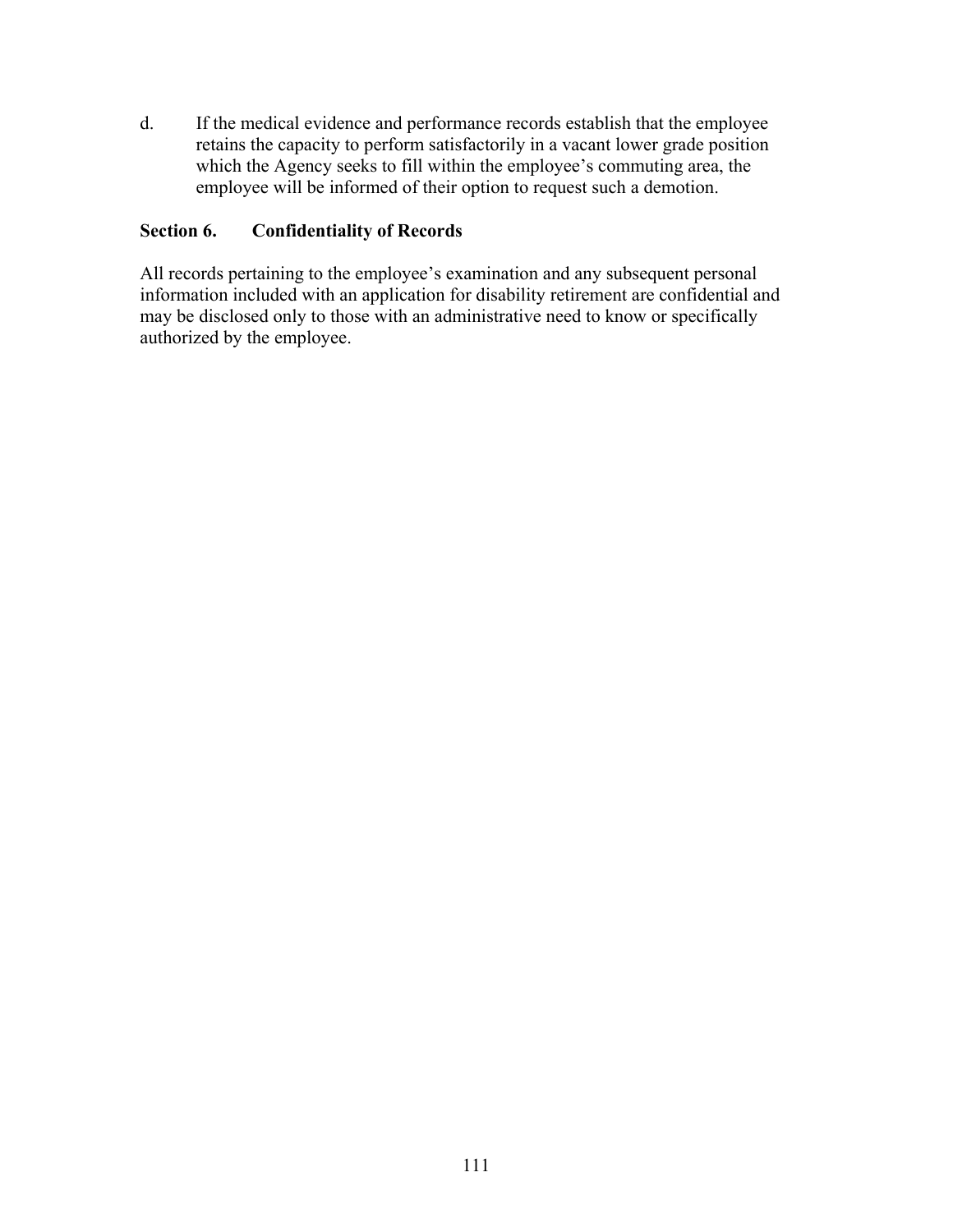# **CONFLICT OF INTEREST**

### **Section 1. Policy**

In accordance with Title 5 CFR 2635.101, each employee has a responsibility to the United States Government and its citizens to place loyalty to the Constitution, laws and ethical principles above private gain. To ensure that every citizen can have complete confidence in the integrity of the Federal government, each employee shall respect and adhere to the principles of ethical conduct set forth in applicable laws, regulations, and executive orders. The Agency will continue to ensure that all employees are trained on conflict of interest matters for which employees are to be knowledgeable and accountable, in conjunction with providing a copy of the Standards of Ethical Conduct for Employees of the Executive Branch. FSIS as a regulatory Agency is governed by supplemental laws and regulations, and as such, employees are held to a higher ethical standard than other employees of the Executive Branch.

The Agency will ensure that ethics requirements are included in the annual performance review as part of the employee and supervisory discussion pertaining to USDA and Agency regulations on employee responsibilities and conduct.

# **Section 2. Conflict of Interest**

A conflict of interest can be defined as a situation in which an employee's official duties are in direct contrast to their own personal gain where a reasonable person with all of the facts may question the integrity of their involvement.

In accordance with the Standards of Ethical Conduct for Employees of the Executive Branch, employees who find themselves in an actual conflict, a potential conflict, or in a situation that could give the appearance of a conflict of interest shall immediately make known to their supervisor the nature of the situation. Employees shall endeavor to avoid any actions creating the appearance that they are violating the law or the ethical standards. In accordance with Title 5 C.F.R. 2635.102 (b) (14), whether particular circumstances create an appearance that the law or applicable standards have been violated shall be determined from the perspective of a reasonable person with knowledge of the relevant facts. The employee shall state any suggestions as to how the situation may be remedied.

Employees who fail to make such situations known within fifteen (15) days may be subject to disciplinary and/or adverse action. In addition, employees who knowingly engage in conflict of interest situations are subject to disciplinary and/or adverse action. Employees shall disclose fraud, waste, abuse, and corruption to appropriate authorities.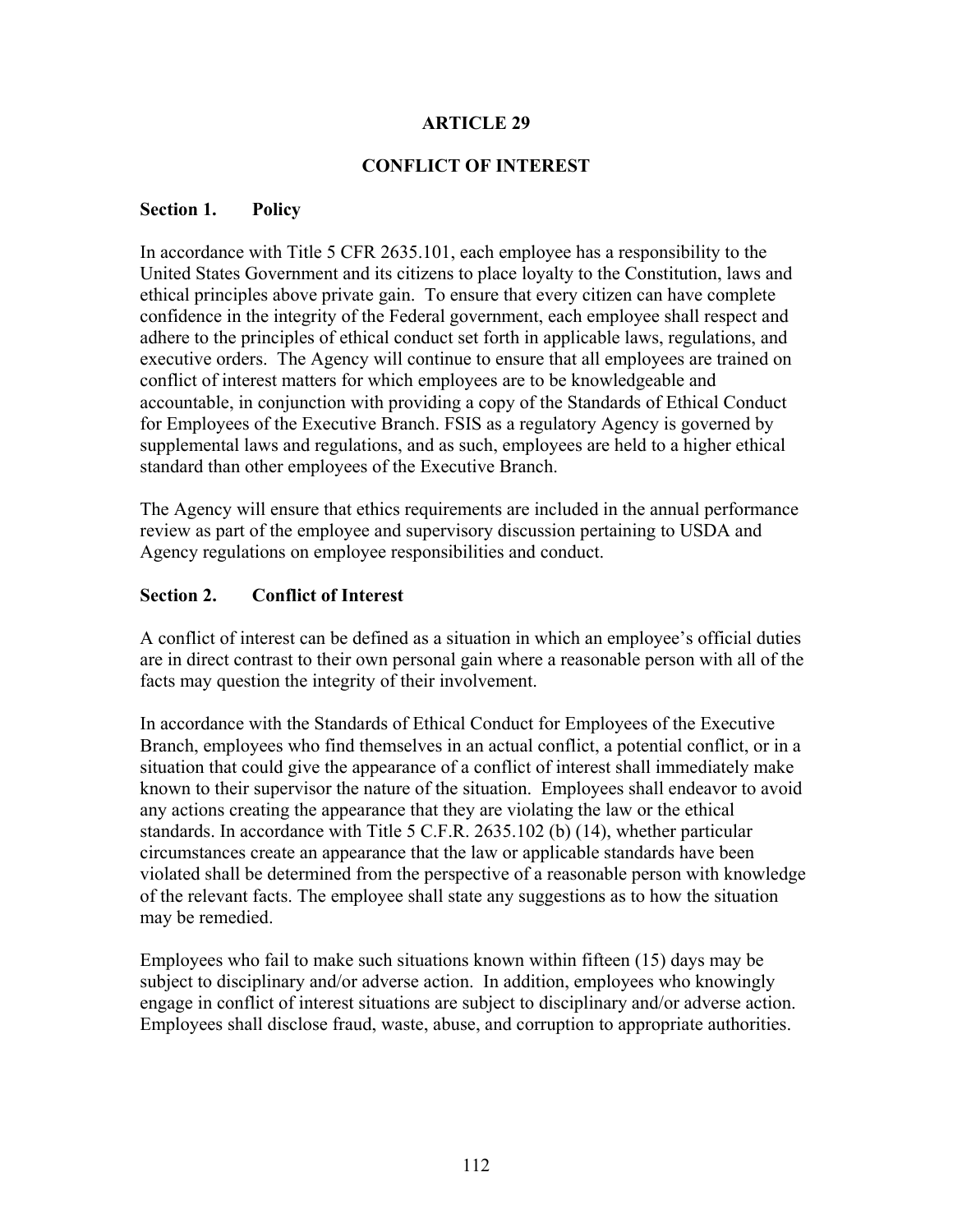# **Section 3. Employment of Relatives**

Employees shall not be assigned to an establishment where a member of his/her immediate family (father, mother, spouse, child, brother, sister) is employed by the establishment without an exception approved by the Agency. Employees shall not be assigned to an establishment where extended family members (father-in-law, mother-inlaw, son-in-law, daughter-in-law, brother-in-law, sister-in-law, stepfather, stepmother, stepson, stepdaughter, stepbrother, stepsister, half-brother, half-sister, aunt, uncle, niece, nephew, grandparents, grandchildren), who are residents of the employee's household are employed by the establishment without an exception approved by the Agency.

Employees shall not be assigned to an establishment where extended family members, are employed in a supervisory, managerial, or policymaking capacity of the establishment, without an exception approved by the Agency.

Employees shall not be assigned to an establishment where they have product inspected or graded or their immediate family has product inspected or graded without an exception approved by the Agency.

An establishment can be defined as a single or complex managed plant and does not encompass the entire corporation.

Employees with regulatory oversight responsibilities must file FSIS Form 4735-2:

- a. At the commencement of their employment or change in assignment, such as a lateral reassignment or promotion.
- b. At any time when an employee has personal knowledge that an immediate or extended family member accepts employment at an establishment where they perform regulatory duties.
- c. When they are applying for vacant positions at an establishment where an immediate or extended family member is employed.

# **Section 4. Personal Relationships**

Personal Relationship is defined as dating, living with, engagement, or financial (examples: child support, alimony, palimony, or general household finances).

In addition a personal relationship may also be defined as having a financial responsibility such as child support, alimony, palimony, or general household finances.

Exceptions to the policy are determined on a case by case basis due to the nature of society as it relates to blended families. These decisions are made by the Agency prior to employment and/or assignment.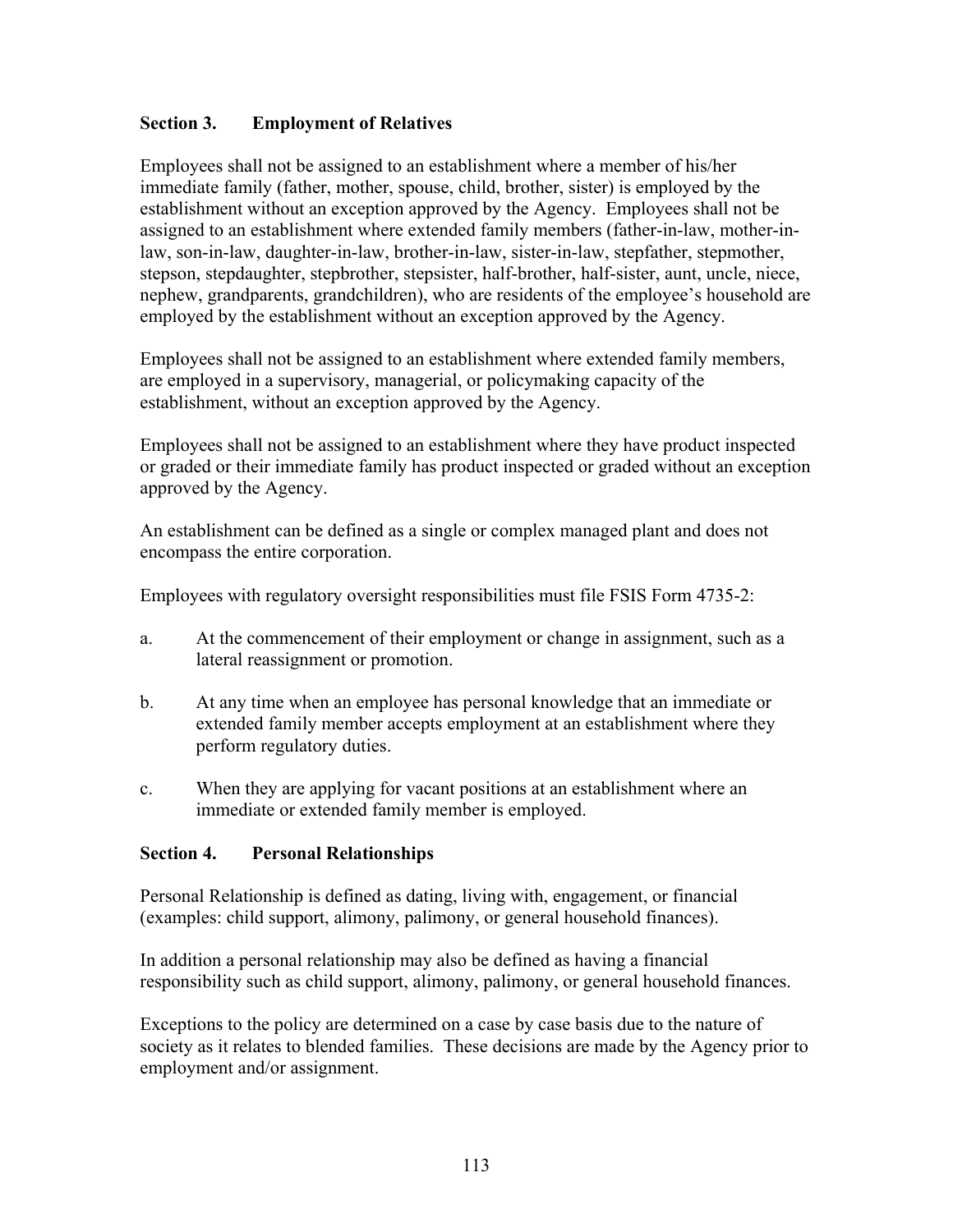# **Section 5. Outside Employment**

An employee shall not engage in outside employment or other outside activity that conflicts with his/her official duties. An activity conflicts with an employee's official duties: if it is prohibited by Statute or by an Agency supplemental regulation; or, if under the standards set forth in government-wide regulations, it would require the employee's disqualification from matters so central or critical to the performance of the duties of the position, that performance of those duties would be materially impaired.

Employees must obtain prior approval for all outside employment or activities whether paid or unpaid. Exceptions:

- a. Memberships or volunteer work with charitable, religious, social, fraternal, recreational, public service, civic, or similar non-business and nonprofit organizations.
- b. Simple membership in professional organizations. NOTE: If an employee holds an official position within the organization or has decision-making authority with respect to the organization, the employee must obtain prior approval from the Agency.
- c. Performance of duties in the Armed Forces, Reserve, or National Guard.
- d. Acting as an officer of a labor organization pursuant to Title VII of the Civil Service Reform Act of 1978.

Requests must be made through supervisory channels to the approving official on FSIS Form 4735-3, Request For Approval Of Outside Employment or Activity, prior to the beginning of the employment or activity. Employees are prohibited from engaging in outside employment or activities that conflict with their official duties or give the appearance of a conflict of interest. Requests for employment with any regulated corporation are determined on a case by case basis.

Employees may be required to recertify on a periodic basis. If required to do so, he/she will be notified in writing by the Agency.

# **Section 6. Reports of Misconduct**

Employees who have reason to believe that misconduct has been committed shall report it promptly to their supervisor. If the circumstances of the case are such that the employee feels his/her report should not be routed through his/her supervisor, it shall be reported to the next appropriate level of supervision. Employees are covered by the Whistleblower Protection Act (WPA). Nothing herein shall affect the right of employees to petition Congress or other officials.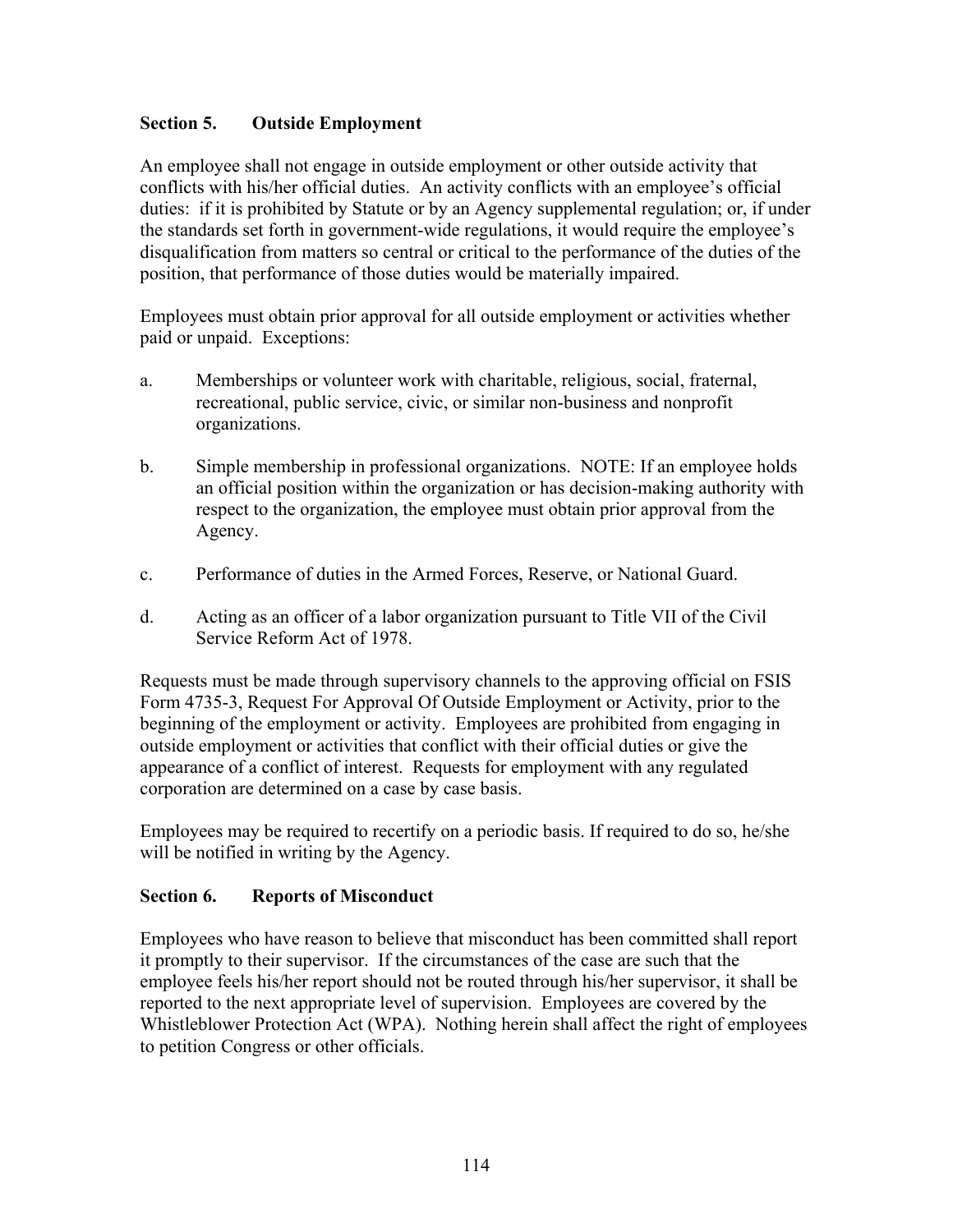# **Section 7. Ethics Official**

Employees will be notified of the identity and phone number of the Agency's Designated Ethics Official. Employees who have questions about the application of ethics requirements or any particular situations should seek advice from the Agency Ethics Official. Disciplinary action for violating such requirements or any supplemental Agency regulations will not be taken against an employee who has engaged in conduct in good faith reliance upon the advice of an Agency Ethics Official, provided that the employee, in seeking such advice, has made full disclosure of all relevant circumstances.

# **Section 8. Bribery or Attempted Bribery**

Any employee who is offered a bribe has the responsibility for immediately reporting the facts of the case to the Office of the Inspector General (OIG) by the most expeditious means available.

The employee shall not disclose the information reported**,** or that it was reported**,** without the prior approval of OIG or the Federal Bureau of Investigation (FBI). The Agency shall maintain a listing of appropriate OIG reporting points which shall be readily available to employees in field locations.

If an employee has reasonable cause to believe that he/she is the personal subject of a bribery investigation, he/she has the right to contact a representative of his/her choice.

# **Section 9. Farm/Ranch**

Any outside employment or financial interest in land used for commercial production of any commodities inspected, graded, regulated, or otherwise controlled by FSIS must be reported through supervisory channels for appropriate conflict of interest review and approval.

# **Section 10. Applicability of Employment Restrictions**

Employment restrictions will apply when there is an appearance of a conflict of interest or a conflict of interest between one's off-duty activities and performance of inspection duties.

# **Section 11. Purchase of Product/Equipment**

Employees may purchase products, personally or through another individual, from a plant or establishment regulated, inspected, or otherwise controlled by the Agency only if the establishment operates a public retail operation where the employee and the general public can both purchase the product at the same price. However, the employee cannot be distinguishable through clothing, insignia, or other apparel as an Agency employee. This also includes establishments other than the employee's assigned duty station.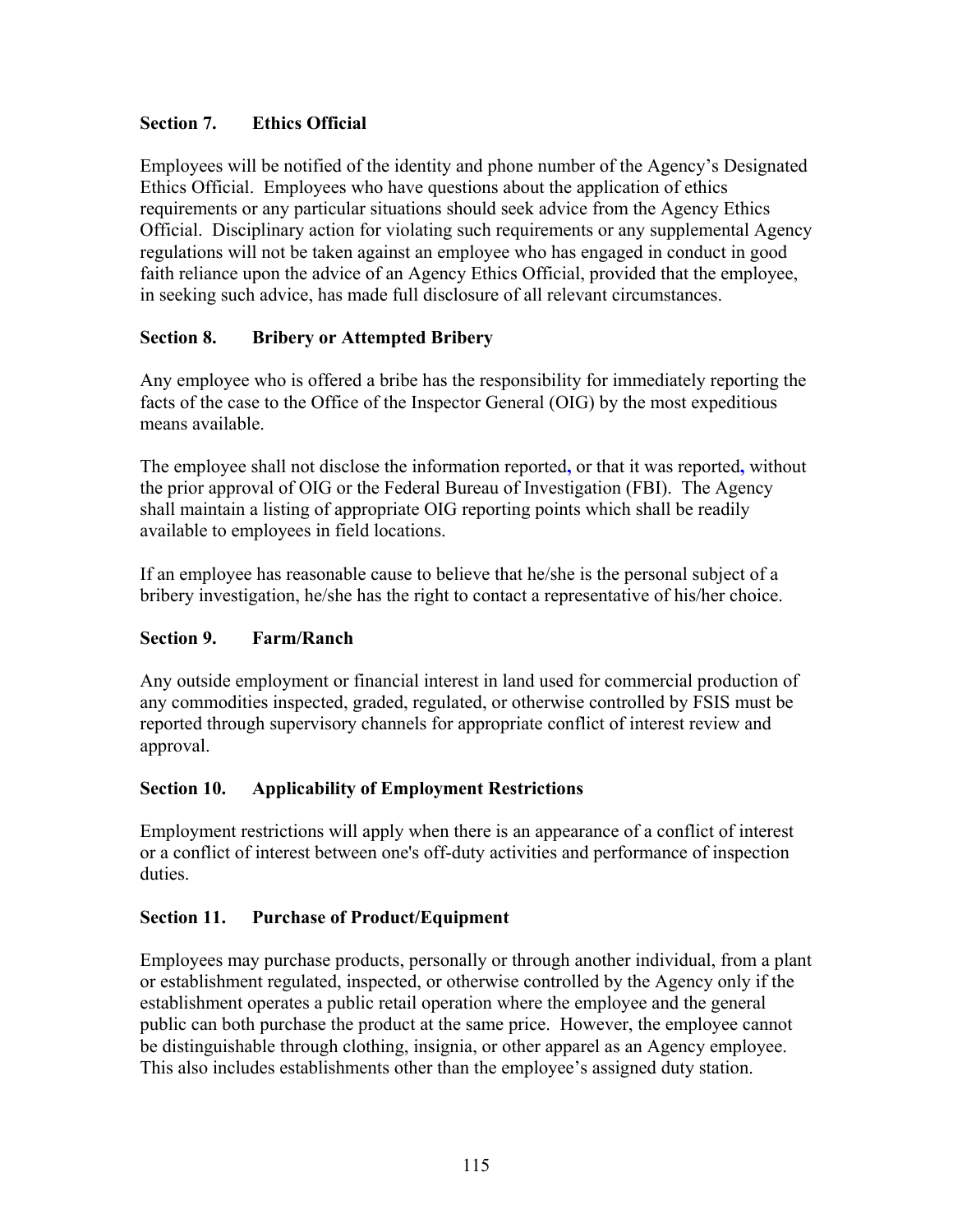Employees may purchase equipment necessary for the performance of their official duties directly from the establishment only if the equipment is purchased at fair market value.

# **Section 12. Political Activity**

Employees will not be subject to additional limitations on political activity beyond those provided by law.

# **Section 13. Member of Family Conduct**

Although Agency employees will not be held responsible for the conduct of their adult family members, they will be held responsible to acknowledge and report all situations in which any adult family member's employment, duties, or financial interests may create or give the appearance of a conflict of interest in relation to the employee's employment and/or assignment.

# **Section 14. Previous Employment Restrictions**

Employees who previously worked for a regulated corporation for any amount of time during the year prior to becoming an Agency employee, may not be assigned in any capacity to establishments under their previous employer's corporate umbrella for a period of one year upon commencement of their employment without an exception approved by the Agency.

This one-year prohibition pertains to new hires and permanent employees applying for a reassignment or promotion. On a case-by-case basis, the Agency may determine that it is in the best interest of the Agency to assign an employee to a different plant (other than the one where the employee worked) owned by the same former employer, as long as there is a different management team. Factors to be considered in making this determination will include:

- a. The nature of the employee's duties with the former employer;
- b. The nature of the personal relationship between the employee and the former employer;
- c. The adverse financial effect that resolution of the matter would have upon the employee involved;
- d. The degree to which the employee is permitted to exercise his/her discretion in making decisions affecting the former employer;
- e. The difficulty involved to reassign another employee instead; and
- f. Adjustments that could be made to reduce or eliminate questioning of the employee's impartiality.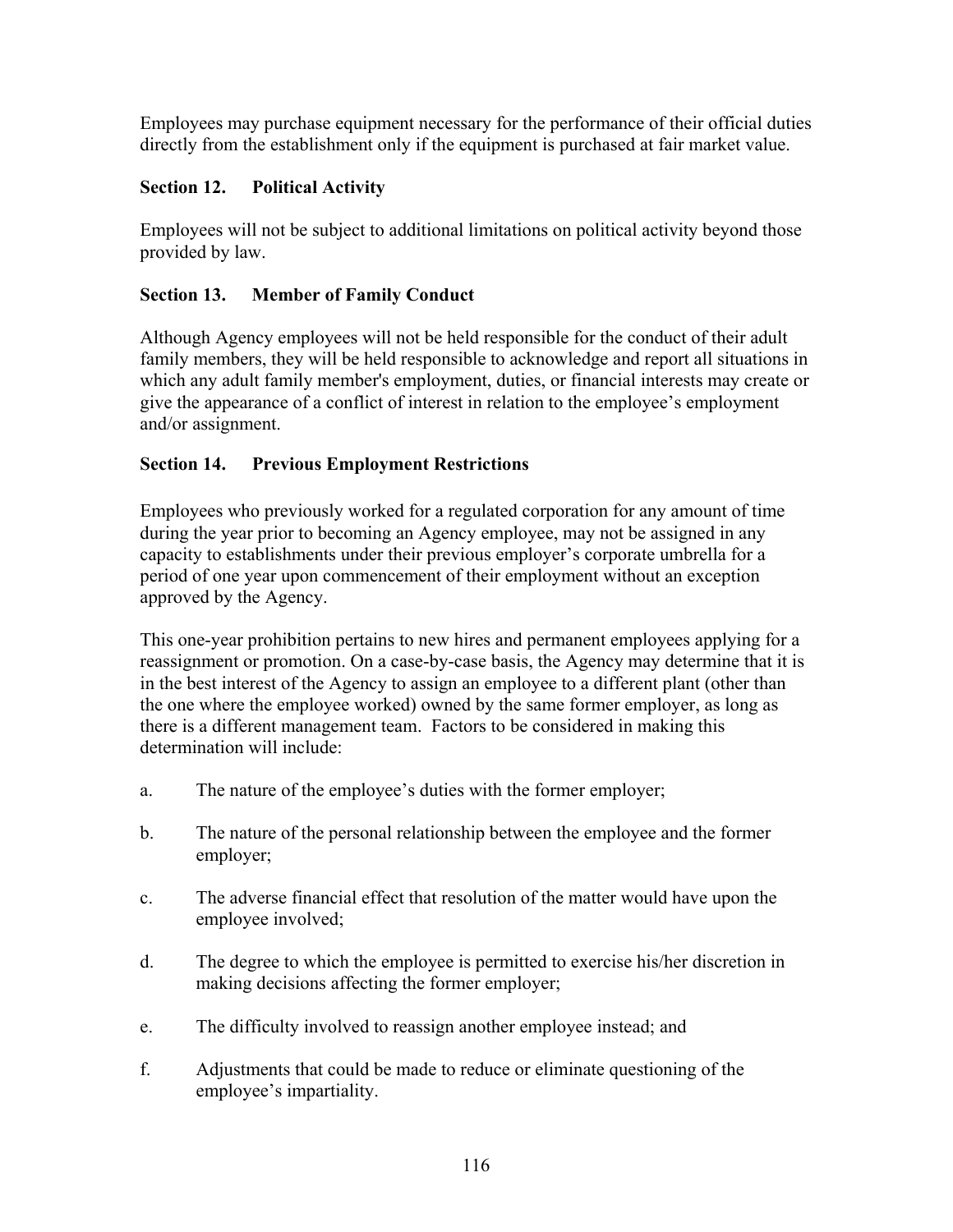Employees may not be temporarily or permanently assigned to an establishment owned or affiliated with a company or corporation from which they are receiving an annuity or pension without an exception from the Agency.

# **Section 15. Gifts**

All employees authorized to perform duties under the Federal Meat Inspection Act (FMIA) are prohibited from receiving anything of value given with the intent to influence their performance of official duties. Specifically, employees may not accept gifts or engage in business and financial dealings (example: buying from, selling to, or trading with) with regulated establishments or their employees. All things of value are considered given with the intent to influence except:

- a. Exchanging social gifts in family or personal relationships when the relationship rather than the business is the motivating factor (examples: employee and parents, spouse, employee's children or close personal friends).
- b. Accepting loans from banks or other financial institutions on customary terms to finance proper and usual employee activity (examples: automobile and home mortgage loans).
- c. Accepting unsolicited advertising or promotional material of low value (examples: pens, pencils, note pads, calendars, and other things of nominal value). Accepting gifts such as meat products, alcoholic beverages, boxes of candy, wallets, jewelry and cufflinks are strictly prohibited.
- d. Exchanging occasional customary social courtesy that is free of embarrassing or improper implications and has low value (examples: a soft drink or cup of coffee).
- e. Accepting food and refreshments of nominal value on infrequent occasions when the interest of the Government is served by the participation of Agency employees in industry-sponsored activities at which a luncheon or dinner may be served, and where the discussion of matters of mutual interest to the Government and industry will take place. Only authorized employees may accept participation in non-Agency sponsored meetings and events under this exception.
- f. Products and services offered by establishment employees and advertised to the general public are not considered gifts from outside sources. Employees must pay fair market value and provide information showing that their knowledge of the goods or services was through the advertisement and not from any official affiliation with the regulated industry.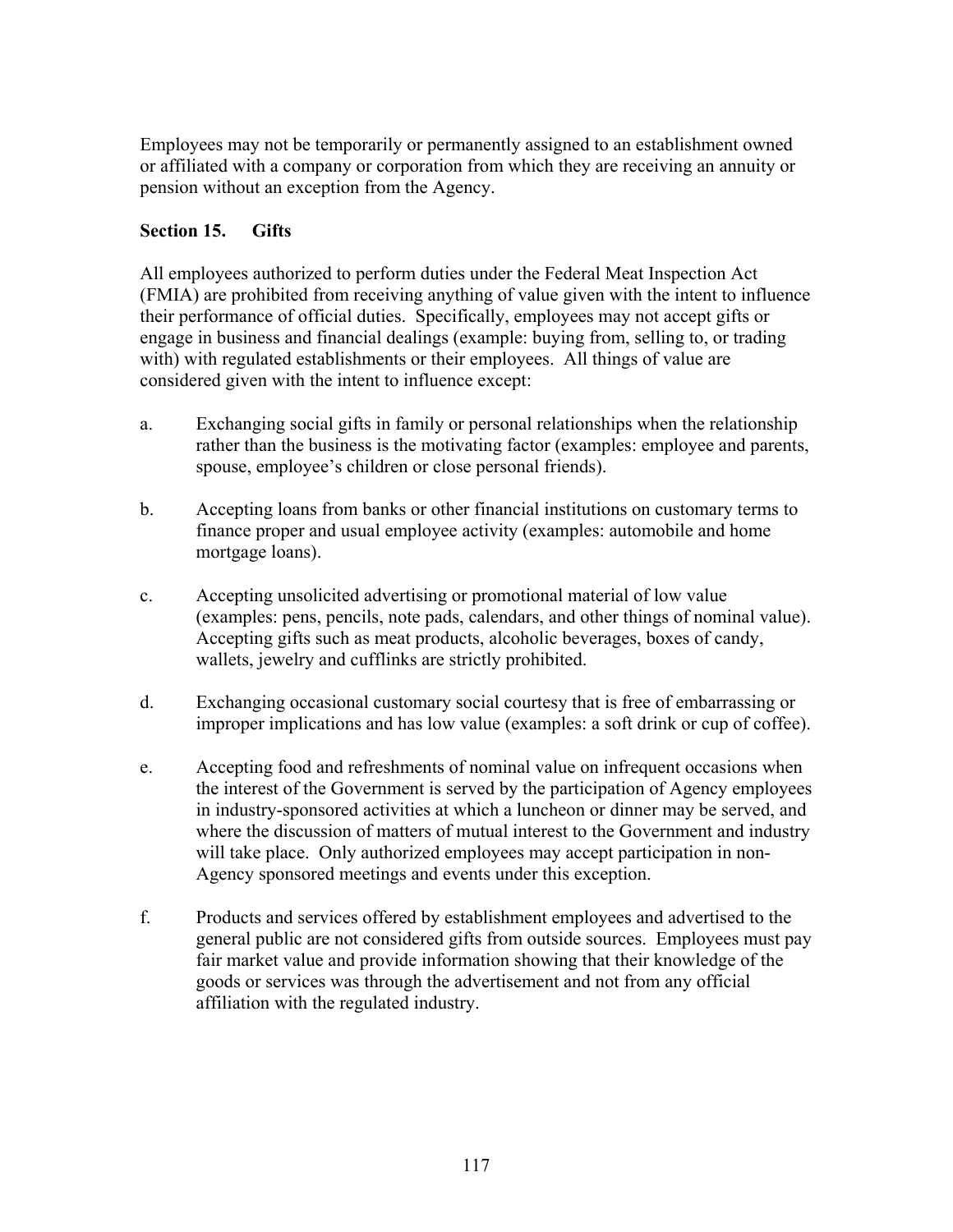### **Section 16. Grievances over Conflict of Interest Determinations**

Grievances over Agency actions under this Article shall be filed in accordance with Section 7 of Article 33, Grievance Procedure.

### **Section 17. Transportation during Hazardous Weather/Emergency Situations**

Employees will not be held in a conflict of interest situation where Agency officials give prior approval for arrangements for transporting employees to and from the worksite in company-owned vehicles during hazardous or unusually severe weather. The Agency official will promptly confirm in writing, such approvals. Employees are not required to accept such transportation from a company.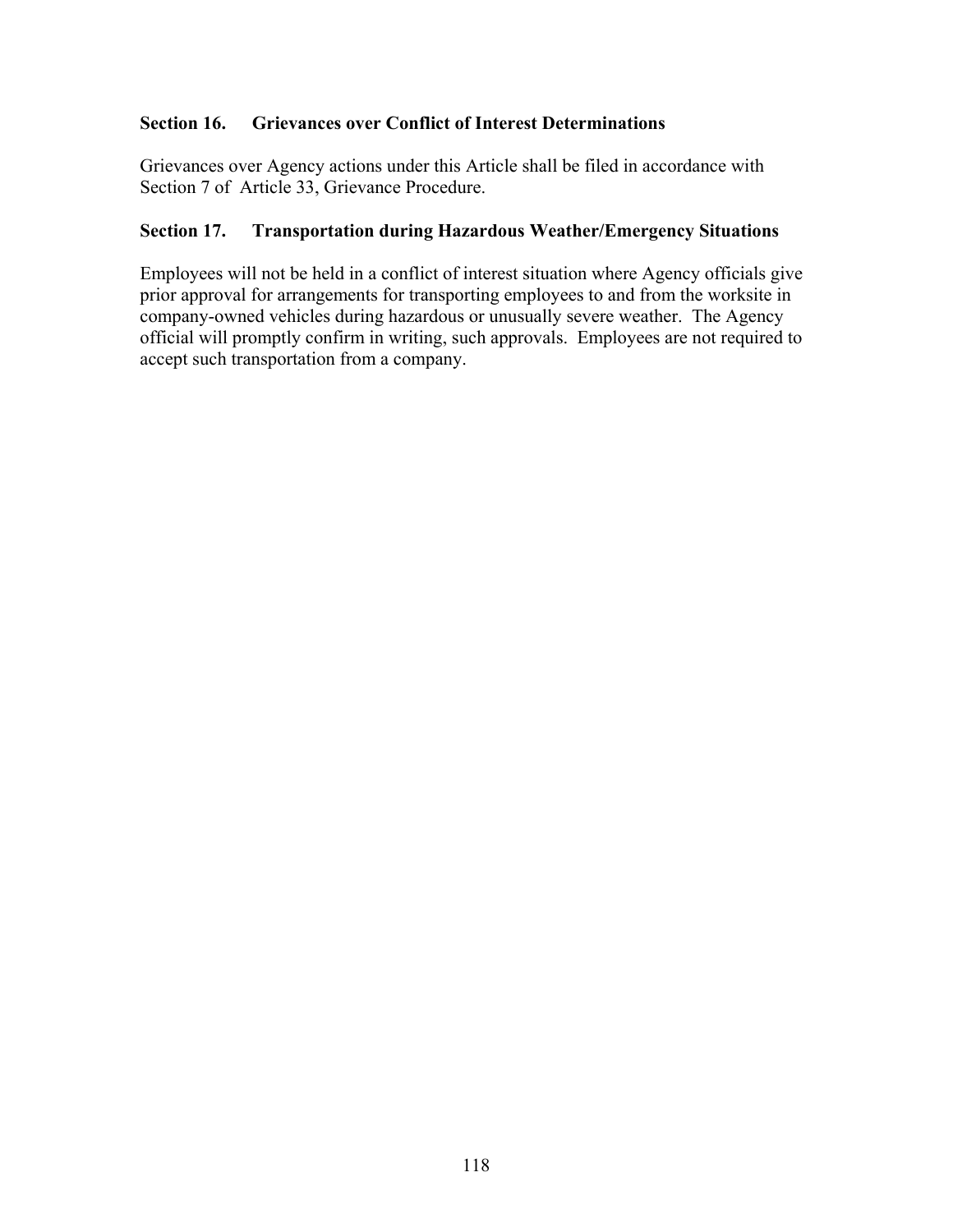### **TRAINING AND CAREER DEVELOPMENT**

#### **Section 1. Policy**

The parties agree that the primary function of training is to assure the optimum use of human resources in attaining organizational needs and, when feasible, to provide career development opportunities to employees. The parties further recognize that development of employee's knowledge, skills, and abilities through effective training and education is an important factor in maintaining efficient operations.

The Agency agrees to comply with all laws, rules, regulations, and FSIS Directive 4338.1 regarding training.

The Agency shall train employees in those appropriate inspection phases of the Program to the maximum extent practicable. A concerted effort will be made to provide specialized technical training through job-related courses for eligible employees.

Pursuant to 5 U.S.C. 7106 (a) (Management Rights), the Agency shall determine employee training and education needed to meet workforce needs. The Agency shall provide training and education subject to the availability of funds and shall determine the methods and means to provide the training. Management is responsible for determining when training will be conducted and the employees to be trained.

The following approaches to employee training and career development will be utilized when determined by the Agency to be in its best interest:

- a. In-service and on-the-job training to improve capabilities to perform their current duties. Such training may include programs, such as computer-based training, some of which may be completed at the work site.
- b. Cross-training and assignments in complimentary positions, whenever feasible.
- c. Enrollment of employees in part-time educational programs at local educational institutions or in correspondence courses and the like.

#### **Section 2. Employee Initiative**

The parties recognize that each employee is responsible for applying reasonable effort, time, and initiative in increasing his/her potential value to the Agency through selfdevelopment, training, and education. Employees are encouraged to take advantage of training and educational opportunities that will enhance skills and qualifications needed to increase efficiency in the performance of their duties and responsibilities and for possible advancement within the Agency.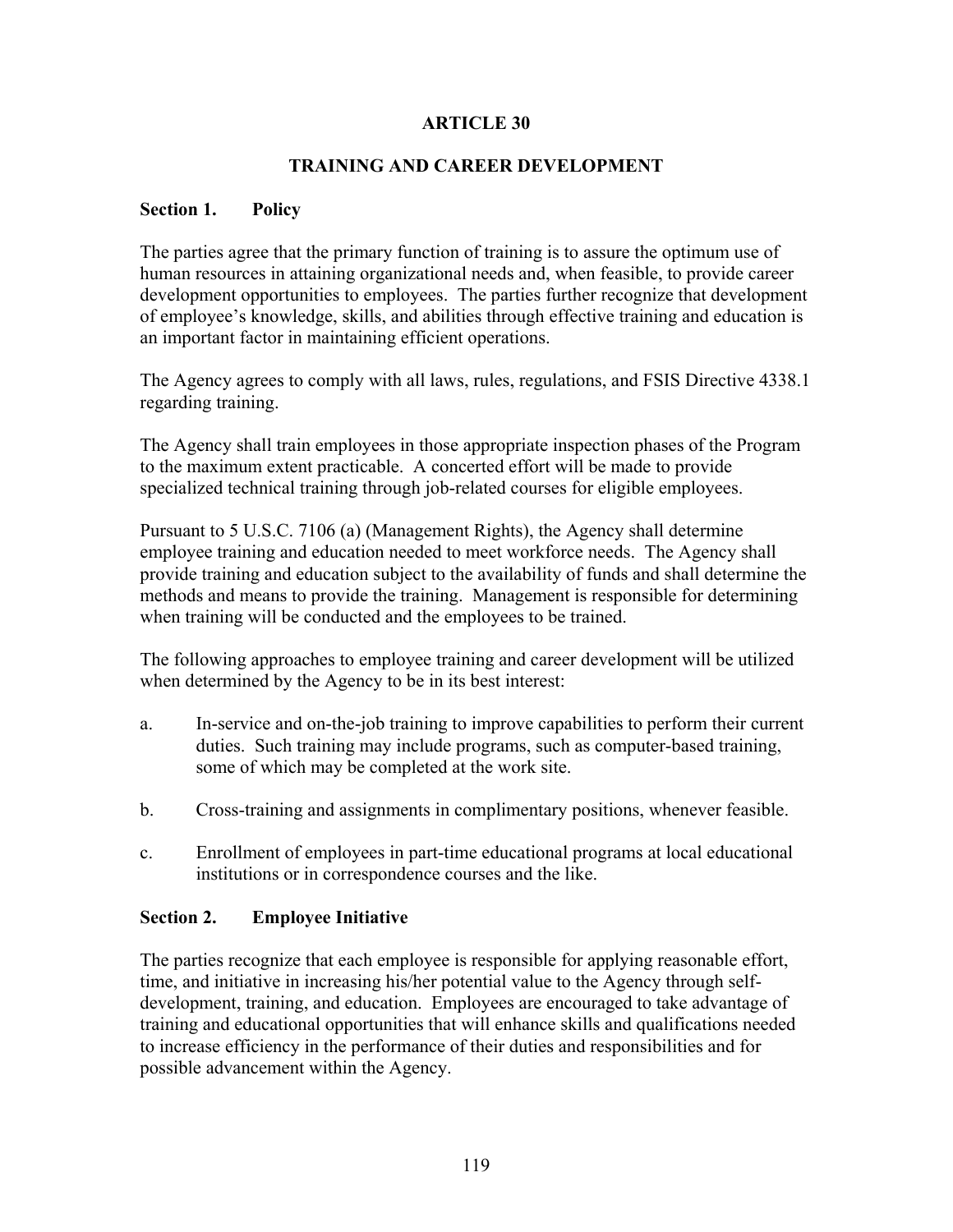Employees will be granted duty time, when appropriate, to participate in approved programs or courses.

# **Section 3. Individual Development Plan**

The parties encourage employees to develop a personal plan for career self-development. FSIS Form 4410-1, Individual Development Plan, will be made available for employees' use to develop this plan. In developing this plan, employees may seek counseling and advice from the immediate supervisor, and shall be given reasonable opportunities to discuss training needs and opportunities with their supervisors. The Agency shall provide employees with information on available training, education, and career development opportunities upon request.

# **Section 4. Announcements**

The Agency agrees to provide all employees with information on training, educational, and career enhancement opportunities. Employees will be advised of the requirements to enter such training programs and will be assisted in applying. Employees applying for a course will be notified prior to the start of the course of their selection or non-selection. Reasons for non-selection will be given to an employee.

# **Section 5. Record of Training**

A record of satisfactorily completed training, if known, will be maintained by the Agency.The employee is responsible for furnishing information on outside training courses that were completed if he/she wants the information included with their file, (college, technical courses, etc.).

When training is documented in the employee's record, employees without access to a government computer will receive written verification of such documentation for non-CFL courses.

# **Section 6. Training Costs**

The Agency will support approved training courses that would be beneficial, as determined by the Agency. However, the amount it will pay for each approved training course will be limited by such factors as the measure of the program benefit and the availability of training funds.

# **Section 7. Reports**

The Agency agrees to advise the Council Chairman (or designee) of the training activities which have taken place within FSIS during the preceding year, upon request. Such information shall enumerate training received by employees by grade level and organizational unit for those employees in the recognized unit only.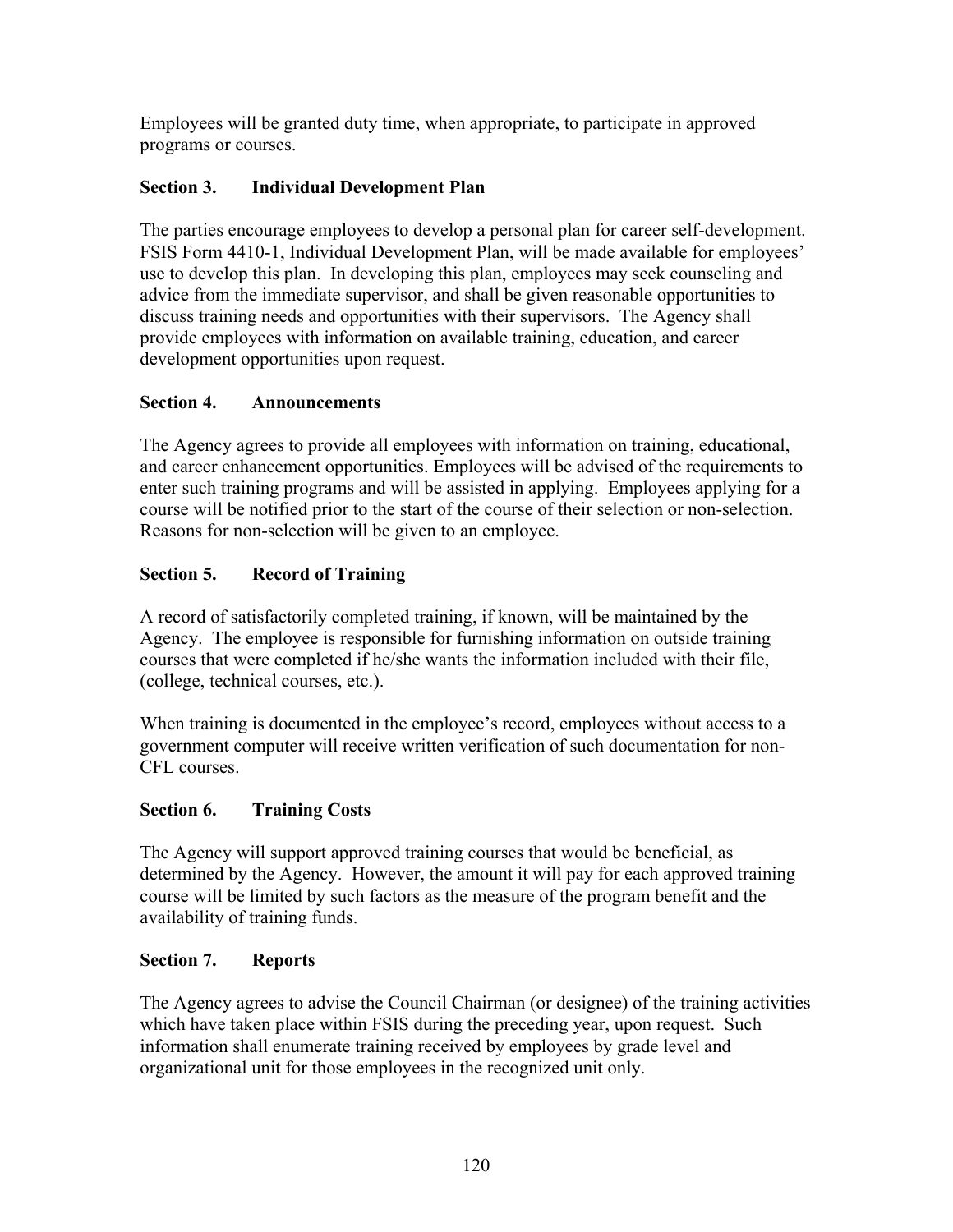# **Section 8. Training as a Condition of Employment**

- a.All employees in covered positions are to begin mandatory training within ninety (90) calendar days of entrance into a covered position. Any delay in beginning training by the employee must be fully documented and for good cause and approved by the appropriate program official.
- b.All covered employees in that assignment shall be provided a copy of the Directive 4338.1 and must meet the validated course/academic standards specified for each training program for continued employment in that assignment. Course validation ensures a passing score is attainable. Covered employees will be provided reasonable time to review the Directive. Arrangements regarding reviewing the Directive will be made through the employee's supervisor or designee. Employees who are attending Training as a Condition of Employment (TCOE) training will continue to contact their immediate supervisor, or designee, regarding leave requests, unless they are provided other contact information.
- c. Employees must sign a Training Agreement that outlines the mutual obligation of the Agency and the trainee. The employee agrees to begin the training program within ninety (90) calendar days and satisfactorily complete the mandatory training within twelve (12) months of the effective date of assignment to the covered position. In accordance with the Directive, where the Agency fails to schedule a non-probationary employee to allow attendance within these timeframes, the timeframe will be extended for a reasonable period of time to allow for scheduling and attendance.

Probationary employees terminated through no fault of their own due to the Agency not scheduling required training will be notified that they may reapply for future vacancies.

- d.Upon request, assistance, as appropriate, will be provided to employees where needed to facilitate successful completion of training, such as coaching, tutoring, or mentoring. During the period of training, employees may request assistance and guidance from the training staff. When possible, such assistance will be provided during the regular duty hours of the student.
- e. Covered employees who have successfully completed required training (i.e., attained a passing grade) in the past and are rehired may be required to retake all or selected components of the training at the discretion of the Agency. Rehires into covered positions that previously attended and successfully completed the required training for the position encumbered may request that the Center For Learning (CFL) or designee consider a waiver for attending the required training a second time.
- f. Test results will be made available to students normally within seven (7) calendar days after completing the class.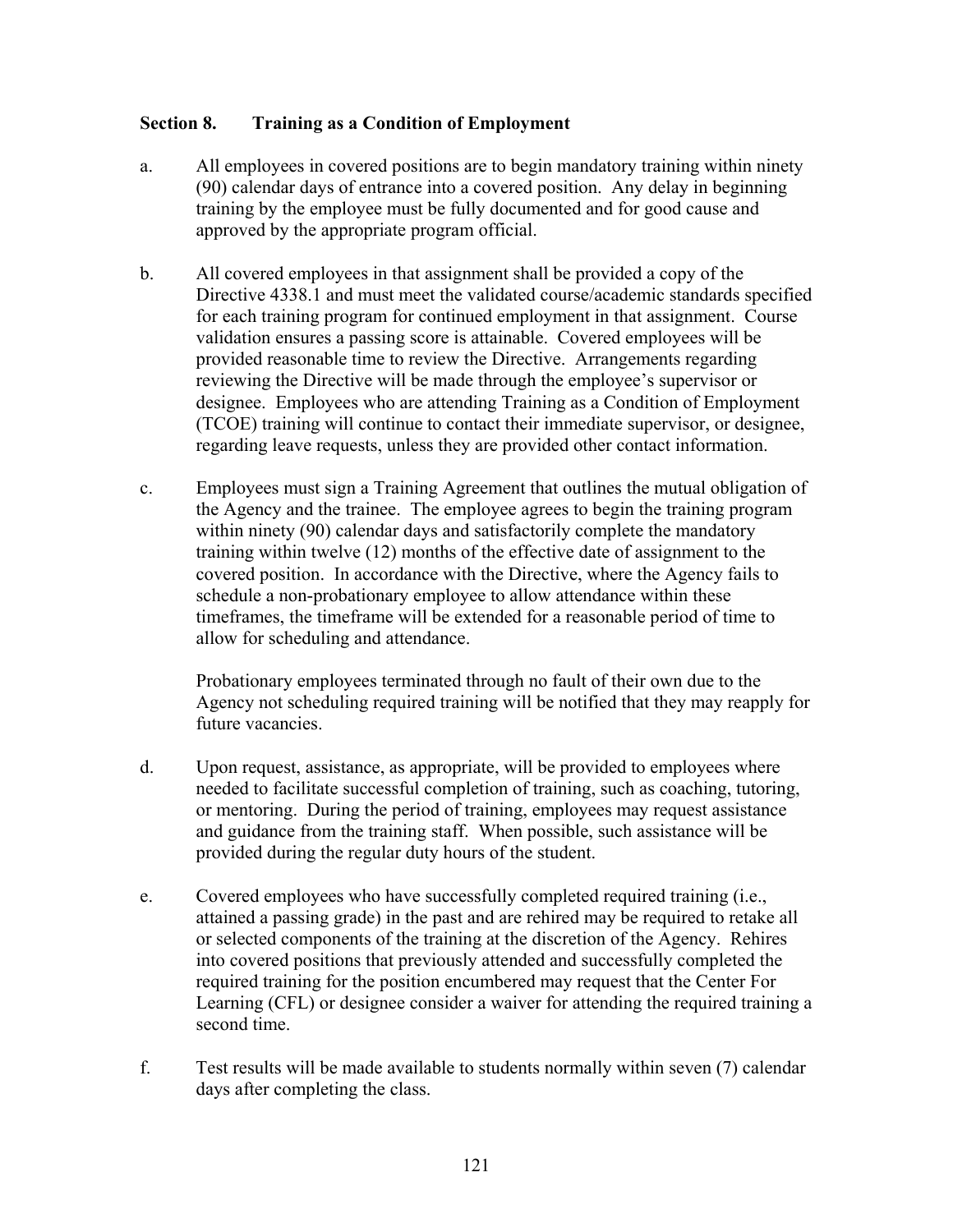- g.An employee who departs from required training for emergency reasons or extenuating circumstances, where approved by the Agency official, will be rescheduled to attend at a later date provided the training can be completed within twelve (12) months from the effective date of assignment to the covered position. The twelve month time limit will be extended for non-probationary employees.
- h. Employees who fail to successfully complete the training for their position by failing to attain a passing grade will be given one (1) opportunity to retest. However, probationary periods for new hires will not be extended for purposes of retesting. Such employees will be notified of their retesting date.
- i.It is the Agency's policy to promote those selected for higher graded positions within a reasonable timeframe, generally within two pay periods from the date the employee accepts the position.
- j.In addition to the successful completion of mandatory training, all employees entering a covered position must:
	- 1. Demonstrate satisfactory job performance.
	- 2. Submit to a required background investigation.
	- 3.Meet other conditions of employment indicated in the vacancy announcement (e.g., travel availability, etc.).

# **Section 9. Training Materials**

The Agency, on an annual basis, will provide a listing of available training DVDs and CDs to all employees.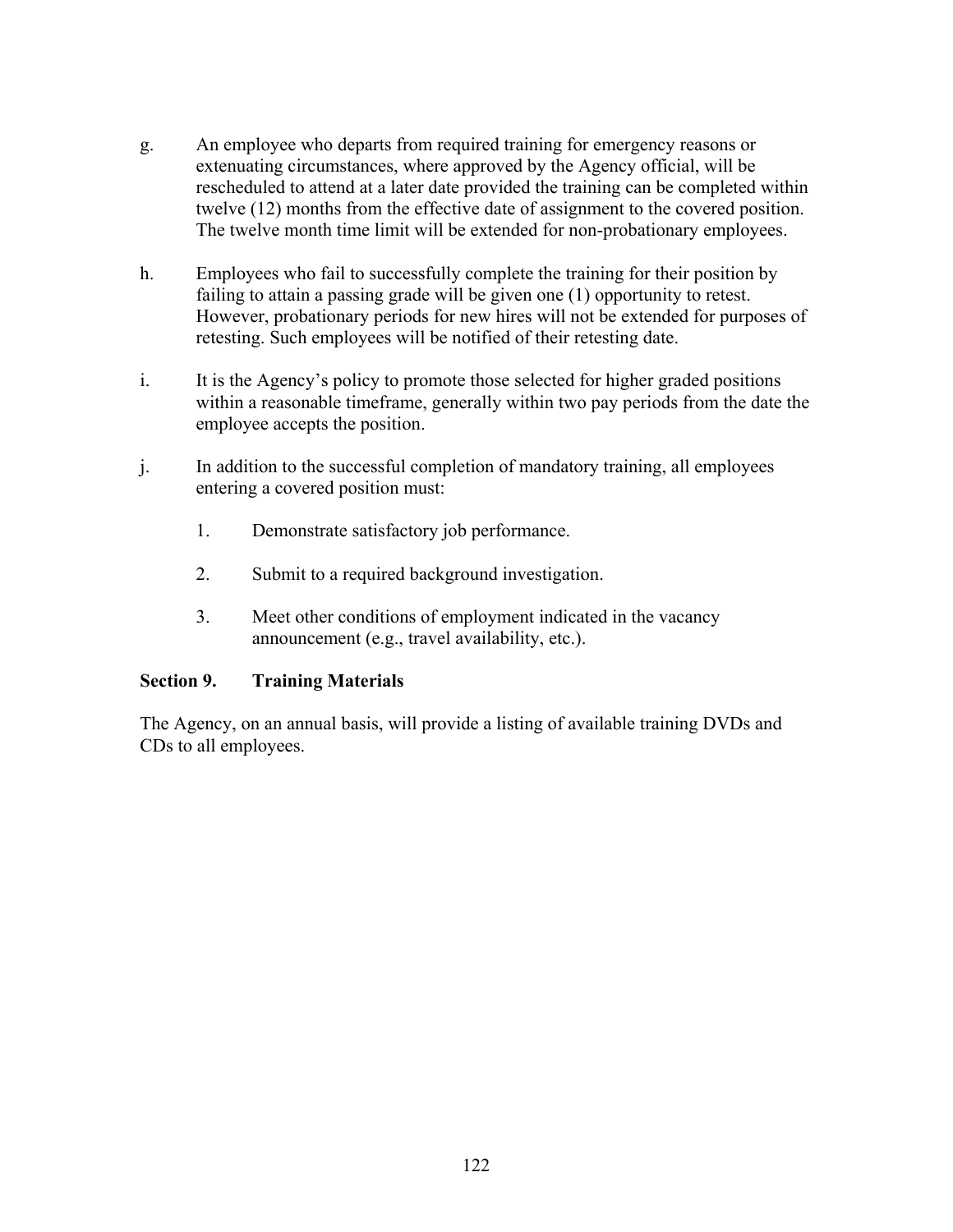# **OFFICIAL TRAVEL**

### **Section 1. Policy**

Pursuant to 5 U.S.C., Section 7106(a), the Agency has the management right to make assignments involving travel. Employees may be excused from assignments involving official travel when they are medically incapacitated for duty, have a personal emergency or hardship such that leave from duty is approved, or arrange for a substitute traveler who is acceptable to the supervisor at no additional cost to the Agency. Employees are entitled to reimbursement for expenses incurred in official travel in accordance with applicable travel regulations.

To the maximum extent practicable, employees assigned duty involving official travel away from their duty station shall be provided written travel instructions. This notice shall state the reason for the travel, departure and anticipated return dates, type and mode of travel, T&A transaction codes, and starting time of the assignment(s). When not possible to provide written instructions prior to start of the assignment, the written instructions will be provided as soon as possible thereafter.

# **Section 2. Travel Time**

The Agency agrees that to the maximum extent practical, employees shall be assigned to travel within their regular tour of duty. In those cases in which official travel cannot be scheduled within the assigned employee's tour of duty, the employee shall be compensated for travel time in accordance with applicable pay laws and regulations governing overtime pay.

# **Section 3. Travel Expenses**

A voucher for travel expenses shall be submitted by the employee within five (5) work days of the conclusion of the official travel.

Employees on continuous travel assignment shall submit a travel claim every thirty (30) days (to avoid late reimbursements a claim should be submitted every two (2) weeks, when possible). Allowances will be made for late receipt of reimbursement to the employee following timely submission of travel vouchers.

Upon request, employees shall be provided assistance to properly complete vouchers where necessary (e.g. infrequent travelers).

Under normal circumstances, the Agency shall timely process travel vouchers to ensure that employees are promptly reimbursed for travel-related expenses.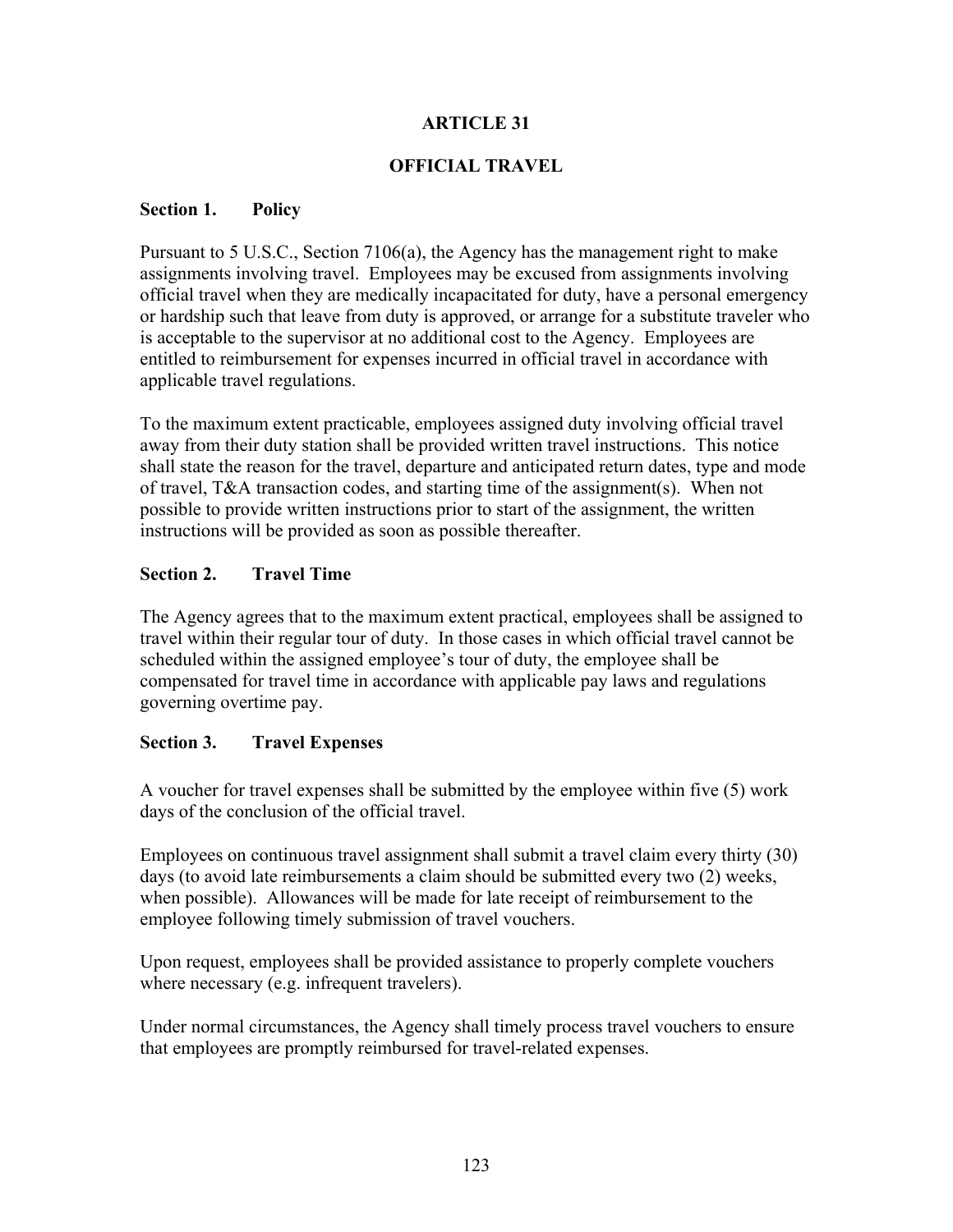# **Section 4. Government Credit Cards**

The Government Issued Charge Card for Travel (GICCT) is "For Official U.S. Government Travel Only," and is to be used solely for official travel-related expenses.

Employees engaged in official travel shall be considered for issuance of a Government credit card for charging reimbursable official travel-related expenses**.** 

An employee who is expected to travel more than two times a year will be issued a government credit card and shall be required to use the card for official travel-related purposes. USE OF THE CARD FOR PERSONAL USE IS PROHIBITED.

Adequate guidance on proper use of the GICCT will be provided to the employees in the form of the cardholder agreement, Agency notices, directives, policies, Departmental memoranda, and internal information vehicles (e.g. The Beacon).Contact information regarding questions with the travel credit card will be provided at New Employee Orientation.

The Agency has a right at such time as automated training becomes available, to condition issuance of a GICCT upon mandatory completion of training.

Employees approved for the Government credit card shall abide by the credit agreement issued with the card, including the requirement that charges be paid by the due date specified on the billing statement. Employees are not relieved of their obligation to pay the travel charge card bill in full in those rare instances when the Agency has not reimbursed them within 30-days after receipt of a timely submitted voucher.

The Travel and Transportation Reform Act of 1998 requires the Agency to reimburse employees within 30 calendar days after employees submit a proper voucher (Form AD-616) to their approving officials. Employees will be held responsible for performing their duties whether or not their account has been suspended or cancelled.

Employees who do not agree with a credit card charge, or whose planned official travel is canceled or postponed, also can dispute the bill.

Employees who misuse the GICCT and/or have their accounts suspended or canceled due to non-payment may be subject to disciplinary and/or adverse action.

# **Section 5. Travel Advances**

Travel advances for employees whose cards are cancelled for cause are limited to meals and incidentals and miscellaneous expenses. Travel advances in these situations are not given to cover hotel, car rental, or airline expenses. The Government Transportation System (GVTS) may be used to cover official transportation tickets when no other option is available or feasible.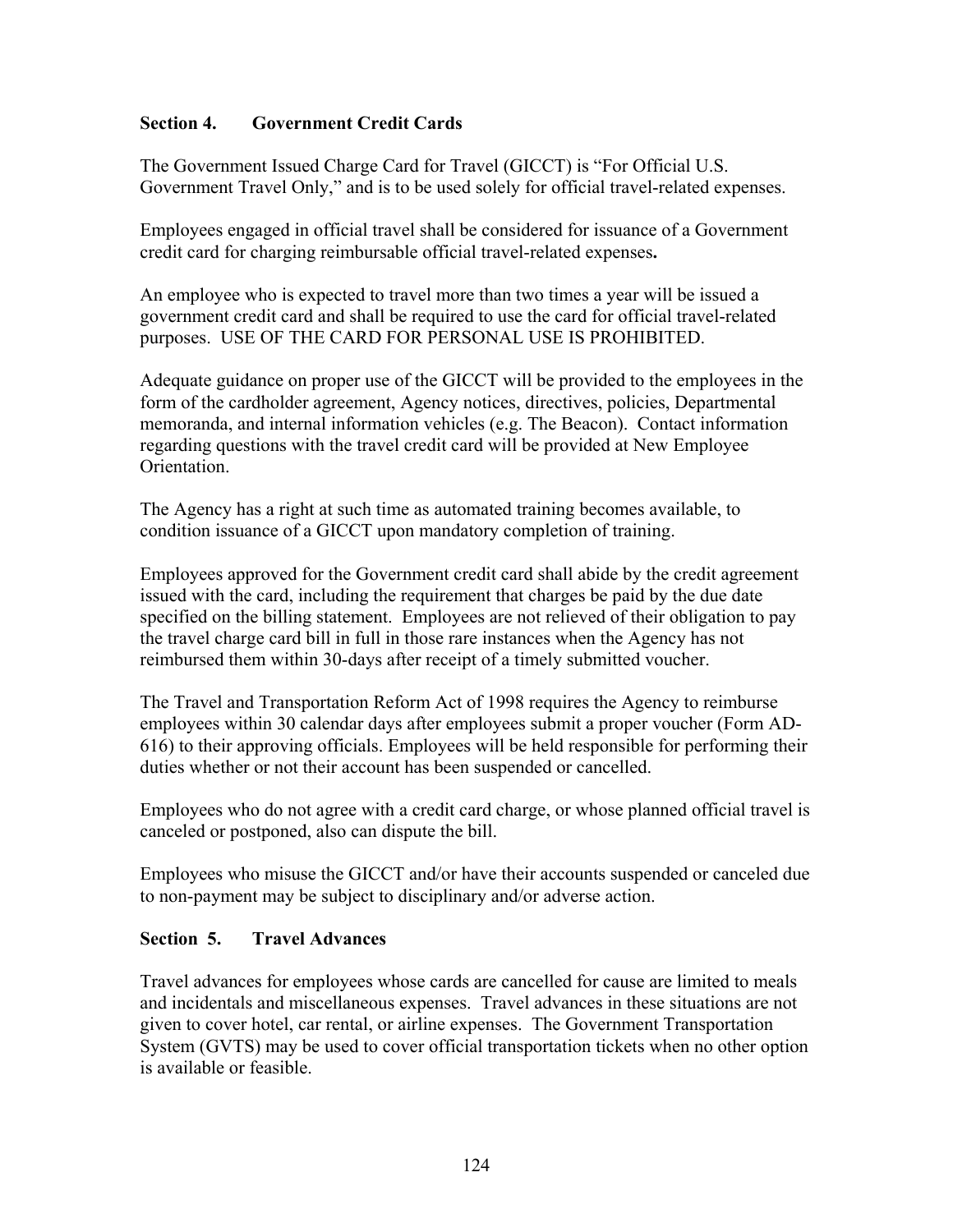An advance of funds for anticipated official travel shall be issued to an employee only in circumstances when, at the discretion of the appropriate management official, it is considered impractical to issue the employee a Government credit card (e.g., new employees, employees with a charge card application pending, or employees not expected to travel more than twice a year).

Advanced travel funds may be used only to pay reimbursable expenses incurred during official travel and must be repaid as soon as possible by prompt submission of travel voucher(s) for the official travel expenses.

# **Section 6. Time Spent in a Travel Status for Travel Compensatory Time Off**

Employee eligibility for compensatory time for travel is governed by the Federal Workforce Flexibility Act of 2004 (appendix to this Agreement) and any subsequent revisions effectuated throughout the terms of this Agreement.

# **Section 7. High Mileage Drivers**

The Agency agrees to publish an "Annual Notice to High Mileage Drivers" in the form of an all-employee notice. The Notice will include a definition of high mileage driver and a blank Annual Notice to High Mileage Drivers form. Employees shall follow the instructions in the Notice, determine whether they fit the definition of high mileage driver as set forth in the Notice, and complete and submit the high mileage form to their immediate supervisor within the time frames specified in the Notice.

The determination as to whether or not an employee is a high mileage driver will be based upon a forecast of the number of miles the employee is expected to drive for the coming fiscal year. The number of miles driven during the past fiscal year will be a prime factor in making this forecast, except where the employee is (1) reassigned to a different duty station, (2) reassigned to a different position at the same duty station, (3) assigned more or fewer establishments to cover, or (4) assigned less frequently to the establishments currently covered.

# **Section 8. Authorization of the Use of a Privately Owned Vehicle (POV) or General Services Administration (GSA) Owned or Leased Vehicle**

The use of a vehicle on patrol assignments will be determined by the responsible Agency official and authorized when it is deemed advantageous to the Government and will best assure that the mission of the Agency is accomplished.

Employees who meet the definition of a high mileage driver as set forth in the annual Agency Notice shall make a commitment to operate either their POV or a GSA vehicle by checking the appropriate box on the form. Upon receipt of the employee's completed form, the responsible Agency official shall then determine the best means by which the employee will perform the official travel for the coming fiscal year.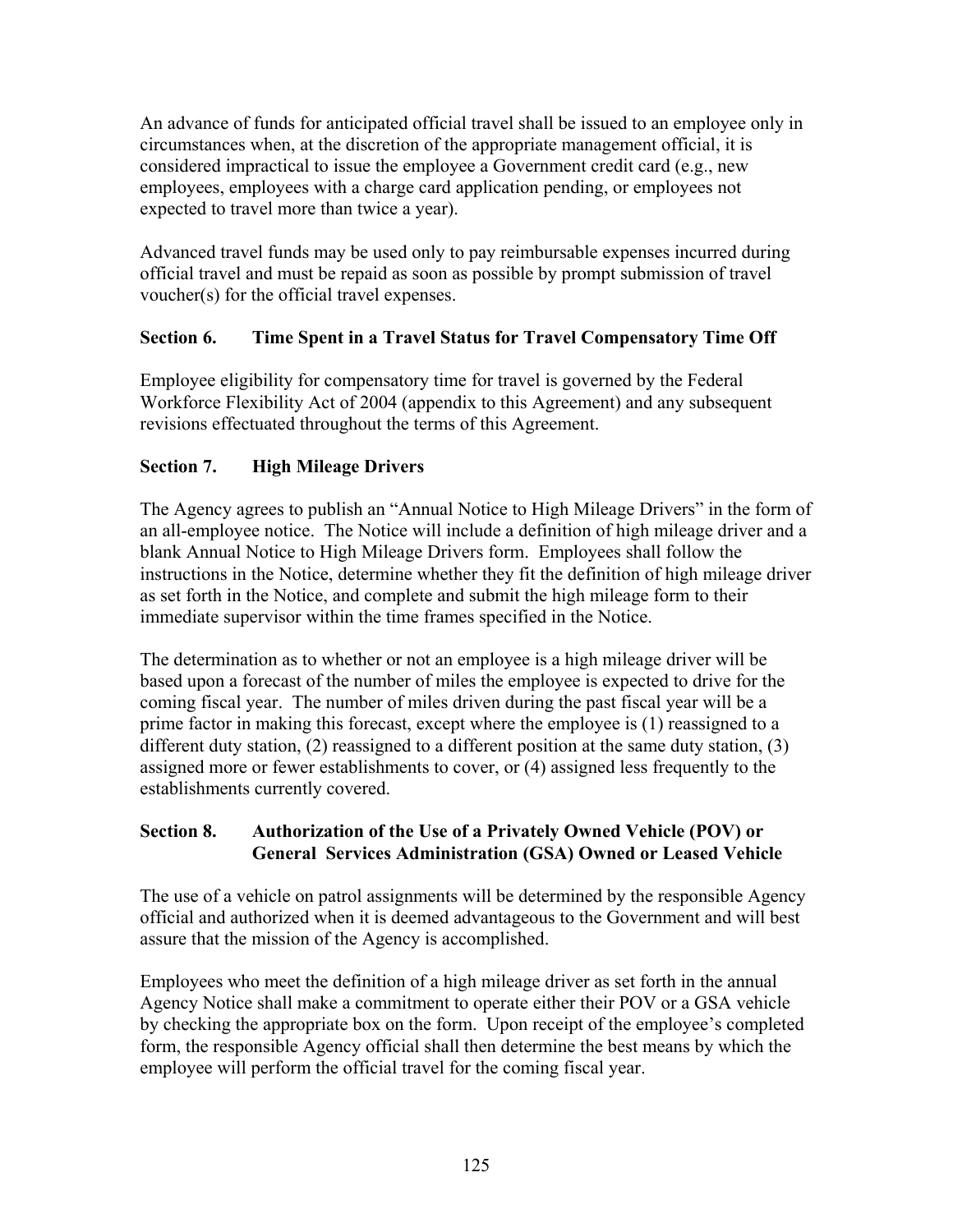The decision to authorize the use of POV or GSA owned or leased vehicles shall be based upon such factors as cost, the type of operation, workload of the assignment, relative safety of the neighborhood, driving conditions, fuel efficiency, parking facilities for the vehicle, physical strain on the employee, night work, and the efficient use of the employee's time. The authorizing official may wish to further discuss with the affected employee before making a determination. Employees issued a GSA owned or leased vehicle shall follow all requirements set forth for use of the vehicle.

When authorized a GSA owned or leased vehicle, the employee shall be on official time for the pick up and return of the vehicle from a GSA facility.

# **Section 9. Mileage Allowances for High Mileage Drivers Using POVs**

High mileage drivers who request a GSA vehicle shall be eligible to claim the maximum mileage allowance rate for use of their POV until such time as a GSA vehicle is furnished to them.

High mileage drivers who elect to use their POV shall be eligible to claim a reduced mileage allowance rate in accordance with the applicable regulations for mileage expenses.

# **Section 10. Relocation Expenses**

Payment of relocation expenses will be in accordance with the Federal Travel Regulations (FTR) and Agency policy.

Relocation expenses will be authorized only when the Agency determines relocation expenses are primarily in the interest of the government. Such determinations are made on a case by case basis. Where authorized, entitlement to reimbursement for various categories of relocation allowances may include house-hunting trip (maximum of five consecutive days), travel (including mileage), per diem, temporary storage, temporary quarters subsistence expense allowance (maximum of fifteen (15) consecutive calendar days), shipment of household goods, miscellaneous expenses, expenses incurred in the buying and selling of a residence, and/or termination of a lease as determined under the provisions of the FTR.

# **Section 11. Telephone Calls While on Official Travel**

a. Employees traveling on official business for more than one (1) night may make a brief personal call, each night, to their residence or to a location within their regular commuting area of their official duty station to speak to members of their immediate family, such as spouse, minor children, or anyone sharing the same residence with the employee. Reimbursement allowed is covered by existing Departmental travel regulations.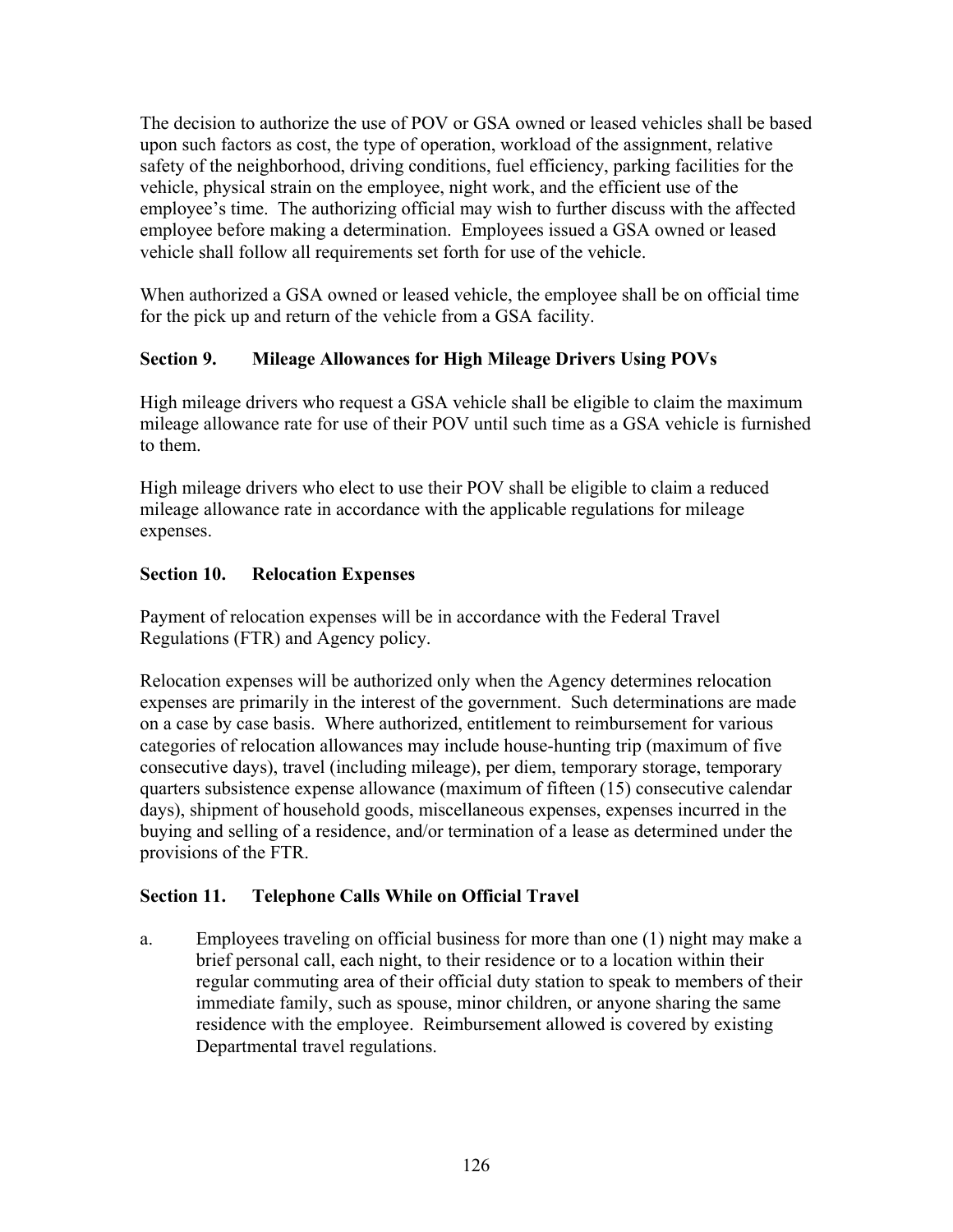b. This does not change the reimbursement for official business calls. The Agency will reimburse all business calls when authorized by an approving official as a necessary expense related to travel.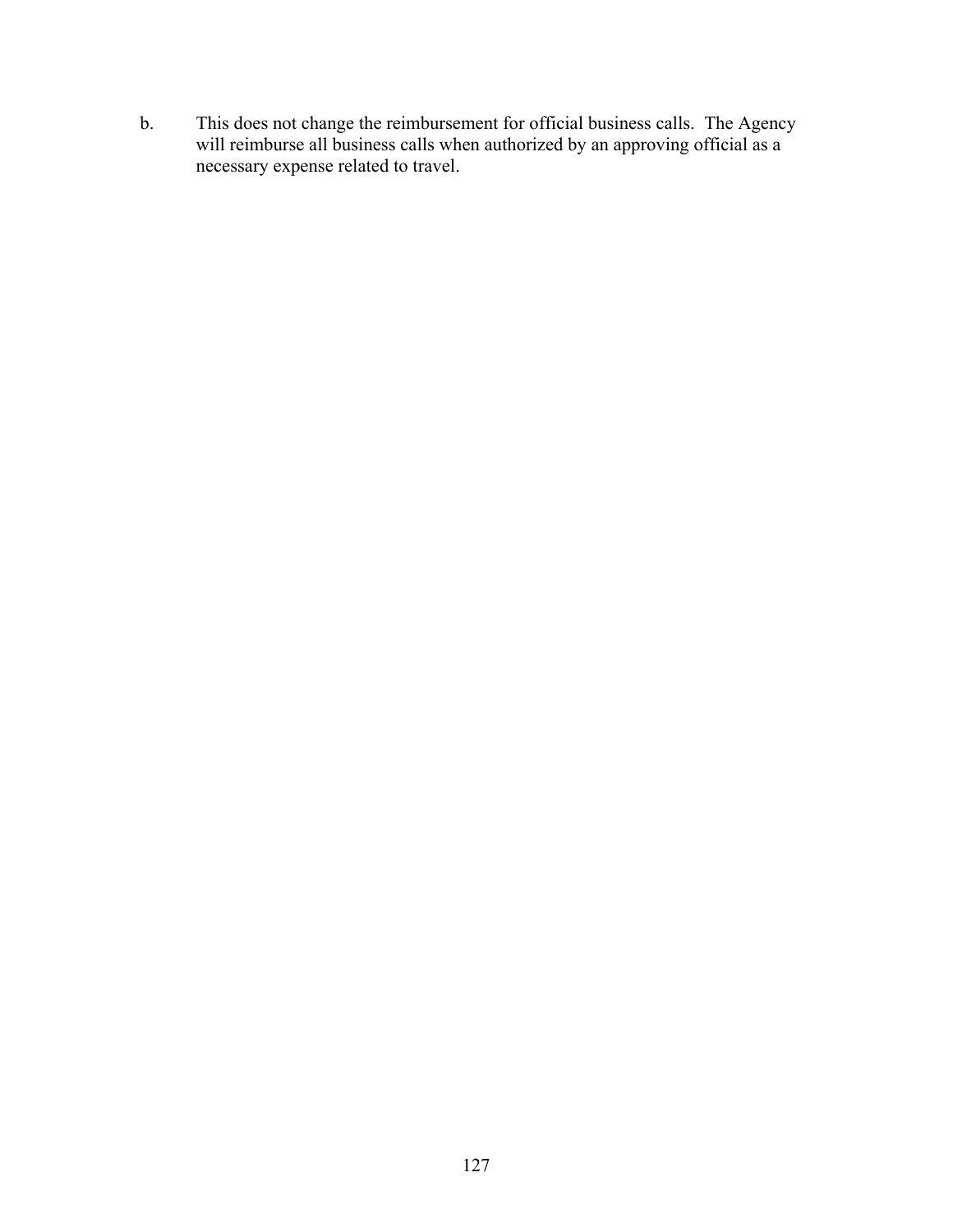# **DISCIPLINARY AND ADVERSE ACTIONS**

# **Section 1. Purpose and Policy**

The parties agree that the objective is to correct and improve employee conduct and/or performance so as to promote the efficiency of the Agency. Where appropriate, the parties agree to the concept of progressive discipline designed primarily to correct and improve employee behavior. Bargaining unit employees shall be the subject of disciplinary and/or adverse action only for just cause. The parties recognize that employee misconduct may be serious enough to warrant the proposal of an adverse action even for a first offense.

### **Section 2. Definitions**

- a. Disciplinary Action a written reprimand, or a suspension from duty for fourteen (14) calendar days or less.
- b. Adverse Action a suspension for more than fourteen (14) calendar days, furlough without pay for thirty (30) calendar days or less, removal, or involuntary demotion in grade or pay.
- c. Informal Actions includes oral warnings, oral admonishments, and written letters of caution as opposed to letters of instruction or similar issuances that are considered guidance to employees, the purpose of which are to inform or clearly convey practices, procedures, or instructions.
- d. Formal Action includes letters of reprimand, suspensions without pay, involuntary reduction in grade or pay, removals, or furloughs of thirty (30) days or less.

#### **Section 3. Informal Actions**

Letters of Caution may be issued by any supervisor in the employee's supervisory chain of command, or by anyone with authority to take disciplinary and adverse actions. These letters are not filed in the employee's Official Personnel Folder (OPF), but are retained for up to one (1) year by the supervisor.

#### **Section 4. Formal Actions**

- a. Letters of Reprimand will be retained in the employee's Official Personnel Folder for up to two (2) years from the effective date.
- b. An employee against whom a suspension for fourteen (14) days or less is proposed is entitled to: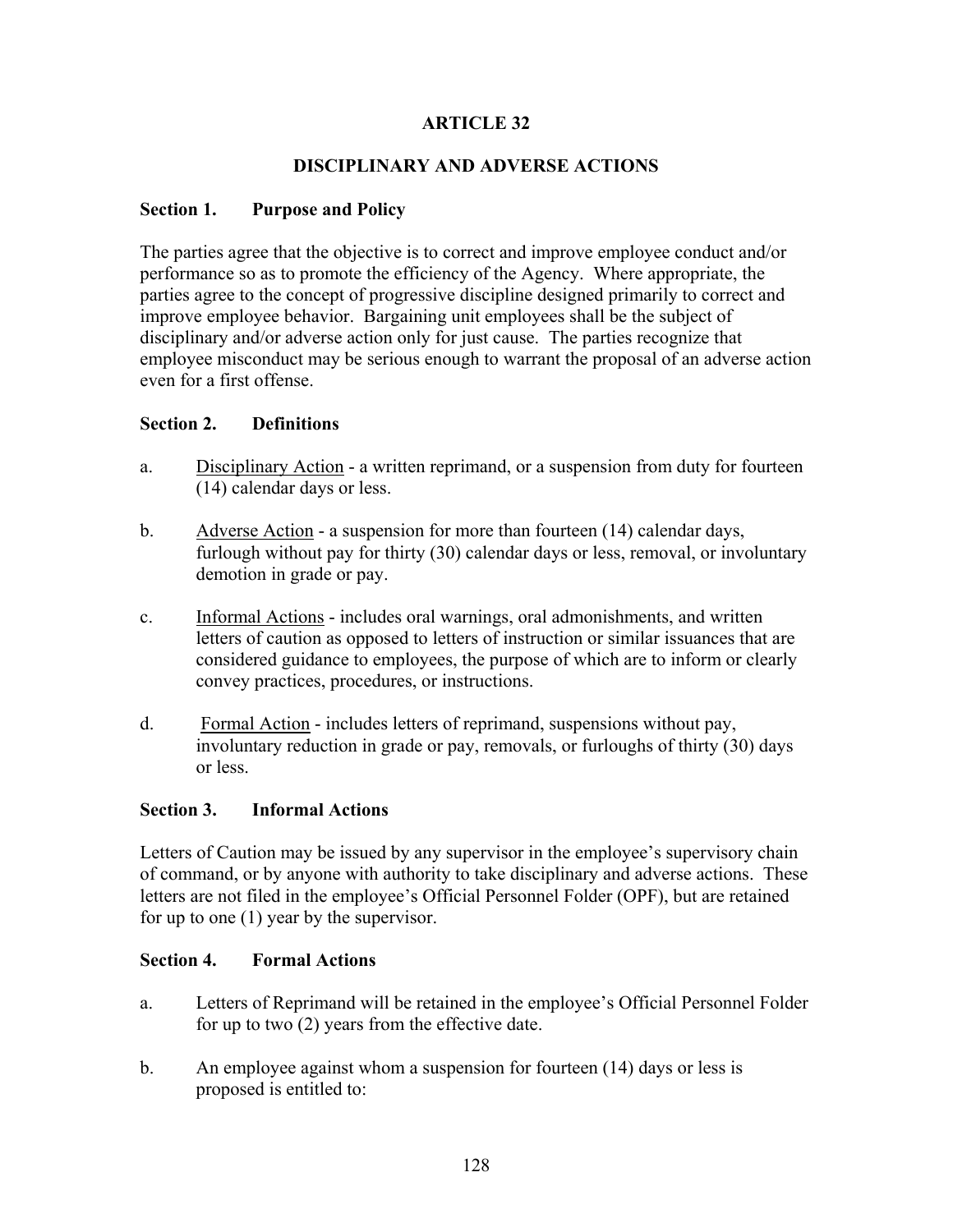- 1. Advance written notice stating the specific reasons for the proposed action, and the evidence upon which the proposed action is based;
- 2. Ten (10) calendar days to respond in writing, and/or to request the opportunity to present an oral response, and to furnish affidavits and other documentary evidence in support of the answer. At the discretion of the Agency, oral conferences may be conducted in person, by telephone, or by videoconferencing; and
- 3. A written decision, including the action to be taken, the effective date, and applicable rights.
- c. An employee against whom an adverse action is proposed (removal, suspension for more than fourteen (14) calendar days, reduction in grade or pay, and furlough of thirty (30) calendar days or less) is entitled to:
	- 1. Advance written notice of thirty (30) calendar days stating the specific reasons for the proposed action, and the evidence upon which the proposed action is based;
	- 2. Ten (10) calendar days to respond in writing, and/or to request the opportunity to present an oral response, and to furnish affidavits and other documentary evidence in support of the answer. The advance written notice will include the oral conference options available to the employee, that is, in person or by telephone. It also will include video conferencing, if that is available. The Agency will honor the employee's choice whether to have an oral conference, and if so, the method to be used.
	- 3. A written decision, including the action to be taken, the effective date, and applicable rights.
- d. The thirty (30) day advance notice period and other time frames are curtailed for actions taken under the crime provision where there is reason to believe that the employee has committed a crime for which a sentence of imprisonment may be imposed.

# **Section 5. Representation**

- a. An employee shall be provided with a second copy of any proposed formal action, as described in Section 4, for the purpose of informing his or her Union representative, if the employee so chooses to be represented by the Union.
- b. An employee may be represented by the Union or other representative of his or her choice. Designations will be in writing and signed by the employee. Once the designation has been made, all contacts and correspondence will be through the representative.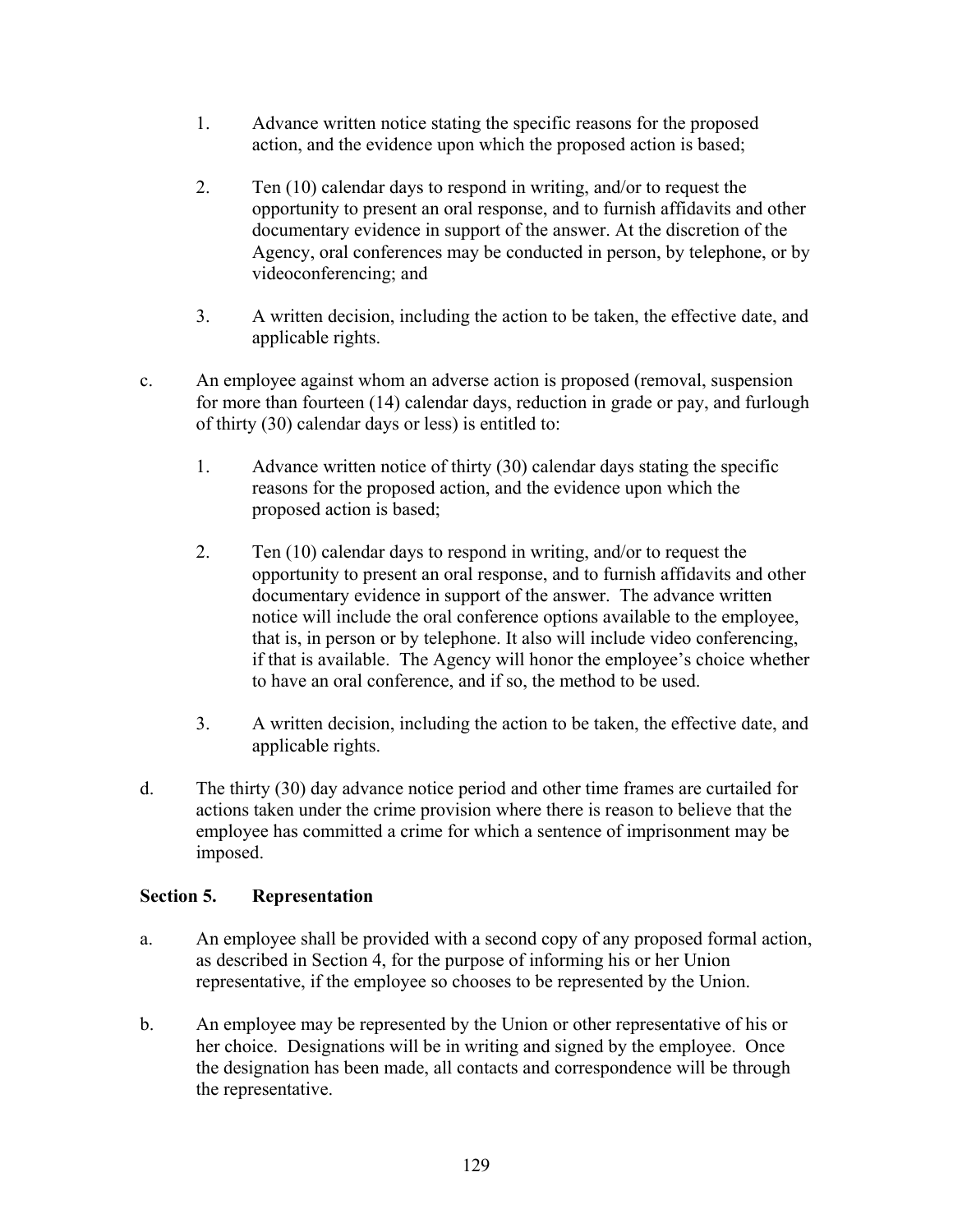#### **Section 6. Written Allegations or Charges by Industry**

- a. Written charges or allegations by industry will be processed in accordance with applicable Agency guidelines.
- b. No record of a complaint, determined to be unfounded or not investigated, will be placed in the employee's Official Personnel Folder (OPF).
- c. Employees will be advised of written complaints or allegations pertaining to an employee within a reasonable period after receipt by the Agency, unless the release of such information is prohibited by law or relates to a pending or ongoing investigation. If a determination is made to conduct a review of the situation, the employee(s) against whom the complaint is directed will be provided a copy of the complaint provided release is not prohibited or restricted as indicated above.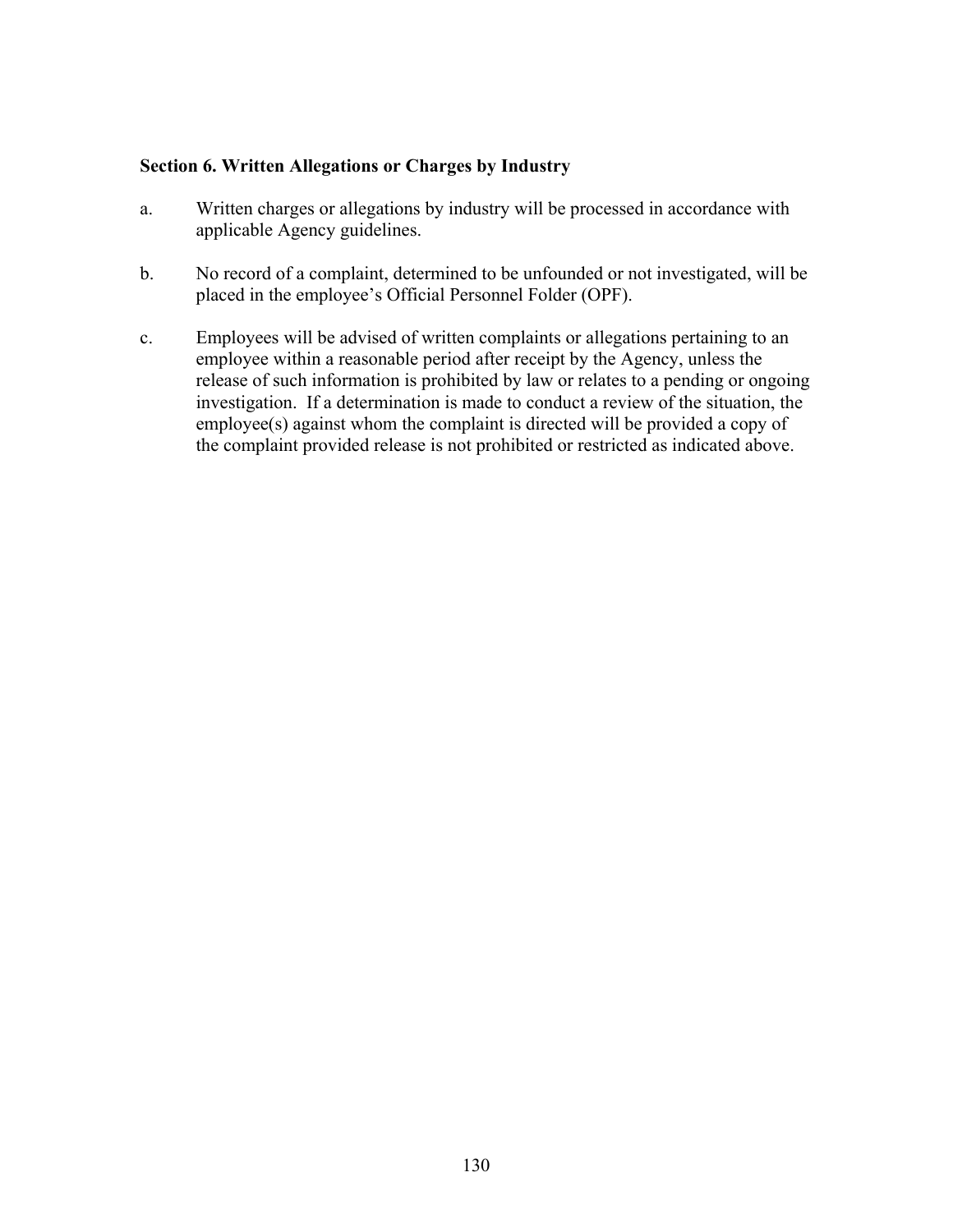#### **GRIEVANCE PROCEDURE**

#### **Section 1. Purpose**

The purpose of this Article is to provide a fair and mutually acceptable method for the prompt and equitable settlement of grievances filed by an employee(s), the Union or the Agency. This negotiated grievance procedure shall be the exclusive procedure available to the parties to this Agreement and bargaining unit employees for resolving grievances as hereinafter defined except as specifically provided in Section 2 of this Article.

Most grievances arise from misunderstandings that can be settled promptly and satisfactorily on an informal basis at the immediate supervisor level. The Agency and the Union agree that every effort shall be made by management and the aggrieved party(s) to settle grievances at the lowest possible level. Inasmuch as dissatisfactions and disagreements arise occasionally among people in work situations, the filing of a grievance shall not be construed as reflecting unfavorably on an employee's good standing, or the employee's performance**,** or loyalty/desirability to the organization. The parties to the Agreement and employees shall maintain a healthy atmosphere in which parties can speak freely and have frank and professional discussions of problems. All grievances will be given fair and impartial consideration at each step of the procedure.

The Union shall be recognized as the representative of the aggrieved employee(s) unless such employee(s) desires to personally handle the grievance and so informs the Union and the official to whom the grievance is being presented. When the Union is representing the employee(s), it may present the grievance with or without the employee being present. No employee(s) representative other than the Union will be recognized under these procedures.

If an employee presents a grievance on his or her own behalf, the Union shall have the right to have a representative present during the grievance proceeding on official time during all steps of the grievance process.

The Union shall be given a reasonable amount of official time to gather relevant facts, prepare, and present grievances for the purpose of representing employees in the negotiated grievance and arbitration procedures.

In accordance with Section 5, grievance responses shall be transmitted simultaneously to the grievant and the grievant's designated representative, if represented. The Agency shall provide the Union representative with information in accordance with statutory requirements.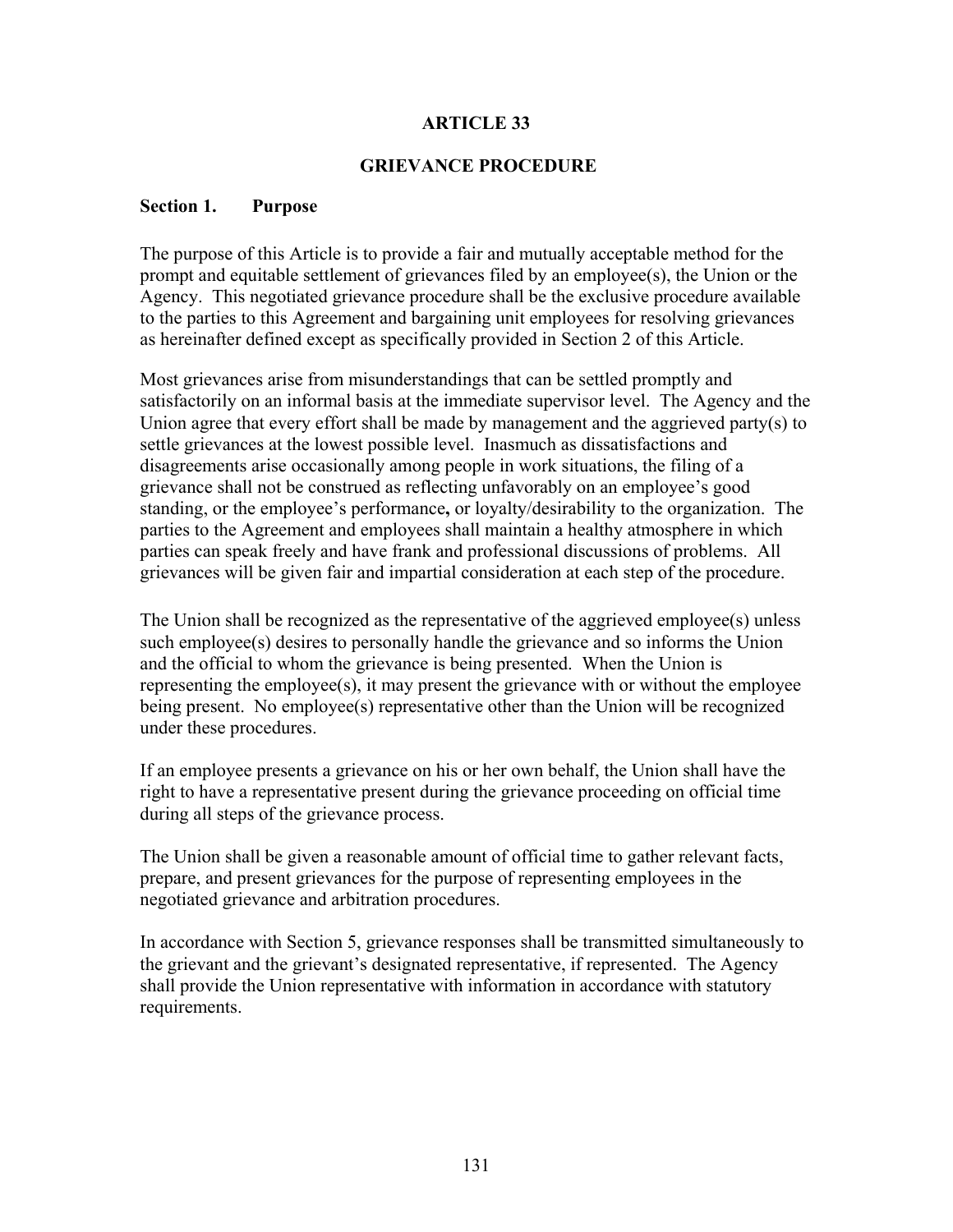# **Section 2. Definitions**

- a. For the purposes of this Article, a grievance means any complaint:
	- 1. by any unit employee concerning any matter relating to the employment of the employee;
	- 2. by the Union concerning any matter relating to the employment of the employees; or
	- 3. by any employee, the Union, or the Agency concerning:
		- (a) The effect of interpretation, or claim of breach of this exclusive bargaining agreement; or
		- (b) Any claimed violation, misinterpretation, or misapplication of any law, rule, or regulation affecting conditions of employment.
- b.Grievance Procedure Coverage.Except where established by law, rule, regulation, or excluded by the terms of this Agreement, this procedure shall be the exclusive procedure available to the parties to this Agreement, and the employees in the unit for resolving grievances subject to this procedure.Grievances excluded from consideration under this article include:
	- 1. Any claimed violation relating to prohibited political activities;
	- 2. Any complaint concerning retirement, life insurance, or health insurance;
	- 3. Any suspension or removal for national security reasons;
	- 4. Any examination, certification, or appointment, including the removal of a probationary employee during his/her probationary period;
	- 5. The classification of any position which does not result in the reduction in grade or pay of an employee;
	- 6. Notices of proposed disciplinary and adverse actions, furloughs, or removals. Issues relating to such proposals may, however, be raised in connection with any grievance over the final decision on the proposed action;
	- 7. Performance progress reviews;
	- 8. Non-selection from a group of properly ranked and certified candidates, provided another grievable issue(s) is not also alleged, e.g. illegal discrimination.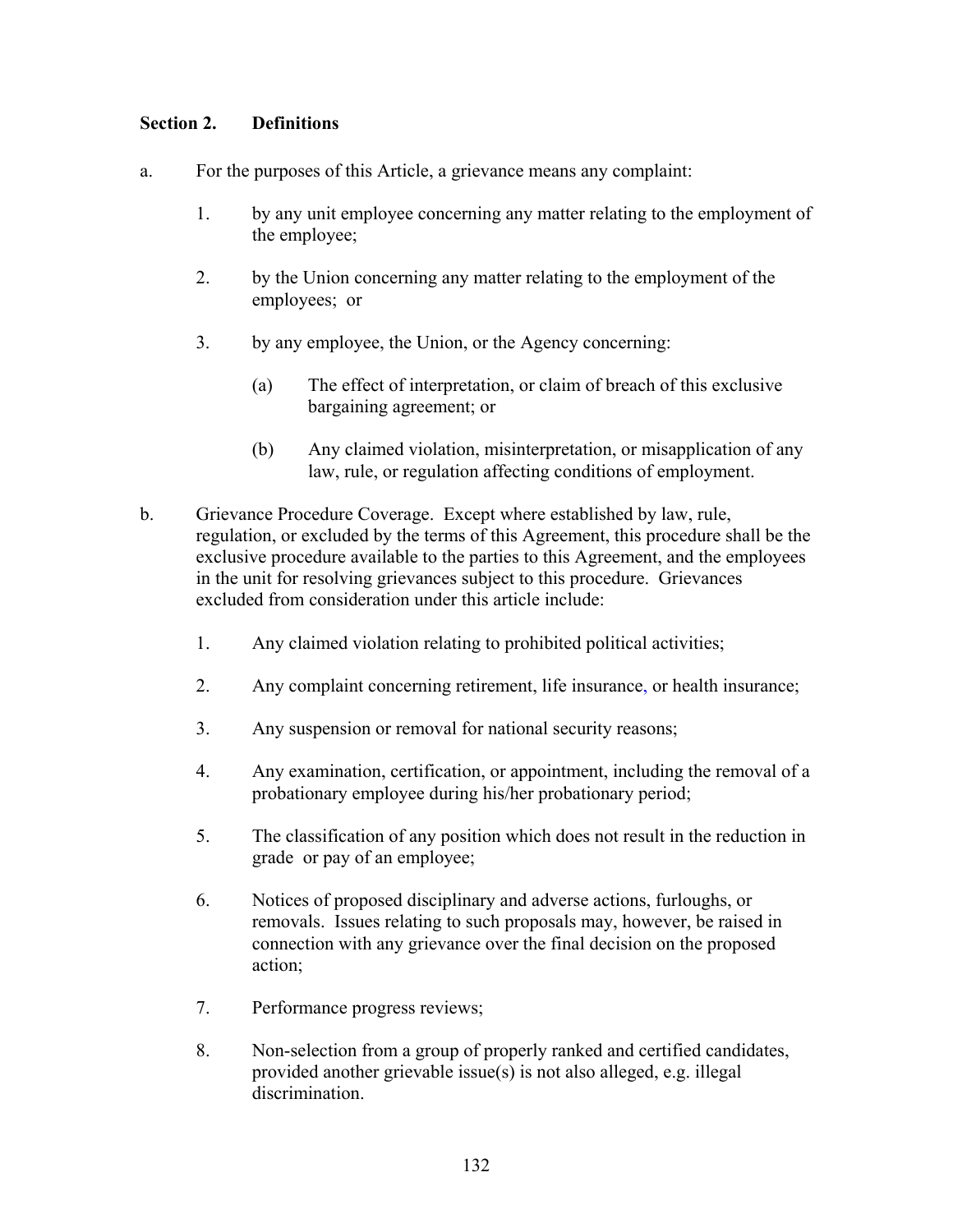# **c. Terminology:**

- 1. Accept: The grievance meets all contractual requirements for filing.
- 2. Reject: The grievance fails in one or more respects to meet the contractual requirements for filing. The reason for the rejection will be stated in the response rejecting the grievance.
- 3. Deny: The decision concludes that the evidence does not support the allegations put forth in the grievance in whole or in part. The reason for the denial will be stated in the grievance response.
- 4. Sustain: The grievance review concludes that the evidence supports the grievance in whole or in part.
- 5. Return: A grievance timely filed by an employee on his/her own behalf may be returned to the employee for clarification where the responding official determines further clarification is needed to respond to the grievance. Such a grievant will be granted up to three (3) business days, as determined by the responding official, to submit the requested clarification.

# **Section 3. Appeal and Grievance Options**

- a. An employee affected by a removal or reduction in grade, based on adverse action (5 U.S.C., Chapter 75) or unacceptable performance (5 U.S.C., Chapter 43) may at his or her option raise the matter under a statutory appellate procedure or the negotiated grievance procedure, but not both. For the purpose of this section and pursuant to Title 5, U.S.C., Chapter 71, Section 7121 of the Statute, an employee shall be deemed to have exercised his or her option to raise a matter either under the applicable appellate procedures or under the negotiated grievance procedure when the employee files a notice of appeal under the appellate procedures or files a grievance in writing under the negotiated grievance procedure, whichever occurs first.
- b. An employee affected by a prohibited personnel practice may raise the matter under a statutory procedure (Office of the Special Counsel or MSPB) or the negotiated grievance procedure, but not both. Employees shall be deemed to have exercised their option at such time as they file a grievance in writing or initiate formal action under the appellate procedure within prescribed time frame(s).

# **Section 4. Contents of Grievances**

At each step of the grievance procedure, grievances must state the nature of the grievance, any known violations of law(s), rule(s), regulation(s), or article(s) and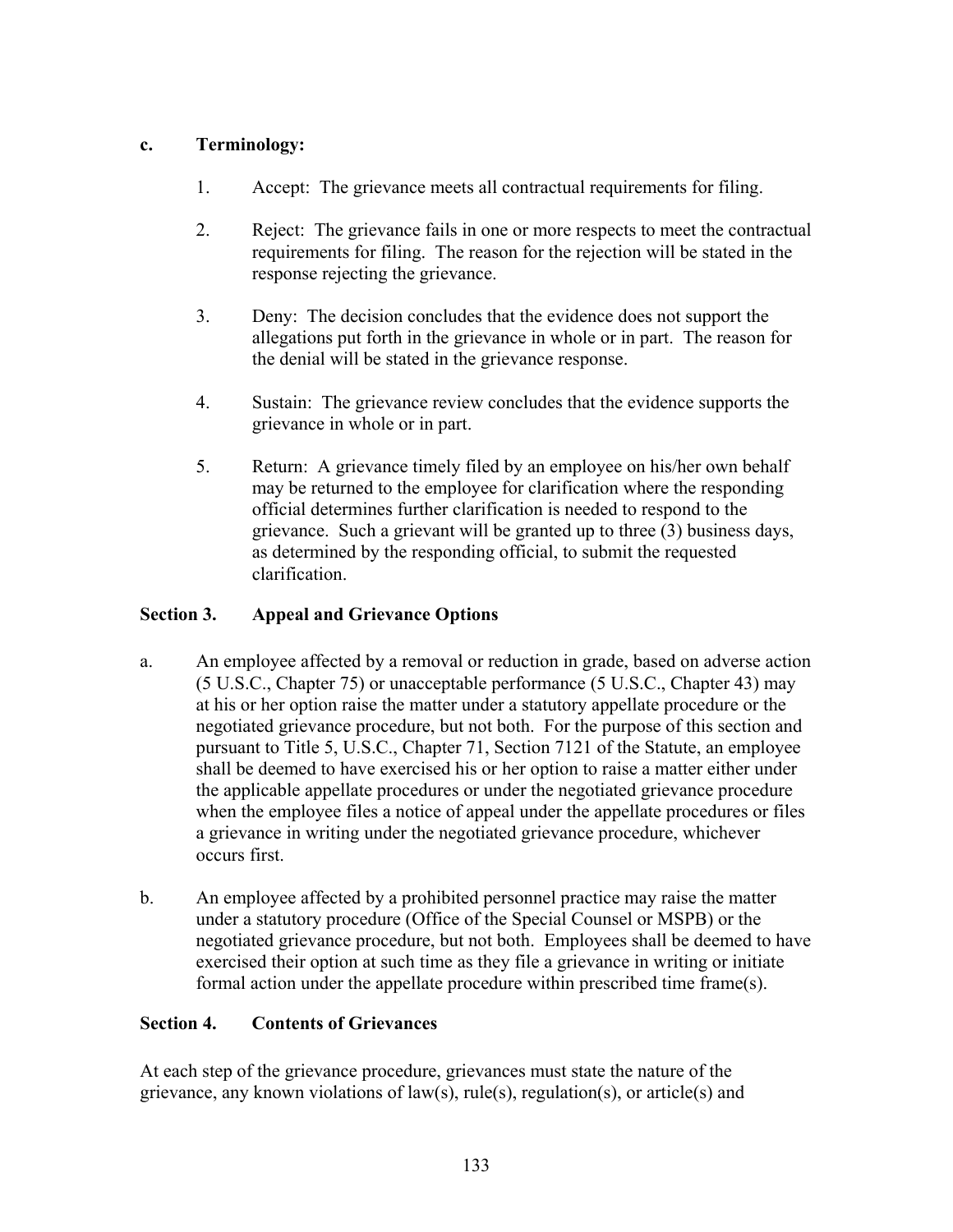section(s) of this Agreement, all relevant facts known at the time, and the corrective action(s) requested (relief).

If the deciding official at any step believes the grievance lacks sufficient information to decide the allegations, or is otherwise deficient, he/she will issue a decision stating the alleged defect. In that case, the grievant is free to submit the grievance to the next step of the procedure. Grievances must be signed by the grievant(s) or the Union representative filing the grievance.

Grievances can be filed by an employee on his or her own behalf, or by the Union on behalf of one or more than one grievant, or on its own behalf.

Union/Management (Institutional) grievances are addressed in Section 8 of this Article.

# **Section 5. Procedures for Filing Grievances**

Grievances must be filed within thirty (30) calendar days after the date of the event or the date that the grievant or Union became aware of or should have known of the actions which form the basis for the grievance. For the purpose of expediting the processing of grievances, the parties agree that each grievance decision will be responsive to relevant issues raised in the grievance and that specific issues allegedly not reconciled at the previous step will be sufficiently identified and adequately supported with relevant information when submitted to the succeeding step. This information will not expand on the issues established at the initial step of the grievance procedure*.* The grievance decision will include why the relief sought is not granted, in whole or in part.

The grievant/grievant's representative, if represented, are encouraged to orally discuss and attempt to resolve the complaint with the immediate supervisor before initiating a grievance.

All grievances will be given fair and impartial consideration at each step of the grievance procedure. Efforts to resolve the complaint informally will not extend the time limits for filing a grievance.

True copies of documents are acceptable as submissions in the procedure.

The grievant(s), or representative, shall file grievances as follows:

**First Step**: Grievances shall be filed with the immediate supervisor, or designee, in writing using a Union Grievance Form or equivalent writing. The grievance should be neat and legible. The grieving party may include documentary evidence he or she believes is pertinent to the grievance, as well as affidavits or statements. Grievances must be signed by the grievant(s) or the Union representative filing the grievance. **EXCEPTION**: Grievances that involve back pay, discipline/adverse actions, conflict of interest determinations, and hazardous duty pay, are to be filed in accordance with Section 7 of this Article.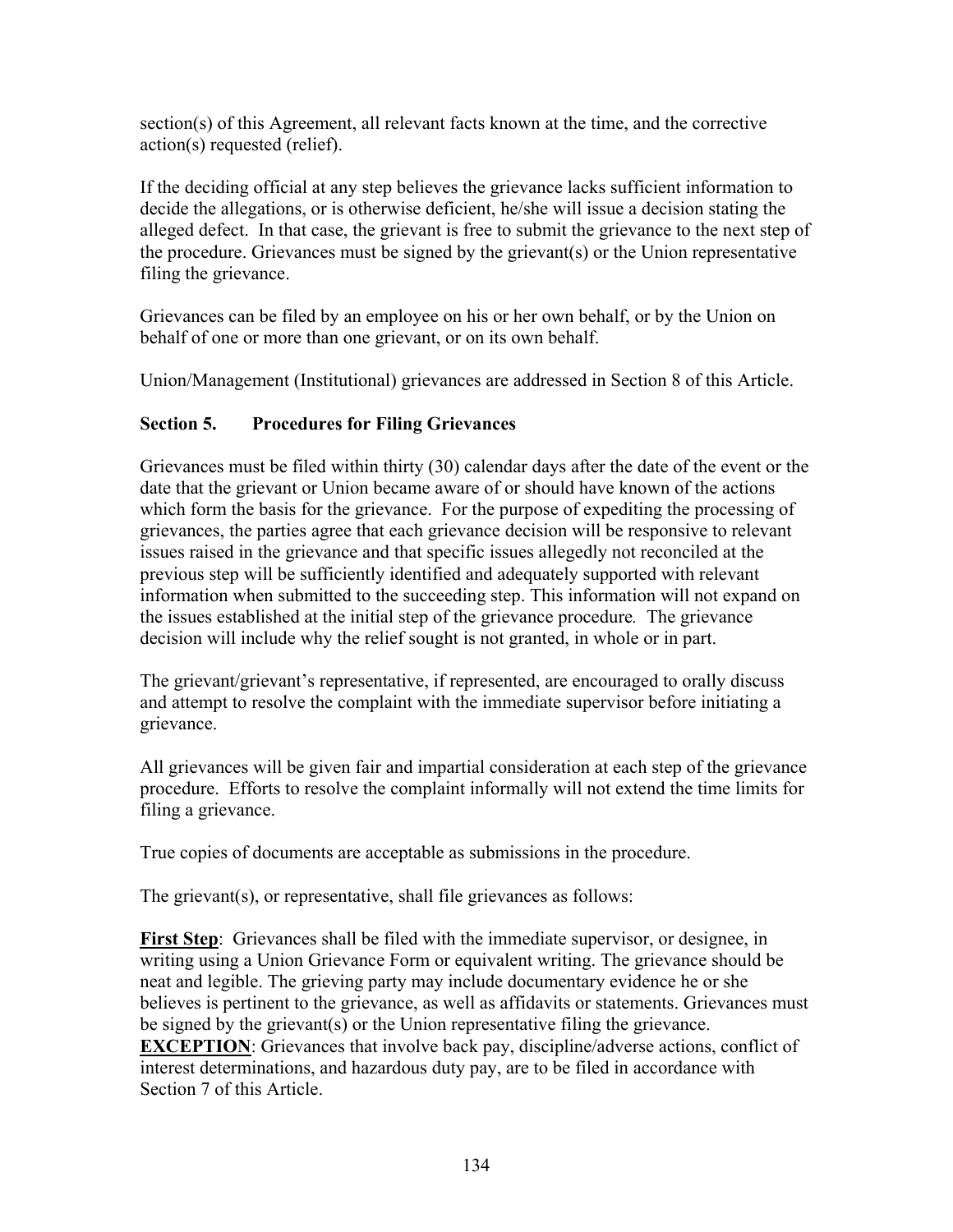A meeting on the grievance can be held, and can be by telephone.

The immediate supervisor or designee shall render a decision in writing to the grievant or to the grievant's Union representative, if represented, within ten (10) work days after receipt of the grievance.

If the designated Union representative is not within the grievant's duty station, a Union representative will be authorized mileage, not to exceed fifty (50) miles round trip, to attend face-to-face grievance meetings. No per diem will be authorized.

In the event that the grievance involves matters outside the immediate supervisor's authority to resolve, the supervisor or designee will promptly notify the grievant or Union representative (if represented) and elevate the grievance to a level in the chain of command that has authority to render a decision on the grievance. Such elevation shall extend the time limits for a decision on the grievance by the time required to elevate the grievance to the appropriate level or individual to respond. The First Step decision will include the address where the Second Step grievance is to be filed.

**Second Step**: If the grievance remains unresolved, the grievant (or Union representative, if represented) may, within ten (10) work days of receipt of the first step decision, file the grievance in writing to the second Step official (District Manager for OFO employees, or the Director of IID for OIA employees, or their designees). The Second Step grievance will include the first step grievance and first step decision, an explanation as to why that decision was not acceptable, and any supporting documents addressing issues raised in the First Step decision. A meeting on the grievance can be held, and can be by telephone. The second step official shall review and render a written decision on the grievance within twenty (20) work days after receipt.

If the designated Union representative is not within the grievant's duty station, a Union representative will be authorized mileage, not to exceed fifty (50) miles round trip, to attend face-to-face grievance meetings. No per diem will be authorized.

**Third Step**:If the grievance is not resolved**,** a member of the National Joint Council Executive Committee, or their designee(s), may invoke arbitration within twenty five (25) work days after receipt of the decision at the second step.The procedure and conditions for invoking arbitration are contained in Article 34, Arbitration, of this Agreement.

# **Section 6. Grievability/Arbitrability**

In the event either party should declare a grievance non-grievable or non-arbitrable, the original grievance shall be considered amended to include this issue, which will become a threshold issue in arbitration.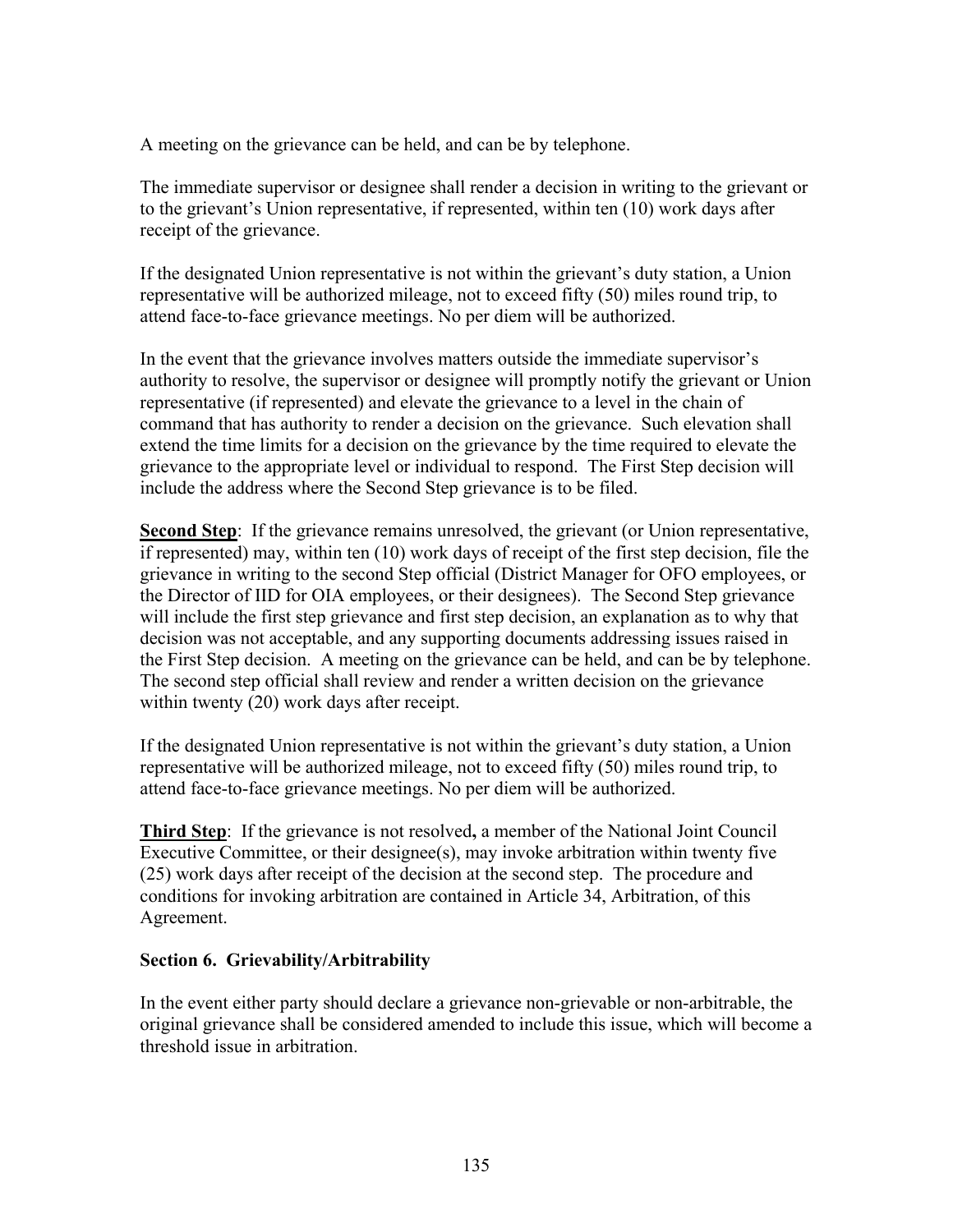Either party may raise any question of grievability or arbitrability of a grievance at any time during the grievance procedure up to the date an Arbitrator is selected, if known, and provide notice to the other party.

# **Section 7. Back Pay, Discipline/Adverse Actions, Conflict of Interest, and Hazardous Pay**

If a grievance involves back pay, discipline/adverse actions, conflict of interest determinations, and hazardous duty pay, it shall be sent to the LERD Director, or designee at the following address:

Room 3175-S 1400 Independence Avenue, SW Washington, DC 20250

The LERD Director or designee will either respond to the grievance or refer it to the appropriate official for response. If referred, the time frame to respond is extended by up to 3 work days. If the grievant(s) remains dissatisfied following the second step response, the grievance may be pursued to arbitration in accordance with Article 34, Arbitration.

# **Section 8. Union/Agency (Institutional) Grievances**

A Union grievance will be filed with the Director, Labor and Employee Relations Division or designee.

An Agency grievance will be filed with the Council Chairperson or designee.

Grievances must be filed within thirty (30) calendar days after the date of the event or the date that the Agency or Union became aware or should have known of the actions which form the basis for the grievance. The grievance shall be filed using the attached grievance form at the end of this article, or an equivalent in writing.

The Director, Labor and Employee Relations Division, or designee, shall respond within twenty (20) workdays after receipt of the grievance from the Council Chairperson, or designee. The Council Chairperson, or designee, shall respond within twenty (20) workdays after receipt of the grievance from the Director, Labor and Employee Relations Division, or designee.

If the grievance is not resolved**,** a member of the National Joint Council Executive Committee, or the Director, LERD**,** or their designee(s), may invoke arbitration within twenty five (25) work days after receipt of the decision.The procedure and conditions for invoking arbitration are contained in Article 34, Arbitration, of this Agreement.

If an individual is filing a grievance as a designee of the Chairperson, on behalf of the National Joint council, or as a designee of the Director, LERD, the designation will be in writing.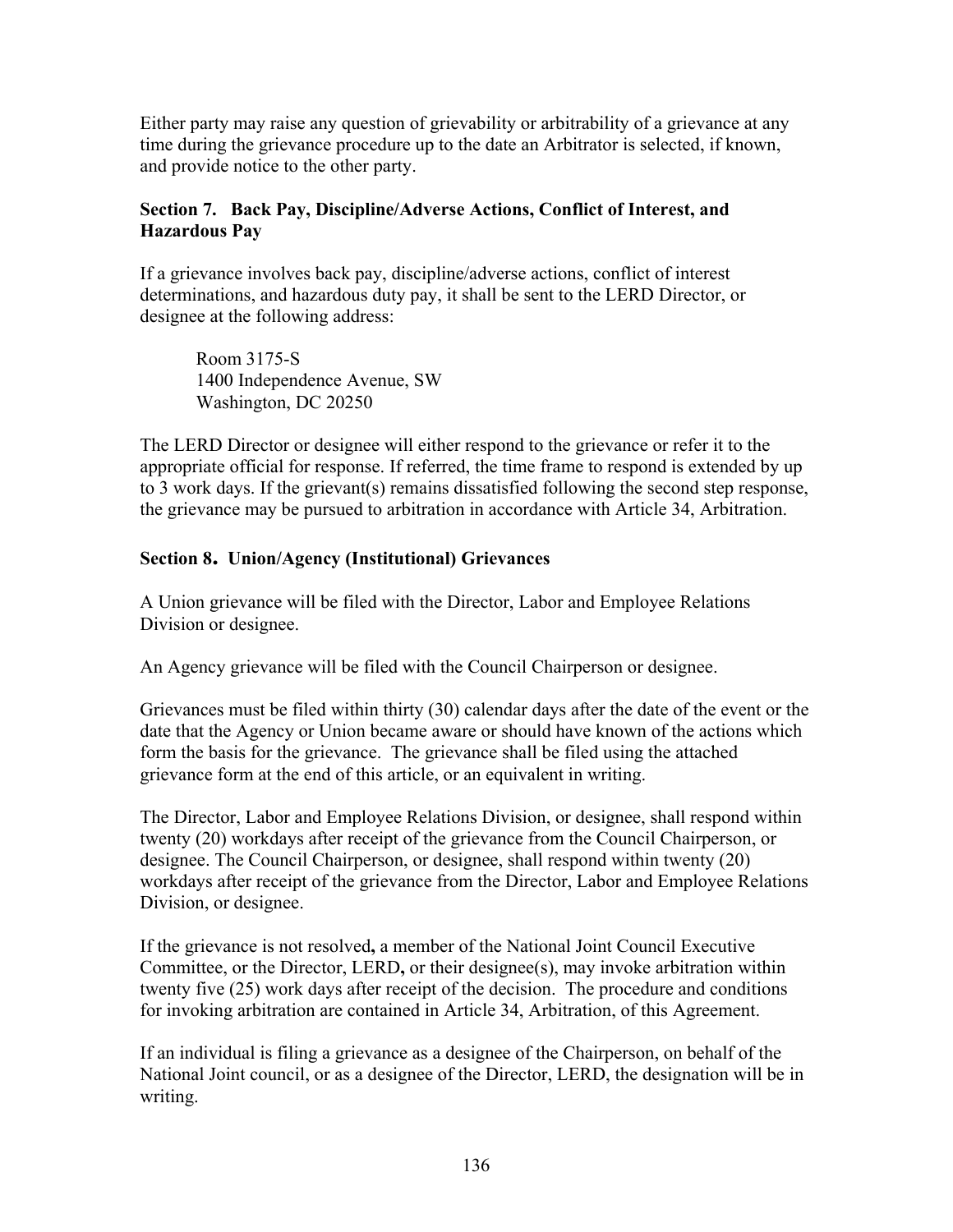#### **Section 9. Service and Time Limits**

All time limits stated in the grievance procedure may be extended by written mutual consent of the parties involved. Service of grievances and the decision thereof, including arbitration notices, shall be accomplished either by personal delivery, U.S. Mail, facsimile, or by other recognized delivery service(s) (e.g., FedEx, etc.). As applicable, time limits shall begin to run from the day following the date of receipt of the document that triggers that particular time limit. Service will be deemed timely if the required document is personally delivered, postmarked, confirmed, or receipted within the specified time limit. The parties agree that they will act in good faith in the receipting for documents and will not attempt to evade the service of documents upon them.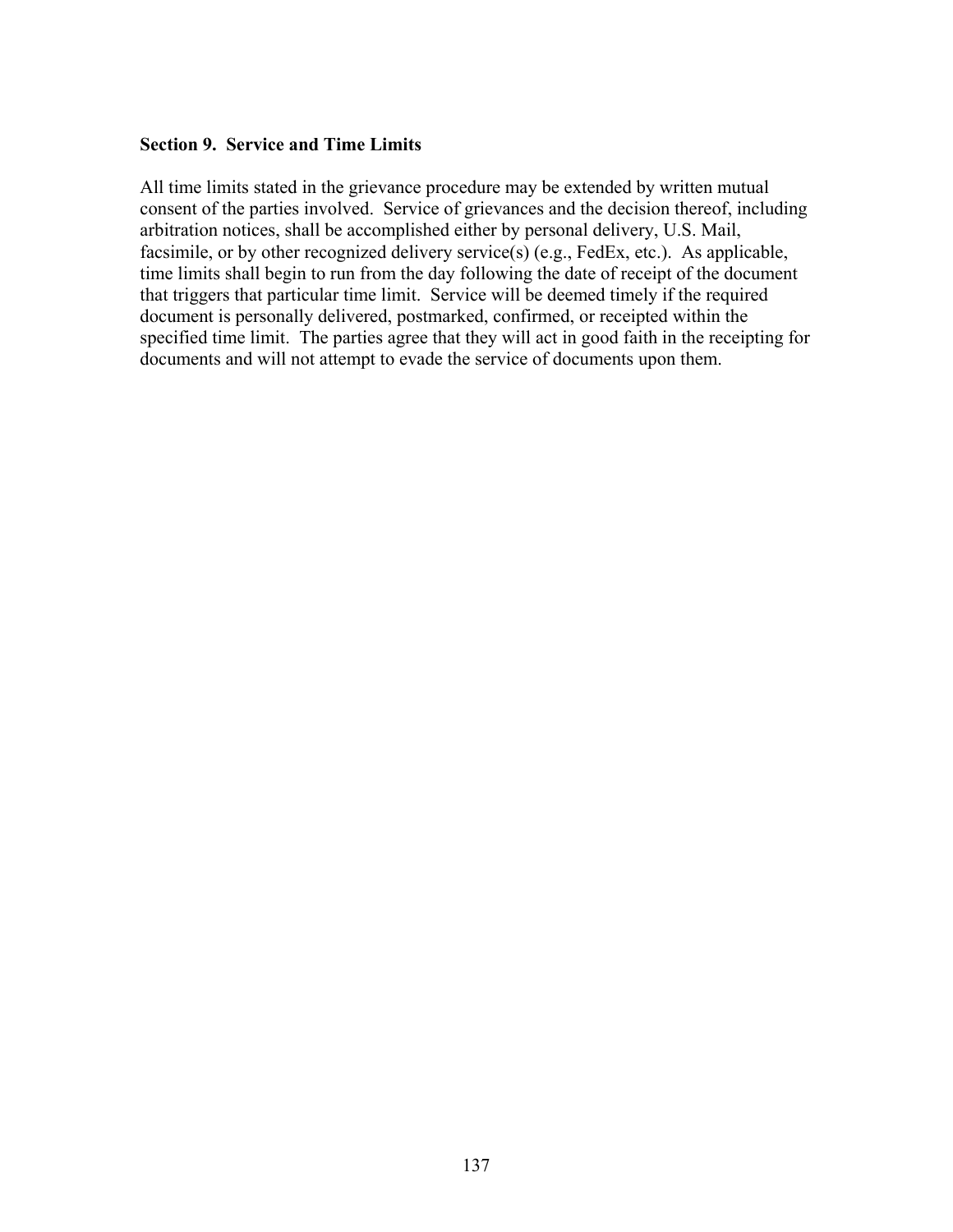



#### AGENCY USE ONLY **GRIEVANCE No\_\_\_\_\_\_\_\_\_\_**

### THIS GRIEVANCE IS FILED UNDER THE PROVISIONS OF THE LMA:

| Grievant's Name LAST                                | <b>FIRST</b>                | MI I                         | Contact Telephone # |  |
|-----------------------------------------------------|-----------------------------|------------------------------|---------------------|--|
| Address to Which Grievance Response Must be Mailed. |                             |                              |                     |  |
| Position Title, Series, Grade, and Duty Station     |                             | OFO/OIA                      | District/Region     |  |
| Date of Alleged Violation                           | Official Against Whom Filed | Local Number<br>Council Name |                     |  |

GRIEVANCE DESCRIPTION – Nature of the grievance (reason for dissatisfaction), including dates, applicable law(s), rule(s), regulation(s), Collective Bargaining Agreement Article(s) allegedly violated, names and addresses of witnesses where applicable may be included, and supporting documents and evidence. (Attach additional pages as necessary)

EFFORTS TO RESOLVE (NOT REQUIRED) - written description of verbal and written supervisory decisions and why those decisions were not acceptable

#### CORRECTIVE ACTION DESIRED

| Grievant Signature                                | Date          |  |
|---------------------------------------------------|---------------|--|
| Union Representative's Signature (if represented) | Filing Date   |  |
| Print Union Official Name, Title, and Location    | Telephone No. |  |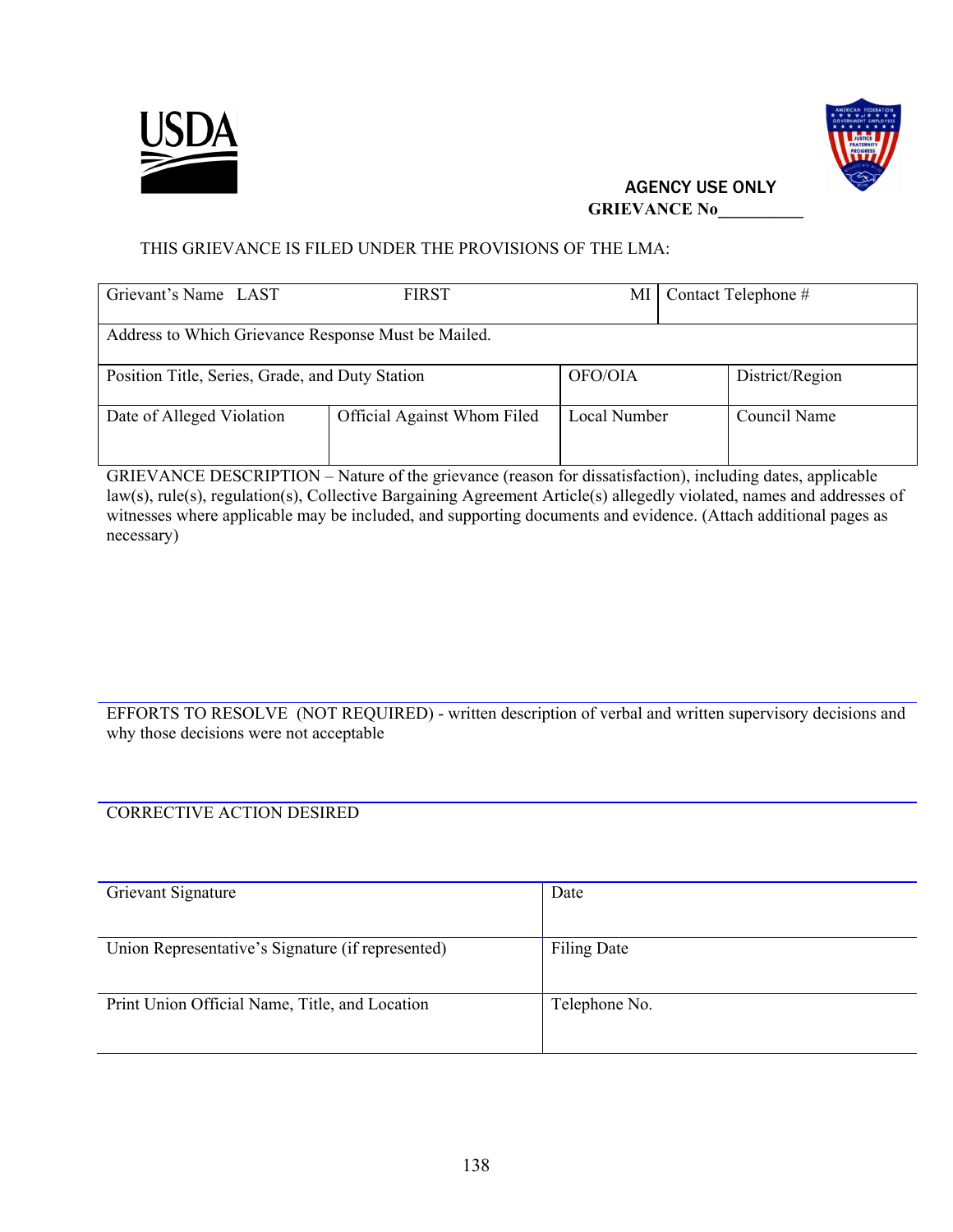### **ARBITRATION**

### **Section 1. Invoking Arbitration**

If the grievance is not settled under the negotiated grievance procedure, it may be submitted to arbitration within twenty-five (25) workdays from the date the Agency's or Union's final decision is received. Only the Council, through the Chairperson, NJC (or designee) or the Agency, through the Director, LERD (or designee) may invoke arbitration.

### **Section 2. Appointment of Arbitrator (Traditional)**

- a. Within five (5) workdays of the date of the notice to seek arbitration, the Agency shall request the Federal Mediation and Conciliation Service (FMCS) to provide a list of seven (7) impartial persons qualified to act as Arbitrators. The parties shall equally share the cost of the processing fee.
- b. Within ten (10) workdays of receipt of such a list, the moving party shall contact the other party by phone to agree upon one of the listed Arbitrators.
- c. If they cannot agree, the Agency and the Union will each strike one Arbitrator's name from the list of seven (7) Arbitrators and will then repeat this procedure until one name remains. This will be the duly selected Arbitrator. The parties shall alternate in striking names. The first party to strike on each case invoked for arbitration will alternate between the parties. A striking log will be maintained by LERD to reflect which party strikes first on each case. The Agency will strike first on the first case invoked for arbitration on or after the effective date of this Agreement.
- d. This process shall be relied upon unless the parties mutually elect to use the arbitration panels established in Section 3.
- e. The Federal Mediation and Conciliation Service shall be empowered to make a direct designation of an arbitrator to hear the case in the event either party refuses to participate in the selection of an Arbitrator or unduly delays such a selection.

#### **Section 3. Arbitration Panels**

a. The parties agree to maintain the existing panels of Arbitrators. Within ninety (90) days after the effective date, the parties will replenish any panel that does not have a full complement using the procedures in 3(b) below and perform the review as described in 3(g) below.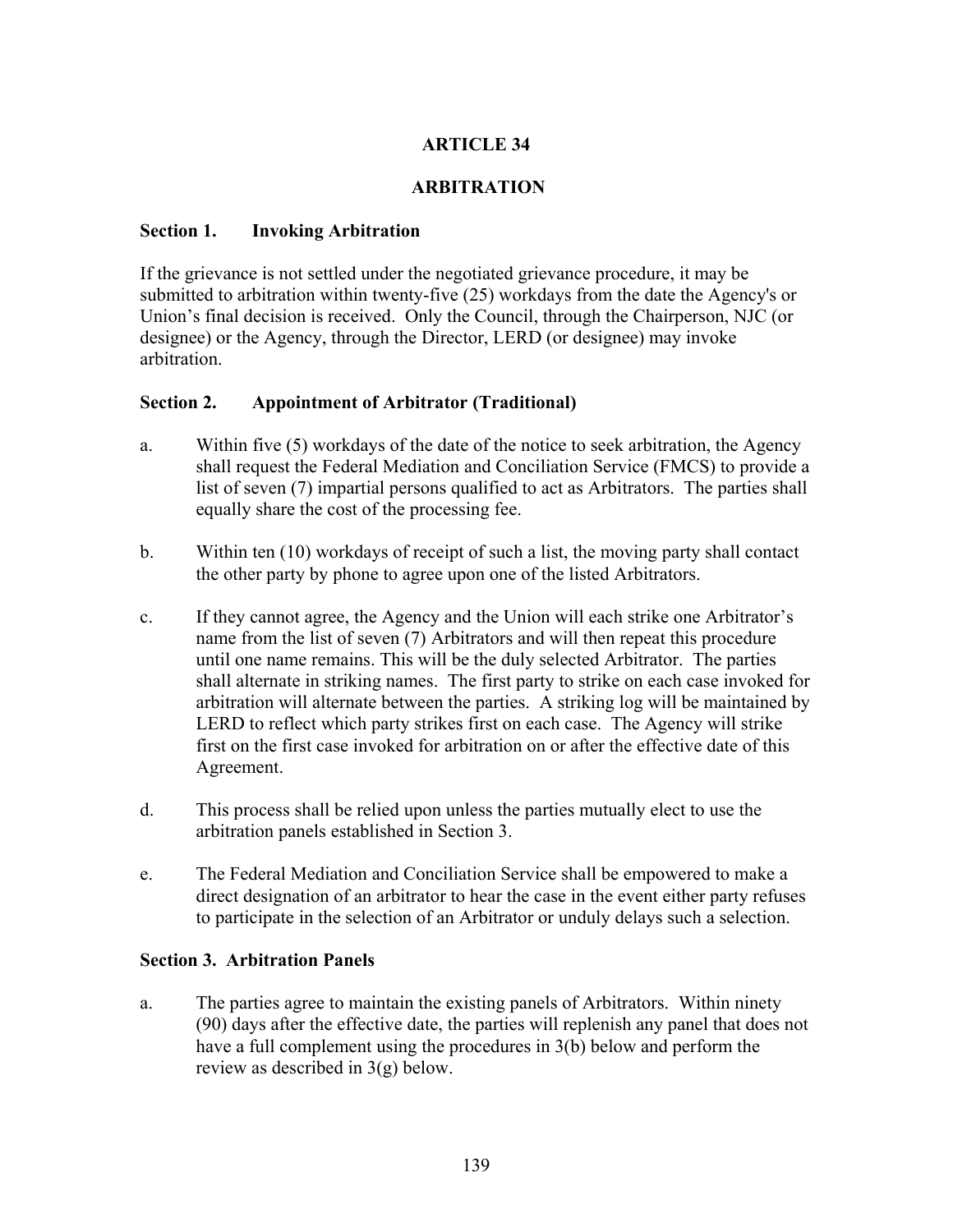- b. Each panel shall be comprised of six (6) Arbitrators.Arbitrators serving on a panel may hear either regular or expedited cases.
- c. Arbitrators shall be assigned based upon the date of the invocation of arbitration. The invocation shall specify if the case is a regular or expedited arbitration.
- d. Arbitrators selected by the parties shall be placed on a roster in alphabetical order and shall be selected in turn. If an Arbitrator is not available for a hearing, the Arbitrator shall be passed and not selected again until the time comes for normal selection of that Arbitrator again.
- e. If, for any reason, arbitration is canceled, the Arbitrator scheduled to hear the case would be placed on top of the respective roster.
- f. If possible, the Arbitrator shall hear a case within 120 calendar days of notification by the moving party, unless the parties mutually agree otherwise. A copy of the notification to the arbitrator shall be simultaneously served upon the other party. If the Arbitrator is unavailable to conduct the hearing within six months from notification of selection, the Arbitrator's name shall be placed at the bottom of the panel rotation list. Should an Arbitrator decline to hear a case, he or she shall be removed from the panel.
- g. The parties shall review the arbitration panels annually, during the anniversary month of the effective date of the Agreement. At that time, each party may remove one (1) Arbitrator from the list from each panel, and the parties shall jointly select replacement Arbitrator(s), and establish a process to strike and select any cases previously assigned. In addition, the parties may at any time mutually agree to discontinue the service of Arbitrators on the panels and select others to replace them.

# **Section 4. Pre-hearing Conference**

The parties will arrange for a pre-hearing conference, with or without the Arbitrator, to consider possible settlement and means of expediting the hearing. For example, this can be done by reducing the issue(s) to writing, stipulating facts, outlining offers of proof, authenticating proposed exhibits, exchanging lists of witnesses, or waiving the use of a transcript.

# **Section 5. Billing Information**

Prior to the hearing, the parties shall give the name, position, and address of their designated representatives to whom the Arbitrator shall forward billings and decisions. It will be the Arbitrator's responsibility to make sure that he/she has such information prior to the close of the hearings.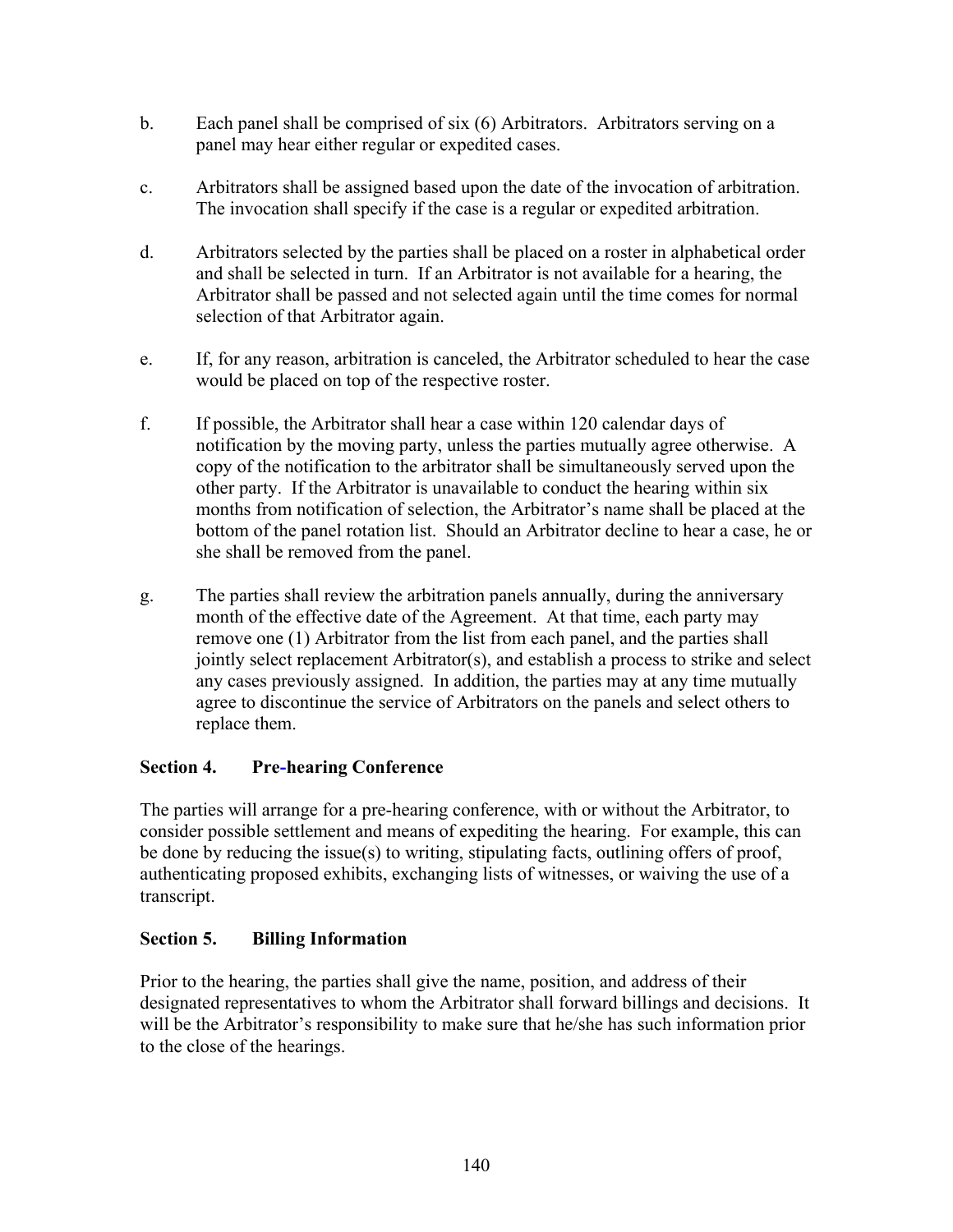### **Section 6. Arbitration Procedures**

- a. Consistent with this Agreement, the Arbitrator shall determine the procedures used to conduct the arbitration.
- b. All parties shall be entitled to call and cross-examine witnesses and shall be entitled to a hearing before the Arbitrator.
- c. The arbitration hearing will be conducted as an oral proceeding. Either party may file a brief and/or request a verbatim transcript at its expense. If either party requests a transcript, that party shall bear the entire cost of such transcript.
- d. The arbitration hearing will be held on Agency premises or another public facility during the regular work hours of the basic workweek at a location within the commuting area of the grievant's duty station, unless the grievant has transferred from the site of the dispute. In such cases, the hearing will be held within the commuting area of the site of the dispute, if possible. All participants in the hearing shall be on official time, however employees assigned to other than the day shift must be identified by the Union as a witness prior to the beginning of the administrative workweek during which the hearing is scheduled.
- e. The parties recognize each other's right to dismiss any pending arbitration for failure to prosecute should the moving party fail to take reasonable steps to have a hearing held within one (1) year of the case being invoked.
- f. If the parties fail to agree on a joint submission of the issue for arbitration, each shall submit a separate submission and the Arbitrator shall determine the issue or issues to be heard.
- g. The Arbitrator shall have the authority to define the explicit terms of this Agreement. The Arbitrator shall have no authority to add to, subtract from, alter, amend, or modify any provision of this Agreement.
- h. The Arbitrator's decision and award shall be final and binding. However, either party may file an exception to the Arbitrator's award in accordance with applicable law and regulations.
- i. The Arbitrator shall be requested by the parties to render a decision as quickly as possible, but in any event not later than thirty (30) calendar days after the close of the record.
- j. At least seven (7) calendar days prior to the scheduled hearing date, the parties will exchange proposed witness lists. Only material and relevant witnesses shall be called. If any listed witness is opposed by the other party, the Arbitrator will be contacted at that time to resolve the issue.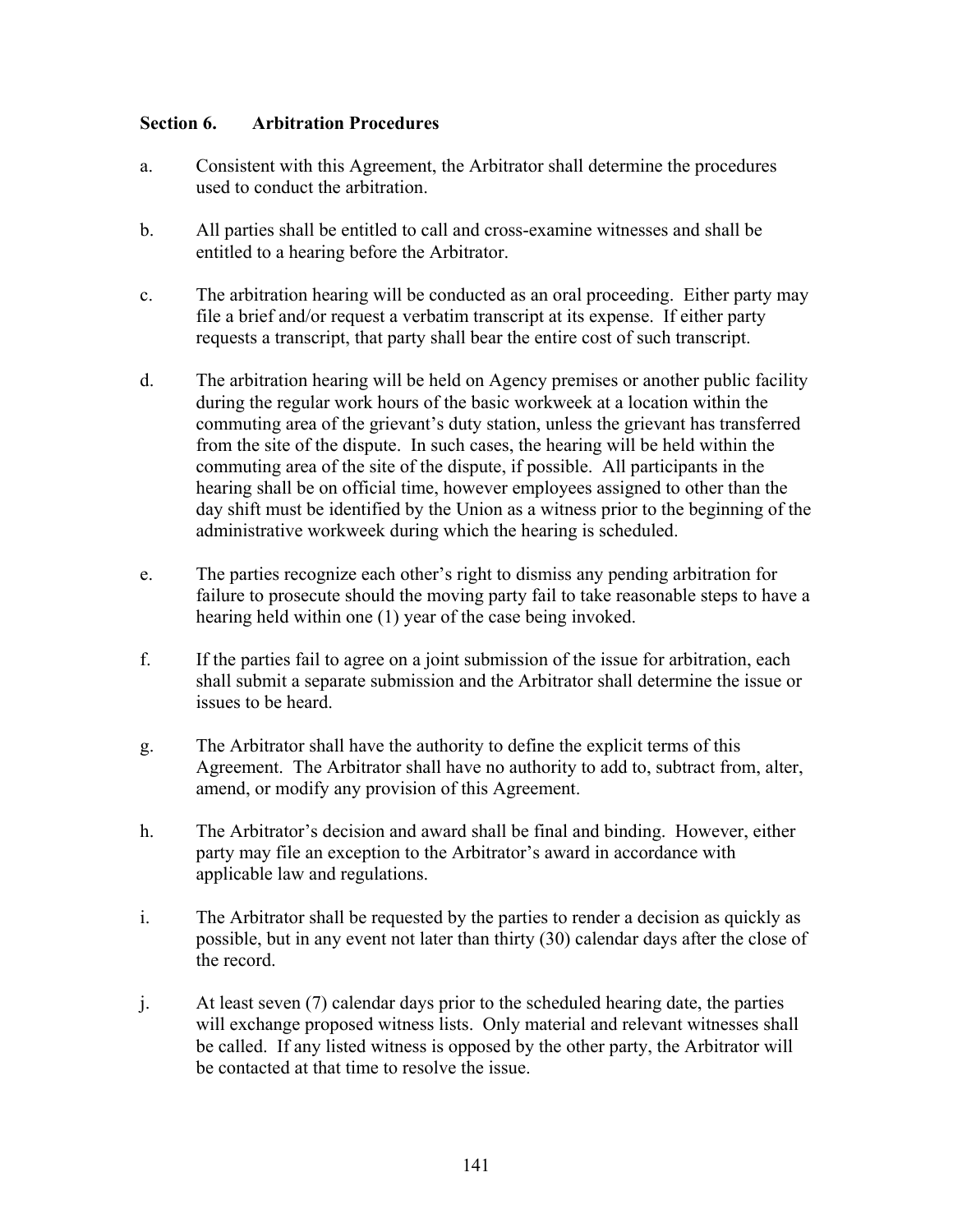- k. If either party wishes to postpone or cancel a hearing, that party shall pay the full costs associated with the postponement and/or cancellation, unless the parties agree otherwise.
- l. Unless otherwise provided by law, each party shall be responsible for payment of their respective travel-related expenses of approved witnesses who are Agency employees.
- m. The Arbitrator's fee and the expenses of the Arbitrator, shall be borne equally by the Agency and the Council.
- n. The Arbitrator shall have full authority to award attorney fees in accordance with provisions of the Civil Service Reform Act.
- o. The designated Union representative will be allowed up to forty (40) hours of official time for the purpose of arbitration. This does not include time spent in the actual arbitration hearing.
- p. The Agency will reimburse the Union representative for mileage up to 100 miles to attend the arbitration hearing.
- q. Absent a negative Arbitrator's decision upon the arbitrability of a grievance, the Arbitrator shall hear arguments regarding both the arbitrability and the merits of the case at the same hearing. However, the parties may mutually agree otherwise in complex cases which would involve several days of hearing.

# **Section 7. Expedited Arbitration Procedure**

- a. When arbitration is invoked in accordance with this Article, the party invoking arbitration may make a request in writing that an expedited method of arbitration be utilized.
- b. The expedited procedure will be used for informal actions, as defined in Article 32, Disciplinary and Adverse Actions, performance ratings (not involving unacceptable performance), leave usage or denial, formal letters of reprimand, and for such cases as the parties mutually agree.
- c. Conduct of Hearing: The parties agree that the primary purpose of this expedited arbitration procedure is to provide a swift and economical method for the resolution of identified disputes. The parties agree to take positive action to see this purpose is fulfilled; and, in addition, the arbitrator shall have the authority to take steps necessary to see the purpose is fulfilled. To this end, the following guidelines will apply:
	- 1. The hearing shall be informal.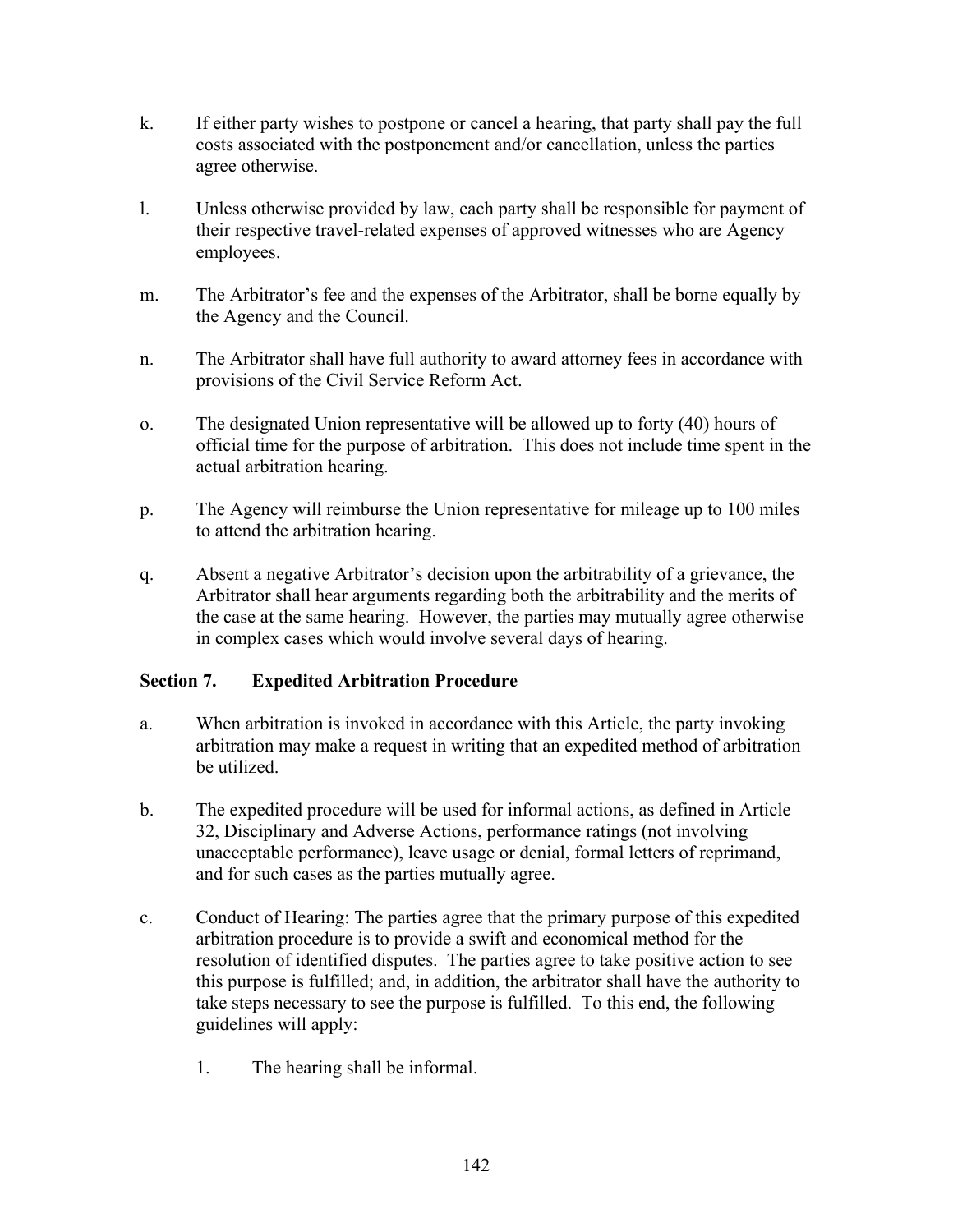- 2. No briefs shall be filed or transcripts made.
- 3. Formal rules of evidence shall not apply.
- 4. The Arbitrator shall have the obligation of assuring that the necessary facts and the representatives of the parties bring considerations in the most expeditious manner. In all respects, the Arbitrator shall assure that the hearing is a fair one.
- 5. The Arbitrator will be urged to issue a bench decision at the hearing, but in any event, the Arbitrator shall render the decision within forty-eight (48) hours after the conclusion of the hearing. This decision will be final and binding on both parties. However, either party may file exceptions to an award with the Federal Labor Relations Authority under regulations prescribed by the Authority.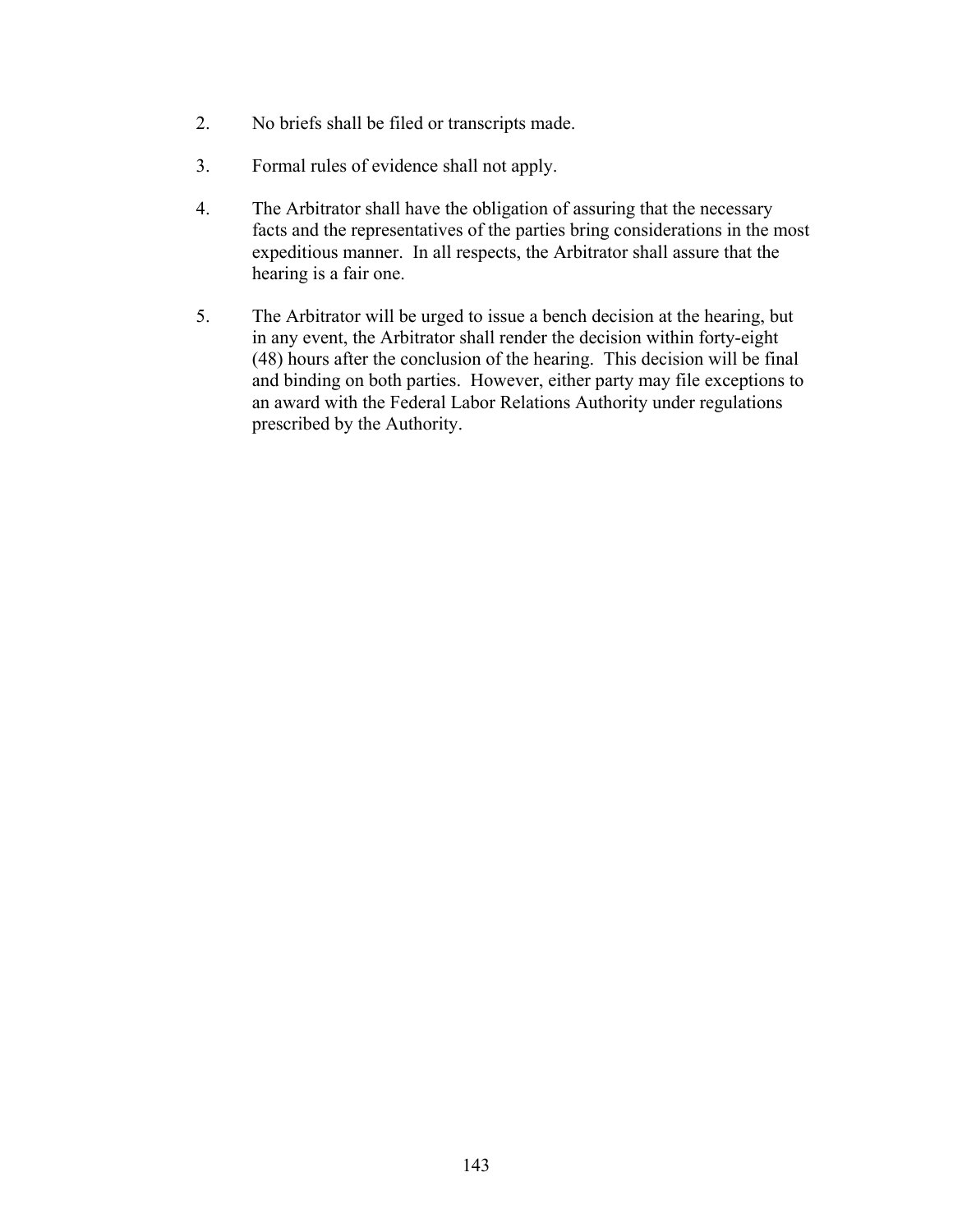# **USE OF OFFICIAL FACILITIES**

### **Section 1. General**

- a. The Union's access to and use of the Agency's communication resources shall not interfere with the mission or operation of the Agency.
- b. Any and all Union communications using Agency communication resources or distributed on Agency premises will not violate the law, advocate violating the law, or contain items relating to partisan political matters.
- c. The Union shall be responsible for the proper care and use of the facilities, services, and equipment provided in this Article.

### **Section 2. Meeting Space**

The Agency agrees to provide a reasonably-sized Government conference room for the National Joint Council for national labor-management meetings in Washington, DC.

Upon request, management officials shall permit the use of government owned or leased space by Union locals for meetings held outside business hours, provided space is available and use of such space does not conflict with the performance of official functions. The Union is responsible for exercising reasonable care in the use of such facilities.

# **Section 3. Space for Discussions**

The Agency agrees that a Union representative is entitled to privacy when conducting an authorized discussion or presentation of a grievance with Agency officials.

# **Section 4. Use of Bulletin Boards**

The Union will be provided bulletin board space in Agency owned or controlled facilities.

One exclusive bulletin board for union postings will be provided in these locations if requested by the Union. Items placed on such bulletin boards must be in accordance with limits imposed on labor organizations engaging in protected activity.

#### **Section 5. Distribution**

Union representatives may distribute material in all facilities where bargaining unit employees exist, on Agency-occupied premises in work areas to individual employees before and after scheduled working hours subject to internal security requirements, or in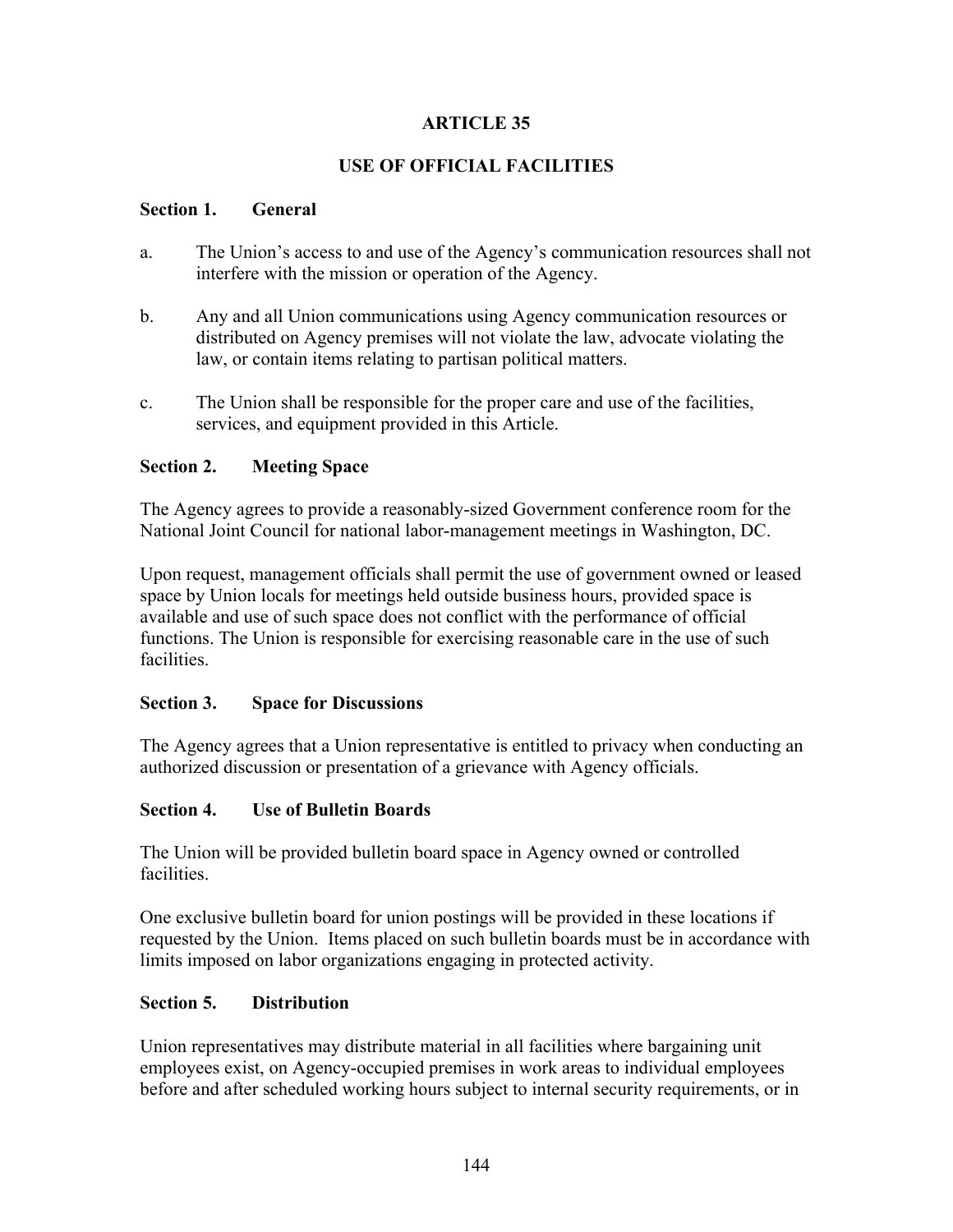the non-work areas during scheduled work hours, provided that both the employee distributing and the employee reading such material are on their own time (breaks, lunch, or off the clock). Distribution of material will not pose an undue disruption of work activities.

# **Section 6. Use of Equipment**

a. At Headquarters:

 Copiers maintained by the Agency in Washington, DC, shall be made available to the members of the Council while in DC, upon request, for purposes associated with employee representation. The extent of such reproduction and the numbers of copies requested shall be reasonable as determined by the official receiving the request.

 If available, access to a computer with Internet**/**Intranet capability shall be provided to members of the Council, upon request, for official labor-management business. Also, reasonable use of FSIS inter-office mail and facsimile machines will be allowed, upon request, for official labor-management business. The Council will be provided mailing privileges consistent with applicable law. Meetings space will be provided for the conducting of official labor-management relations business or internal union business provided such use is not conducted on official time and does not exceed one hour.

- b. In the Field:
	- 1. Computers. Reasonable access to government computers will be made available to Council and, if available, to Local Presidents for conducting representational activities, provided such use does not disrupt the official business of the Agency.
	- 2. Faxes and copiers. If available at the work site, designated Union representatives will be granted reasonable access to Agency facsimile machines and copiers for the performance of official representational duties.
	- 3. Telephones. Designated union representatives will be permitted the use of Agency-leased or controlled telephones to fulfill their functions under law and this Agreement.Use of telephones provided and paid for by the official establishment may be permitted for use of official union business provided there is no cost and use does not interfere with official business of the Agency.

 In the interest of maintaining communication, each Council President will be issued a Government Calling Card for use limited to contacting Agency management in the performance of their representational duties. In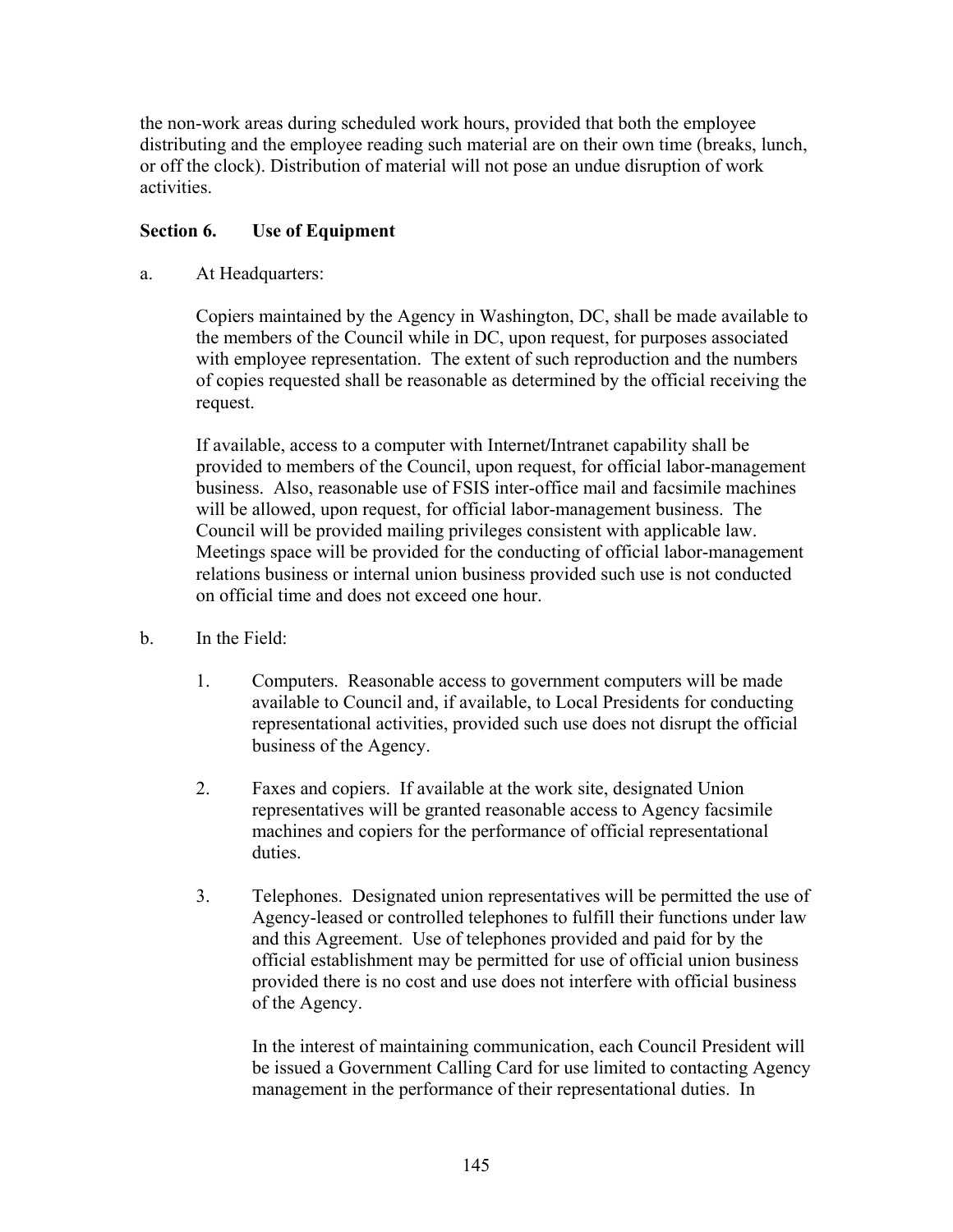accepting the card, the Council Presidents agree that they have exclusive use of the card and acknowledge that it is subject to Agency monitoring as with any government issued calling card.

4. Email and Internet/Intranet. Council Presidents shall have access to the Agency's email, internet, and intranet. The chairman of the NJC shall have access to an Agency issued Blackberry type device, with telephone access, for the purpose of carrying out representational matters. Access and use shall be subject to law, rules, regulations, and Agency policies.

# **Section 7. E-Mail/Internet/Intranet**

The parties understand that access to and use of the Agency's electronic mail shall not interfere with the mission or operation of the Agency. Therefore, the Union will be provided access to and use of the Agency's electronic mail, subject to the following:

- a. The Union agrees its access and use for activity by designated Union representatives will comply with applicable laws and government-wide regulations, Agency policies in effect and this Agreement.
- b. Access and use will be on official time of representatives and employees, or on non-work time.
- c. Electronic mail cannot be used for internal union business.
- d. Consistent with law, electronic mail transmissions shall not be used to urge or promote lobbying activities by non-union representative employees either in support of or in opposition to any legislation or appropriation of Congress.
- e. Electronic email system may be used to communicate with Agency officials and individual bargaining unit employees; however, it may not be used to communicate in mass mailings without advance approval from the immediate supervisor, or designee. Requests for such mass mailings will be infrequent and not unduly denied.

# **Section 8. Bargaining Unit Employee Information**

Upon request of the NJC Chairperson, or designee, the Agency will provide annually an electronic list of the names of bargaining unit employees, positions titles, grades, and duty stations of all employees in the bargaining unit.

# **Section 9. Use of Internet**

The parties agree that access to and use of the Internet through government computers by designated Union representatives will be for official labor-management business only. Such use will not interfere with the official business of the Agency. The Union agrees its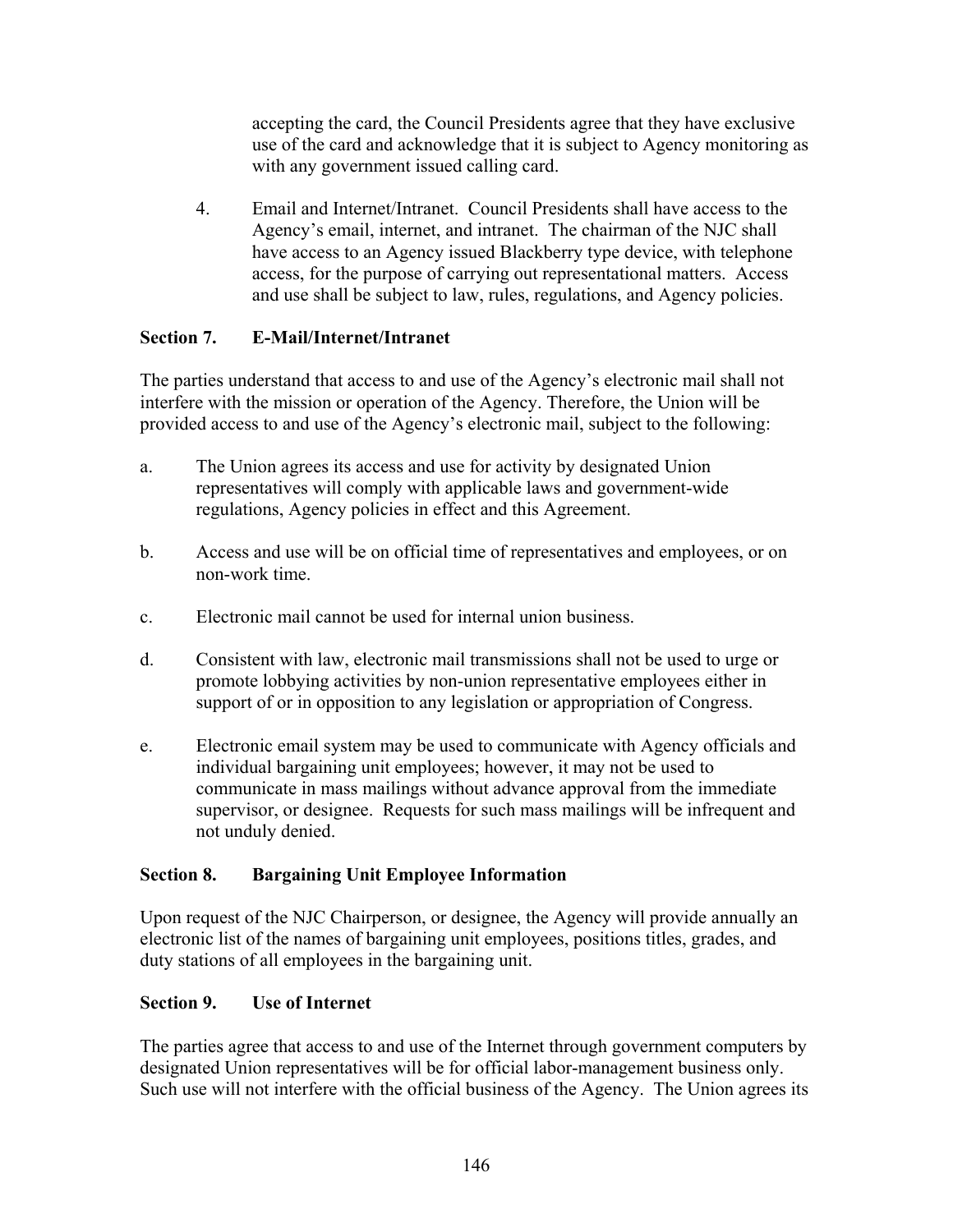use will comply with all applicable government-wide and Agency policies and this Agreement.

# **Section 10. Work/Office Space**

The Council Presidents, National Joint Council, will be provided adequate work space for conducting representational responsibilities. The Union shall be provided one locking 4 drawer file cabinet per District, and one shall be provided to each Council President.

# **Section 11. Contact Information**

Employees may locate NJC Council Presidents and Agency officials through the Agency's Email address book and Employee Locator available on the USDA Webpage.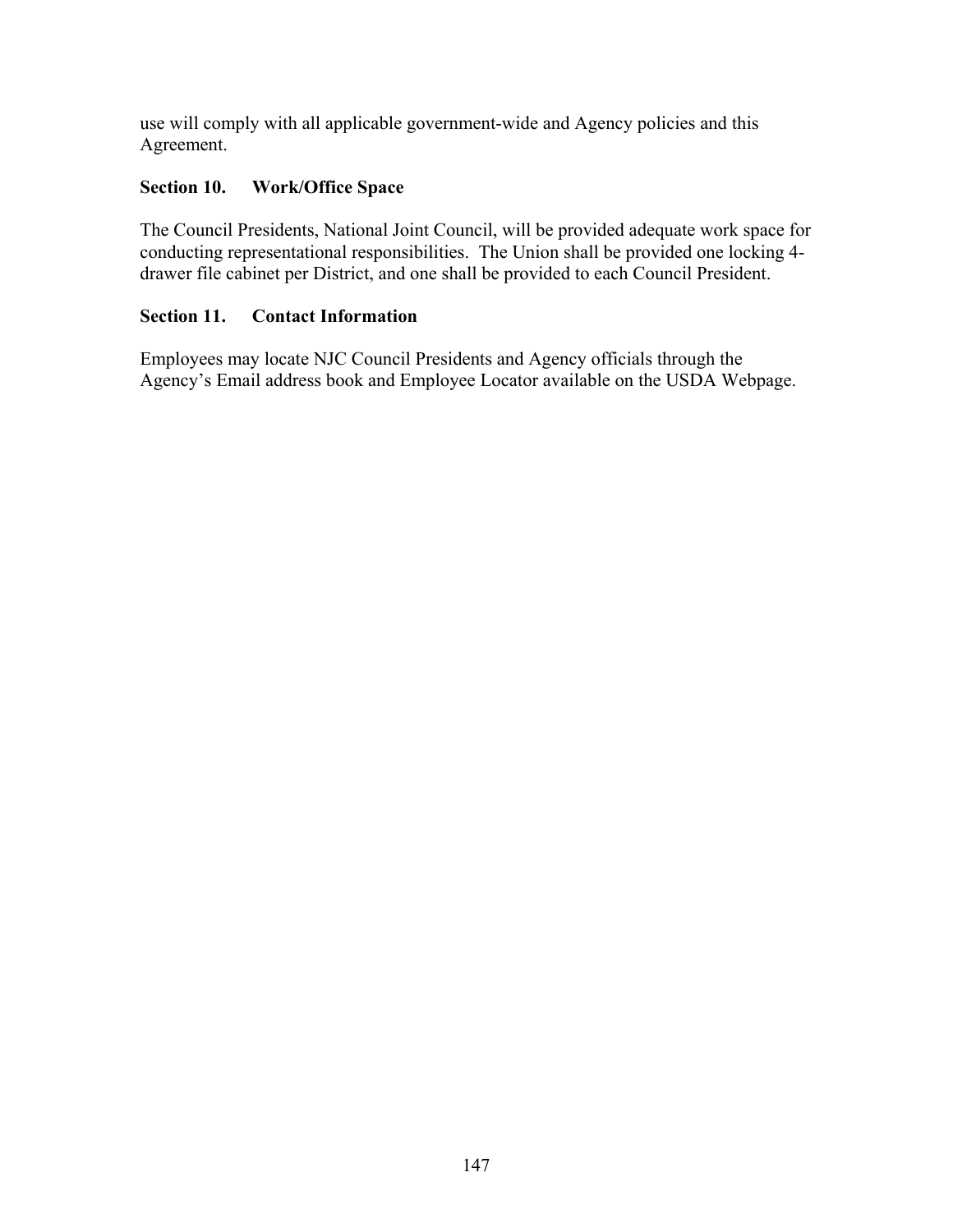# **ARTICLE 36**

# **DUES WITHHOLDING**

### **Section 1. Authorization and Eligibility**

Members of the unit are authorized to effect voluntary allotment for the payment of dues of Locals affiliated with the Council subject to the procedures and stipulations set forth in the Memorandum of Understanding between the U.S. Department of Agriculture and the American Federation of Government Employees currently in effect, as modified in accordance with this Agreement. By this Labor Management Agreement, the National Joint Council of Food Inspection Locals, AFGE, concurs with the Memorandum of Understanding and agrees that for the duration of this Agreement it will continue to designate the National Office of the American Federation of Government Employees as the recipient of dues allotted pursuant to 5 U.S.C., Section 7115. Union dues shall be deducted from an employee's pay each pay period and remittances will be made each pay period to the National Joint Council, or designee, when the following conditions have been met. To be eligible to make a voluntary allotment for the payment of Union dues, an employee must:

- a. Be a bargaining unit employee;
- b. Have a net salary, after other legal and required deductions, sufficient to cover the amount of the authorized allotment for dues;
- c. Apply for membership in the Union by requesting the allotment on the prescribed form, SF-1187 Form (Request and Payroll Deduction for Labor Organization Dues); and
- d. Have the authorized Union official certify the form.

#### **Section 2. Union Responsibilities**

- a. Obtain and distribute the SF-1187 (Request for Payroll Deductions for Labor Organization Dues) Form to its members;
- b. Certify on the SF-1187 Form the amount of dues to be withheld initially each biweekly pay period, and identify the Local to receive the dues deductions;
- c. Forward the SF-1187 Form to the Human Resource Field Office (HRFO), at no expense to the Agency;
- d. Furnish written notification to the servicing HRFO concerning the titles of Union officials authorized to certify the SF-1187 Forms; and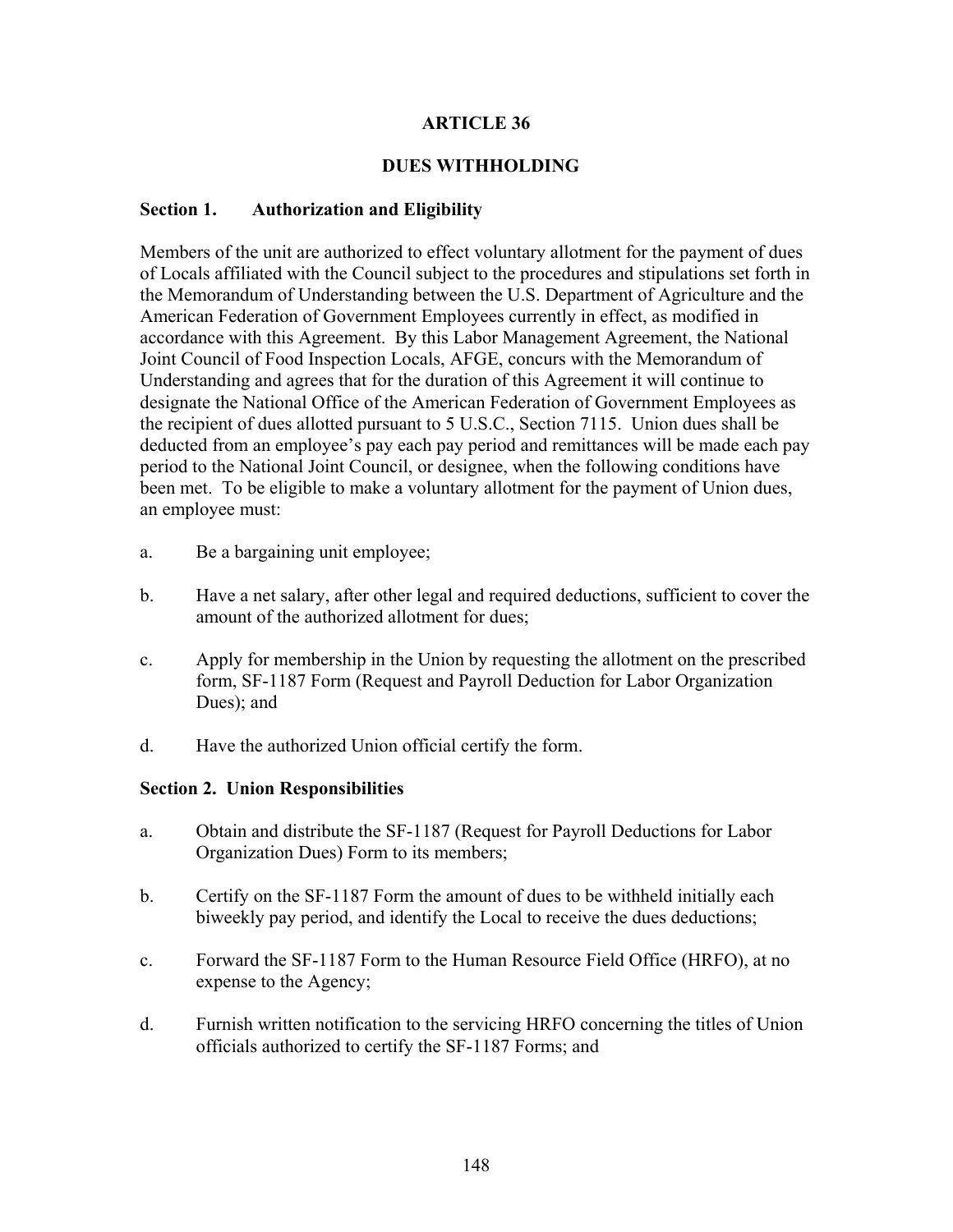e. Provide the servicing HRFO with written notification concerning any changes in the amount of Union deductions; where dues remittances should be sent; the name of any employee who has been expelled or ceases to be a member in good standing in the Union within ten (10) days of such determination; and the name of any employee on check-off who transfers from one Local to another, and any change in the Local that receives dues.

# **Section 3. Agency Responsibilities**

- a. Upon request, the Agency shall furnish and process the SF-1187 and SF-1188 (Cancellation of Payroll Deductions for Labor Organization Dues) forms in accordance with the terms and conditions specified on the forms and this Agreement;
- b. Automatically reinstate the dues withholding of a bargaining unit employee returning to a bargaining unit position from a temporary reassignment or a temporary promotion to a position outside the bargaining unit;
- c. Automatically reinstate the dues withholding of a bargaining unit employee returning to pay status from a non-pay status (e.g., LWOP);
- d. Dues deductions will be effective as soon as possible, but in no case will it be later than two (2) full pay periods following receipt of the SF-1187 Form by HRFO. Changes in the amount deducted for Union dues will be effective as soon as possible, but in no case will it be later than two (2) full pay periods following receipt by the HRFO of the Union's certification of changes in its dues;
- e. Deductions and remittances will be made each pay period; and
- f. Provide the Union the title and address of Agency personnel authorized to receive notification under this article.

#### **Section 4. Termination of Allotments**

- a. Dues will terminate automatically:
	- 1. Upon loss of exclusive recognition by the Union, effective at the beginning of the first full pay period after such loss of recognition;
	- 2. When the dues withholding agreement is terminated;
	- 3. When an employee ceases to be eligible for inclusion in the Union, such as through promotion to a non-bargaining unit position; and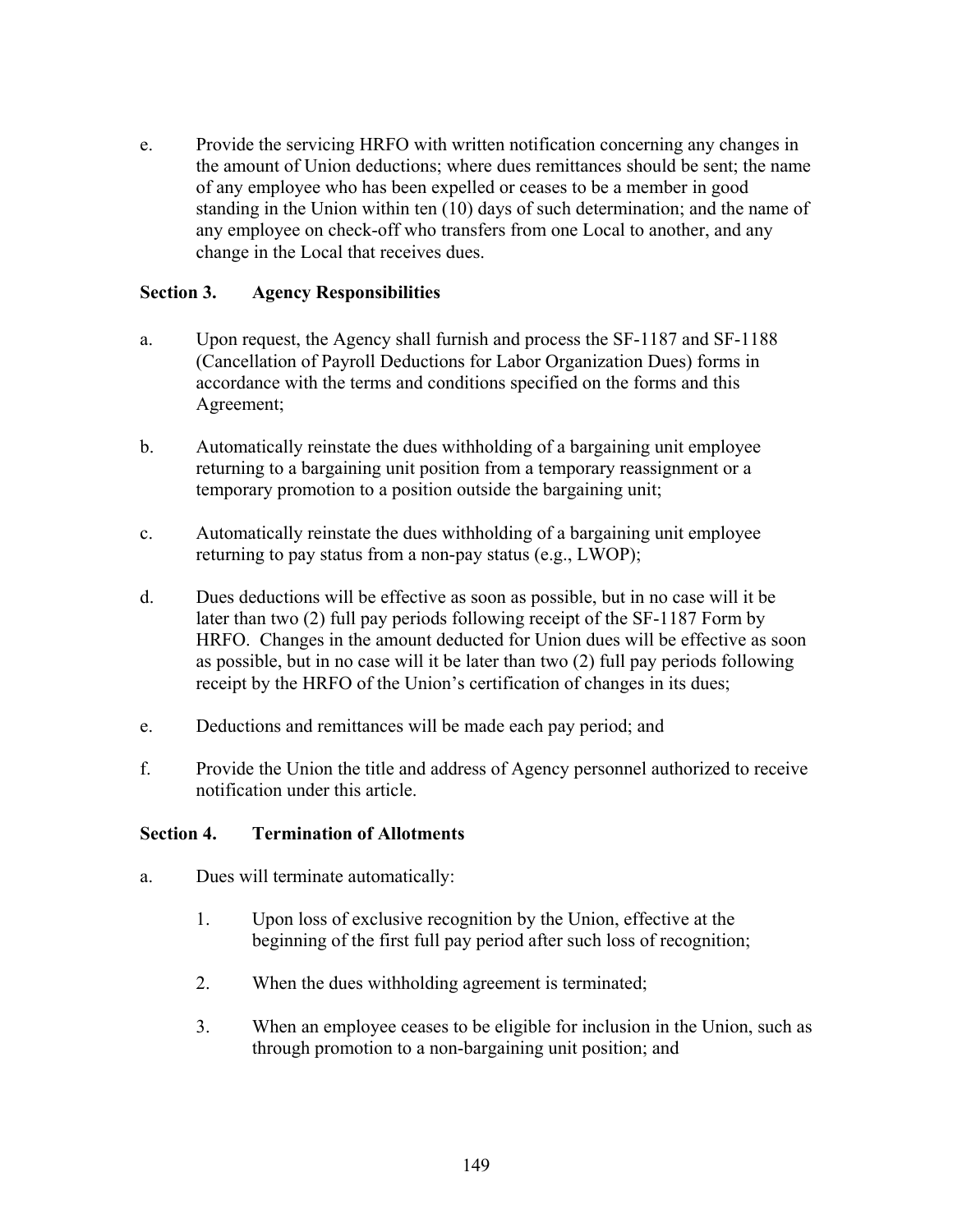- 4. When an employee ceases to be in good standing, effective with the first full pay period after receipt by HRFO of written notice from the authorized Union official.
- b. Voluntary dues termination:

An employee may submit a SF-1188 Form, in duplicate, for the revocation of an allotment within thirty (30) days of the anniversary date when the bargaining unit employee joined the Union. Human Resource Field Office will process the request within two (2) full pay periods and retain a copy for the payroll records. A copy of the form shall be returned to the Union and the employee at the address provided on the SF-1188 form.

# **Section 5. Administrative Errors**

Administrative errors in remittance will be corrected by reductions and corrections in subsequent remittance checks. If the employee organization is not scheduled to receive a remittance check after discovery of the error, the employee organization agrees to promptly refund the amount of erroneous remittance. However, the Agency will waive the requirements for remittance where statutory conditions for such waiver are met.

#### **Section 6. Disputes**

In those cases wherein the Agency and the Union disagree regarding the eligibility of an employee for dues withholding, both parties acknowledge that such representational disputes are the sole function of the Federal Labor Relations Authority.

Dues withholdings will terminate for employees in positions where there is a dispute as to whether the position is appropriate for inclusion in the unit.

The Union retains the right to pursue any appropriate remedy if it is determined by a third party upon challenge that an employee was improperly removed from the bargaining unit and/or taken off dues deduction.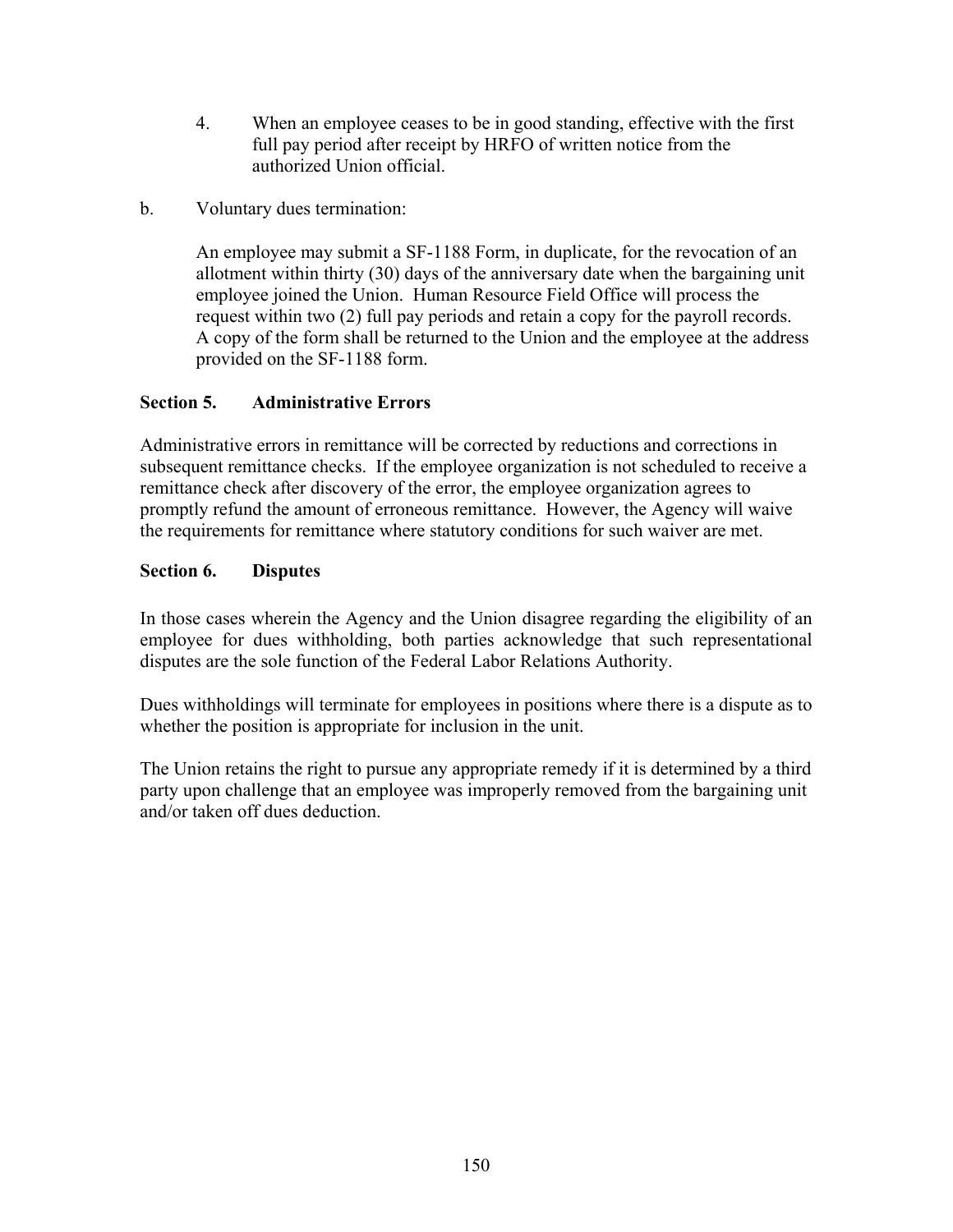# **ARTICLE 37**

### **COMMUNICATIONS**

#### **Section 1. Policy**

The Parties recognize that a mutual commitment to cooperation promotes both the efficiency of the Agency's operations and the well-being of its employees.

### **Section 2. Distribution of Regulations**

The Agency will continue to provide the Chairperson of the Council or designee with current Agency regulations, directives, and other issuances; as well as Departmental regulations and issuances.

All unit employees will be notified promptly and in writing of any significant changes in policies or regulations affecting personnel policies, practices, and conditions of employment.

### **Section 3. Distribution of Agreement**

- a. The Agency will reproduce and provide copies of this Agreement to the Union in quantities necessary for ratification purposes.
- b. The Agency will provide, at no cost to the Union, copies of the Agreement, printed on 8-1/2" x 11" paper, in type that can be read easily, with a table of contents, index, and glossary of terms, to each employee on the distribution date and to all employees entering on duty after that date. The Agency will also provide a maximum of one hundred (100) additional copies to the Union.
- c. The distribution as shown in this section shall be made within ninety (90) days of the effective date of this Agreement or as soon as possible thereafter.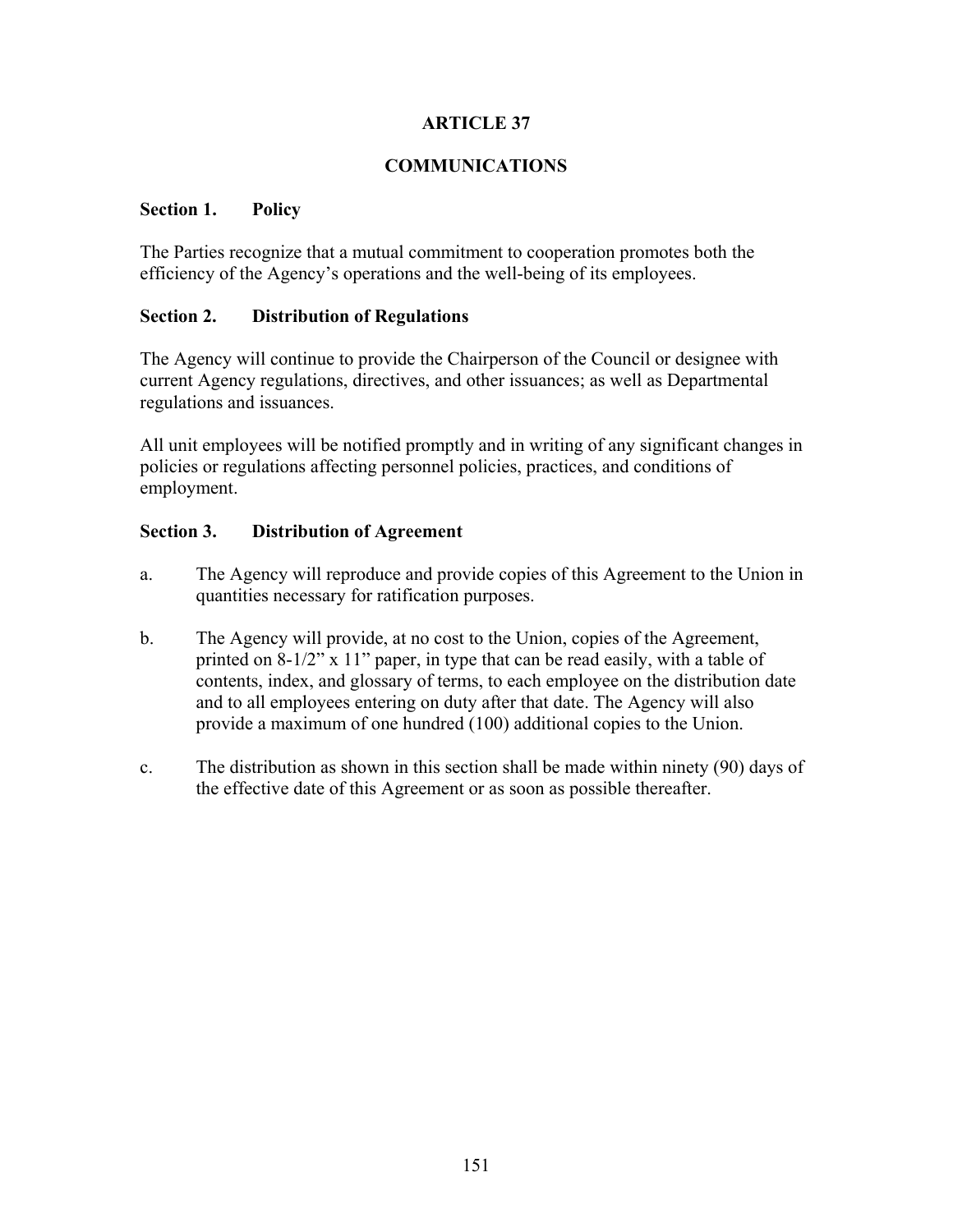### **ARTICLE 38**

### **DURATION OF AGREEMENT**

#### **Section 1. Effective Date**

This Agreement shall be implemented and become effective:

- a. When it has been reviewed pursuant to Title 5, U.S.C., Chapter 71, Section 7114(c) of the Statute; or
- b. When it has been completed pursuant to Title 5, U.S.C., Section 7119(b)(2) if binding arbitration is necessary under the parties' ground rules.

#### **Section 2. Duration of Agreement**

This Agreement is effective on \_\_\_\_\_\_\_\_\_\_\_\_, and shall remain in full force and effect for a period of three (3) years after its effective date. It shall be renegotiated if either party gives the other party written notice of its intention to renegotiate this Agreement no less than sixty (60) days and no more than one hundred and five (105) days prior to its termination date.

#### **Section 3. Renewal**

If neither party serves written notice of intent to renegotiate, this Agreement shall be automatically renewed for one (1) year periods after the third year described above; it will be renegotiated if either party serves written notice on the other of intent to renegotiate no less than sixty (60) days or no more than one hundred and five (105) days prior to the termination of an extension year. Such written notice concerning the above shall also be accompanied by initial written proposals, which may be supplemented during renegotiations.

Negotiations shall begin no later than thirty (30) days after these conditions have been met. If renegotiations of an agreement are in progress, but not completed upon the termination date of this Agreement, this Agreement shall be automatically extended until a new agreement is in effect.

#### **Section 4. Negotiability Disputes**

The Parties may mutually agree to conclude a new Agreement exclusive of those issues declared non-negotiable by the Agency. If such a partial Agreement is concluded, it will be reopened for negotiation on the disputed issues in the following circumstances:

- a. The Agency withdraws the claim of non-negotiability,
- b. The FLRA declares the equivalent language to be negotiable,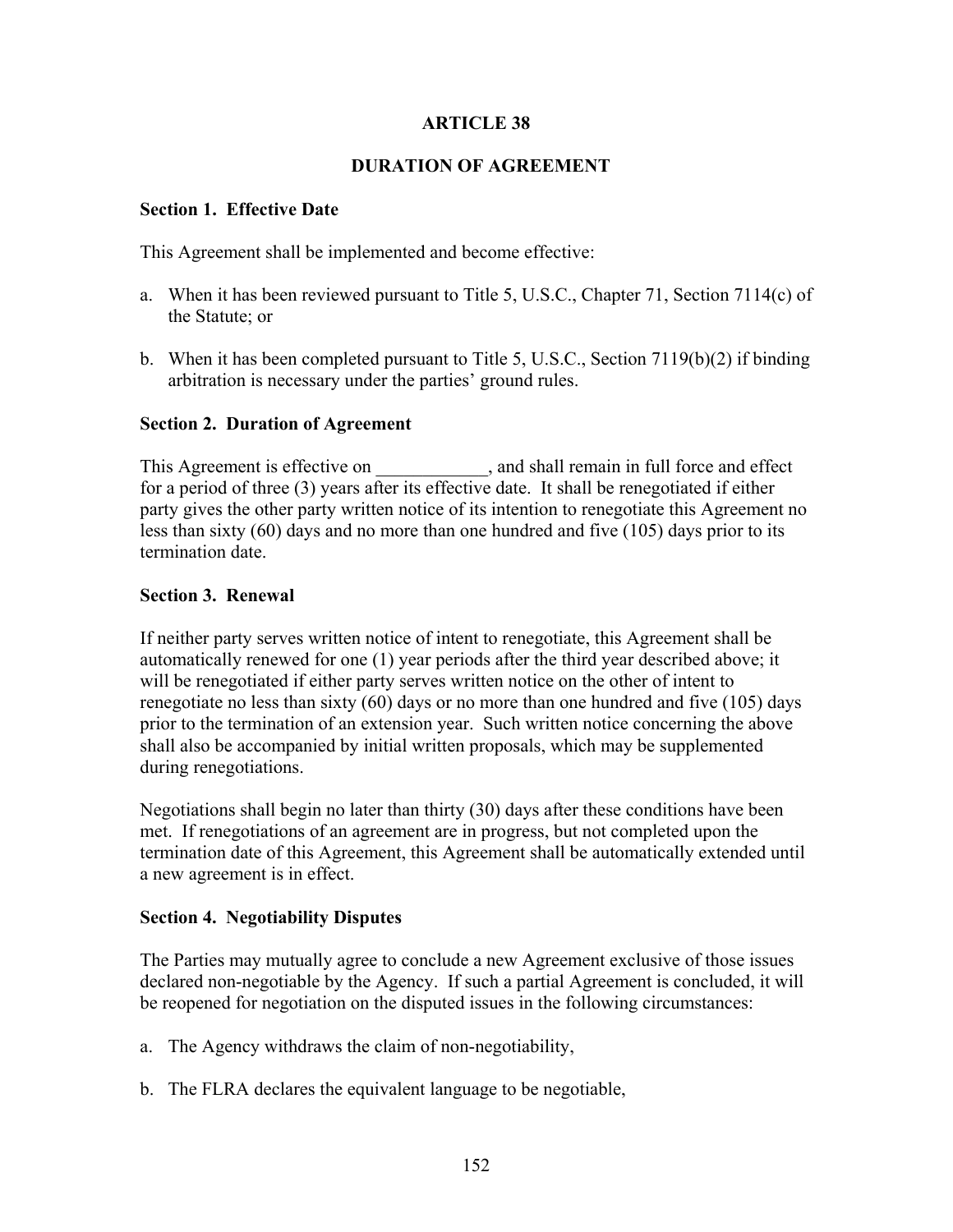- c. The Union revises its proposal(s) to overcome questions of negotiability, or
- d. Language awarded by binding arbitration is invalidated by the FLRA pursuant to 5 C.F.R. Part 2425.

In the case of any of the above circumstances, negotiations shall commence within thirty (30) calendar days of the action, or as mutually agreed by the parties. Any agreement by the parties on these issues will be included as part of this Agreement and will have the same duration.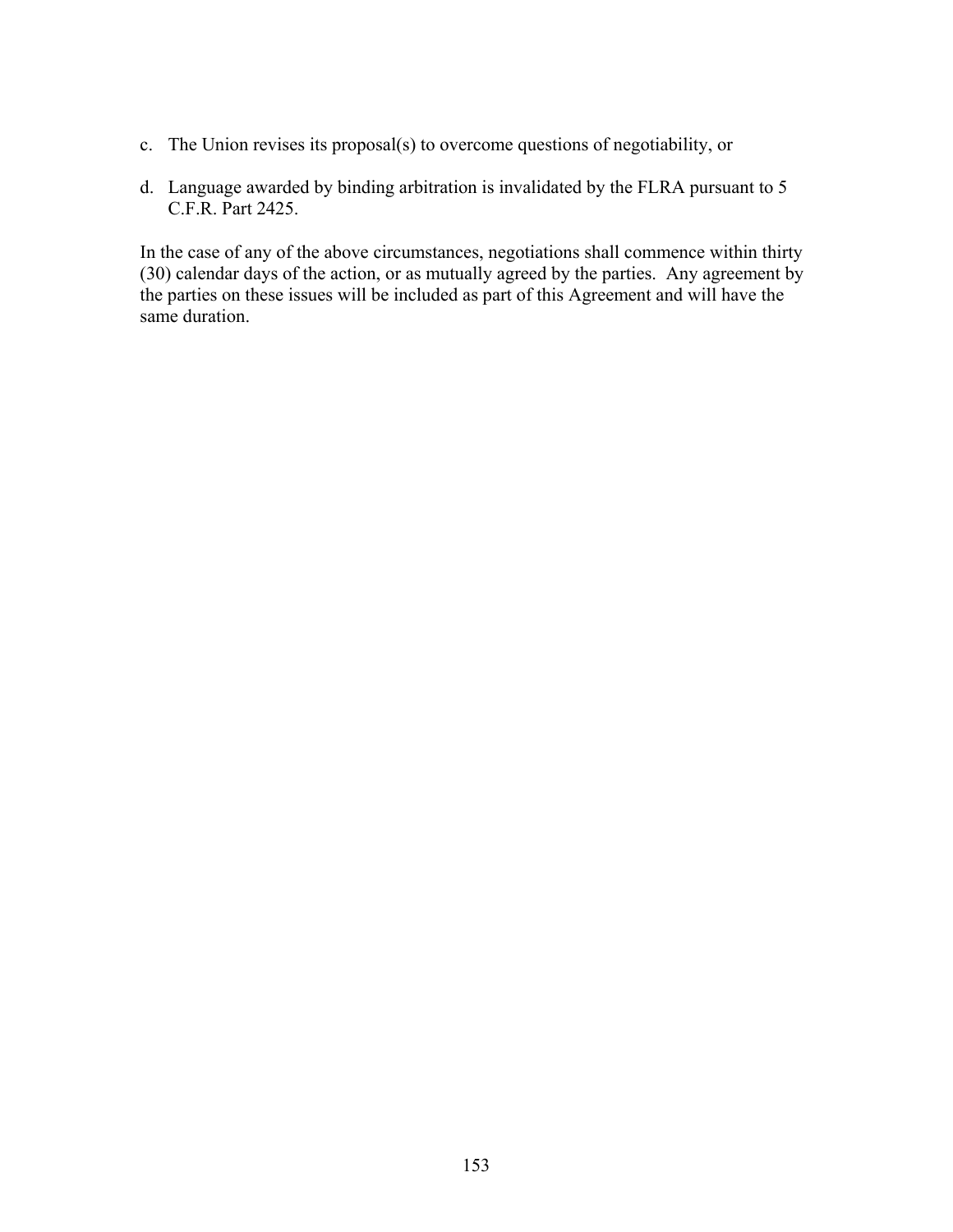| IN WITNESS THEREOF, the parties hereto have caused this National Labor-<br>Management Relations Agreement to be executed on this ______ day of _____<br>(month) (year). |                                                                                           |
|-------------------------------------------------------------------------------------------------------------------------------------------------------------------------|-------------------------------------------------------------------------------------------|
| For the United Stares Department of<br>Agriculture, Food Safety and Inspection<br><b>Services</b>                                                                       | For the National Joint Council of Food<br>Inspection Locals, AFGE                         |
| ALFRED V. ALMANZA<br>Administrator<br>Food Safety and Inspection Services                                                                                               | <b>STANLEY PAINTER</b><br>Chairman<br>National Joint Council of Food Inspection<br>Locals |
| WILLIAM P. MILTON, JR.                                                                                                                                                  | <b>DAVID RODRIGUES</b>                                                                    |
| <b>Assistant Administrator</b>                                                                                                                                          | <b>Chief Negotiator</b>                                                                   |
| Office of Management                                                                                                                                                    | <b>AFGE</b>                                                                               |
| <b>KENNETH PETERSON</b>                                                                                                                                                 | <b>ALEX GONZALEZ</b>                                                                      |
| <b>Assistant Administrator</b>                                                                                                                                          | Council President - Southwestern                                                          |
| Office of Field Operations                                                                                                                                              | <b>NJC</b>                                                                                |
| <b>WILLIAM JAMES</b>                                                                                                                                                    | <b>TERRY JENSEN</b>                                                                       |
| Deputy Assistant Administrator                                                                                                                                          | Council President - Northern                                                              |
| Office of International Affairs                                                                                                                                         | <b>NJC</b>                                                                                |
| ROBINN A. DECECCO                                                                                                                                                       | <b>KEN WARD</b>                                                                           |
| Director                                                                                                                                                                | Council President – North Central                                                         |
| Labor and Employee Relations Division                                                                                                                                   | <b>NJC</b>                                                                                |
| <b>LOUISE A. FOX</b>                                                                                                                                                    | <b>TRENT BERHOW</b>                                                                       |
| Manager                                                                                                                                                                 | Council President - Midwest                                                               |
| Human Resources Field Office                                                                                                                                            | <b>NJC</b>                                                                                |
| <b>KIMBERLY MOSELEY</b><br>Deputy Director                                                                                                                              |                                                                                           |

Labor and Employee Relations Division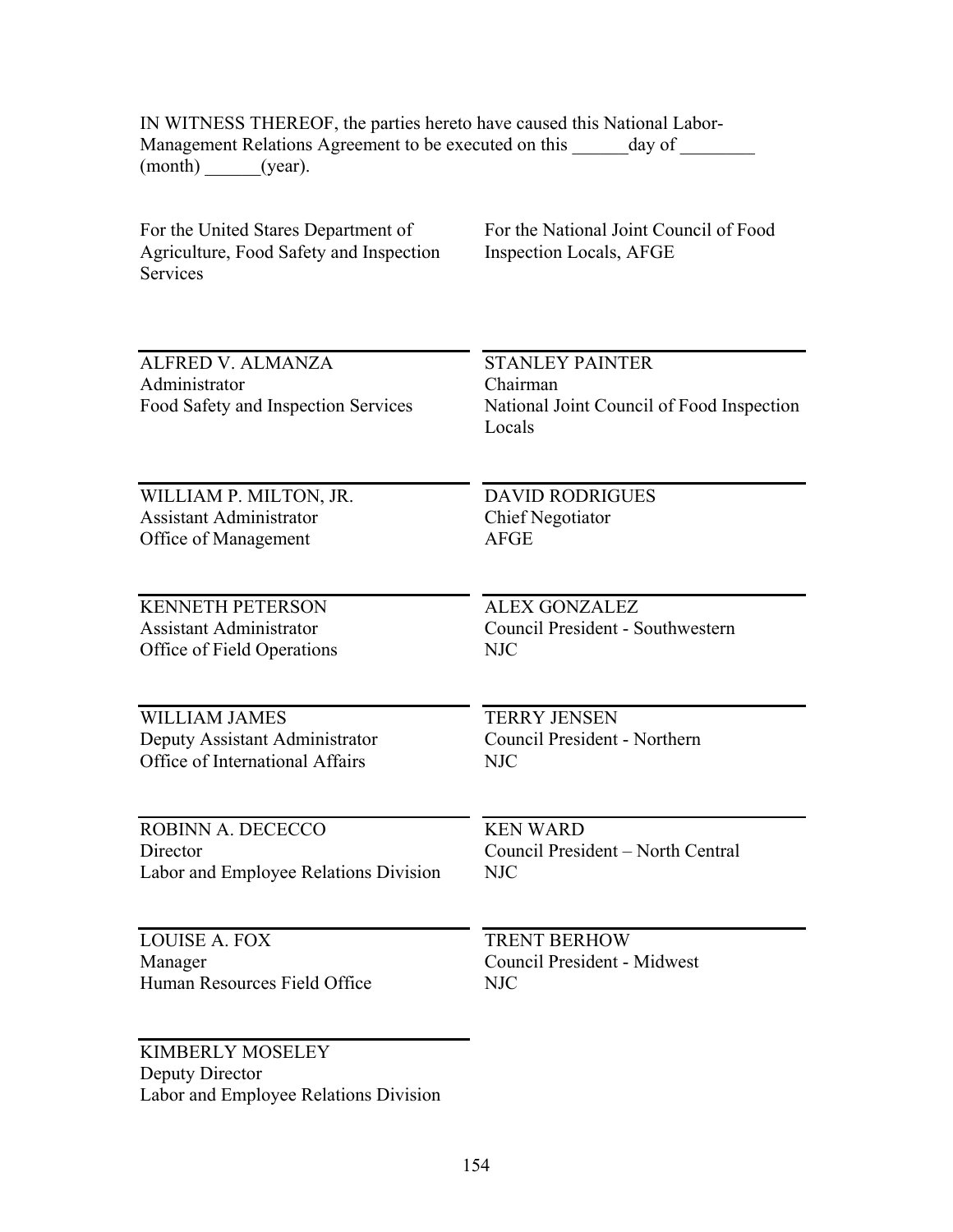ROLAND W. FRAVEL III Branch Chief Labor and Employee Relations Division

MYRON GREENHOW Labor Relations Specialist Labor and Employee Relations Division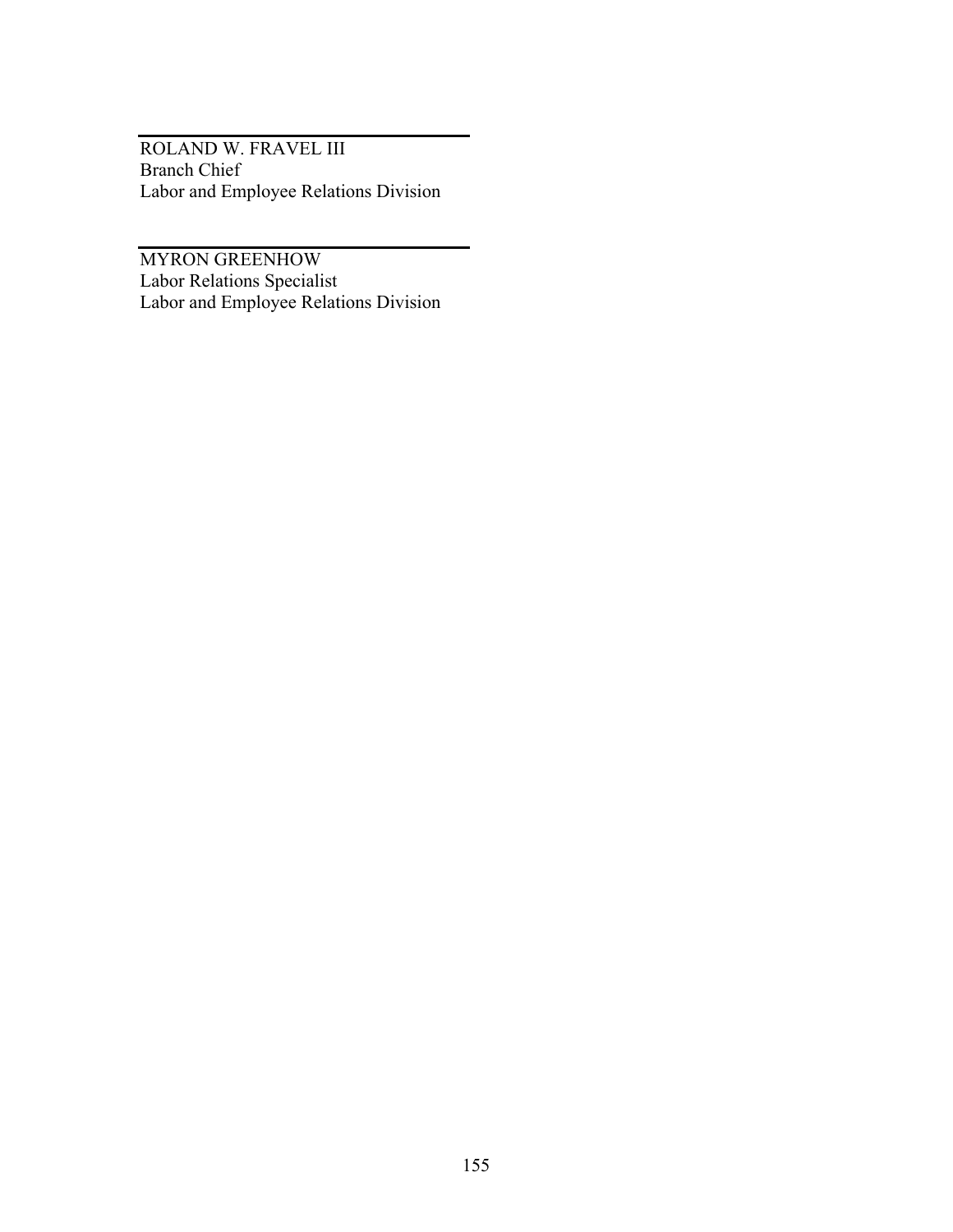# **APPENDIX**

# U.S. Code

#### TITLE  $5$  > PART III > Subpart D > CHAPTER  $55$  > SUBCHAPTER V > § 5550b

# **§ 5550b. Compensatory time off for travel**

- **(a)** *Notwithstanding section 5542 (b)(2), each hour spent by an employee in travel status away from the official duty station of the employee, that is not otherwise compensable, shall be treated as an hour of work or employment for purposes of calculating compensatory time off*.
- **(b)** An employee who has any hours treated as hours of work or employment for purposes of calculating compensatory time under subsection (a), shall not be entitled to payment for any such hours that are unused as compensatory time.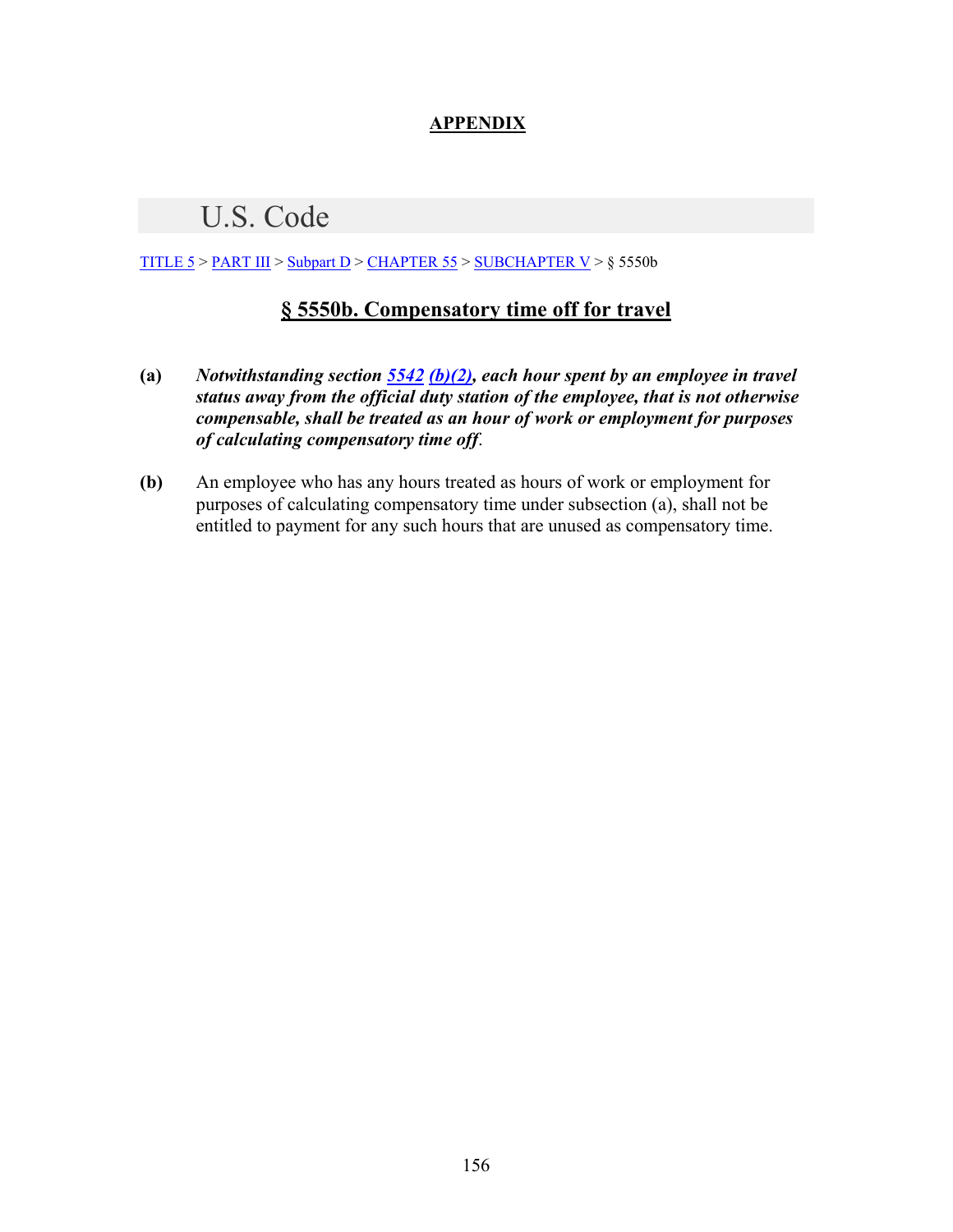# **Compensatory Time Off for Travel**

(from OPM Web Site - http://www.opm.gov/oca/pay/HTML/compensatory\_time.asp)

# **Description**

Compensatory time off for travel is earned by an employee for time spent in a travel status away from the employee's official duty station when such time is not otherwise compensable.

# **Employee Coverage**

Compensatory time off for travel may be earned by an "employee" as defined in 5 U.S.C. 5541(2) who is employed in an "Executive agency" as defined in 5 U.S.C. 105, without regard to whether the employee is exempt from or covered by the overtime pay provisions of the Fair Labor Standards Act of 1938, as amended. This includes employees in senior-level (SL) and scientific or professional (ST) positions, but not members of the Senior Executive Service or Senior Foreign Service, Foreign Service officers, or prevailing rate (wage grade) employees.

# **"Compensable"**

Compensatory time off for travel may only be earned for time in a travel status when such time is not otherwise "compensable." Compensable refers to periods of time creditable as hours of work for the purpose of determining a specific pay entitlement. For example, certain travel time may be creditable as hours of work under the overtime pay provisions in 5 CFR 550.112(g) or 51.422. (See fact sheet on hours of work for travel.)

# **Creditable Travel**

To be creditable under this provision, travel must be officially authorized. In other words, travel must be for work purposes and must be approved by an authorized agency official or otherwise authorized under established agency policies.

For the purpose of compensatory time off for travel, time in a travel status includes—

- Time spent traveling between the official duty station and a temporary duty station;
- Time spent traveling between two temporary duty stations; and
- The "usual waiting time" preceding or interrupting such travel (e.g., waiting at an airport or train station prior to departure). The employing agency has the sole and exclusive discretion to determine what is creditable as "usual waiting time." An "extended" waiting period—i.e., an unusually long wait during which the employee is free to rest, sleep, or otherwise use the time for his or her own purposes—is not considered time in a travel status.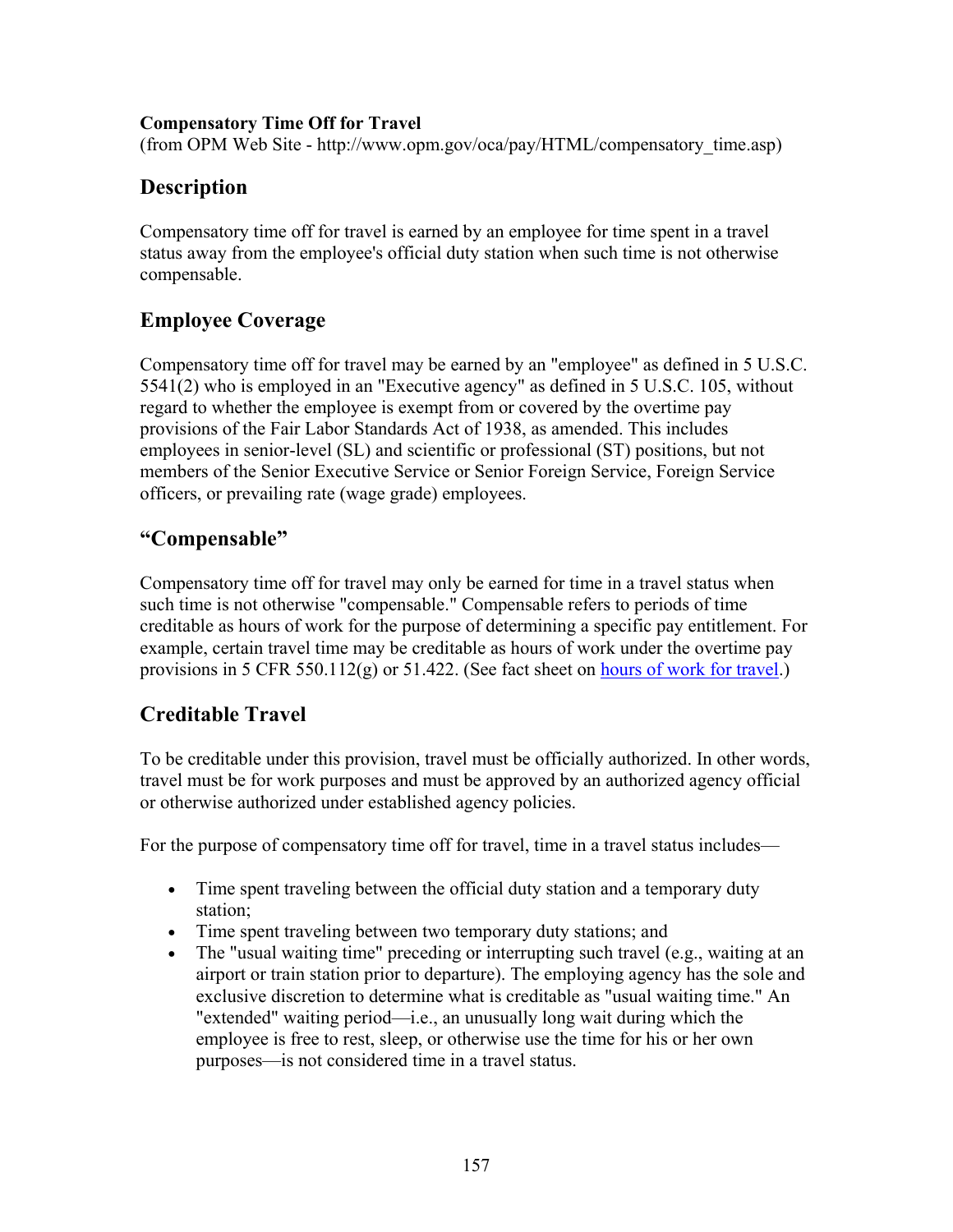# **Commuting Time**

- Travel outside of regular working hours between an employee's home and a temporary duty station or transportation terminal outside the limits of his or her official duty station is considered creditable travel time. However, the agency must deduct the employee's normal home-to-work/work-to-home commuting time from the creditable travel time.
- Travel outside of regular working hours between a worksite and a transportation terminal is creditable travel time, and no commuting time offset applies.
- Travel outside of regular working hours to or from a transportation terminal within the limits of the employee's official duty station is considered equivalent to commuting time and is not creditable travel time.

# **Crediting and Use**

Compensatory time off for travel is credited and used in increments of one-tenth of an hour (6 minutes) or one-quarter of an hour (15 minutes). Employees must comply with their agency's procedures for requesting credit within the time period required by the agency. Employees must also comply with their agency's policies and procedures for scheduling and using earned compensatory time off for travel.

# **Forfeiture**

Compensatory time off for travel is forfeited—

- If not used by the end of the 26th pay period after the pay period during which it was earned. (See Notes 1 and 2.)
- Upon voluntary transfer to another agency;
- Upon movement to a noncovered position; or
- Upon separation from the Federal Government. (See Note 1.)

Under no circumstances may an employee receive payment for unused compensatory time off for travel.

# **Limitations**

Compensatory time off for travel may not be considered in applying the biweekly or annual premium pay caps or the aggregate limitation on pay. There is no limitation on the amount of compensatory time off for travel an employee may earn.

# **References**

5 U.S.C. 5550b 5 CFR 550, subpart N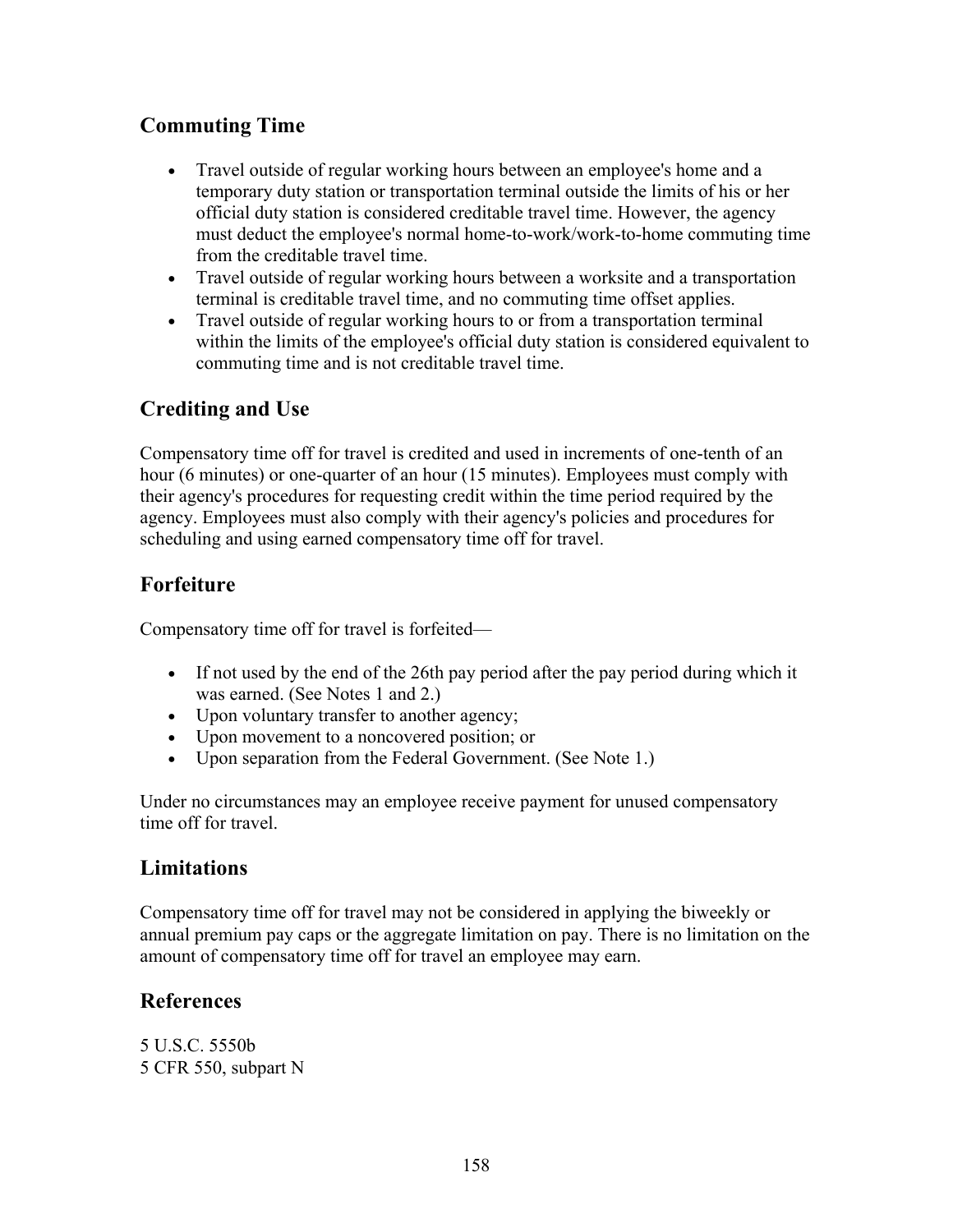### **U.S. Office of Personnel Management –**

(from OPM Website - http://www.opm.gov/oca/compmemo/2005/2005-03-att1.asp)

### **Questions and Answers on Compensatory Time Off for Travel**

### **Q1. What is compensatory time off for travel?**

A. Compensatory time off for travel is a separate form of compensatory time off that may be earned by an employee for time spent in a travel status away from the employee's official duty station when such time is not otherwise compensable.

### **Q2. Are all employees covered by this provision?**

A. The compensatory time off provision applies to an "employee" as defined in 5 U.S.C. 5541(2) who is employed in an "Executive agency" as defined in 5 U.S.C. 105, without regard to whether the employee is exempt from or covered by the overtime pay provisions of the Fair Labor Standards Act of 1938, as amended. This includes employees in senior-level (SL) and scientific or professional (ST) positions, but not members of the Senior Executive Service or Senior Foreign Service, Foreign Service officers, or prevailing rate (wage grade) employees.

#### **Q3. Are intermittent employees eligible to earn compensatory time off for travel?**

A. No. Compensatory time off for travel may be used by an employee when the employee is granted time off from his or her scheduled tour of duty established for leave purposes. (See 5 CFR 550.1406(b).) Also see the definition of "scheduled tour of duty for leave purposes" in 5 CFR 550.1403. Employees who are on intermittent work schedules are not eligible to earn and use compensatory time off for travel because they do not have a scheduled tour of duty for leave purposes.

#### **Q4. What qualifies as travel for the purpose of this provision?**

A. To qualify for this purpose, travel must be officially authorized. In other words, travel must be for work purposes and must be approved by an authorized agency official or otherwise authorized under established agency policies. (Also see Q5.)

### **Q5. May an employee earn compensatory time off when he or she travels in conjunction with the performance of union representational duties?**

A. No. The term "travel" is defined at 5 CFR 550.1403 to mean officially authorized travel—i.e., travel for work purposes approved by an authorized agency official or otherwise authorized under established agency policies. The definition specifically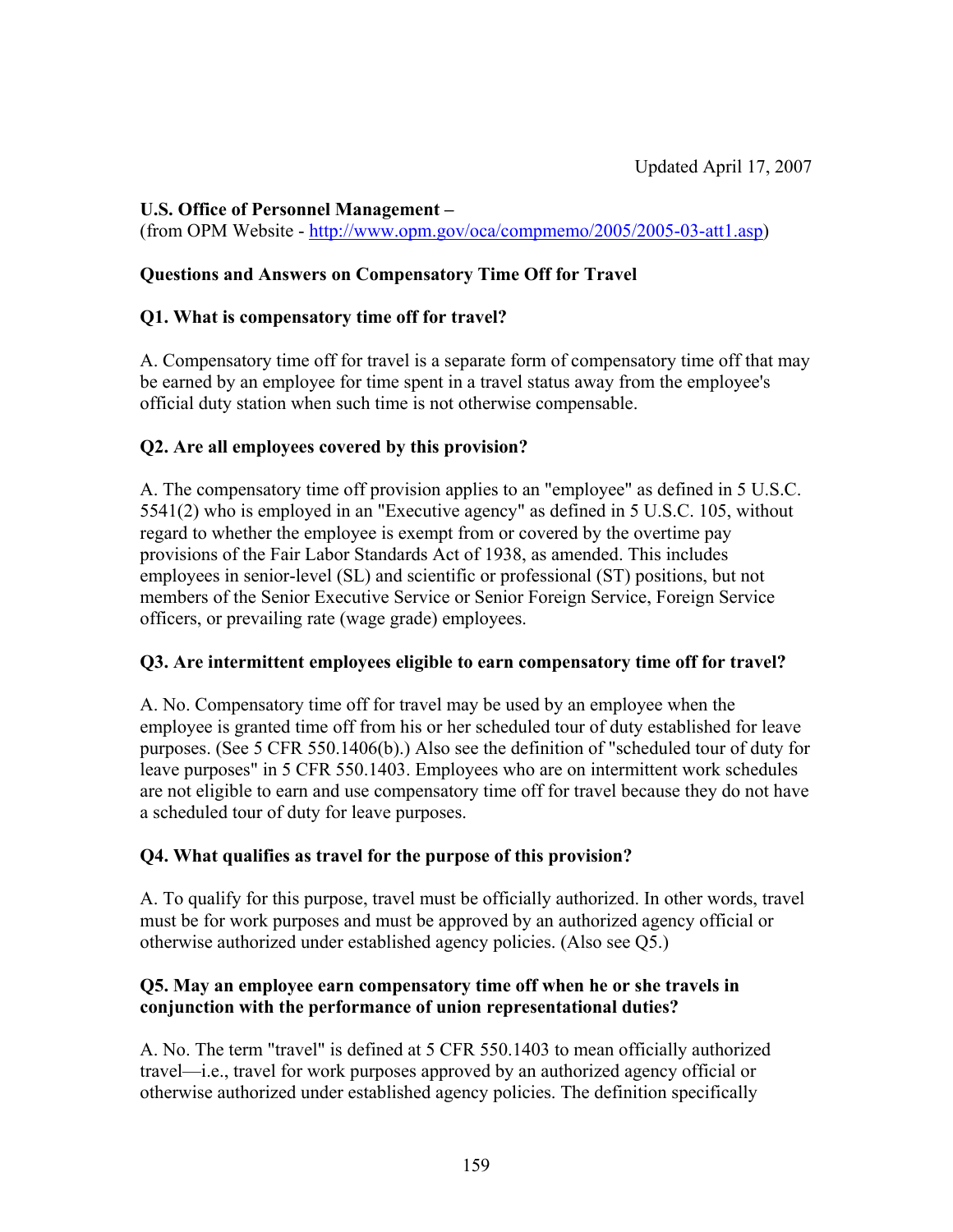excludes time spent traveling in connection with union activities. The term "travel for work purposes" is intended to mean travel for agency-related work purposes. Thus, employees who travel in connection with union activities are not entitled to earn compensatory time off for travel because they are traveling for the benefit of the union, and not for agency-related work purposes.

# **Q6. An employee receives compensatory time off for travel only for those hours spent in a travel status. What qualifies as time in a travel status?**

A. Travel status includes only the time actually spent traveling between the official duty station and a temporary duty station, or between two temporary duty stations, and the usual waiting time that precedes or interrupts such travel.

# **Q7. Is travel in connection with a permanent change of station (PCS) creditable for compensatory time off for travel?**

A. Although PCS travel is officially authorized travel, it is not travel between an official duty station and a temporary duty station or between two temporary duty stations. Therefore, it is not considered time in a travel status for the purpose of earning compensatory time off for travel.

# **Q8. What is meant by "usual waiting time"?**

A. Airline travelers generally are required to arrive at the airport at a designated predeparture time (e.g., 1 or 2 hours before the scheduled departure, depending on whether the flight is domestic or international). Such waiting time at the airport is considered usual waiting time and is creditable time in a travel status. In addition, time spent at an intervening airport waiting for a connecting flight (e.g., 1 or 2 hours) also is creditable time in a travel status. In all cases, determinations regarding what is creditable as "usual waiting time" are within the sole and exclusive discretion of the employing agency.

# **Q9. What if an employee experiences an "extended" waiting period?**

A. If an employee experiences an unusually long wait prior to his or her initial departure or between actual periods of travel during which the employee is free to rest, sleep, or otherwise use the time for his or her own purposes, the extended waiting time outside the employee's regular working hours is not creditable time in a travel status. An extended waiting period that occurs during an employee's regular working hours is compensable as part of the employee's regularly scheduled administrative workweek.

# **Q10. Do meal periods count as time in a travel status?**

A. Meal periods during actual travel time or waiting time are not specifically excluded from creditable time in a travel status for the purpose of earning compensatory time off for travel. However, determinations regarding what is creditable as "usual waiting time" are within the sole and exclusive discretion of the employing agency.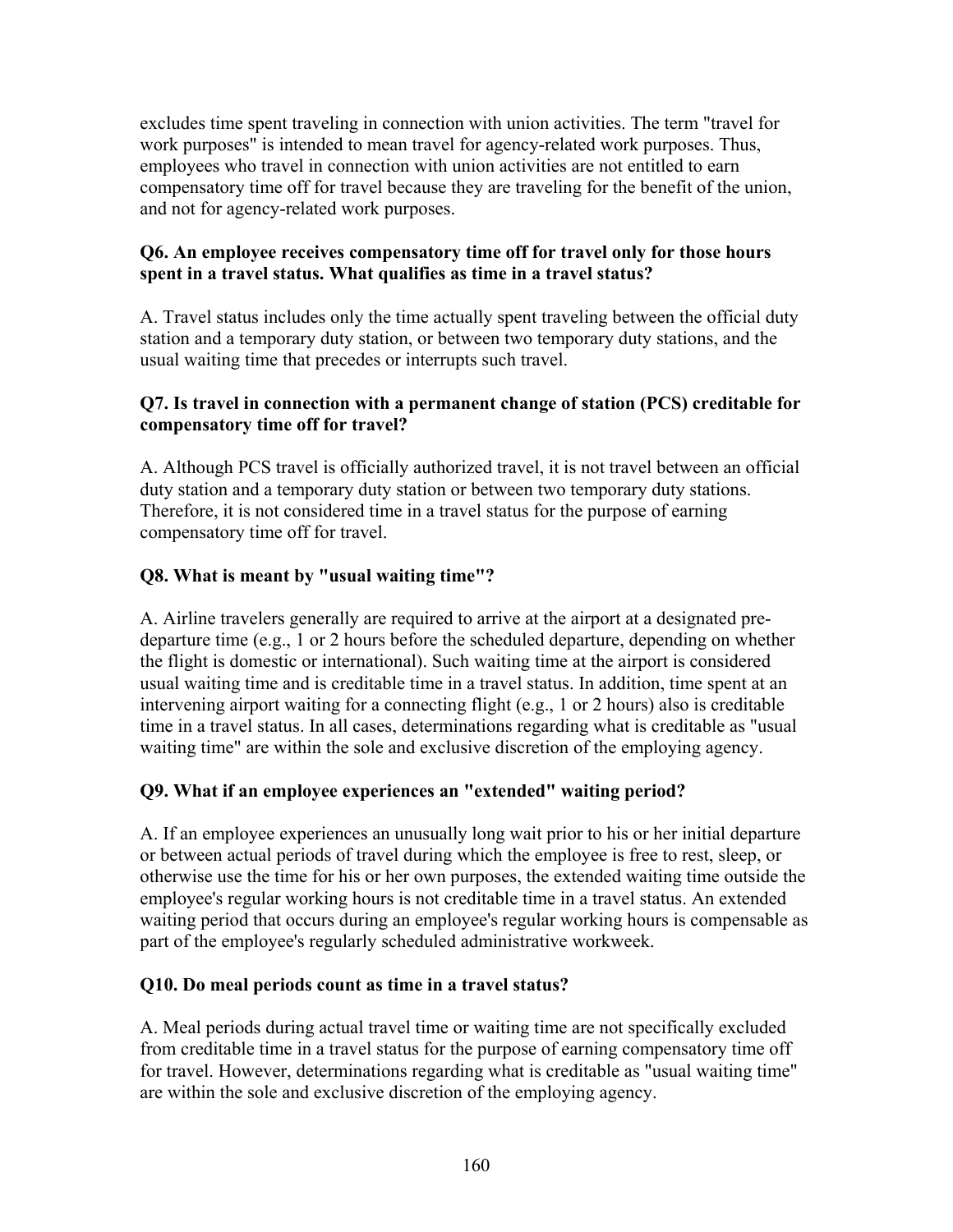# **Q11. What happens once an employee reaches a temporary duty station?**

A. Time spent at a temporary duty station between arrival and departure is not creditable travel time for the purpose of earning compensatory time off for travel. Time in a travel status ends when the employee arrives at the temporary duty worksite or his or her lodging in the temporary duty station, wherever the employee arrives first. Time in a travel status resumes when an employee departs from the temporary duty worksite or his or her lodging in the temporary duty station, wherever the employee departs last.

### **Q12. When is it appropriate for an agency to offset creditable time in a travel status by the amount of time the employee spends in normal commuting between home and work?**

A. If an employee travels directly between his or her home and a temporary duty station outside the limits of the employee's official duty station (e.g., driving to and from a 3-day conference), the agency must deduct the employee's normal home-to-work/work-to-home commuting time from the creditable travel time. The agency must also deduct an employee's normal commuting time from the creditable travel time if the employee is required—outside of regular working hours—to travel between home and a transportation terminal (e.g., an airport or train station) outside the limits of the employee's official duty station.

### **Q13. What if an employee travels to a transportation terminal within the limits of his or her official duty station?**

A. An employee's time spent traveling outside of regular working hours to or from a transportation terminal within the limits of his or her official duty station is considered equivalent to commuting time and is not creditable time in a travel status for the purpose of earning compensatory time off for travel.

# **Q14. What if an employee travels from a worksite to a transportation terminal?**

A. If an employee travels between a worksite and a transportation terminal, the travel time outside regular working hours is creditable as time in a travel status, and no commuting time offset applies. For example, after completing his or her workday, an employee may travel directly from the regular worksite to an airport to attend an out-oftown meeting the following morning. The travel time between the regular worksite and the airport is creditable as time in a travel status.

### **Q15. What if an employee elects to travel at a time other than the time selected by the agency?**

A. When an employee travels at a time other than the time selected by the agency, the agency must determine the estimated amount of time in a travel status the employee would have had if the employee had traveled at the time selected by the agency. The agency must credit the employee with the lesser of (1) the estimated time in a travel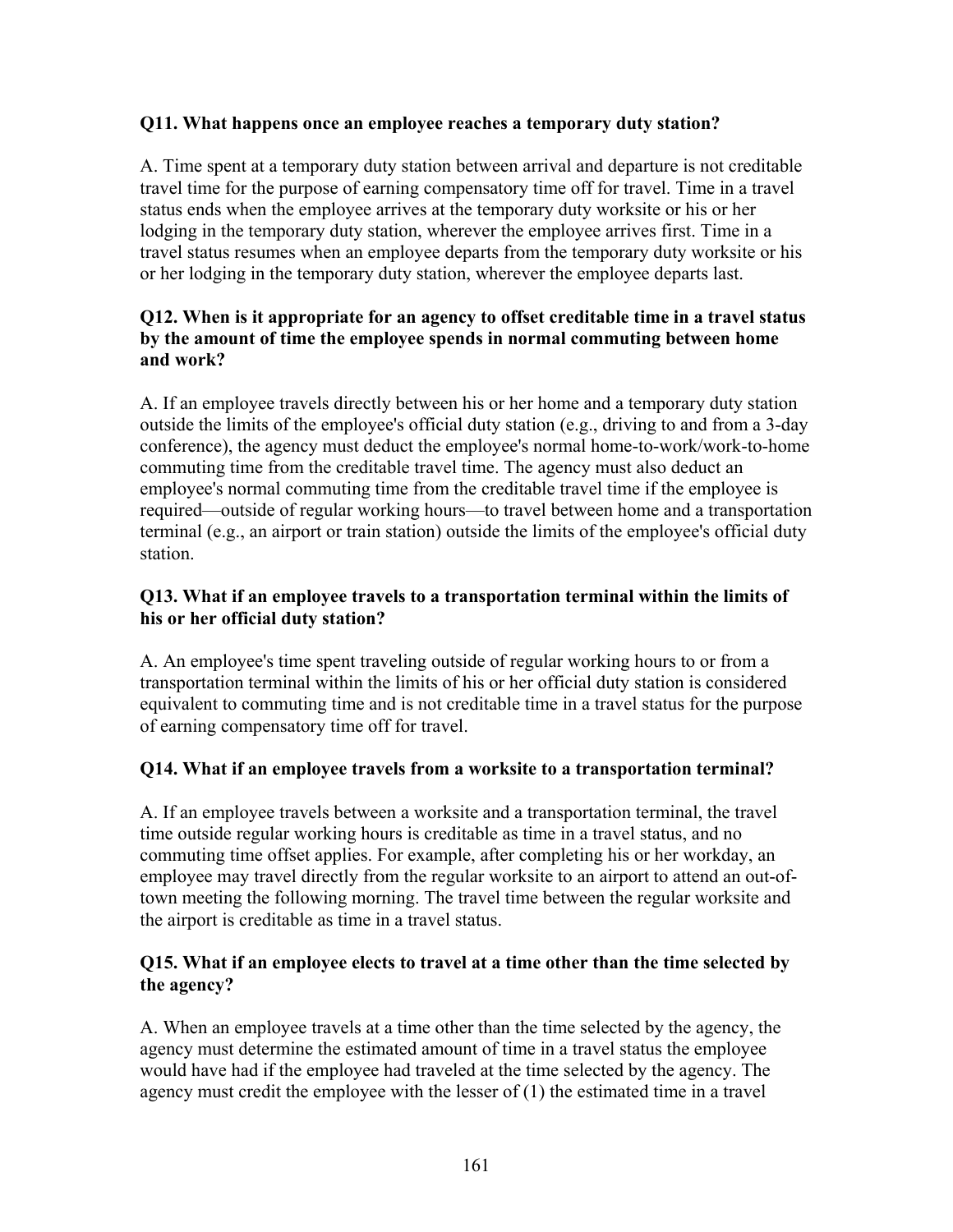status the employee would have had if the employee had traveled at the time selected by the agency, or (2) the employee's actual time in a travel status at a time other than that selected by the agency.

# **Q16. How is an employee's travel time calculated for the purpose of earning compensatory time off for travel when the travel involves two or more time zones?**

A. When an employee's travel involves two or more time zones, the time zone from point of first departure must be used to determine how many hours the employee actually spent in a travel status for the purpose of accruing compensatory time off for travel. For example, if an employee travels from his official duty station in Washington, DC, to a temporary duty station in San Francisco, CA, the Washington, DC, time zone must be used to determine how many hours the employee spent in a travel status. However, on the return trip to Washington, DC, the time zone from San Francisco, CA, must be used to calculate how many hours the employee spent in a travel status.

# **Q17. How is compensatory time off for travel earned and credited?**

A. Compensatory time off for travel is earned for qualifying time in a travel status. Agencies may authorize credit in increments of one-tenth of an hour (6 minutes) or onequarter of an hour (15 minutes). Agencies must track and manage compensatory time off for travel separately from other forms of compensatory time off.

# **Q18. Is there a limitation on the amount of compensatory time off for travel an employee may earn?**

A. No.

# **Q19. How does an employee request credit for compensatory time off for travel?**

A. Agencies may establish procedures for requesting credit for compensatory time off for travel. An employee must comply with his or her agency's procedures for requesting credit of compensatory time off, and the employee must file a request for such credit within the time period established by the agency. An employee's request for credit of compensatory time off for travel may be denied if the request is not filed within the time period required by the agency.

# **Q20. Is there a form employees must fill out for requests to earn or use compensatory time off for travel?**

A. There is not a Governmentwide form used for requests to earn or use compensatory time off for travel. However, an agency may choose to develop a form as part of its internal policies and procedures.

# **Q21. How does an employee use accrued compensatory time off for travel?**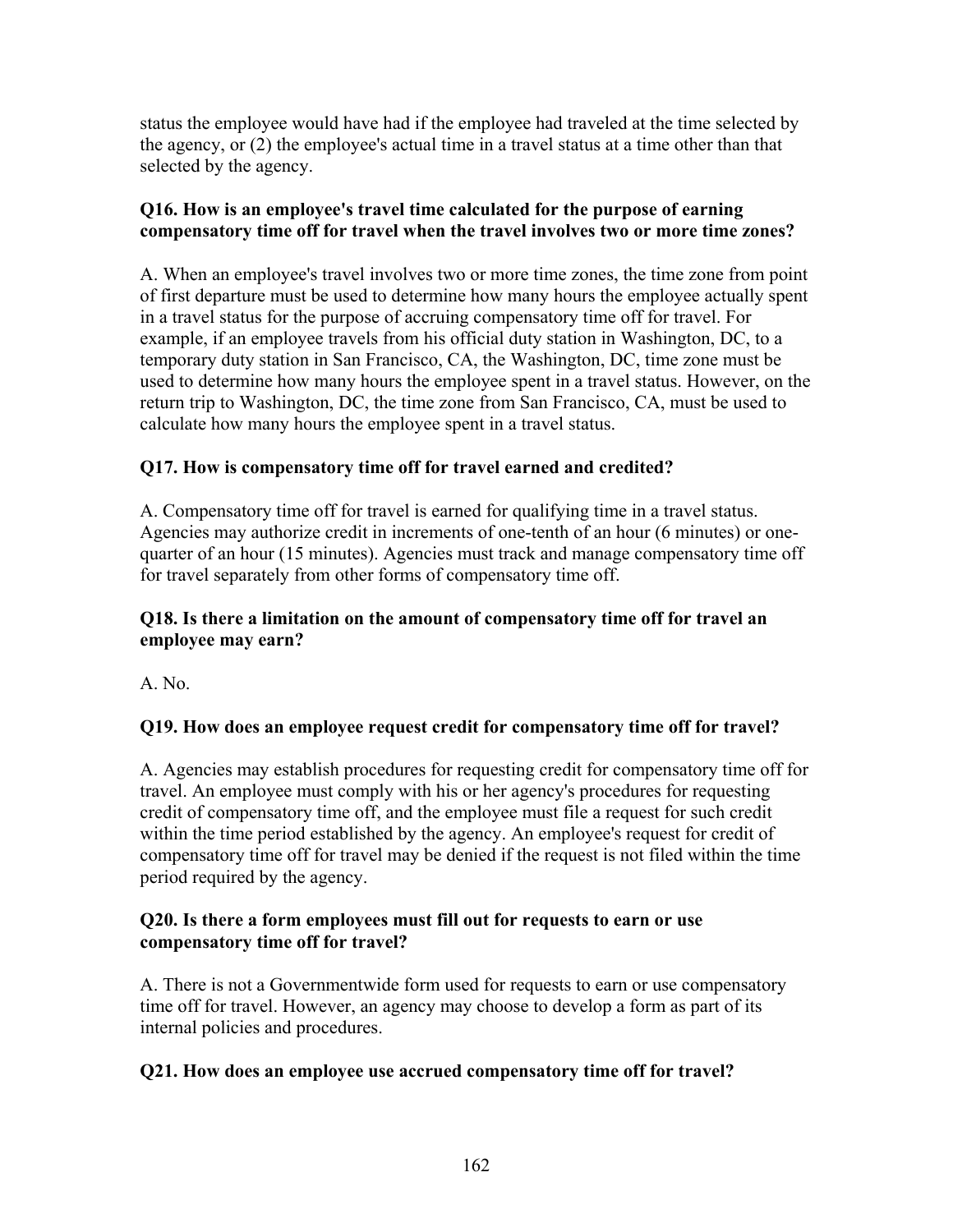A. An employee must request permission from his or her supervisor to schedule the use of his or her accrued compensatory time off for travel in accordance with agency policies and procedures. Compensatory time off for travel may be used when the employee is granted time off from his or her scheduled tour of duty established for leave purposes. Employees must use accrued compensatory time off for travel in increments of one-tenth of an hour (6 minutes) or one-quarter of an hour (15 minutes).

# **Q22. In what order should agencies charge compensatory time off for travel?**

A. Agencies must charge compensatory time off for travel in the chronological order in which it was earned, with compensatory time off for travel earned first being charged first.

# **Q23. How long does an employee have to use accrued compensatory time off for travel?**

A. An employee must use his or her accrued compensatory time off for travel by the end of the 26th pay period after the pay period during which it was earned or the employee must forfeit such compensatory time off, except in certain circumstances. (See Q24 and Q25 for exceptions.)

# **Q24. What if an employee is unable to use his or her accrued compensatory time off for travel because of uniformed service or an on-the-job injury with entitlement to injury compensation?**

A. Unused compensatory time off for travel will be held in abeyance for an employee who separates, or is placed in a leave without pay status, and later returns following (1) separation or leave without pay to perform service in the uniformed services (as defined in 38 U.S.C. 4303 and 5 CFR 353.102) and a return to service through the exercise of a reemployment right or (2) separation or leave without pay due to an on-the-job injury with entitlement to injury compensation under 5 U.S.C. chapter 81. The employee must use all of the compensatory time off for travel held in abeyance by the end of the 26th pay period following the pay period in which the employee returns to duty, or such compensatory time off for travel will be forfeited.

# **Q25. What if an employee is unable to use his or her accrued compensatory time off for travel because of an exigency of the service beyond the employee's control?**

A. If an employee fails to use his or her accrued compensatory time off for travel before the end of the 26th pay period after the pay period during which it was earned due to an exigency of the service beyond the employee's control, the head of an agency, at his or her sole and exclusive discretion, may extend the time limit for up to an additional 26 pay periods.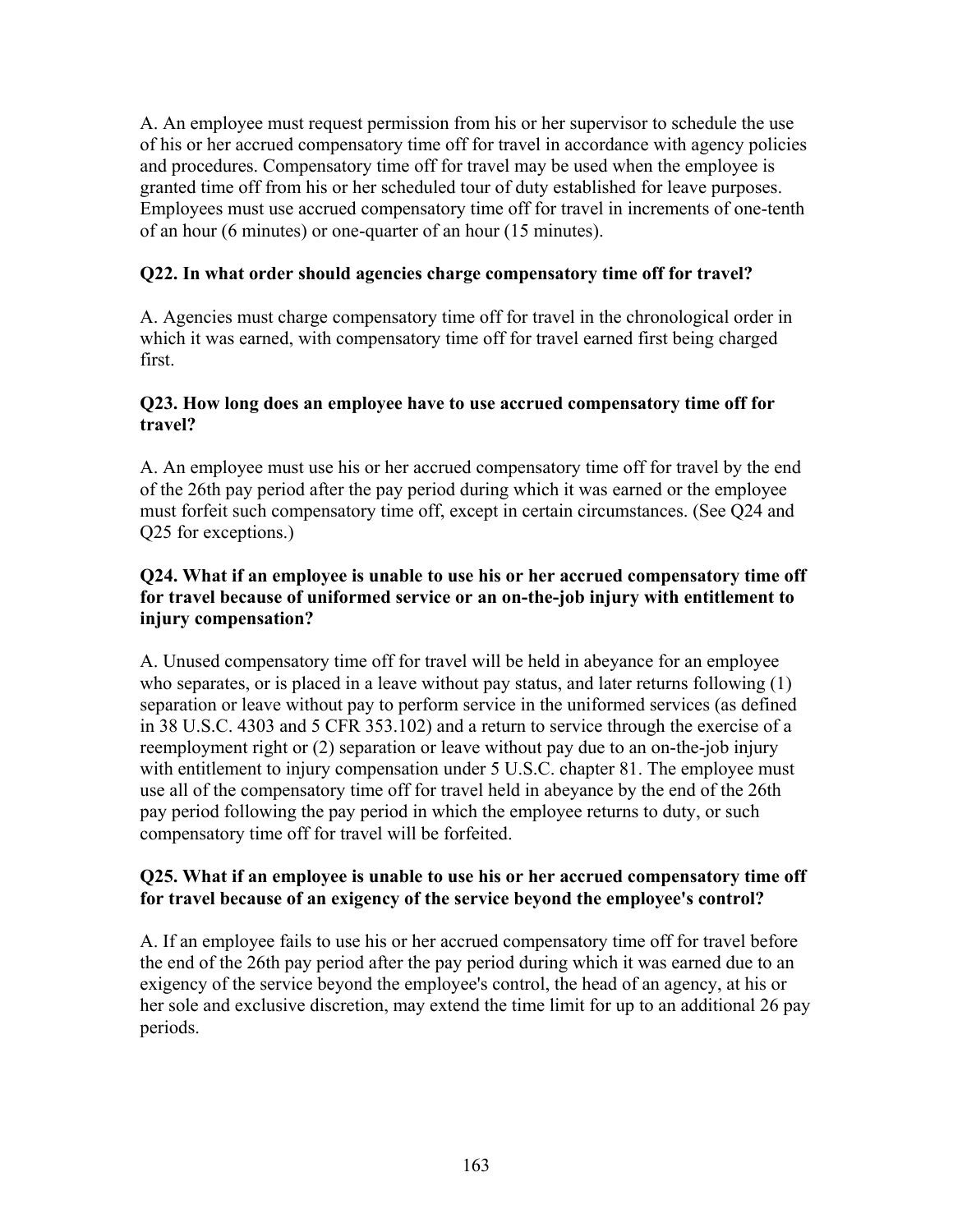### **Q26. May unused compensatory time off for travel be restored if an employee does not use it by the end of the 26th pay period after the pay period during which it was earned?**

A. Except in certain circumstances (see Q24 and Q25), any compensatory time off for travel not used by the end of the 26th pay period after the pay period during which it was earned must be forfeited.

### **Q27. What happens to an employee's unused compensatory time off for travel upon separation from Federal service?**

A. Except in certain circumstances (see Q24), an employee must forfeit all unused compensatory time off for travel upon separation from Federal service.

### **Q28. May an employee receive a lump-sum payment for accrued compensatory time off for travel upon separation from an agency?**

A. No. The law prohibits payment for unused compensatory time off for travel under any circumstances.

# **Q29. What happens to an employee's accrued compensatory time off for travel upon transfer to another agency?**

A. When an employee voluntarily transfers to another agency (including a promotion or change to lower grade action), the employee must forfeit all of his or her unused compensatory time off for travel.

# **Q30. What happens to an employee's accrued compensatory time off for travel when the employee moves to a position that is not covered by the regulations in 5 CFR part 550, subpart N?**

A. When an employee moves to a position in an agency not covered by the compensatory time off for travel provisions (e.g., the United States Postal Service), the employee must forfeit all of his or her unused compensatory time off for travel. However, the gaining agency may use its own legal authority to give the employee credit for such compensatory time off.

# **Q31. Is compensatory time off for travel considered in applying the premium pay and aggregate pay caps?**

A. No. Compensatory time off for travel may not be considered in applying the biweekly or annual premium pay limitations established under 5 U.S.C. 5547 or the aggregate limitation on pay established under 5 U.S.C. 5307.

# **Q32. When are criminal investigators who receive availability pay precluded from earning compensatory time off for travel?**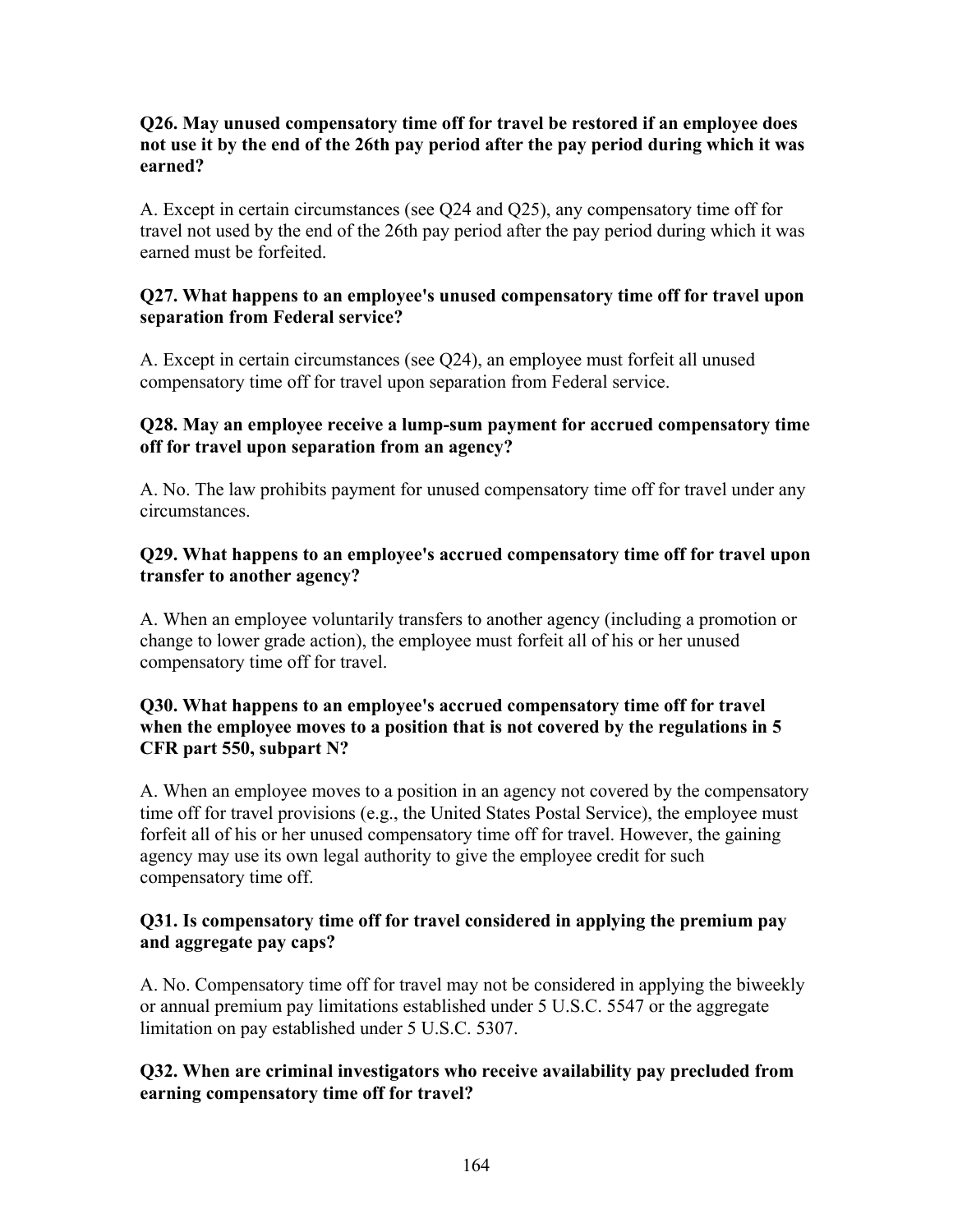A. Compensatory time off for travel is earned only for hours not otherwise compensable. The term "compensable" is defined at 5 CFR 550.1403 to include any hours of a type creditable under other compensation provisions, even if there are compensation caps limiting the payment of premium pay for those hours (e.g., the 25 percent cap on availability pay and the biweekly premium pay cap). For availability pay recipients, this means hours of travel are not creditable as time in a travel status for compensatory time off purposes if the hours are (1) compensated by basic pay, (2) regularly scheduled overtime hours creditable under 5 U.S.C. 5542, or (3) "unscheduled duty hours" as described in 5 CFR 550.182(a), (c), and (d).

# **Q33. What constitutes "unscheduled duty hours" as described in 5 CFR 550.182(a), (c), and (d)?**

A. Under the availability pay regulations, unscheduled duty hours include (1) all irregular overtime hours—i.e., overtime work not scheduled in advance of the employee's administrative workweek, (2) the first 2 overtime hours on any day containing part of the employee's basic 40-hour workweek, without regard to whether the hours are unscheduled or regularly scheduled, and (3) any approved nonwork availability hours. However, special agents in the Diplomatic Security Service of the Department of State may count only hours actually worked as unscheduled duty hours.

# **Q34. Why are criminal investigators who receive availability pay precluded from earning compensatory time off when they travel during unscheduled duty hours?**

A. The purpose of availability pay is to ensure the availability of criminal investigators (and certain similar law enforcement employees) for unscheduled duty in excess of a 40 hour workweek based on the needs of the employing agency. Availability pay compensates an employee for all unscheduled duty hours. Compensatory time off for travel is earned only for hours not otherwise compensable. Thus, availability pay recipients may not earn compensatory time off for travel during unscheduled duty hours because the employees are entitled to availability pay for those hours.

# **Q35. When is it possible for criminal investigators who receive availability pay to earn compensatory time off for travel?**

A. When an employee who receives availability pay is required to travel on a nonworkday or on a regular workday (during hours that exceed the employee's basic 8-hour workday), and the travel does not meet one of the four criteria in 5 U.S.C. 5542(b)(2)(B) and 5 CFR 550.112 $(g)(2)$ , the travel time is not compensable as overtime hours of work under regular overtime or availability pay. Thus, the employee may earn compensatory time off for such travel, subject to the exclusion specified in 5 CFR 550.1404(b)(2) and the requirements in 5 CFR 550.1404 $(c)$ , (d), and  $(e)$ .

Under the provisions in 5 U.S.C. 5542(b)(2)(B) and 5 CFR 550.112(g)(2), travel time is compensable as overtime hours of work if the travel is away from the employee's official duty station and—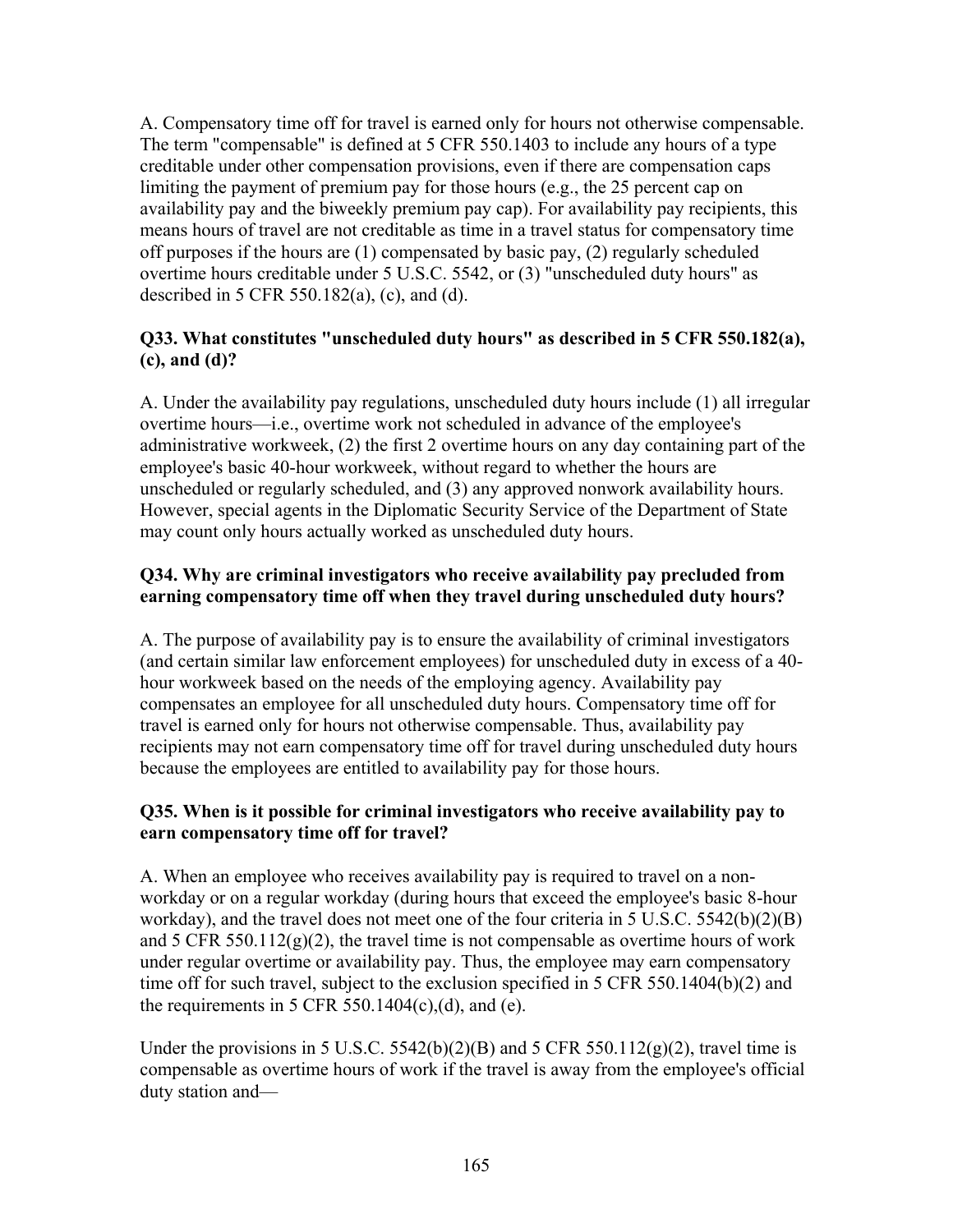- (i) involves the performance of work while traveling,
- (ii) is incident to travel that involves the performance of work while traveling,
- (iii) is carried out under arduous conditions, or
- (iv) results from an event which could not be scheduled or controlled administratively.

The phrase "an event which could not be scheduled or controlled administratively" refers to the ability of an agency in the Executive Branch of the United States Government to control the scheduling of an event which necessitates an employee's travel. If the employing agency or another Executive Branch agency has any control over the scheduling of the event, including by means of approval of a contract for it, then the event is administratively controllable, and the travel to and from the event cannot be credited as overtime hours of work.

For example, an interagency conference sponsored by the Department of Justice would be considered a joint endeavor of the participating Executive Branch agencies and within their administrative control. Under these circumstances, the travel time outside an employee's regular working hours is not compensable as overtime hours of work under regular overtime or availability pay. Therefore, the employee may earn compensatory time off for such travel, subject to the exclusion specified in 5 CFR 550.1404(b)(2) and the requirements in 5 CFR 550.1404 $(c)$ ,  $(d)$ , and  $(e)$ .

# **Q36. If an employee is required to travel on a Federal holiday (or an "in lieu of" holiday), is the employee entitled to receive compensatory time off for travel?**

A. Although most employees do not receive holiday premium pay for time spent traveling on a holiday (or an "in lieu of" holiday), an employee continues to be entitled to pay for the holiday in the same manner as if the travel were not required. Thus, an employee may not earn compensatory time off for travel during basic (non-overtime) holiday hours because the employee is entitled to his or her rate of basic pay for those hours. Compensatory time off for travel may be earned by an employee only for time spent in a travel status away from the employee's official duty station when such time is not otherwise compensable.

### **Q37. If an employee's regularly scheduled tour of duty is Sunday through Thursday and the employee is required to travel on a Sunday during regular working hours, is the employee entitled to earn compensatory time off for travel?**

A. No. Compensatory time off for travel may be earned by an employee only for time spent in a travel status away from the employee's official duty station when such time is not otherwise compensable. Thus, an employee may not earn compensatory time off for travel for traveling on a workday during regular working hours because the employee is receiving his or her rate of basic pay for those hours.

# **Q38. May an agency change an employee's work schedule for travel purposes?**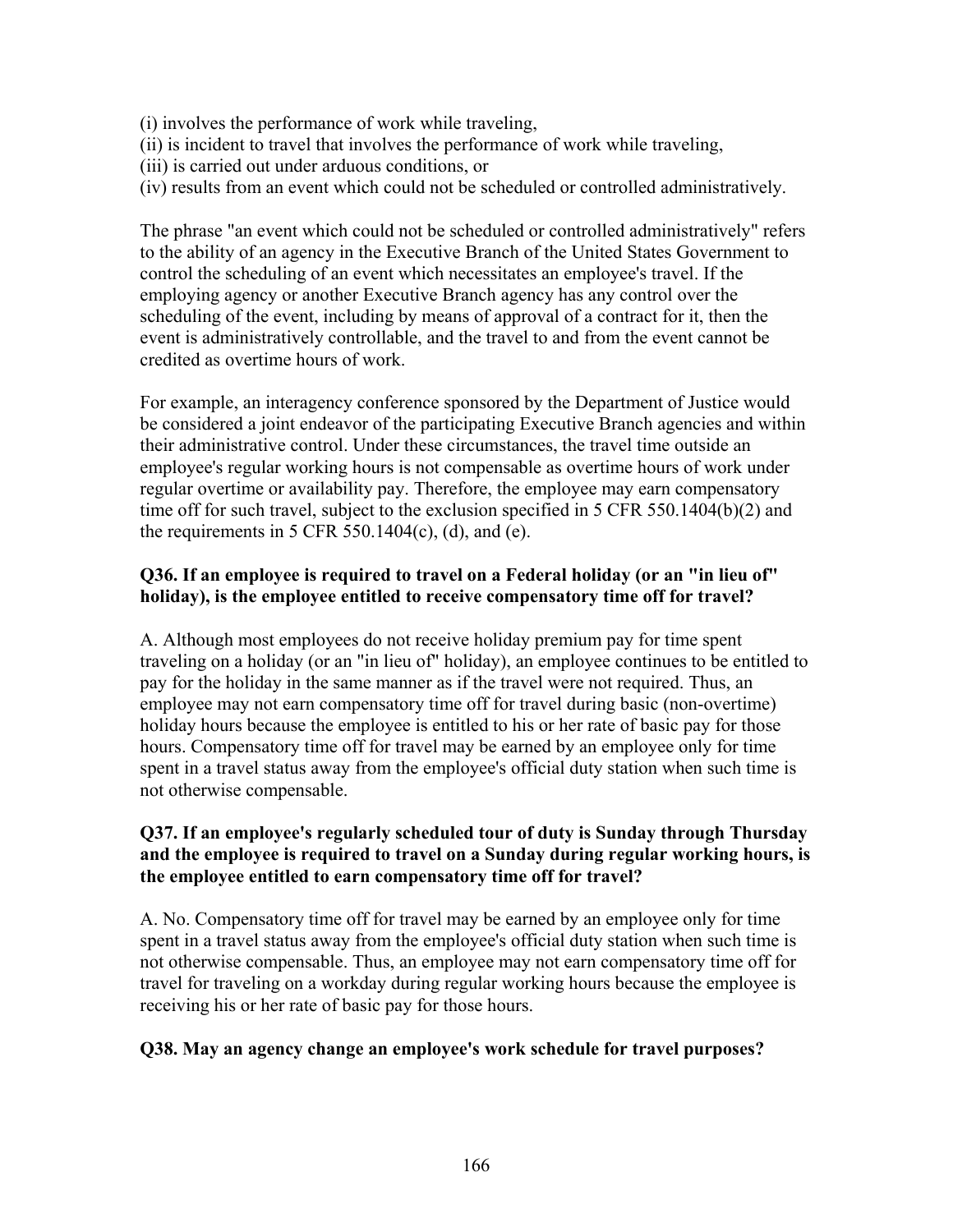A. An agency may not adjust the regularly scheduled administrative workweek that normally applies to an employee (part-time or full-time) solely for the purpose of including planned travel time not otherwise considered compensable hours of work. However, an employee is entitled to earn compensatory time off for travel for time spent in a travel status when such time is not otherwise compensable.

# **Q39. Is time spent traveling creditable as credit hours for an employee who is authorized to earn credit hours under an alternative work schedule?**

A. Credit hours are hours an employee elects to work, with supervisory approval, in excess of the employee's basic work requirement under a flexible work schedule. Under certain conditions, an agency may permit an employee to earn credit hours by performing productive and essential work while in a travel status. See OPM's Handbook on Alternative Work Schedules at

http://www.opm.gov/oca/worksch/HTML/Cred\_hrs.htm#travel for the conditions that must be met. If those conditions are met and the employee does earn credit hours for travel, the time spent traveling would be compensable and the employee would not be eligible to earn compensatory time off for travel. If the conditions are not met, the employee would be eligible to earn compensatory time off for travel.

# **Q40. May an agency restore an employee's forfeited "use-or-lose" annual leave because the employee elected to use earned compensatory time off for travel instead of using his or her excess annual leave?**

A. Section 6304(d) of title 5, United States Code, prescribes the conditions under which an employee's forfeited annual leave may be restored to an employee. (See fact sheet on restored annual leave at http://www.opm.gov/oca/leave/HTML/RESTORE.asp.) There is no legal authority to restore an employee's forfeited annual leave because the employee elected to use earned compensatory time off for travel instead of using his or her excess annual leave.

# **Q41. If an employee is eligible to receive overtime pay for a period of travel because the travel meets one of the four criteria in 5 CFR 550.112(g)(2), is the employee eligible to earn compensatory time off for travel for any portion of the travel which may not be compensable because of the biweekly cap on premium pay?**

A. No. Compensatory time off for travel may be earned by an employee only for time spent in a travel status away from the employee's official duty station when such time is not otherwise compensable. The term "compensable" is defined at 5 CFR 550.1403 to make clear what periods of time are "not otherwise compensable" and thus potentially creditable for the purpose of earning compensatory time off for travel. Time is considered compensable if the time is creditable as hours of work for the purpose of determining a specific pay entitlement (e.g., overtime pay for travel meeting one of the four criteria in 5 CFR 550.112( $g(2)$ ) even when the time may not actually generate additional compensation because of applicable pay limitations (e.g., biweekly premium pay cap).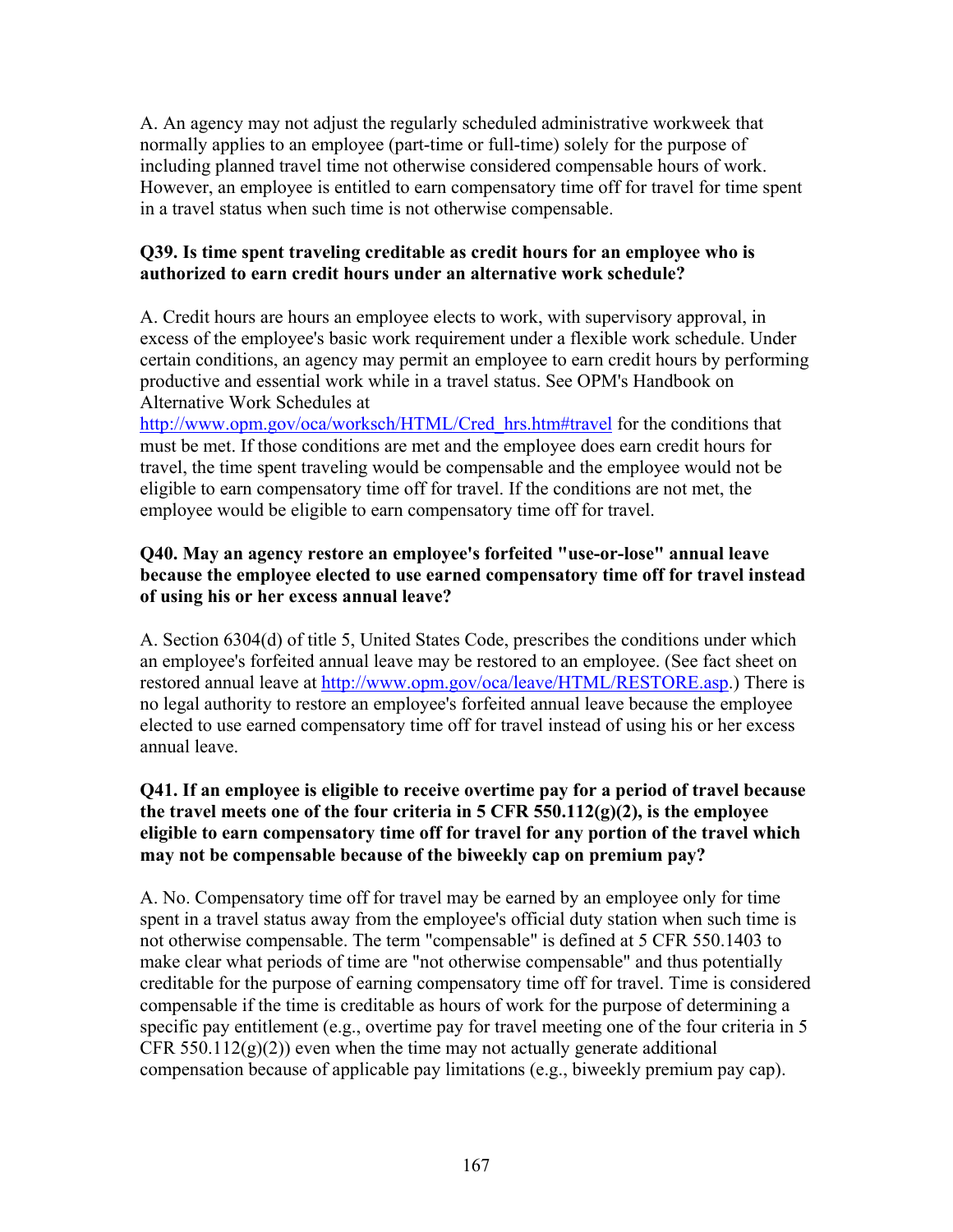The capped premium pay is considered complete compensation for all hours of work creditable under the premium pay provisions.

In other words, even though an employee may not receive overtime pay for all of his or her travel hours because of the biweekly premium pay cap, all of the travel time is still considered to be compensable under 5 CFR 550.112(g)(2). Under these circumstances, the employee has been compensated fully under the law for all of the travel hours and the employee may not earn compensatory time off for any portion of such travel not generating additional compensation because of the biweekly cap on premium pay.

# **Q42. May an employee who receives administratively uncontrollable overtime (AUO) pay under 5 U.S.C. 5545(c)(2) earn compensatory time off for travel?**

A. If such employee's travel time is not compensable under 5 CFR 550.112(g) or 5 CFR 551.422, as applicable, and meets the requirements in 5 CFR part 550, subpart N, the employee is eligible to earn compensatory time off for travel for time spent in a travel status.

### **Q43. If a part-time employee's regularly scheduled tour of duty is Monday through Friday, 8:00 a.m. to 2:30 p.m., and the employee is required to travel on a Friday from 2:30 p.m. to 4:30 p.m., is the employee entitled to earn compensatory time off for travel for those 2 hours?**

A. It depends. If the travel qualifies as compensable hours of work under 5 U.S.C.  $5542(b)(2)(B)$  and  $5 \text{ CFR } 550.112(g)(2)$ —i.e., the travel involves or is incident to the performance of actual work, is carried out under arduous and unusual conditions, or results from an event which could not be scheduled or controlled administratively—the employee may not be credited with compensatory time off for travel hours. (Such travel time outside a part-time employee's scheduled tour of duty, but not in excess of 8 hours in a day or 40 hours in a week, would be non-overtime hours of work compensated at the employee's rate of basic pay.) If the travel time does not qualify as compensable hours of work and meets the other requirements in 5 CFR part 550, subpart N, the part-time employee would be entitled to earn compensatory time off for those 2 hours. We note travel time is always compensable hours of work if it falls within an employee's regularly scheduled administrative workweek. (See 5 U.S.C. 5542(b)(2)(A) and 5 CFR  $550.112(g)(1)$ .) For a part-time employee, the regularly scheduled administrative workweek is defined in 5 CFR 550.103 as the officially prescribed days and hours within an administrative workweek during which the employee was scheduled to work in advance of the workweek. An agency may not adjust the regularly scheduled administrative workweek normally applied to an employee (part-time or full-time) solely for the purpose of including planned travel time otherwise not considered compensable hours of work.

# **Q44. Does an upgrade in travel accommodations impact an employee's entitlement to compensatory time off for travel?**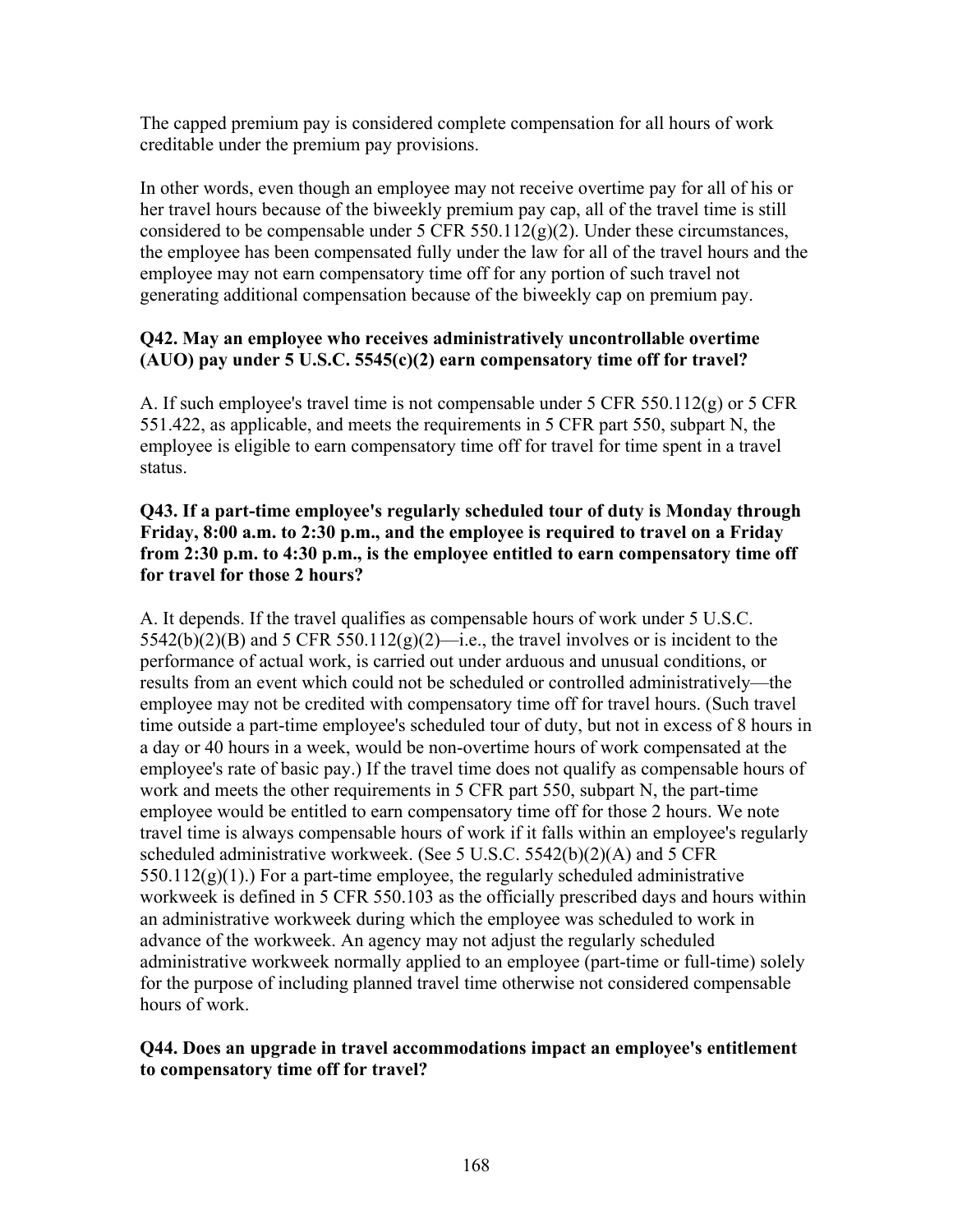A. Allowing an employee to upgrade his or her travel accommodations (e.g., to business class) does not eliminate his or her eligibility to earn compensatory time off for travel.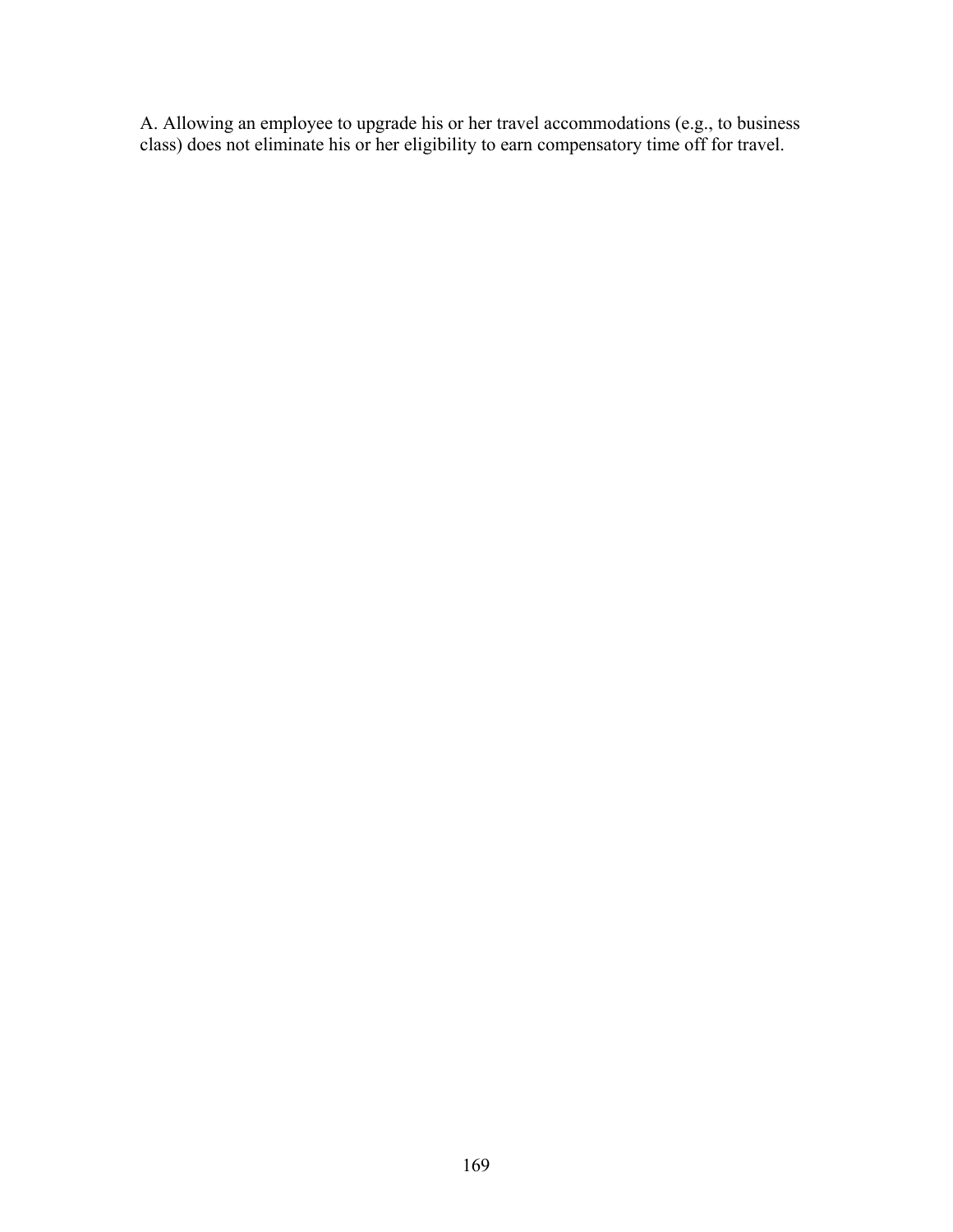# **GLOSSARY OF TERMS**

**Agreement, Negotiated - A** collective bargaining agreement between the employer and the exclusive representative.

**Applicable Laws**- Applicable Laws within the meaning of Title 5, United States Code, Section 7106(a)(2), include statutes, the Constitution, judicial decisions, certain Presidential executive orders, and regulations "having the force and effect of law"--i.e., regulations that (1) affect individual rights and obligations, (2) are promulgated pursuant to an explicit or implicit delegation of legislative authority by Congress, and (3) satisfy certain procedural requirements, such as those of the Administrative Procedures Act.

**Appropriate Arrangement** - One of three exceptions to management's rights. Under Title 5, United States Code, Section 7106(b)(2), a proposal that interferes with management's rights can nonetheless be negotiable if the proposal constitutes an "arrangement" for employees adversely affected by the exercise of a management right and if the interference with the management right isn't "excessive" (as determined by an excessive interference balancing test).

**Arbitrator** - An impartial third party to whom the parties to an agreement refer their disputes for resolution.

**Grievance Arbitration -** When the Arbitrator interprets and applies the terms of the collective bargaining agreement--and/or, in the Federal sector, laws and regulations determining conditions of employment.

**Assign Employees** - A management right relating to the assignment of employees to positions, shifts, and locations. This right includes discretion to determine "the personnel requirements of the work of the position, i.e., the qualifications and skills needed to do the work, as well as such job-related individual characteristics as judgment and reliability." It also includes discretion to determine the duration of the assignment.

**Assign Work** - A management right relating to the assignment of work to employees or positions. The right to assign work includes discretion to determine who is to perform the work; the kind and the amount of work to be performed; the manner in which it is to be performed; as well as when it is to be performed. It also includes "[t]he right to determine the particular qualifications and skills needed to perform the work and to make judgments as to whether a particular employee meets those qualifications."

**Automatic Renewal Clause** - Many, perhaps most, collective bargaining agreements in the Federal sector have a provision, usually located at the end of the agreement, stating that if neither party gives notice during the agreement's 105-60 day open period of its intent to reopen and renegotiate the agreement, the agreement will automatically renew itself for a period of one (1) year.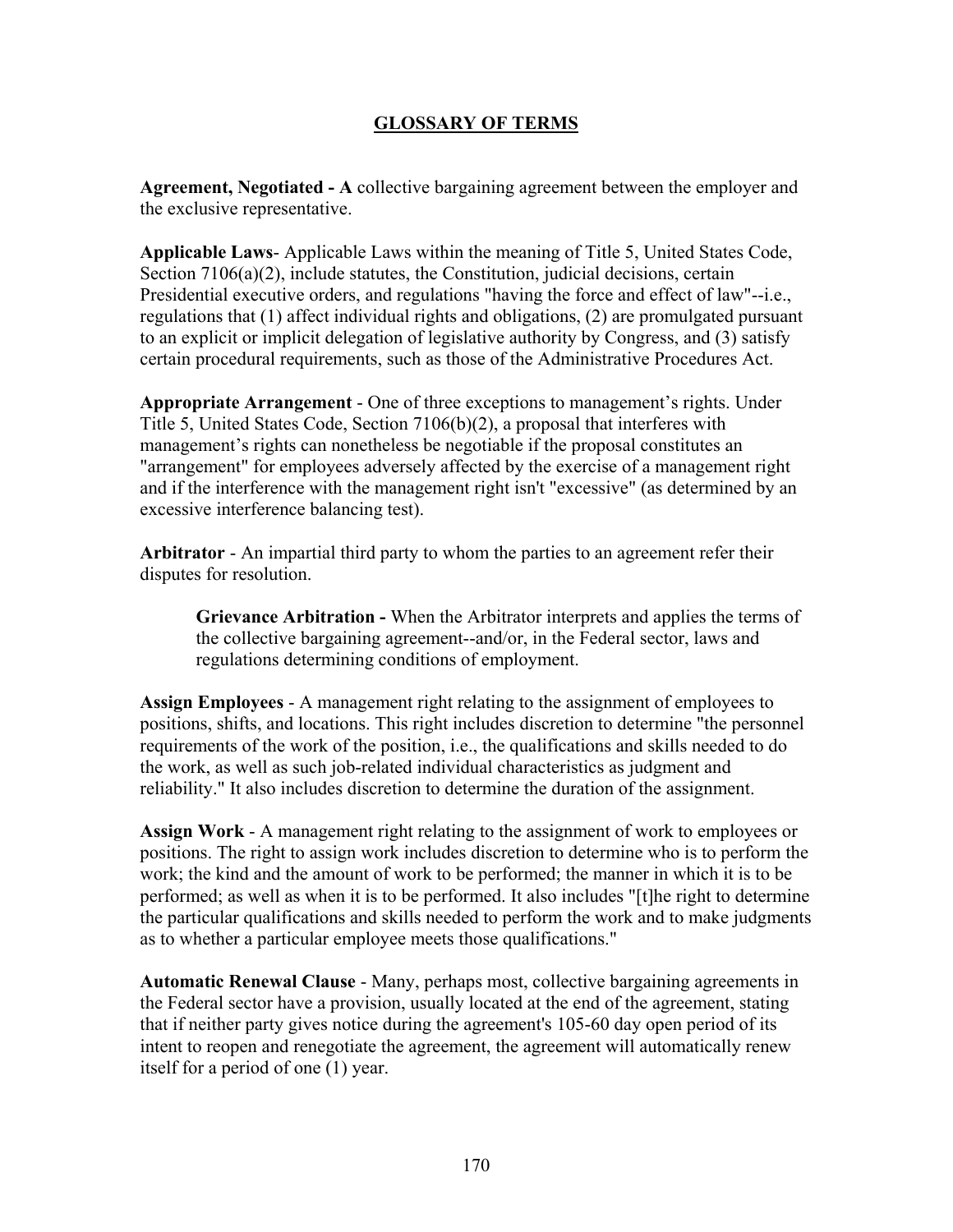**Back Pay** - Pay awarded an employee for compensation lost due to an unjustified personnel action is governed by the requirements of the Back Pay Act, Title 5, United States Code, Section 5596.

**Bargaining (Negotiating) - A** process of offer and counteroffer whereby parties to the bargaining process try to reach agreement on the terms of exchange.

**Bargaining Impasse -** When the parties have reached a deadlock in negotiations they are said to have reached an impasse. The statute provides for assistance by Federal Mediation and Conciliation Service (FMCS) mediators and the Federal Service Impasse Panel (FSIP) to help the parties settle impasses.

**Binding Arbitration - Title 5, United States Code, Section 7121(b)(2)(A), requires that** collective bargaining agreements contain a negotiated grievance procedure that terminates in binding arbitration of unresolved grievances.

**Budget -** A right reserved to management. The Authority has fashioned a two-prong test that it uses to determine whether a proposal interferes with an agency's right to determine its budget: namely, the proposal either has to prescribe particular programs, operations or amounts to be included in an agency's budget, or the Agency can substantially demonstrate that the proposal would result in significant and unavoidable cost increases that are not offset by compensating benefits.

**Certification** - The FLRA's determination of the results of an election or the status of a union as the exclusive representative of all the employees in an appropriate unit.

**Collective Bargaining** - Bargaining between and/or among representatives of collectivities (i.e., bargaining between labor organizations and employers.)

**Civil Service Reform Act of 1978 (CSRA)** - Legislation enacted in October 1978 for the purpose of improving the civil service. It includes the (FSLMRS), Chapter 71 of Title 5 of the United States Code.

**Confidential Employee -** An employee who acts in a confidential capacity to formulate or effectuate management policies in the field of labor-management relations. Confidential employees must be excluded from bargaining units.

**Conditions of Employment (COE)** - Under Title 5, United States Code, section 7103(a)(14), conditions of employment "means personnel policies, practices, and matters, whether established by rule, regulation, or otherwise (e.g., by custom or practice), affecting working conditions, except that such term does not include policies, practices, and matters--(A) relating to political activities prohibited under subchapter III of Chapter 73 of Title 5; (B) relating to the classification of any positions; or (C) to the extent such matters are specifically provided for by Federal statute.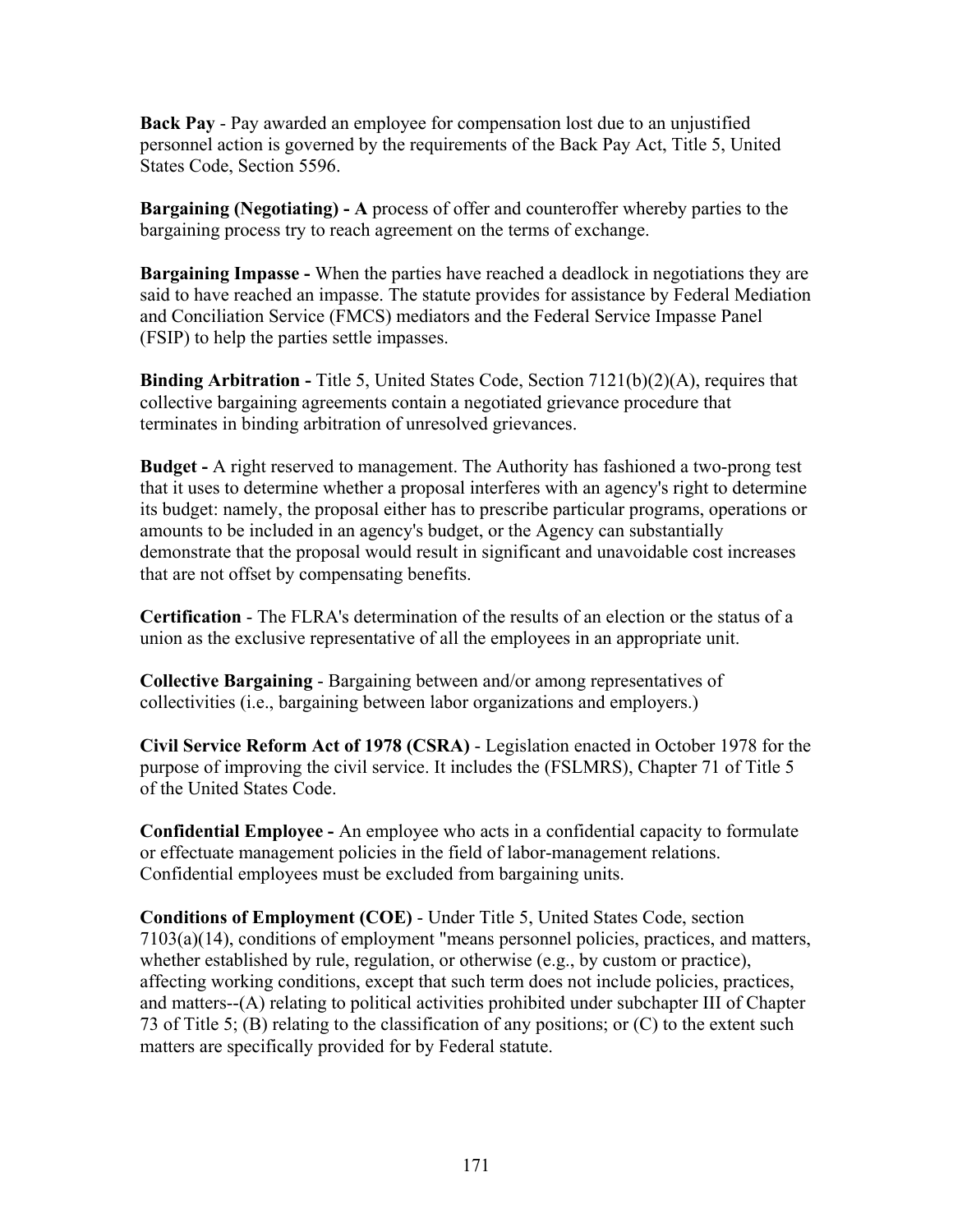**"Covered By" Doctrine -** A doctrine under which an agency does not have to engage in midterm bargaining on particular matters because those matters are already "covered by" an existing agreement.

**Days -** Unless otherwise stated, days refer to calendar days**.** 

**Direct Employees -** The management right to supervise and guide employees in the performance of their duties on the job.

**Discipline -** A right reserved to management that includes the right to investigate to determine whether discipline is justified and to use the evidence obtained during the investigation.

**Dues Withholding (Checkoff) -** Dues withholding is a service provided by the Agency to the Union. The service is provided without charge to the union. Employee dues assignments must be voluntary and may not be revoked except at yearly intervals, but must be terminated when the agreement ceases to be applicable to the employee or when the employee is expelled from membership in the union.

**Duration Clause (Term of Agreement)** - Article in this Agreement that specifies the time period during which the Agreement is in effect.

**Duty to Bargain -** Broadly conceived, it refers to both (1) the circumstances under which there is a duty to give notice and, upon request, engage in bargaining (see midterm bargaining) and (2) the negotiability of specific proposals.

**Employee -** The term "employee" includes an individual employed in the bargaining unit of the Agency or whose employment in the Agency has ceased because of any unfair labor practice, but does not include supervisors and management officials or anyone who participates in a strike or members of the uniformed services or employees in the Foreign Service or aliens occupying positions outside the United States.

**Exceptions to Arbitration Awards -** A claim that an arbitration award is deficient on grounds similar to those applied by Federal courts in private sector labor-management relations or because it violates law, rule or regulation. Some of the grounds similar to those applied by Federal courts are: the award doesn't draw its essence from the agreement, the award is based on a nonfact, the arbitrator didn't conduct a fair hearing, or the arbitrator exceeded his/her authority.

**Excessive Interference** - A balancing test that the FLRA applies to proposals that are arrangements for employees adversely affected by the exercise of management's rights in order to determine whether they are negotiable appropriate arrangements. The test involves balancing the extent to which the proposal ameliorates anticipated adverse effects against the extent to which it places restrictions on the exercise of management's rights.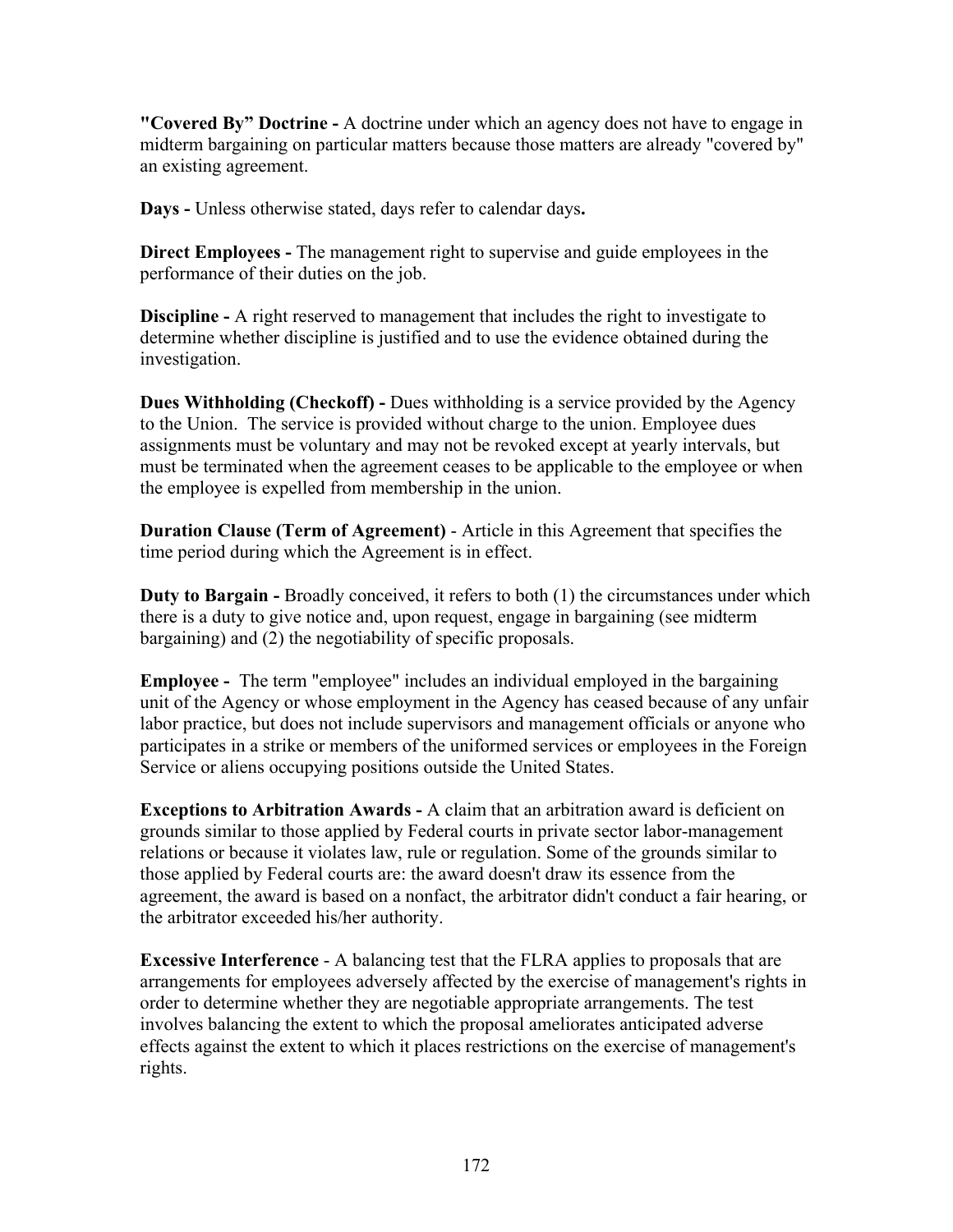**Exclusive Recognition** - Under the Federal Service Labor-Management Relations Statute, exclusive recognition is normally obtained by a union as a result of receiving a majority of votes cast in a representational election. The rights a union is accorded as a result of being certified as the exclusive representative of the employees in a bargaining unit include, among other things, the right to negotiate bargainable aspects of the conditions of employment of bargaining unit employees, to be afforded an opportunity to be present at formal discussions, to free checkoff arrangements and, at the request of the employee, to be present at *Weingarten* examinations.

**Exclusive Representative** - The union that is certified as the exclusive representative of a unit of employees either by virtue of having won a representation election or because it had been recognized as the exclusive representative before passage of the CSRA.

**Fair Representation, Duty of -**The union's duty to represent the interests of all bargaining unit employees without regard to union membership.

**Federal Labor Relations Authority (FLRA) –** Federal Agency that provides leadership in establishing policies and guidance relating to matters under Title 5, United States Code, Chapter 71, and, except as otherwise provided, shall be responsible for carrying out the purpose of the Federal Service Labor-Management Relations Statute. **Federal Service Labor-Management Relations Statute (FSLMRS).** Title 5, United States Code, sections 7101 - 7135.

**Formal Discussion** - Under Title 5, United States Code, Section 7114(a)(2)(A), the exclusive representative must be given an opportunity to be represented at any formal discussion between one or more representatives of the agency and one or more employees in the unit or their representatives concerning any *grievance* or any personnel policy or practices or other general condition of employment*.*

**Free Speech -** Under Title 5, United States Code, Section 7116(e), the expression of personal views or opinions, even if critical of the union, is not an unfair labor practice if such expression is not made in the context of a representational election and if it contains no threat of reprisal or force or promise of benefit or was not made under coercive conditions. During the conduct of an election, however, management officials must be neutral. This limited right of free speech applies to Agency representatives.

**Good Faith Bargaining** - A statutory duty to approach negotiations with a sincere resolve to reach a collective bargaining agreement, to be represented by properly authorized representatives who are prepared to discuss and negotiate on any condition of employment, to meet at reasonable times and places as frequently as may be necessary and to avoid unnecessary delays, and, in the case of the agency, to furnish upon request data necessary to negotiation.

**Government-wide Regulations** - Regulations bearing on conditions of employment that must be complied with by agencies. Such regulations are a major limitation on the Agency discretion and therefore on the scope of bargaining. Agencies chiefly involved in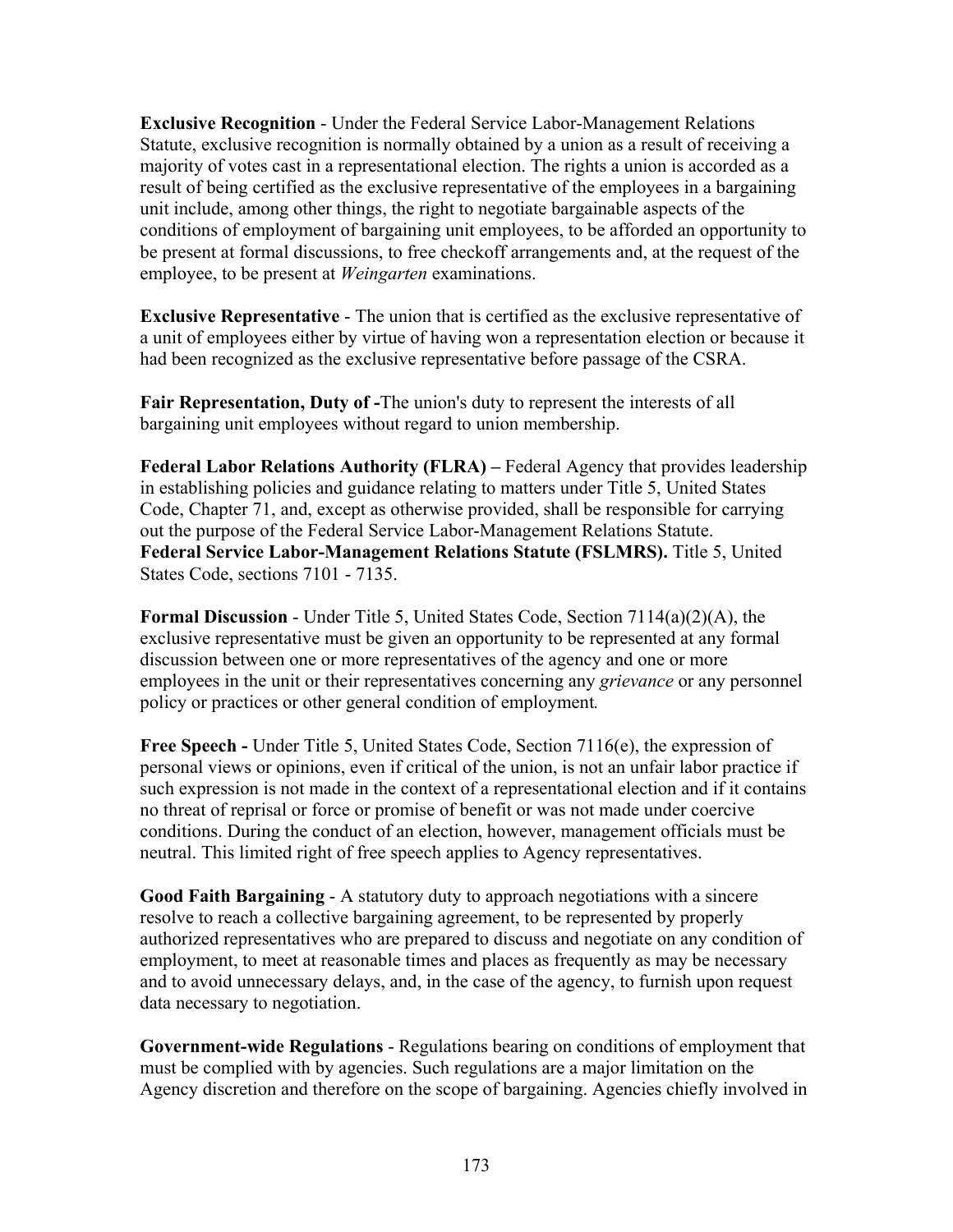issuing such regulations are the Office of Personnel Management (on personnel management) and the General Services Administration (on property management).

**Grievance -** Under Title 5, United States Code, Section 7103(a)(9), a grievance means any complaint--(A) by an employee concerning any matter relating to the employment of the employee; (B) by any labor organization concerning any matter relating to the employment of any employee; or (C) by an employee, labor organization, or agency concerning--(i) the effect or interpretation, or a claim of breach, of a collective bargaining agreement; or (ii) any claimed violation, misinterpretation, or misapplication of any law, rule, or regulation affecting conditions of employment.

**Grievance Procedure -** A systematic procedure, devised by the parties to this Agreement, by which a grievance moves from one level of authority to the next higher level until it is settled, withdrawn, or referred to Arbitration.

**Impact and Implementation (I&I) Bargaining -** Even where the decision to change conditions of employment of unit employees is protected by management's rights, there is a duty to notify the union and, upon request, bargain on that which management will follow in implementing its protected decision as well as on appropriate arrangements for employees expected to be adversely affected by the decision.

**Information -** The Union, to the extent not prohibited by law (e.g., the Privacy Act), is entitled, under certain circumstances (see "particularized need"), to available data for full and proper discussion, understanding, and negotiation of subjects within the scope of bargaining. The agency must provide that information free of charge.

**Internal Security Practices -** A right reserved to management by Title 5, United States Code, Section 7106(a)(1). The right to determine the internal security practices of the Agency isn't limited to establishing those policies and actions which are part of the Agency's plan to secure or safeguard its physical property against internal and external risks, to prevent improper or unauthorized disclosure of information, or to prevent the disruption of the Agency's activities. It also extends to safeguarding the Agency's personnel.

**Labor Organization -** An organization (i.e., Union) composed, in whole or in part, of employees, in which employees participate and pay dues, and which has as a purpose the dealing with an agency concerning grievances and conditions of employment.

**Layoff Employees** - Right reserved to management by Title 5, United States Code, Section 7106(a)(2)(A). It includes discretion, in accordance with applicable laws, to determine the order in which employees are laid off.

**Management Official** - An individual who formulates, determines, or influences the policies of the Agency. Such individuals are excluded from appropriate units.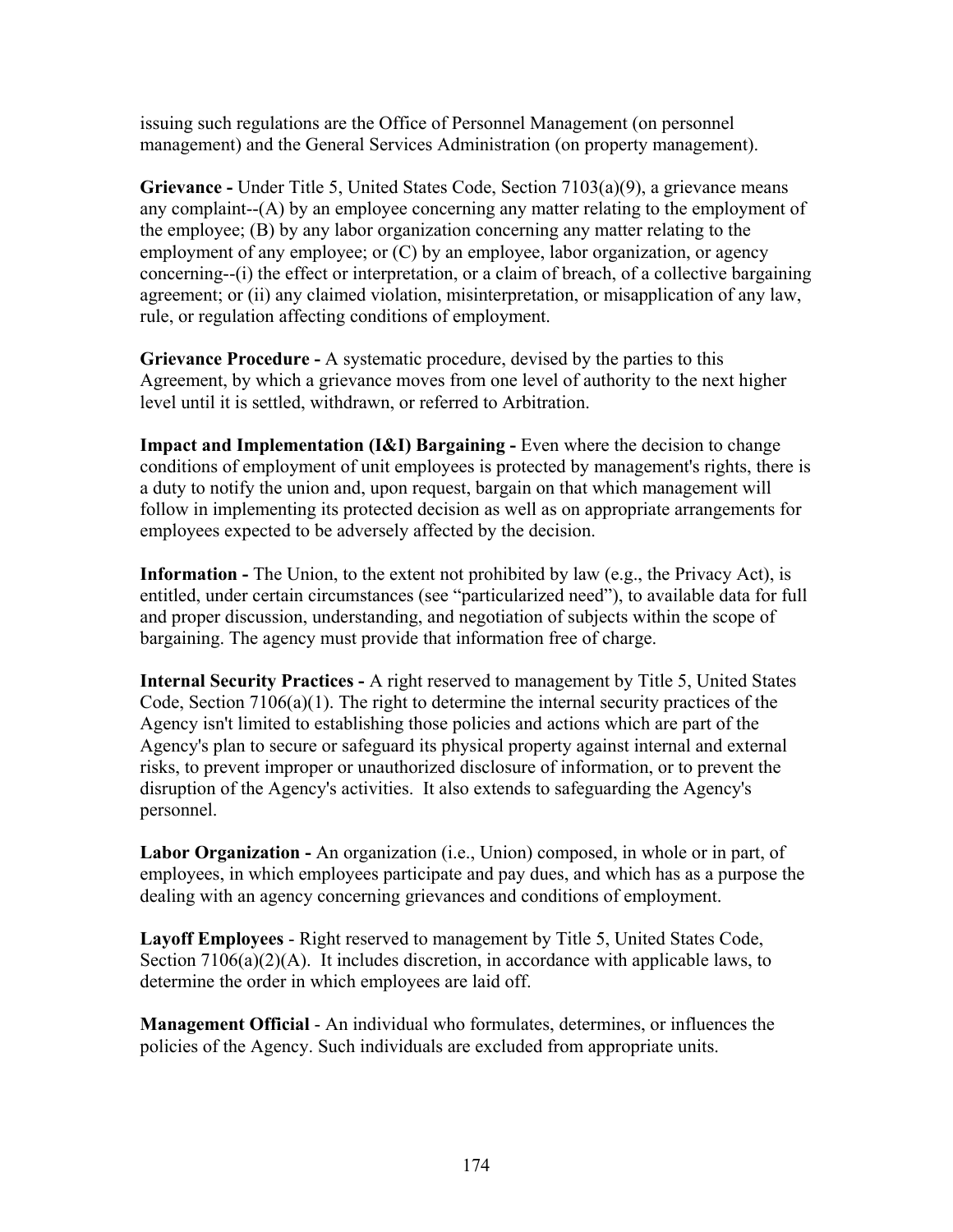**Management Rights** - Refers to types of discretion reserved to management officials by statute.

**Core rights** - Consists of the rights to determine the mission, budget, organization, number of employees, and internal security practices of the agency.

**Operational rights -** Consists of the rights, in accordance with applicable laws, to hire, assign, direct, layoff, and retain employees in the agency, or to suspend, remove, reduce in grade or pay, or take other disciplinary action against such employees, to assign work, to make determinations with respect to contracting out, to determine the personnel by which agency operations shall be conducted, to make selections for appointments from among properly ranked and certified candidates for promotion, or any other appropriate source, and to take whatever actions may be necessary to carry out the agency mission during emergencies.

**Three exceptions** -The three (3) Title 5, United States Code, Section 7106(b) exceptions to the above involve (1) title 5, United States Code, section 7106(b)(1) permissive subjects of bargaining (e.g., staffing patterns, technology) on which, under the statute, agencies can elect to bargain, (2) procedures management will follow in exercising its reserved rights, and (C) appropriate arrangements for employees adversely affected by the exercise of management rights.

**1. "Permissive" subjects exception** - This exception to management's rights deals with staffing patterns (i.e., the numbers, types, and grades of employees or positions assigned to any organizational subdivision, work project, or tour of duty and with the technology, methods, and means of performing work). Such matters are negotiable at the election of the agency.

**2. "Procedural" exception -** Title 5, United States Code, Section 7106(b)(2), dealing with procedures, really isn't an exception to management's rights as the Authority has held that a proposed procedure that "directly interferes" with a management right is not a procedure within the meaning of Title 5, United States Code, Section 7106(b)(2).

**3. Appropriate arrangement exception -** Title 5, United States Code, Section 7106(b)(3) applies only if the proposal is intended to ameliorate the adverse effects of the exercise of a management right. Where such is the intent of the proposal, the FLRA applies a balancing test in which it weighs the extent to which the proposal ameliorates the expected adverse effects against the extent to which it interferes with the management right and determines whether or not the specific proposal "excessively" interferes with the management right. If the interference is "excessive," the proposal isn't an appropriate arrangement and therefore is nonnegotiable. If otherwise, the proposal is a negotiable appropriate arrangement, even though it interferes with management's rights.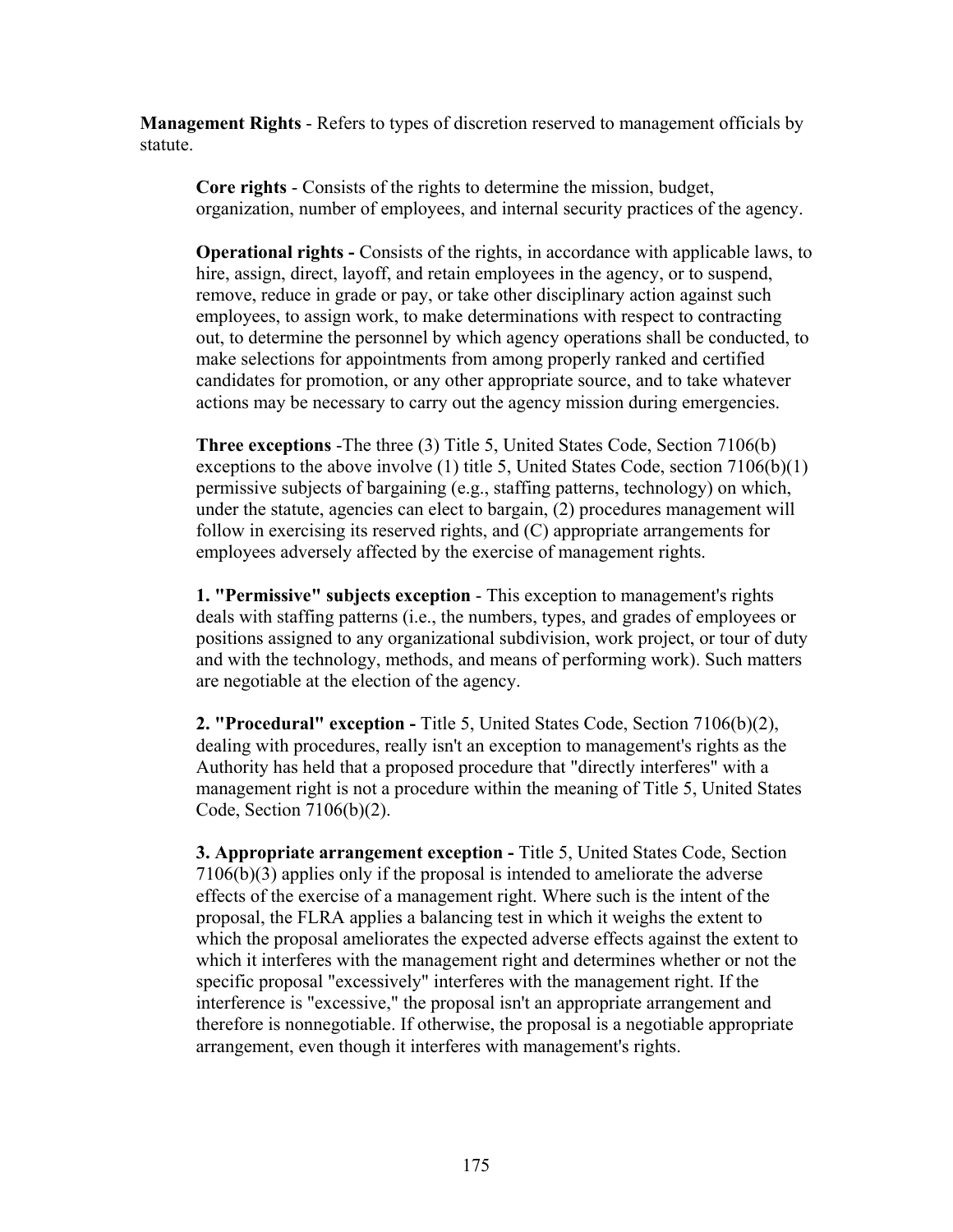**Mediation**. - Use of a third party, usually a neutral without authority to impose a settlement, to assist the parties to reach agreement.

**Med-Arb -** A process in which a neutral with authority to impose (or to recommend the imposition of) a settlement, first resorts to mediation techniques in an attempt to get the parties to voluntarily agree on unsettled matters, but who can later impose a settlement if mediation fails.

**Midterm Bargaining** - Literally, all bargaining that takes place during the life of the contract. Usually contrasted with term bargaining--i.e., with the renegotiation of an expired (or expiring) contract. Midterm bargaining includes I&I bargaining, and unioninitiated midterm bargaining on new matters. It excludes matters that are already covered by the term agreement.

**Mission of the Agency** - A right reserved to management by Title 5, United States Code, Section 7106(a)(1). Although illustrative case law on this particular right is meager, it is generally recognized that the right encompasses the determination of the products and services of an agency.

**Negotiability Disputes** - Disputes over whether a proposal is nonnegotiable because (a) it is inconsistent with laws, rules, and regulations establishing conditions of employment and/or (b) it interferes with the exercise of rights reserved to management. Negotiability disputes normally are processed under the FLRA's procedures.

**Negotiated Grievance Procedure** - A collective bargaining agreement (CBA) must contain a grievance procedure terminating in final and binding arbitration. The NGP, with a few exceptions involving statutory alternatives (e.g., adverse and performance-based actions), is the exclusive administrative procedure for grievances falling within its coverage. Apart from the matters excluded from the coverage of the NGP by statute - e.g., retirement, life and health insurance, classification of positions--the NGP covers those matters specified in the definition of grievance in Title 5, United States Code, Section 7103(a)(9) minus any of those matters that the parties agree to exclude from the NGP. That is, under the FSLMRS program, the parties negotiate to determine what matters to *exclude* from the procedure rather than what matters it is to *include*--just the opposite from pre-FSLMRS and private sector practices.

**Number of Employees of an Agency** - A right reserved to management by Title 5, United States Code, Section 7106(a)(1).

**Office of Personnel Management (OPM) -** Agency that issues Government-wide regulations on personnel matters that may have a substantial impact on the scope of bargaining; consults with labor organizations on those regulations; provides technical advice and assistance on labor-management relations matters to Federal agencies; also provides information on personnel matters to Federal agencies and the general public; exercises oversight with regard to statutory and regulatory requirements relating to personnel matters; and provides support services to the National Partnership Council.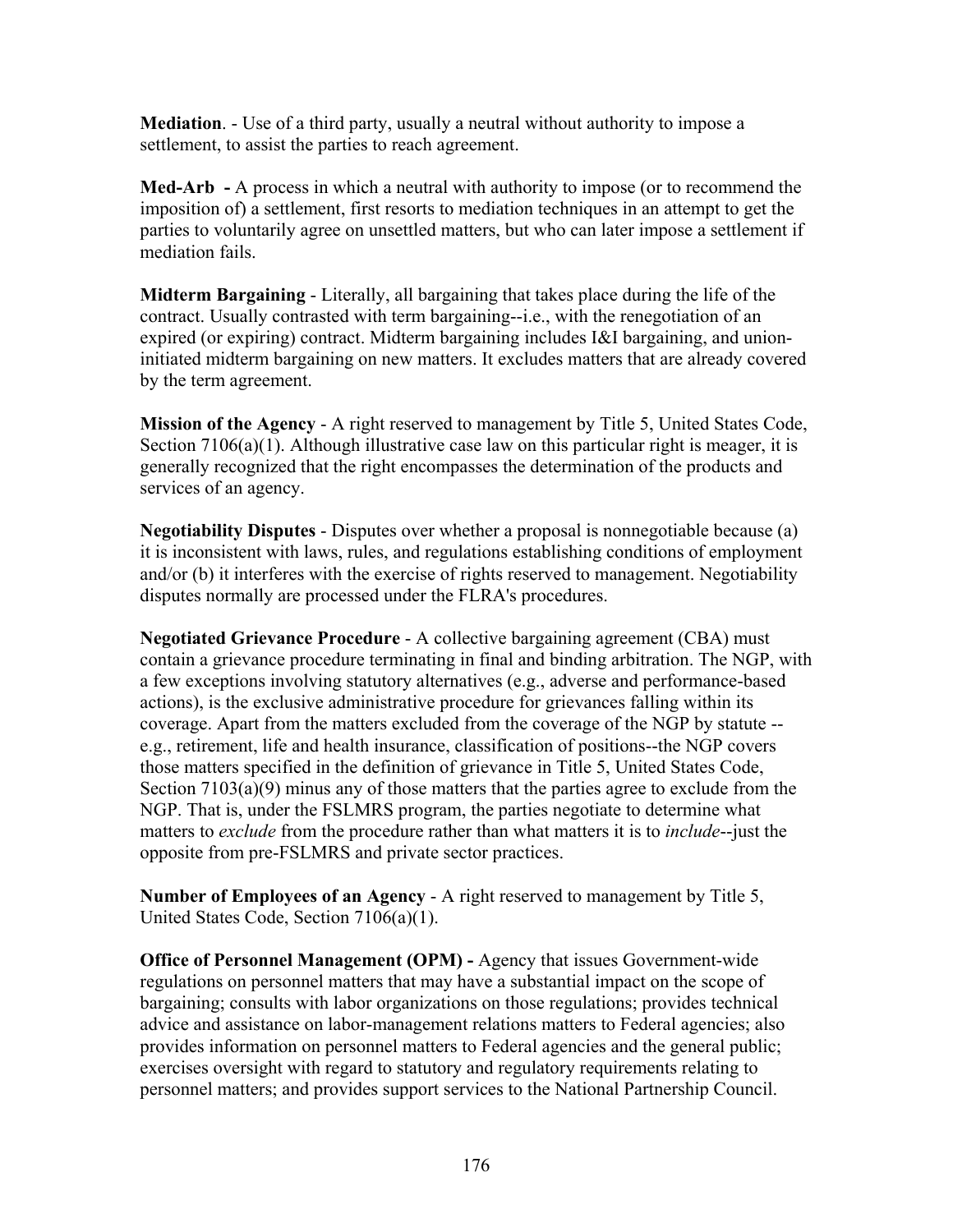**Official Time** - Paid time for employees serving as union representatives. Title 5, United States Code, Section 7131(d) allows the parties to negotiate the amount of official time that shall be granted to specified union representatives for the performance of specified representational functions.

**Open Period** - The 45-day period (105 - 60 days prior to the expiration of the agreement) when the union holding exclusive recognition is subject to challenge by a rival union or by unit employees who no longer want to be represented by the union.

**Organization - A right reserved to management. This right encompasses an Agency's** authority to determine its administrative and functional structure, including the relationship of personnel through lines of control and the distribution of responsibilities for delegated and assigned duties. It also includes the authority to establish career ladders.

**Particularized Need** - The FLRA's analytical approach in dealing with union requests for information under Title 5, United States Code, Section 7114(b)(4). Under this approach, the Union must establish a "particularized need" for the information and the Agency must assert any countervailing interests.

**Past Practice (Established Practice) -** Existing practices sanctioned by use and acceptance that are not specifically included in the collective bargaining agreement. Arbitrators use evidence of past practices to interpret ambiguous contract language. In addition, past practices can be enforced under the negotiated grievance procedure because they are considered part of the agreement. To qualify as an enforceable established practice, the practice has to be legal, in effect for a certain period, and known and sanctioned by management.

**Procedures** - Under Title 5, United States Code, Section 7106(b)(2), the procedures observed by management in exercising its reserved rights are negotiable. To qualify as a negotiable (b)(2) procedure, the proposed "procedure" must not require the use of standards that, by themselves, directly interfere with management's reserved rights or otherwise have the effect of limiting management's reserved discretion.

**Representation Election** - Secret-ballot election to determine whether the employees in an appropriate unit shall have a union as their exclusive representative.

**Representational Functions -** Activities performed by union representatives on behalf of the employees for whom the union is the exclusive representative regarding their conditions of employment. It includes, among other things, negotiating and policing the terms of the agreement, attending partnership council meetings, being present at formal discussions and, upon employee request, *Weingarten* examinations.

**Representation Issues -** Issues related to how a union gains or loses exclusive recognition for a bargaining unit, determining whether a proposed unit of employees is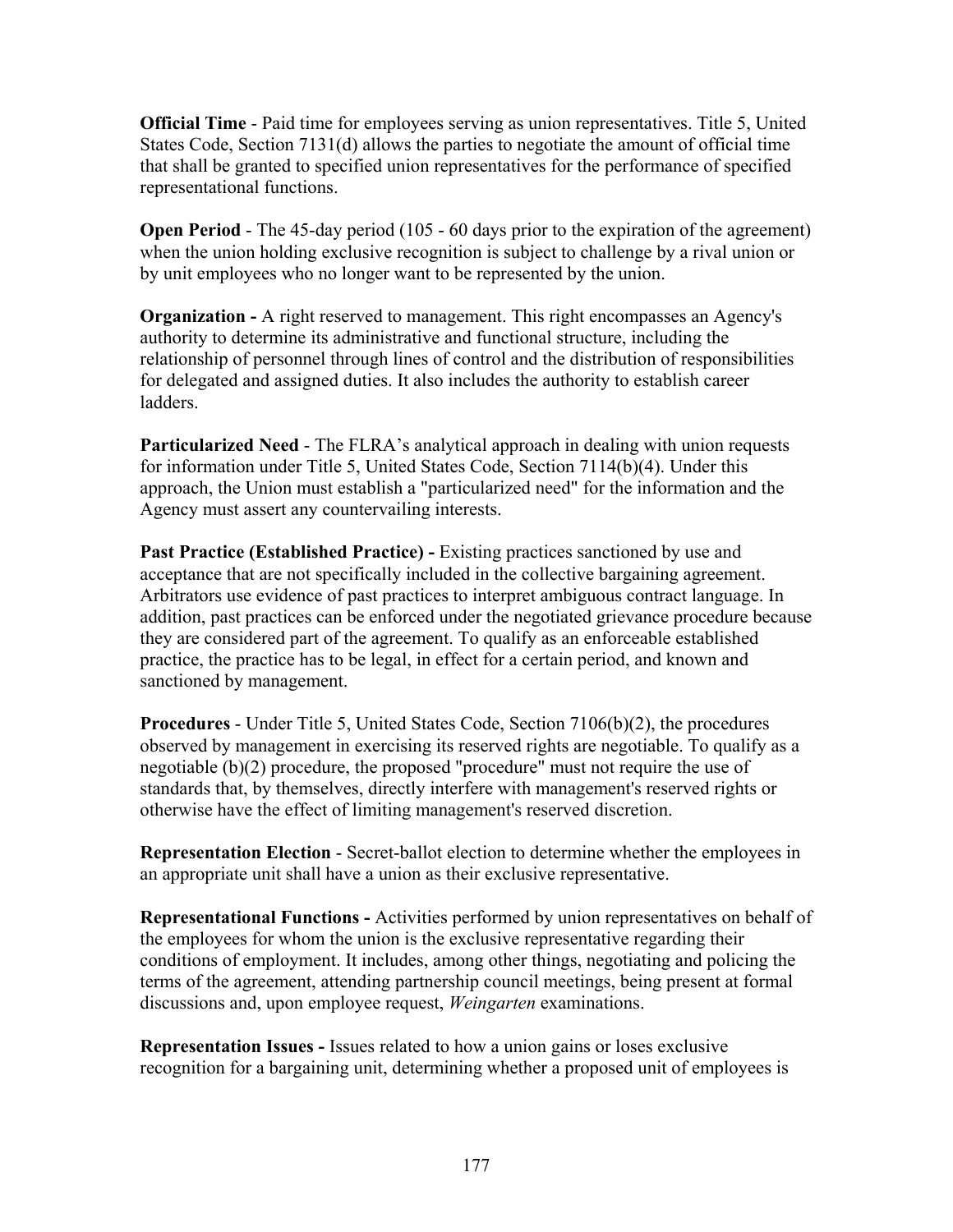appropriate for the purposes of exclusive recognition, and determining the unit status of various employees.

**Retain Employees -** A right reserved to management.

**Scope of Bargaining** - Matters about which the parties can negotiate.

**Selection (with respect to filling positions) -** The Statute reserves to management the right to make selections for appointments from any appropriate source. The right to select includes discretion to determine what knowledge, skills and abilities are necessary for successful performance in the position to be filled, as well as to determine which candidates possess these qualifications.

**Standards of Conduct for Labor Organizations** - Standards regarding internal democratic practices, fiscal responsibility, and procedures to which a union must adhere to qualify for recognition. The Department of Labor has responsibility for making known and enforcing standards of conduct for unions in the Federal and private sectors.

**Supervisor -** Under Title 5, United States Code, Section 7103(a)(10), a "supervisor" is an individual employed by an agency having authority in the interest of the agency to hire, direct, assign, promote, reward, transfer, furlough, layoff, recall, suspend, discipline, or remove employees, to adjust their grievances, or to effectively recommend such action, if the exercise of the authority is not merely routine or clerical in nature but requires the consistent exercise of independent judgment, except that, with respect to any unit which includes firefighters or nurses, the term 'supervisor' includes only those individuals who devote a preponderance of their employment time to exercising such authority. The individual need exercise only one of the indicia of supervisory authority, not a majority of them, to qualify as a "supervisor" for the purposes of the Statute, provided it involves the consistent exercise of independent judgment.

**Unfair Labor Practice** (ULP) - A violation of any of the provisions of the Federal Service Labor-Management Relations Statute. ULP charges are filed with the Authority by an individual, a union, or an employer. They are investigated by the General Counsel who issues a ULP complaint if the General Counsel concludes the charge(s) have merit, and who prosecutes the matter before an Administrative Law Judge in a factfinding hearing and before the Authority, which decides the matter.

**Union -** A labor organization "composed in whole or in part of employees, in which employees participate and pay dues, and which has as a purpose the dealing with an agency concerning grievances and conditions of employment.

**Union-Initiated Midterm Bargaining on New Matters -** Absent a bargaining waiver, the union has the right to initiate bargaining on matters not "covered by" the CBA.

**Weingarten Right -** Under Title 5, United States Code, Section 7114(a)(2)(B), an employee being examined in an investigation (an investigatory examination or interview) is entitled to Union representation if the examination is conducted by a representative of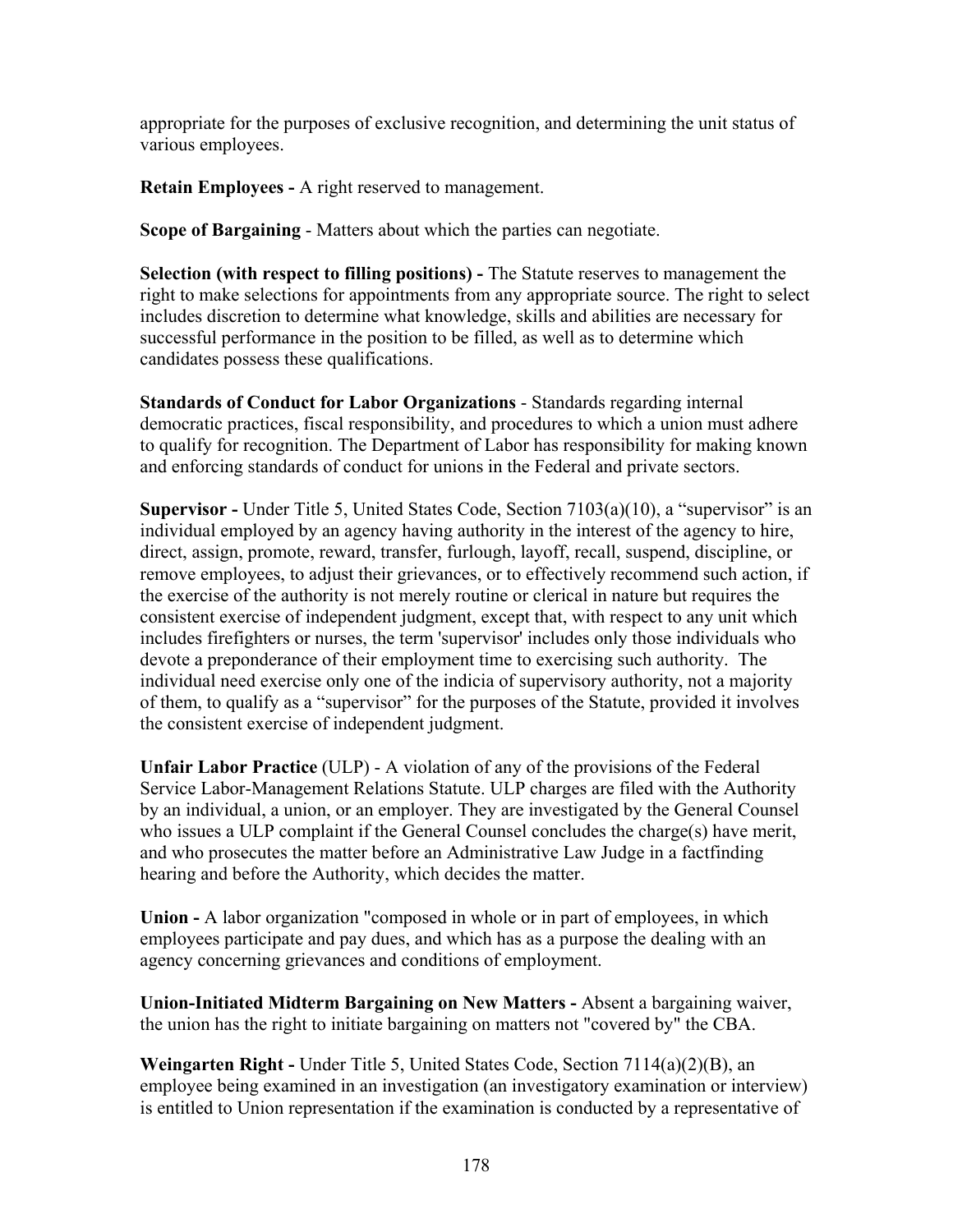the Agency, the employee reasonably believes that the examination may result in disciplinary action, and the employees asks for representation. Such examinations are called *Weingarten* examinations because Congress, in establishing this right, specifically referred to the private sector case establishing such a right.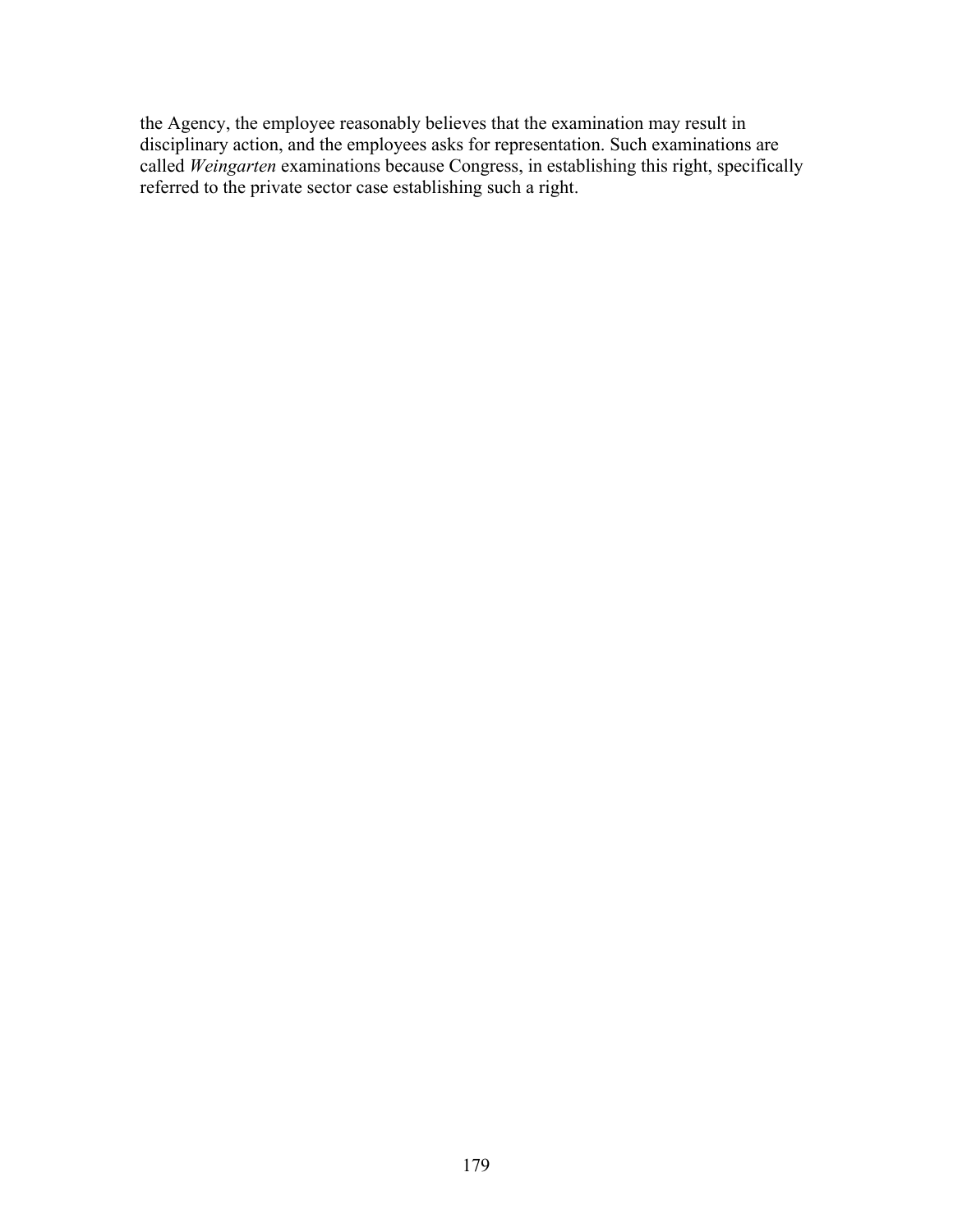#### **INDEX**

#### $\blacktriangle$

Acceptable Level of Performance, 64 Access to Union and Management Officials, 12 Accommodation, 20, 43, 44, 109, 110, 168, 169 Accountability, 12 Administrative, 38, 45, 49, 54, 58, 59, 69, 71, 111, 141, 160, 165, 166, 167, 168, 170, 176, 177, 178 administrative errors, 150 administratively acceptable evidence, 54 leave, 38, 58, 59 Administrative Procedures Act, 170 Advance Sick Leave, 53 Sick Leave., 38, 41, 52, 53, 54, 55, 57, 59, 60, 61 Advanced Annual Leave, 38, 50 Adverse Action, 9, 12, 28, 65, 72, 88, 91, 112, 124, 128, 129, 132, 133, 134, 136, 138, 142 Affirmative Action, 10, 42, 43 Affirmative Employment Program Plan, 43 Agency, 3, 4, 5, 6, 7, 8, 9, 10, 11, 15, 16, 17, 18, 19, 20, 21, 22, 23, 24, 25, 26, 27, 29, 30, 31, 33, 34, 35, 36, 37, 38, 39, 40, 42, 44, 45, 46, 47, 49, 50, 53, 54, 57, 58, 60, 62, 65, 66, 67, 71, 72, 73, 76, 78, 79, 80, 81, 82, 83, 84, 85, 86, 87, 89, 90, 91, 92, 93, 94, 95, 96, 97, 98, 99, 100, 101, 105, 106, 107, 108, 109, 110, 112, 113, 114, 115, 116, 117, 118, 119, 120, 121, 123, 124, 125, 126, 128, 129, 130, 131, 132, 136, 139, 141, 142, 144, 146, 147, 148, 149, 150, 152, 157, 158, 159, 160, 161, 162, 163, 165, 166, 167, 168, 171, 172, 173, 174, 175, 177, 178 Agreement, 3, 4, 5, 6, 7, 8, 9, 10, 11, 12, 14, 16, 22, 23, 24, 27, 28, 29, 30, 31, 38, 43, 44, 48, 49, 50, 56, 57, 71, 74, 76, 81, 82, 84, 85, 87, 89, 91, 104, 105, 121, 124, 125, 131, 132, 134, 135, 136, 138, 139, 140, 141, 142, 145, 146, 147, 148, 149, 151, 152, 153, 154, 170, 171, 172, 173, 174, 176, 177 Allowances, 50, 51 Annual Leave, 38, 39, 40, 41, 46, 49, 50, 51, 52, 55, 57, 58, 59, 60, 94, 167 Annual Leave Scheduling, 54, 55 Appeal and Grievance Options, 133 Appointment of Arbitrator, 139 Appraisals, 96 Appropriate Arrangement, 6, 23, 170, 172, 174, 175 Arbitration, 28, 42, 88, 131, 135, 136, 137, 139, 140, 141, 142, 152, 153, 170, 171, 172, 174, 176 arbitrability, 135, 136, 142 arbitration panel, 139, 140 arbitration procedures, 131, 141 expedited arbitration, 140, 142 invocation of arbitration, 139 traditional arbitration, 139 Assignment, Rotation, Interplant, Intraplant, 84 Authorized Use, 126 Awards, 62, 66, 172

#### $\bf{B}$

Back Pav. 134, 136, 171 Bargaining, 3, 8, 9, 10, 14, 22, 23, 24, 27, 43, 44, 45, 50, 51, 56, 58, 62, 66, 67, 74, 78, 81, 82, 84, 87, 89, 92, 95, 100, 101, 128, 131, 132, 138, 144, 146, 148, 149, 150, 170, 171, 172, 173, 174, 176, 177, 178 bargaining during the term of the agreement, 22, 27, 29, 81, 82, 84 bargaining routine, 22 Chief Spokesperson, 22, 23, 24 obligation to bargain, 14, 22, 23, 44, 79 union initiated, 23, 178 use of workgroups, 138 Bargaining unit employee, 9, 10, 43, 45, 50, 51, 58, 62, 66, 74, 78, 89, 100, 128, 144, 146, 173 Billing Information, 140 Bribery or Attempted Bribery, 115 Bulletin Boards, 40, 87, 144

# $\mathbf C$

Call Back, 87 Cancellation of Leave, 49 Civil Service, 3, 56, 171 Civil Service Reform Act, 12, 114, 142, 171 Classification, 62, 78, 79, 80, 83, 92, 132, 171, 176 Collective Bargaining Agreement, 3, 138, 170, 171, 173, 174, 176, 177 Committees, 28, 34 Communications, 9, 10, 18, 144, 151 distribution of agreement, 151 notification of significant changes, 10 Communications with Bargaining Unit Employees, 9, 10 Competitive, 76, 82, 91, 92, 93, 94, 95, 97 Competitive Area, 92, 93, 94, 95, 97, 106, 107 Competitive Level, 91, 92, 94, 95, 97, 98 Complaints, 9, 15, 19, 29, 42, 43, 76, 130 EEO, 9, 42 Confidentiality, 38, 111 confidential information, 38 Conflict of Interest, 42, 67, 88, 102, 112, 114, 115, 118, 134, 136 conflict of interest determinations, 118, 134, 136 creating the appearance, 112 employment of relatives, 113 ethics official, 115 financial disclosure, 120, 126 gifts,  $117$ outside employment, 114, 115 personal relationships, 113, 117 political activity, 116 previous employment restrictions, 116 reports of misconduct, 114 request for approval, 114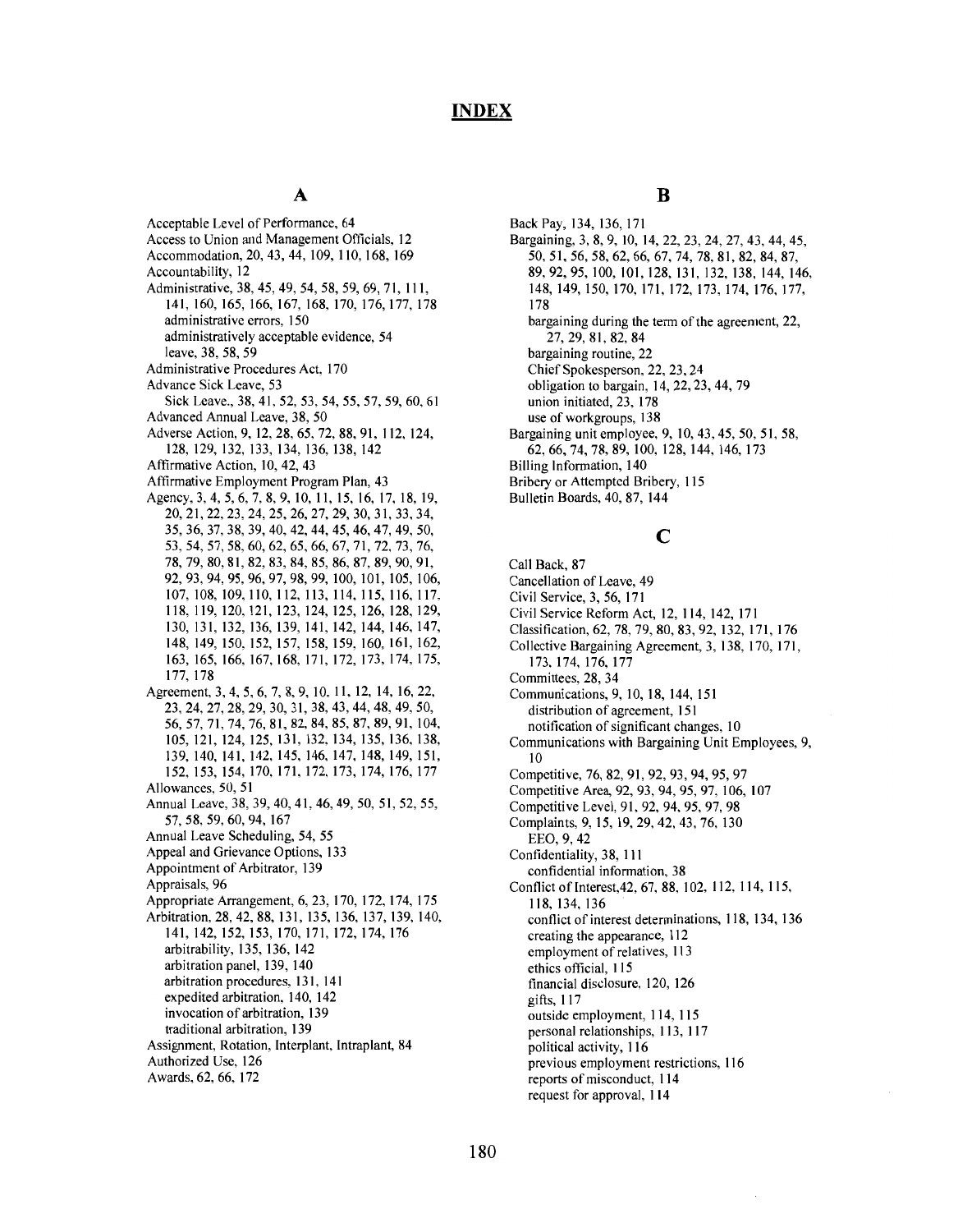standards of ethical conduct, 17, 112 Conflicting Orders/Instructions, 19 Constitution, 112, 170 Contents of Grievances, 133 Counseling, 15, 37, 38, 39, 43, 63, 72, 94, 99, 110, 120 Court Leave, 60

### D

Demotion, 92, 93, 100, 101, 111, 128 Department of Health and Human Services, DHHS, 71 Designation of Union Officials, 8 Details, 76, 81, 82, 83, 98 detail assignments, 81 detail to higher positions, 82 out of duty station, 81 record of detail, 83 Disability Retirement, 108, 110, 111 Disabled Employees, 43 Disabled Veteran (s), 43 Disciplinary Action, 6, 14, 28, 34, 66, 72, 86, 102, 115, 128, 175, 179 Disputes, 3, 16, 142, 150, 152, 170, 176 Distribution of Agreement, 151 Duty Status, 26, 47 Duty Time, 19, 109, 120

#### $\mathbf{F}$

EEO Complaint, 9, 15, 29, 42, 43, 44 Emergency, 49, 50, 59, 82, 118, 122, 123 Employee Assistance Program, 20, 37, 72, 73 confidential information, 38 counseling services, 37 Employee Pay, 14 Employee Performance Folder, EPF, 13 Employee Rights, 11, 14 access to union and management officials, 12 accountability, 12 agency meetings, 19 avoid public embarrassment, 11 campaigns/drives, 19 challenges to representation, 16 computer security and personal use, 17 conflicting orders, 19 dependent care, 20 employee pay, 14 freedom from reprisal, 12, 33 industrial disputes and civil disorders, 16 just financial obligations, 19 mass fare subsidy, 19 nursing mothers, 20 office/workspace, 147 parking, 20, 21, 126 pay procedures, 14 personal rights, 11 personnel files and records, 13 retirement and resignation, 15 right to unionize, 11

rights to union representation. 14 smoking policy,  $21$ Tort/Indemnification, 19 use of official government telephones, 16 Employment of Relatives, 113 Employment Restrictions, 115, 116 Equal Employment Opportunity, 42 alternative dispute resolution, 44 Americans with Disabilities Act. 43 EEO advisory committees, 46 EEO complaints, 9, 15, 29, 42 EEO counselors, 42 mediation, 24, 44, 139, 171, 176 Notice of Rights, 42 Rehabilitation Act, 43 Equalization of Overtime, 86, 87 Equipment, 17, 18, 34, 35, 99, 115, 116, 144, 145 Errors, 150 Ethics Official, 115 Evaluating and Ranking Employees, 75 Exceptions to Arbitration Awards, 172 Exception to Merit Promotion, 76 Excused Absence, 58, 60, 67 **Expedited Arbitration Procedure, 142** 

#### F

Family and Medical Leave (FMLA), 55, 56 Federal Labor Relations Authority (FLRA), 4, 15, 16, 44, 153, 171, 172, 173, 175, 176, 177 Federal Meat Inspection Act (FMIA), 117 Federal Service Impasses Panel(FSIP), 24, 171 Filling of Vacancies, 99, 103 Fitness-for-Duty, 108, 110 Flexible and Compressed Work Schedules, 47 Food Safety Jobs On-Line, 75 Forms, 38, 39, 41, 99, 103, 131, 148, 149 Application for Leave, 41 Application for Transit Benefit, 19 Employee Request for Reassignment within Field Operations, 102, 103 Federal Employee's Notice of Traumatic Injury and Claim for Continuation of Pav/Compensation, 39 FSIS Form 4335-3, 102, 103, 105 FSIS Form 4735-2, 113 FSIS Form 4735-3, 114 Grievance Form, 134, 136 High Mileage Driver form, 125 Notice of Occupational Disease and Claim for Compensation, 39 Official Time Reporting Form, 29, 32, 105 Request and Payroll Deduction for Labor Organization Dues, 148 Request For Approval Of Outside Employment or Activity, 114 Request for Personnel Action, 160 SF-1187, 148, 149 SF-1188, 149, 150 Freedom from Interference, 10 Furlough, 91, 92, 97, 128, 129, 132, 178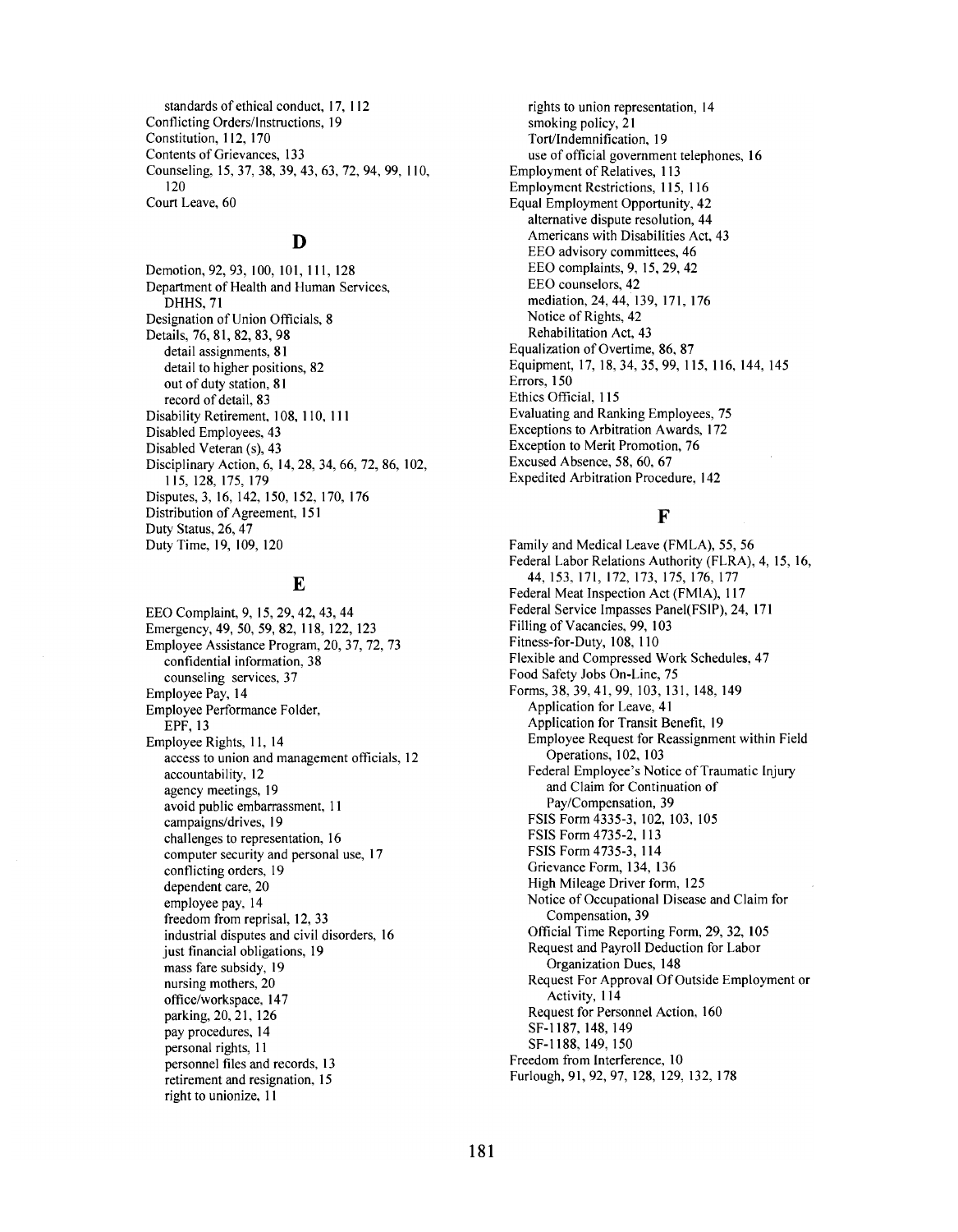# G

Gifts, 125 Glossary of Terms, 151, 170 Government Credit Cards, 124 Government-Wide Rules and Regulations, 5, 49 Grievability, 135, 136 Grievances, 28, 64, 88, 118, 131, 132, 133, 134, 136, 137, 171, 174, 176, 178 arbitrability, 136, 136, 142 claim for back pay, 134, 136 designated representative, 28, 131, 140 excluded from consideration, 132 filing grievances, 134 grievability, 135, 136 grievance procedure, 7, 42, 63, 64, 69, 76, 88, 118, 131, 132, 133, 134, 136, 137, 139, 171, 174, 176, 177 prohibited personnel practices, 133 service and time limit, 137 union/management, 134

#### $\mathbf H$

Hardship Requests, 105 Hazard Pav. 80 Hazardous Weather Leave, 59 Health and Safety, 28, 33, 34, 35, 36, 45, 109 health maintenance, 35 imminent danger, 34 personal protective equipment, 35, 130 reporting hazards, 35 safety committees, 28, 34, 35 union cooperation, 35, 130 unsafe working conditions, 34, 35 Health and Safety (OSHA), 33, 34, 35 Health and Safety Conference, 36 High Mileage Drivers, 125, 126 Hours of Work, 45, 87, 88, 156, 157, 165, 166, 168 Human Resources Field Office (HRFO), 75, 104, 105, 106, 148, 149, 150

# I

Impasse, 24, 171 Individual Development Plan (IDP), 120 Industrial Disputes and Civil Disorders, 16 Informal Actions, 128, 142 Information, 43 Information and Data, 43 Insurance Coverage, 37 Investigations, 15, 35 Investigative Reports, 42 Invoking Arbitration, 135, 136, 139, 142

#### $\mathbf I$

Joint Committees, 28 Jury duty:, Court Leave, See Just Cause, 128

# L

Labor and Employee Relations Division (LERD), 8. 22, 23, 136, 139 labor relations specialist, 155 Labor-Management Meetings, 28, 31, 38, 144 common interest meetings, 31 Leave, 15, 16, 20, 21, 38, 39, 40, 41, 46, 49, 50, 51, 52, 53, 54, 55, 56, 57, 58, 59, 60, 61, 94, 102, 109, 142, 159, 163, 167 absences, 38, 49, 56, 57, 58, 60, 61 absent without leave (AWOL), 50 advance sick leave 53 advanced annual leave, 38, 50 annual leave, 38, 39, 40, 41, 46, 49, 50, 51, 52, 55, 57, 58, 59, 60, 94, 167 call-in procedures, 50 court leave, 60 current leave year, 49, 50 emergency, 49, 50, 59, 82, 118, 122, 123 emergency leave, 59 excused absence, 58, 60, 67 Family Medical Leave Act, 55, 56 family member, 44, 52, 53, 54, 61, 106, 113, 116 hazardous weather, 59, 118 jury duty, 60 leave restrictions, 55 leave without pay, 38, 40, 41, 46, 55, 59, 163 maternity, 57 medical certificate, 53, 54, 55 medical documentation, 44, 53, 108 military leave, 55, 58 paternity, 57 physician, 53, 54, 55, 58, 108, 109 preventative healthcare screening, 60 religious observance, 59 sick leave, 38, 39, 40, 41, 52, 53, 54, 55, 59, 60, 61 tardiness. 50 voluntary leave transfer, 60 voting, 60 Lunch Period, 17, 20, 45, 46

### M

Management Rights, 6, 7, 74, 100, 119, 175 basic rights, 6 Maternity, 57 Meals, 19, 124 Medical Determination, 108 Fitness for Duty, 45, 108 Meetings, 10, 19, 26, 28, 29, 31, 32, 34, 38, 46, 117, 135, 144, 145, 177 Meetings Space and Telephone, 144, 145 Use of Telephones, 20, 145 Member of Family Conduct, 116 Merit Promotion, 74, 76, 82, 102, 104 Mileage Allowances, 126

### N

National Guard, 55, 58, 114 Negotiability, 152, 176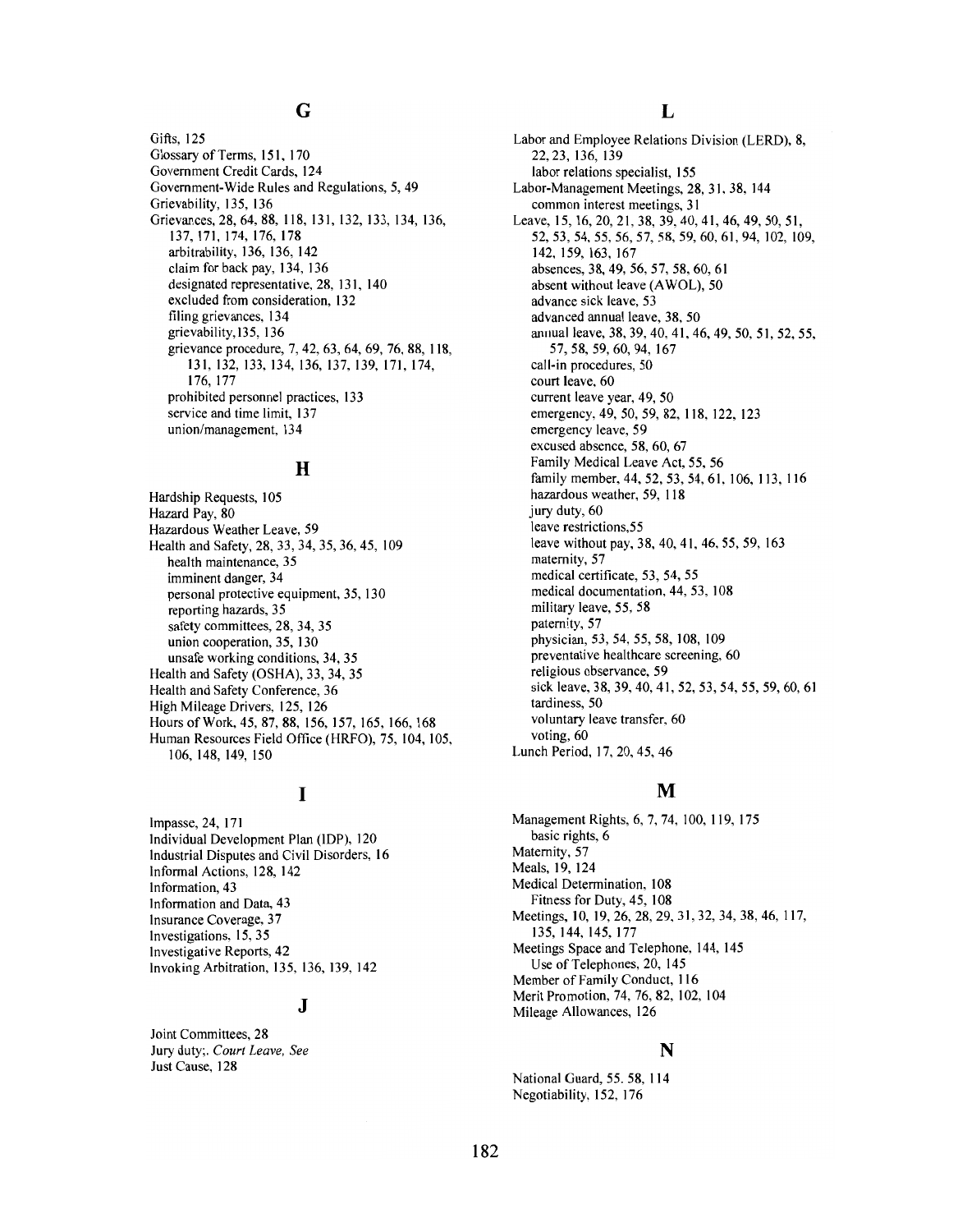Negotiability Disputes, 152, 176 New Employee Orientation, 10 Notification of Selection, 75, 140

## $\mathbf 0$

Obligation to Bargain, 14, 22, 23, 44, 79 Occupational Safety and Health Administration  $(OSHA)$ , 33 Office of Personnel Management (OPM), 65, 93, 176 Office of Workers' Compensation Program (OWCP), 39.41 Official Personnel Folder (OPF), 95, 128, 130 e-opf, 13 Official Time, 10, 26, 27, 28, 29, 30,, 32, 42, 99, 103, 141, 142, 145, 146, 177 allegation of abuse, 30 official time reporting form, 29, 32, 105 reasonable time, 9, 14, 108, 121, 122, 173 release from duty, 26 tracking of, 30 Official Travel, 123, 125, 126 On-Call, 87, 88 Out of Duty Station Details, 81 Outside Employment, 114, 115 Overtime, 10, 19, 26, 46, 47, 59, 86, 87, 123, 157, 159, 165, 166, 167, 168 appropriate compensation, 28 call back, 87 mandatory overtime, 86, 87 overtime selection, 28 relief from overtime, 86 sufficient relief, 86 time spent on stand-by, 87, 88 voluntary overtime replacement, 86

## P

Parking Spaces, 20, 21 Part-Time Educational Programs, 119 Paternity Leave, 57 Per Diem, 10, 23, 26, 34, 35, 36, 126, 135 Performance Appraisal, 62, 96 Performance Improvement Plan (PIP), 63 Performance Management, 62 Performance of duties, 39, 114 Performance Standards and Ratings, 62 Plant Reviews by Environment Health and Safety Specialists, 36 Plants do not Operate for All or Part of the Day, 46 Political Activity, 116 Position Classification, 78 Position Description, 78, 79, 108 Priority Rights, 99 Privacy, 11, 12, 17, 20, 62, 63, 71, 144, 174 Privately Owned Vehicle (POV), 125 Progress Reviews, 63, 64, 132 Progressive Discipline, 128 Prohibited Personnel Practice, 133 Promotions, 74, 76, 77, 82 Public Interest, 3 Pull Patterns, 82

Purchase of Product, 115

# O

Qualifications, 78, 81, 82, 83, 87, 92, 93, 110, 119, 170, 178 Quality Step Increase, 66

# $\mathbf R$

Rating of Record, 63, 66 Reassignment of Inspectors in Work Reduction Situations, 106, 107 Reconsideration, 28, 69, 78 Record of Detail, 83 Record of Training, 120 Redeployment, 107 Referral of Candidates for Promotion, 75 Release from Duty for Representation Matters, 26 Relief Breaks, 46 Relocation Expenses, 126 Renewal, 19, 152, 170 Reporting Hazards, 35 Reports of Misconduct, 114 Restrictions, 55, 101, 102, 115, 116, 172 Retention Registers, 95 Retention Standing Ties, 97 Retirement, 14, 15, 18, 91, 94, 99, 108, 110, 11, 132, 176 Retirement and Resignation, 15 Return Rights, 103, 104, 105, 107 RIF, Transfer of Function, 91, 92, 93 Rotation of Assignments, 84

# $\mathbf S$

Safety and Health, 33, 35 Safety and Health Conference, 36 Safety Committees, 34 Safety Equipment, 34, 36 Safety Equipment and Clothing, 35 Seniority, 14, 51, 82, 87 Sick Leave, 38, 39, 40, 41, 52, 53, 54, 55, 59, 60, 61 Space for Discussions, 144 Standards of Conduct, 178 Standards of Ethical Conduct, 19, 120 Standby, 87 Statistics, 67 Statutory Appeals, 9 Storage, 126 Surveys and Questionnaires, 9 Suspensions, 128

# T

Tardiness, 50 Telephones, 17, 20, 145 Temporary Promotion, 76, 77, 82, 98, 149 Tenure, 7, 95, 96, 97 The Family and Medical Leave Act (FMLA), 55, 56 Time and Attendance, 30, 50